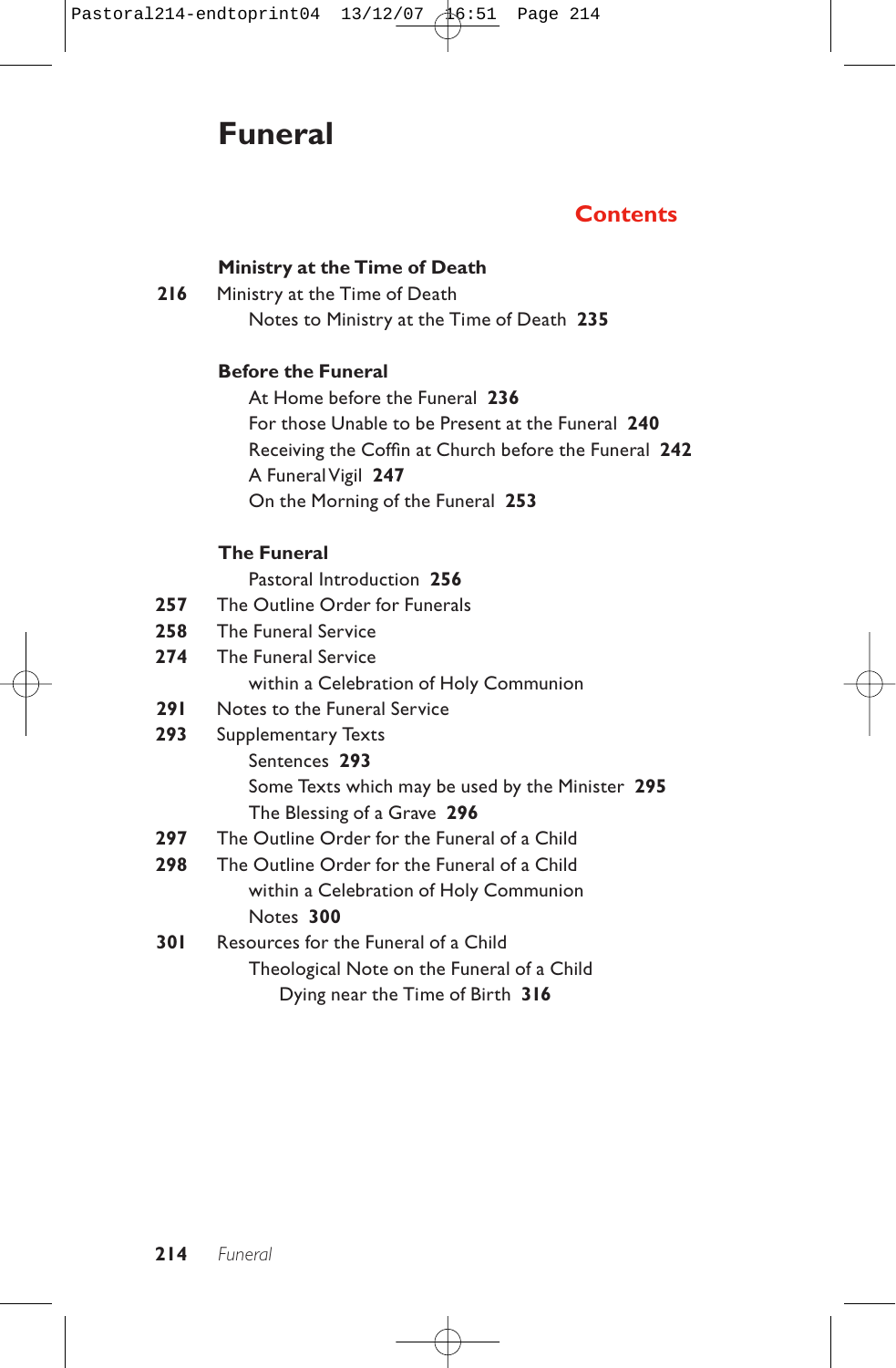## **After the Funeral**

At Home after the Funeral **318**

- **323** The Burial of Ashes
- **331** An Outline Order for a Memorial Service
- **332** An Outline Order for a Memorial Service within a Celebration of Holy Communion Notes **334**
- **335** Memorial Service: A Sample Service

### **Resources**

- **345** Prayers for Use with the Dying and at Funeral and Memorial Services
- **383** Bible Readings and Psalms for Use at Funeral and Memorial Services
- **392** Psalms for Use at Funeral and Memorial Services
- **406** Canticles for Use at Funeral and Memorial Services

*For General Rules, see page 462.*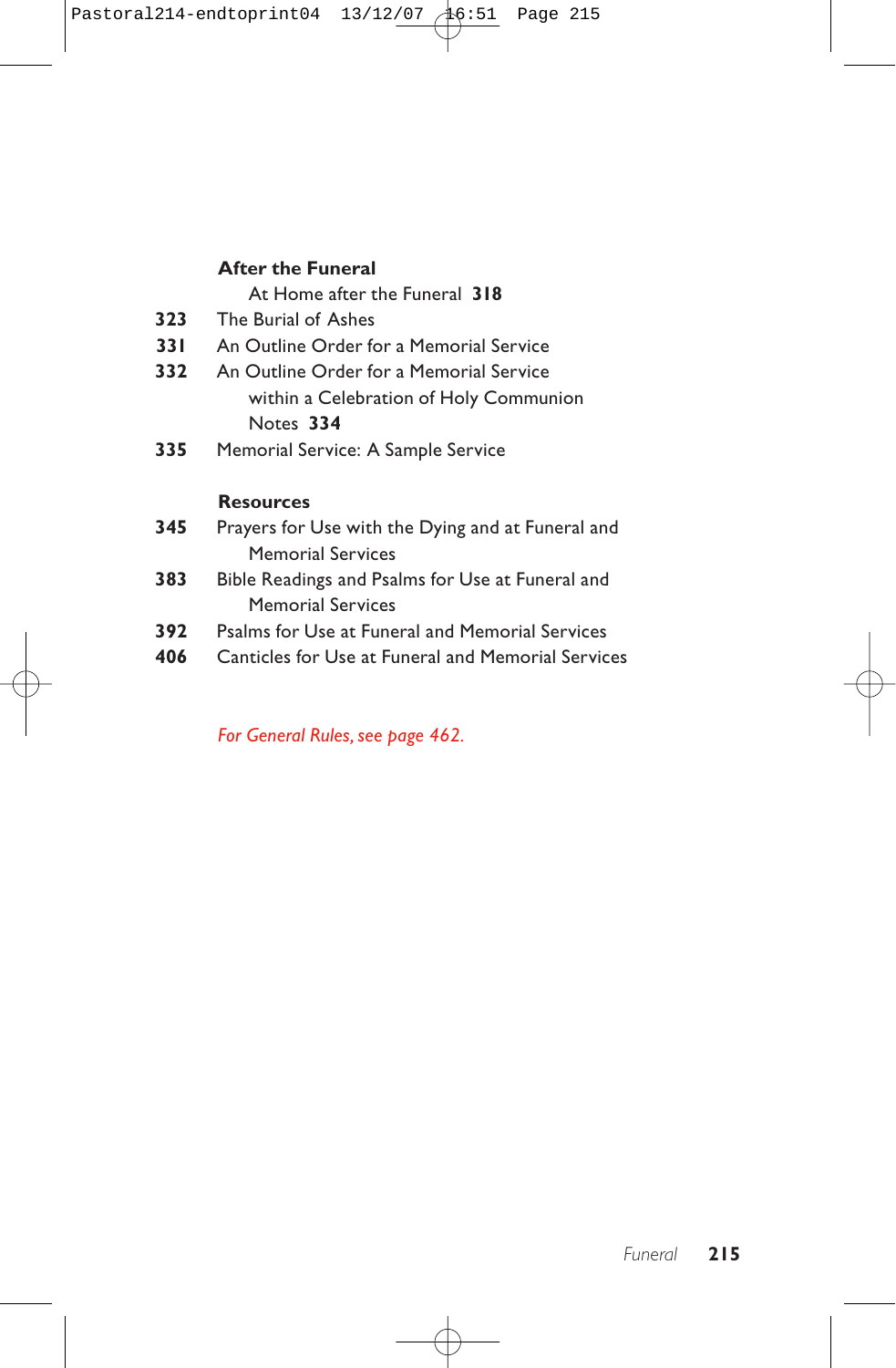# **Ministry at the Time of Death**

# *Structure*

*The minister and the dying person are alone for*

- ¶ Preparation
- ¶ Reconciliation

*Others may join the minister and the dying person for*

- ¶ Opening Prayer
- ¶ The Word of God
- ¶ Prayers
- **T** Laying on of Hands and Anointing
- ¶ Holy Communion
- ¶ Commendation
- ¶ Prayer when someone has just died

*For Notes, see pages 217 and 235.*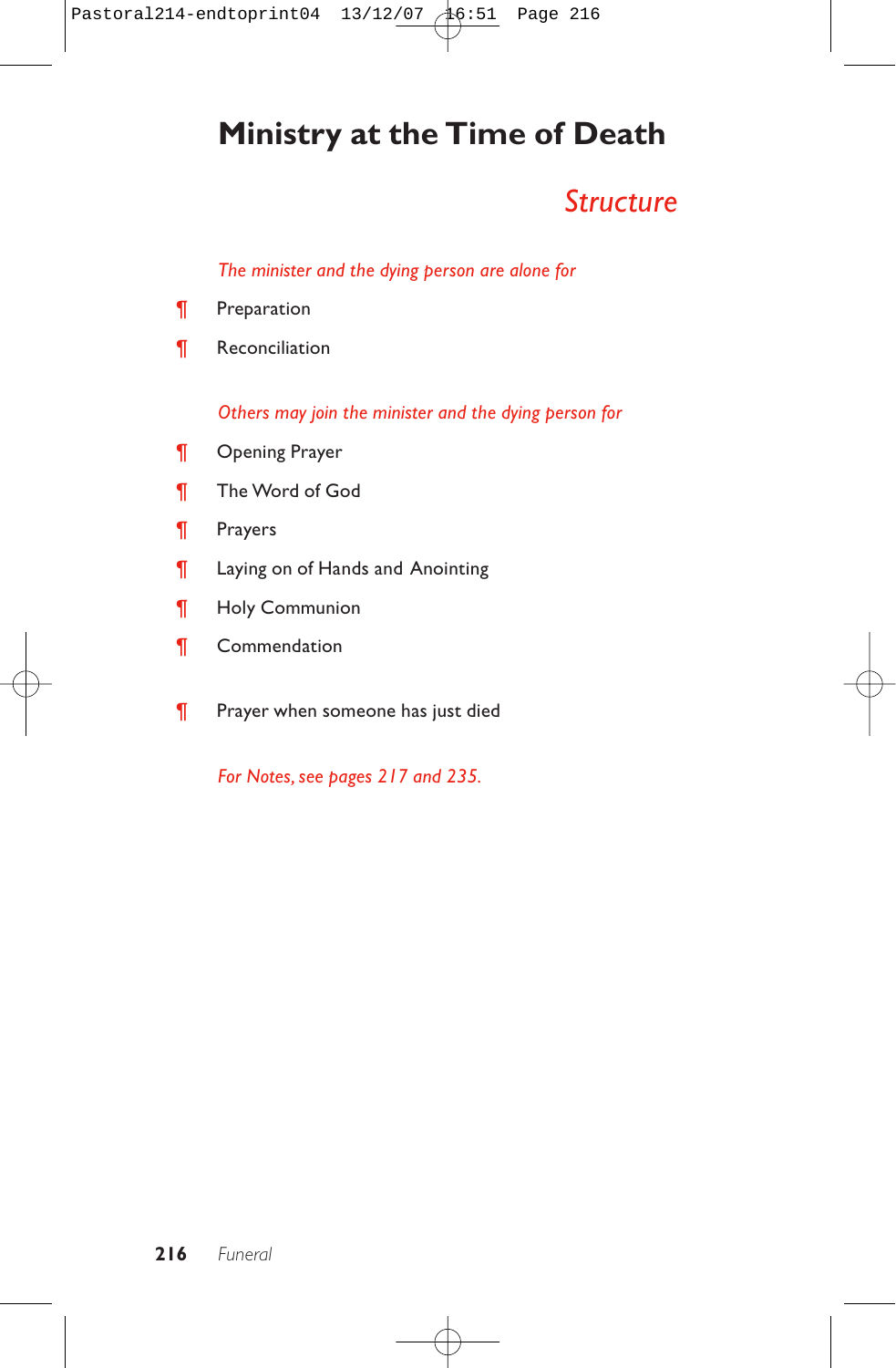## **Ministry at the Time of Death**

## **Note**

Where possible the minister prepares the dying person in private, using the Preparation and Reconciliation sections. The person should be helped to be aware that the time of death is approaching. Family and friends should join the minister and the dying person at the Opening Prayer if they can be present, and it is appropriate that they should receive Holy Communion with the dying person. The different sections of the service may happen at different times, and the last communion may be received on another occasion, and more than once, as pastoral necessity dictates.

*See further Notes on page 235.*

# *¶ Preparation*

### *One or more of the following short texts may be said with the dying person. They may be softly repeated two or three times.*

| Who will separate us from the love of Christ?                                                     | Romans 8.35          |  |
|---------------------------------------------------------------------------------------------------|----------------------|--|
| Whether we live or whether we die, we are the Lord's. Romans 14.8                                 |                      |  |
| Christ died and lived again, so that he might be Lord<br>of both the dead and the living.         | Romans 14.9          |  |
| We know that we have a building from God, a house<br>not made with hands, eternal in the heavens. | 2 Corinthians 5.1    |  |
| We will be with the Lord for ever.                                                                | I Thessalonians 4.17 |  |
| We will see God as he is.                                                                         | $l$ John 3.2         |  |
| To you, O Lord, I lift up my soul.                                                                | Psalm 25.1           |  |
| The Lord is my light and my salvation; whom then shall I fear?                                    |                      |  |
|                                                                                                   | Psalm 27.1           |  |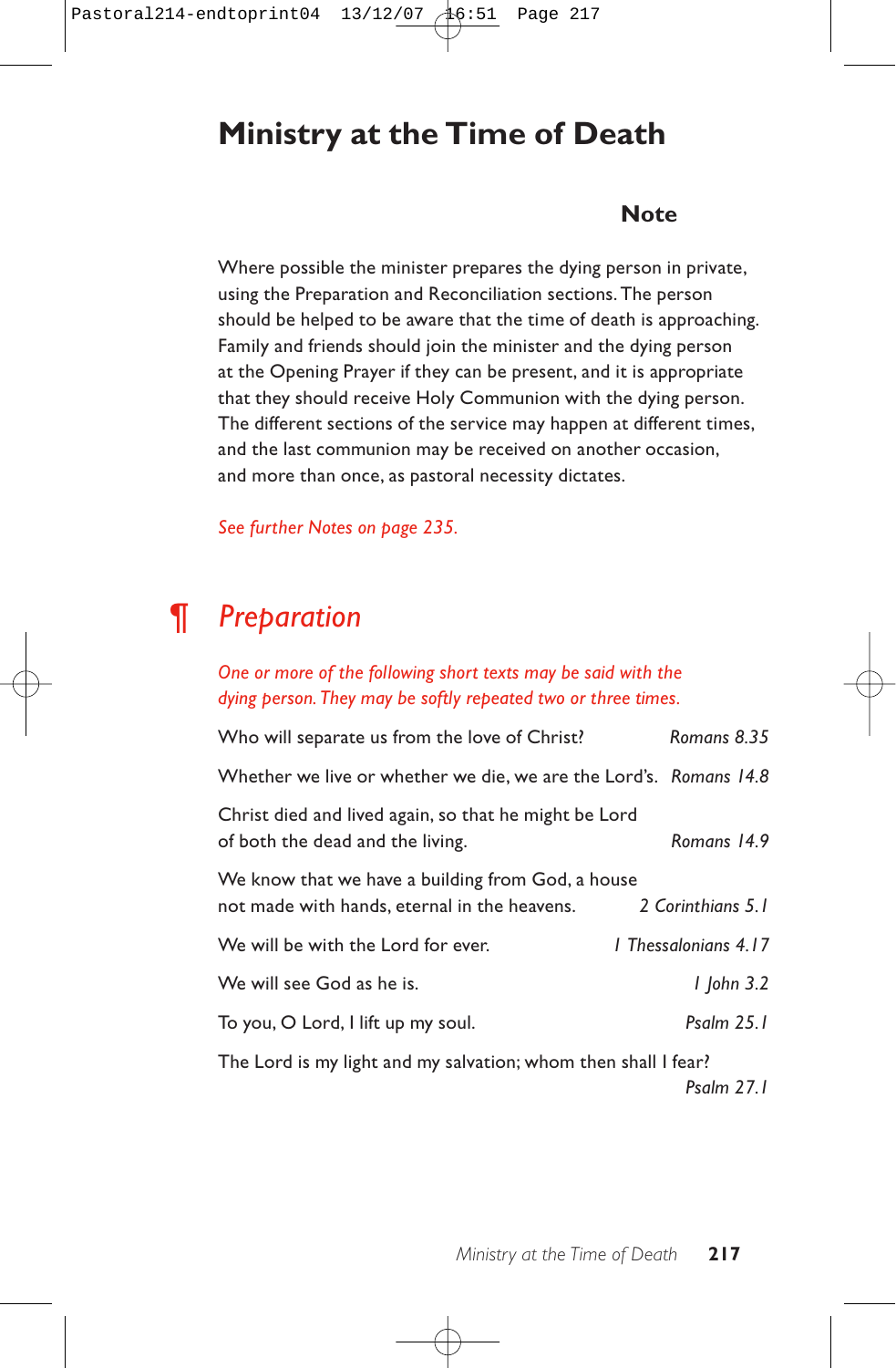| I believe that I shall see the goodness of the Lord<br>in the land of the living.<br>Wait for the Lord:                               |                      |
|---------------------------------------------------------------------------------------------------------------------------------------|----------------------|
| be strong and he shall comfort your heart;<br>wait patiently for the Lord.                                                            | Psalm 27.13,14       |
| Into your hands I commend my spirit;<br>for you have redeemed me, O Lord God of truth.                                                | Psalm $31.5$         |
| My soul is athirst for God, even for the living God.                                                                                  | Psalm 42.2           |
| Come, you that are blessed by my Father,<br>inherit the kingdom prepared for you<br>from the foundation of the world.                 | Matthew 25.34        |
| The Lord Jesus says,<br>'Today you will be with me in Paradise.'                                                                      | Luke 23.43           |
| This is indeed the will of my Father,<br>that all who see the Son and believe in him<br>may have eternal life;                        |                      |
| and I will raise them up on the last day.                                                                                             | John 6.40            |
| In my Father's house there are many dwelling places.                                                                                  | John $14.2$          |
| I go and prepare a place for you.<br>And I will come again and will take you to myself,<br>so that where I am, there you may be also. | John 14.3            |
| 'I desire that those also, whom you have given me,<br>may be with me where I am, to see my glory,'                                    |                      |
| says the Lord Jesus.                                                                                                                  | John 17.24           |
| Lord Jesus, receive my spirit.                                                                                                        | Acts 7.59            |
| The steadfast love of the Lord never ceases,<br>his mercies never come to an end;<br>they are new every morning;                      |                      |
| great is your faithfulness.                                                                                                           | Lamentations 3.22,23 |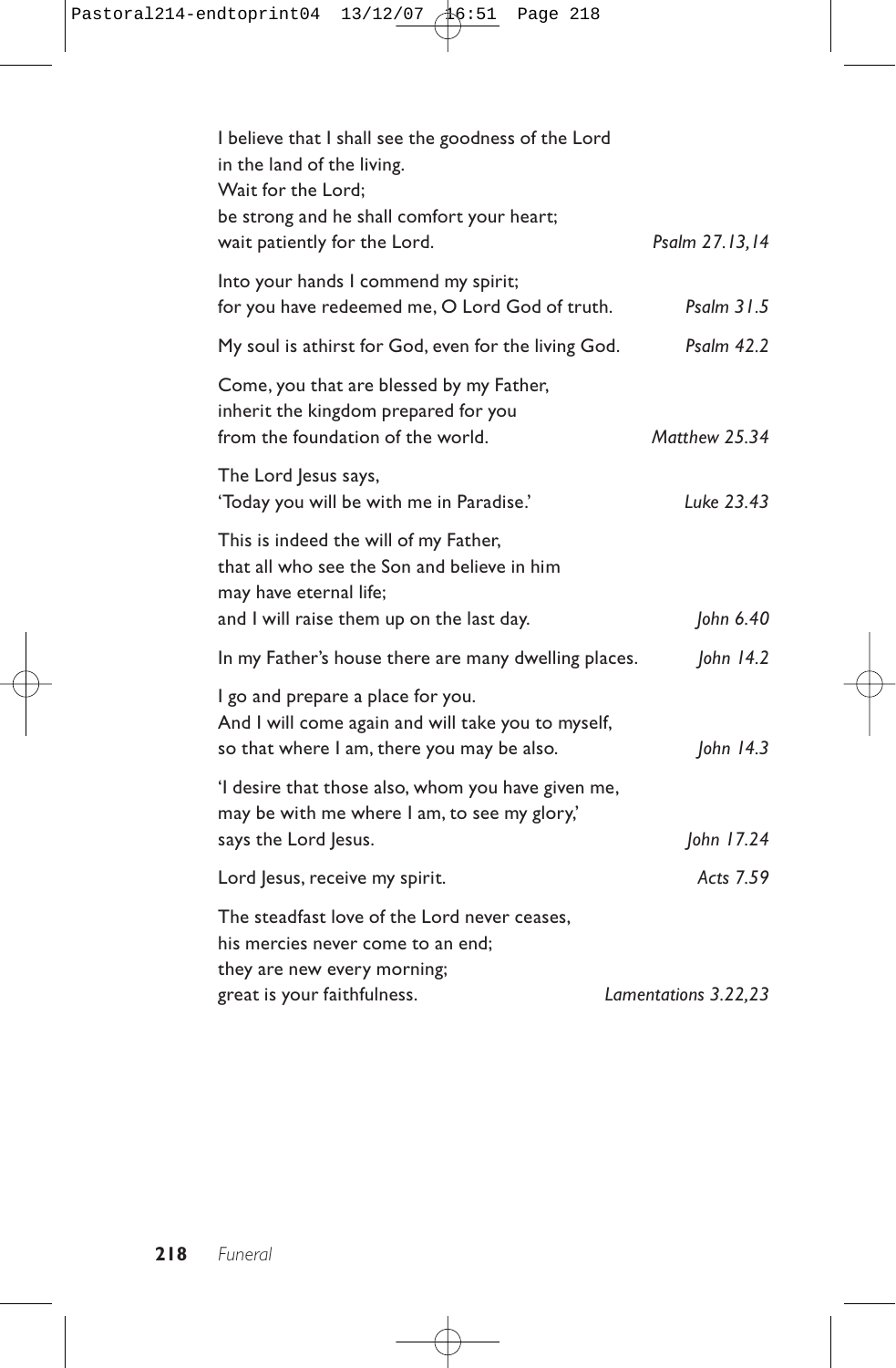As our Saviour taught us, so we pray

**Our Father in heaven, hallowed be your name, your kingdom come, your will be done, on earth as in heaven. Give us today our daily bread. Forgive us our sins as we forgive those who sin against us. Lead us not into temptation but deliver us from evil. For the kingdom, the power, and the glory are yours now and for ever. Amen.**

### *(or)*

Let us pray with confidence as our Saviour has taught us

**Our Father,who art in heaven, hallowed be thy name; thy kingdom come; thy will be done; on earth as it is in heaven. Give us this day our daily bread. And forgive us our trespasses, as we forgive those who trespass against us. And lead us not into temptation; but deliver us from evil. For thine is the kingdom, the power and the glory, for ever and ever. Amen.**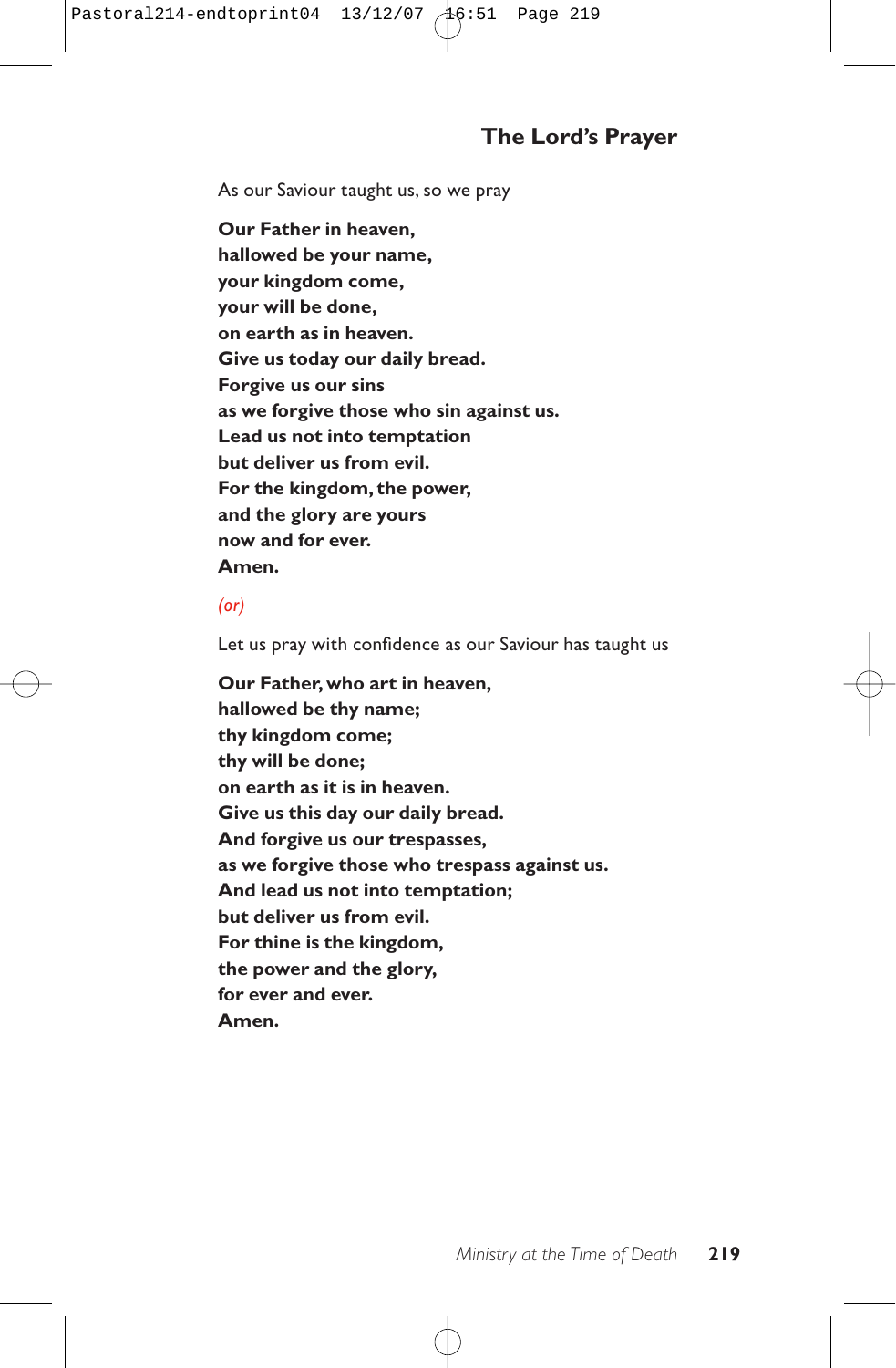# *¶ Reconciliation*

### *The minister may encourage some expression of penitence, such as*

Lord Jesus Christ, Son of God, have mercy on me, a sinner.

## *(or)*

Almighty God, our heavenly Father, we have sinned against you, through our own fault, in thought and word and deed, and in what we have left undone. We are heartily sorry, and repent of all our sins. For your Son our Lord Jesus Christ's sake, forgive us all that is past; and grant that we may serve you in newness of life to the glory of your name. **Amen.**

## *(or)*

Lord, have mercy upon us. **Christ, have mercy upon us.** Lord, have mercy upon us.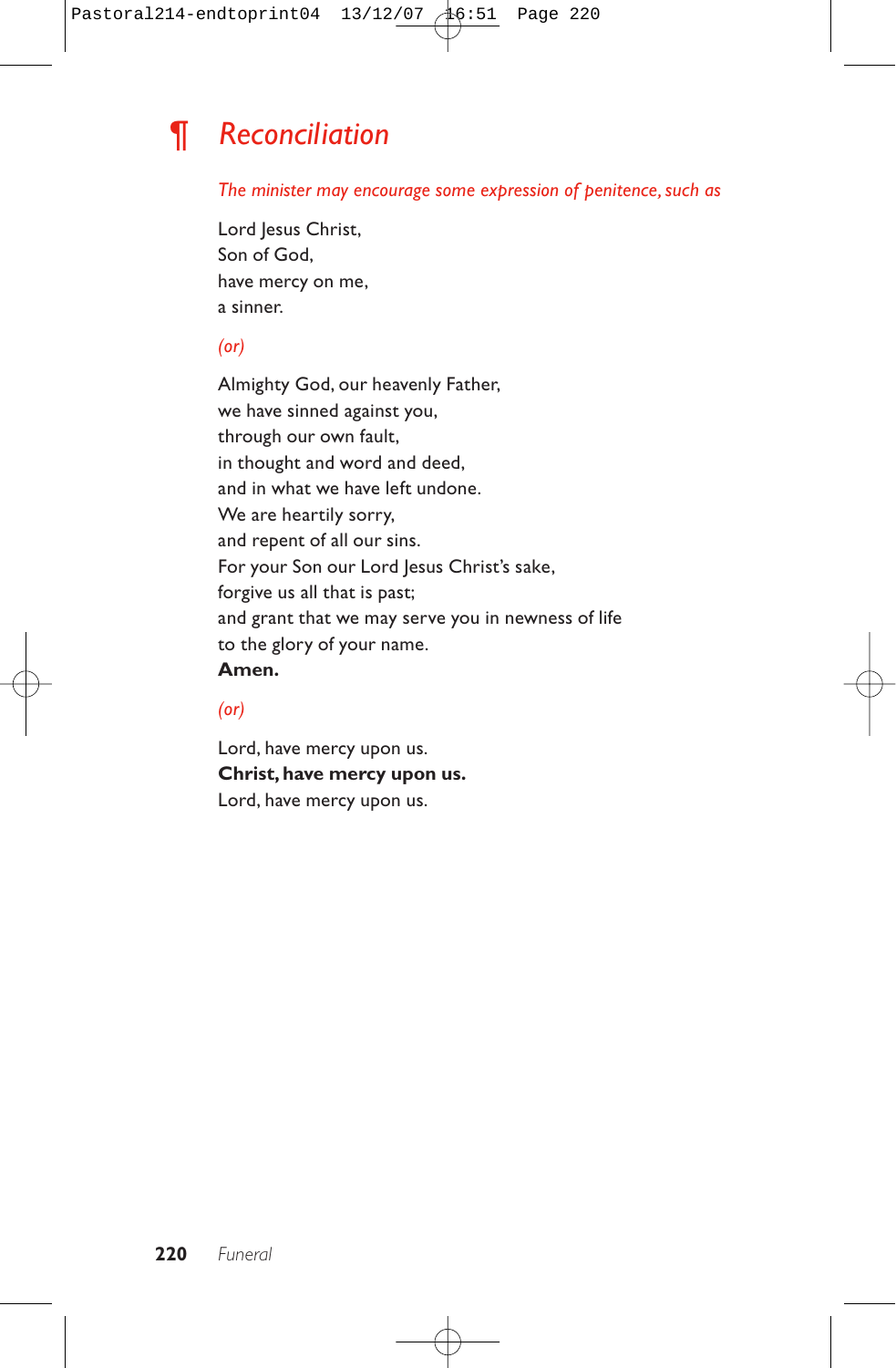## *The minister may lay hands on the dying person. If the minister is a priest, either of these absolutions may be used*

God, the Father of mercies, has reconciled the world to himself through the death and resurrection of his Son, Jesus Christ, not counting our trespasses against us, but sending his Holy Spirit to shed abroad his love among us. By the ministry of reconciliation entrusted by Christ to his Church, receive his pardon and peace to stand before him in his strength alone, this day and evermore. **Amen.**

#### *If the minister is a deacon or lay person, these words are used*

May almighty God have mercy on you, forgive you your sins, and bring you to everlasting life. **Amen.**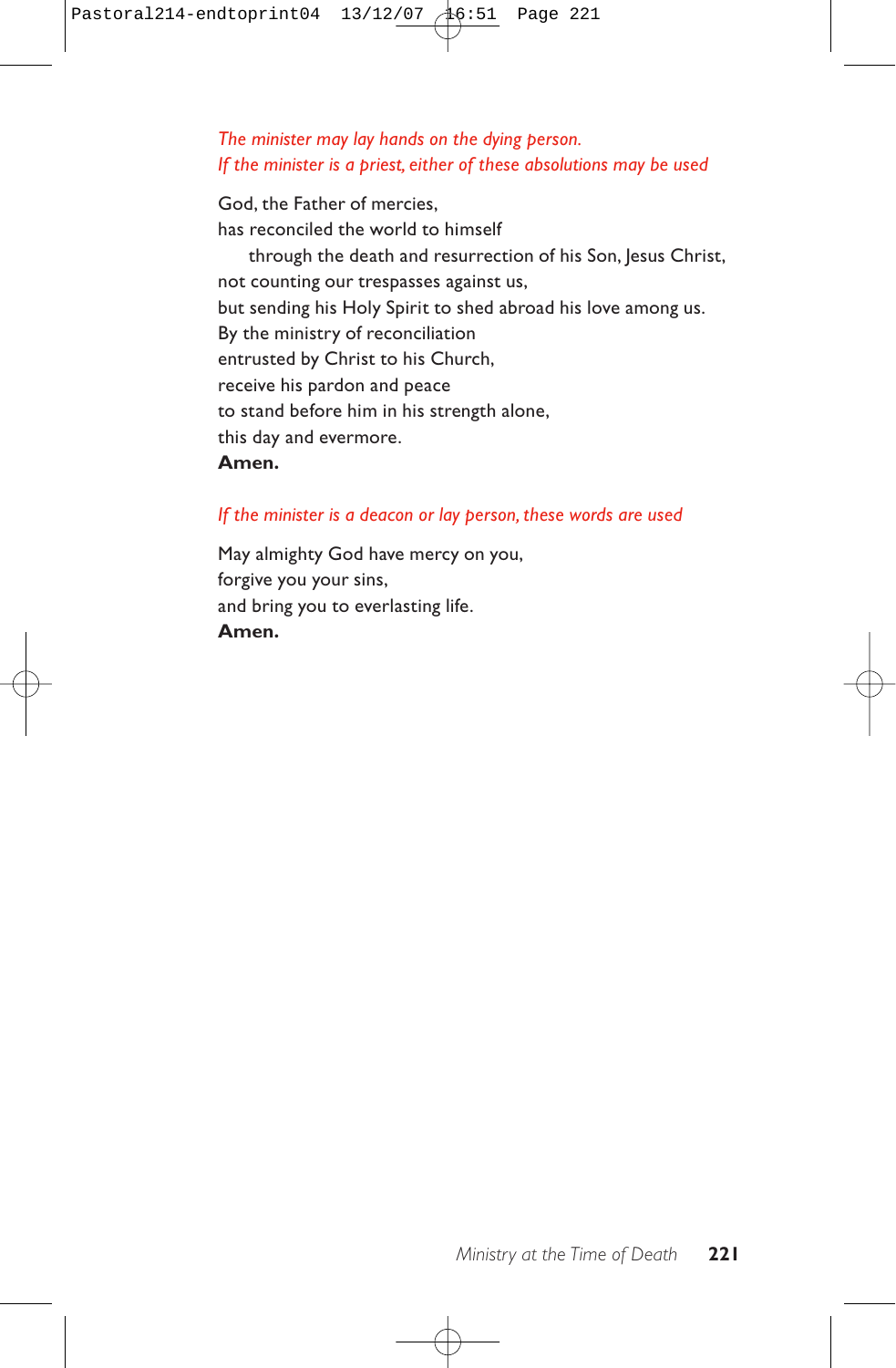*At this point others may join the minister and the dying person.*

# *¶ Opening Prayer*

Blessed be the God and Father of our Lord Jesus Christ. By his great mercy we have been born anew to a living hope through the resurrection of Jesus Christ from the dead.

**[***All* **Blessed be God for ever.]**

Let us pray for *…*

*(Silence)*

*This prayer may be used*

Eternal God, grant to your servant [and to us who surround *him/her* with our prayers] your peace beyond understanding. Give us faith, the comfort of your presence, and the words to say to one another and to you, as we gather in the name of Jesus Christ our Lord.

#### *All* **Amen.**

## *The following may be used*

Out of the depths I cry to you: Lord, hear my voice. Lord, have mercy.

## **[***All* **Lord, have mercy.]**

If you should mark what is done amiss: who may abide it? Christ, have mercy.

## **[***All* **Christ, have mercy.]**

Trust in the Lord, for with him there is mercy: for with him is ample redemption. Lord, have mercy.

## **[***All* **Lord, have mercy.]**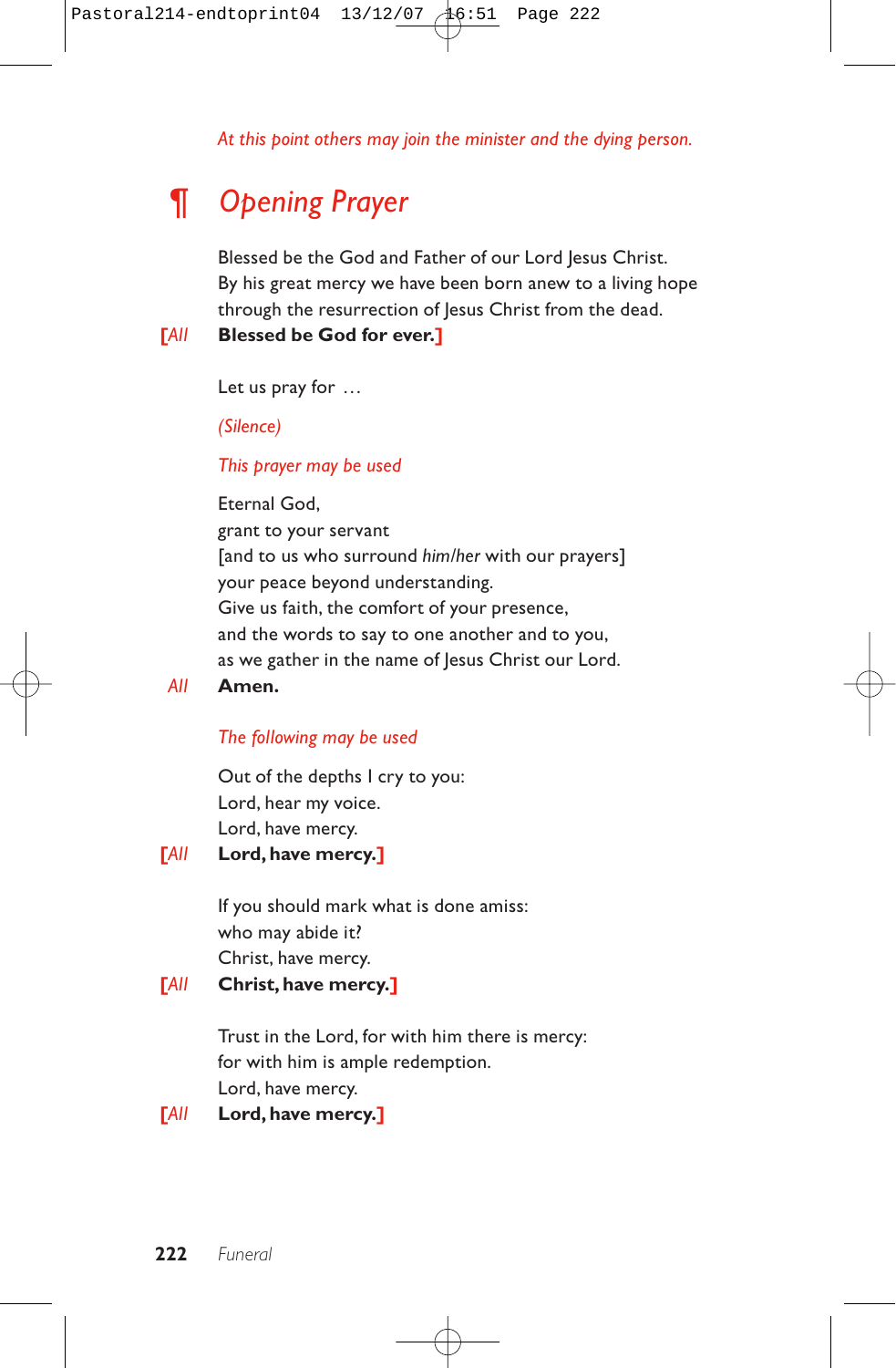# *¶ The Word of God*

### *These or other suitable readings may be used (see pages 383–405)*

Romans 8.35,37-39 Psalms 23;139 John 6.35-40[53-58]

#### *The minister may encourage an act of faith or commitment, such as*

Holy God, Father, Son, and Holy Spirit, I trust you, I believe in you, I love you.

*(or)*

Jesus, remember me when you come into your kingdom.

#### *(or)*

Lord, I believe: help my unbelief.

#### *(or)*

Father, into your hands I commend my spirit.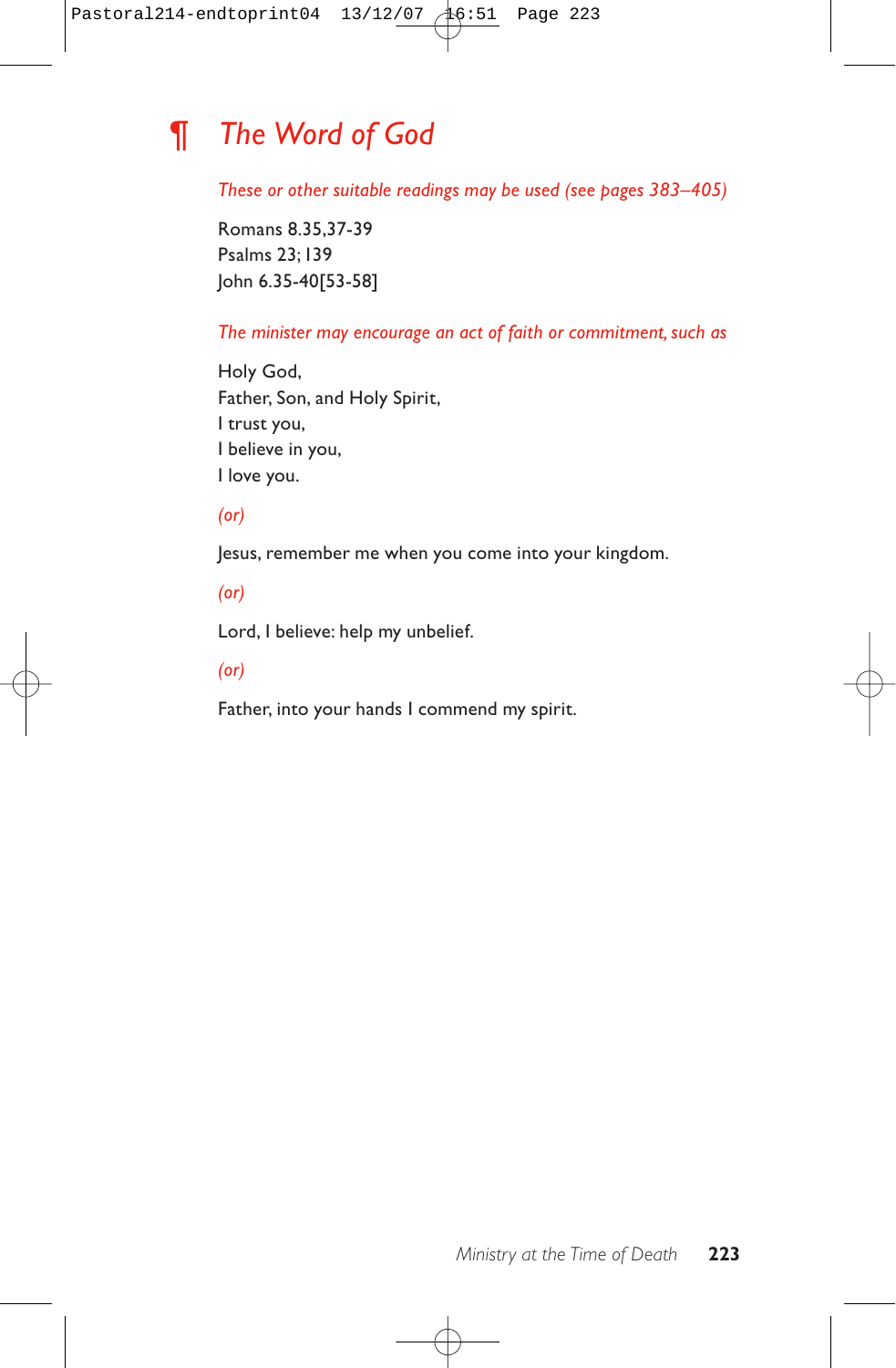# *¶ Prayers*

*This litany or some of the prayers with dying people on pages 346–347 may be used, or the minister may pray using his or her own words*

God the Father,

*All* **have mercy upon us.**

God the Son,

*All* **have mercy upon us.**

God the Holy Spirit,

### *All* **have mercy upon us.**

Holy, blessed and glorious Trinity,

*All* **have mercy upon us.**

By your holy incarnation, by your cross and passion, by your precious death and burial,

### *All* **have mercy upon us.**

By your glorious resurrection and ascension, and by the coming of the Holy Spirit,

### *All* **have mercy upon us.**

Graciously hear us, Lord Jesus Christ,

that it may please you to deliver your servant *N* from all evil and from eternal death,

*All* **hear us, good Lord.**

That it may please you mercifully to pardon all *N*'s sins,

## *All* **hear us, good Lord.**

That it may please you to give *N* peace, rest and gladness, raising *him/her* to new life in your kingdom,

*All* **hear us, good Lord.**

That it may please you to bring us, with *N* and all your saints, to a joyful resurrection,

## *All* **hear us, good Lord.**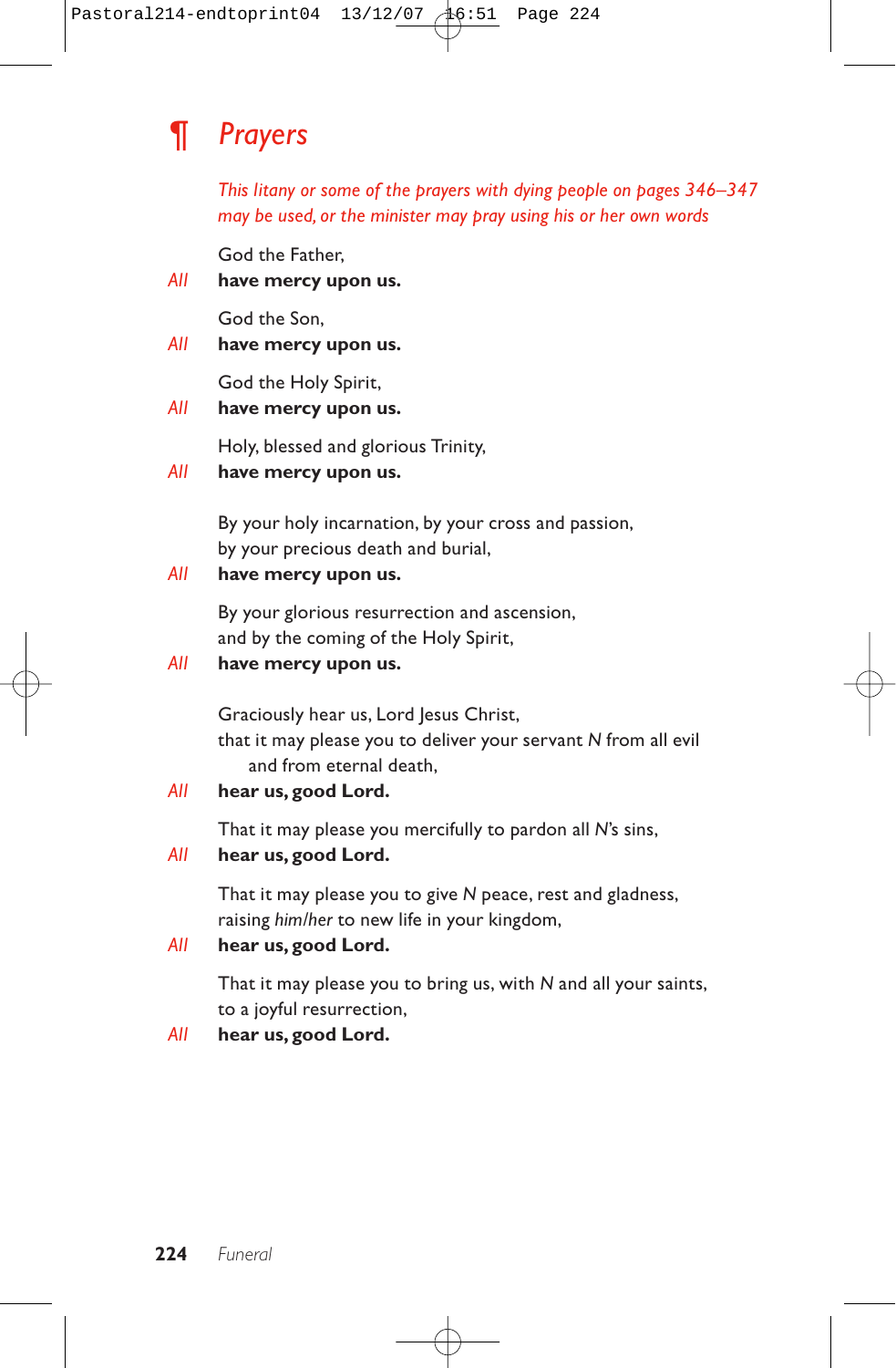Lamb of God, you take away the sin of the world,

*All* **hear us, good Lord.**

Lamb of God, you take away the sin of the world,

*All* **hear us, good Lord.**

Lamb of God, you take away the sin of the world,

- *All* **hear us, good Lord.**
- *All* **In darkness and in light, in trouble and in joy, help us, O God, to trust your love, to seek your purpose and to praise your name; through Jesus Christ our Lord. Amen.**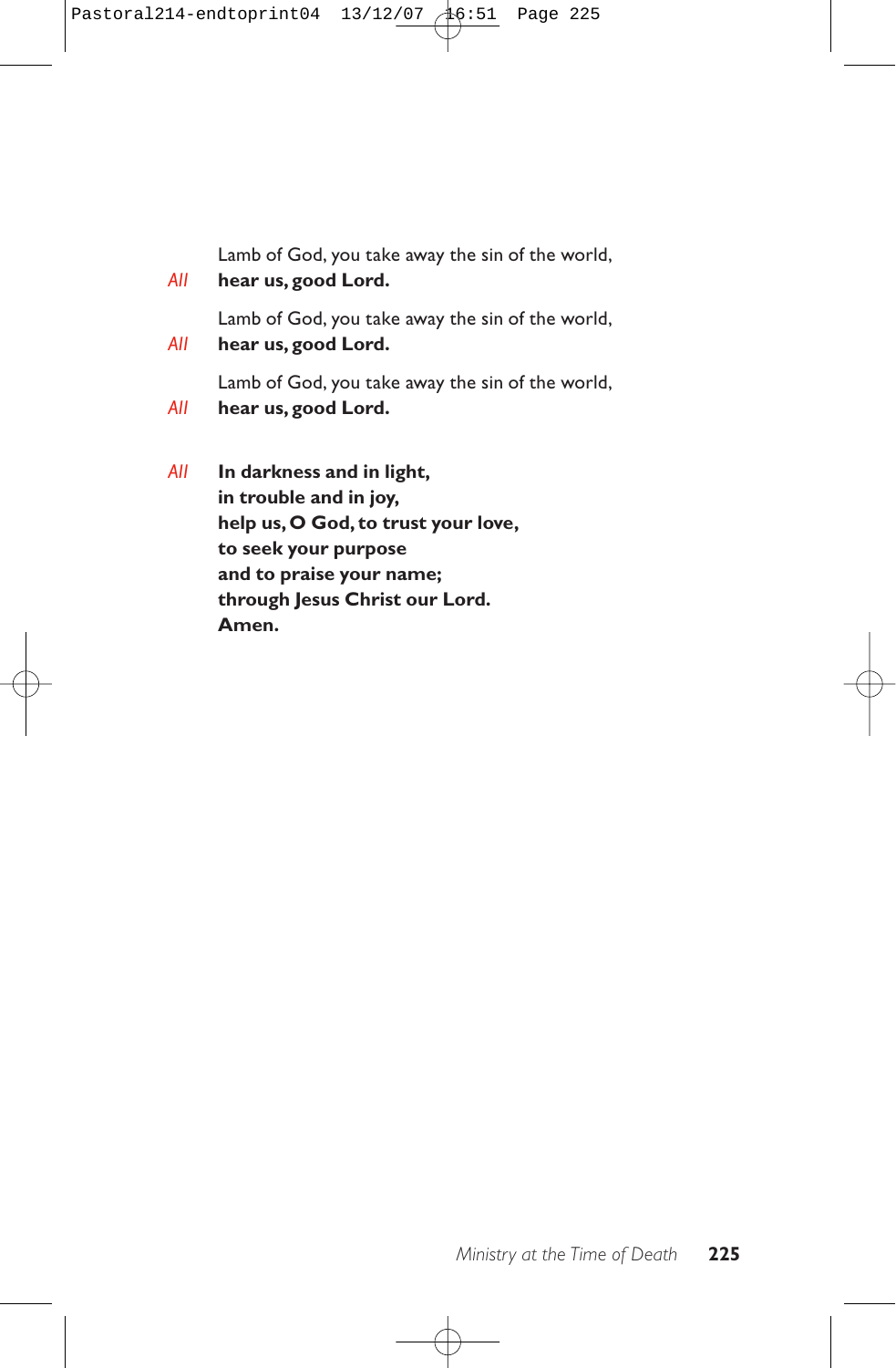# *¶ Laying on of Hands and Anointing*

*The minister, together with others if that is appropriate, may lay hands on the dying person. This prayer may be used*

In the name of our Lord Jesus Christ *I/we* lay *my/our* hands on you, *N.* May the Lord in his mercy and love uphold you by the grace and power of the Holy Spirit. May he deliver you from all evil, give you light and peace, and bring you to everlasting life.

#### *All* **Amen.**

## *The minister may anoint the dying person, making the sign of the cross in oil on his or her forehead [and hands] (see Note 1 on page 235)*

*N*, I anoint you with oil in the name of our Lord Jesus Christ. May the Lord in his love and mercy uphold you by the grace and power of the Holy Spirit.

*All* **Amen.**

#### *When the anointing is completed, the minister may add*

As you are outwardly anointed with this holy oil, so may our heavenly Father grant you the inward anointing of the Holy Spirit. Of his great mercy may he forgive you your sins and release you from suffering. May he deliver you from all evil, preserve you in all goodness and bring you to everlasting life; through Jesus Christ our Lord.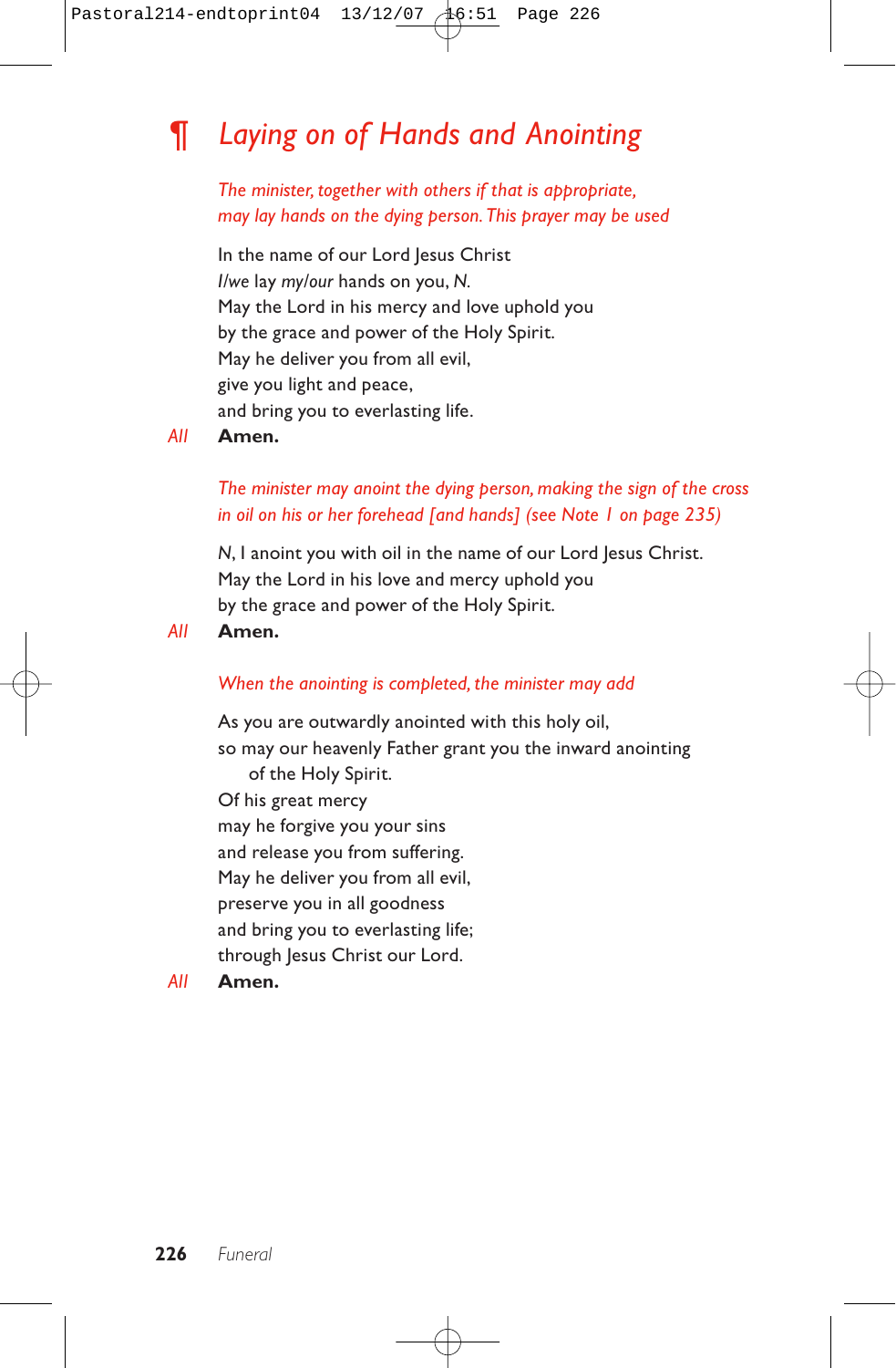# *¶ Holy Communion*

*If it is possible, the dying person may receive communion. Unless the bread and wine have already been consecrated, an authorized Eucharistic Prayer is used (see Note 1 on page 235).*

#### *The Agnus Dei may be used before the giving of communion*

Lamb of God, you take away the sin of the world, have mercy on us.

Lamb of God, you take away the sin of the world, have mercy on us.

Lamb of God, you take away the sin of the world, grant us peace.

#### *(or)*

Jesus, Lamb of God, have mercy on us.

Jesus, bearer of our sins, have mercy on us.

Jesus, redeemer of the world, grant us peace.

#### *After the words of distribution the following may be added*

May the Lord Jesus protect you and lead you to eternal life.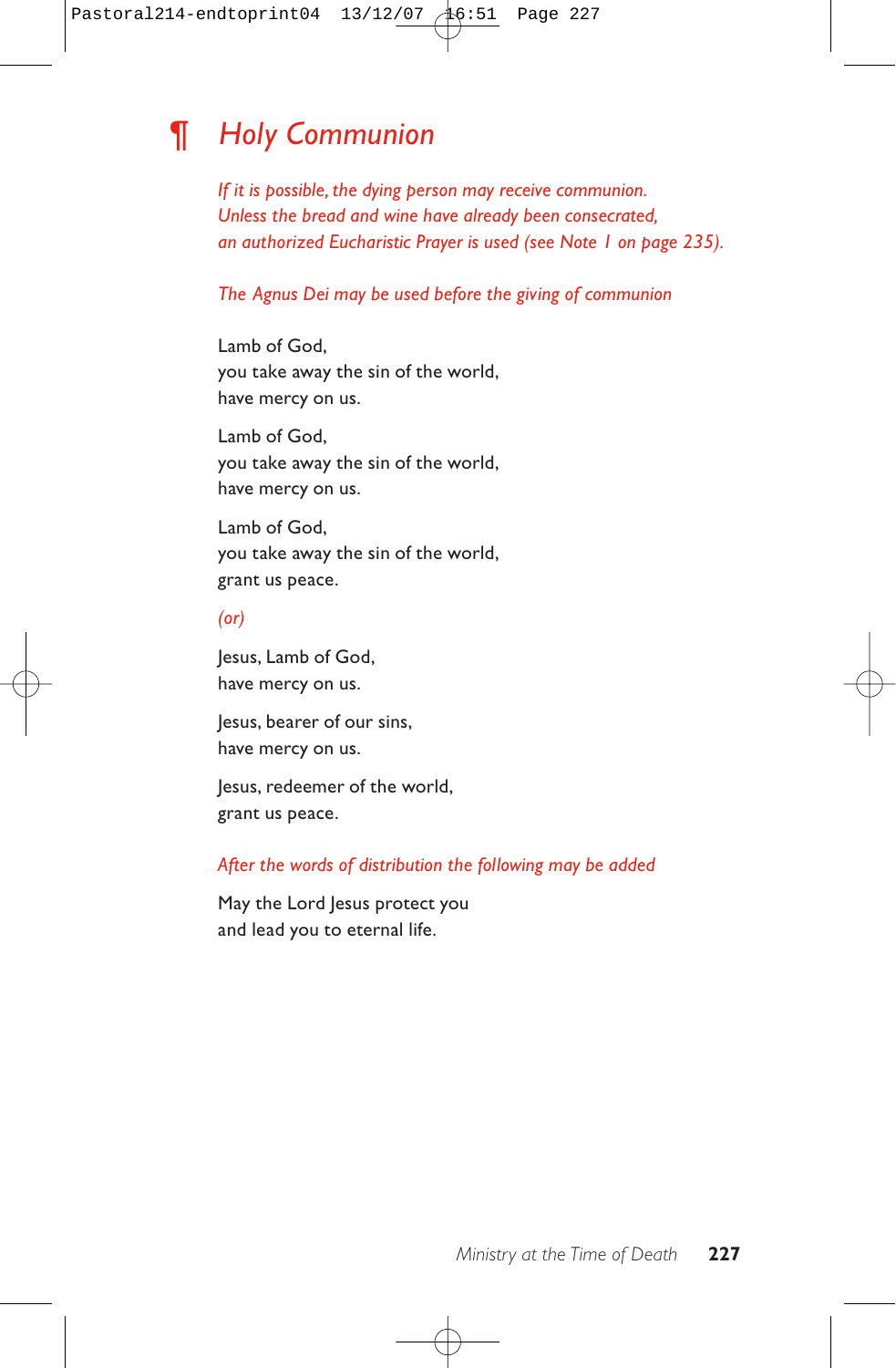# *¶ Commendation*

## **The Lord's Prayer**

As our Saviour taught us, so we pray

*All* **Our Father in heaven, hallowed be your name, your kingdom come, your will be done, on earth as in heaven. Give us today our daily bread. Forgive us our sins as we forgive those who sin against us. Lead us not into temptation but deliver us from evil. For the kingdom, the power, and the glory are yours now and for ever. Amen.**

*(or)*

Let us pray with confidence as our Saviour has taught us

*All* **Our Father, who art in heaven, hallowed be thy name; thy kingdom come; thy will be done; on earth as it is in heaven. Give us this day our daily bread. And forgive us our trespasses, as we forgive those who trespass against us. And lead us not into temptation; but deliver us from evil. For thine is the kingdom, the power and the glory, for ever and ever. Amen.**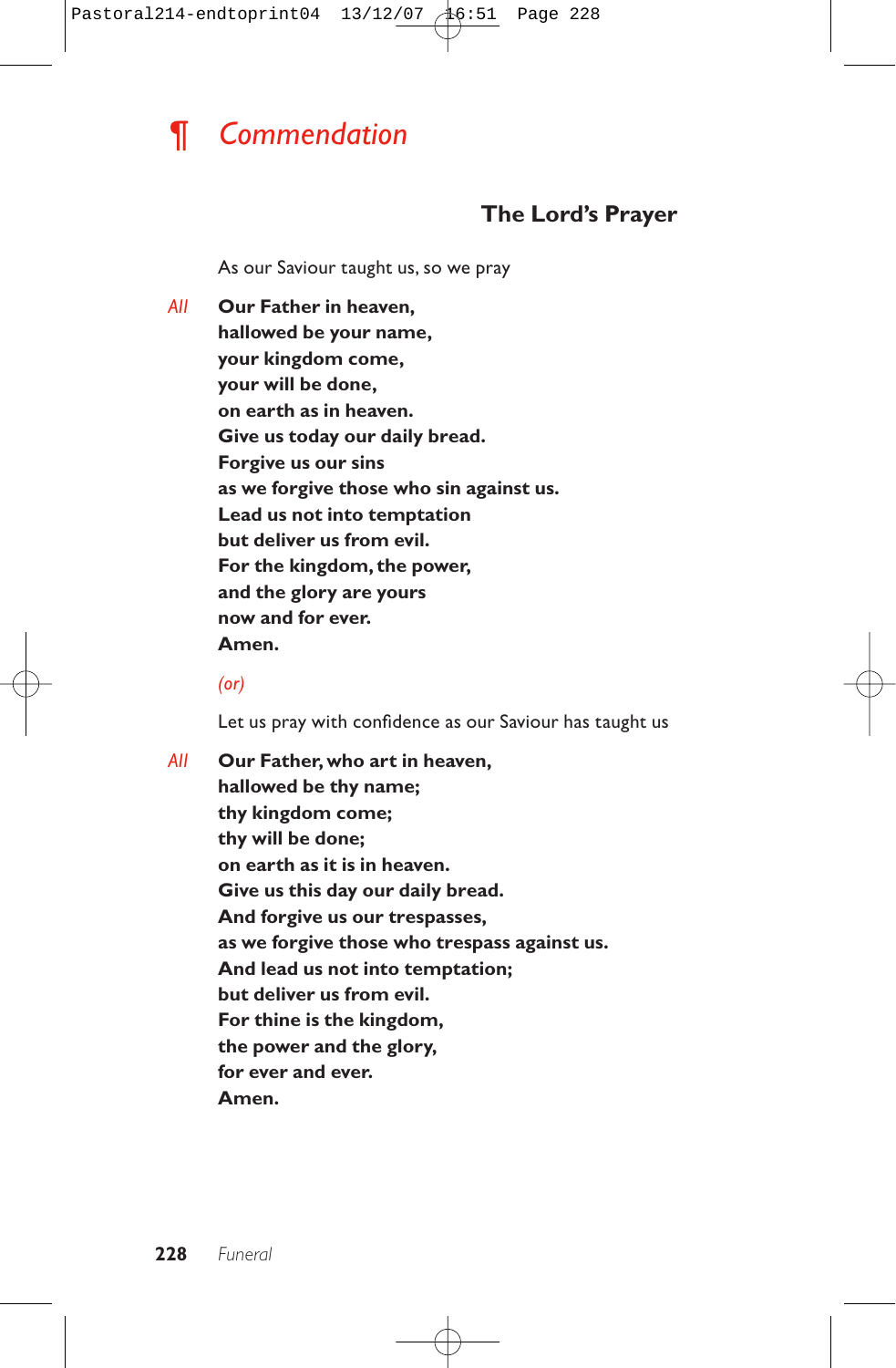## *The minister speaks first to the dying person, using these or other suitable words*

*N*, go forth from this world: in the love of God the Father who created you, in the mercy of Jesus Christ who redeemed you, in the power of the Holy Spirit who strengthens you. May the heavenly host sustain you and the company of heaven enfold you. In communion with all the faithful, may you dwell this day in peace.

#### *All* **Amen.**

#### *(or)*

*N*, go forth upon your journey from this world, in the name of God the Father almighty who created you; in the name of Jesus Christ who suffered death for you; in the name of the Holy Spirit who strengthens you; in communion with the blessed saints, and aided by angels and archangels, and all the armies of the heavenly host. May your portion this day be in peace, and your dwelling the heavenly Jerusalem.

#### *All* **Amen.**

#### *(and/or)*

Holy Lord, almighty and eternal God, hear our prayers as we entrust to you *N*, as you summon *him/her* out of this world. Forgive *his/her* sins and failings and grant *him/her* a haven of light, and peace. Let *him/her* pass unharmed through the gates of death to dwell with the blessed in light, as you promised to Abraham and his children for ever. Accept *N* into your safe keeping and on the great day of judgement raise *him/her* up with all the saints to inherit your eternal kingdom. We ask this through Christ our Lord.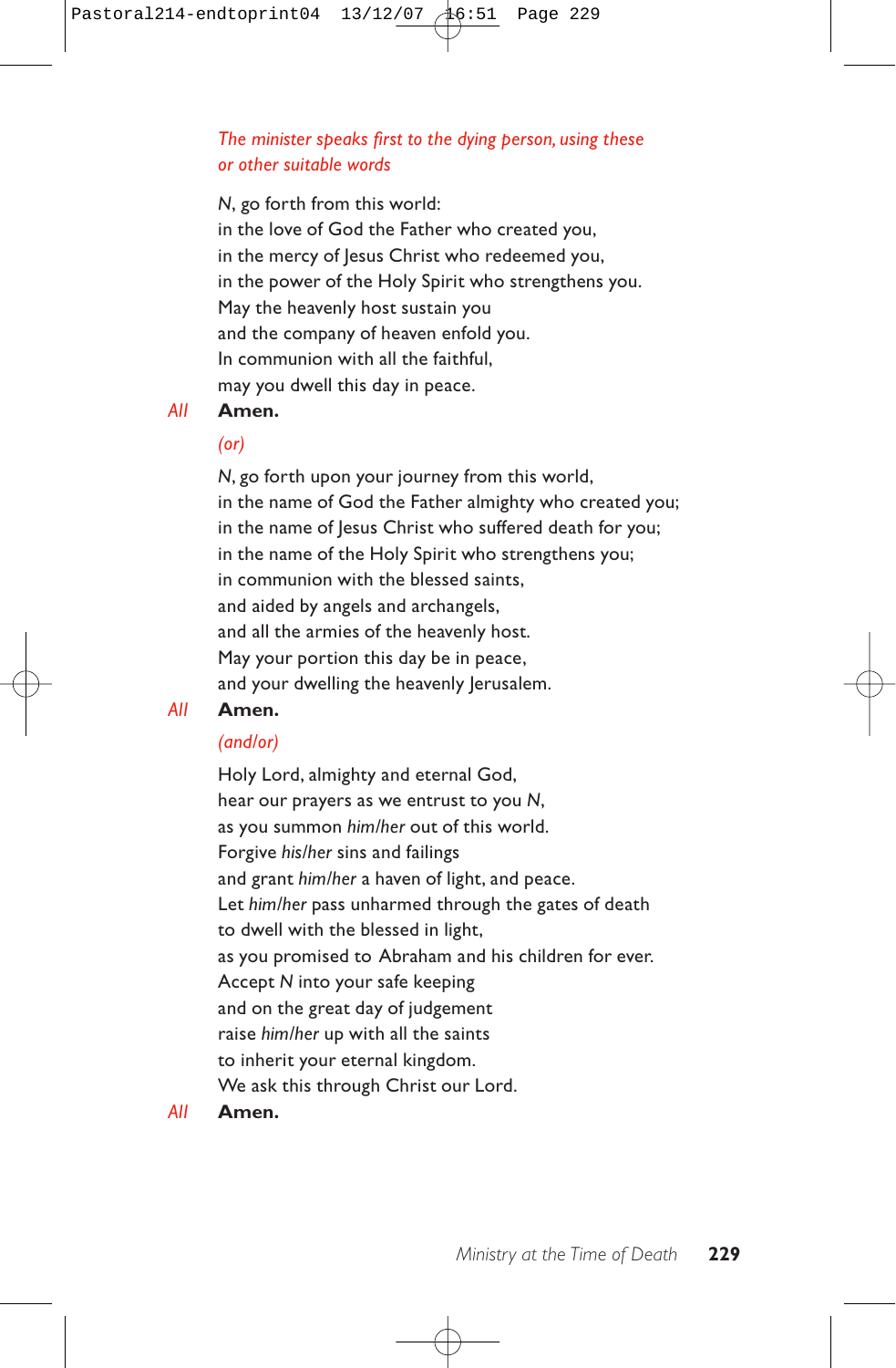## *The minister says the prayer of commendation*

Gracious God, nothing in death or life, nothing in the world as it is, nothing in the world as it shall be, nothing in all creation can separate us from your love. Jesus commended his spirit into your hands at his last hour. Into those same hands we now commend your servant *N*, that dying to the world and cleansed from sin, death may be for *him/her* the gate to life and to eternal fellowship with you; through the same Jesus Christ our Lord.

### *All* **Amen.**

## *(and/or)*

Into your hands, O merciful Saviour, we commend your servant *N.* Acknowledge, we pray, a sheep of your own fold, a lamb of your own flock, a sinner of your own redeeming. Enfold *him/her* in the arms of your mercy, in the blessed rest of everlasting peace and in the glorious company of the saints in light.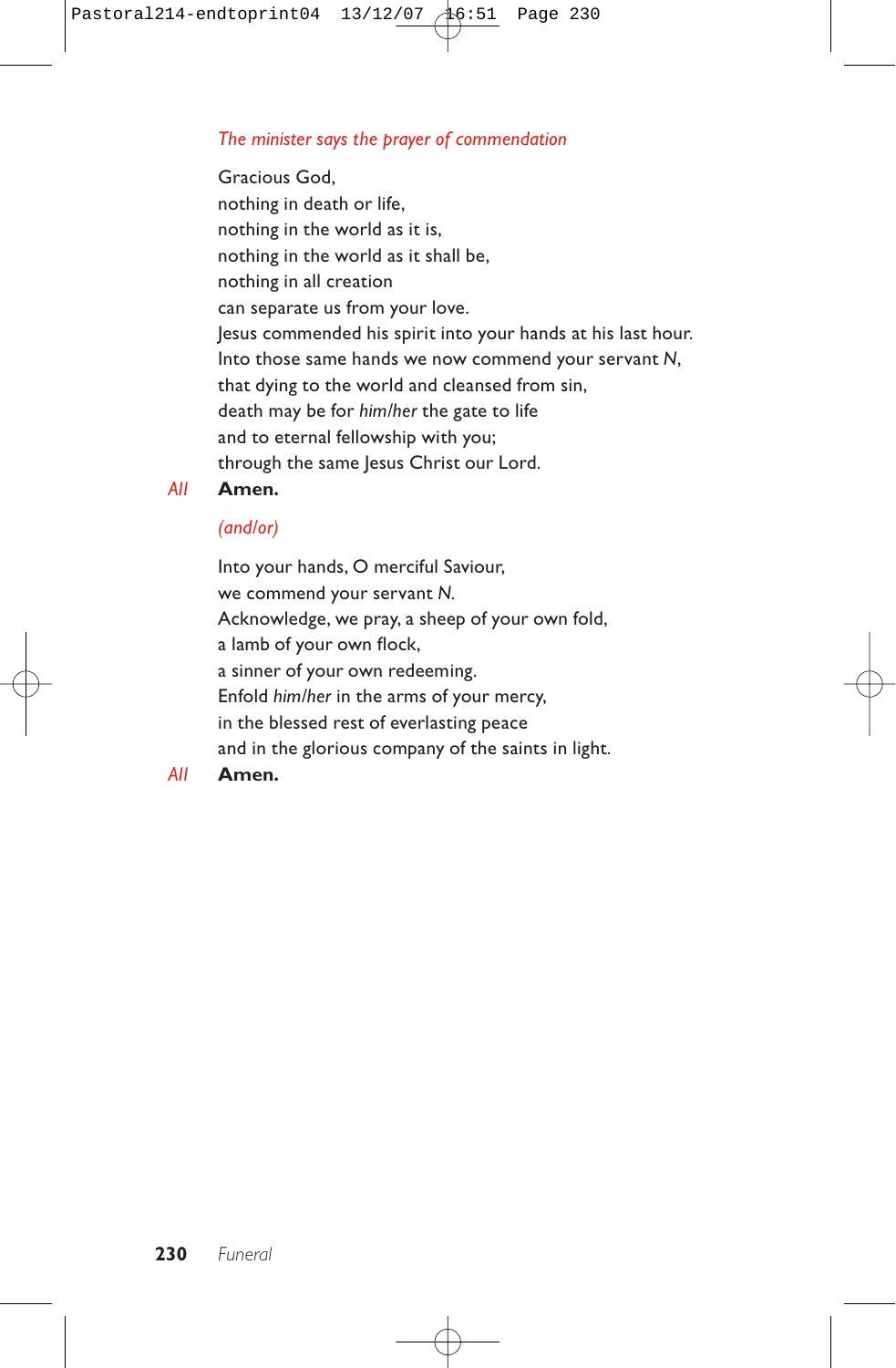#### *One or more of the following may also be used*

- 1 Now, Lord, you let your servant go in peace:  $\triangleleft$ your word has been fulfilled.
- 2 My own eyes have seen the salvation  $\triangle$ which you have prepared in the sight of every people;
- 3 A light to reveal you to the nations ♦ and the glory of your people Israel. *Luke 2.29-32*

Glory to the Father and to the Son and to the Holy Spirit; as it was in the beginning is now and shall be for ever.

#### *All* **Amen.**

*(or)*

- 1 Lord, now lettest thou thy servant depart in peace **:** according to thy word.
- 2 For mine eyes have seen **:** thy salvation;
- 3 Which thou hast prepared **:** before the face of all people;
- 4 To be a light to lighten the Gentiles **:** and to be the glory of thy people Israel. *Luke 2.29-32*

Glory be to the Father, and to the Son **:** and to the Holy Ghost; as it was in the beginning, is now, and ever shall be **:** world without end.

*All* **Amen.**

*(and/or)*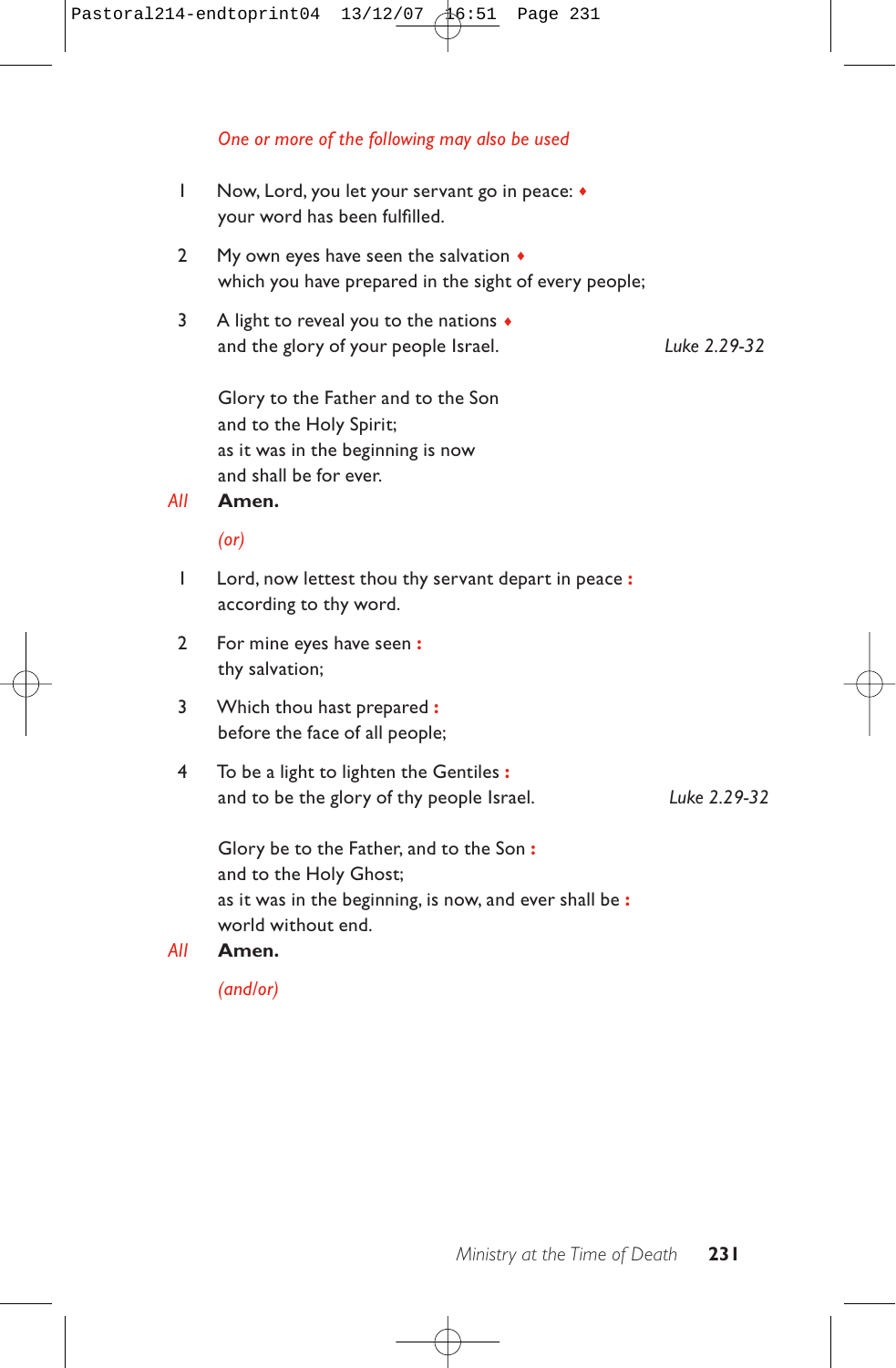## *All* **Give rest, O Christ, to your servant with the saints: where sorrow and pain are no more, neither sighing, but life everlasting.** You only are immortal, the creator and maker of all: and we are mortal, formed from the dust of the earth,

and unto earth shall we return.

For so you ordained when you created me, saying:

'Dust you are and to dust you shall return.'

All of us go down to the dust,

yet weeping at the grave we make our song:

Alleluia, alleluia, alleluia.

*All* **Give rest, O Christ, to your servant with the saints: where sorrow and pain are no more, neither sighing, but life everlasting.**

*(and/or)* 

## **At or just after death**

- 1 Jesus, like a mother you gather your people to you; ♦ you are gentle with us as a mother with her children.
- 2 Often you weep over our sins and our pride,  $\bullet$ tenderly you draw us from hatred and judgement.
- 3 You comfort us in sorrow and bind up our wounds, ♦ in sickness you nurse us, and with pure milk you feed us.
- 4 Jesus, by your dying we are born to new life; ♦ by your anguish and labour we come forth in joy.
- 5 Despair turns to hope through your sweet goodness; ♦ through your gentleness we find comfort in fear.
- 6 Your warmth gives life to the dead, ♦ your touch makes sinners righteous.
- 7 Lord Jesus, in your mercy heal us;  $\bullet$ in your love and tenderness remake us.
- 8 In your compassion bring grace and forgiveness,  $\bullet$ for the beauty of heaven may your love prepare us.

*A Song of Anselm*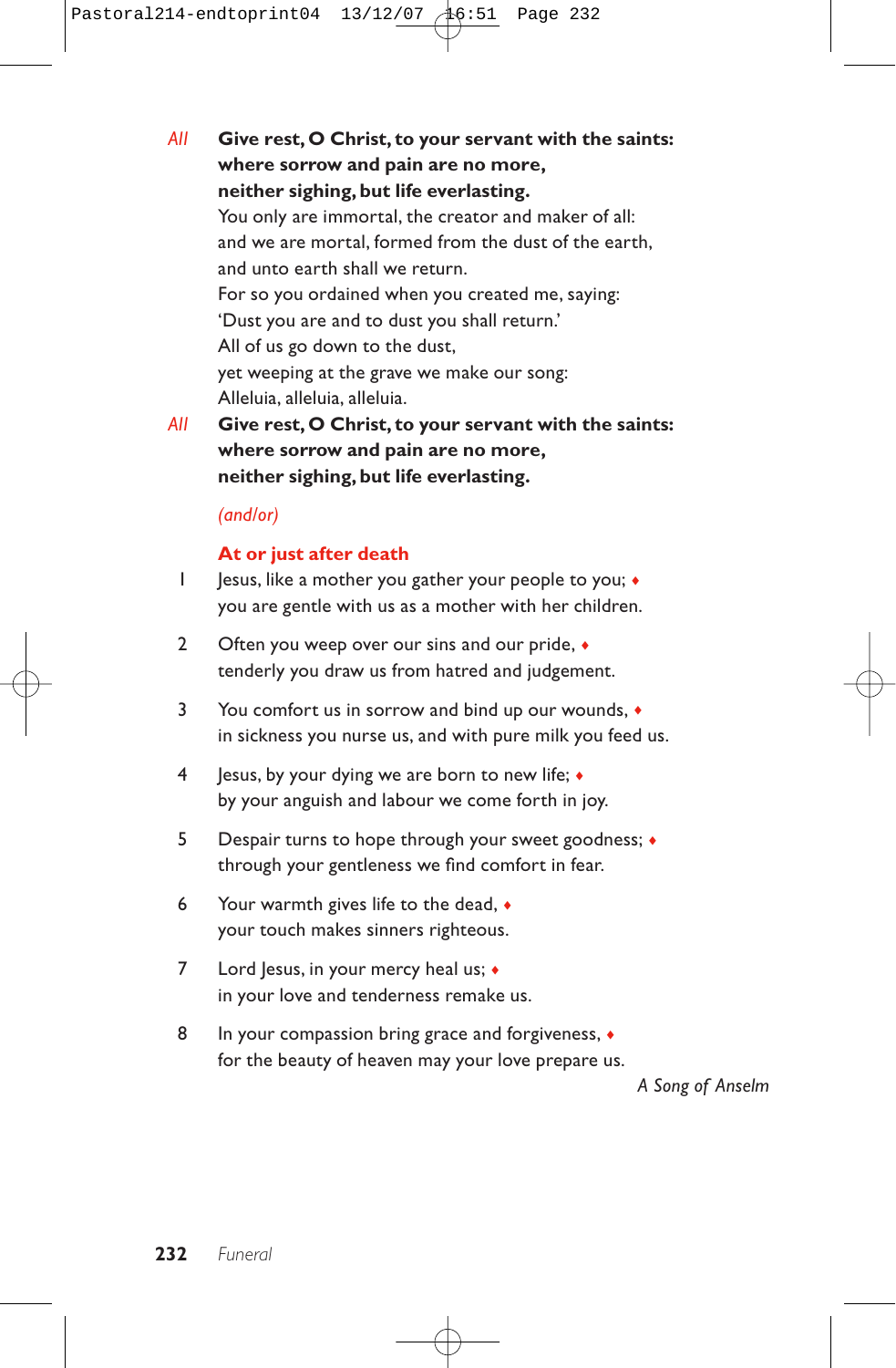## **Blessing**

### *The minister uses one of these blessings*

May the eternal God bless and keep us, guard our bodies, save our souls and bring us safe to the heavenly country, our eternal home, where Father, Son, and Holy Spirit reign, one God for ever and ever.

## *All* **Amen.**

### *(or)*

God grant you to share in the inheritance of his saints in glory; and the blessing of God almighty, the Father, the Son, and the Holy Spirit, be upon you, and remain with you always.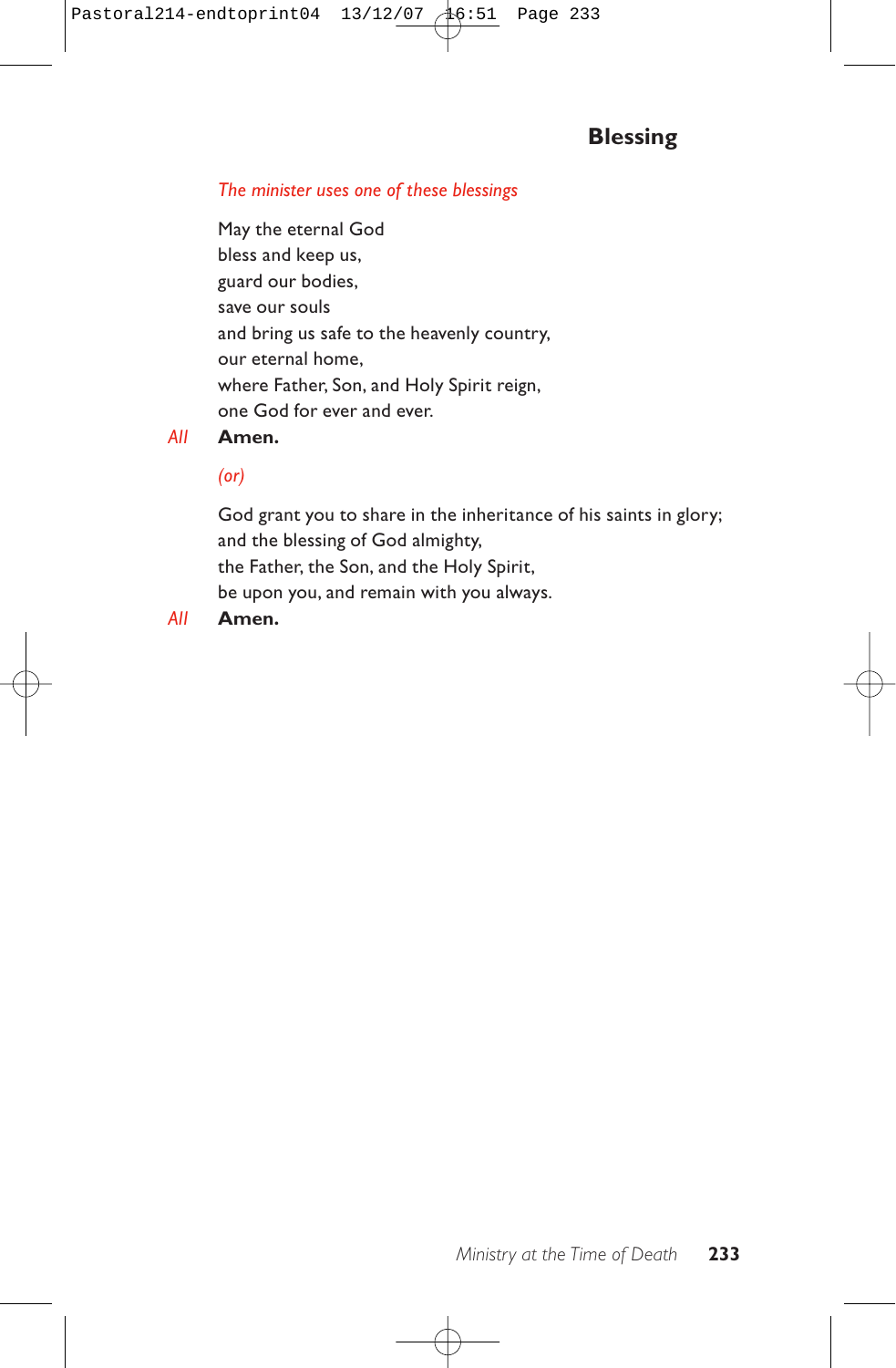# *¶ Prayer when someone has just died*

## *The minister, a family member or a friend may use some or all of these words*

In this moment of sorrow the Lord is in our midst and consoles us with his word:

No eye has seen, nor ear heard, nor the human heart conceived, what God has prepared for those who love him.

Blessed are the sorrowful; they shall be comforted.

Into your hands, O Lord, we humbly entrust our *brother/sister N*. In this life you embraced *him/her* with your tender love, and opened to *him/her* the gate of heaven. The old order has passed away, as you welcome *him/her* into paradise, where there will be no sorrow, no weeping nor pain, but the fullness of peace and joy with your Son and the Holy Spirit for ever and ever.

#### *All* **Amen.**

Heavenly Father, into whose hands Jesus Christ commended his spirit at the last hour: into those same hands we now commend your servant *N*, that death may be for *him/her* the gate to life and to eternal fellowship with you; through Jesus Christ our Lord.

#### *All* **Amen.**

Remember, O Lord, this your servant, who has gone before us with the sign of faith and now rests in the sleep of peace. According to your promises, grant to *him/her* and to all who rest in Christ, refreshment, light and peace; through the same Christ our Lord.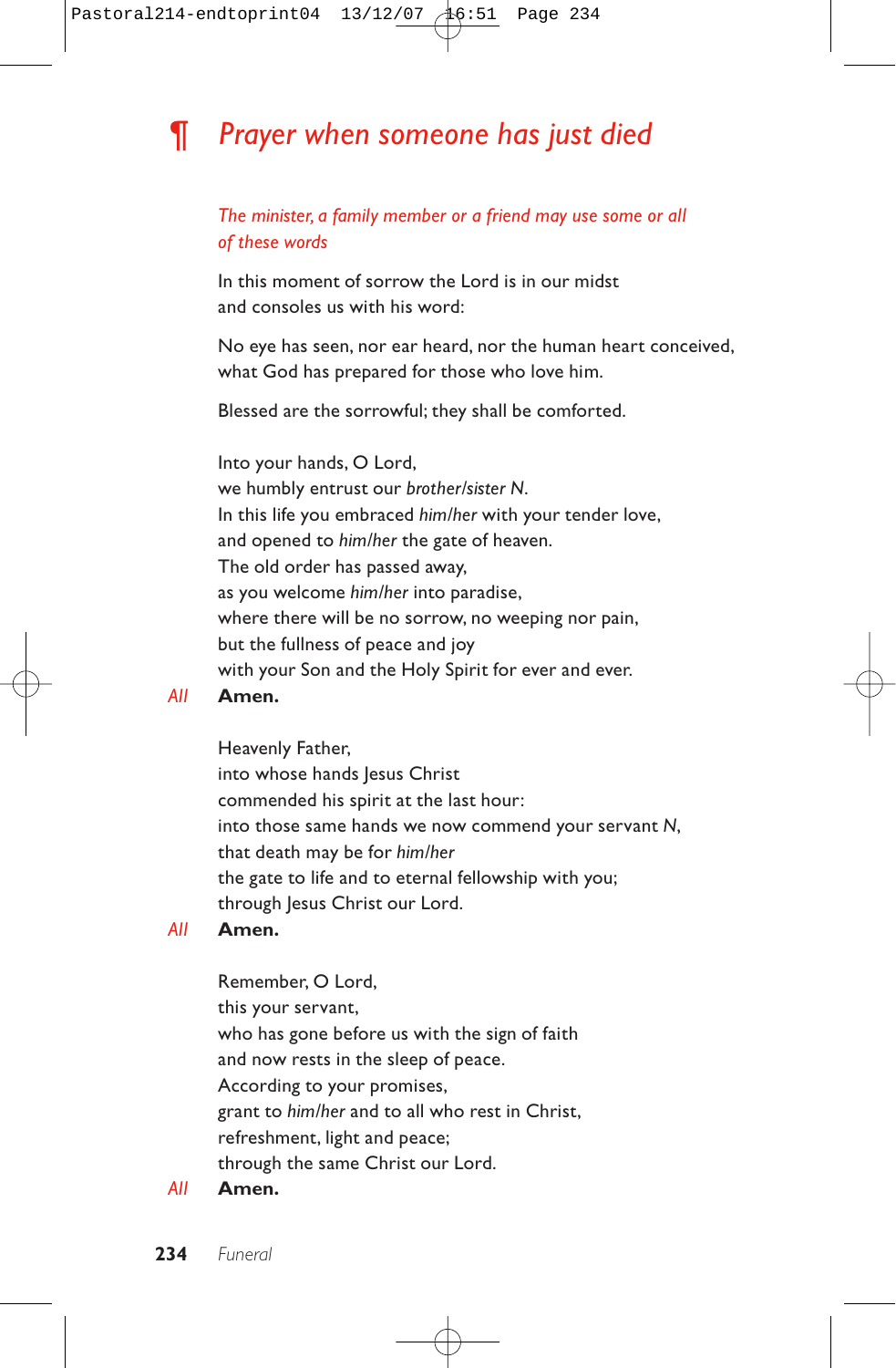Most merciful God, whose wisdom is beyond our understanding, surround the family of *N* with your love, that they may not be overwhelmed by their loss, but have confidence in your goodness, and strength to meet the days to come. We ask this through Christ our Lord.

*All* **Amen.**

# **Notes to Ministry at the Time of Death**

- 1 Where the minister is not a bishop or priest
	- **T** anointing is omitted;
	- **T** Holy Communion may be given but not celebrated;
	- ¶ the usual alterations are made at the blessing.
- 2 The laying on of hands may be done by more than one person.
- 3 Canon B 37 provides that the priest should use 'pure olive oil consecrated by the bishop of the diocese or otherwise by the priest'. If consecrated oil is not available, the priest may use this form:

Lord, holy Father, giver of health and salvation, as your apostles anointed those who were sick and healed them, so continue the ministry of healing in your Church. Sanctify this oil, that those who are anointed with it may be freed from suffering and distress, find inward peace, and know the joy of your salvation, through your Son, our Saviour Jesus Christ. **Amen.**

4 Wherever possible, care should be taken to use versions of texts familiar to the dying person.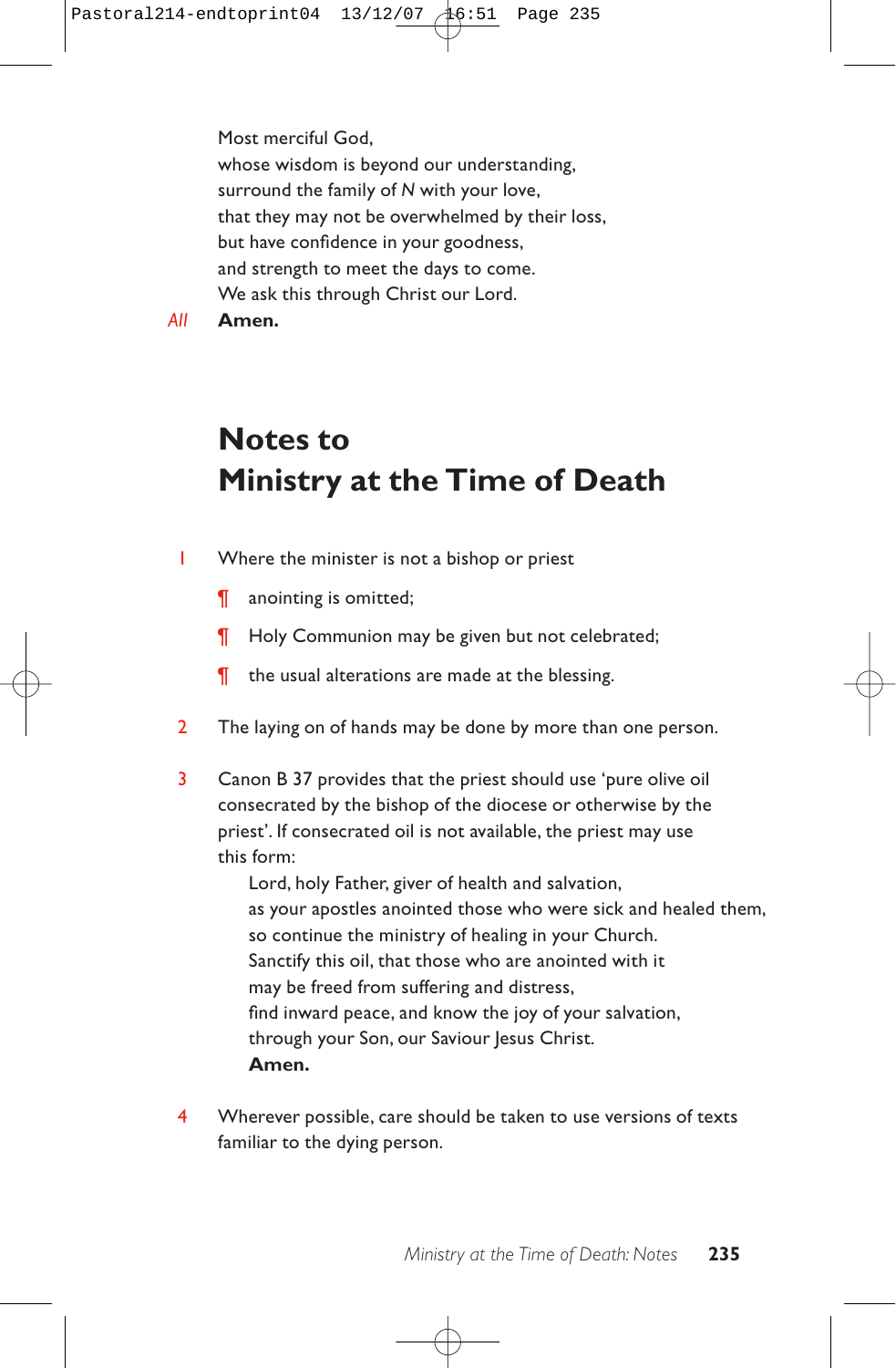## **Before the Funeral**

# *¶ At Home before the Funeral*

#### **Note**

This service may be adapted for use

¶ on hearing the news of a death;

¶ as part of the minister's visit to the family before the Funeral.

Hymns may be sung at appropriate points.

## **Preparation**

At this time of sorrow the Lord is in our midst and consoles us with his word: Blessed are the sorrowful; they shall be comforted.

Blessed be God, the Father of our Lord Jesus Christ, the Father of mercies and the God of all consolation. He comforts us in all our afflictions and thus enables us to comfort those who grieve with the same consolation we have received from him.

We shall not all die

*All* **but we shall be changed.**

The trumpet shall sound and the dead will rise immortal *All* **and we shall be changed.**

The perishable must be clothed with the imperishable

*All* **and the mortal must be clothed with immortality.**

We shall not all die

*All* **but we shall be changed.**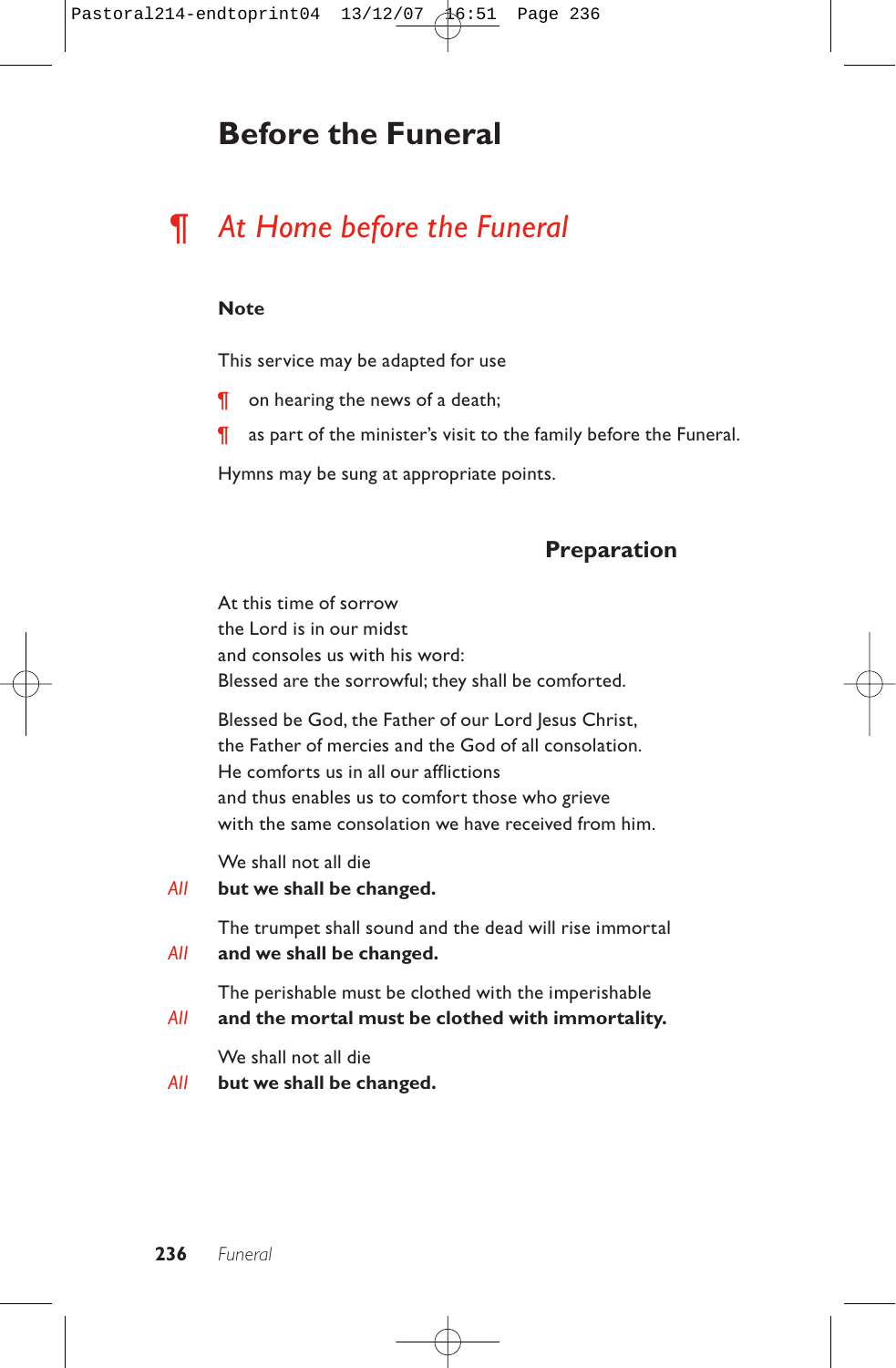### *These or other appropriate readings may be used*

We do not want you to be uninformed, brothers and sisters, about those who have died, so that you may not grieve as others do who have no hope. For since we believe that lesus died and rose again, even so, through Jesus, God will bring with him those who have died. For this we declare to you by the word of the Lord, that we who are alive, who are left until the coming of the Lord, will by no means precede those who have died. *1 Thessalonians 4.13-15*

- 1 I lift up my eyes to the hills; ♦ from where is my help to come?
- 2 My help comes from the Lord,  $\bullet$ the maker of heaven and earth.
- 3 He will not suffer your foot to stumble; ♦ he who watches over you will not sleep.
- 4 Behold, he who keeps watch over Israel  $\bullet$ shall neither slumber nor sleep.
- 5 The Lord himself watches over you; ♦ the Lord is your shade at your right hand,
- 6 So that the sun shall not strike you by day,  $\bullet$ neither the moon by night.
- 7 The Lord shall keep you from all evil;  $\bullet$ it is he who shall keep your soul.
- 8 The Lord shall keep watch over your going out and your coming in, ♦ from this time forth for evermore. *Psalm 121*

Martha said to Jesus, 'Lord, if you had been here, my brother would not have died. But even now I know that God will give you whatever you ask of him.' Jesus said to her, 'Your brother will rise again.' Martha said to him, 'I know that he will rise again in the resurrection on the last day.' *John 11.21-24*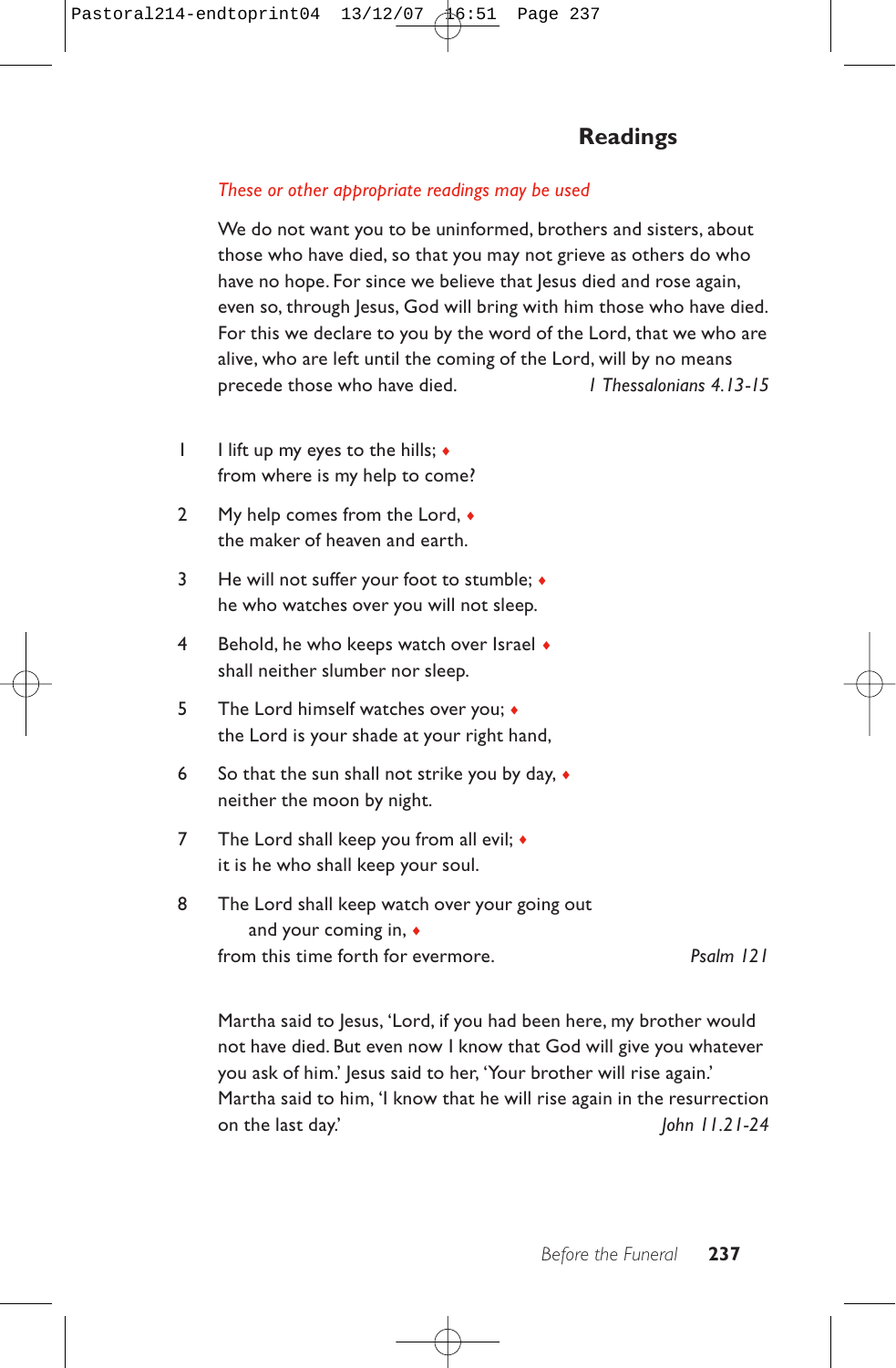*Memories of the departed may be shared, ending with the following prayer*

O God, who brought us to birth, and in whose arms we die, in our grief and shock contain and comfort us; embrace us with your love, give us hope in our confusion and grace to let go into new life; through lesus Christ.

#### *All* **Amen.**

#### *These or other prayers may follow*

Lord, we come into your presence to remember *N* and to seek your comfort, for we know that nothing can separate us from your love and that you support us in our sorrow. We are sure that the souls of the righteous are with you and that nothing can harm them. Although they have died they are in peace. Give us your strength to rejoice that you have taken *N* to be with yourself where *he/she* shall no more be in need. May we find life and peace and perfect joy with *him/her* in your presence; through Jesus Christ our Lord.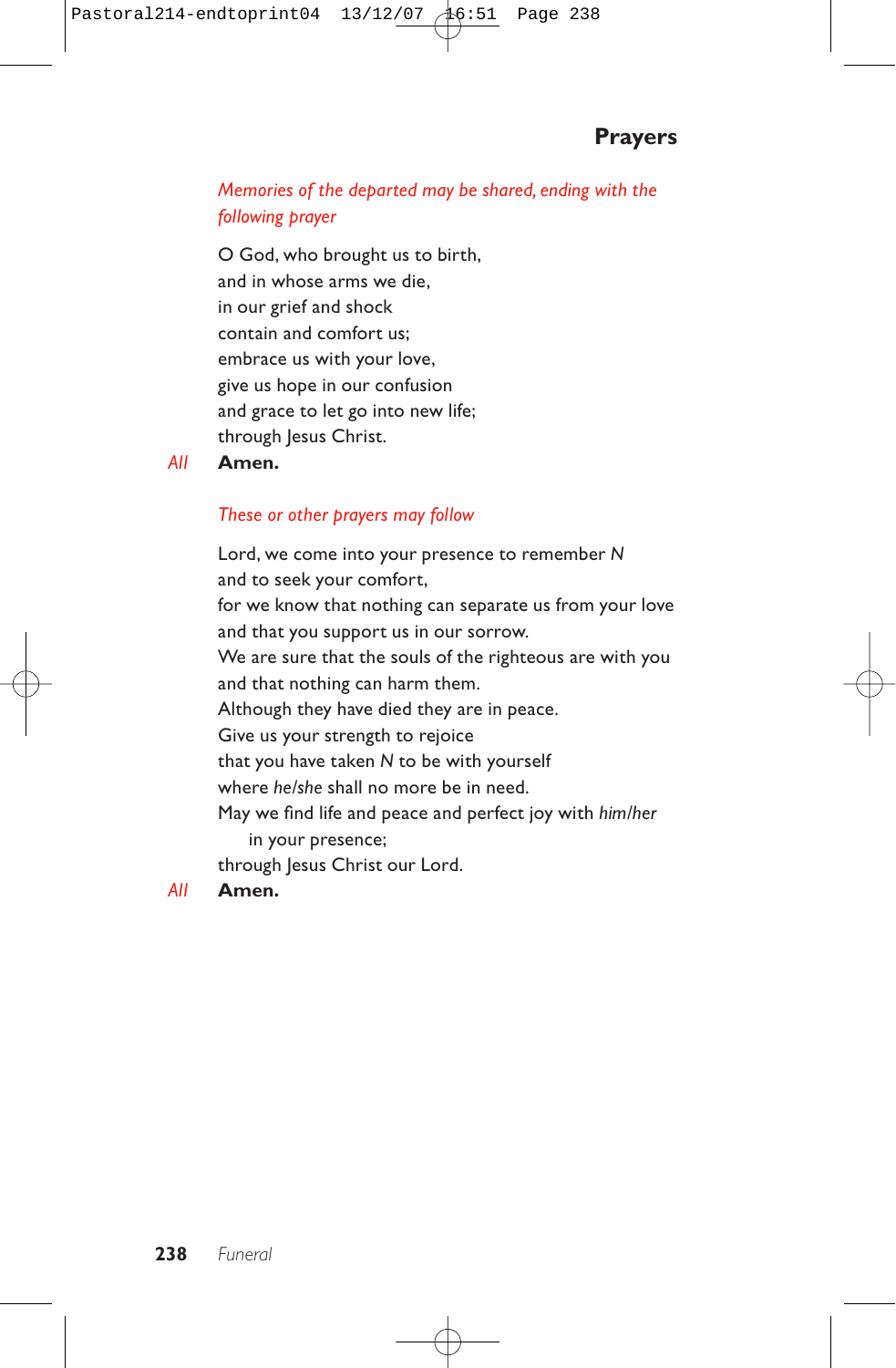God of all consolation, in your unending love and mercy you turn the darkness of death into the dawn of new life. Your Son, by dying for us, conquered death and, by rising again, restored to us eternal life. May we then go forward eagerly to meet our redeemer and, after our life on earth, be reunited with all our brothers and sisters in that place where every tear is wiped away and all things are made new; through Jesus Christ our Saviour.

#### *All* **Amen.**

Lord, be with us as we open the door. Come in with us, go out with us. Do not sleep when we sleep, but watch over us, protect us and keep us safe, our only helper and maker.

*All* **Amen.** *cf Psalm 121*

## **Conclusion**

And now to him who is able to keep us from falling, and lift us from the dark valley of despair to the bright mountain of hope, from the midnight of desperation to the daybreak of joy; to him be power and authority, for ever and ever.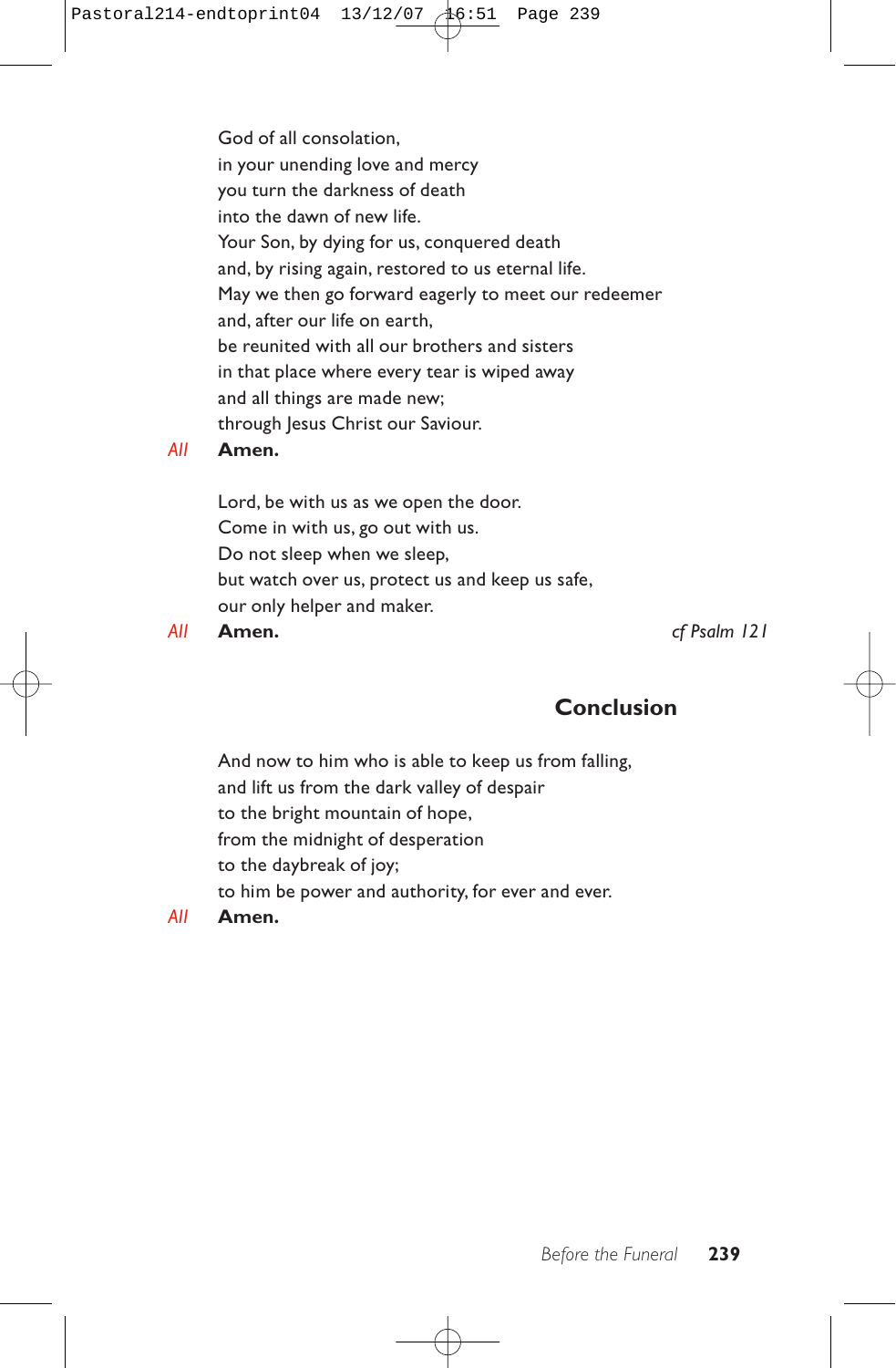# *¶ For those Unable to be Present at the Funeral*

#### **Note**

This service may be adapted to suit particular circumstances. It may be led by a friend or family member or by a minister. It is deliberately based on the Funeral Service itself.

## **The Gathering**

We meet in the name of lesus Christ, who died and was raised to the glory of God the Father. We join with those in (*place*) in remembering before God our *brother/sister N*; to give thanks for *his/her* life; to commend *him/her* to God our merciful redeemer and judge; to commit *his/her* body to be *buried/cremated*, and to comfort one another in our grief.

God of all consolation, your Son Jesus Christ was moved to tears at the grave of Lazarus his friend. Look with compassion on your children in their loss; give to troubled hearts the light of hope and strengthen in us the gift of faith, in Jesus Christ our Lord.

### *All* **Amen.**

Almighty God,

you judge us with infinite mercy and justice and love everything you have made. In your mercy turn the darkness of death into the dawn of new life, and the sorrow of parting into the joy of heaven; through our Saviour, Jesus Christ.

#### *All* **Amen.**

*Those present may be encouraged to share briefly their memories of the one who has died.*

*Prayers of Penitence and the Collect may be used from the Funeral Service.*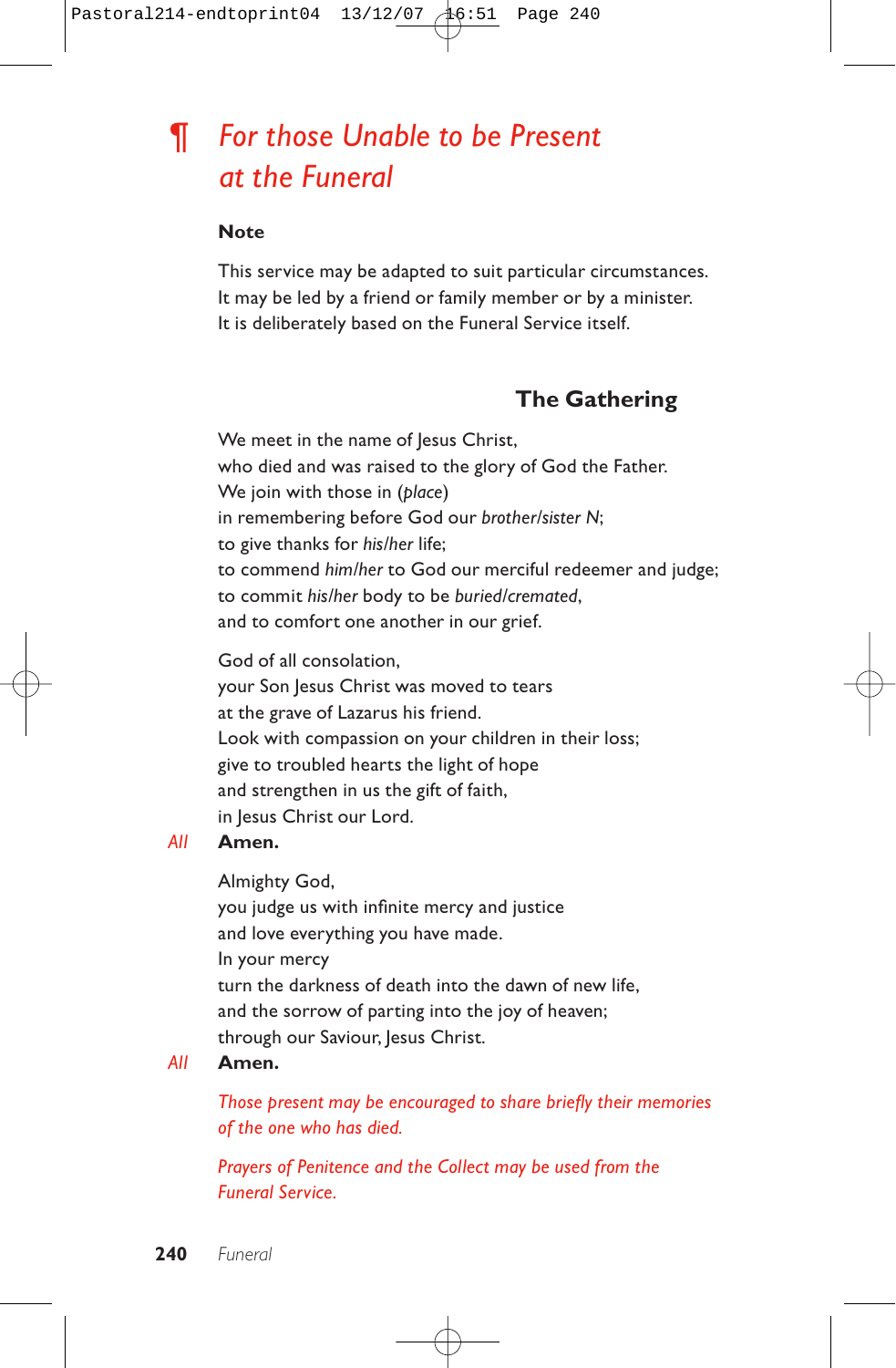## **Reading**

*An appropriate reading from the selection on pages 383–391 is read.*

## **Prayers**

*The prayers from the Funeral Service, or less formal prayer, may follow as appropriate to the circumstances.*

## **Commendation and Farewell**

*The prayers in this section of the Funeral Service (page 267) may be adapted with the addition of a phrase such as 'With those in (place)' before the words 'We entrust…' or 'We commend…'.*

*This may be followed by a time of silence, the Lord's Prayer and a form of dismissal.*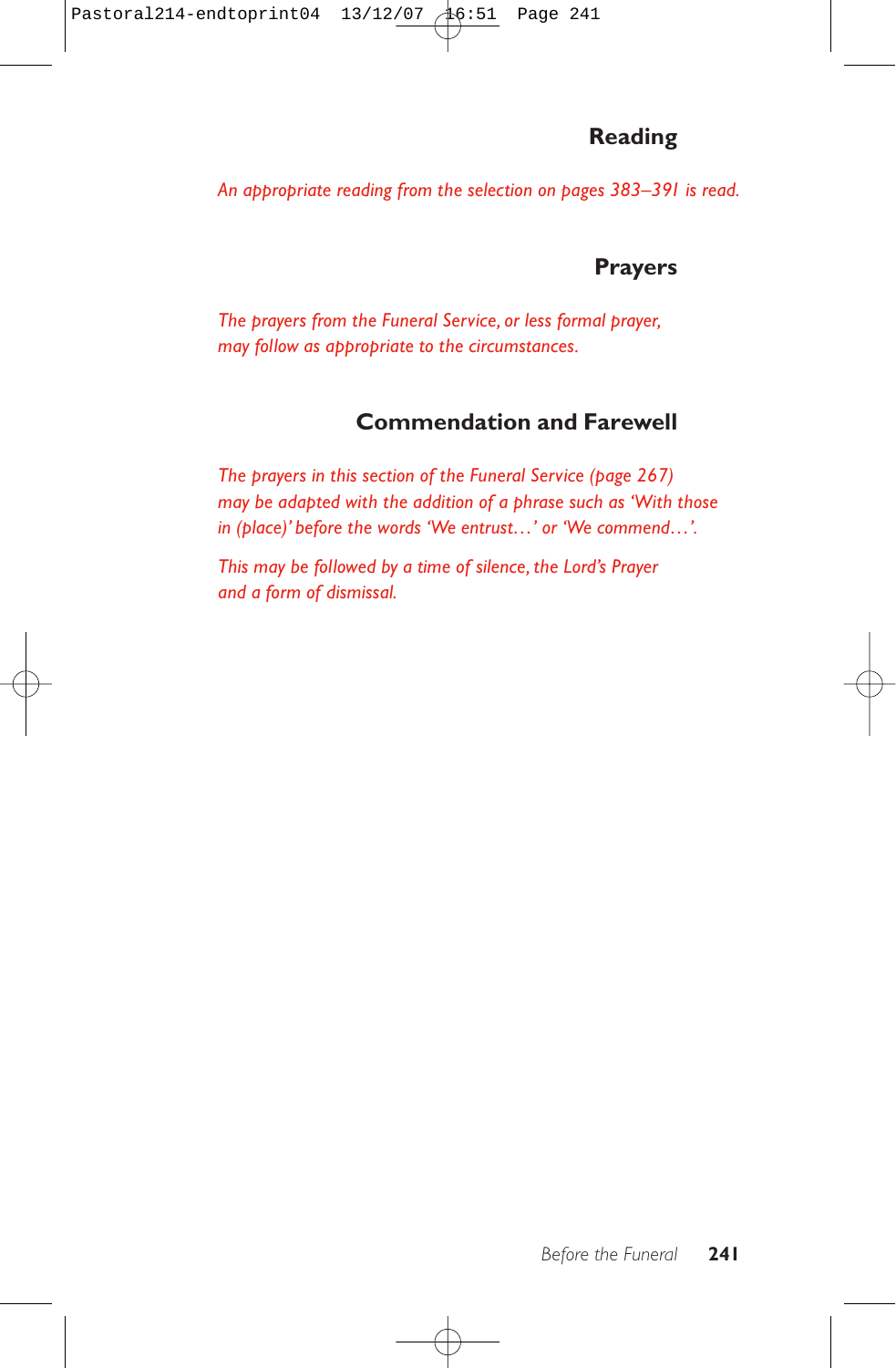# *¶ Receiving the Coffin at Church before the Funeral*

#### **Note**

The coffin may be received into the church at the beginning of the Funeral Service, or earlier in the day, or on the day before the Funeral. A candle may stand beside the coffin and may be carried in front of the coffin when it is brought into the church.

## **Receiving the Coffin**

## *The minister meets the coffin at the door of the church and says*

We receive the body of our *brother/sister N* with confidence in God, the giver of life, who raised the Lord Jesus from the dead.

## *The coffin may be sprinkled with water, and these words may be used*

With this water we call to mind *N*'s baptism. As Christ went through the deep waters of death for us, so may he bring us to the fullness of resurrection life with *N* and all the redeemed.

## *(or)*

Grant, Lord, that we who are baptized into the death of your Son our Saviour Jesus Christ may continually put to death our evil desires and be buried with him; and that through the grave and gate of death we may pass to our joyful resurrection; through his merits, who died and was buried and rose again for us, your Son Jesus Christ our Lord.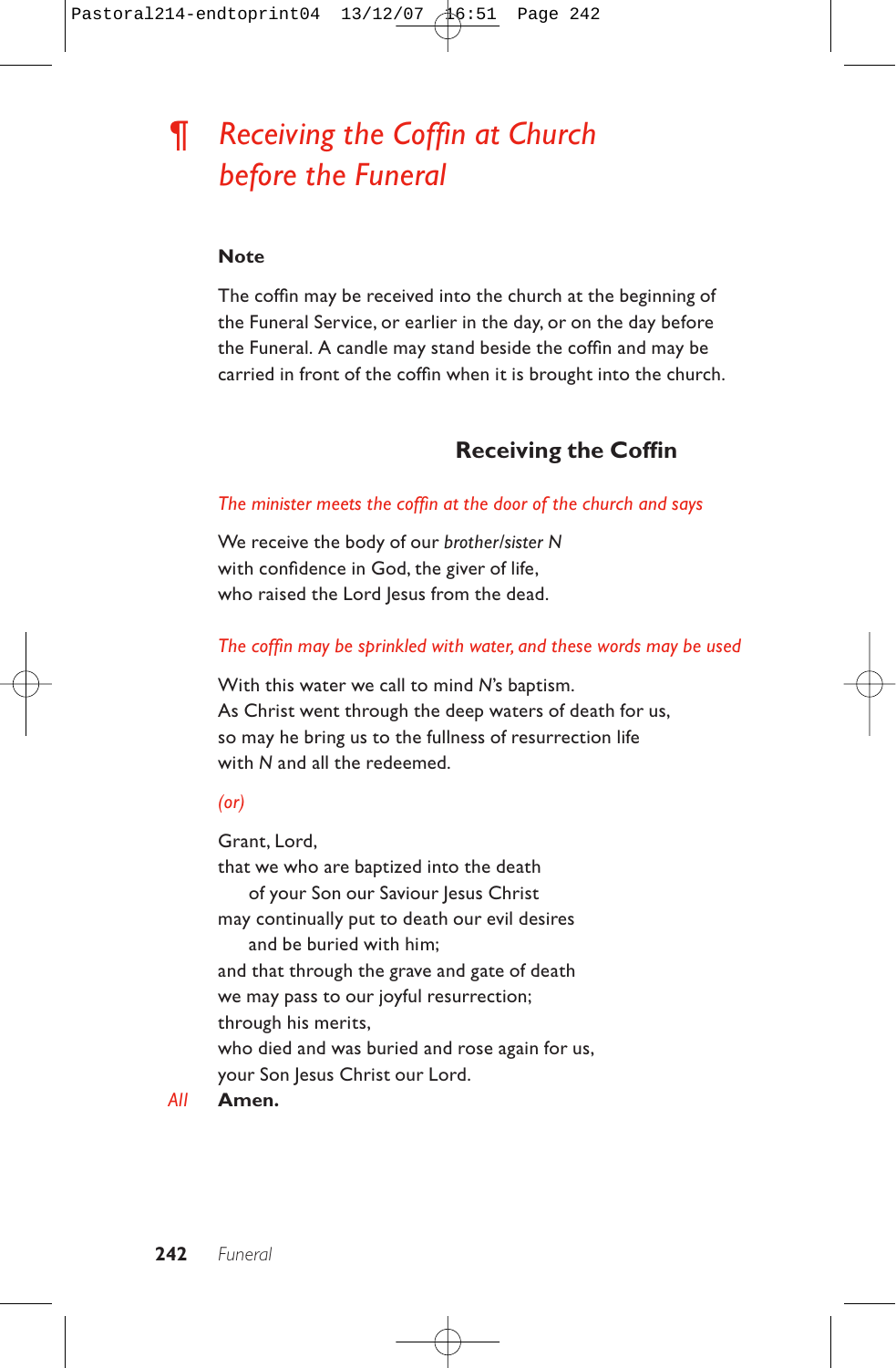*These or other suitable sentences of Scripture may be used (see pages 293–294). The minister may add 'Alleluia' to any of these sentences.*

'I am the resurrection and the life,' says the Lord. 'Those who believe in me, even though they die, will live, and everyone who lives and believes in me will never die.' *John 11.25.26* 

I am convinced that neither death, nor life, nor angels, nor rulers, nor things present, nor things to come, nor powers, nor height, nor depth, nor anything else in all creation, will be able to separate us from the love of God in Christ Jesus our Lord. *Romans 8.38,39*

Since we believe that Jesus died and rose again, even so, through Jesus, God will bring with him those who have died. So we will be with the Lord for ever. Therefore encourage one another with these words. *1 Thessalonians 4.14,17b,18*

We brought nothing into the world, and we take nothing out. The Lord gave, and the Lord has taken away; blessed be the name of the Lord. *1 Timothy 6.7; Job 1.21b*

The steadfast love of the Lord never ceases, his mercies never come to an end; they are new every morning; great is his faithfulness.

*Lamentations 3.22,23*

Blessed are those who mourn, for they will be comforted.

*Matthew 5.4*

God so loved the world that he gave his only Son, so that everyone who believes in him may not perish but may have eternal life.

*John 3.16*

## *When the coffin is in place, the minister prays using these or other suitable words*

God our Father,

by raising Christ your Son you destroyed the power of death and opened for us the way to eternal life. As we remember before you our *brother/sister N*, we ask your help for all who shall gather in *his/her* memory. Grant us the assurance of your presence and grace, by the Spirit you have given us; through Jesus Christ our Lord.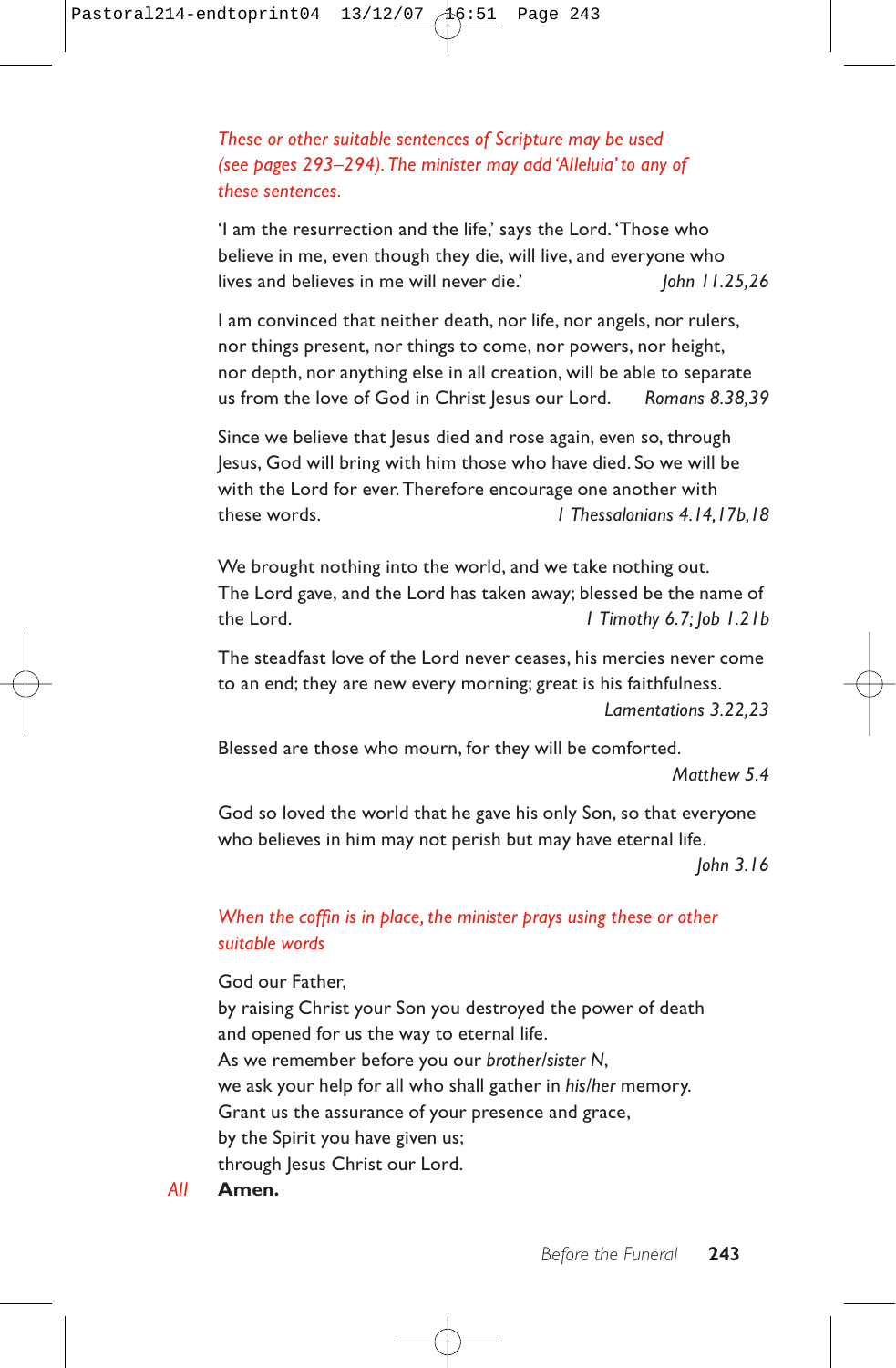## *A pall may be placed over the coffin by family, friends or other members of the congregation and these words may be said*

We are already God's children, but what we shall be has not yet been revealed. Yet we know that when Christ appears we shall be like him, for we shall see him as he is.

#### *(or)*

On Mount Zion the Lord will remove the pall of sorrow hanging over all nations. He will destroy death for ever. He will wipe away the tears from every face.

### *A Bible may be placed on the coffin, with these words*

Lord Jesus Christ, your living and imperishable word brings us to new birth. Your eternal promises to us and to *N* are proclaimed in the Bible.

### *A cross may be placed on the coffin, with these words*

Lord Jesus Christ, for love of *N* and each one of us you bore our sins on the cross.

*Other suitable symbols of the life and faith of the departed person may be placed on or near the coffin, with the minister's permission. Those present may be encouraged to share briefly their memories of the one who has died.*

*Silence is kept.*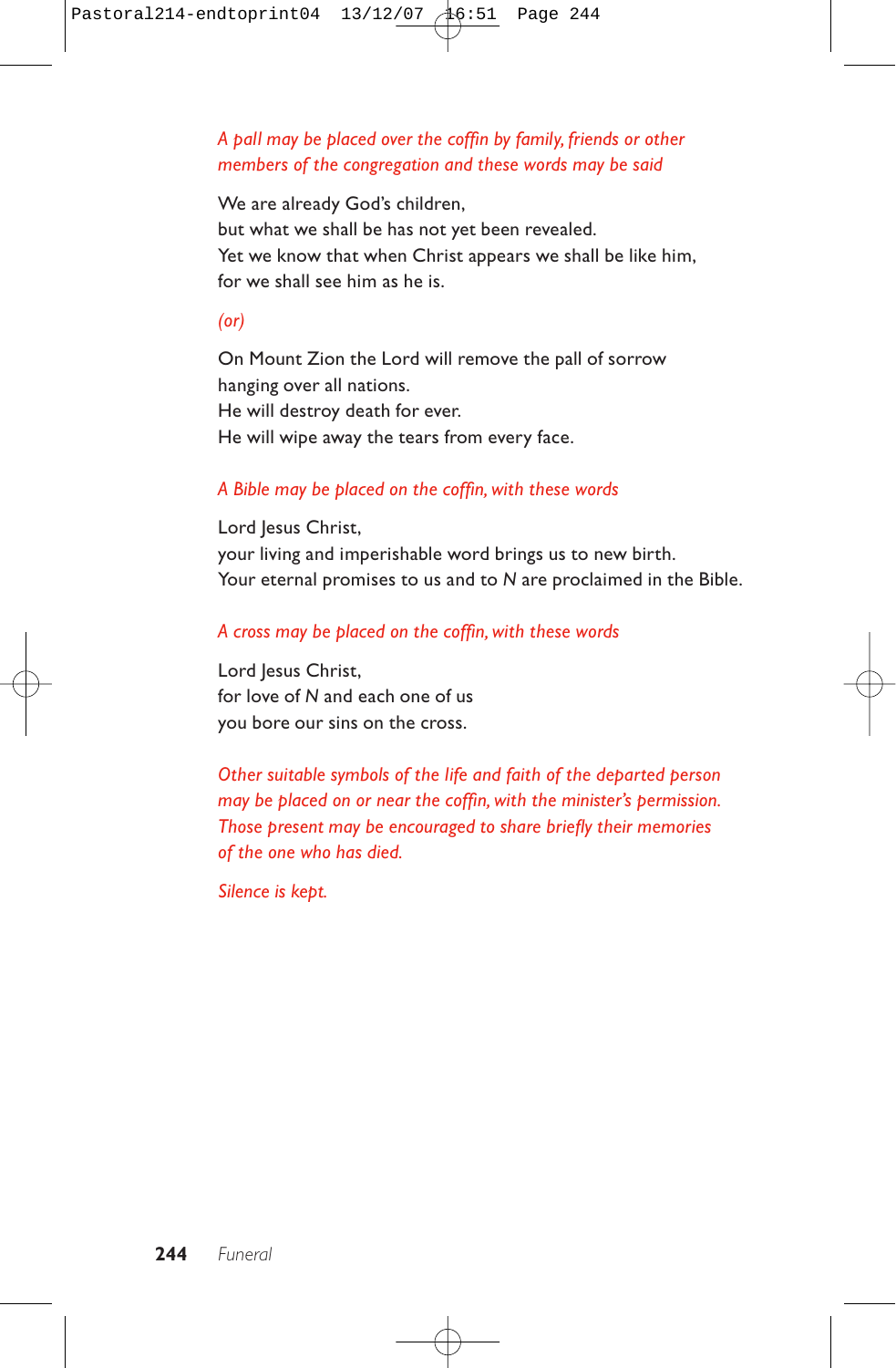## **Readings and Prayers**

Heavenly Father, you have not made us for darkness and death, but for life with you for ever. Without you we have nothing to hope for; with you we have nothing to fear. Speak to us now your words of eternal life. Lift us from anxiety and guilt to the light and peace of your presence, and set the glory of your love before us; through Jesus Christ our Lord.

#### *All* **Amen.**

*John 14.1-6 or other appropriate readings may be read, with psalms and prayers and silence (see pages 345–382 and 383–405).*

Almighty God, you love everything you have made and judge us with infinite mercy and justice. We rejoice in your promises of pardon, joy and peace to all those who love you. In your mercy turn the darkness of death into the dawn of new life and the sorrow of parting into the joy of heaven; through our Saviour Jesus Christ, who died, who rose again, and lives for evermore.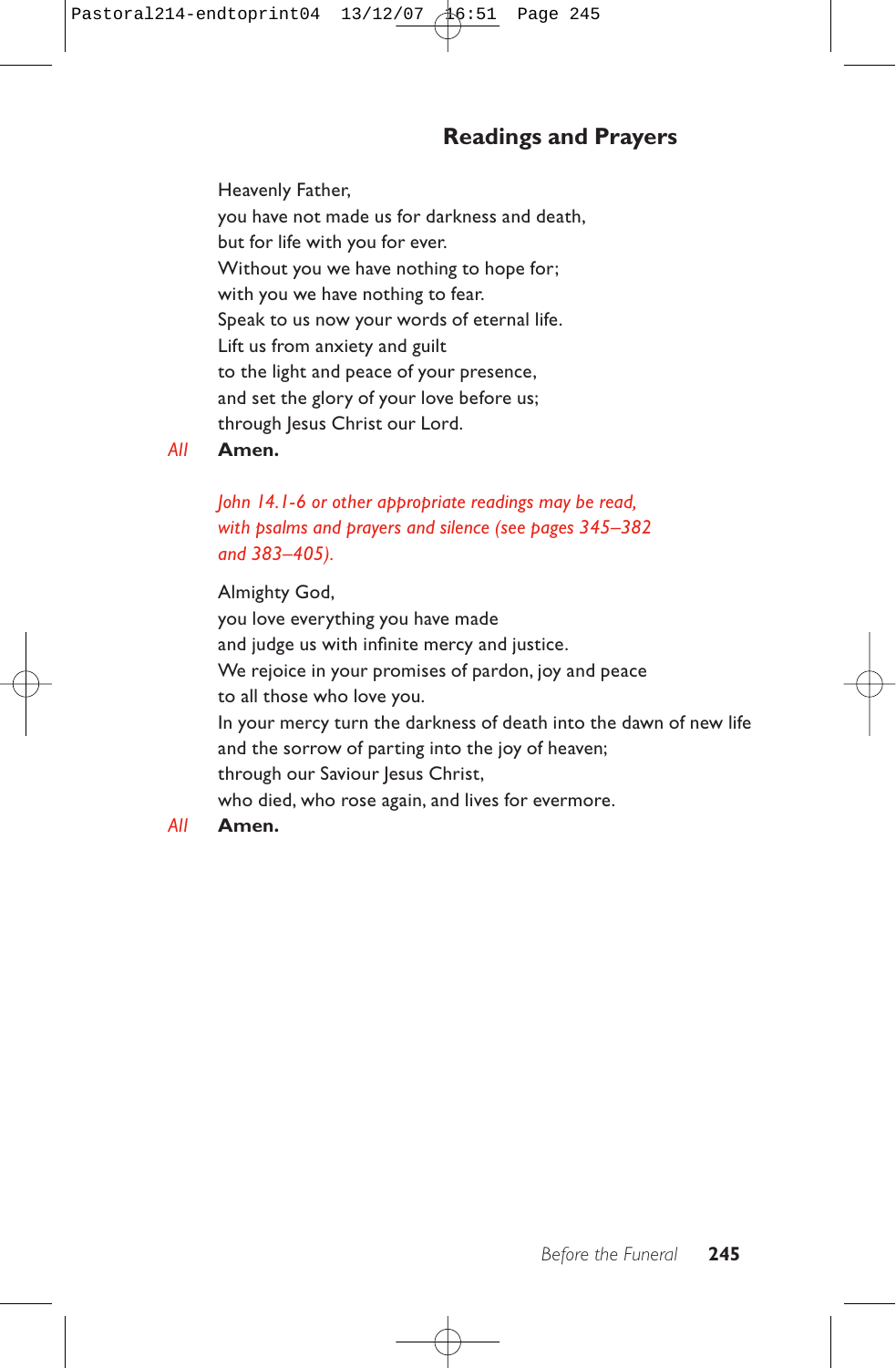## **Ending**

*The minister uses one or more of these prayers. The service may end with a time of silence. As they leave, the mourners may come near and touch the coffin, or gather round it and pray.*

*N* has fallen asleep in the peace of Christ. As we leave *his/her* body here, we entrust *him/her*, with faith and hope in everlasting life, to the love and mercy of our Father and surround *him/her* with our love and prayer. [In baptism, *he/she* was made by adoption a child of God. At the eucharist *he/she* was sustained and fed. God now welcomes *him/her* to his table in heaven to share in eternal life with all the saints.]

God of all consolation, your Son Jesus Christ was moved to tears at the grave of Lazarus his friend. Look with compassion on your children in their loss; give to troubled hearts the light of hope and strengthen in us the gift of faith, in Jesus Christ our Lord.

*All* **Amen.**

The Lord God almighty is our Father:

*All* **he loves us and tenderly cares for us.**

The Lord Jesus Christ is our Saviour:

*All* **he has redeemed us and will defend us to the end.**

The Lord, the Holy Spirit is among us:

*All* **he will lead us in God's holy way.**

To God almighty, Father, Son, and Holy Spirit,

*All* **be praise and glory today and for ever. Amen.**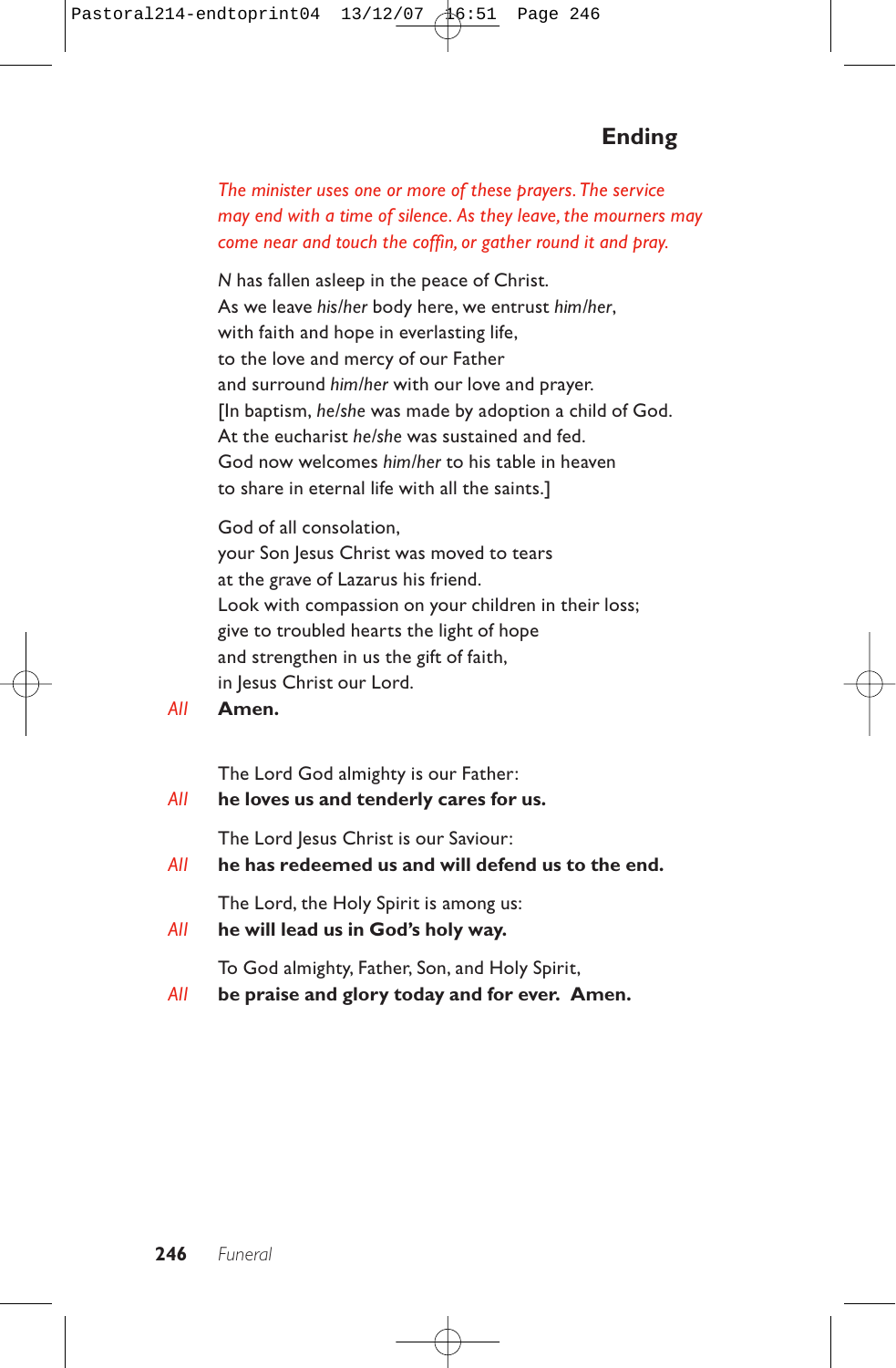# *¶ A Funeral Vigil*

#### **Note**

The vigil may take place as part of a service at church before the Funeral, or it may be a separate service. It may take place in church, at home or in another suitable place, such as a hospital chapel. The Gathering and the Ending may be omitted if the vigil is part of another service.

## **The Gathering**

O Lord, open our lips

## *All* **and our mouth shall proclaim your praise.**

Blessed are you, God of compassion and mercy, shepherd and protector of your grieving people, their beginning and their ending. Lead us to a place of peace and refreshment; guide us to springs of life-giving water; wipe away the tears from our eyes and bring us to heaven where there is no more death, no more grief or crying or pain in your presence, Father, Son and Holy Spirit:

#### *All* **blessed be God for ever.**

Christ yesterday and today, the beginning and the end, Alpha and Omega; all time belongs to him, and all ages; to him be glory and power, through every age and for ever.

*All* **Amen.**

#### *If candles are to be lit*

May the light of Christ, rising in glory, banish all darkness from our hearts and minds.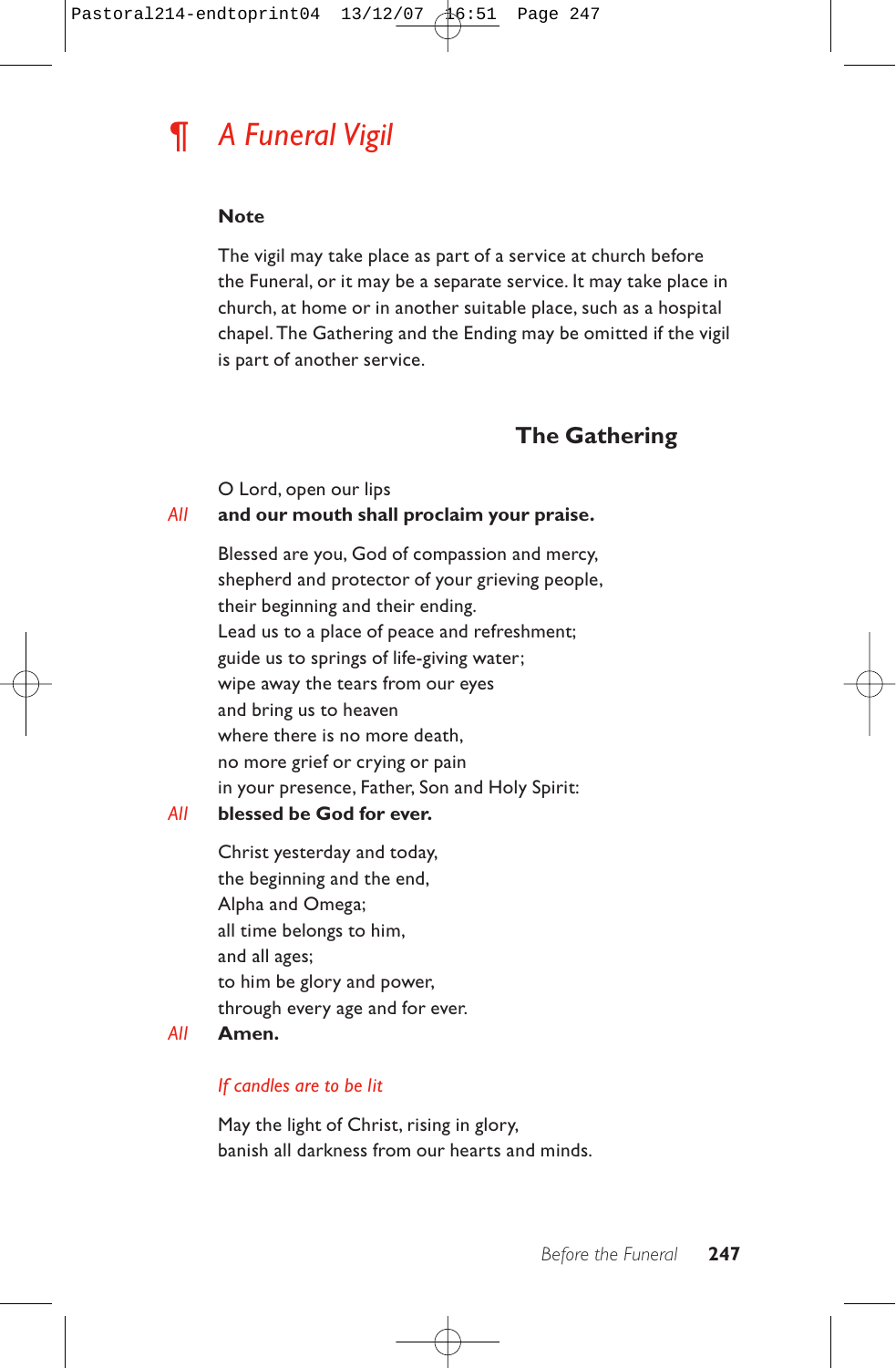*One of these themes, or a selection from them, may be chosen.*

## *Assurance and Comfort*

#### **Old Testament:** Isaiah 61.1-3 *To comfort all who mourn*

**Psalm:** 139

#### **Psalm Prayer**

Lord,

you created and fashioned us, you know us and search us out, you abide with us through light and dark: help us to know your presence in this life and, in the life to come, still to be with you; where you are alive and reign, God, for ever and ever.

*All* **Amen.**

|  | <b>New Testament:</b>   Peter 1.3-9 | We have been born anew to |
|--|-------------------------------------|---------------------------|
|  |                                     |                           |

*a living hope*

**Canticle:** A Song of God's Children (page 411)

**Gospel:** John 14.1-6 *In my Father's house are many rooms*

**Prayer**

## *The Faithfulness of God*

**Old Testament:** Isaiah 53.1-10 *The suffering servant*

**Psalm:** 116.1-8[9-17]

## **Psalm Prayer**

Lord of life, we walk through eternity in your presence. Lord of death, we call to you in grief and sorrow: you hear us and rescue us. Watch over us as we mourn the death of your servant, precious in your sight, and keep us faithful to our vows to you.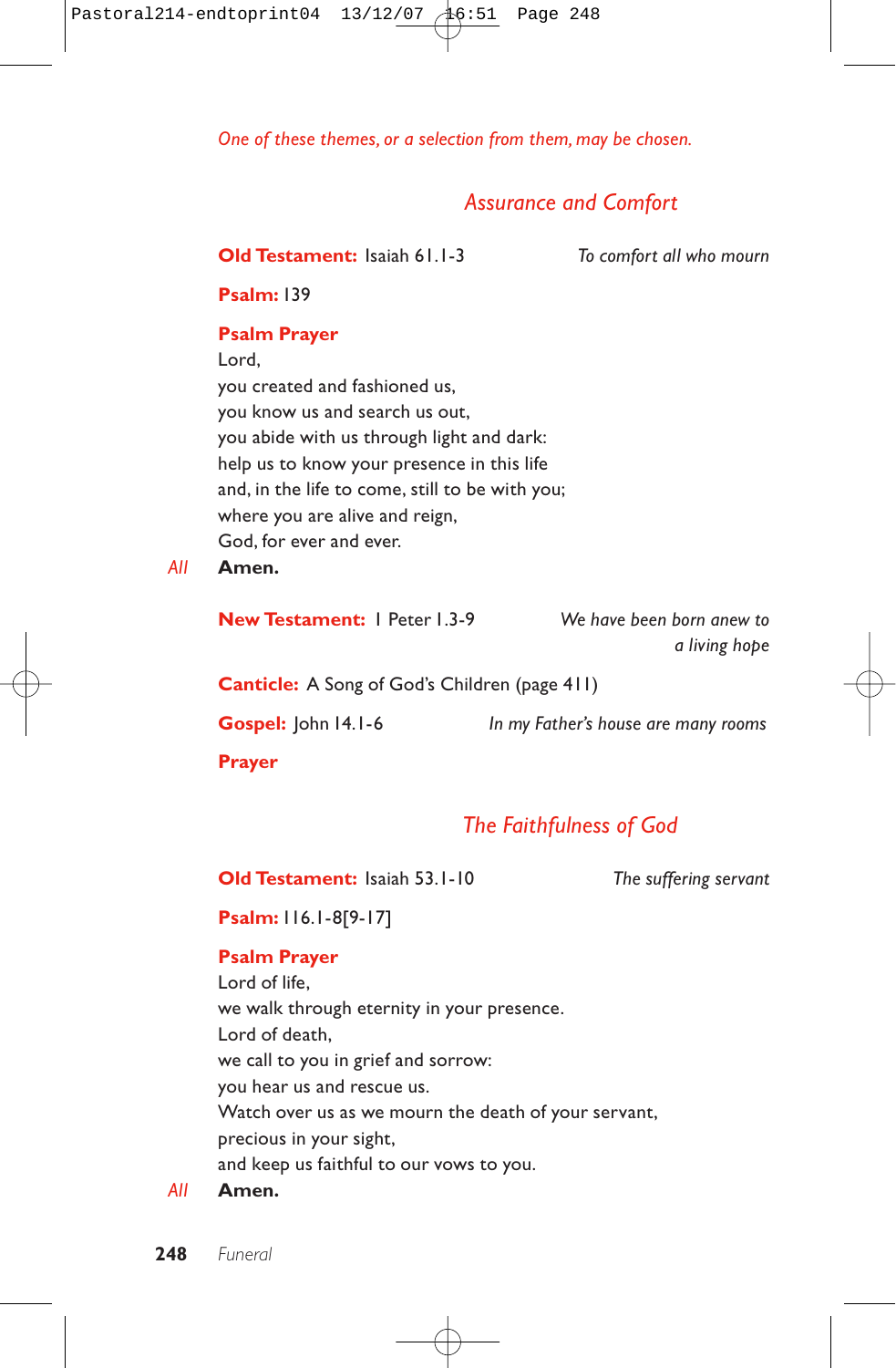**New Testament:** Romans 8.31-end *Nothing can separate us from the love of Christ* Revelation 21.1-7 *Behold I make all things new* **Canticle:** A Song of the Justified (page 410) **Gospel:** John 6.35-40[53-58] *All that the Father gives me will come to me*

**Prayer**

## *The Hope of Heaven*

|  | Apocrypha: Wisdom 3.1-5,9 |  |
|--|---------------------------|--|
|--|---------------------------|--|

The souls of the righteous are *in the hand of God*

**Psalm:** 25.1-9

## **Psalm Prayer**

God of our salvation, in our sorrow we lift our hearts to you and put our faith in you. Have compassion on us, forgive us, and love us to eternity, as you guide us and teach us in the way that lies ahead in Jesus Christ our Lord.

## *All* **Amen.**

**New Testament:** Romans 8.18-25[26-30] *The future glory* Revelation 21.22-end; 22.3b-5 *The Lord God will be their light*

**Canticle:** A Song of Faith (page 412)

**Gospel:** John 14.1-6 *In my Father's house are many rooms*

**Prayer**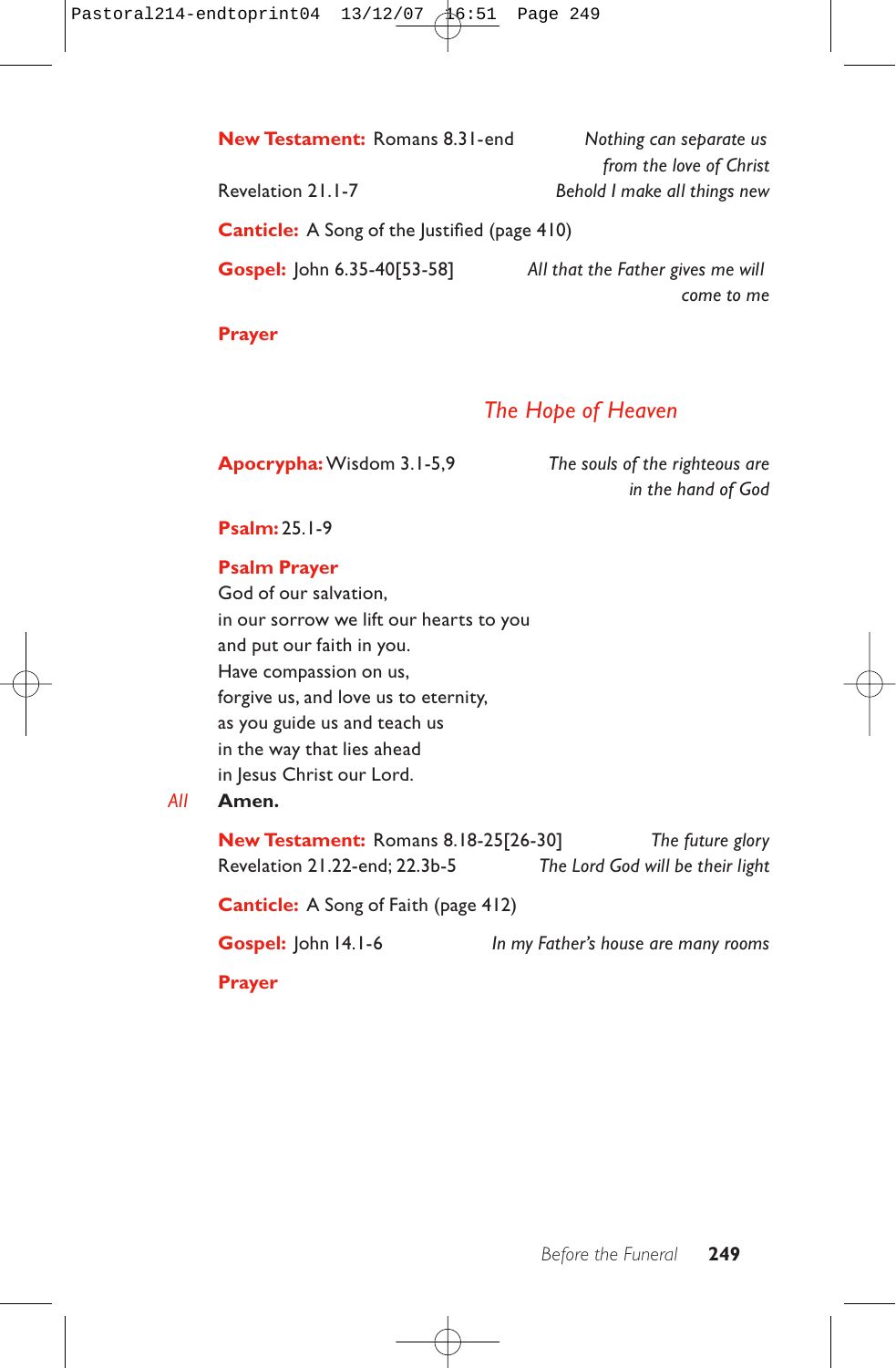#### *Easter*

**Old Testament:** Job 19.23-27 *I know that my Redeemer lives*

#### **Psalm:** 32

#### **Psalm Prayer**

Lord, our hiding place in times of trouble, you bring our guilt to mind. Your hand seems heavy; our tongues dry up and we openly confess our guilt. Embrace us with your mercy. Teach us to trust you, and bring us at the last to rejoice in your presence for ever and ever.

#### *All* **Amen.**

**New Testament:** 2 Timothy 2.8-13 *If we have died with him, we shall also live with him*

**Canticle:** A Song of the Redeemed (page 413)

**Gospel:** John 11.17-27 *I am the resurrection and the life* **Prayer**

#### *Advent*

| <b>Old Testament:</b> Daniel 12.1-3[5-9] | Everyone whose name shall    |
|------------------------------------------|------------------------------|
|                                          | be found written in the book |

#### **Psalm:** 27

#### **Psalm Prayer**

O God our defender, give us the light of truth and wisdom, that all our hope may be fixed on you and on your Son, Jesus the Christ.

*All* **Amen.**

| <b>New Testament:</b> 1 Thessalonians 4.13-18    | So we shall always be |
|--------------------------------------------------|-----------------------|
|                                                  | with the Lord         |
| <b>Canticle:</b> The Song of Manasseh (page 407) |                       |
| <b>Gospel:</b> Matthew 25.31-end                 | The final judgement   |
| <b>Prayer</b>                                    |                       |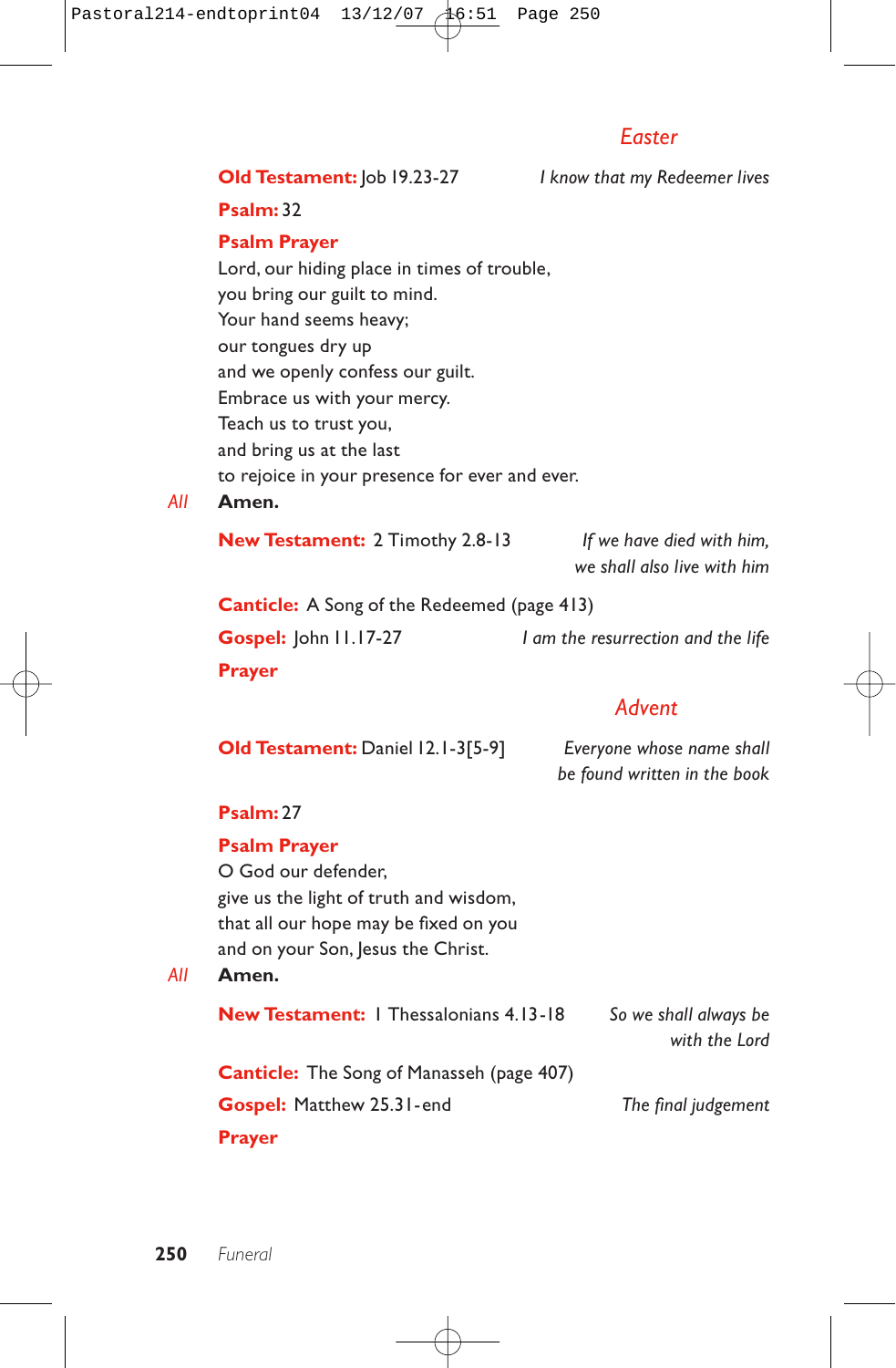### *An Unexpected Death*

**Apocrypha:** Wisdom 4.8-11,13-15 *Age is not length of time* **Psalm:** 6 **Psalm Prayer** Our eyes, Lord, are wasted with grief; you know we are weary with groaning. As we remember our death in the dark emptiness of the night, have mercy on us and heal us; forgive us and take away our fear through the dying and rising of lesus your Son. *All* **Amen. New Testament:** 2 Corinthians 4.7-15 *We carry in our mortal bodies the death of Jesus* **Canticle:** Nunc dimittis (The Song of Simeon) (page 409) **Gospel:** Luke 12.35-40 *The coming of the Son of Man* **Prayer**

*A Child*

#### **Old Testament:** 2 Samuel 12.16-23 *David's son dies*

**Psalm:** 38.9-end

#### **Psalm Prayer**

Lord, have mercy on those who go about in mourning all the day long, who feel numb and crushed and are filled with the pain of grief, whose strength has given up and whose friends and neighbours are distant. You know all our sighing and longings: be near to us and teach us to fix our hope on you alone; through Jesus Christ our Lord.

#### *All* **Amen.**

**Apocrypha:** Wisdom 4.8-11,13-15 *Age is not length of time* **Canticle:** A Song of Anselm (page 415) **Gospel:** Luke 12.35-40 *The coming of the Son of Man* **Prayer**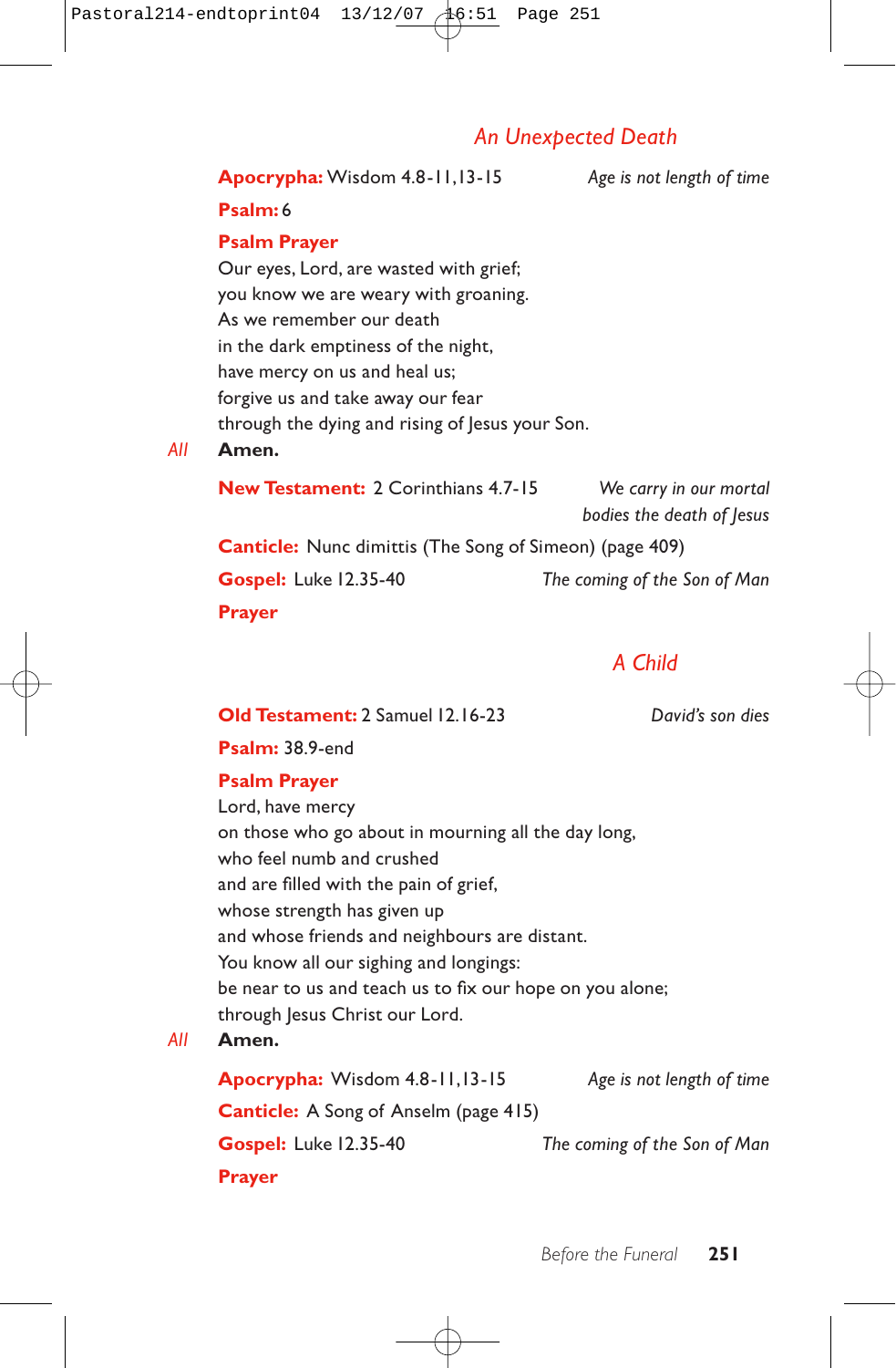## **Ending**

#### *The Lord's Prayer is said.*

#### *The minister says this or another suitable ending*

The Lord God almighty is our Father:

### *All* **he loves us and tenderly cares for us.**

The Lord Jesus Christ is our Saviour:

*All* **he has redeemed us and will defend us to the end.**

The Lord, the Holy Spirit is among us:

*All* **he will lead us in God's holy way.**

To God almighty, Father, Son, and Holy Spirit,

*All* **be praise and glory today and for ever. Amen.**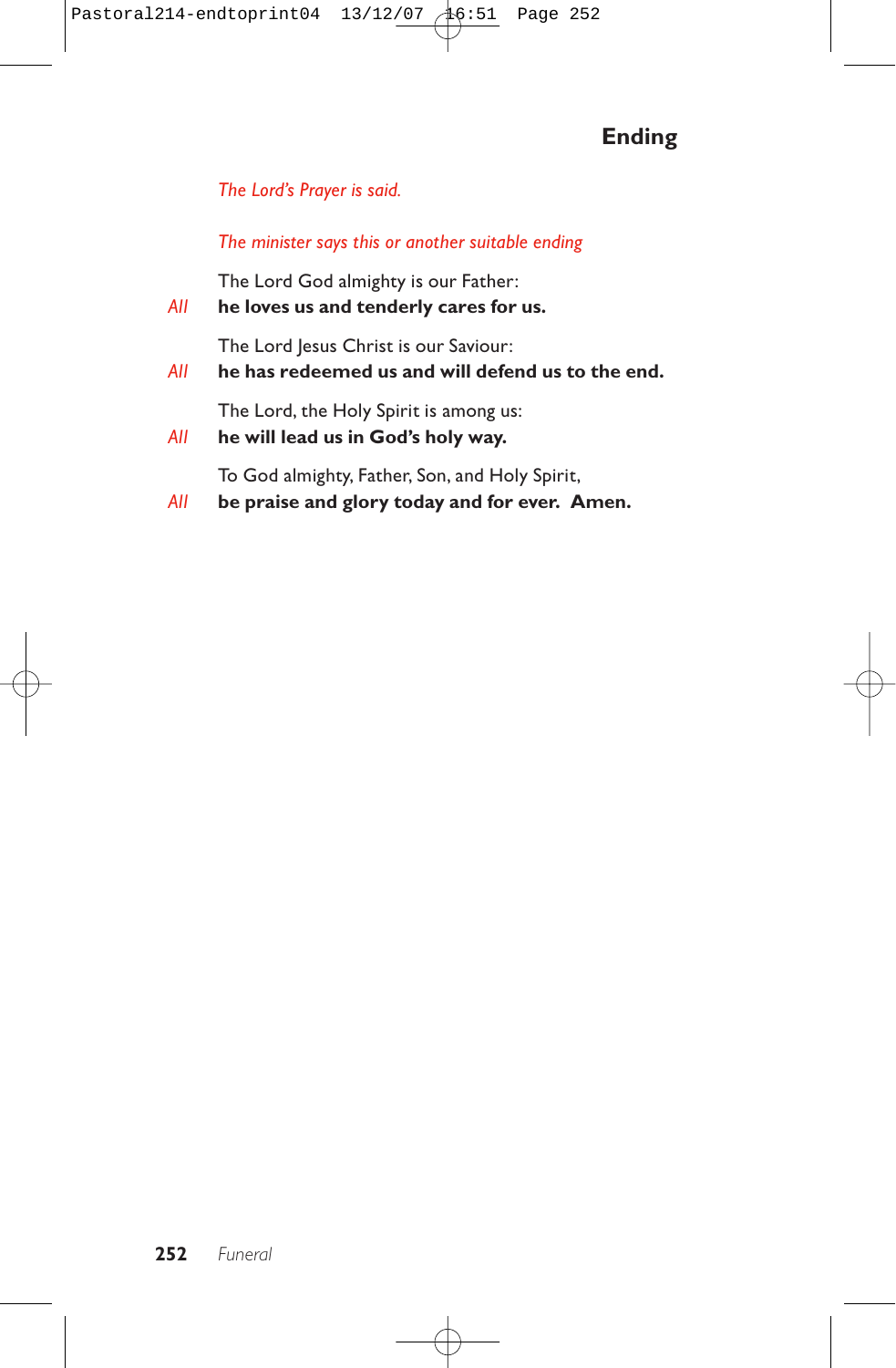# *¶ On the Morning of the Funeral*

#### **Note**

This brief form of service is intended to provide a short time of recollection some time before going to the Funeral. It may be led by a friend, family member or the minister.

## **Preparation**

As we set out on our journey today, we pray for the presence of Christ, who has gone this way before us.

Lord Jesus, you have shown us the way to the Father: Lord, have mercy.

#### *All* **Lord, have mercy.**

Lord Jesus, your word is a light to our path: Christ, have mercy.

#### *All* **Christ, have mercy.**

Lord Jesus, you are the good shepherd, leading us into everlasting life: Lord, have mercy.

*All* **Lord, have mercy.**

## **The Word**

The steadfast love of the Lord never ceases, his mercies never come to an end; they are new every morning; great is your faithfulness. 'The Lord is my portion,' says my soul, 'therefore I will hope in him.' The Lord is good to those who wait for him, to the soul that seeks him. It is good that one should wait quietly for the salvation of the Lord.

For the Lord will not reject for ever. Although he causes grief, he will have compassion according to the abundance of his steadfast love; for he does not willingly afflict or grieve anyone.

*Lamentations 3.22-26,31-33*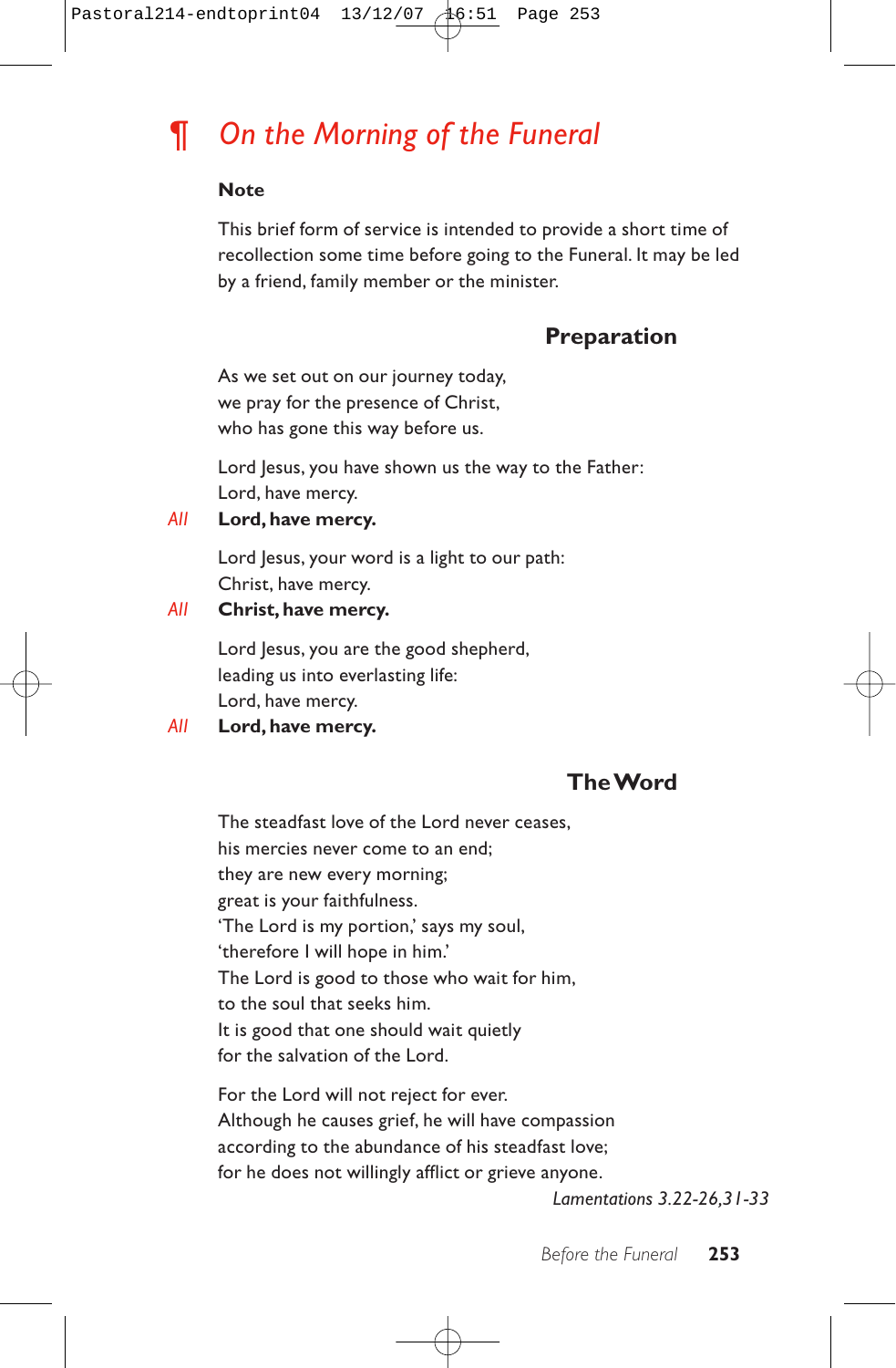Heavenly Father, you have not made us for darkness and death, but for life with you for ever. Without you we have nothing to hope for; with you we have nothing to fear. Speak to us now your words of eternal life. Lift us from anxiety and guilt to the light and peace of your presence, and set the glory of your love before us; through Jesus Christ our Lord.

*All* **Amen.**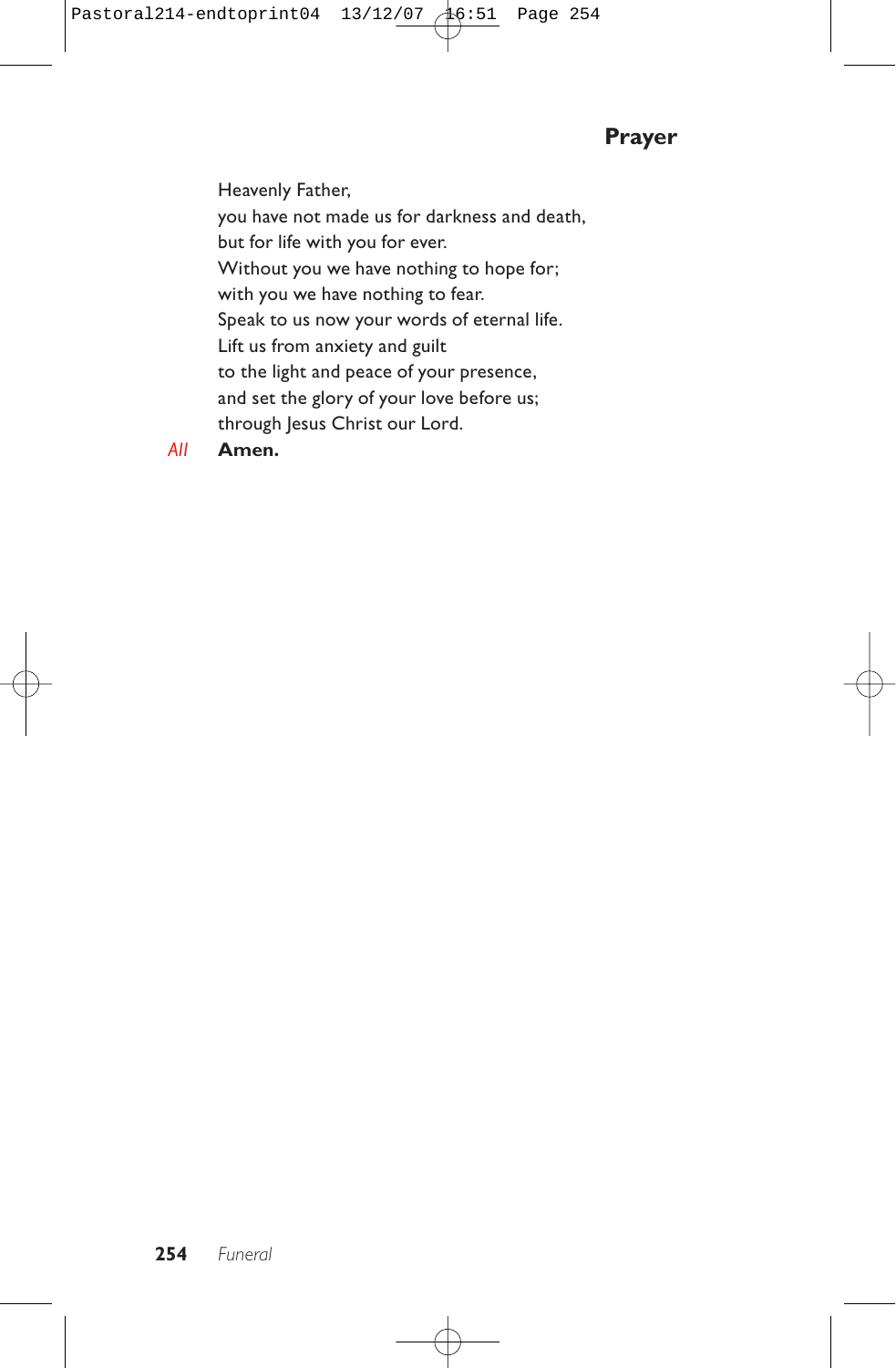## **The Funeral**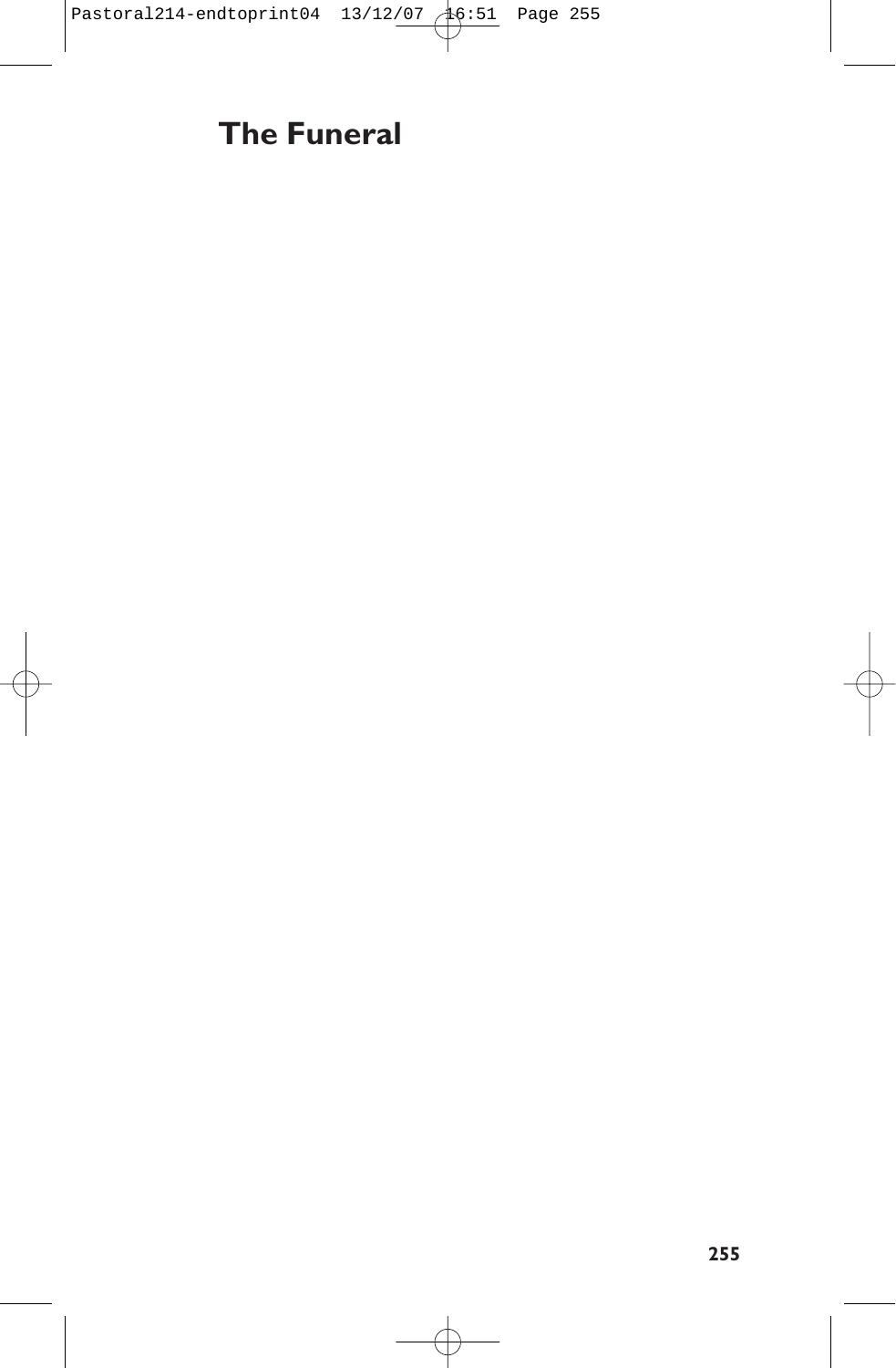## **The Funeral**

## *¶ Pastoral Introduction*

#### *This may be read by those present before the service begins.*

God's love and power extend over all creation. Every life, including our own, is precious to God. Christians have always believed that there is hope in death as in life, and that there is new life in Christ after death.

Even those who share such faith find that there is a real sense of loss at the death of a loved one. We will each have had our own experiences of their life and death, with different memories and different feelings of love, grief and respect. To acknowledge this at the beginning of the service should help us to use this occasion to express our faith and our feelings as we say farewell, to acknowledge our loss and our sorrow, and to reflect on our own mortality. Those who mourn need support and consolation. Our presence here today is part of that continuing support.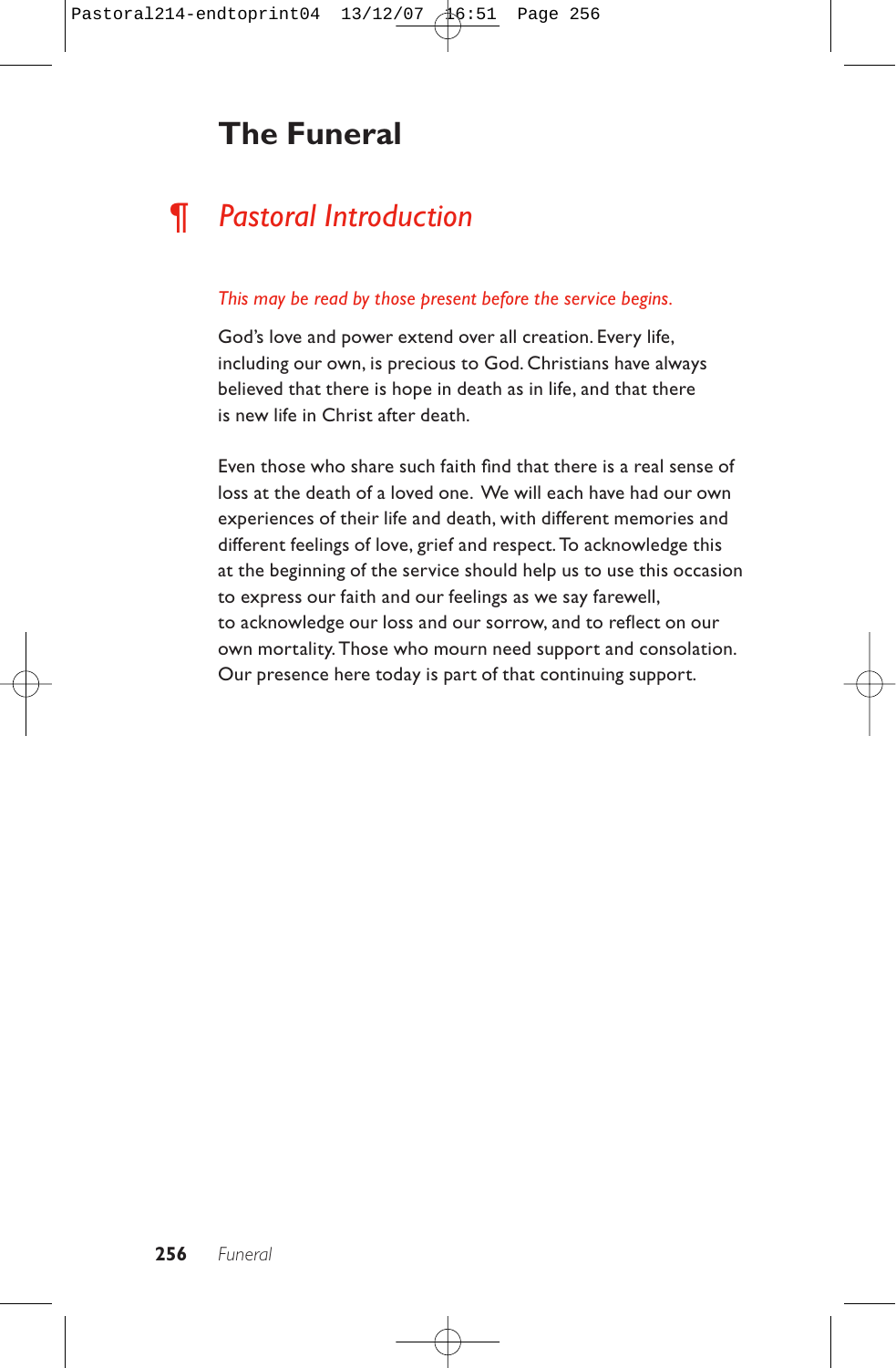## **The Outline Order for Funerals**

#### *For Notes, see pages 291–292.*

## **The Gathering**

- 1 The coffin may be received at the door by the minister.
- 2 Sentences of Scripture may be used.
- 3 The minister welcomes the people and introduces the service.
- 4 A tribute or tributes may be made.
- 5 Authorized Prayers of Penitence may be used.
- 6 The Collect may be said here or in the Prayers.

### **Readings and Sermon**

- 7 One or more readings from the Bible is used. Psalms or hymns may follow the readings.
- 8 A sermon is preached.

### **Prayers**

- 9 The prayers usually follow this sequence:
	- **T** Thanksgiving for the life of the departed
	- ¶ Prayer for those who mourn
	- ¶ Prayers of Penitence (if not already used)
	- ¶ Prayer for readiness to live in the light of eternity

### **Commendation and Farewell**

10 The dead person is commended to God with authorized words.

### **The Committal**

11 The body is committed to its resting place with authorized words.

### **The Dismissal**

12 The service may end with a blessing.

*If the Funeral Service takes place within a celebration of Holy Communion, the material on pages 282–290 is followed for the Liturgy of the Sacrament.*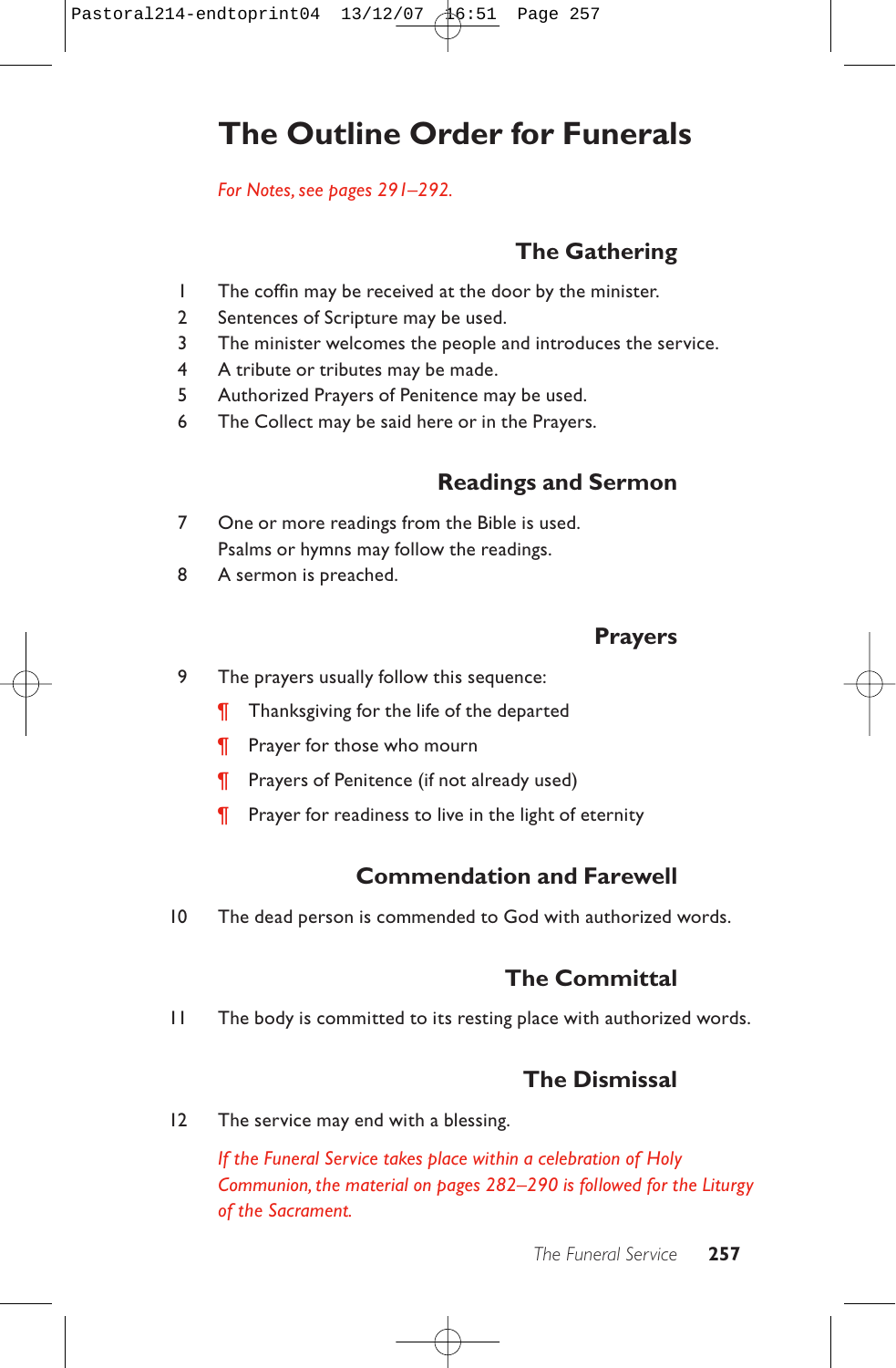## **The Funeral Service**

## *Structure*

### ¶ **The Gathering**

[Sentences] Introduction [Prayer] [Prayers of Penitence] The Collect

- ¶ **Readings and Sermon**
- ¶ **Prayers**
- ¶ **Commendation and Farewell**
- ¶ **The Committal**
- ¶ **The Dismissal**

*For Notes, see pages 291–292.*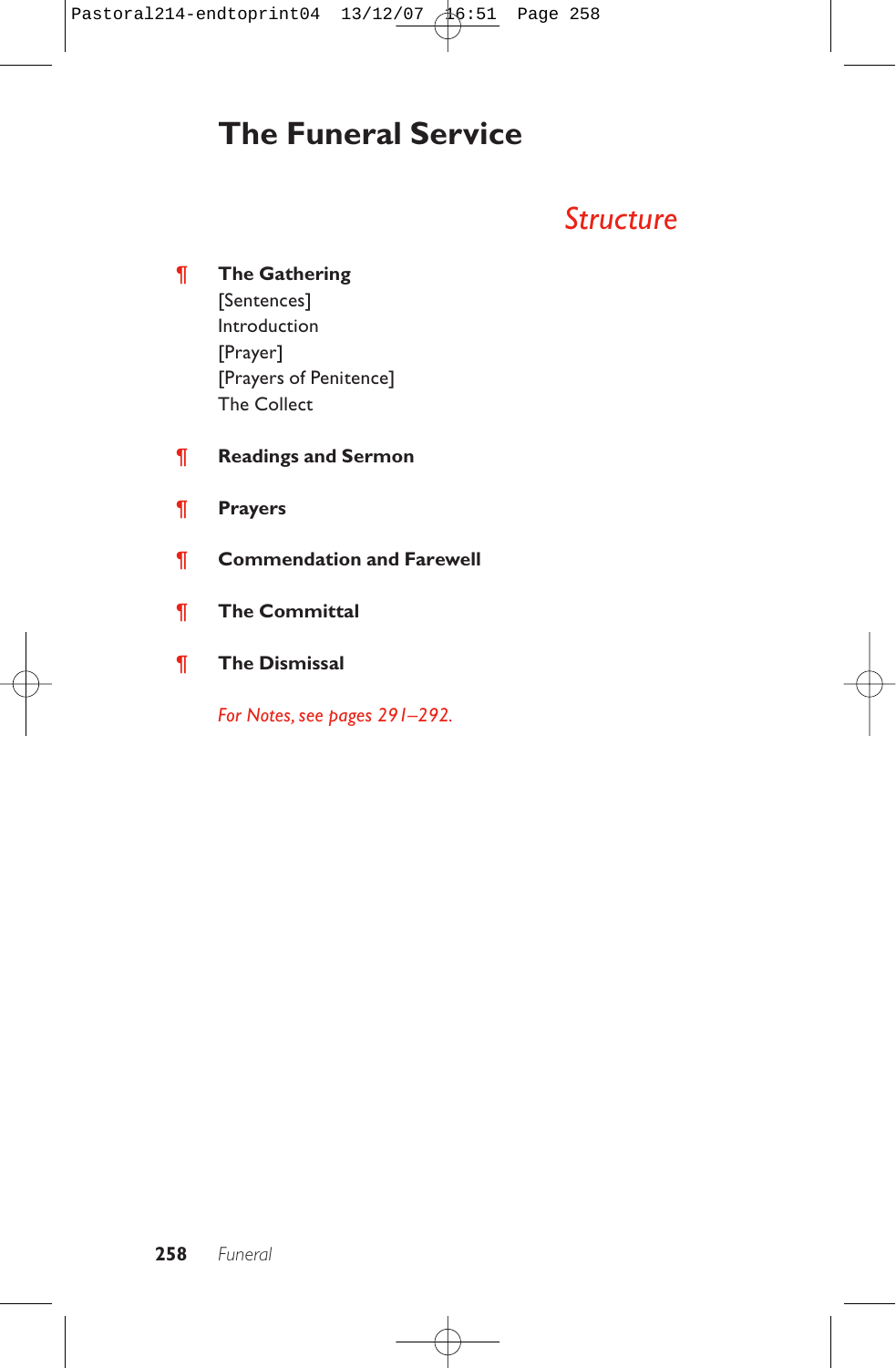## **The Funeral Service**

## *¶ The Gathering*

*The coffin may be received by the minister (see Note 7 on page 292). One or more sentences of Scripture may be used.*

'I am the resurrection and the life,' says the Lord. 'Those who believe in me, even though they die, will live, and everyone who lives and believes in me will never die.' *John 11.25.26* 

I am convinced that neither death, nor life, nor angels, nor rulers, nor things present, nor things to come, nor powers, nor height, nor depth, nor anything else in all creation, will be able to separate us from the love of God in Christ Jesus our Lord. *Romans 8.38,39*

Since we believe that lesus died and rose again, even so, through Jesus, God will bring with him those who have died. So we will be with the Lord for ever. Therefore encourage one another with these words. *1 Thessalonians 4.14,17b,18*

We brought nothing into the world, and we take nothing out. The Lord gave, and the Lord has taken away; blessed be the name of the Lord. *1 Timothy 6.7; Job 1.21b*

The steadfast love of the Lord never ceases, his mercies never come to an end; they are new every morning; great is his faithfulness.

*Lamentations 3.22,23*

Blessed are those who mourn, for they will be comforted.

#### *Matthew 5.4*

God so loved the world that he gave his only Son, so that everyone who believes in him may not perish but may have eternal life.

*John 3.16*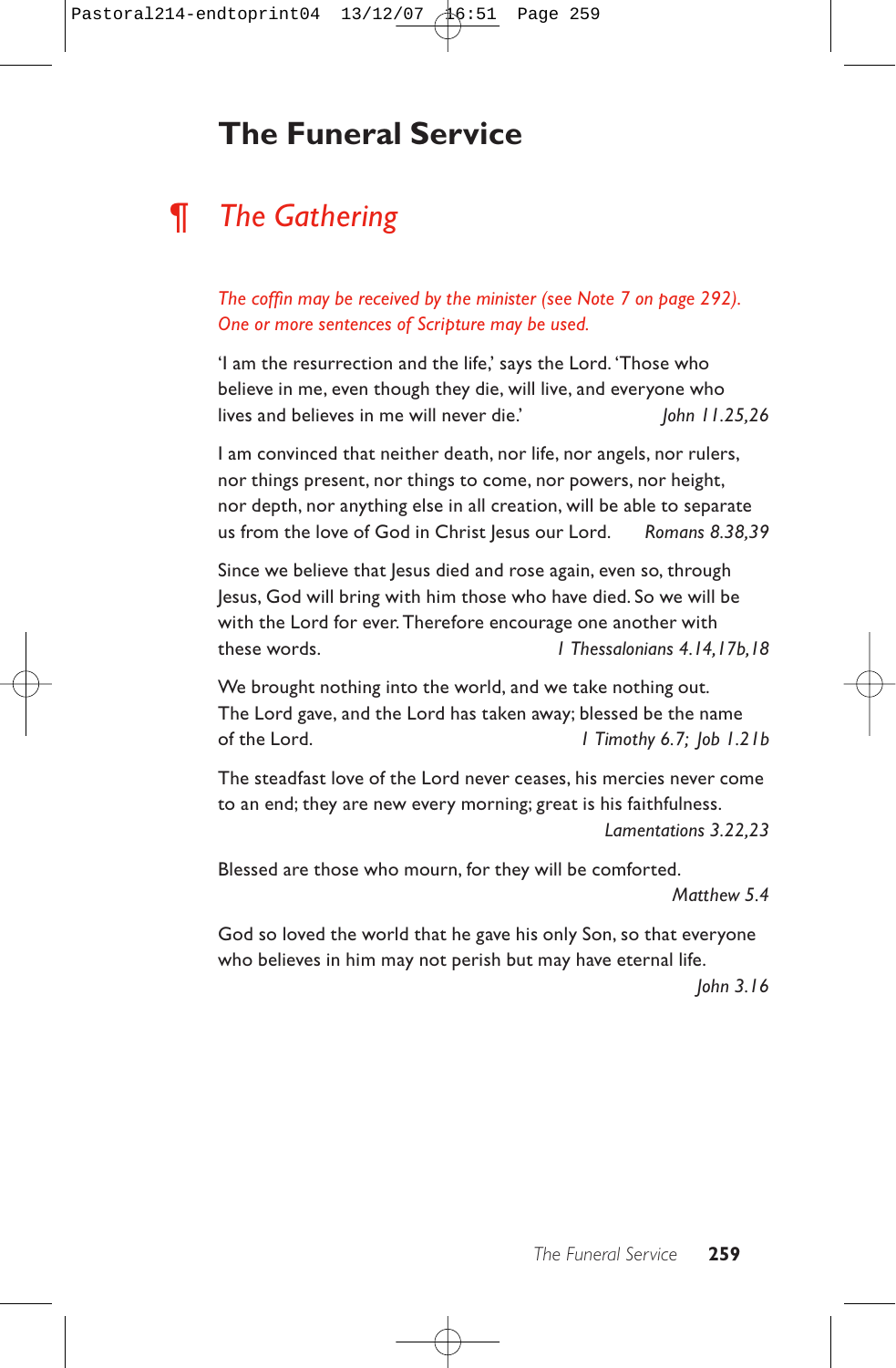### **Introduction**

#### *The minister says*

We meet in the name of lesus Christ, who died and was raised to the glory of God the Father. Grace and mercy be with you.

#### *The minister introduces the service in these or other suitable words*

We have come here today to remember before God our *brother/sister N*; to give thanks for *his/her* life; to commend *him/her* to God our merciful redeemer and judge; to commit *his/her* body to be *buried/cremated,* and to comfort one another in our grief.

#### *The minister may say one of these prayers*

God of all consolation, your Son Jesus Christ was moved to tears at the grave of Lazarus his friend. Look with compassion on your children in their loss; give to troubled hearts the light of hope and strengthen in us the gift of faith, in Jesus Christ our Lord.

#### *All* **Amen.**

#### *(or)*

Almighty God, you judge us with infinite mercy and justice and love everything you have made. In your mercy turn the darkness of death into the dawn of new life, and the sorrow of parting into the joy of heaven; through our Saviour, Jesus Christ.

*All* **Amen.**

*A hymn may be sung. A brief tribute may be made (see Note 4 on page 291).*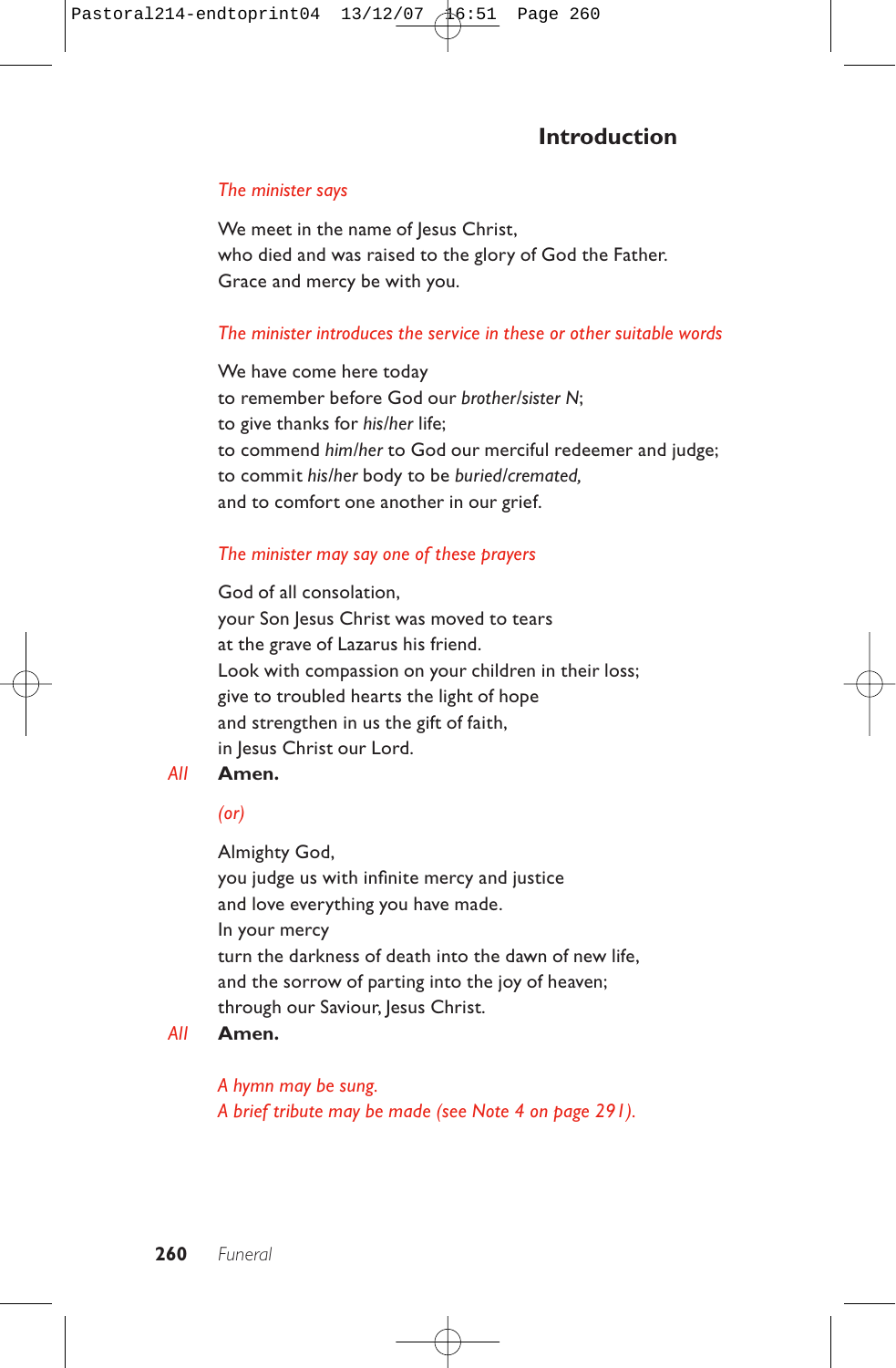## **Prayers of Penitence**

#### *These or similar words may be used to introduce the confession*

As children of a loving heavenly Father, let us ask his forgiveness, for he is gentle and full of compassion.

#### *Silence may be kept.*

#### *These words may be used*

God of mercy, we acknowledge that we are all sinners. We turn from the wrong that we have thought and said and done, and are mindful of all that we have failed to do. For the sake of lesus, who died for us, forgive us for all that is past, and help us to live each day in the light of Christ our Lord.

*All* **Amen.**

*(or)*

Lord, have mercy.

*All* **Lord, have mercy.**

Christ, have mercy.

*All* **Christ, have mercy.**

Lord, have mercy.

#### *All* **Lord, have mercy.**

#### *The minister may say*

May God our Father forgive us our sins and bring us to the eternal joy of his kingdom, where dust and ashes have no dominion.

*All* **Amen.**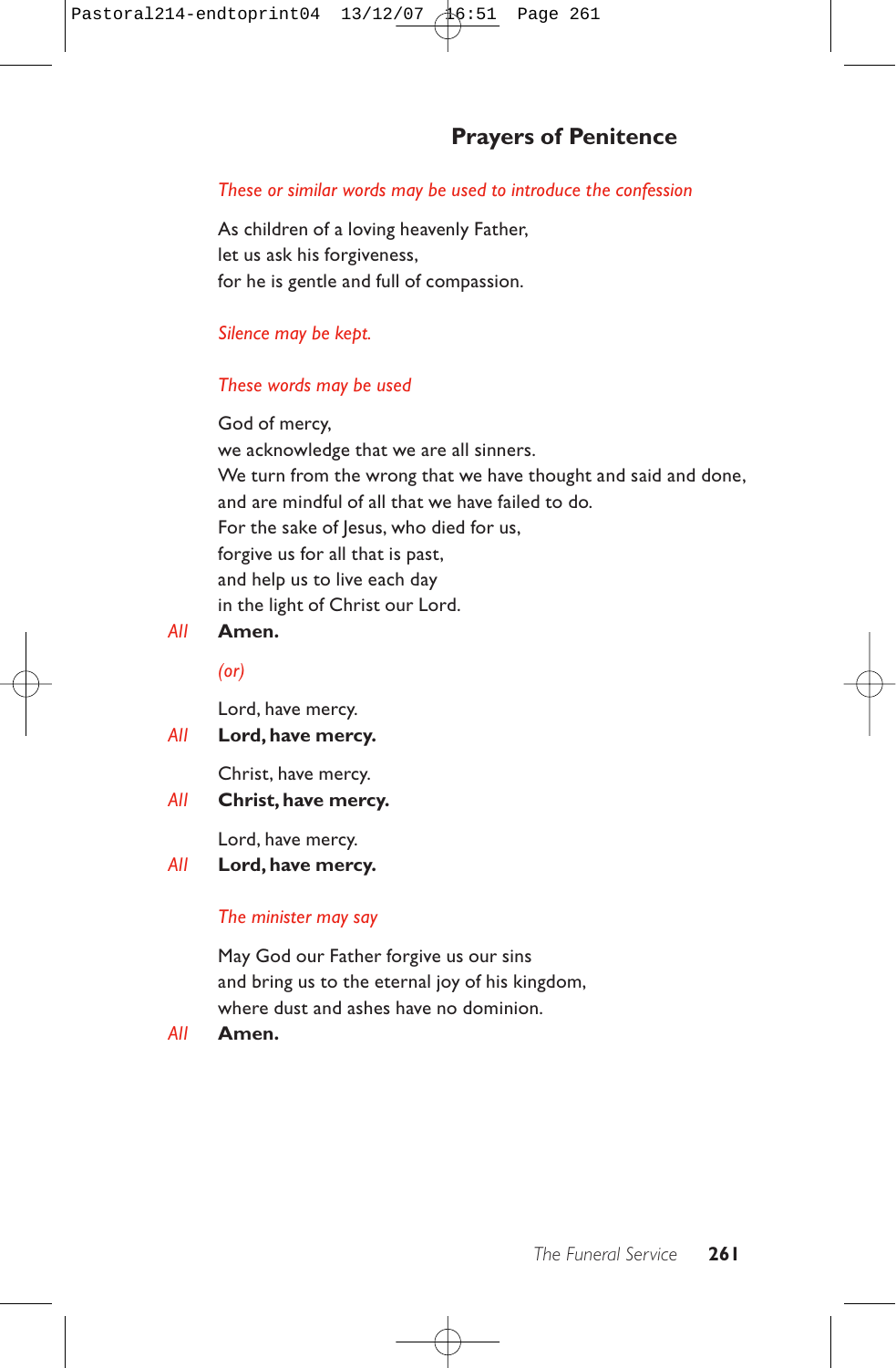*The minister invites the people to pray, silence is kept and the minister says this or another suitable Collect (see page 350)*

Merciful Father, hear our prayers and comfort us; renew our trust in your Son, whom you raised from the dead; strengthen our faith that all who have died in the love of Christ will share in his resurrection; who lives and reigns with you, in the unity of the Holy Spirit, one God, now and for ever.

*All* **Amen.**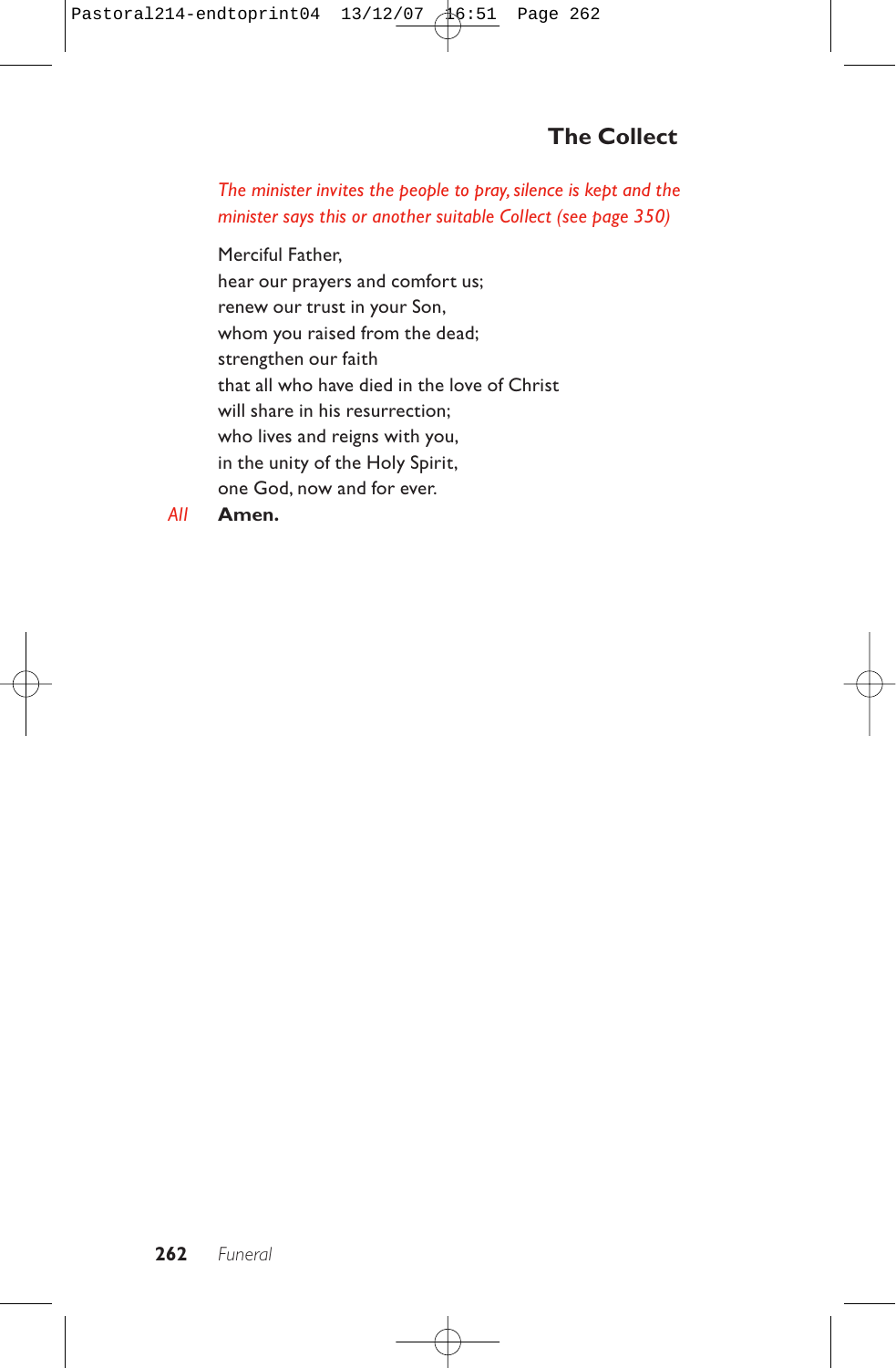## *¶ Readings and Sermon*

*A reading from the Old or New Testament may be read (see pages 383–391).*

*This or another psalm or hymn is used (see Note 2 on page 291)*

- 1 The Lord is my shepherd; ♦ therefore can I lack nothing.
- 2 He makes me lie down in green pastures ◆ and leads me beside still waters.
- 3 He shall refresh my soul  $\bullet$ and guide me in the paths of righteousness for his name's sake.
- 4 Though I walk through the valley of the shadow of death, I will fear no evil; ♦ for you are with me; your rod and your staff, they comfort me.
- 5 You spread a table before me in the presence of those who trouble me; ♦ you have anointed my head with oil and my cup shall be full.
- 6 Surely goodness and loving mercy shall follow me all the days of my life, ♦ and I will dwell in the house of the Lord for ever. *Psalm 23*

*A reading from the New Testament (which may be a Gospel reading) is used.*

*A sermon is preached.*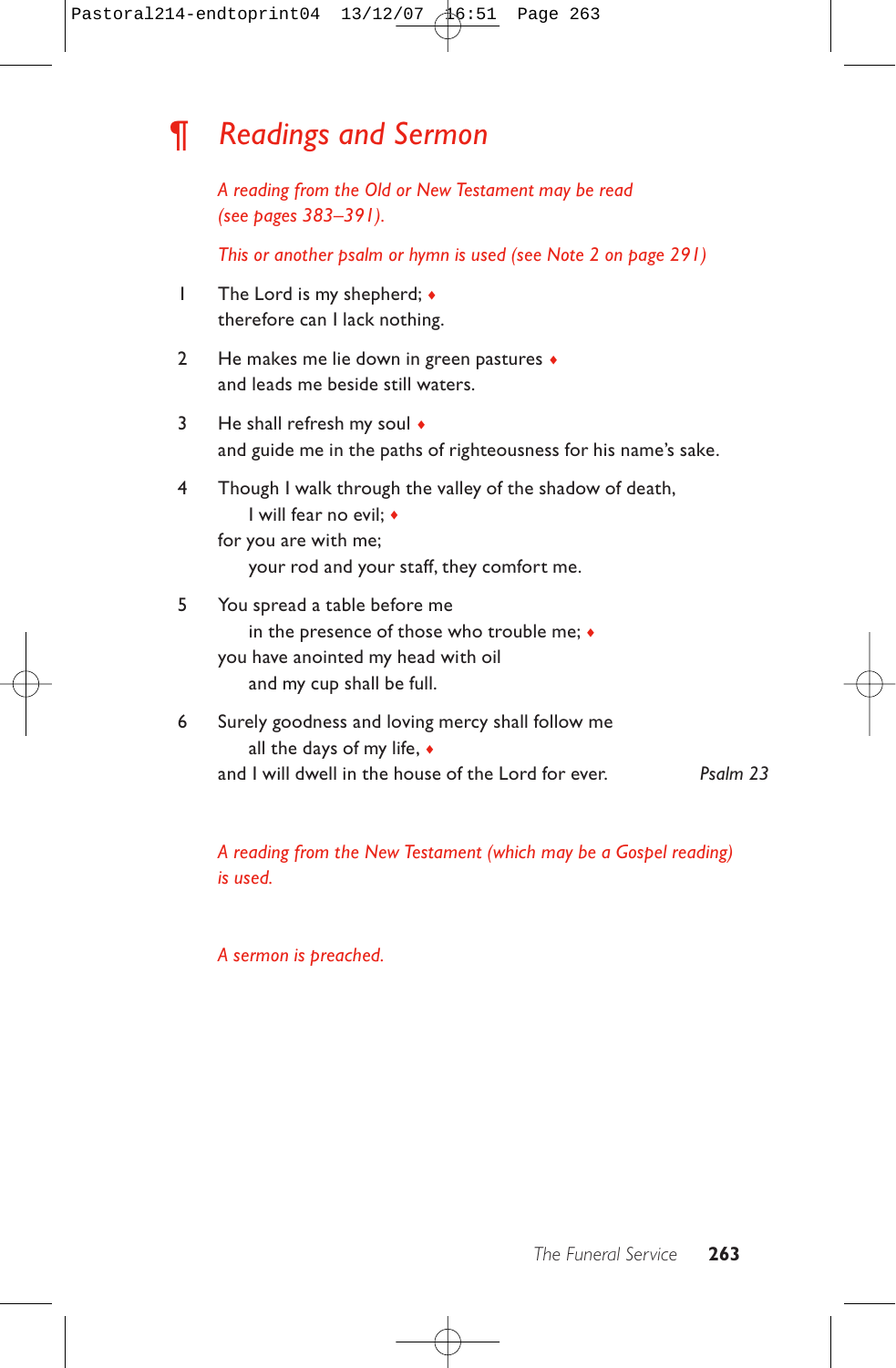# *¶ Prayers*

*A minister leads the prayers of the people. The prayers usually follow this sequence:*

- *¶ Thanksgiving for the life of the departed*
- *¶ Prayer for those who mourn*
- *¶ Prayers of Penitence (if not already used)*
- *¶ Prayer for readiness to live in the light of eternity*

*This form may be used. If occasion demands, the responses may be omitted and the concluding prayer said by the minister alone. For other prayers, see pages 351–372.*

God of mercy, Lord of life, you have made us in your image to reflect your truth and light: we give you thanks for *N*, for the grace and mercy *he/she* received from you, for all that was good in *his/her* life, for the memories we treasure today. [*Especially we thank you …*] *Silence*

[Lord, in your mercy

#### *All* **hear our prayer.**]

You promised eternal life to those who believe. Remember for good this your servant *N* as we also remember *him/her.* Bring all who rest in Christ into the fullness of your kingdom where sins have been forgiven and death is no more. *Silence*

[Lord, in your mercy

#### *All* **hear our prayer.**]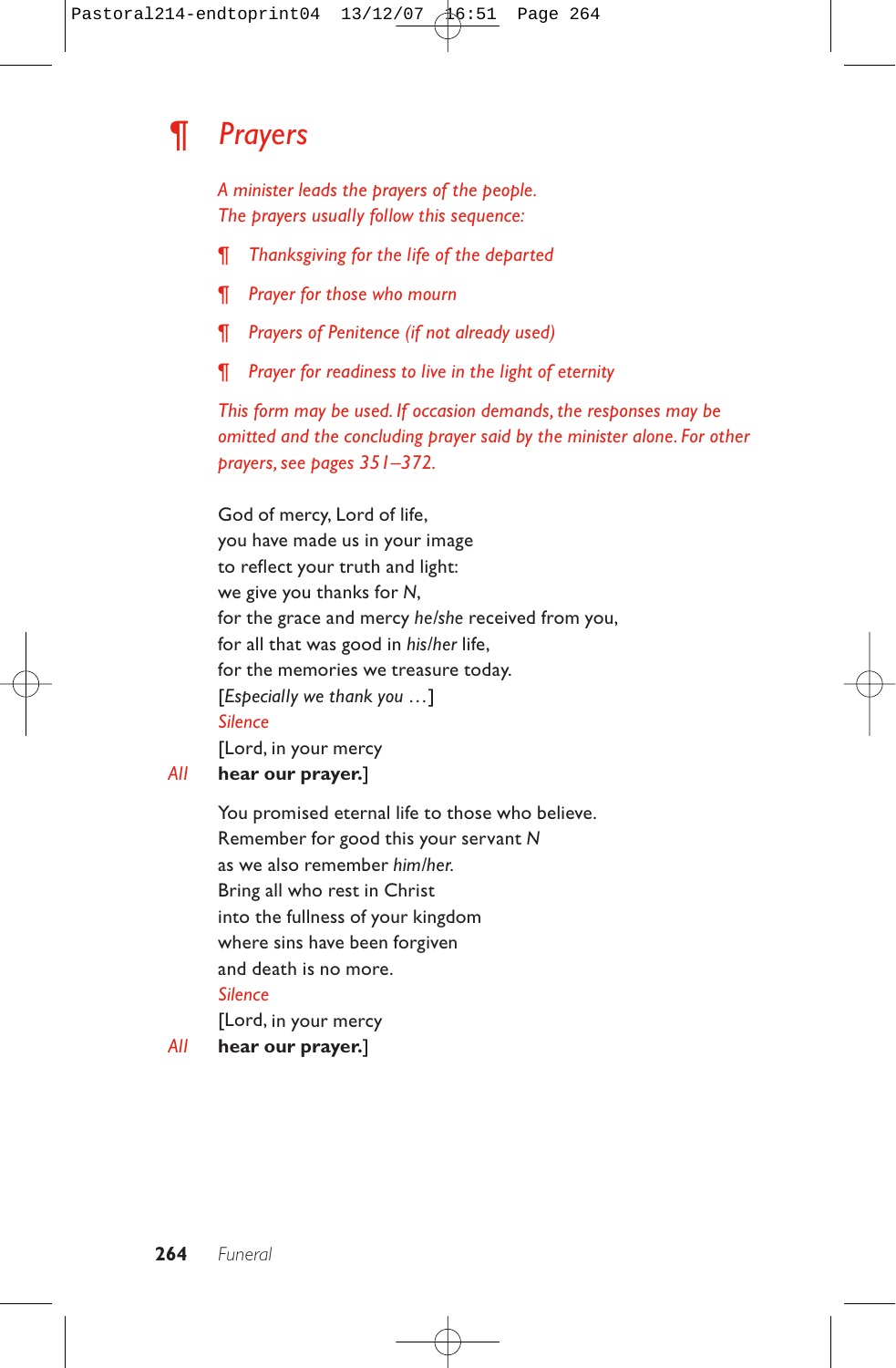Your mighty power brings joy out of grief and life out of death. Look in mercy on [… *and*] all who mourn. Give them patient faith in times of darkness. Strengthen them with the knowledge of your love. *Silence*

[Lord, in your mercy

#### *All* **hear our prayer.**]

You are tender towards your children and your mercy is over all your works. Heal the memories of hurt and failure. Give us the wisdom and grace to use aright the time that is left to us here on earth, to turn to Christ and follow in his steps in the way that leads to everlasting life. *Silence*

[Lord, in your mercy

*All* **hear our prayer.**]

#### *All* **God of mercy,**

**entrusting into your hands all that you have made and rejoicing in our communion with all your faithful people,**

**we make our prayers through Jesus Christ our Saviour. Amen.**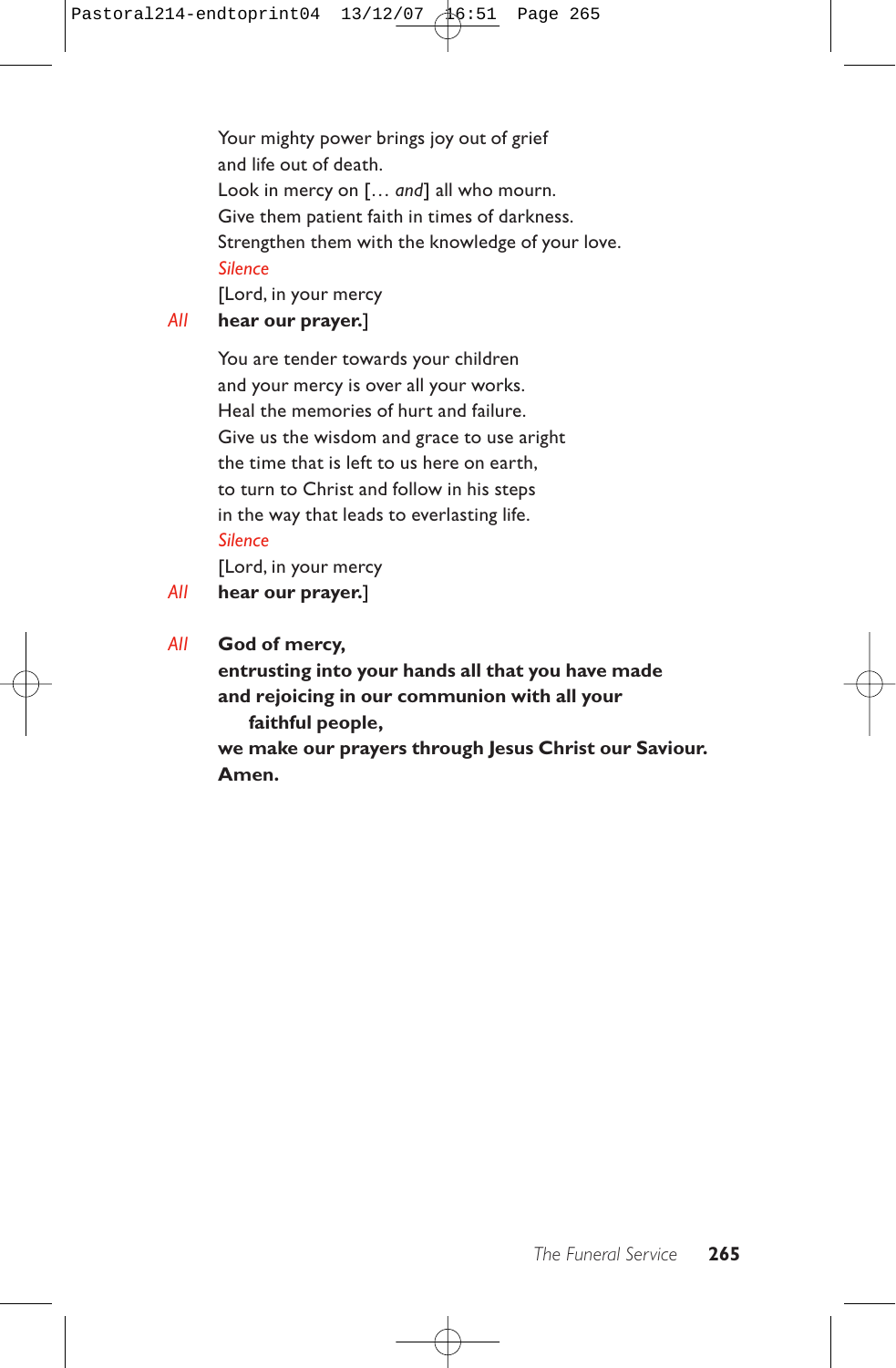#### *The Lord's Prayer may be said.*

As our Saviour taught us, so we pray

*All* **Our Father in heaven, hallowed be your name, your kingdom come, your will be done, on earth as in heaven. Give us today our daily bread. Forgive us our sins as we forgive those who sin against us. Lead us not into temptation but deliver us from evil. For the kingdom, the power, and the glory are yours now and for ever. Amen.**

#### *(or)*

Let us pray with confidence as our Saviour has taught us

*All* **Our Father,who art in heaven, hallowed be thy name; thy kingdom come; thy will be done; on earth as it is in heaven. Give us this day our daily bread. And forgive us our trespasses, as we forgive those who trespass against us. And lead us not into temptation; but deliver us from evil. For thine is the kingdom, the power and the glory, for ever and ever. Amen.**

*A hymn may be sung.*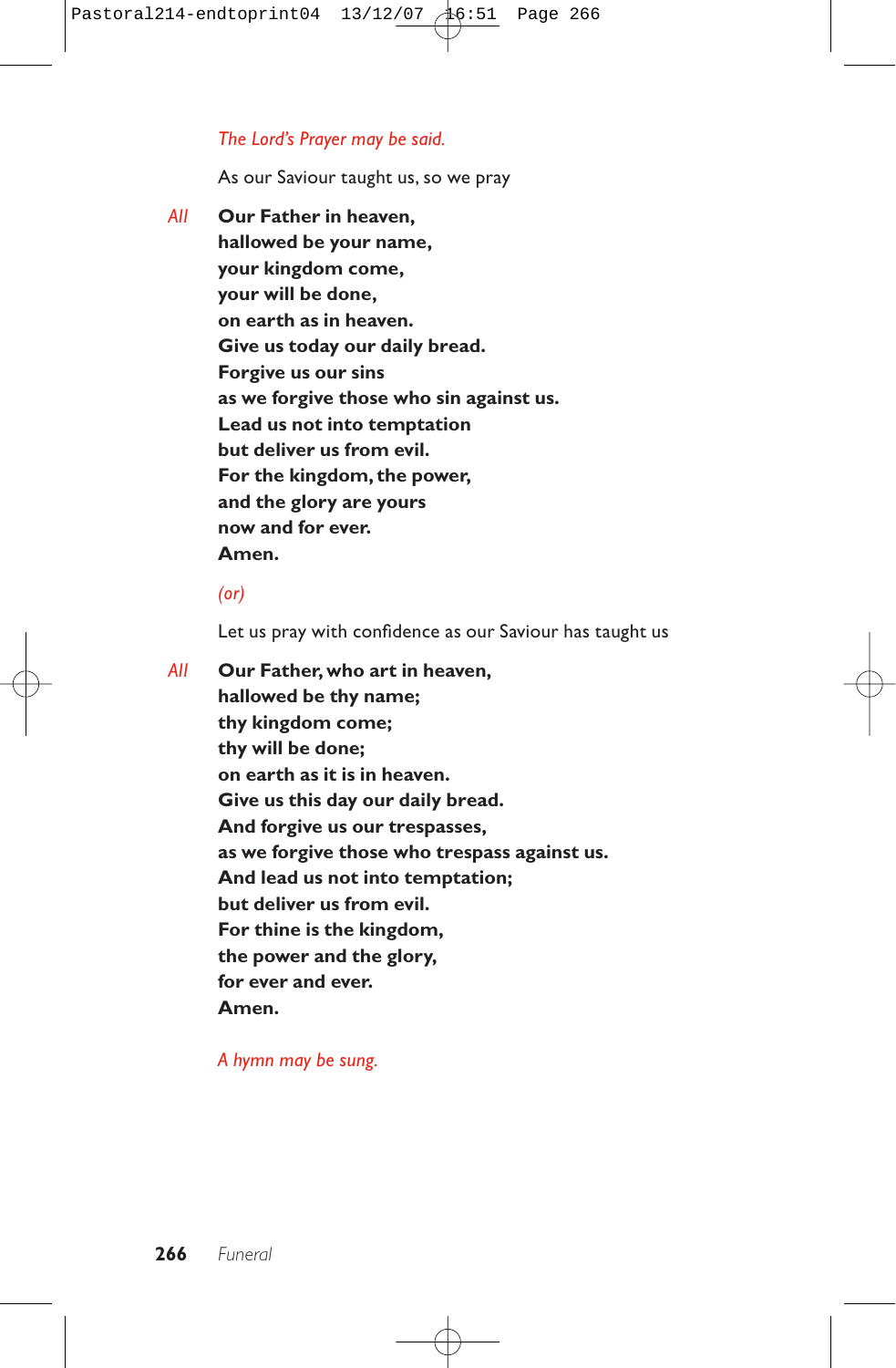# *¶ Commendation and Farewell*

*The minister stands by the coffin and may invite others to gather around it.*

*The minister says*

Let us commend *N* to the mercy of God, our maker and redeemer.

#### *Silence is kept.*

*The minister uses this or another prayer of entrusting and commending (see pages 373–377)*

God our creator and redeemer, by your power Christ conquered death and entered into glory. Confident of his victory and claiming his promises, we entrust *N* to your mercy in the name of Jesus our Lord, who died and is alive and reigns with you, now and for ever.

#### *All* **Amen.**

*If the Committal does not follow as part of the same service in the same place, some sections of the Dismissal (pages 270–273) may be used here.*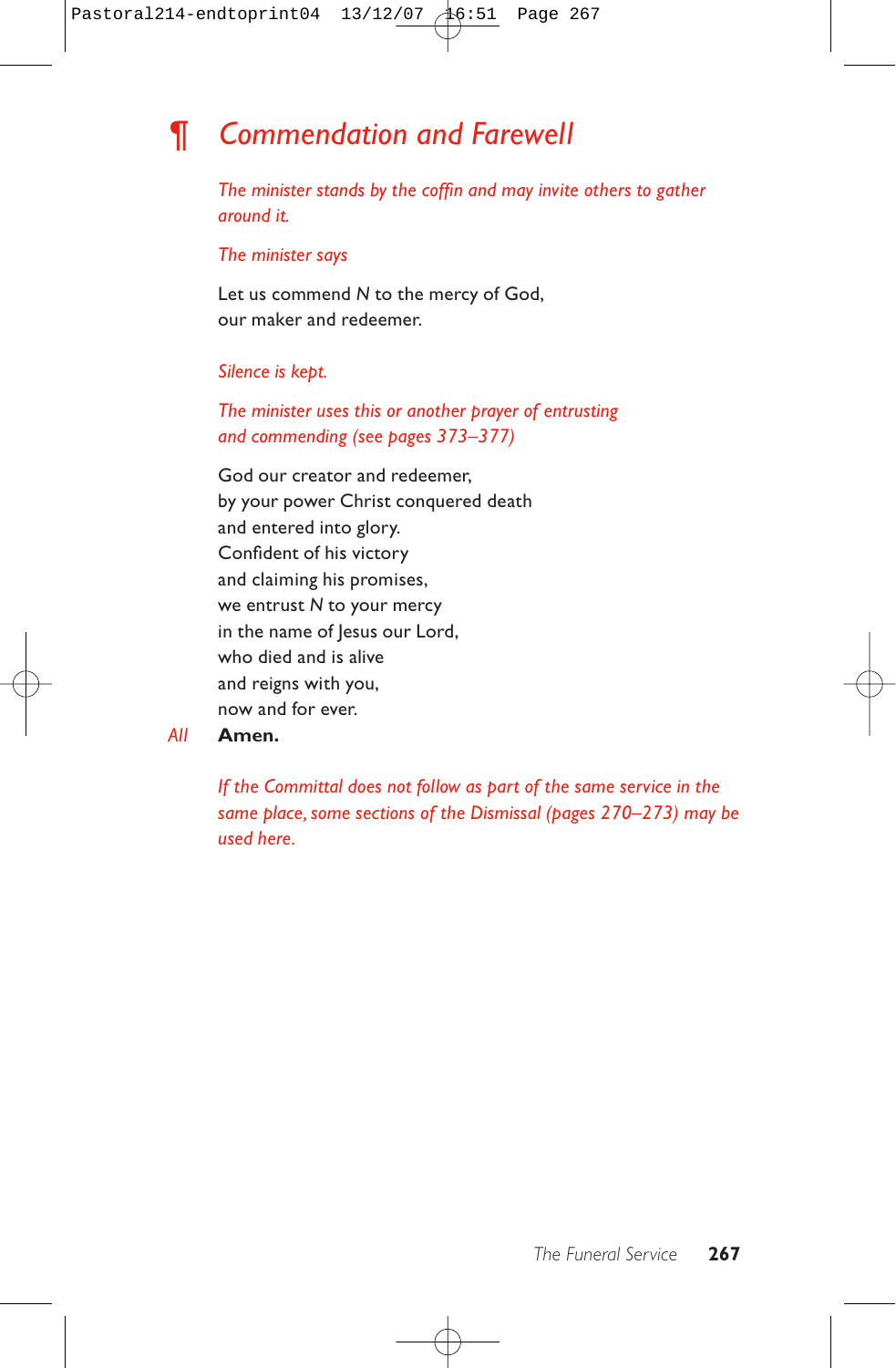## *¶ The Committal*

*Sentences of Scripture may be used (pages 293–294).*

#### *The minister says*

#### *either*

The Lord is full of compassion and mercy, slow to anger and of great goodness. As a father is tender towards his children, so is the Lord tender to those that fear him. For he knows of what we are made; he remembers that we are but dust. Our days are like the grass; we flourish like a flower of the field; when the wind goes over it, it is gone and its place will know it no more. But the merciful goodness of the Lord endures

for ever and ever toward those that fear him and his righteousness upon their children's children.

#### *(or)*

We have but a short time to live. Like a flower we blossom and then wither; like a shadow we flee and never stay. In the midst of life we are in death; to whom can we turn for help, but to you, Lord, who are justly angered by our sins? Yet, Lord God most holy, Lord most mighty, O holy and most merciful Saviour, deliver us from the bitter pain of eternal death. Lord, you know the secrets of our hearts; hear our prayer, O God most mighty; spare us, most worthy judge eternal; at our last hour let us not fall from you, O holy and merciful Saviour.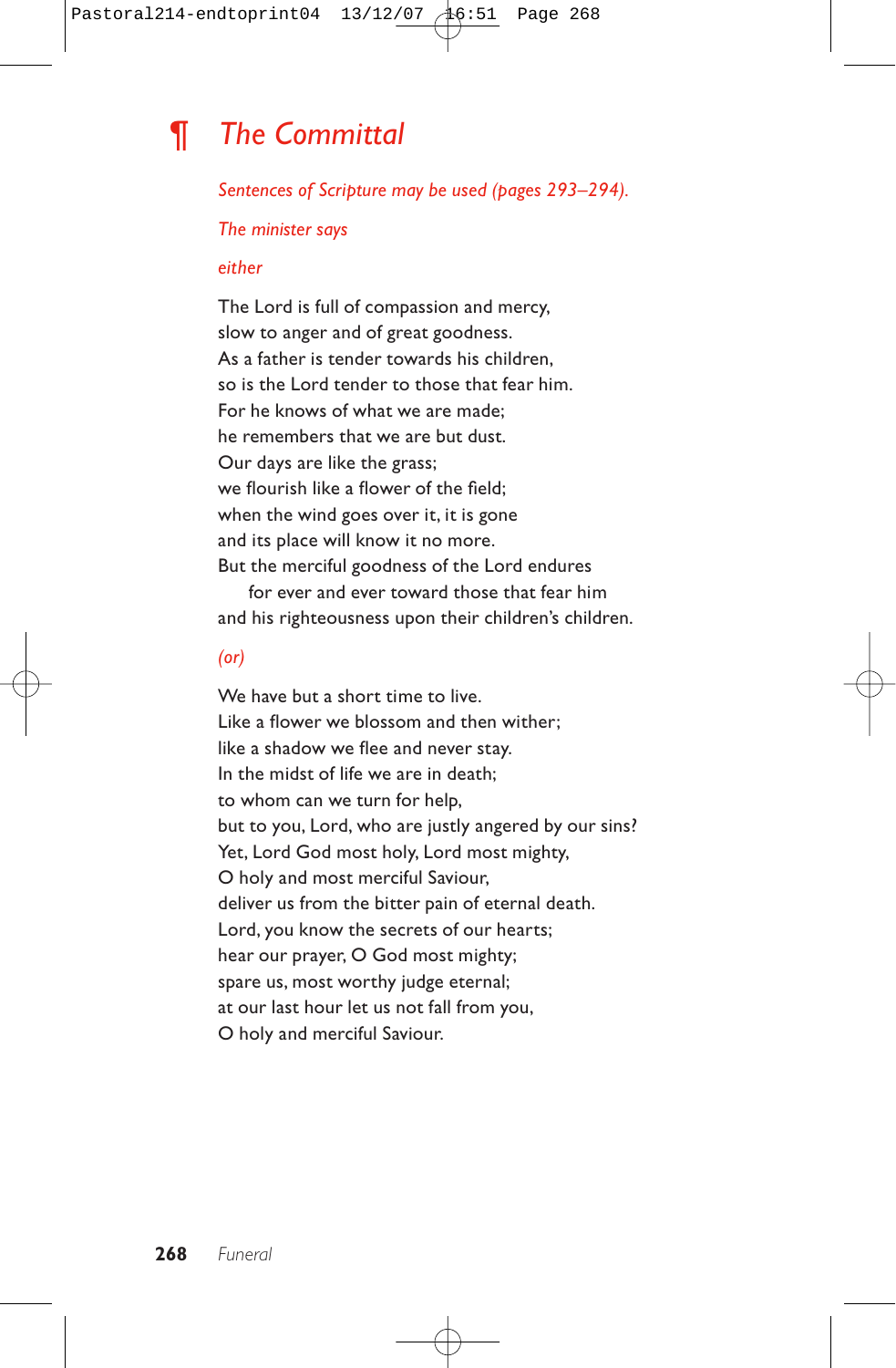#### *The minister uses one of the following forms of Committal.*

### *At the burial of a body*

We have entrusted our *brother/sister N* to God's mercy, and we now commit *his/her* body to the ground: earth to earth, ashes to ashes, dust to dust: in sure and certain hope of the resurrection to eternal life through our Lord Jesus Christ, who will transform our frail bodies that they may be conformed to his glorious body, who died, was buried, and rose again for us. To him be glory for ever.

#### *All* **Amen.**

*(or)*

#### *in a crematorium, if the Committal is to follow at the Burial of the Ashes*

We have entrusted our *brother/sister N* to God's mercy, and now, in preparation for burial, we give *his/her* body to be cremated. We look for the fullness of the resurrection when Christ shall gather all his saints to reign with him in glory for ever.

#### *All* **Amen.**

*(or)*

#### *in a crematorium, if the Committal is to take place then*

We have entrusted our *brother/sister N* to God's mercy, and we now commit *his/her* body to be cremated: earth to earth, ashes to ashes, dust to dust: in sure and certain hope of the resurrection to eternal life through our Lord Jesus Christ. who will transform our frail bodies that they may be conformed to his glorious body, who died, was buried, and rose again for us. To him be glory for ever.

#### *All* **Amen.**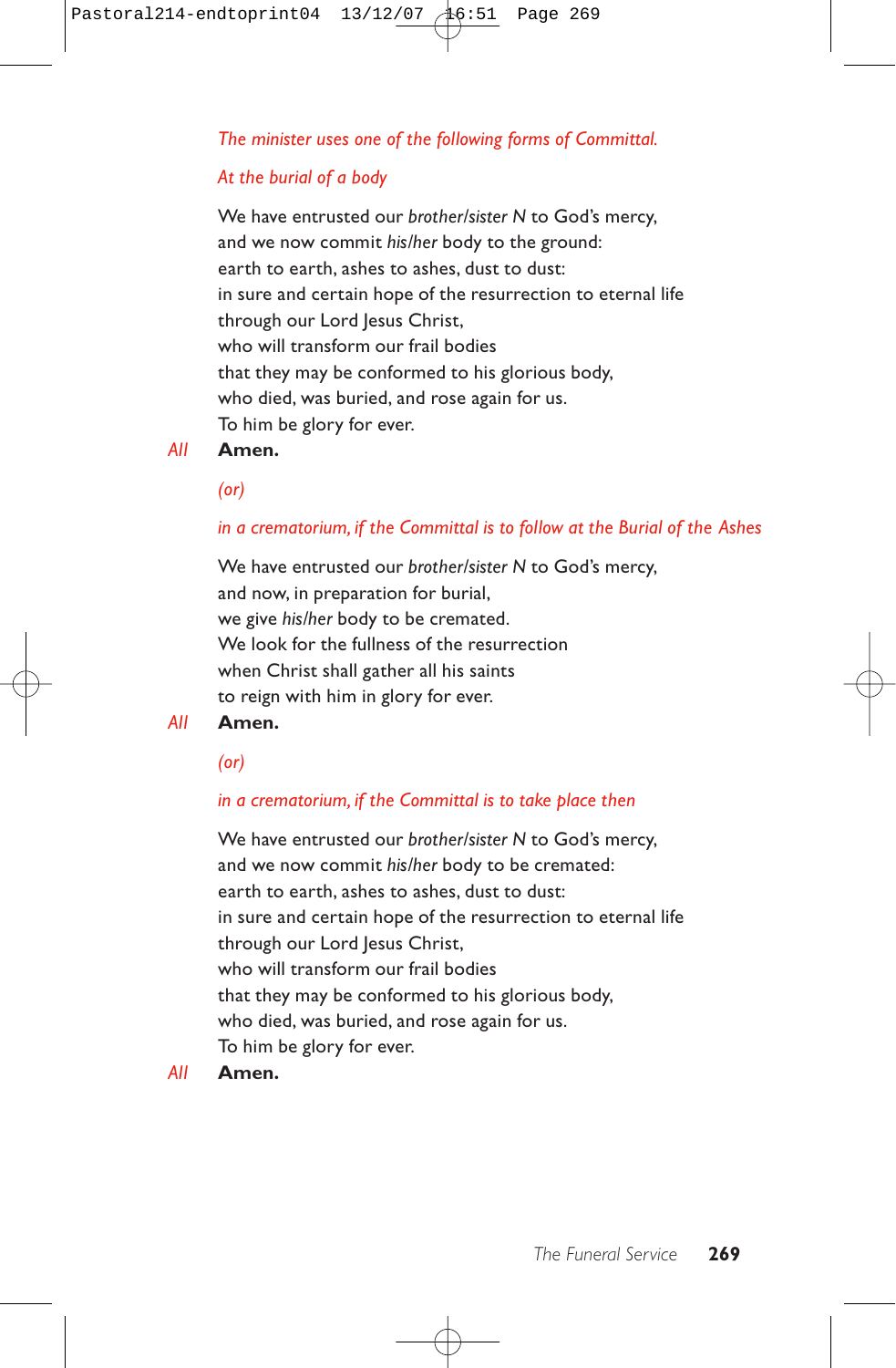

*This may include*

- *¶ The Lord's Prayer (if not used earlier)*
- *¶ The Nunc Dimittis*
- *¶ One or more suitable prayers*
- *¶ An Ending*

### **The Lord's Prayer**

As our Saviour taught us, so we pray

*All* **Our Father in heaven, hallowed be your name, your kingdom come, your will be done, on earth as in heaven. Give us today our daily bread. Forgive us our sins as we forgive those who sin against us. Lead us not into temptation but deliver us from evil. For the kingdom, the power, and the glory are yours now and for ever. Amen.**

#### *(or)*

Let us pray with confidence as our Saviour has taught us

*All* **Our Father, who art in heaven, hallowed be thy name; thy kingdom come; thy will be done; on earth as it is in heaven. Give us this day our daily bread. And forgive us our trespasses, as we forgive those who trespass against us. And lead us not into temptation; but deliver us from evil. For thine is the kingdom, the power and the glory, for ever and ever. Amen.**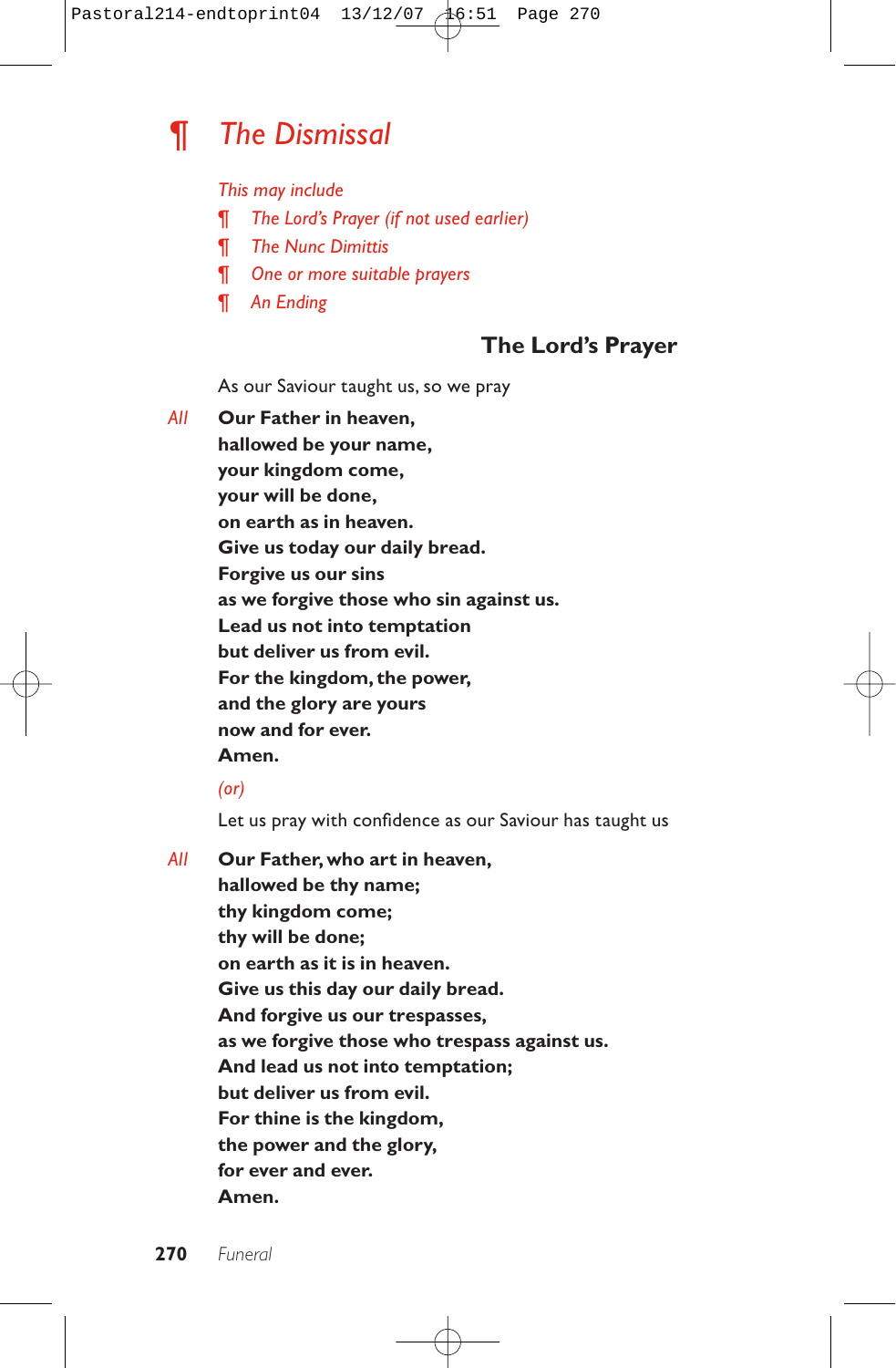## **Nunc Dimittis (The Song of Simeon)**

- 1 Now, Lord, you let your servant go in peace: ♦ your word has been fulfilled.
- 2 My own eyes have seen the salvation  $\triangle$ which you have prepared in the sight of every people;
- 3 A light to reveal you to the nations ♦ and the glory of your people Israel. *Luke 2.29-32*

Glory to the Father and to the Son and to the Holy Spirit; as it was in the beginning is now and shall be for ever. Amen.

#### **Prayers**

#### *One or more of these prayers, or other suitable prayers, may be used*

*All* **Heavenly Father, in your Son Jesus Christ you have given us a true faith and a sure hope. Strengthen this faith and hope in us all our days, that we may live as those who believe in the communion of saints, the forgiveness of sins and the resurrection to eternal life; through Jesus Christ our Lord. Amen.**

*All* **God be in my head, and in my understanding; God be in my eyes, and in my looking; God be in my mouth, and in my speaking; God be in my heart, and in my thinking; God be at my end, and at my departing. Amen.**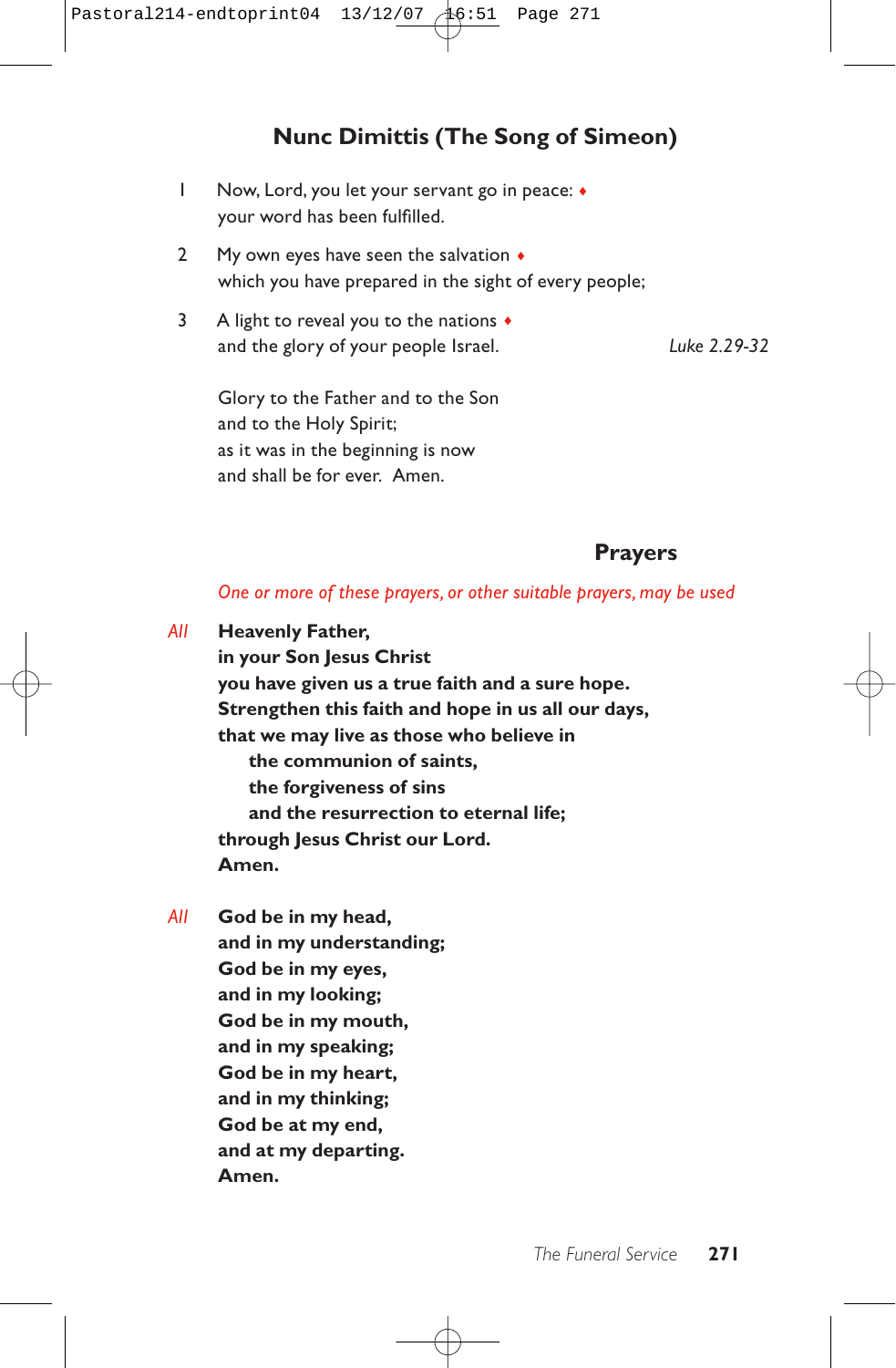Support us, O Lord, all the day long of this troublous life, until the shadows lengthen and the evening comes, the busy world is hushed, the fever of life is over and our work is done. Then, Lord, in your mercy grant us a safe lodging, a holy rest, and peace at the last; through Christ our Lord.

*All* **Amen.**

## **Ending**

#### *One of these, or another suitable ending, may be used*

May God in his infinite love and mercy bring the whole Church, living and departed in the Lord Jesus, to a joyful resurrection and the fulfilment of his eternal kingdom.

#### *All* **Amen.**

May God give *you* his comfort and his peace, his light and his joy, in this world and the next; and the blessing of God almighty, the Father, the Son, and the Holy Spirit, be among *you* and remain with *you* always.

#### *All* **Amen.**

God will show us the path of life; in his presence is the fullness of joy: and at his right hand there is pleasure for evermore. *cf Psalm 16.11*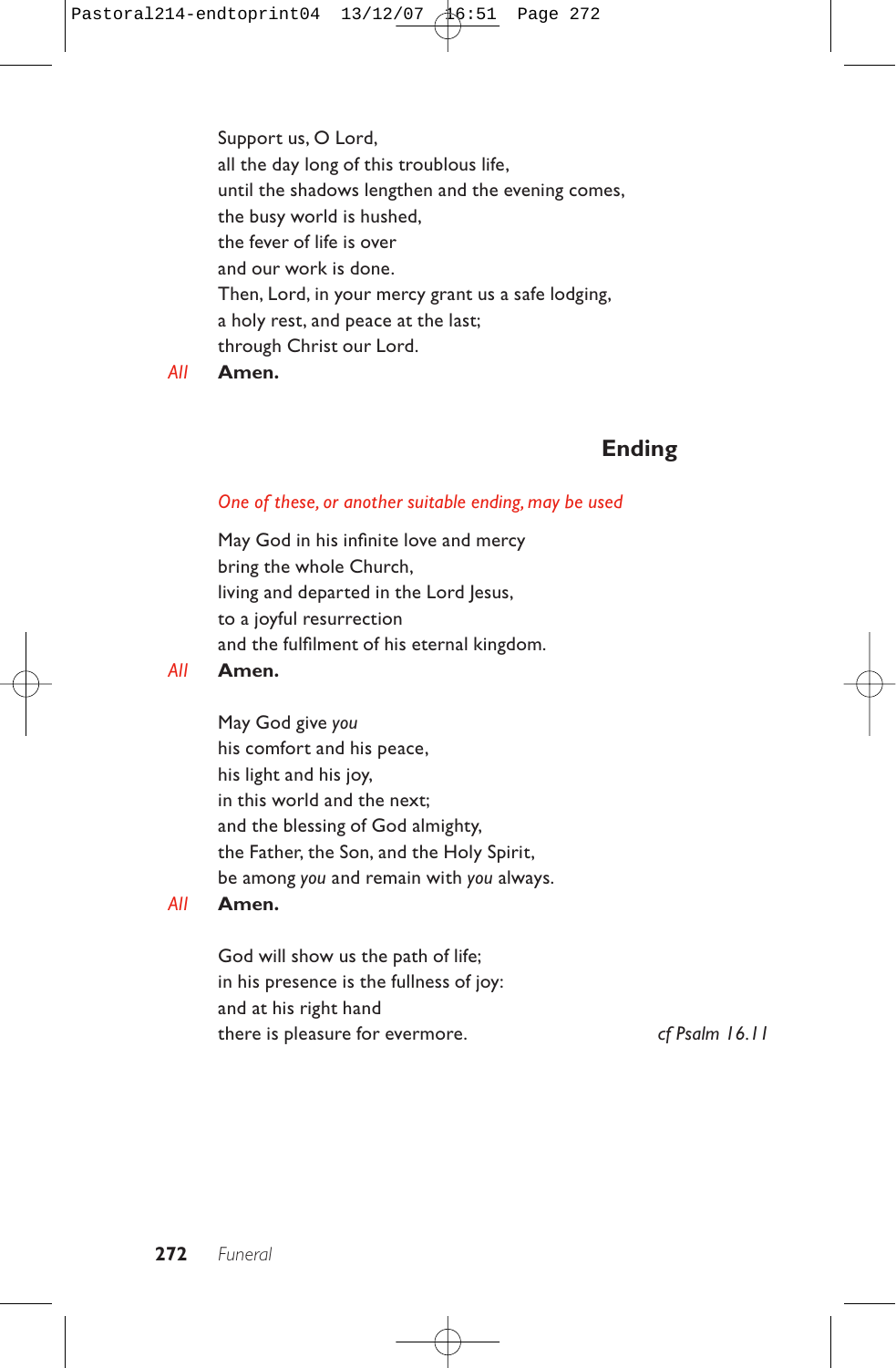Unto him that is able to keep us from falling, and to present us faultless before the presence of his glory with exceeding joy, to the only wise God our Saviour, be glory and majesty, dominion and power, both now and ever. *All* **Amen.** *Jude 24,25*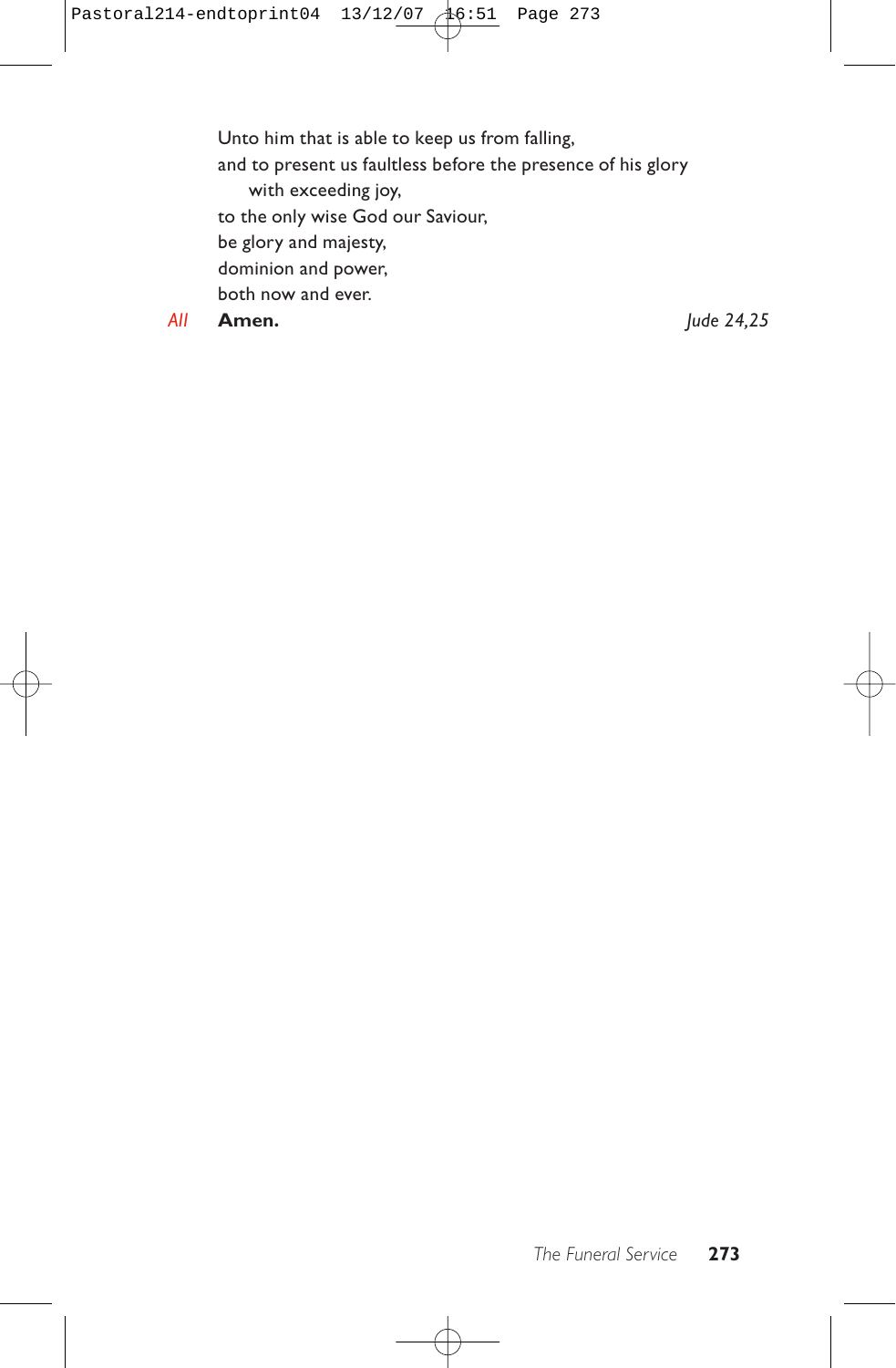# **The Funeral Service within a Celebration of Holy Communion**

## *Structure*

#### ¶ **The Gathering**

[Sentences] [Introduction] [Prayer] Prayers of Penitence The Collect

#### ¶ **The Liturgy of the Word** Reading(s) Gospel Reading Sermon

#### ¶ **Prayers**

### ¶ **The Liturgy of the Sacrament**

The Peace Preparation of the Table Taking of the Bread and Wine The Eucharistic Prayer The Lord's Prayer Breaking of the Bread Giving of Communion Prayer after Communion

- ¶ **Commendation and Farewell**
- ¶ **The Committal**
- ¶ **The Dismissal**

*For Notes, see pages 291–292.*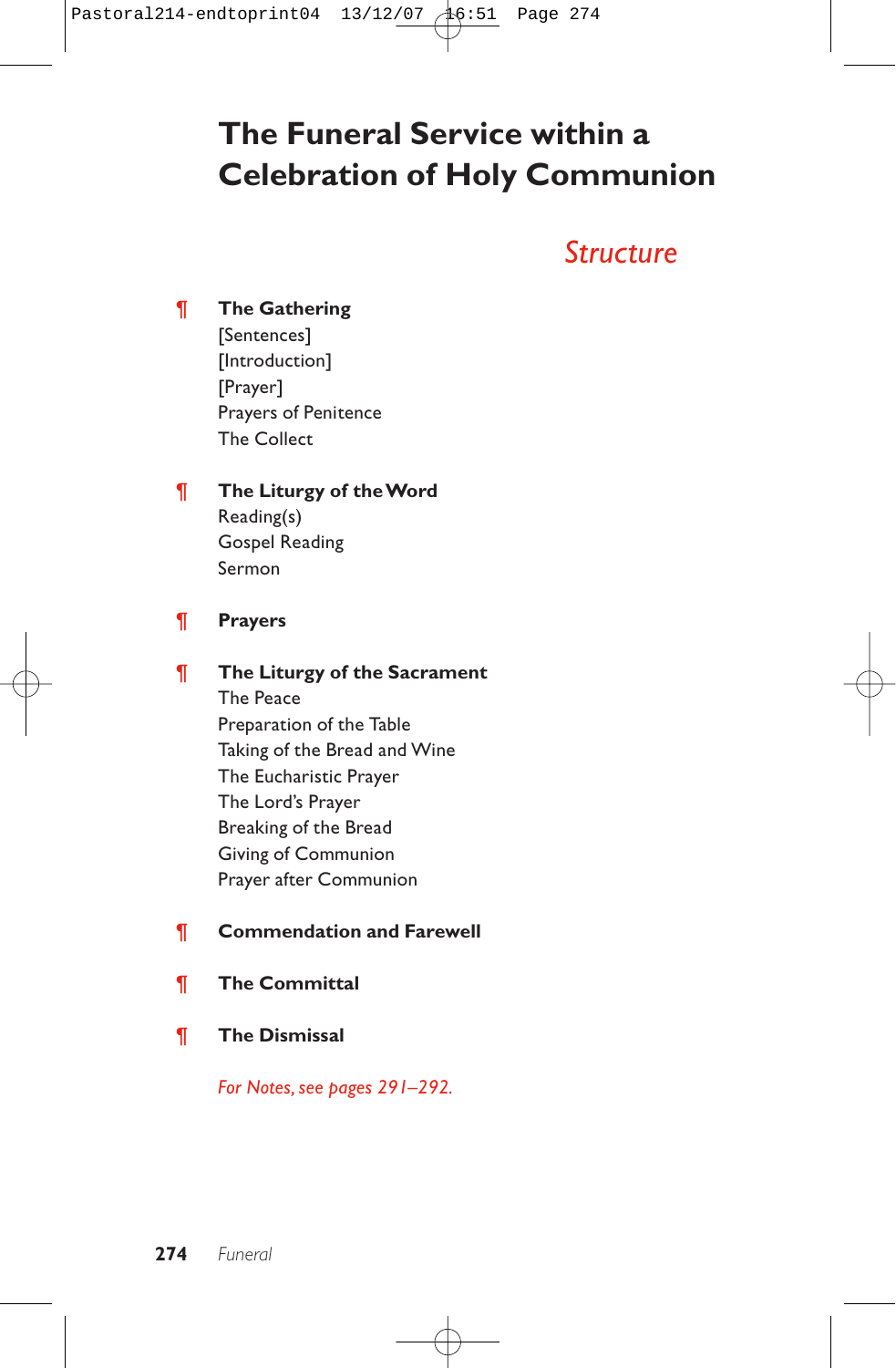# **The Funeral Service within a Celebration of Holy Communion**

## *¶ The Gathering*

*The coffin may be received by the minister (see Note 7 on page 292). One or more sentences of Scripture may be used.*

'I am the resurrection and the life,' says the Lord. 'Those who believe in me, even though they die, will live, and everyone who lives and believes in me will never die.' *John 11.25,26*

I am convinced that neither death, nor life, nor angels, nor rulers, nor things present, nor things to come, nor powers, nor height, nor depth, nor anything else in all creation, will be able to separate us from the love of God in Christ Jesus our Lord. *Romans 8.38,39*

Since we believe that Jesus died and rose again, even so, through Jesus, God will bring with him those who have died. So we will be with the Lord for ever. Therefore encourage one another with these words. *1 Thessalonians 4.14,17b,18*

We brought nothing into the world, and we take nothing out. The Lord gave, and the Lord has taken away; blessed be the name of the Lord. *1 Timothy 6.7; Job1.21b*

The steadfast love of the Lord never ceases, his mercies never come to an end; they are new every morning; great is his faithfulness.

*Lamentations 3.22,23*

Blessed are those who mourn, for they will be comforted.

*Matthew 5.4*

God so loved the world that he gave his only Son, so that everyone who believes in him may not perish but may have eternal life.

*John 3.16*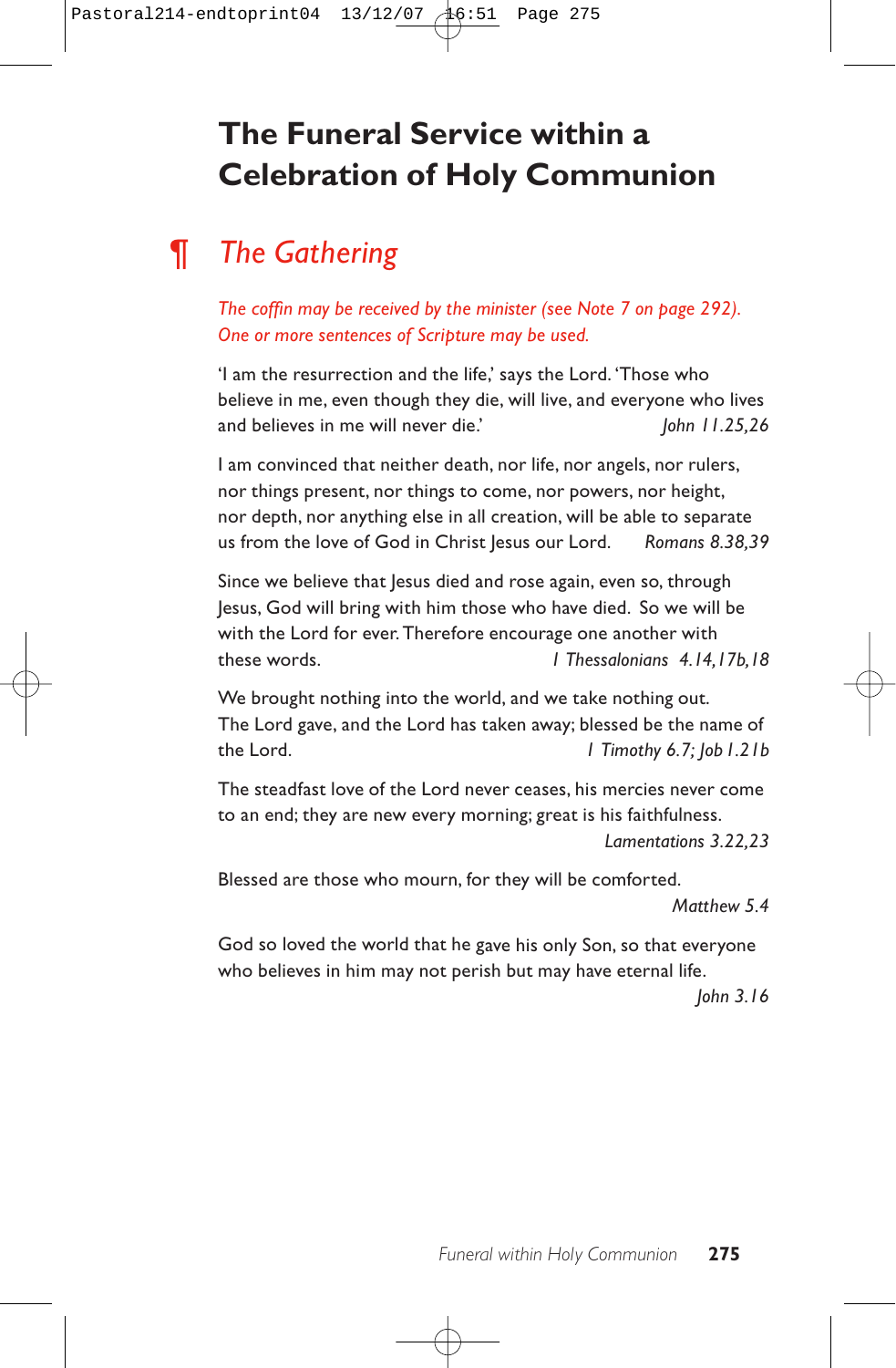## **Introduction**

#### *The minister says*

We meet in the name of lesus Christ, who died and was raised to the glory of God the Father. Grace and mercy be with you.

#### *The minister introduces the service in these or other suitable words*

We have come here today to remember before God our *brother/sister N*; to give thanks for *his/her* life; to commend *him/her* to God our merciful redeemer and judge; to commit *his/her* body to be *buried/cremated,* and to comfort one another in our grief.

#### *The minister may say one of these prayers*

God of all consolation, your Son Jesus Christ was moved to tears at the grave of Lazarus his friend. Look with compassion on your children in their loss; give to troubled hearts the light of hope, and strengthen in us the gift of faith, in Jesus Christ our Lord.

#### *All* **Amen.**

#### *(or)*

Almighty God, you judge us with infinite mercy and justice and love everything you have made. In your mercy turn the darkness of death into the dawn of new life, and the sorrow of parting into the joy of heaven; through our Saviour, Jesus Christ.

#### *All* **Amen.**

*A hymn may be sung.*

*A brief tribute may be made (see Note 4 on page 291).*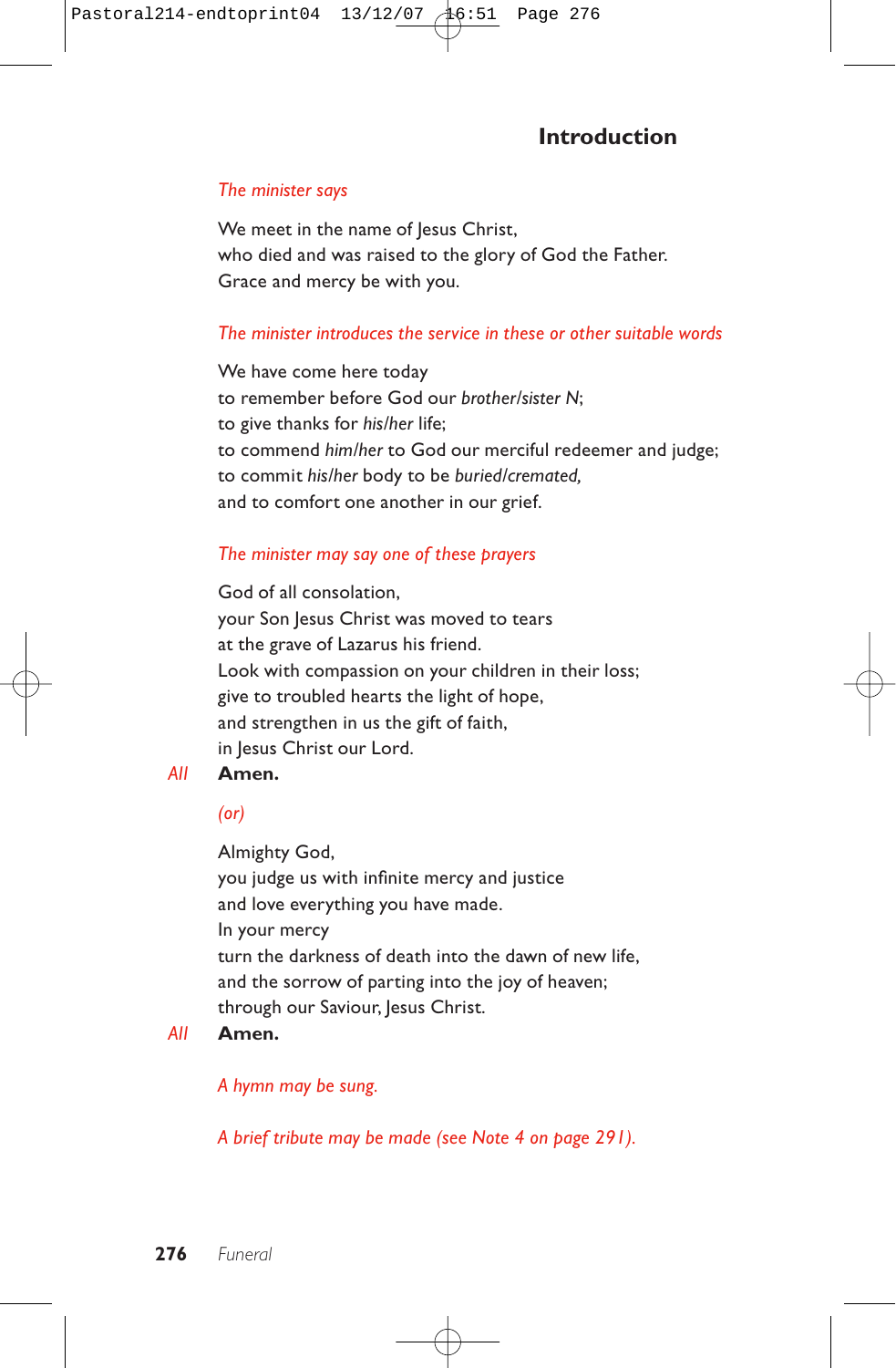## **Prayers of Penitence**

#### *These or similar words may be used to introduce the confession*

As children of a loving heavenly Father, let us ask his forgiveness, for he is gentle and full of compassion.

#### *Silence may be kept.*

#### *This or another authorized confession is used*

God of mercy, we acknowledge that we are all sinners. We turn from the wrong that we have thought and said and done, and are mindful of all that we have failed to do. For the sake of Jesus, who died for us, forgive us for all that is past, and help us to live each day in the light of Christ our Lord.

*All* **Amen.**

*(or)*

Lord, have mercy.

*All* **Lord, have mercy.**

Christ, have mercy.

*All* **Christ, have mercy.**

Lord, have mercy.

*All* **Lord, have mercy.**

#### *This or another authorized absolution is used*

May God our Father forgive us our sins and bring us to the eternal joy of his kingdom, where dust and ashes have no dominion.

*All* **Amen.**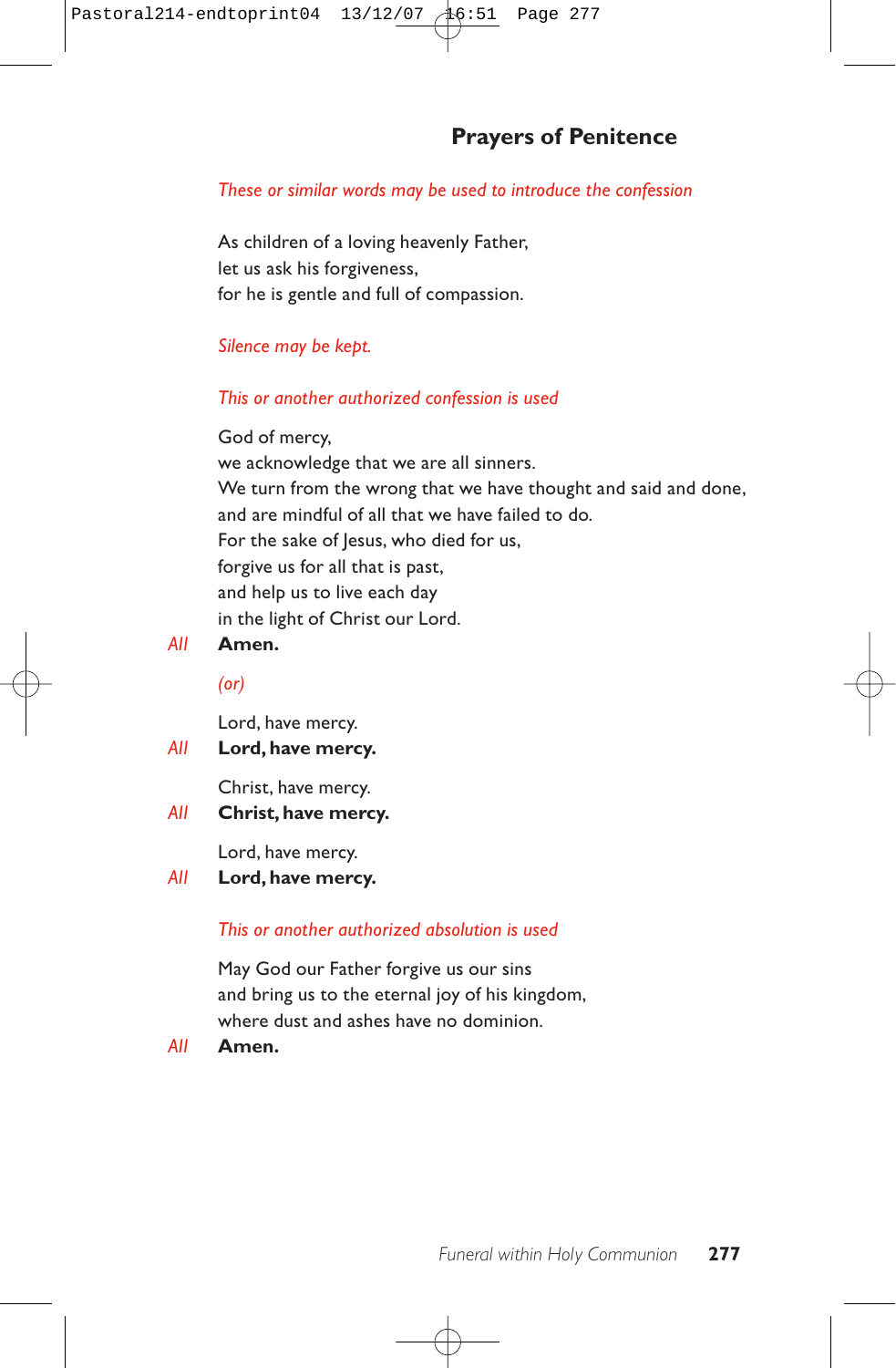*The minister invites the people to pray, silence is kept and the minister says this or another suitable Collect (see page 350)*

Merciful Father, hear our prayers and comfort us; renew our trust in your Son, whom you raised from the dead; strengthen our faith that all who have died in the love of Christ will share in his resurrection; who lives and reigns with you, in the unity of the Holy Spirit, one God, now and for ever.

*All* **Amen.**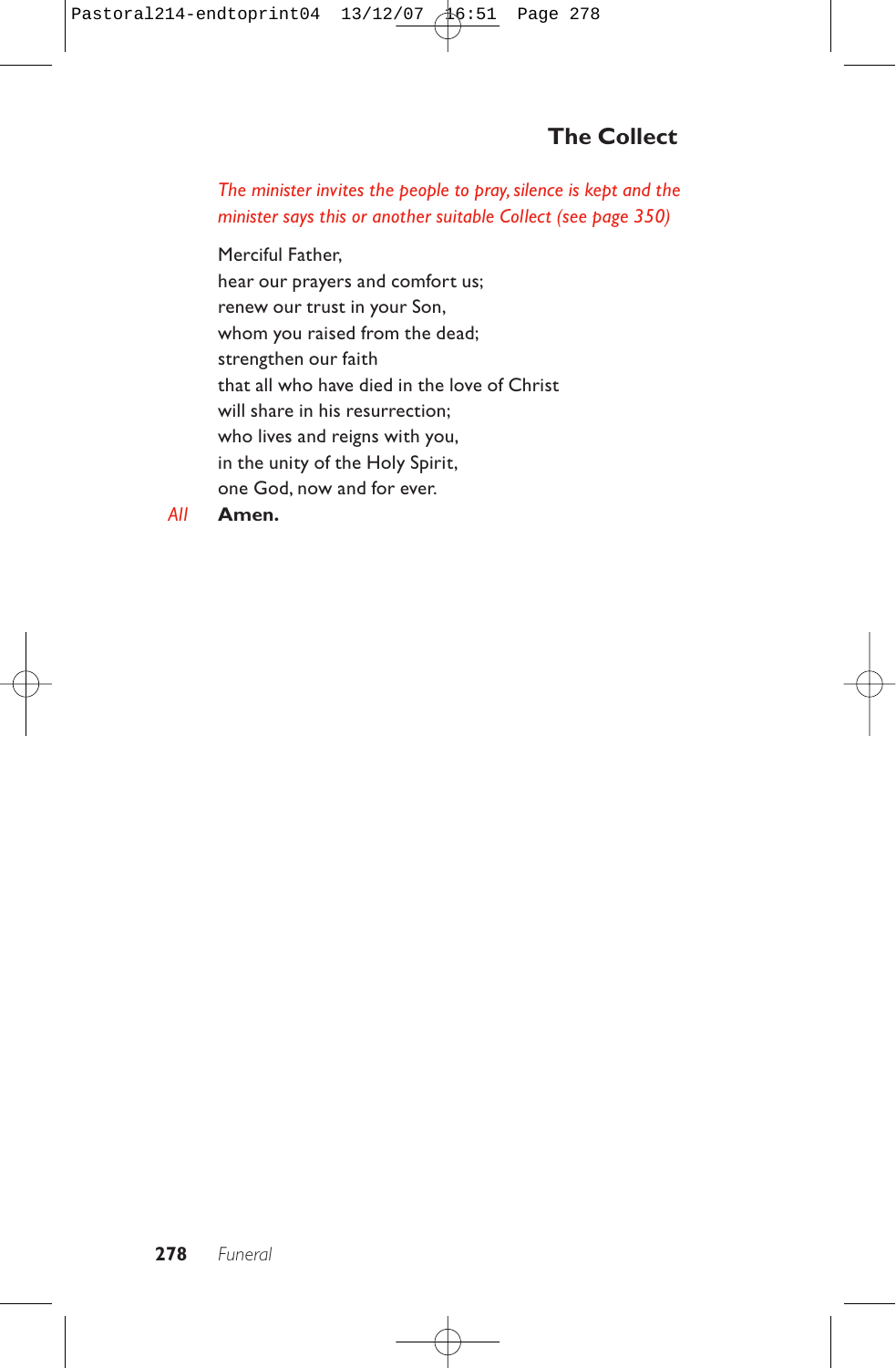## *¶ The Liturgy of the Word*

## **Reading(s)**

*Either one or two readings from Scripture precede the Gospel reading (see pages 383–391).*

*At the end of each the reader may say*

This is the word of the Lord.

*All* **Thanks be to God.**

*The psalm or canticle (pages 390–415) follows the first reading; other hymns and songs may be used between the readings.*

## **Gospel Reading**

### *An acclamation may herald the Gospel reading. One of the following may be used*

[Alleluia, alleluia.] God so loved the world that he gave his only Son. [Alleluia.] *cf John 3.16*

#### *(or)*

[Alleluia, alleluia.] Blessed are those who die in the Lord for they rest from their labour. [Alleluia.] *cf Revelation 14.13*

#### *When the Gospel is announced the reader says*

Hear the Gospel of our Lord Jesus Christ according to *N*. *All* **Glory to you, O Lord.**

#### *At the end*

This is the Gospel of the Lord. *All* **Praise to you, O Christ.**

#### **Sermon**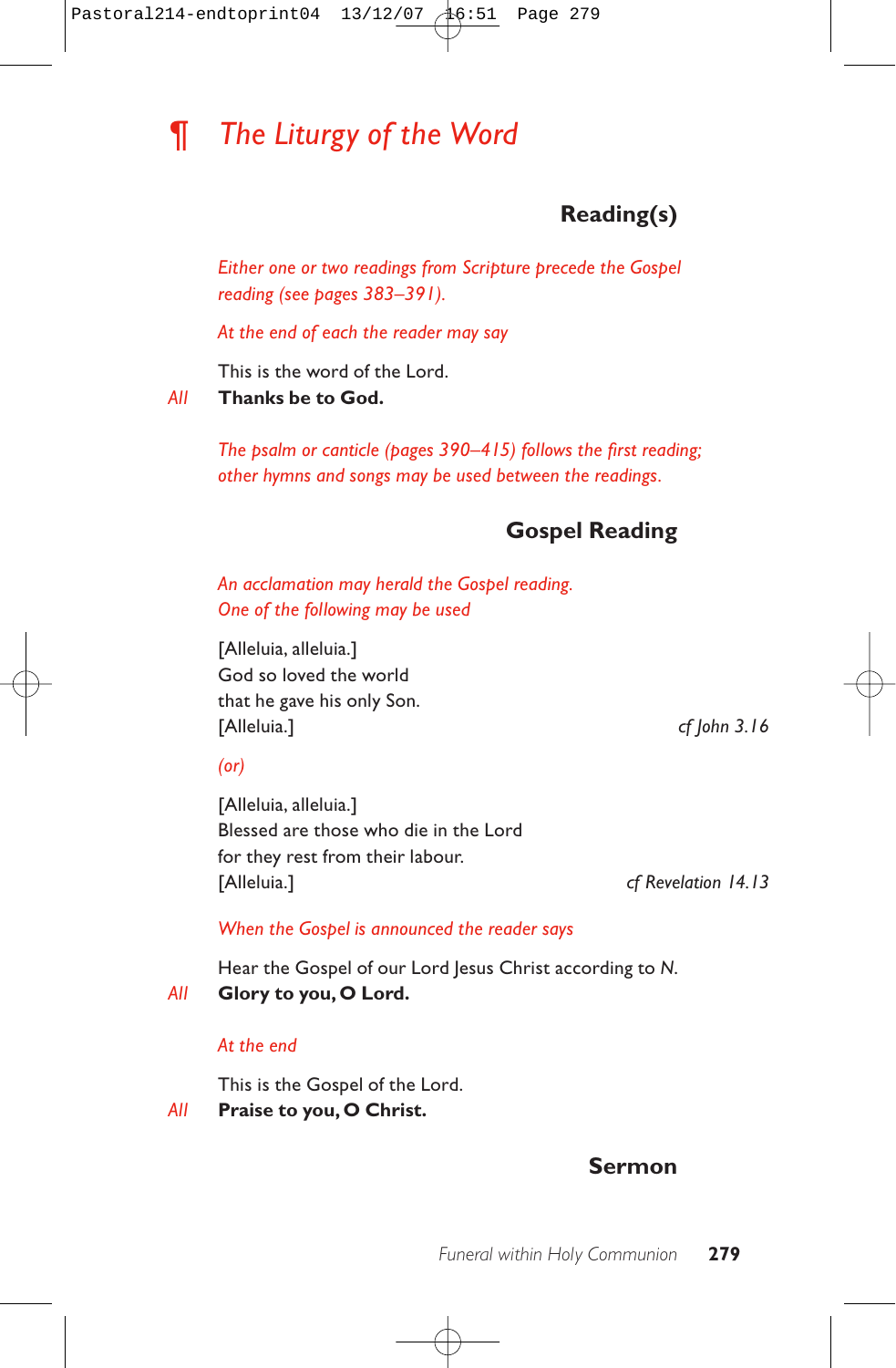## *¶ Prayers*

*A minister leads the prayers of the people. The prayers usually follow this sequence:*

- *¶ Thanksgiving for the life of the departed*
- *¶ Prayer for those who mourn*
- *¶ Prayers of Penitence (if not already used)*
- *¶ Prayer for readiness to live in the light of eternity*

*This form may be used. If occasion demands, the responses may be omitted and the concluding prayer said by the minister alone.*

God of mercy, Lord of life, you have made us in your image to reflect your truth and light: we give you thanks for *N*, for the grace and mercy *he/she* received from you, for all that was good in *his/her* life, for the memories we treasure today. [*Especially we thank you …*] *Silence*

[Lord in your mercy

#### *All* **hear our prayer.**]

You promised eternal life to those who believe. Remember for good this your servant *N* as we also remember *him/her.* Bring all who rest in Christ into the fullness of your kingdom where sins have been forgiven and death is no more. *Silence* [Lord in your mercy

#### *All* **hear our prayer.**]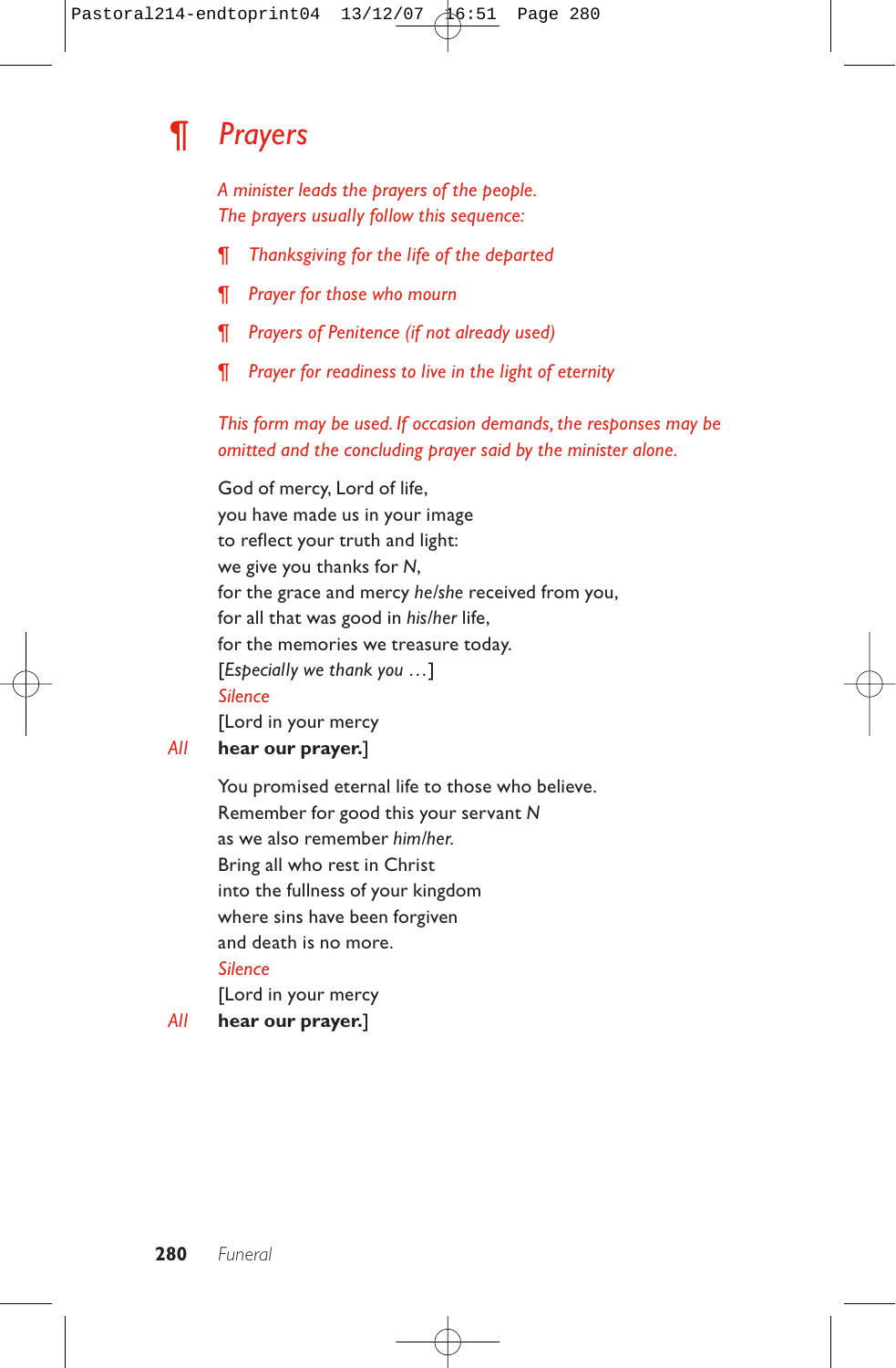Your mighty power brings joy out of grief and life out of death. Look in mercy on [… *and*] all who mourn. Give them patient faith in times of darkness. Strengthen them with the knowledge of your love. *Silence*

[Lord in your mercy,

#### *All* **hear our prayer.**]

You are tender towards your children and your mercy is over all your works. Heal the memories of hurt and failure. Give us the wisdom and grace to use aright the time that is left to us here on earth, to turn to Christ and follow in his steps in the way that leads to everlasting life. *Silence*

[Lord in your mercy,

- *All* **hear our prayer.**]
- *All* **God of mercy,**

**entrusting into your hands all that you have made and rejoicing in our communion with all your faithful people,**

**we make our prayers through Jesus Christ our Saviour. Amen.**

*A hymn may be sung.*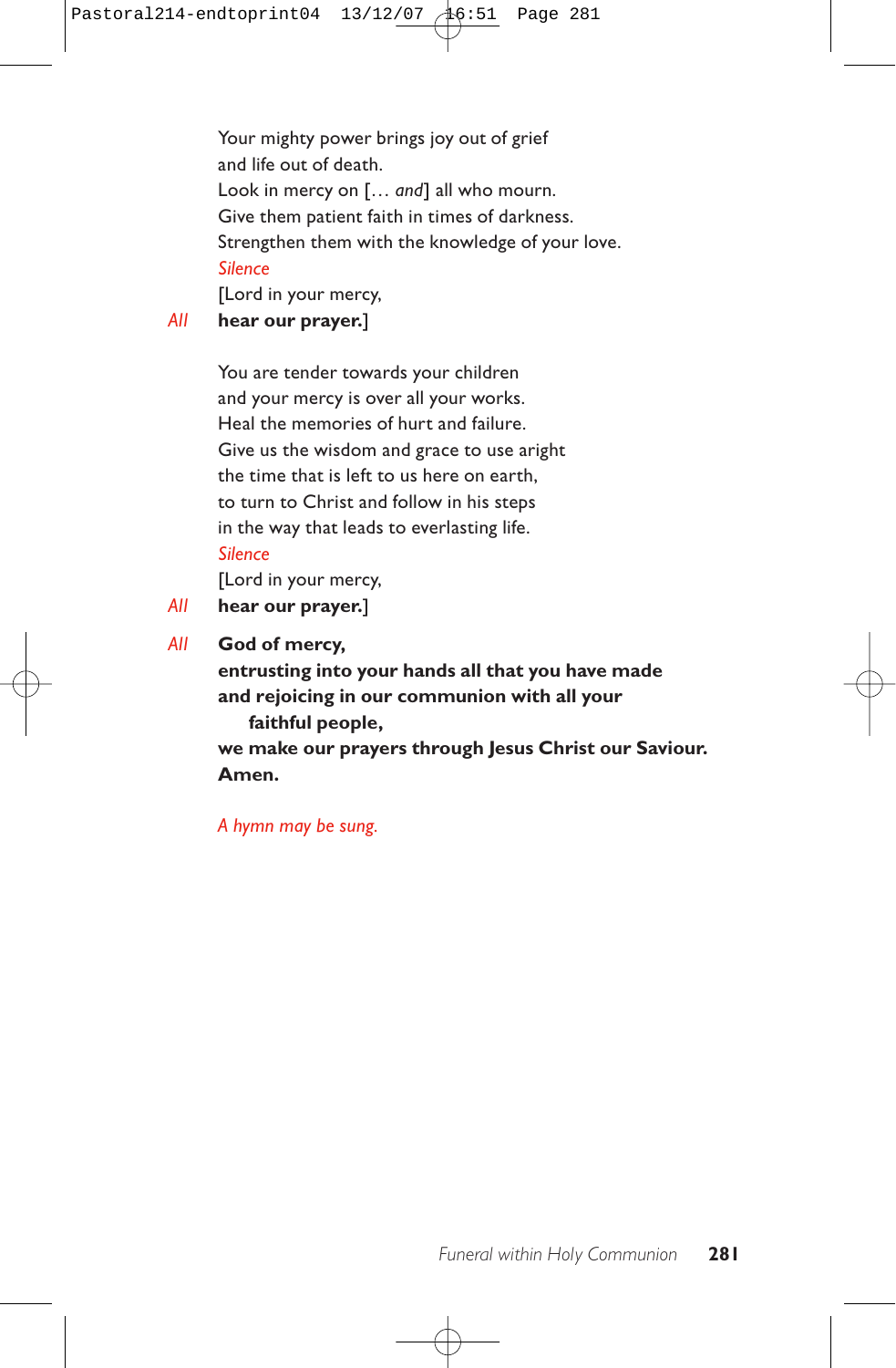# *¶ The Liturgy of the Sacrament*

### **The Peace**

*The president may introduce the Peace with a suitable sentence. The following may be used*

Jesus says: Peace I leave with you; my peace I give to you. Not as the world gives do I give you. Do not let your hearts be troubled, neither let them be afraid. [Alleluia.]

The peace of the risen Lord be always with you

*All* **and also with you.**

#### *These words may be added*

Let us offer one another a sign of peace.

*All may exchange a sign of peace.*

*The service continues with the Preparation of the Table. Presidential texts for the rest of the service are to be found in Common Worship: Services and Prayers for the Church of England (pages 155–335) and the President's edition (pages 381–524).*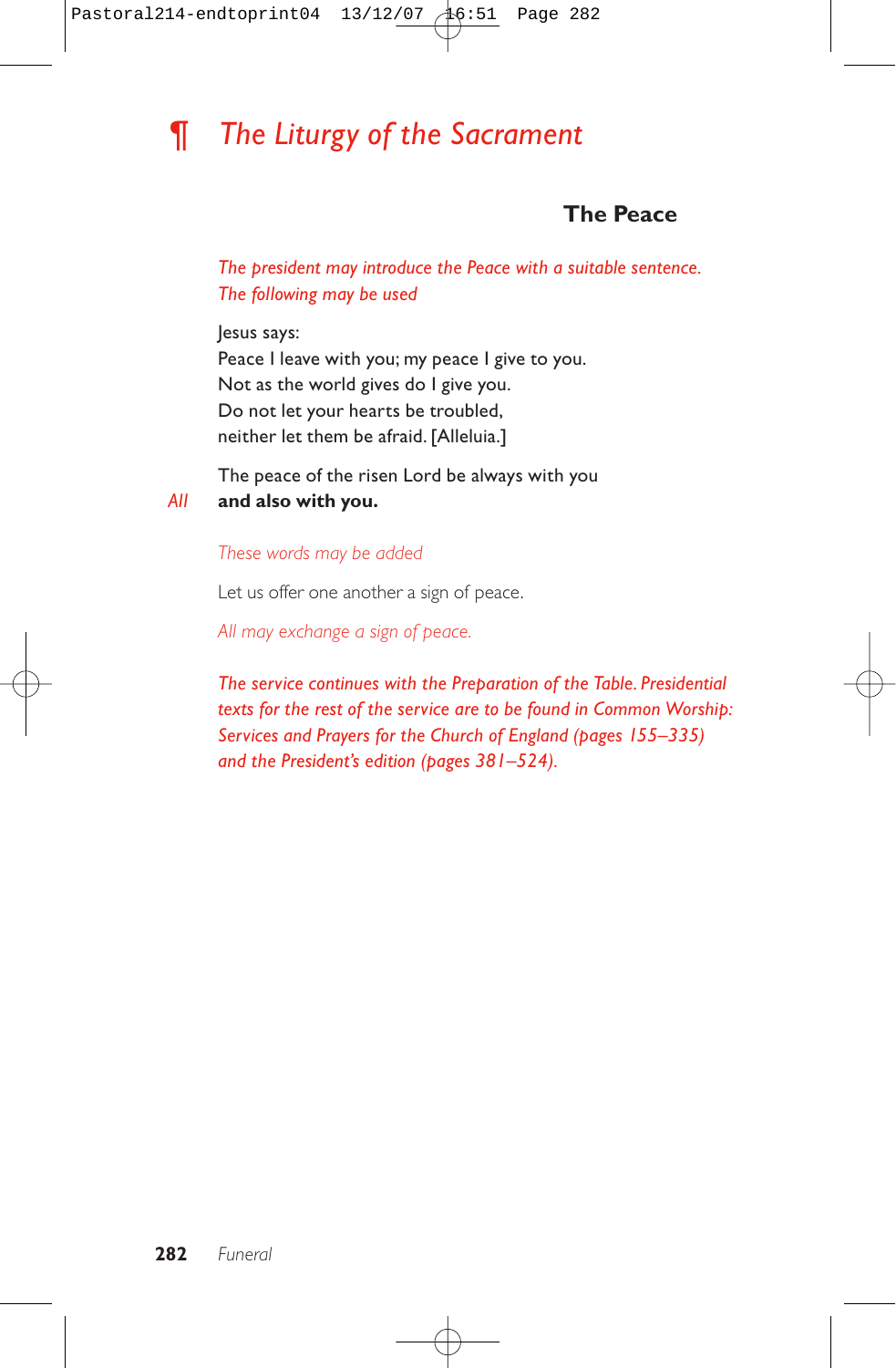## **Preparation of the Table Taking of the Bread and Wine**

#### *The following prayer may be used*

May all who are called to a place at your table follow in the way that leads to the unending feast of life.

*All* **Amen.**

## **The Eucharistic Prayer**

#### *An authorized Eucharistic Prayer is used.*

#### *One of these Proper Prefaces may be used*

### *Short Proper Prefaces*

And now we give you thanks because through him you have given us the hope of a glorious resurrection; so that, although death comes to us all, yet we rejoice in the promise of eternal life; for to your faithful people life is changed, not taken away; and when our mortal flesh is laid aside an everlasting dwelling place is made ready for us in heaven.

#### *(or)*

And now we give you thanks through Jesus Christ our Lord. In him who rose from the dead our hope of resurrection dawned. The sting of death has been removed by the glorious promise of his risen life.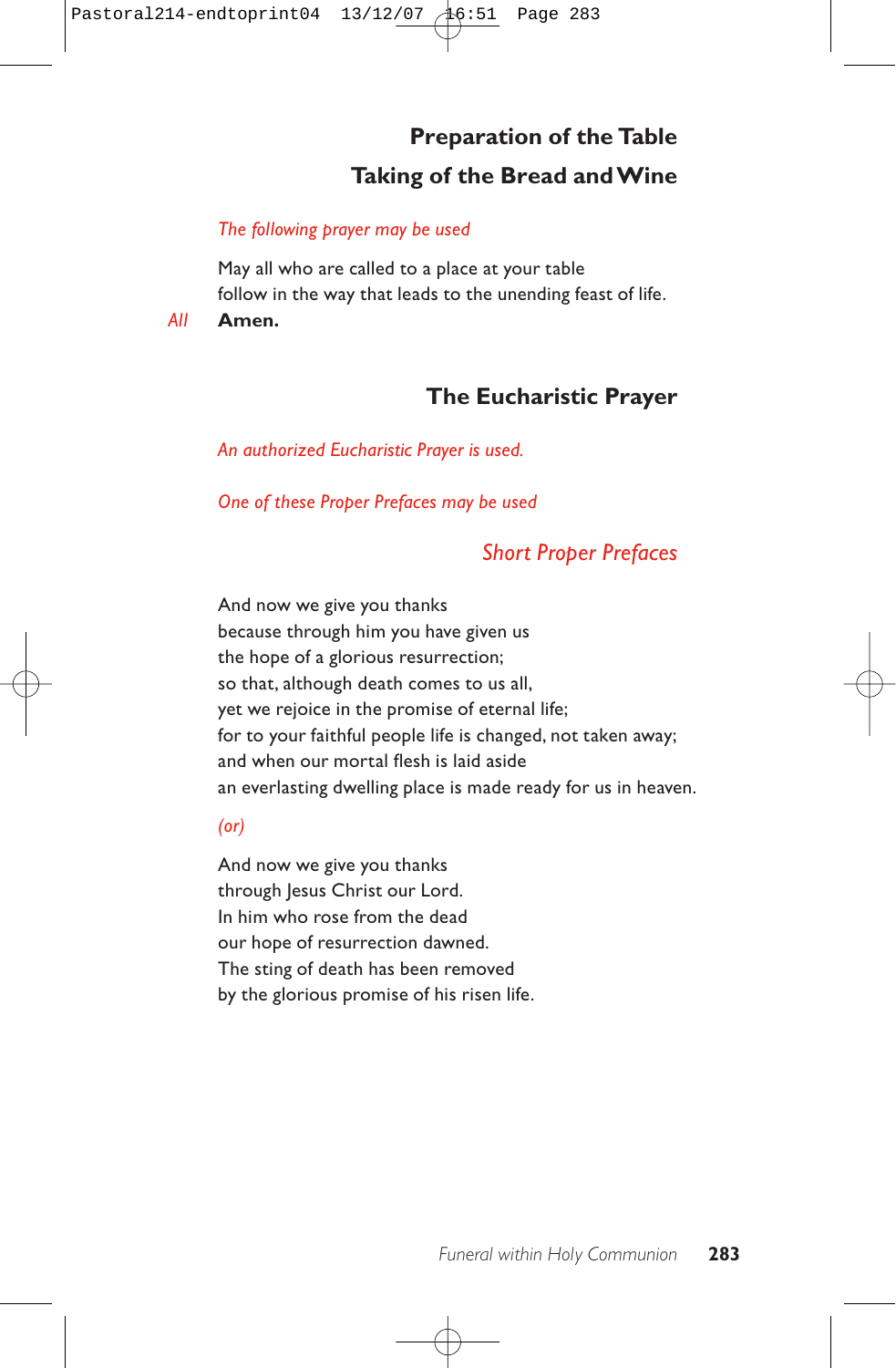## *Extended Proper Preface*

Blessed are you, gracious God, creator of heaven and earth, giver of life, and conqueror of death. By his death on the cross, your Son Jesus Christ offered the one true sacrifice for sin, breaking the power of evil and putting death to flight. [With all your saints

#### *All* **we give you thanks and praise.**]

Through his resurrection from the dead you have given us new birth into a living hope, into an inheritance which is imperishable, undefiled, and unfading. [With all your saints

#### *All* **we give you thanks and praise.**]

The joy of resurrection fills the universe, and so we join with angels and archangels, with [*N and*] all your faithful people, evermore praising you and *saying*:

#### *The following acclamation is particularly suitable during the Eucharistic Prayer*

Praise to you, Lord Jesus:

*All* **dying you destroyed our death, rising you restored our life: Lord Jesus, come in glory.**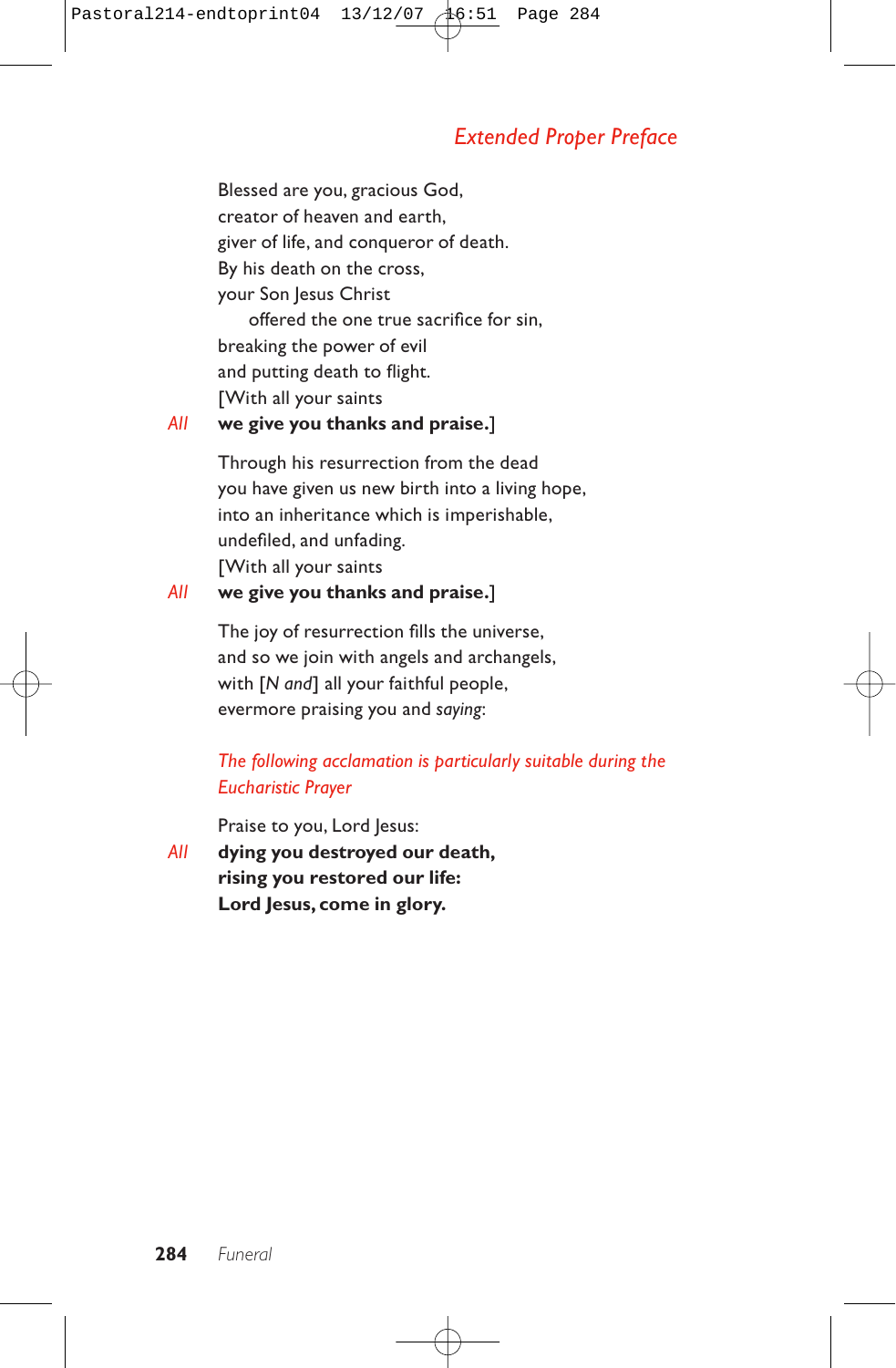### **The Lord's Prayer**

### **Breaking of the Bread**

#### *These words may be used*

Every time we eat this bread and drink this cup,

*All* **we proclaim the Lord's death until he comes.**

### **Giving of Communion**

#### *The following invitation may be used*

Jesus is the Lamb of God who takes away the sin of the world. Blessed are those who are called to his supper.

*All* **Lord, I am not worthy to receive you, but only say the word and I shall be healed.**

*The following words may be used at the giving of communion*

The bread of heaven in Christ Jesus. The cup of life in Christ Jesus.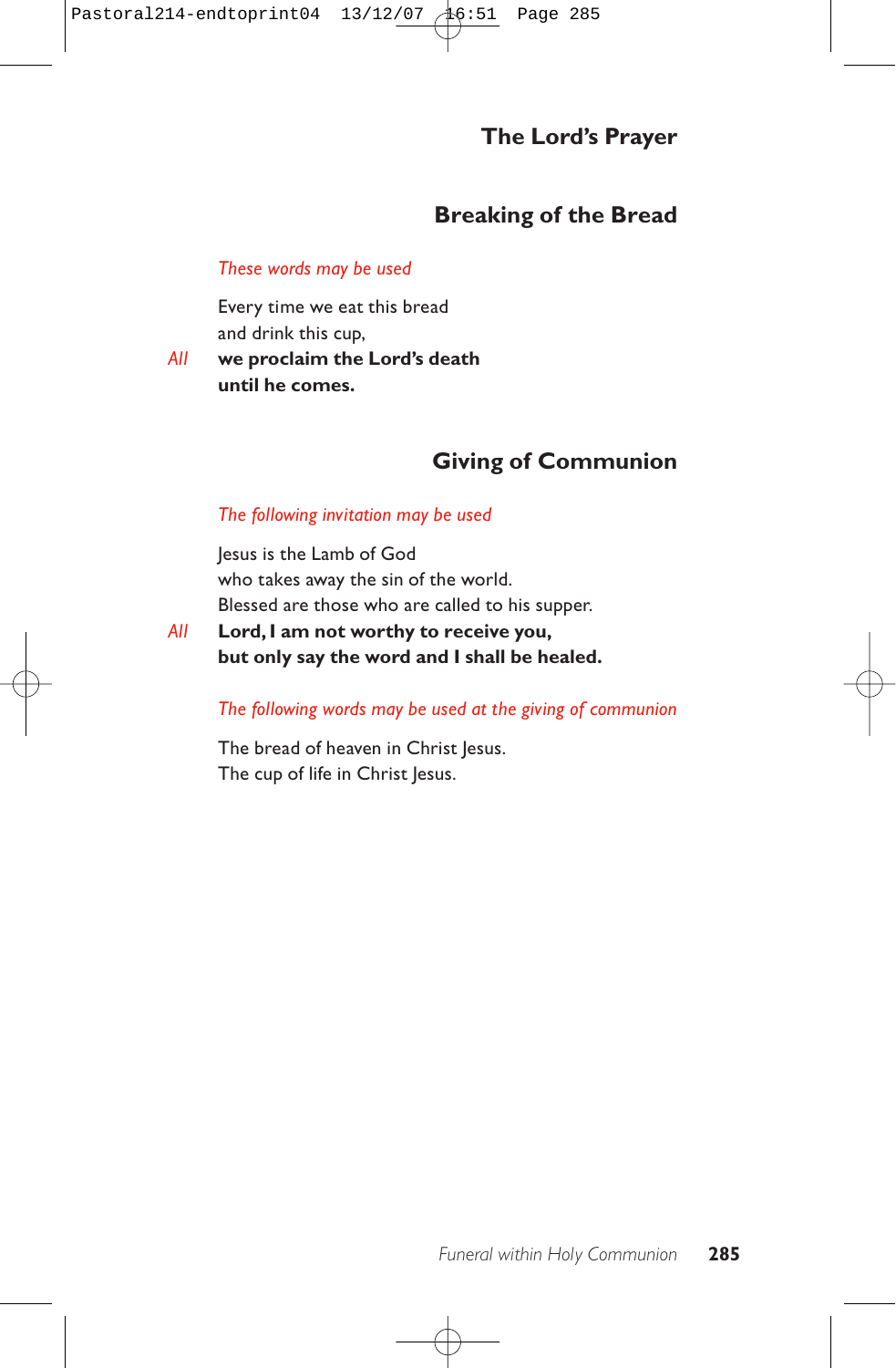## *One or both of the following prayers may be used*

Gracious God, we thank you that in your great love you have fed us with the spiritual food and drink of the body and blood of your Son Jesus Christ and have given us a foretaste of your heavenly banquet: grant that this sacrament may be to us a comfort in affliction and a pledge of our inheritance in that kingdom where there is no death, neither sorrow nor crying, but fullness of joy with all your saints; through Jesus Christ our Saviour.

- *All* **Amen.**
- *All* **Heavenly Father,**

**in your Son Jesus Christ you have given us a true faith and a sure hope. Strengthen this faith and hope in us all our days, that we may live as those who believe in the communion of saints, the forgiveness of sins and the resurrection to eternal life; through Jesus Christ our Lord. Amen.**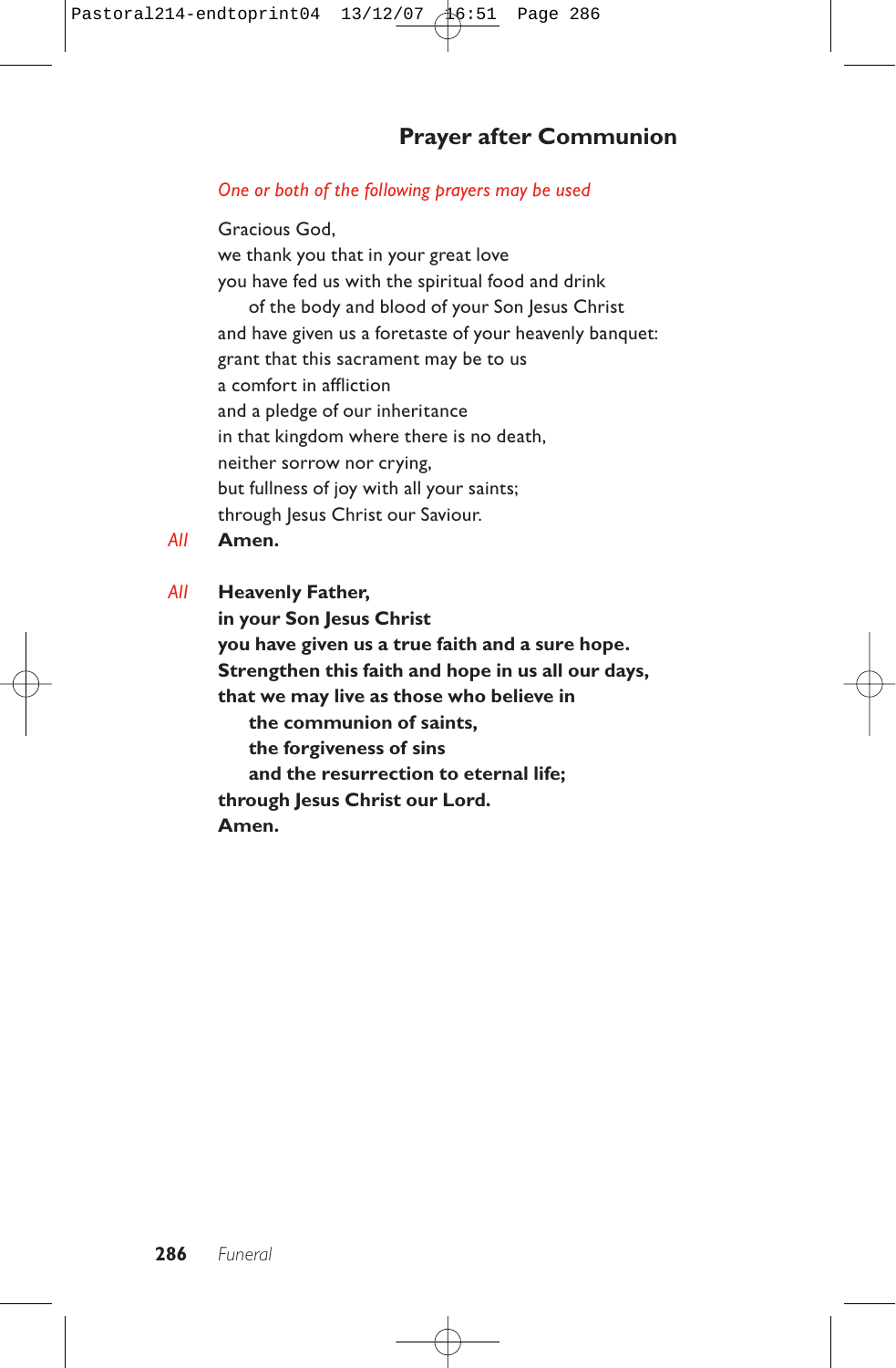# *¶ Commendation and Farewell*

*The minister stands by the coffin and may invite others to gather around it.*

*The minister says*

Let us commend *N* to the mercy of God, our maker and redeemer.

#### *Silence is kept.*

*The minister uses this or another prayer of entrusting and commending (see pages 373–377)*

God our creator and redeemer, by your power Christ conquered death and entered into glory. Confident of his victory and claiming his promises, we entrust *N* to your mercy in the name of Jesus our Lord, who died and is alive and reigns with you, now and for ever.

### *All* **Amen.**

*If the Committal does not follow as part of the same service in the same place, some sections of the Dismissal (pages 270–274) may be used here.*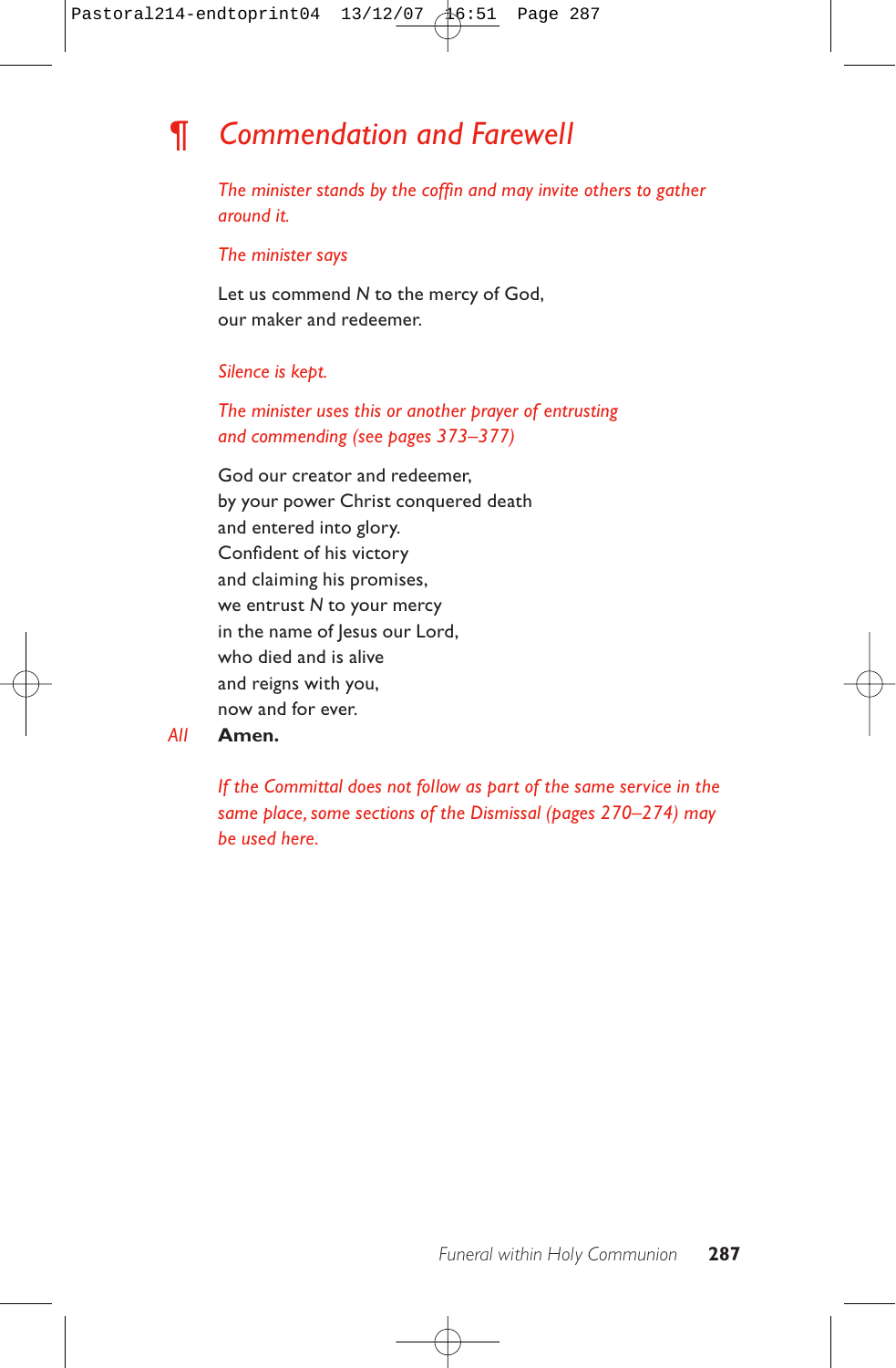# *¶ The Committal*

*Sentences of Scripture may be used (pages 293–294).*

#### *The minister says*

#### *either*

The Lord is full of compassion and mercy, slow to anger and of great goodness. As a father is tender towards his children, so is the Lord tender to those that fear him. For he knows of what we are made; he remembers that we are but dust. Our days are like the grass; we flourish like a flower of the field; when the wind goes over it, it is gone and its place will know it no more. But the merciful goodness of the Lord endures

for ever and ever toward those that fear him and his righteousness upon their children's children.

#### *(or)*

We have but a short time to live. Like a flower we blossom and then wither; like a shadow we flee and never stay. In the midst of life we are in death; to whom can we turn for help, but to you, Lord, who are justly angered by our sins? Yet, Lord God most holy, Lord most mighty, O holy and most merciful Saviour, deliver us from the bitter pain of eternal death. Lord, you know the secrets of our hearts; hear our prayer, O God most mighty; spare us, most worthy judge eternal; at our last hour let us not fall from you, O holy and merciful Saviour.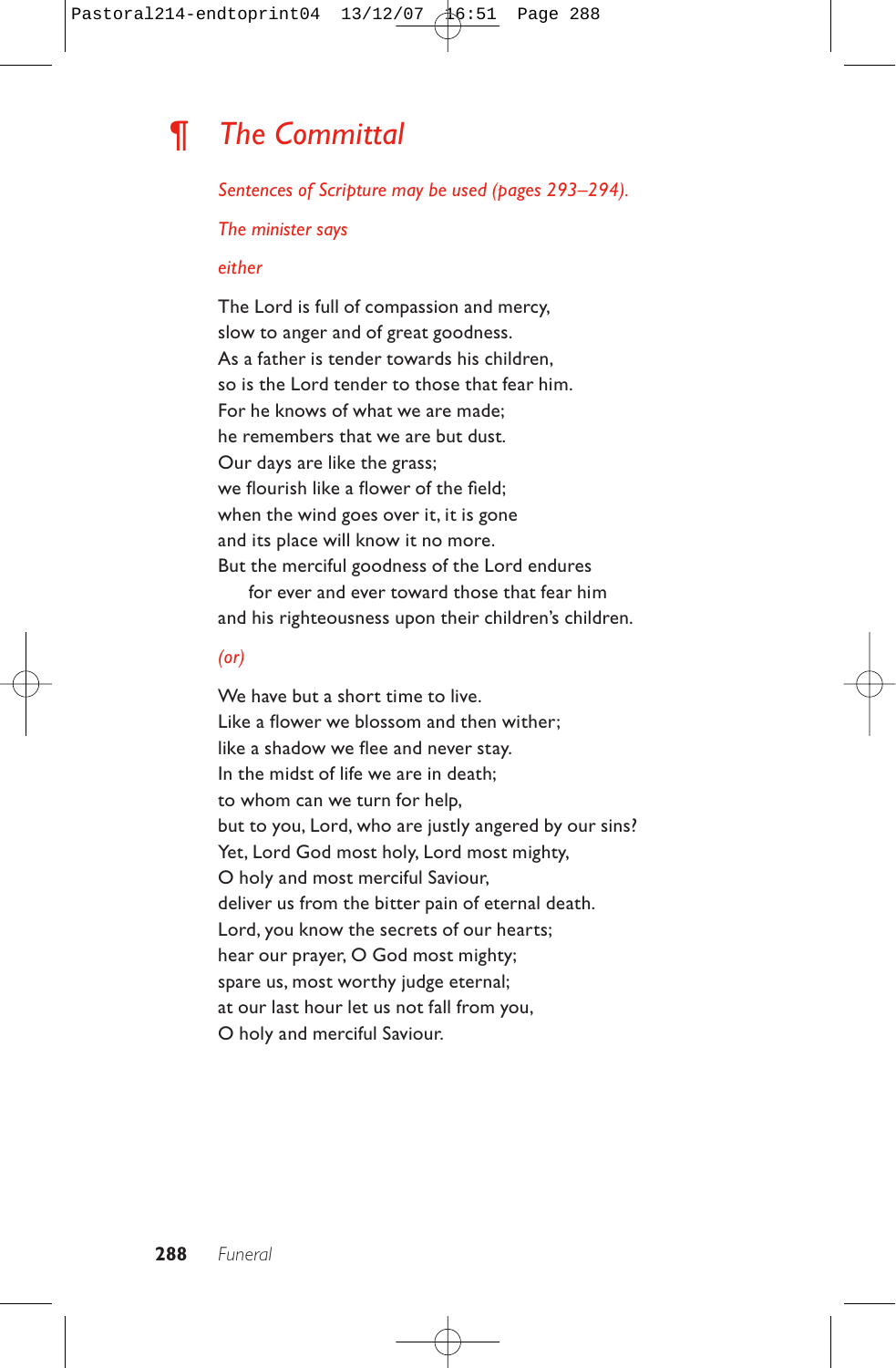## *The minister uses one of the following forms of Committal.*

# *At the burial of a body*

We have entrusted our *brother/sister N* to God's mercy, and we now commit *his/her* body to the ground: earth to earth, ashes to ashes, dust to dust: in sure and certain hope of the resurrection to eternal life through our Lord Jesus Christ, who will transform our frail bodies that they may be conformed to his glorious body, who died, was buried, and rose again for us. To him be glory for ever.

## *All* **Amen.**

*(or)*

### *in a crematorium, if the Committal is to follow at the Burial of the Ashes*

We have entrusted our *brother/sister N* to God's mercy, and now, in preparation for burial, we give *his/her* body to be cremated. We look for the fullness of the resurrection when Christ shall gather all his saints to reign with him in glory for ever.

### *All* **Amen.**

*(or)*

### *in a crematorium, if the Committal is to take place then*

We have entrusted our *brother/sister N* to God's mercy, and we now commit *his/her* body to be cremated: earth to earth, ashes to ashes, dust to dust: in sure and certain hope of the resurrection to eternal life through our Lord Jesus Christ. who will transform our frail bodies that they may be conformed to his glorious body, who died, was buried, and rose again for us. To him be glory for ever.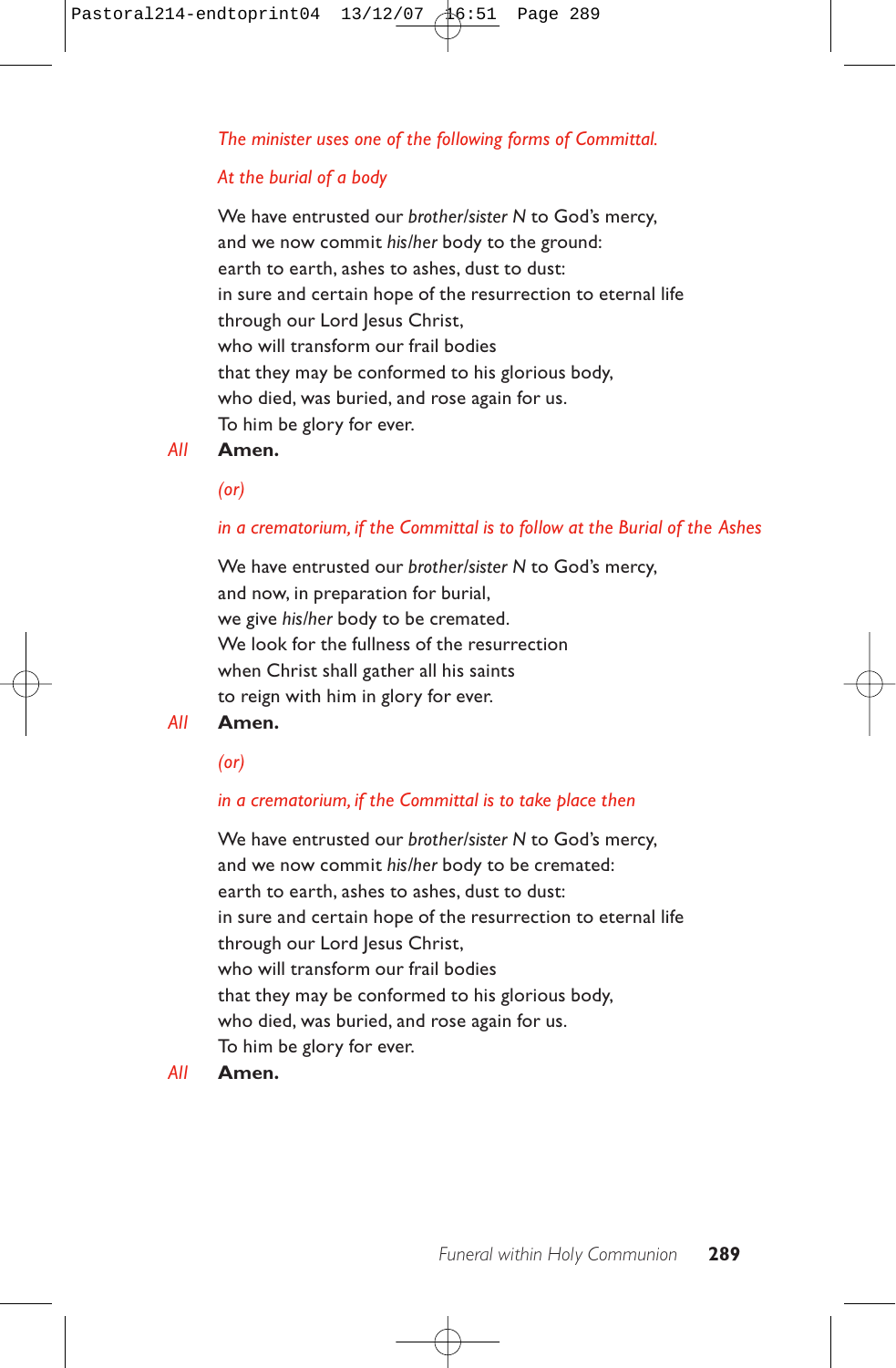

## *The Nunc dimittis (page 409) may be said.*

#### *This or another suitable blessing is used*

God the Father, by whose love Christ was raised from the dead, open to you who believe the gates of everlasting life.

#### *All* **Amen.**

God the Son, who in bursting the grave has won a glorious victory, give you joy as you share the Easter faith.

#### *All* **Amen.**

God the Holy Spirit, whom the risen Lord breathed into his disciples, empower you and fill you with Christ's peace.

#### *All* **Amen.**

And the blessing of God almighty, the Father, the Son, and the Holy Spirit, be among you and remain with you always.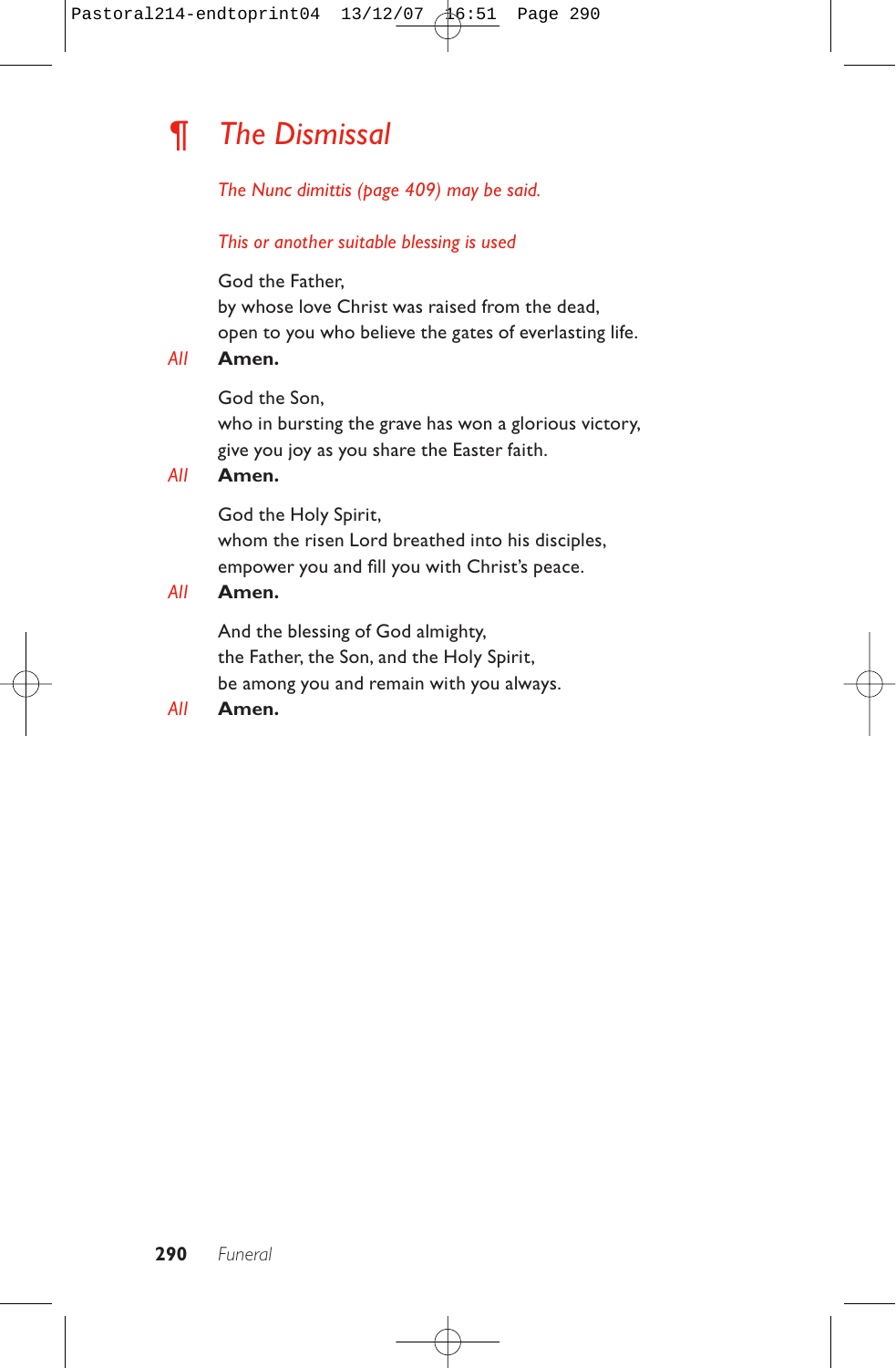# **Notes to the Funeral Service**

### **1 Sentences**

Sentences of Scripture may be used at the entry, after the Introduction, or at other suitable points.

## **2 Psalms and Readings**

Psalms and Readings should normally be drawn from those set out on pages 383–405. A psalm should normally be used. It may be in a metrical or hymn version, or be replaced by a scriptural song (for Canticles, see pages 406–415). There must always be one reading from the Bible.

## **3 Hymns**

Points are suggested for these, but they may be sung at any suitable point.

## **4 Tribute**

Remembering and honouring the life of the person who has died, and the evidence of God's grace and work in them, should be done in the earlier part of the service, after the opening prayer, though if occasion demands it may be woven into the sermon or come immediately before the Commendation. It may be done in conjunction with the placing of symbols, and may be spoken by a family member or friend or by the minister using information provided by the family. It is preferable not to interrupt the flow of the Reading(s) and sermon with a tribute of this kind.

## **5 Sermon**

The purpose of the sermon is to proclaim the gospel in the context of the death of this particular person.

## **6 Creed**

An authorized Creed or an authorized Affirmation of Faith may be said after the sermon.

*For Notes 7–9, see over.*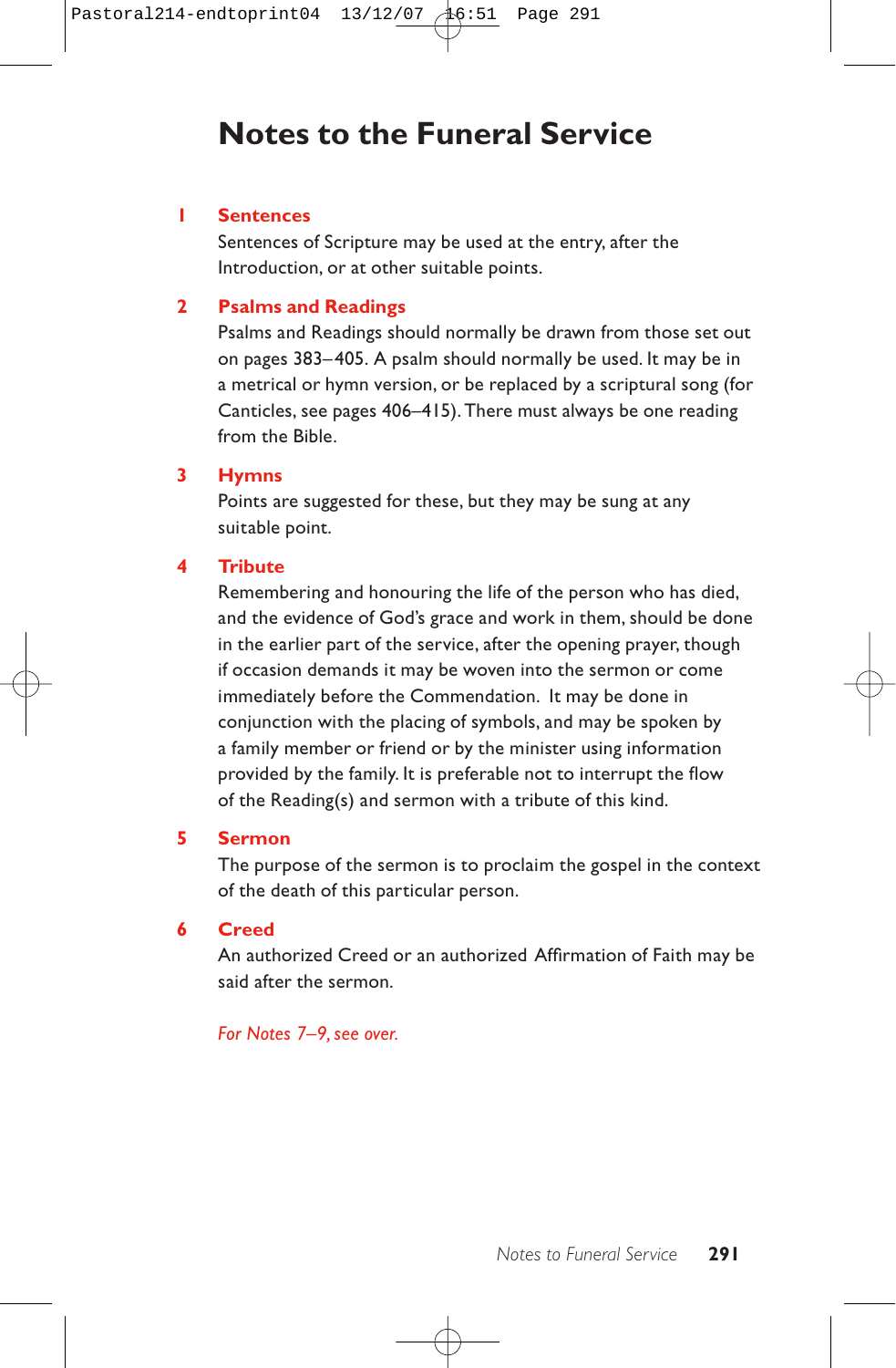## **7 Receiving the coffin**

The coffin may be received into the church at the beginning of the service, or earlier in the day, or on the day before the funeral.

- ¶ A candle may stand beside the coffin and may be carried in front of the coffin when it is brought into the church.
- ¶ The coffin may be sprinkled with water on entry. This may occur at the Commendation, or at the Committal.
- ¶ A pall may be placed over the coffin in church by family, friends or other members of the congregation.
- ¶ Before or at the start of the service or after the opening prayer and hymn, and with the minister's agreement, suitable symbols of the life and faith of the departed person may be placed on or near the coffin.
- ¶ At the sprinkling, the placing of the pall or symbols, the words on pages 295–296 may be used.

## **8 The Committal**

The Committal is used at the point at which it is needed, for example:

- ¶ at the burial of the body in a cemetery or churchyard,
- ¶ at the interment of ashes when this follows on the same day or the day following cremation, in which case the second 'preparation for burial' prayer (page 269) is used at the crematorium, or
- ¶ at a crematorium when the interment of ashes is not to follow immediately.

Forms of Commendation and Committal are provided, but when occasion demands, other authorized forms may be used.

When the body or the ashes are to be deposited in a vault, mausoleum or brick grave, these words may be used at the committal:

We have entrusted our *brother/sister N* to God's mercy, and now we commit *his/her* body to its resting place.

## **9 The Funeral Service within Holy Communion**

The Notes to the Order for the Celebration of Holy Communion, as well as the Notes to the Funeral Service, apply equally to this service. Texts are suggested at different points, but other suitable texts may be used. In the Liturgy of the Word, there should be a Gospel reading, preceded by either one or two other readings from the Bible.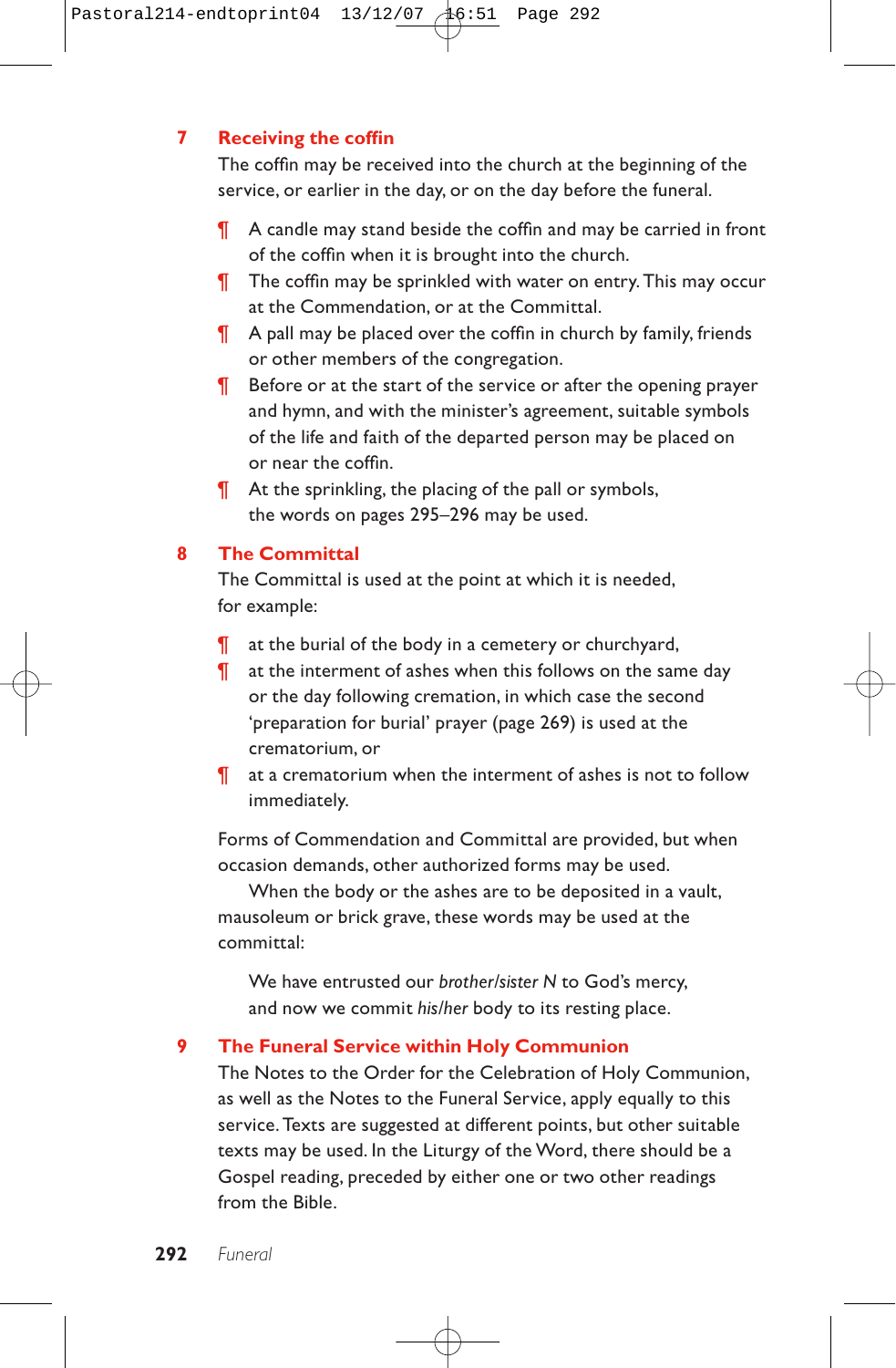# **Supplementary Texts**

# *¶ Sentences*

God will show us the path of life; in his presence is the fullness of joy: at his right hand there is pleasure for evermore. *cf Psalm 16.10*

God is our refuge and strength, a very present help in trouble.

*Psalm 46.1*

Out of the depths have I cried to you, O Lord; Lord, hear my voice; let your ears consider well the voice of my supplications.

*cf Psalm 130.1*

I know that my Redeemer lives, and that at the last he will stand upon the earth; and after my skin has been destroyed, then in my flesh I shall see God, whom I shall see for myself, and my eyes shall behold, and not another. *Job 19.25-27*

As they came from their mother's womb, so they shall go again, naked as they came; they shall take nothing for their toil, which they may carry away with their hands. This also is a grievous ill: just as they came, so shall they go; and what gain do they have from toiling for the wind? *Ecclesiastes 5.15,16*

The steadfast love of the Lord never ceases, his mercies never come to an end; they are new every morning; great is his faithfulness.

*Lamentations 3.22,23*

Blessed are those who mourn, for they will be comforted.

*Matthew 5.4*

The king will say to those at his right hand, 'Come, you that are blessed by my Father, inherit the kingdom prepared for you from the foundation of the world.' *Matthew 25.34*

Jesus said, 'Truly I tell you, today you will be with me in Paradise.' *Luke 23.43*

God so loved the world that he gave his only Son, so that everyone who believes in him may not perish but may have eternal life.

*John 3.16*

This is indeed the will of my Father, that all who see the Son and believe in him may have eternal life; and I will raise them up on the last day. *John 6.40*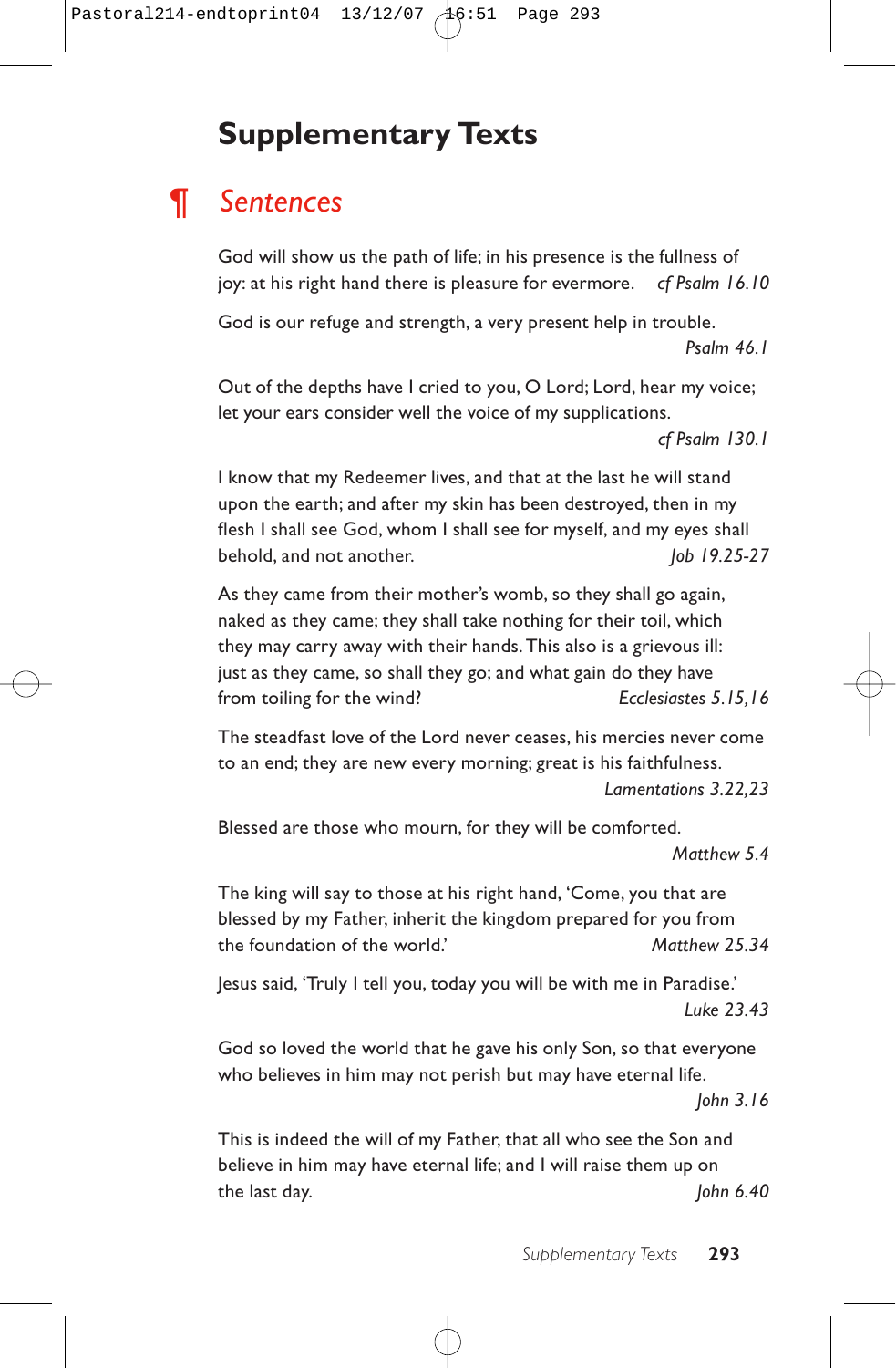'I am the resurrection and the life,' says the Lord. 'Those who believe in me, even though they die, will live, and everyone who lives and believes in me will never die.' *John 11.25.26* 

In my Father's house there are many dwelling places. If it were not so, would I have told you that I go to prepare a place for you? And if I go and prepare a place for you, I will come again and will take you to myself, so that where I am, there you may be also. *John 14.2,3*

I am convinced that neither death, nor life, nor angels, nor rulers, nor things present, nor things to come, nor powers, nor height, nor depth, nor anything else in all creation, will be able to separate us from the love of God in Christ Jesus our Lord. *Romans 8.38,39*

What no eye has seen, nor ear heard, nor the human heart conceived, what God has prepared for those who love him – these things God has revealed to us through the Spirit.

*1 Corinthians 2.9-10a*

He must reign until he has put all his enemies under his feet. The last enemy to be destroyed is death. *1 Corinthians 15.25,26*

Blessed be the God and Father of our Lord Jesus Christ, the Father of mercies and God of all comfort, who comforts us in all our affliction, so that we may be able to comfort those who are in any affliction, with the comfort with which we ourselves are comforted by God. *2 Corinthians 1.3,4*

We know that if the earthly tent we live in is destroyed, we have a building from God, a house not made with hands, eternal in the heavens. *2 Corinthians 5.1*

We believe that Jesus died and rose again; and so it will be for those who died as Christians; God will bring them to life with Jesus. Thus we shall always be with the Lord. Comfort one another with these words. *cf 1 Thessalonians 4.14,17b,18*

We brought nothing into the world, and we take nothing out. The Lord gave, and the Lord has taken away; blessed be the name of the Lord. *1 Timothy 6.7; Job 1.21b*

## *At the Celebration of Holy Communion*

Jesus said, 'Whoever eats my flesh and drinks my blood has eternal life, and I will raise him up on the last day.' [Alleluia.] *John 6.54*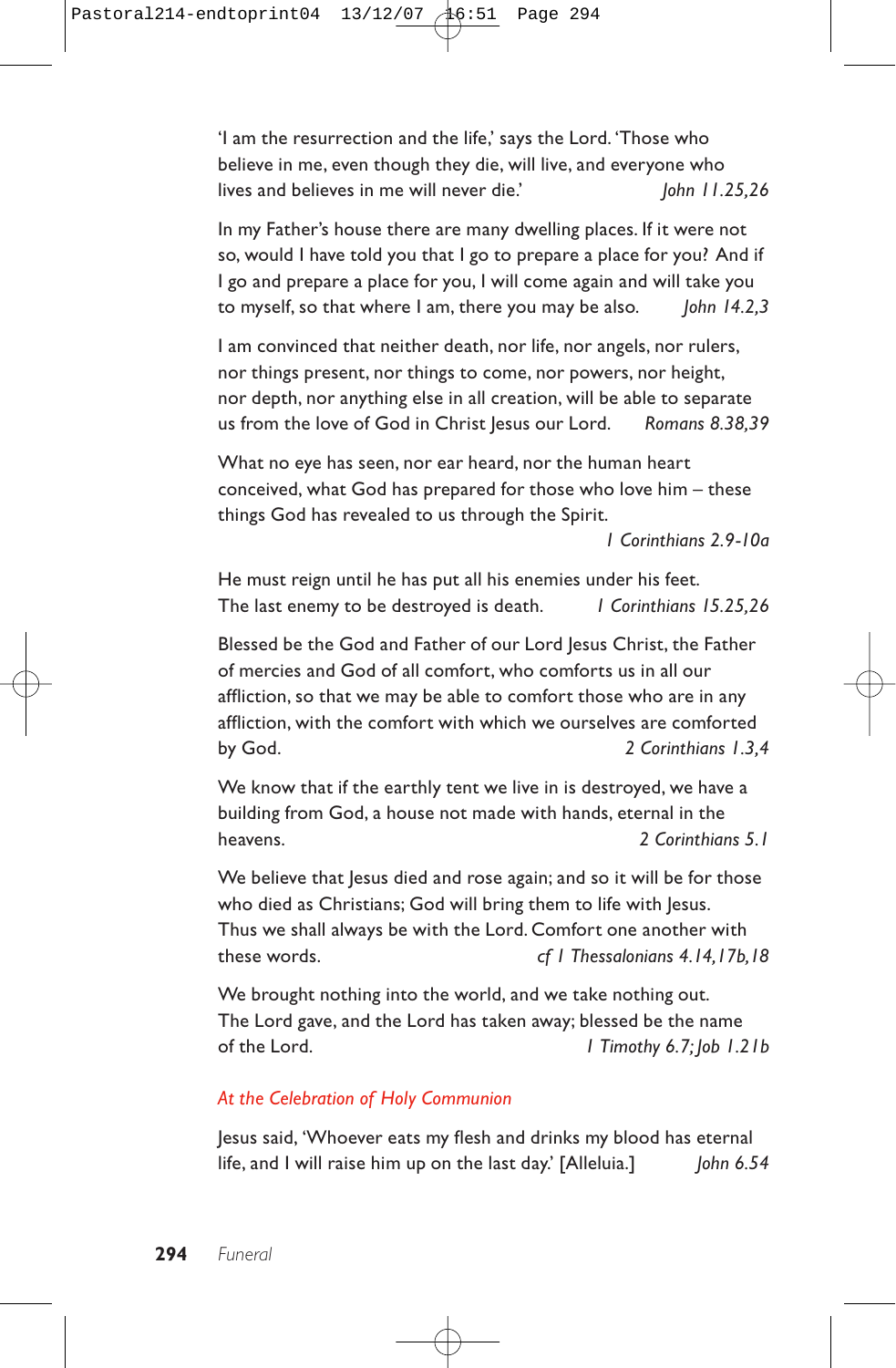# *¶ Some Texts which may be Used by the Minister*

#### **Receiving the coffin**

We receive the body of our *brother/sister N* with confidence in God, the giver of life, who raised the Lord Jesus from the dead.

#### **Sprinkling the coffin with water**

With this water we call to mind *N's* baptism. As Christ went through the deep waters of death for us, so may he bring us to the fullness of resurrection life with *N* and all the redeemed.

*(or)*

Grant, Lord, that we who are baptized into the death of your Son our Saviour Jesus Christ may continually put to death our evil desires and be buried with him; and that through the grave and gate of death we may pass to our joyful resurrection; through his merits, who died and was buried and rose again for us, your Son Jesus Christ our Lord.

*All* **Amen.**

#### **Covering the coffin with a pall**

We are already God's children, but what we shall be has not yet been revealed. Yet we know that when Christ appears we shall be like him, for we shall see him as he is.

*(or)*

On Mount Zion the Lord will remove the pall of sorrow hanging over all nations. He will destroy death for ever. He will wipe away the tears from every face.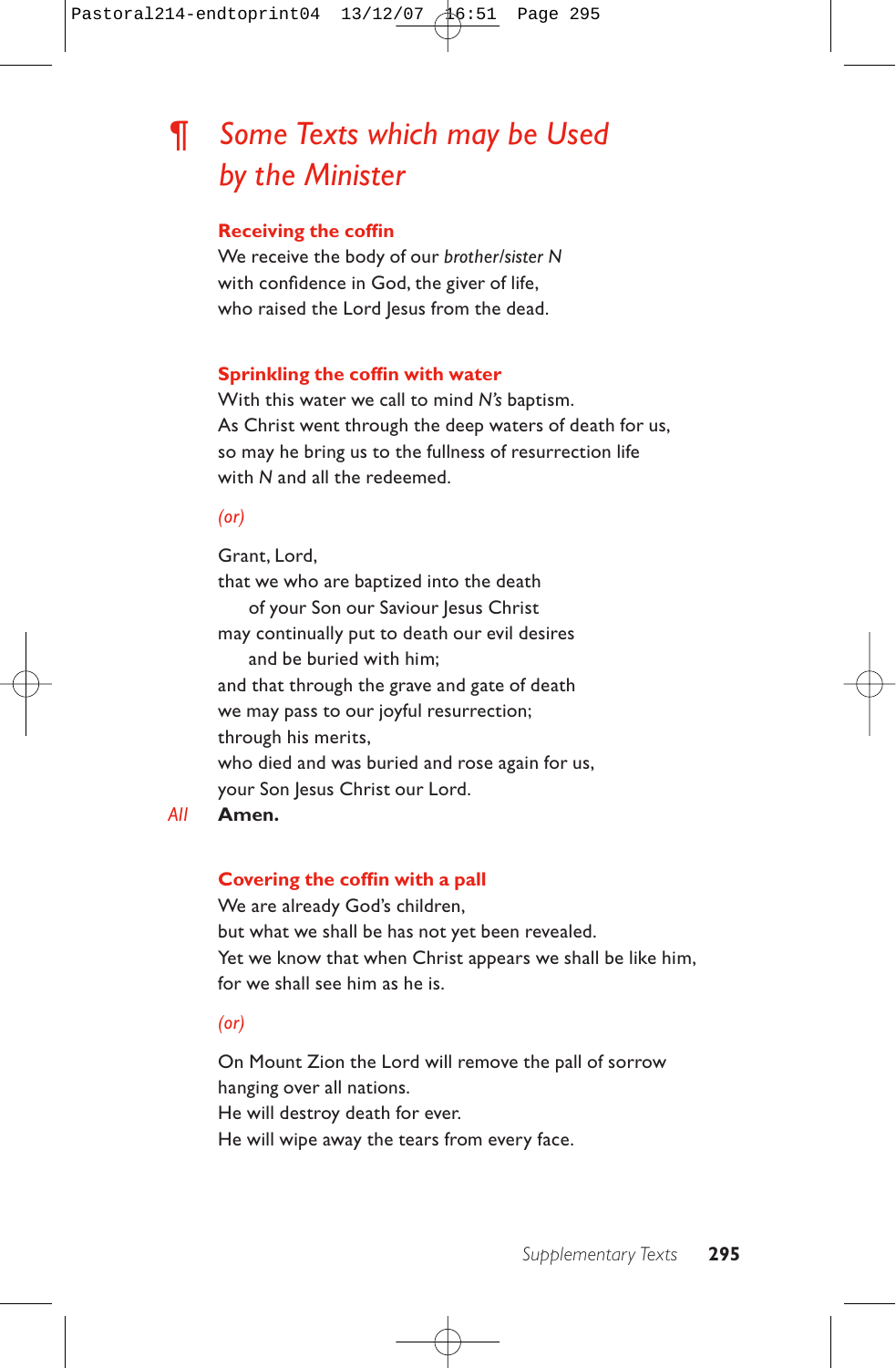## **Placing a Bible on the coffin**

Lord Iesus Christ. your living and imperishable word brings us to new birth. Your eternal promises to us and to *N* are proclaimed in the Bible.

### **Placing a cross on the coffin**

Lord Jesus Christ, for love of *N* and each one of us you bore our sins on the cross.

# *¶ The Blessing of a Grave*

O God, whose Son Jesus Christ was laid in a tomb: bless, we pray, this grave as the place where the body of *N* your servant may rest in peace, through your Son, who is the resurrection and the life; who died and is alive and reigns with you now and for ever.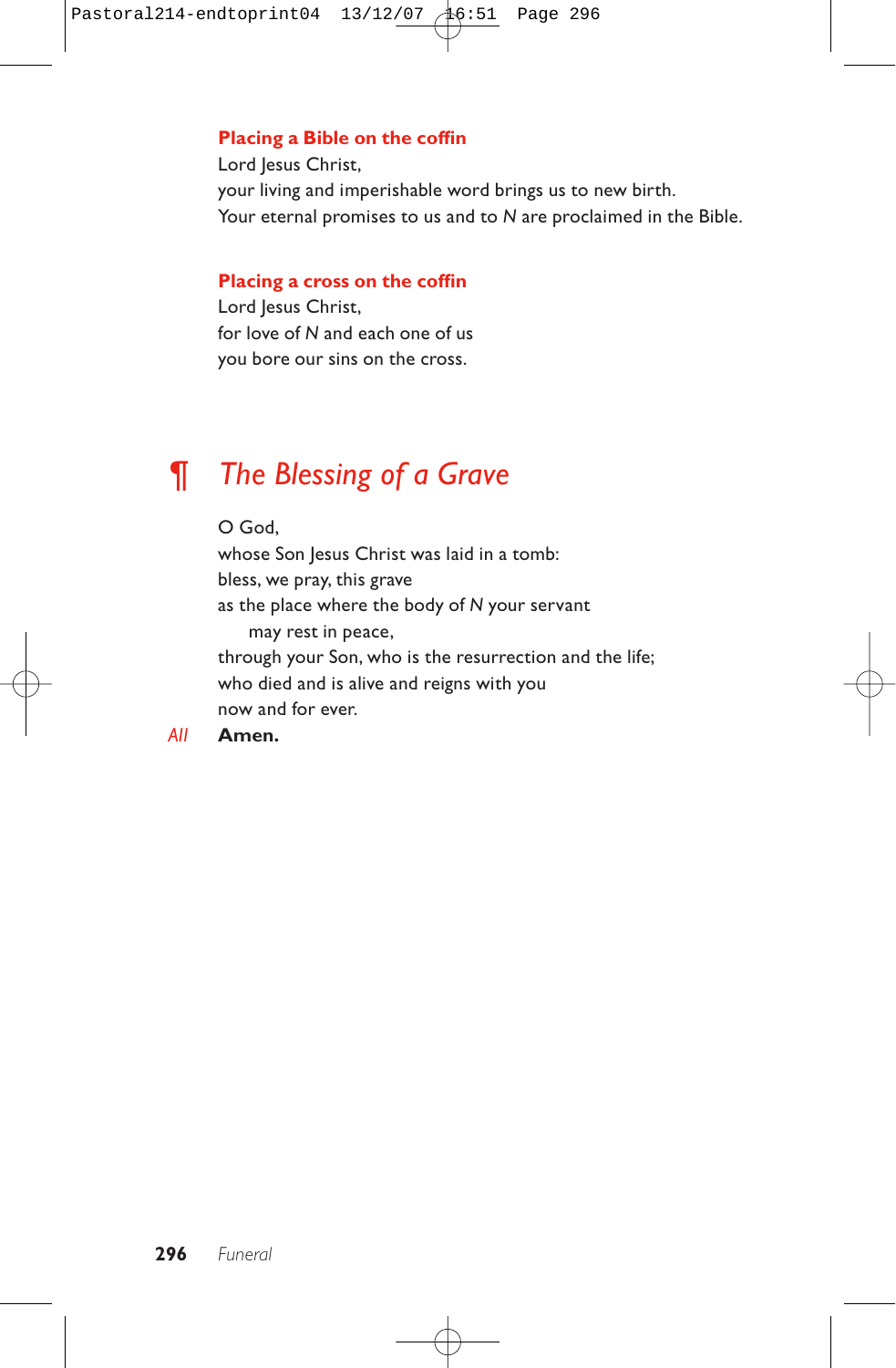# **The Outline Order for the Funeral of a Child**

*For Notes, see page 300.*

# **The Gathering**

- 1 The coffin may be received at the door by the minister, or it may be in place before the congregation assembles.
- 2 Sentences of Scripture may be used.
- 3 The minister welcomes the people and introduces the service.
- 4 A tribute or tributes may be made.
- 5 Authorized Prayers of Penitence may be used.
- 6 The Collect may be said here or in the Prayers.

# **Readings and Sermon**

- 7 One or more readings from the Bible is used. Psalms or hymns may follow the readings.
- 8 A sermon is preached.

# **Prayers**

- 9 The prayers usually follow this sequence:
	- ¶ Thanksgiving for the child's life, however brief
	- **T** Prayer for those who mourn
	- ¶ Prayers of Penitence (if not already used)
	- ¶ Prayer for readiness to live in the light of eternity

# **Commendation and Farewell**

10 The child is commended to God with authorized words.

# **The Committal**

11 The child's body is committed to its resting place with authorized words.

# **The Dismissal**

12 The service may end with a blessing.

*For Resources for the Funeral of a Child, see pages 301–315.*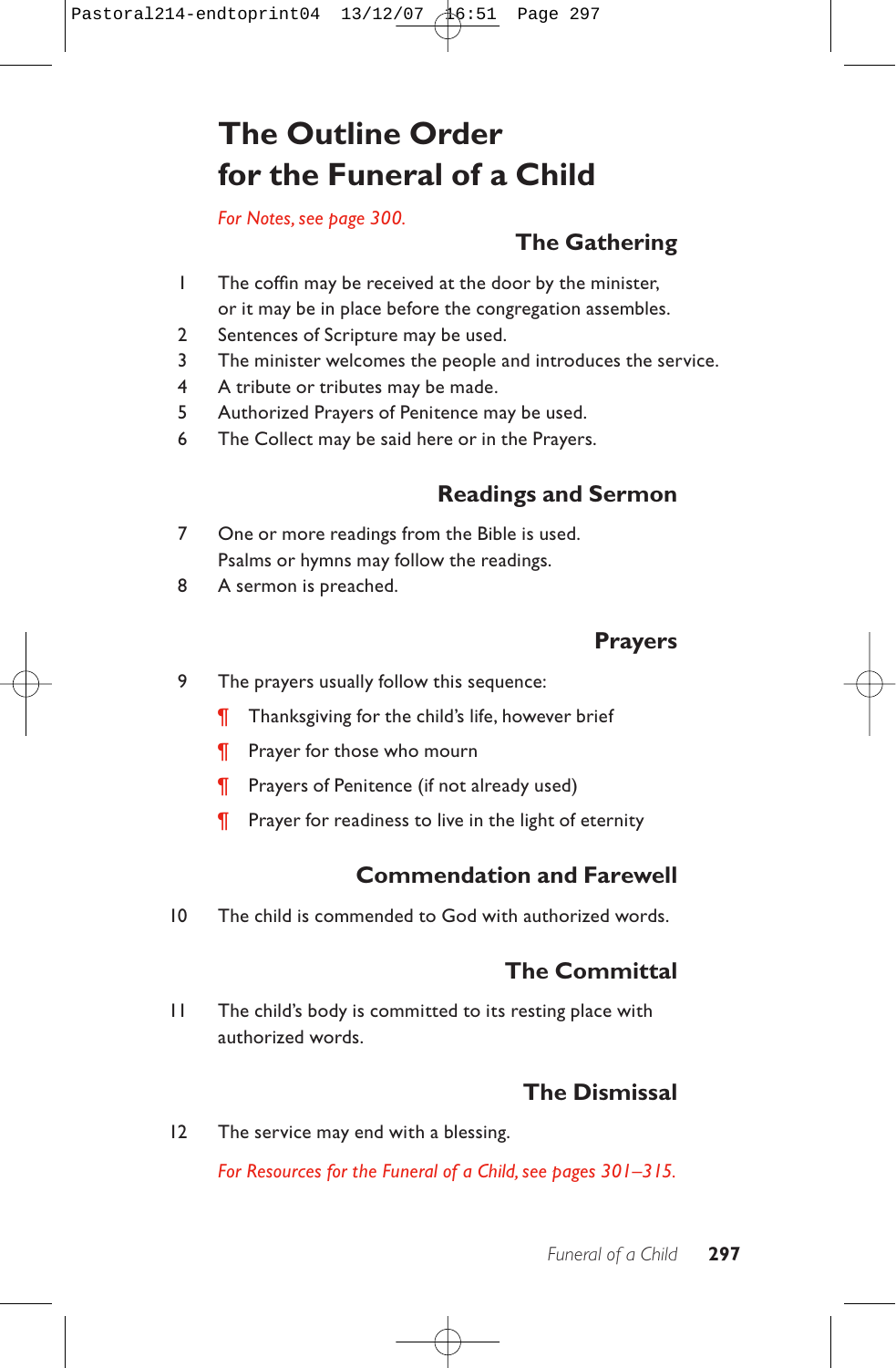# **The Outline Order for the Funeral of a Child within a Celebration of Holy Communion**

# **The Gathering**

- 1 The coffin may be received at the door by the minister, or it may be in place before the congregation assembles.
- 2 Sentences of Scripture may be used.
- 3 The minister welcomes the people and introduces the service.
- 4 A tribute or tributes may be made.
- 5 Authorized Prayers of Penitence are used here or in the Prayers.
- 6 The Collect is said here or in the Prayers.

# **The Liturgy of the Word**

- 7 One or more readings from the Bible is used. Psalms or hymns may follow the readings.
- 8 A Gospel reading is used
- 9 A sermon is preached.

# **Prayers**

- 10 The prayers usually follow this sequence:
	- **Thanksgiving for the child's life, however brief**
	- **T** Prayer for those who mourn
	- ¶ Prayers of Penitence (if not already used)
	- ¶ Prayer for readiness to live in the light of eternity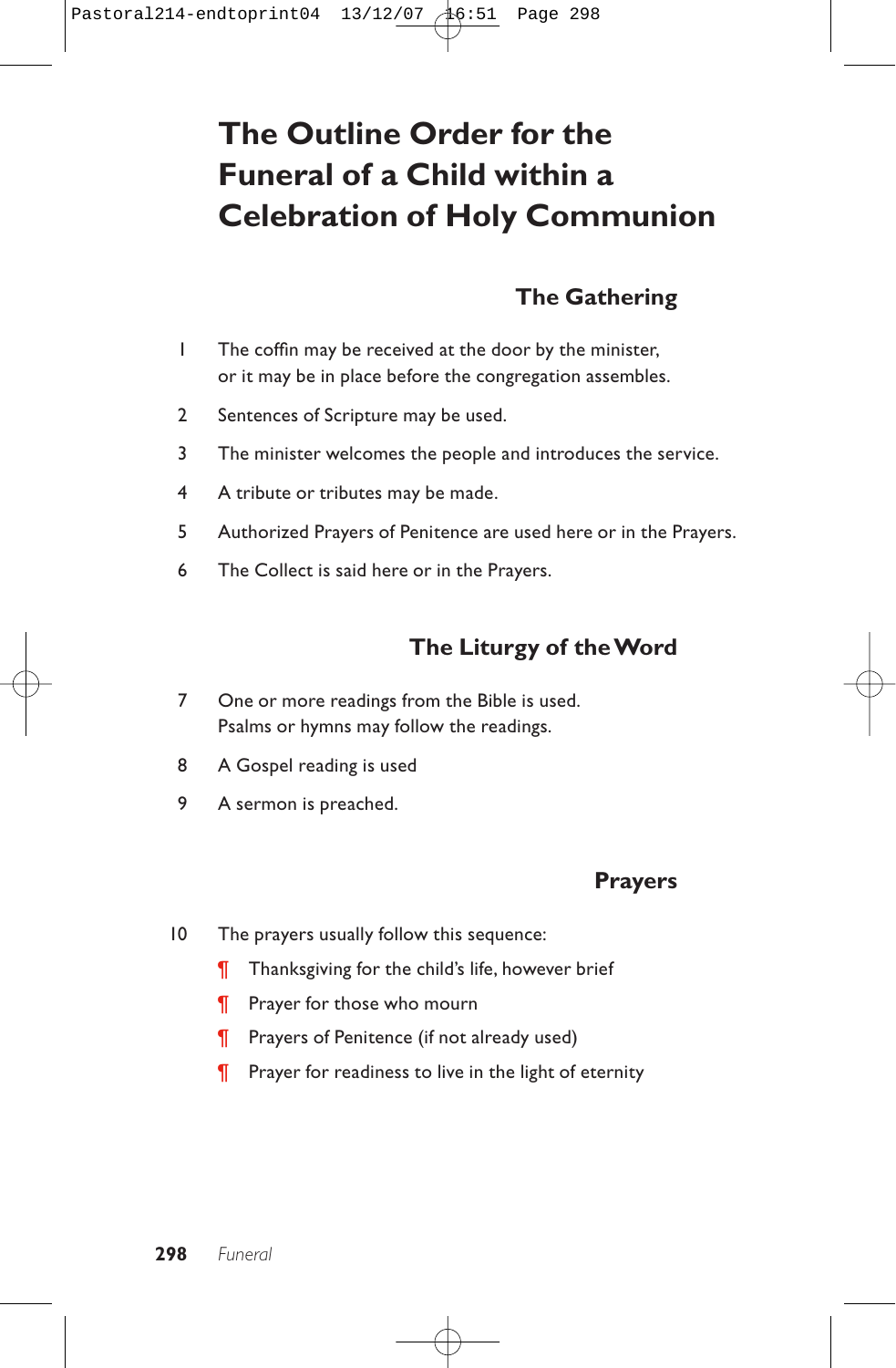# **The Liturgy of the Sacrament**

- 11 The Peace
- 12 Preparation of the Table Taking of the Bread and Wine
- 13 The Eucharistic Prayer (any authorized Eucharistic Prayer may be used)
- 14 The Lord's Prayer (used here rather than in the Prayers)
- 15 Breaking of the Bread
- 16 Giving of Communion
- 17 Prayer after Communion

# **Commendation and Farewell**

18 The child is commended to God with authorized words.

# **The Committal**

19 The child's body is committed to its resting place with authorized words.

# **The Dismissal**

20 The service may end with a blessing.

*Resources for the Funeral of a Child follow (pages 301–315). For Notes, see page 300.*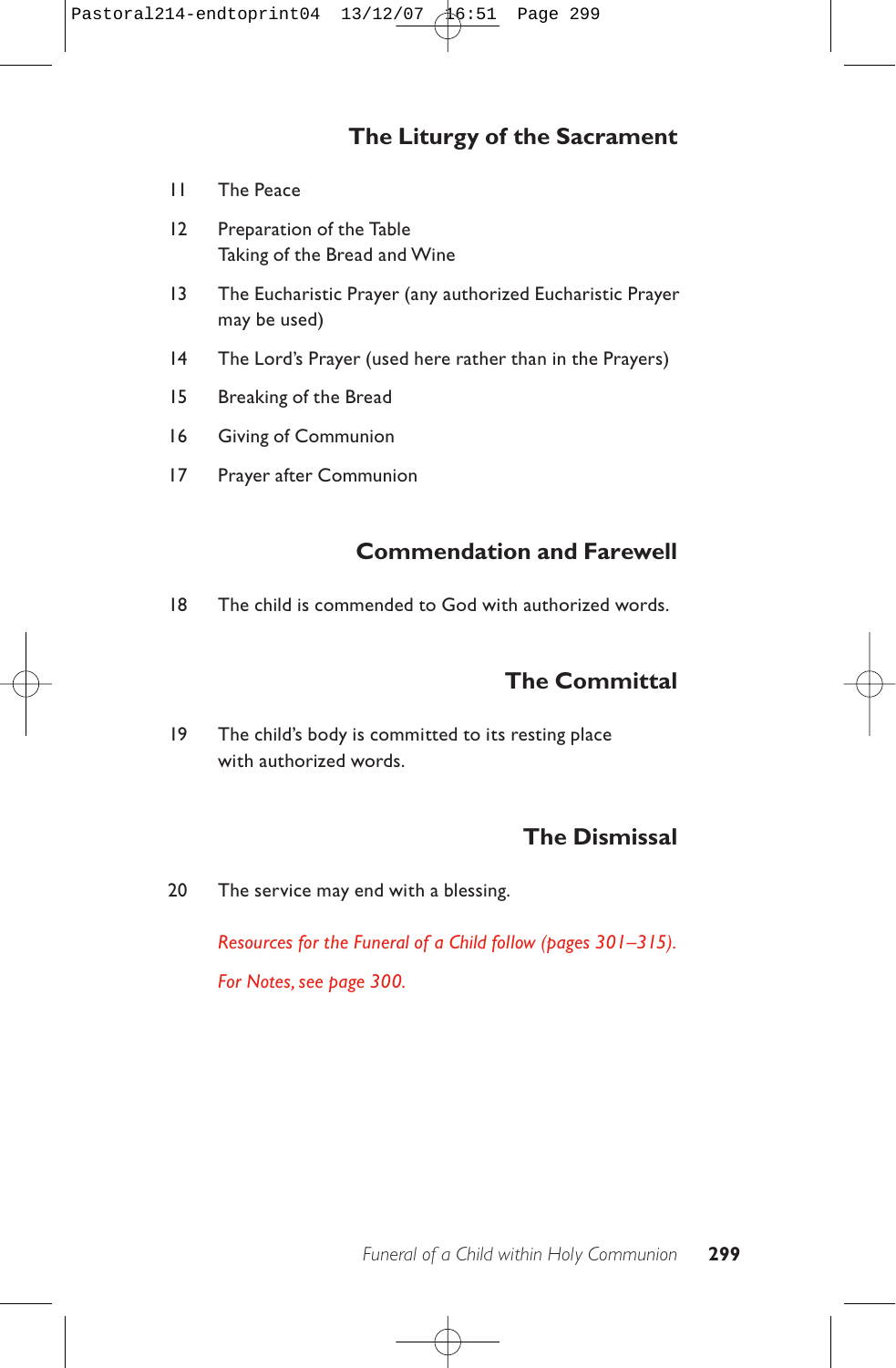*The notes to the Funeral Service (pages 291–292) apply equally to this service.*

- 1 An Outline Order is provided, followed by some suggested resources which may be suitable for different occasions and different ages.
- 2 The presence of young children at a child's funeral should be welcomed and their needs should be borne in mind.
- 3 Care should be taken to ensure that there is a clear president throughout, who introduces and concludes the service, and that the number of other speakers, musical items and non-biblical readings does not unbalance the service from its focus on the word of God, prayer and thanksgiving.
- 4 Wherever possible, the name of the child should be used in the text of the service.

*For a Theological Note on the Funeral of a Child Dying near the Time of Birth, see pages 316–317.*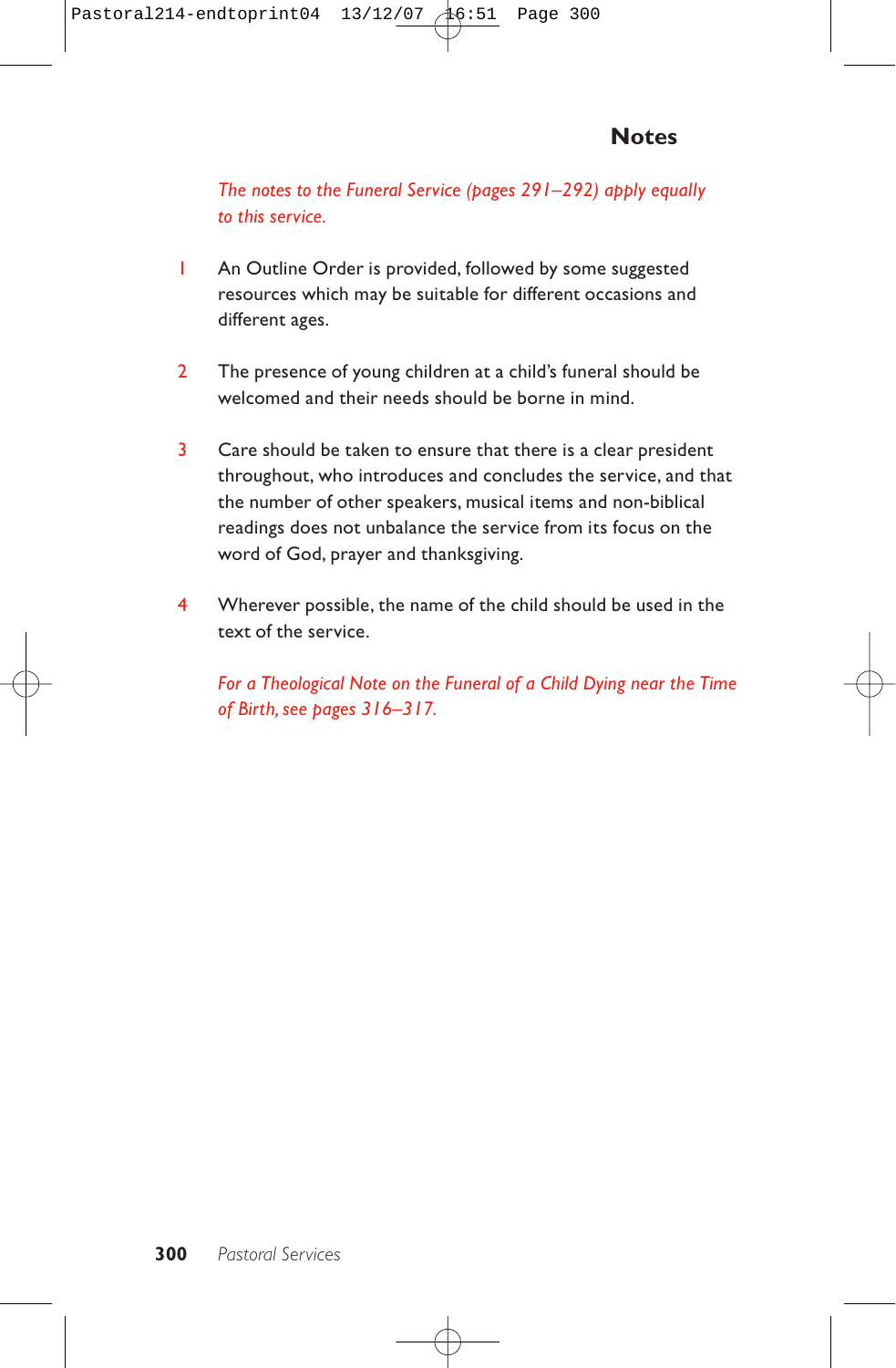# **Resources for the Funeral of a Child**

# *¶ The Gathering*

# **Words for the Greeting**

We meet in the name of Jesus Christ, who died and was raised to the glory of God the Father. Grace and mercy be with you.

**[***All* **And also with you.]**

# **Words for introducing the service**

We have come together to worship God, to thank him for his love, and to remember the [short] life on earth of *N*; to share our grief and to commend *him/her* to the eternal care of God. [We meet in the faith that death is not the end, and may be faced without fear, bitterness or guilt.]

## *(or)*

We have come here today to remember before God our *brother/sister N*; to give thanks for *his/her* life; to commend *him/her* to God our merciful redeemer and judge; to commit *his/her* body to be *buried/cremated*, and to comfort one another in our grief.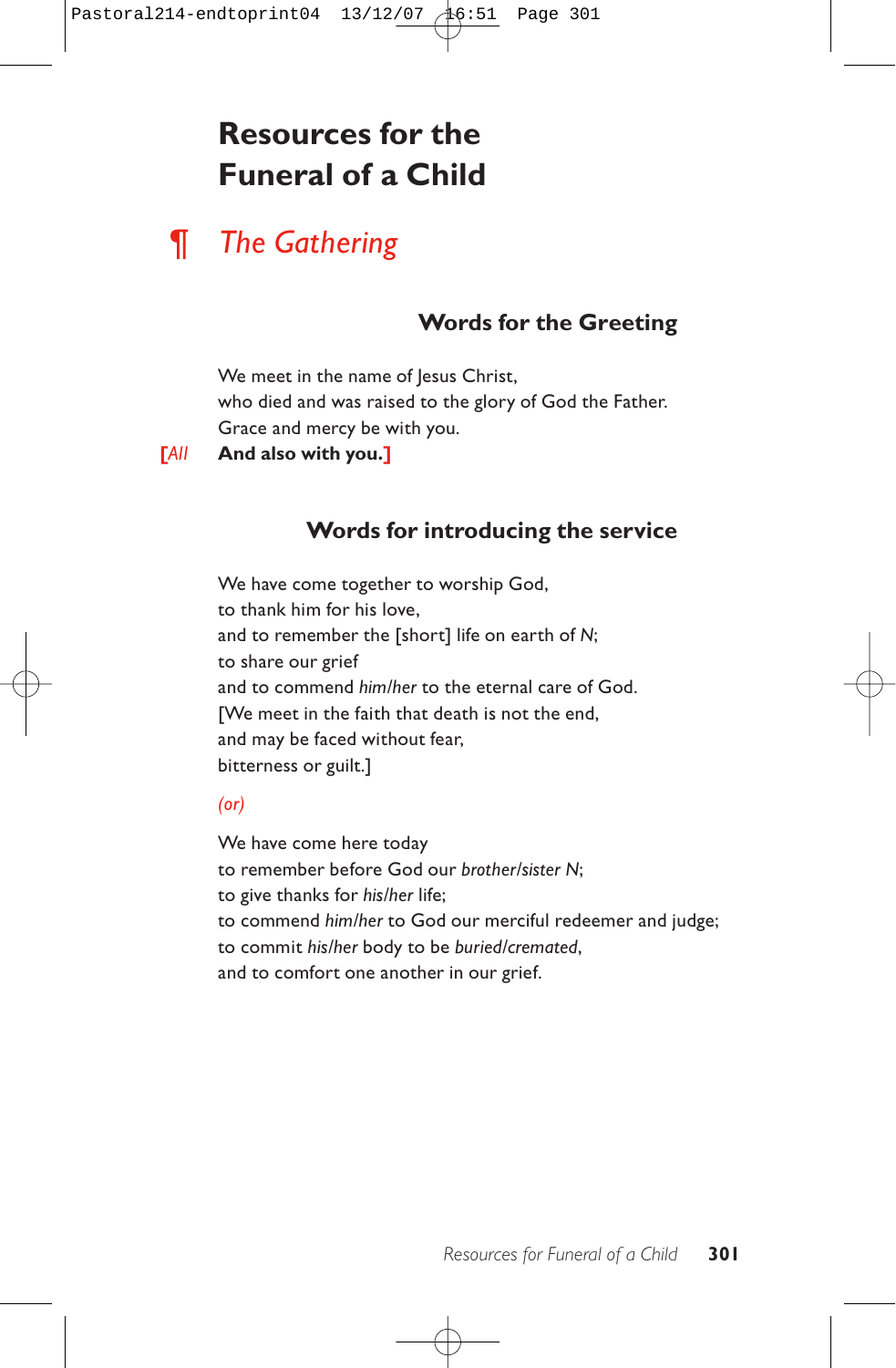# **Introductory sentences**

I am convinced that neither death, nor life, nor angels, nor rulers, nor things present, nor things to come, nor powers, nor height, nor depth, nor anything else in all creation, will be able to separate us from the love of God in Christ Jesus our Lord. *Romans 8.38,39*

The Lamb who is at the throne will be their shepherd, and will lead them to springs of living water, and God will wipe away all tears from their eyes. *Revelation 7.17*

Beloved, we are God's children now; what we will be has not yet been revealed.What we do know is this: when he is revealed, we will be like him, for we will see him as he is. *1 John 3.2*

Let the little children come to me; do not stop them; for it is to such as these that the kingdom of God belongs. *Mark 10.14*

I will comfort you, says the Lord, as a mother comforts her child, and you shall be comforted. *Isaiah 66.13*

# **Opening prayers**

God of all mercies, you make nothing in vain and love all that you have made. Comfort us in our grief, and console us by the knowledge of your unfailing love, through Jesus Christ our Lord.

#### *All* **Amen.**

O God, who brought us to birth, and in whose arms we die, in our grief and shock, contain and comfort us; embrace us with your love, give us hope in our confusion and grace to let go into new life; through Jesus Christ.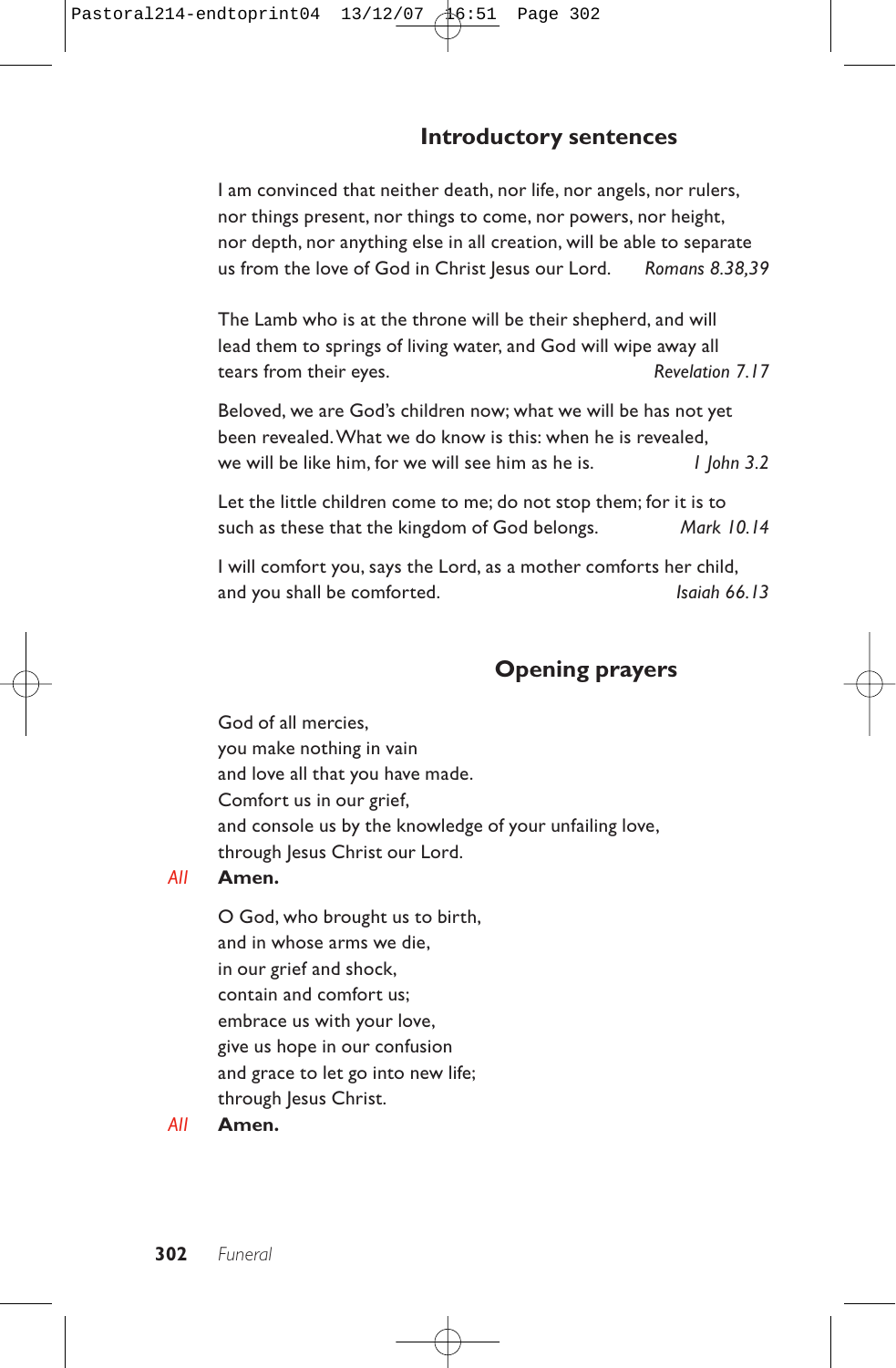God of love, you have bound us together in life with *N*/*those we love* and opened the door of heaven through the suffering and resurrection of lesus; look upon us in your mercy, give us courage to face our grief and bring us all to the fullness of the risen life; through Jesus Christ our Lord.

*All* **Amen.**

# *¶ Readings*

*One or more passages from the Bible is read.*

*The following may be suitable for particular occasions*

*Psalm 23 Psalm 84.1-4*

*Song of Solomon 2.10-13 Isaiah 49.15-16 Jeremiah 1.4-8 Jeremiah 31.15-17*

*Matthew 18.1-5,10 Mark 10.13-16 John 6.37-40 John 10.27,28*

*Romans 8.18,28,35,37-39 1 Corinthians 13.1-13 Ephesians 3.14-19*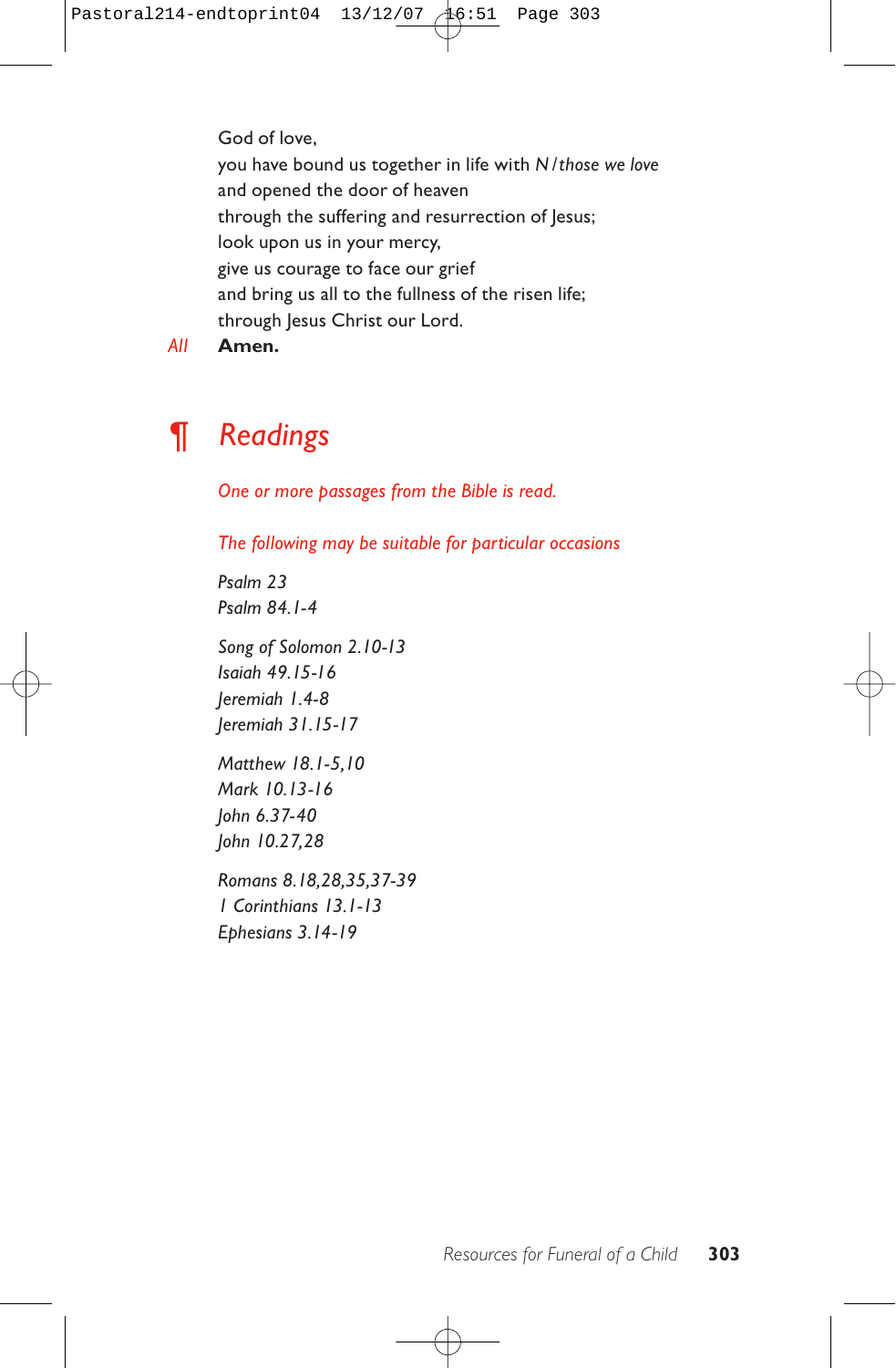# *¶ Prayers*

*The prayers usually follow this sequence:*

- *¶ Thanksgiving for the child's life, however brief*
- *¶ Prayer for those who mourn*
- *¶ Prayers of Penitence (if not already used)*
- *¶ Prayer for readiness to live in the light of eternity*

*Some suggestions follow, from which a choice will need to be made according to age and circumstances.*

 $\parallel$  The Lord Jesus is the lover of his people and our only sure hope. Let us ask him to deepen our faith and sustain us in this dark hour.

You became a little child for our sake, sharing our human life. To you we pray:

## *All* **bless us and keep us, O Lord.**

You grew in wisdom, age and grace and learned obedience through suffering. To you we pray:

*All* **bless us and keep us, O Lord.**

You welcomed children, promising them your kingdom. To you we pray:

*All* **bless us and keep us, O Lord.**

You comforted those who mourned the loss of children and friends. To you we pray:

#### *All* **bless us and keep us, O Lord.**

You took upon yourself the suffering and death of us all. To you we pray:

*All* **bless us and keep us, O Lord.**

You promised to raise up those who believe in you, just as you were raised up in glory by the Father. To you we pray:

#### *All* **bless us and keep us, O Lord.**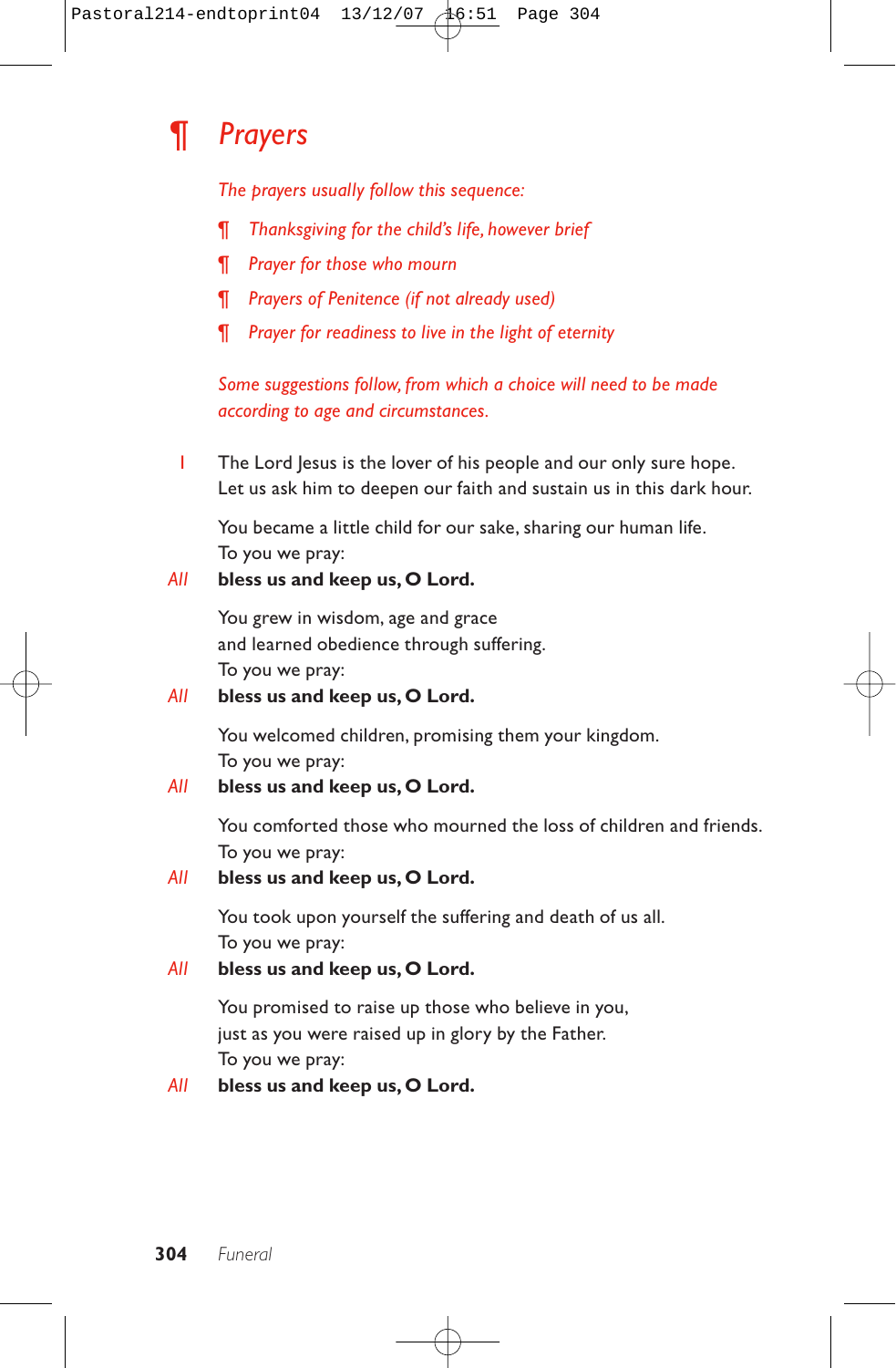2 Father,

you know our hearts and share our sorrows. We are hurt by our parting from *N*, whom we loved: when we are angry at the loss we have sustained, when we long for words of comfort, yet find them hard to hear, turn our grief to more patient faith, our affliction to firmer hope in Jesus Christ our Lord.

- *All* **Amen.**
	- 3 Father, the death of *N* brings an emptiness into our lives. We are separated from *him/her* and feel broken and bewildered. Give us confidence that *he/she* is safe and *his/her* life complete with you, and bring us together at the last to the wholeness and fullness of your presence in heaven, where your saints and angels enjoy you for ever and ever.
- *All* **Amen.**

4 Lord, we pray for those who mourn, *for parents and children, friends and neighbours.* Be gentle with them in their grief. Show them the depths of your love, a glimpse of the kingdom of heaven. Spare them the torment of guilt and despair. Be with them as they weep beside the empty tomb of our risen Saviour.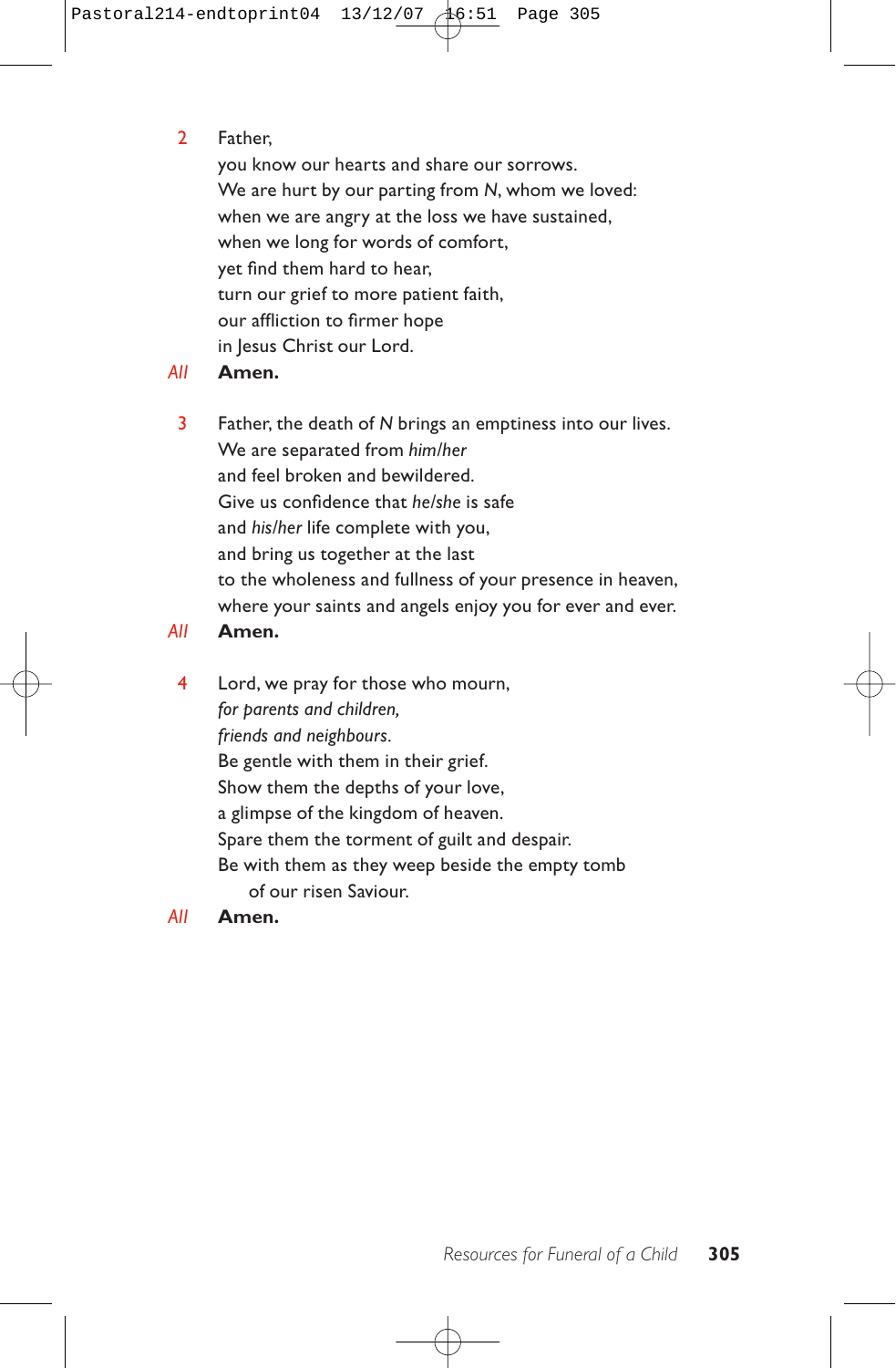5 Most merciful God,

whose wisdom is beyond our understanding, surround the family of *N* with your love, that they may not be overwhelmed by their loss, but have confidence in your love, and strength to meet the days to come. We ask this through Christ our Lord.

## *All* **Amen.**

6 O God, you do not willingly grieve or afflict your children. Look with pity on the suffering of this family in their loss. Sustain them in their anguish; and into the darkness of their grief bring the light of your love; through Jesus Christ we pray.

## *All* **Amen.**

- 7 Blessed be the God and Father of our Lord Jesus Christ:
- *All* **the Father of mercies and the God of all comfort.**

The Lord is near to those who call upon him:

## *All* **to all who call upon him faithfully.**

As a father is tender towards his children:

*All* **so is the Lord tender to those that fear him.**

As a mother comforts her child:

*All* **so shall the Lord bring you comfort.**

Then Jesus took the children in his arms:

*All* **he placed his hands on each of them and blessed them.**

## **Prayers which may be said by the parents**

8 God of love and life,

you gave *N* to us as our *son/daughter.* Give us now the assurance that though *he/she* has passed from our sight, *he/she* has not passed from your care. Draw near to us in our sadness, bring blessing out of grief, and help us in our tears and pain to know you standing alongside us and to experience your love and healing; through Jesus Christ our Lord.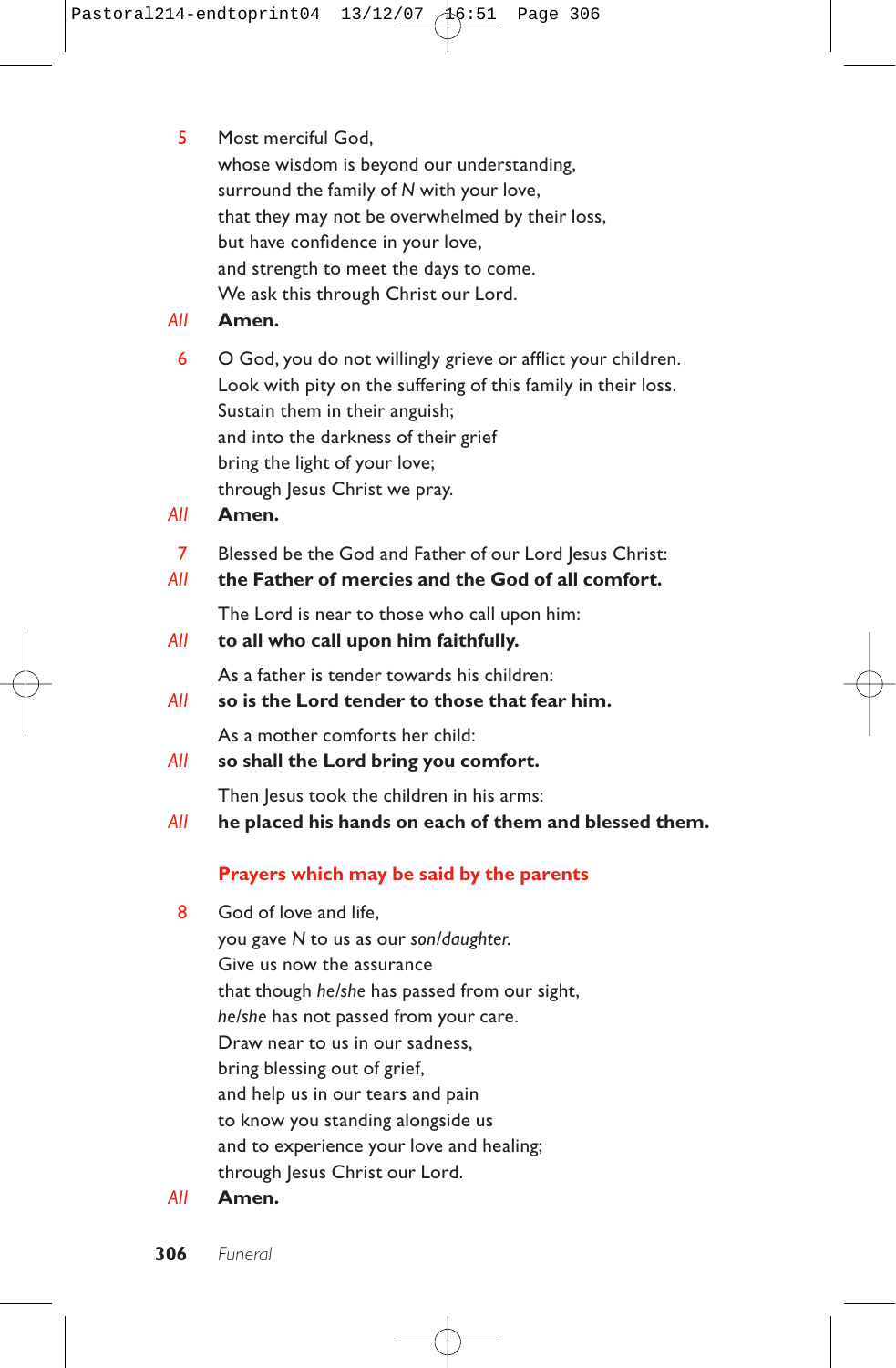9 God of all mystery,

whose ways are beyond understanding, lead us, who grieve at this untimely death, to a new and deeper faith in your love, which brought your only Son Jesus through death into resurrection life. We make our prayer in lesus' name.

## *All* **Amen.**

10 God of hope,

we come to you in shock and grief and confusion of heart. Help us to find peace in the knowledge of your loving mercy to all your children, and give us light to guide us out of our darkness into the assurance of your love.

## *All* **Amen.**

11 God of unfailing compassion, in your creative love and tenderness you gave us *N*, so full of hope for the future. You are the source of all our lives, the strength of all our days. You did not make us for darkness and death but to see you face to face and to enjoy abundant life. Help us to comfort one another with the consolation we ourselves receive from you; through Jesus Christ our Lord.

- 12 God of all grace and comfort, we thank you for *N*, and for the place *he/she* held in all our hearts. We thank you for the love in which *he/she* was conceived and for the care with which *he/she* was surrounded. As we remember times of tears and laughter, we thank you for the love we shared because of *him*/*her,* reflecting that love which you poured upon us in your Son Jesus Christ our Lord.
- *All* **Amen.**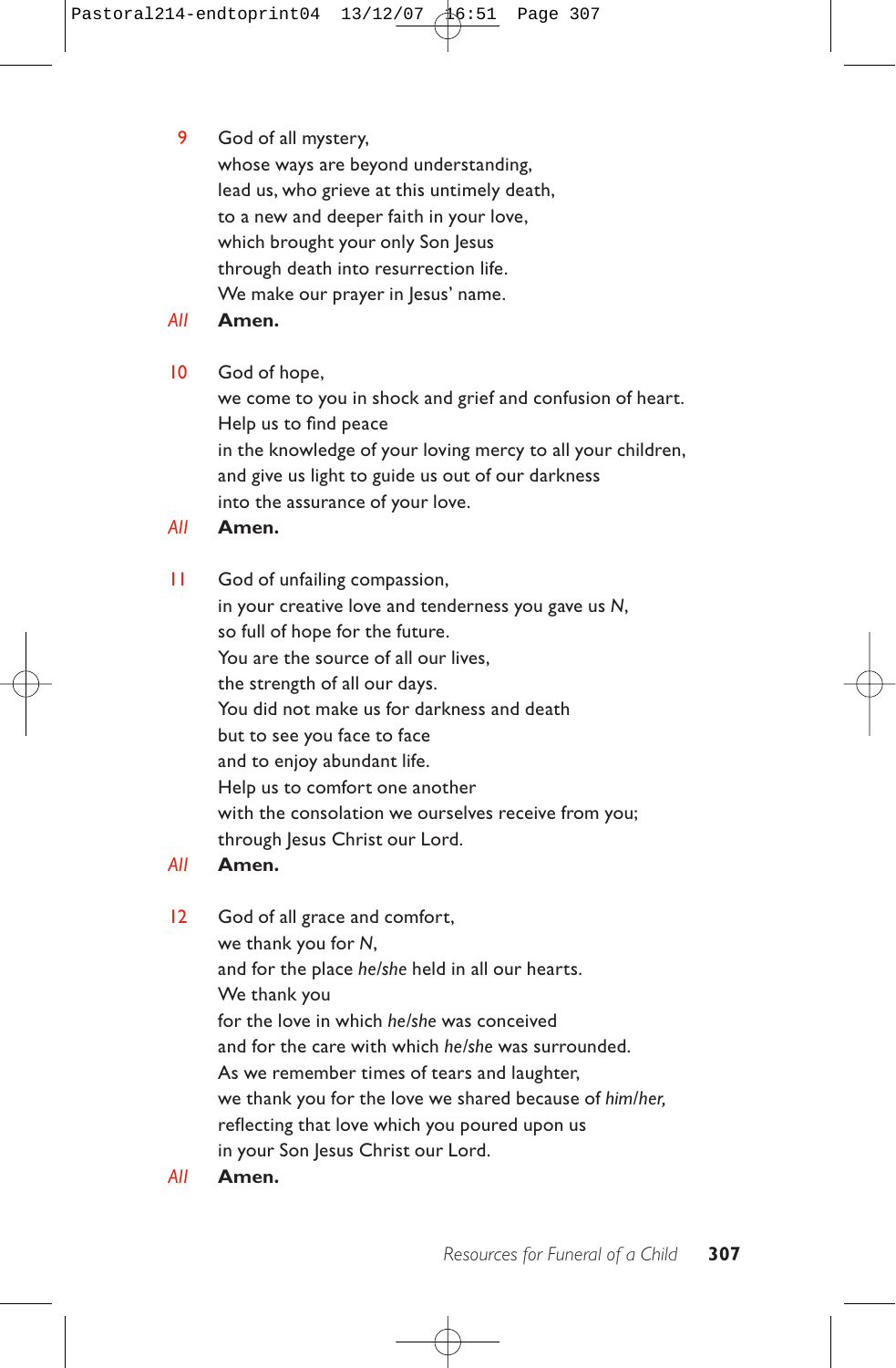## 13 God our Father.

you know our thoughts and share our sorrows. Lead us out of desolation to the caring comfort of your love. When we forget what happiness is, renew in us fresh springs of hope. When we feel bereft of peace, restore our hearts and calm our fears. And when we come at last to our departing, bring us home with you for ever, the family of God complete; through Jesus Christ our Lord.

#### *All* **Amen.**

14 Almighty God, creator and keeper of life, we acknowledge that our child *N* is your child, loved since before the foundation of the world. Grant us such trust in the finished work of your Son our Saviour that we shall look with hope towards a full knowledge of *N*, whose earthly life we have so little shared but who is now complete with Christ in you.

- *All* **Amen.**
- 15 Lord of all, we thank you for your work in creation, for nourishing life in the womb, for your love even in death. Thank you for the life of this child *N*, whom you gave to us and have taken to yourself. Thank you for the arms of your love, embracing both us and *N* in your family. Thank you for your presence in our sorrow and your strength as our family grows older. Take our sadness, and fill us with your Spirit to serve you on earth and join your saints in glory; through Jesus Christ our Lord.
- *All* **Amen.**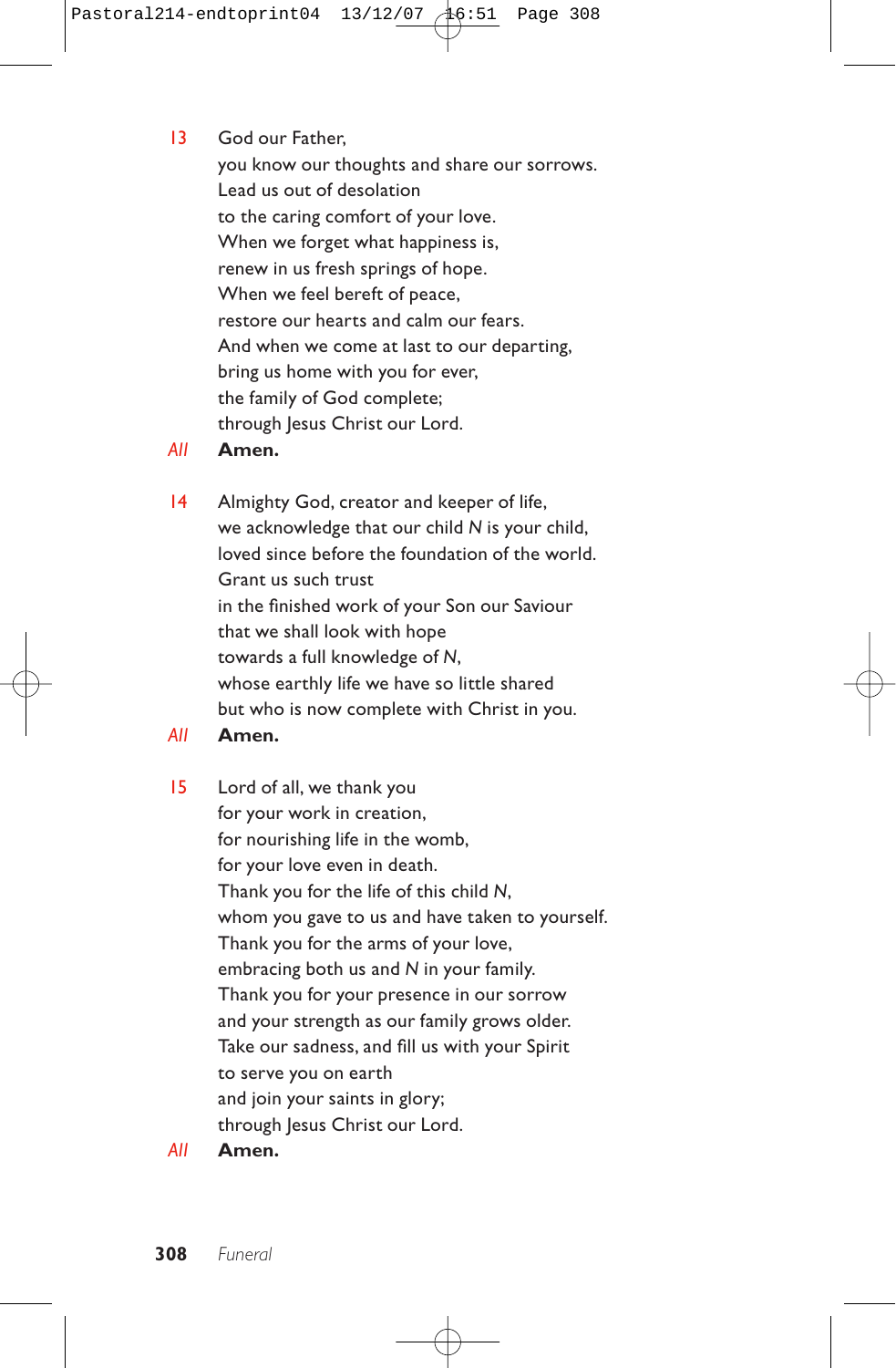### **For the parents**

16 Heavenly Father, you alone can heal our broken hearts; you alone can wipe away the tears that well up inside us; you alone can give us the peace we need; you alone can strengthen us to carry on. We ask you to be near those whose time of joy has been turned into sadness. Assure them that with you nothing is wasted or incomplete, and uphold them with your tender love. Supported by your strength, may our love for one another be deepened by the knowledge of your love for us all.

### *All* **Amen.**

17 Loving Father,

in your mercy you have brought your daughter *N* through childbirth in safety. We pray that *N* [*and N*] will know your support

in this time of trouble and sorrow at the loss of their child, and enjoy your protection always; through Jesus Christ our Lord.

## *All* **Amen.**

- 18 Loving Father,
	- your servant Mary,

the mother of our Lord and God, Jesus Christ, stood by the cross while her Son was dying. May that same Jesus, victorious over death, risen and ascended, give comfort to these grieving parents, and strengthen their faith in you; through Jesus Christ our Lord.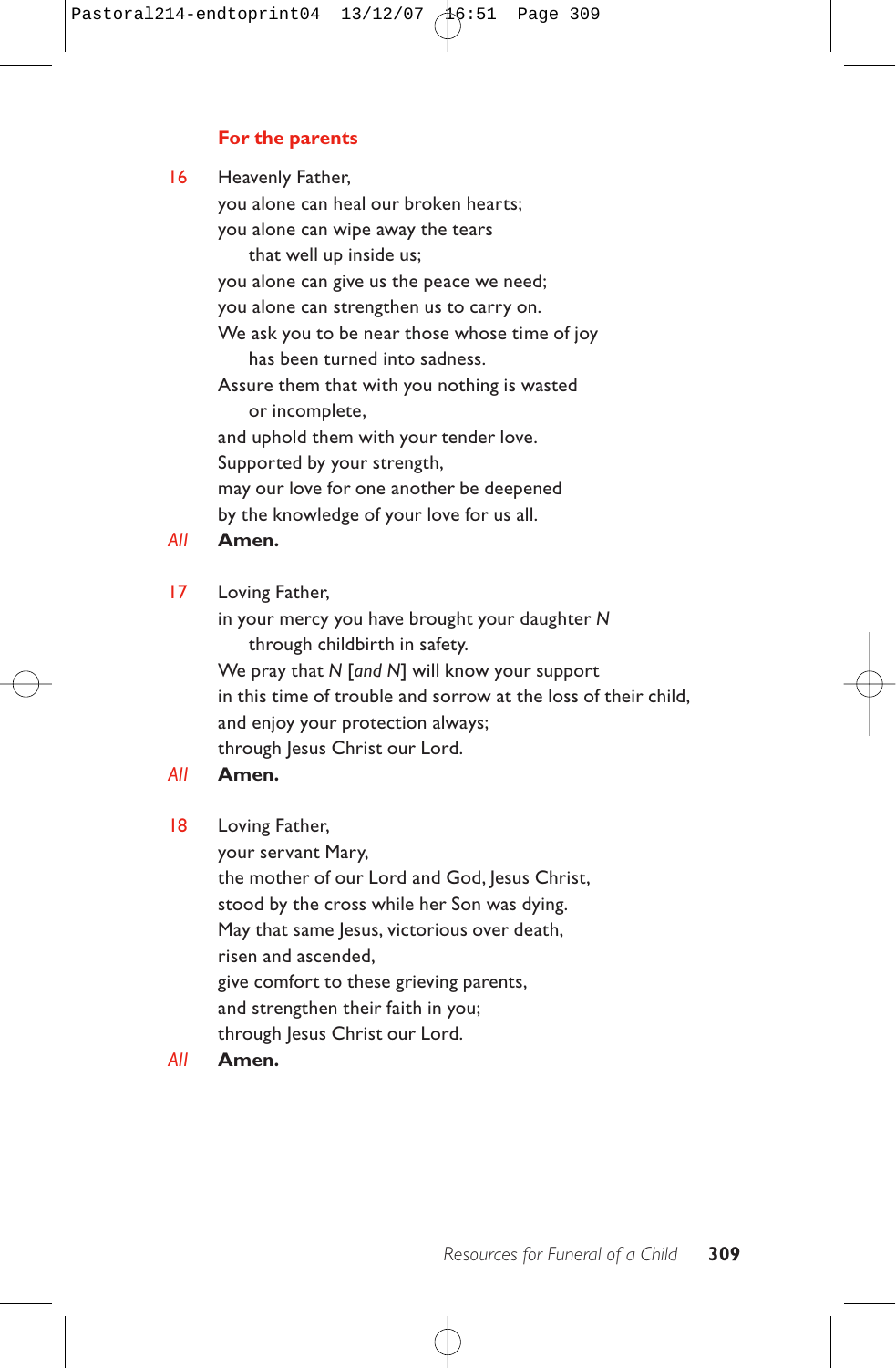## **The children in the family**

## 19 Lord Jesus,

we ask you to be close to the children of this family, whose lives have been changed by sorrow. Give them courage to face their loss, and comfort them with your unchanging love.

- *All* **Amen.**
- 20 When we are weary and in need of strength, when we are lost and sick at heart, we remember *him/her*.

When we have a joy we long to share, when we have decisions that are hard to make, we remember *him/her.*

At the blowing of the wind and in the chill of winter, at the opening of the buds and in the rebirth of spring, we remember *him/her.*

At the blueness of the skies and in the warmth of summer, at the rustling of the leaves and in the beauty of the autumn, we remember *him/her.*

At the rising of the sun and at its setting, we remember *him/her.*

## **A stillborn child**

21 God our creator. from whom all life comes, comfort this family, grieving for the loss of their hoped-for child. Help them to find assurance that with you nothing is wasted or incomplete, and uphold them with your love, through Jesus Christ our Saviour.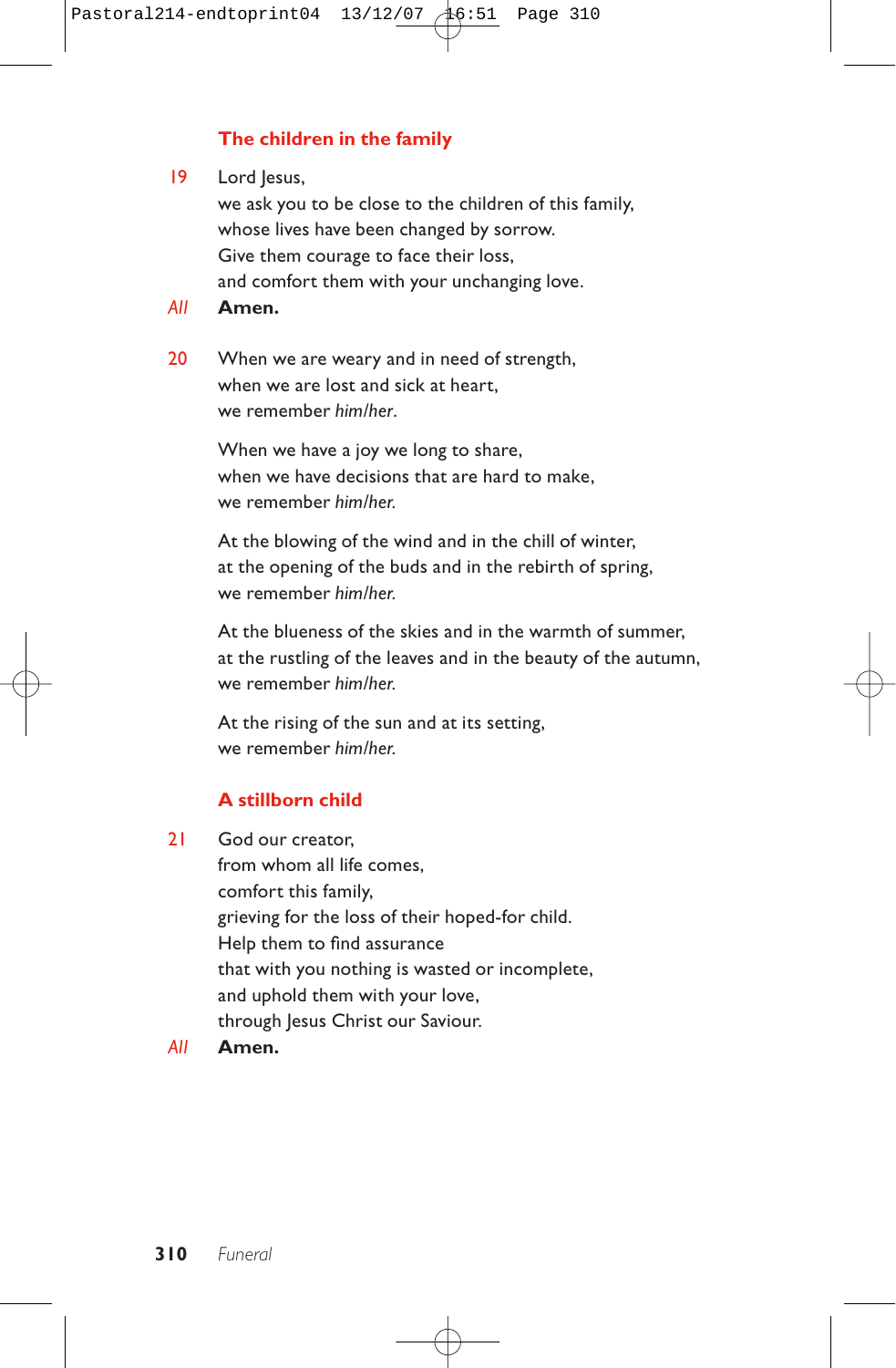## 22 Gracious God,

we thank you for the love in which *N* was conceived and for the love of the home into which *he/she* was to be born. We pray that the love which *his/her* parents have for each other may grow and deepen as a result of this experience. Give us grace, in patience and understanding, to listen to each other, and to help one another in the days to come.

*All* **Amen.**

## 23 **Farewell**

Heavenly Father, *N* and *N* have named their baby *N* – a name to be treasured for ever in their hearts. But it was you who formed *him/her* in the womb; you knew *him/her* by name before time began. Now we commit *N* into your ever-caring and gentle love; *he/she* brought the promise of joy to many lives for so short a time; enfold *him/her* now in eternal life, in the name of our risen Saviour who was born and died and lives and reigns with you and the Holy Spirit for ever.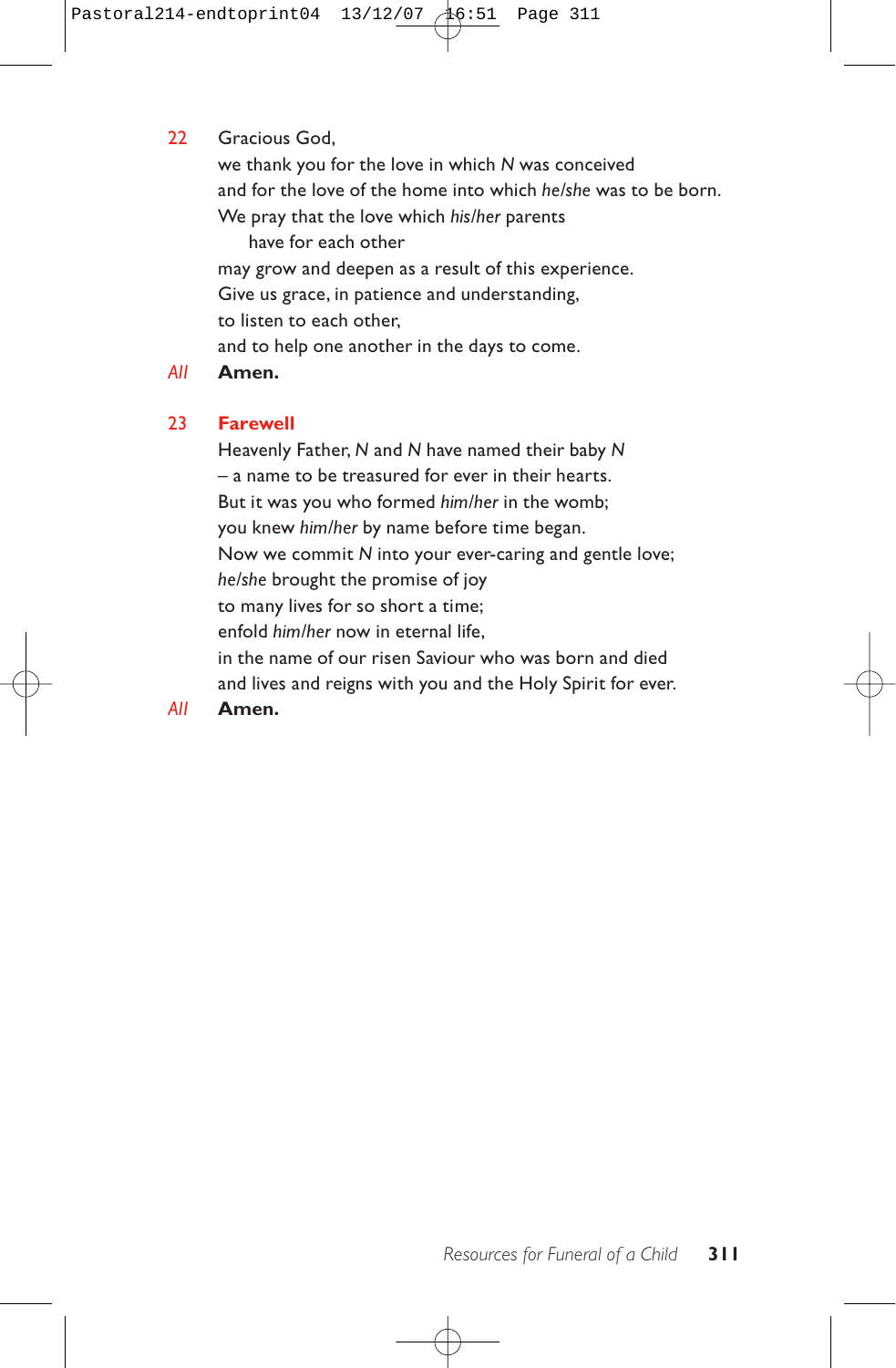# *¶ Commendation and Farewell*

1 God our creator and redeemer, by your power Christ conquered death and returned to you in glory. Confident of your victory and claiming his promises, we entrust *N* into your keeping in the name of Jesus our Lord, who, though he died, is now alive and reigns with you and the Holy Spirit, one God now and for ever.

## *All* **Amen.**

## 2 **An older child**

Into your hands, Lord, our faithful creator and most loving redeemer, we commend your child *N*, for *he/she* is yours in death as in life. In your great mercy gather *him/her* into your arms and fulfil in *him/her* the purpose of your love; that, rejoicing in the light and refreshment of your presence, *he/she* may enjoy that life which you have prepared for all those who love you,

through Jesus Christ our Lord.

## *All* **Amen.**

## 3 **A young child**

Heavenly Father, whose Son our Saviour took little children into his arms and blessed them: receive, we pray, your child *N* in your never-failing care and love, comfort all who have loved *him/her* on earth, and bring us all to your everlasting kingdom; through Jesus Christ our Lord.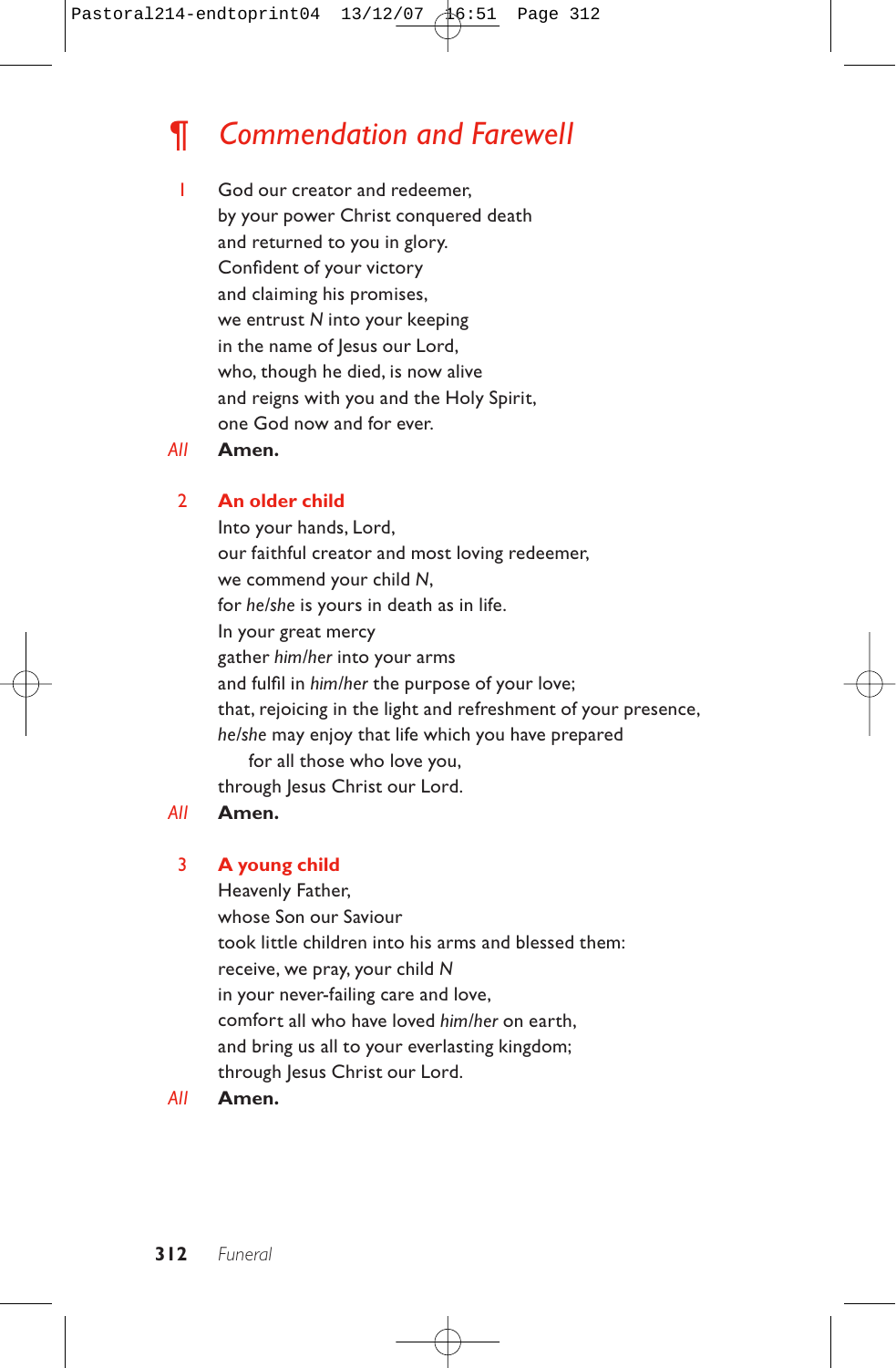## 4 **A baby**

To you, gentle Father, we humbly entrust this child so precious in your sight. Take *him/her* into your arms and welcome *him/her* into your presence where there is no sorrow nor pain, but the fullness of peace and joy with you for ever and ever.

#### *All* **Amen.**

## 5 **Stillbirth**

God of compassion, you make nothing in vain and love all you have created; we commend to you *N* and *N*'s child *N*, for whom they poured out such great love, for whom they cherished so many hopes and dreams. We had longed to welcome *him/her* amongst us; grant us the assurance that *he/she* is now encircled in your arms of love,

and shares the resurrection life of your Son, Jesus Christ.

## *All* **Amen.**

### 6 **Miscarriage**

God of compassion, you make nothing in vain and we love all that you have created; we commend to you *N* and *N*'s child *(name child if appropriate)* for whom they poured out such great love, for whom they cherished many hopes and dreams. Grant them the assurance that their child, though not seen by us, is seen and known by you, and will share the risen life of your Son, Jesus Christ.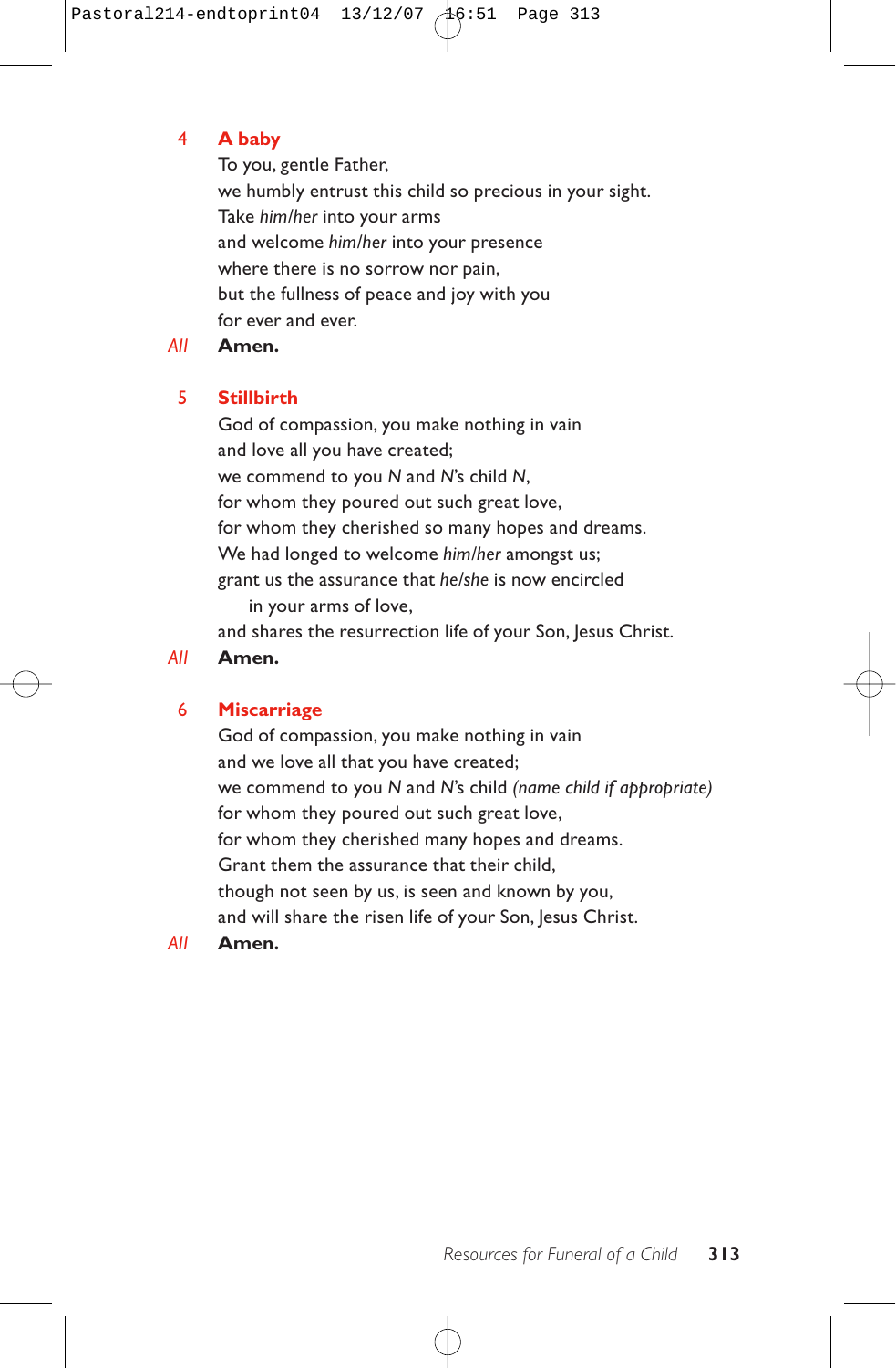# *¶ The Committal*

*The minister uses one of the following forms of Committal.*

## *At the burial of a body*

We have entrusted *N* to God's mercy, and we now commit *his/her* body to the ground: earth to earth, ashes to ashes, dust to dust: in sure and certain hope of the resurrection to eternal life through our Lord Jesus Christ, who will transform our frail bodies that they may be conformed to his glorious body, who died, was buried, and rose again for us. To him be glory for ever.

### *All* **Amen.**

*(or)*

## *in a crematorium, if the Committal is to follow at the Burial of the Ashes*

We have entrusted *N* to God's mercy, and now, in preparation for *his/her* burial, we give *his/her* body to be cremated. We look for the fullness of the resurrection when Christ shall gather all his saints to reign with him in glory for ever.

### *All* **Amen.**

*(or)*

### *in a crematorium, if the Committal is to take place then*

We have entrusted *N* to God's mercy, and we now commit *his/her* body to be cremated: earth to earth, ashes to ashes, dust to dust: in sure and certain hope of the resurrection to eternal life through our Lord Jesus Christ, who will transform our frail bodies that they may be conformed to his glorious body, who died, was buried, and rose again for us. To him be glory for ever.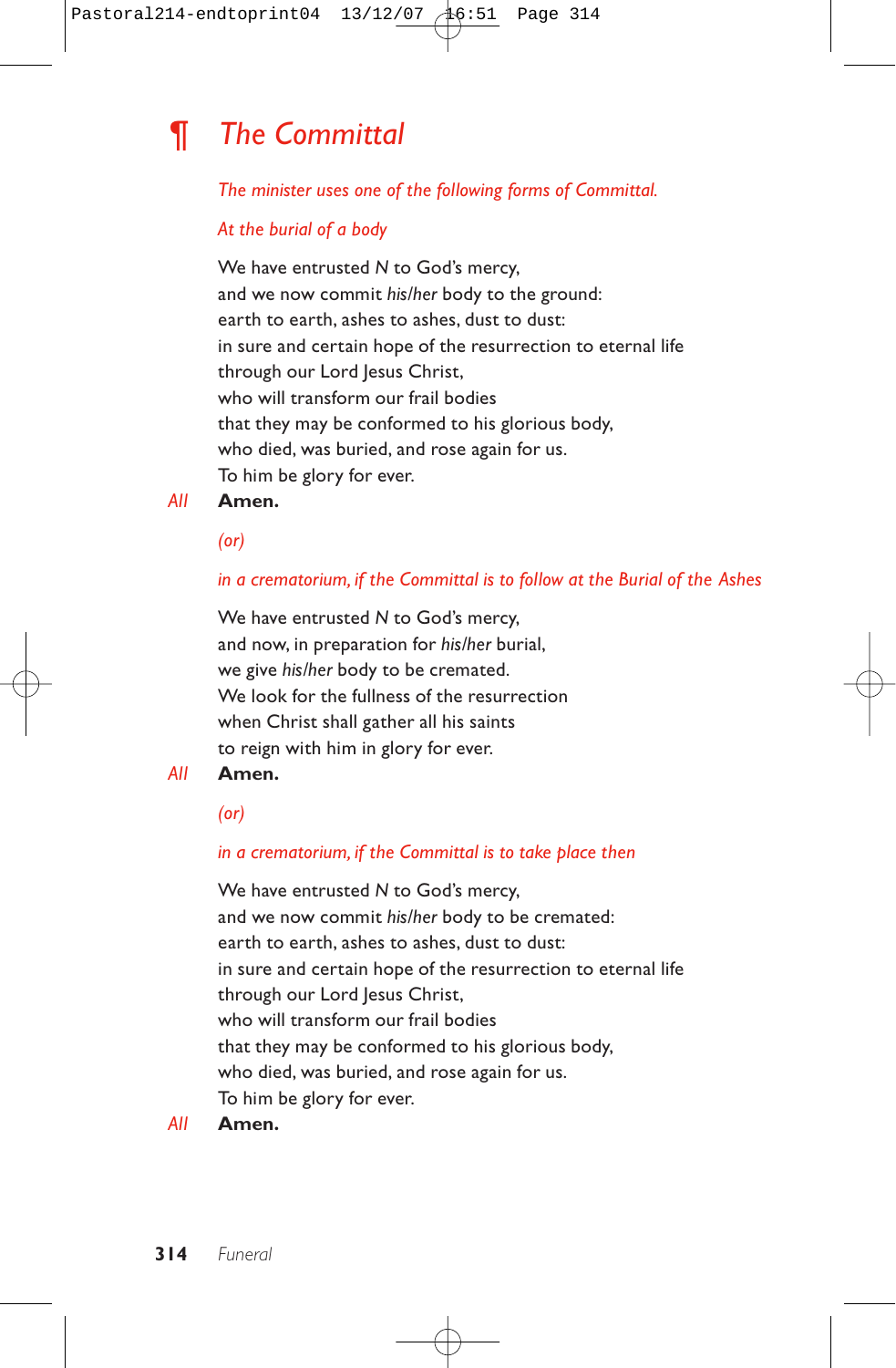# *¶ The Dismissal*

God be in my head, and in my understanding; God be in mine eyes, and in my looking; God be in my mouth, and in my speaking; God be in my heart, and in my thinking; God be at mine end, and at my departing.

*All* **Amen.**

**Blessings**

May Christ the good shepherd enfold *you* with love, fill *you* with peace, and lead *you* in hope, to the end of *your* days; and the blessing of God almighty, the Father, the Son, and the Holy Spirit, be among *you* and remain with *you* always.

*All* **Amen.**

May God give *you* his comfort and his peace, his light and his joy, in this world and the next; and the blessing of God almighty, the Father, the Son, and the Holy Spirit, be among *you* and remain with *you* always.

## *All* **Amen.**

May the love of God and the peace of the Lord Jesus Christ bless and console you, and all who have known and loved *N*, this day and for evermore.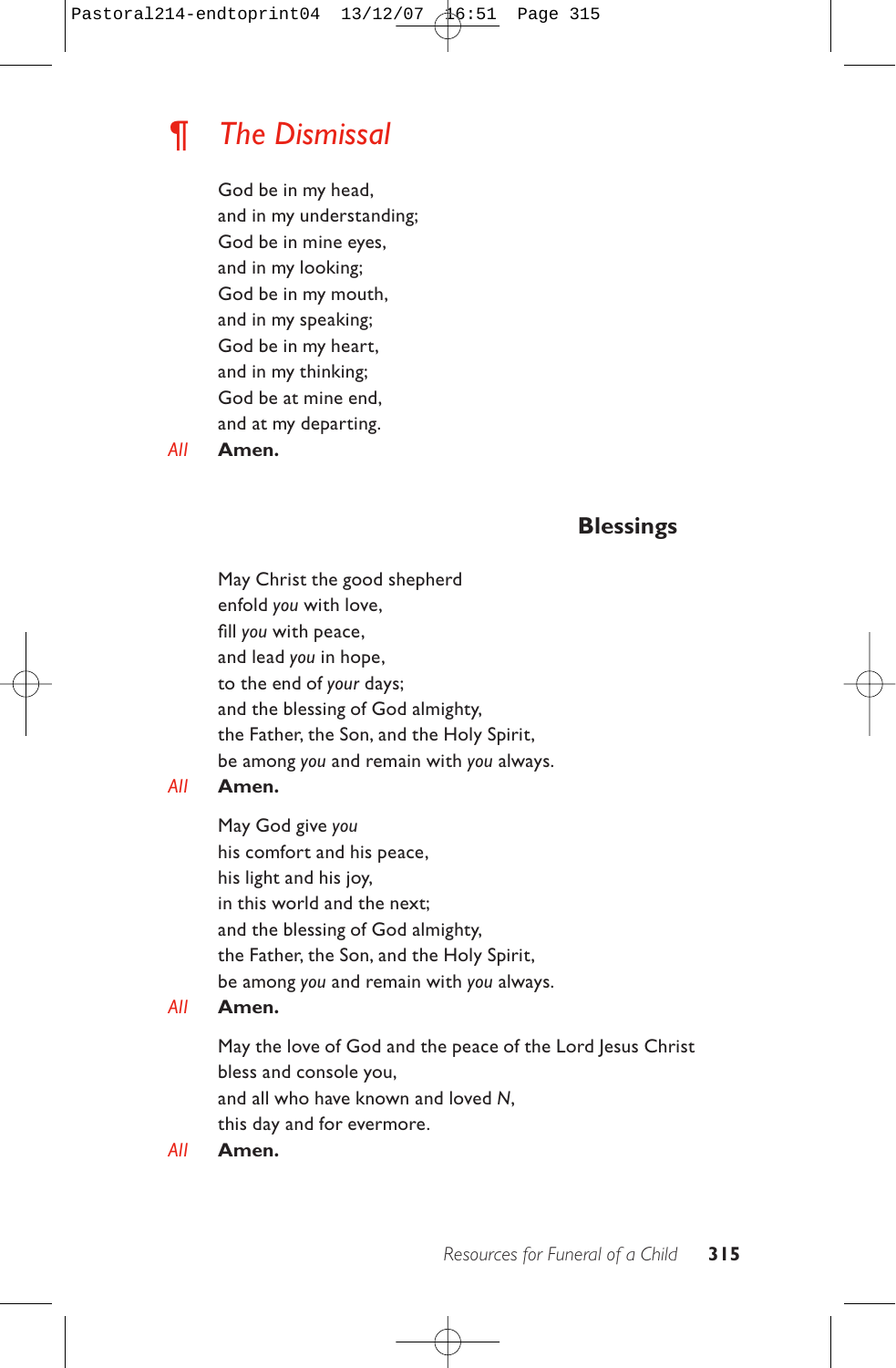# **Theological Note on the Funeral of a Child Dying near the Time of Birth**

*This Note draws on advice to the Liturgical Commission from the Revd Oliver O'Donovan, Regius Professor of Moral and Pastoral Theology in the University of Oxford.*

There has been a growing recognition of the need for particular pastoral care for the parents and families of children dying near the time of birth, evidenced by the work of such bodies as the Stillbirth and Neonatal Death Society and the publication by the Joint Committee for Hospital Chaplaincy of guidelines in pastoral care: *Miscarriage, Stillbirth and Neonatal Death*. Part of this pastoral care is the provision of a full Funeral service which recognizes that the sense of loss and need for space and proper words for mourning is as great as with the death of any other person. In addition to this, the use of some of the Resources for the Funeral of a Child in a memorial service after the disposal of the body might especially help those families who have agreed too rapidly to the disposal of the body and afterwards wish for some way of marking the end of their child's life.

Such deeply felt pastoral needs cannot be met without an awareness of potentially divisive theological questions. The words in the Committal, 'In sure and certain hope of the resurrection to eternal life', raise two questions.

First, is it right to regard an unborn child as a human person, with the capacity for life after death? It would clearly be wrong to hold a Funeral service but to omit these words on the grounds of doubt about whether the corpse was fully human.The decision has already been taken, once it is resolved to hold a Funeral service for a stillbirth, that the parents' grief at this event is to be treated quite seriously as grief at the loss of a *child*. If we cannot speak of a stillborn child as a human being, then we cannot speak of a stillborn child at all. There is certainly no other status (such as that of an animal or a pet) that we can confidently assign to a nascent human being. The terms 'stillborn' and 'stillbirth' are generally used to refer to the death of children in the womb after the stage of viability has been reached, i.e. for practical legal purposes after twenty-four weeks' gestation, when both current law and current medical practice afford the child full protection as a human being.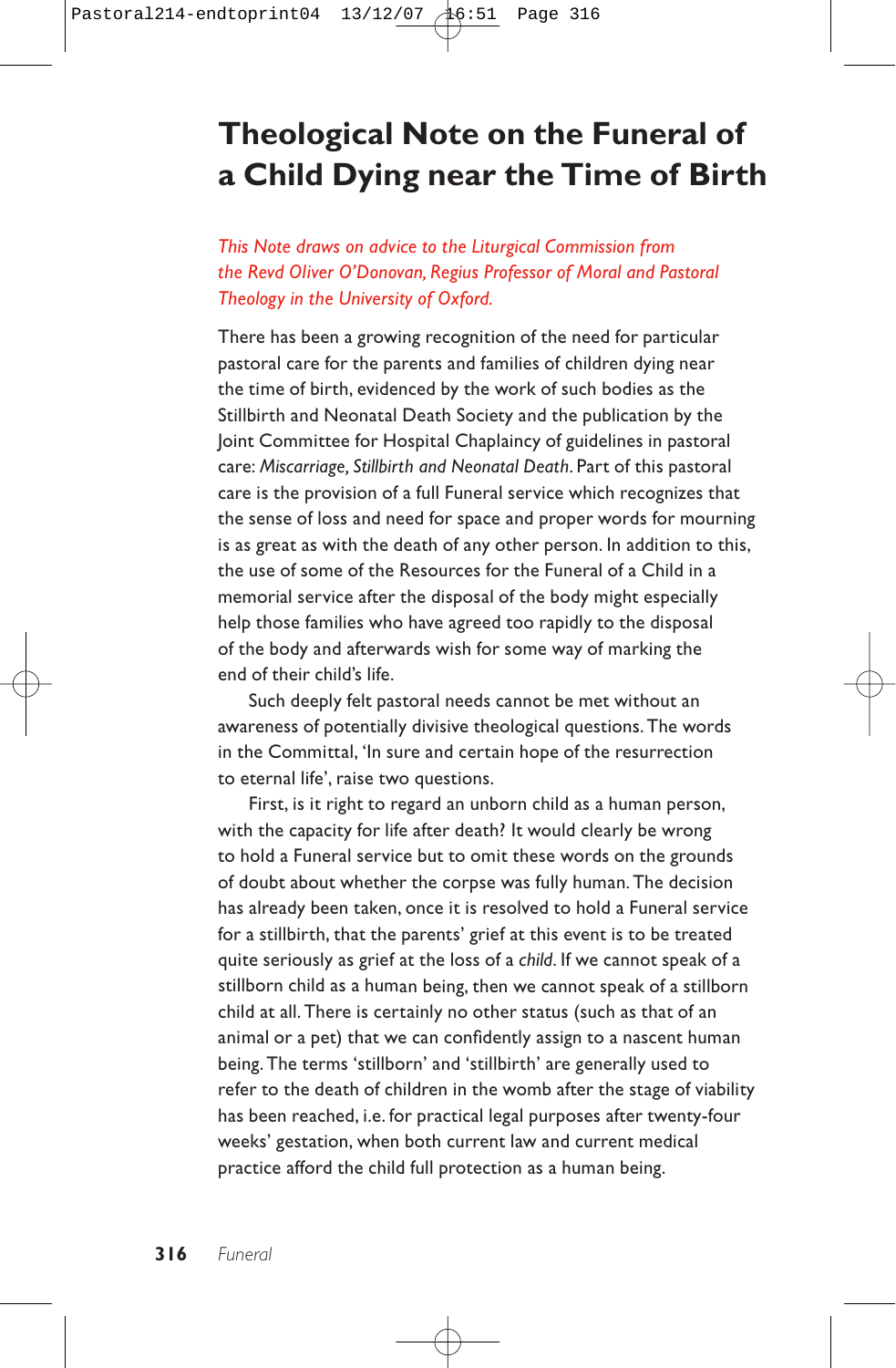Second, is it right to speak of a 'sure and certain hope' in the case of someone who has not lived outside the womb, and has not been baptized? You cannot baptize someone who is dead: in any case, to do this would open up enormous areas of debate at the other end of the age-scale. Nor is there provision for baptism *in utero*: not only is it difficult to consider as baptism an event in which water does not touch the person being baptized, it also raises problems about how the decision is taken as to which babies to baptize in this way. It is better to look behind the baptism at the thing signified, namely, in the case of infant baptism, the desire of the parents and the place of the child within the love of God – as one might with an unbaptized child of a few days old. To attribute faith to the dead infant is no more implausible than the assumption made in infant baptism itself. It is possible that this point could be made by requiring the parents to profess that they would have brought the child to baptism had they been able.

We are right to be cautious about a *particular* assertion of the individual child's resurrection.The doubt here, which we feel in the case of an adult given burial by charitable assumption, is compounded by slight speculative doubt that attaches to the human individuality of the child and also by the fact that the child is unbaptized. None of these factors is decisive; however, each detracts in a slight measure from the confidence with which we can assert that this individual will be raised on the last day. The actual text of the Committal, however, does stop short of this assertion. It says that we commit the child's body to the ground in sure and certain hope of *the* resurrection to eternal life.This allows us to claim the significance of the resurrection for our bereavement without dictating precisely to God in what form the resurrection is to restore to us that which we have lost. Surely, this is the correct way to lay hold on the hope of the resurrection, not only in the case of stillborn children but every time that we are bewildered by the mystery of the individual personality and the hiddenness of its destiny.

Those who conduct such services will need to be loving and sensitive, in using the texts as tools at their disposal in giving pastoral help, talking with parents about which prayers they particularly identify with, discovering if there is a name by which parents know their child, facing with them the definiteness of death which such a service marks. No apology is needed for facing the theological questions, because pastoral help cannot realistically be given on the basis of a general lovingness which has doubts or a bad conscience about the words used, but only on the basis of a clear faith in our dead and risen Saviour, Jesus Christ.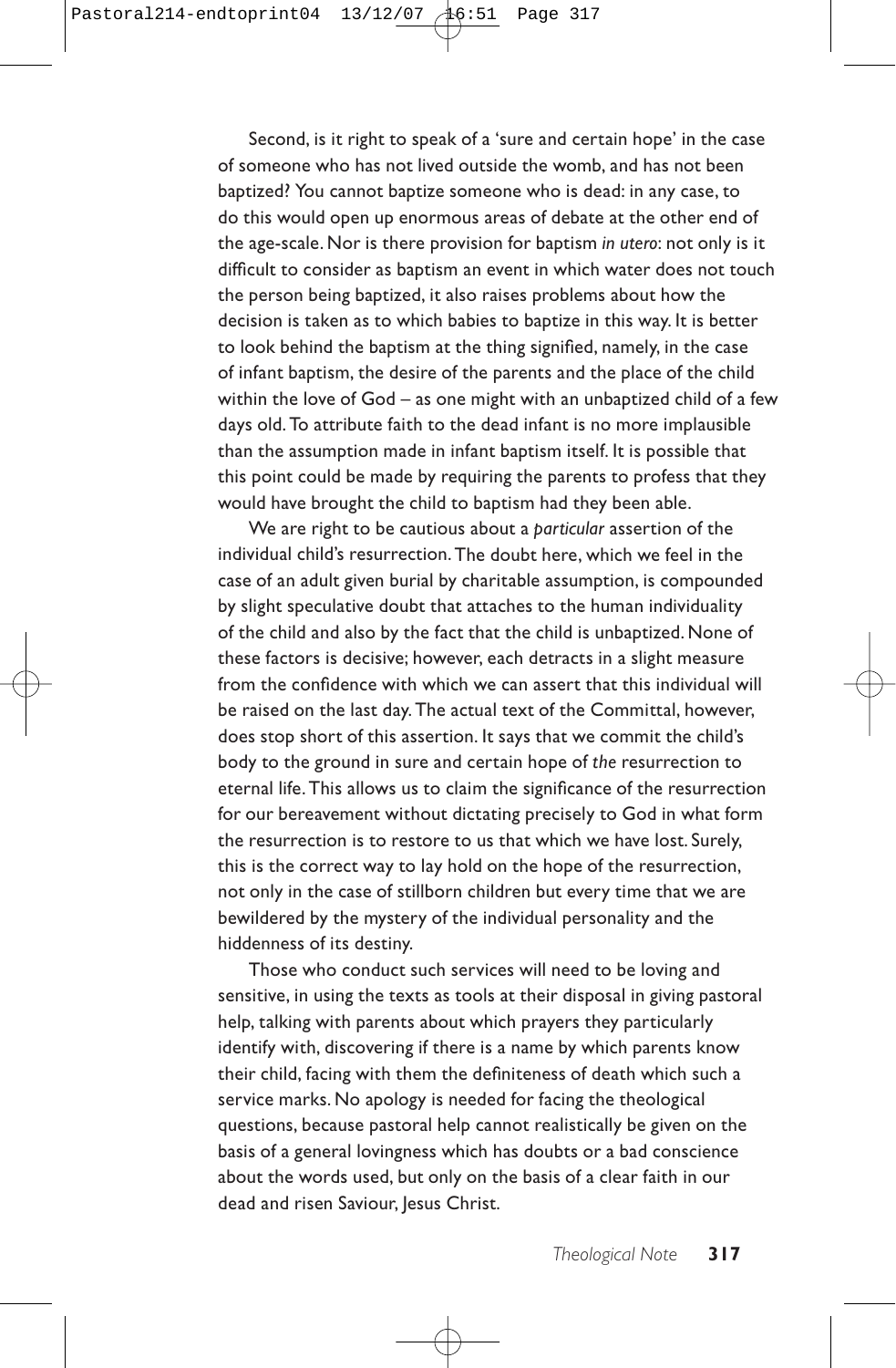# **After the Funeral**

# *¶ At Home after the Funeral*

#### **Note**

This service may be adapted for use either immediately after the funeral or later. It may be led by a friend or family member or by a minister.

# **At the Door**

#### *The minister may say*

In the name of God, Father, Son, and Holy Spirit.

*All* **Amen.**

The peace of God our heavenly Father, of Jesus Christ the source of peace, and of the Holy Spirit the comforter come upon this house and all who live here.

Open, O God, the door of this house; let your light shine here to drive away all darkness; through Jesus Christ our Lord.

*All* **Amen.**

# **The Word of God**

#### *One or more of the following readings may be used*

Do not let your hearts be troubled. Believe in God, believe also in me. In my Father's house there are many dwelling places. If it were not so, would I have told you that I go to prepare a place for you? And if I go and prepare a place for you, I will come again and take you to myself, so that where I am, there you may be also.

*John 14.1-3*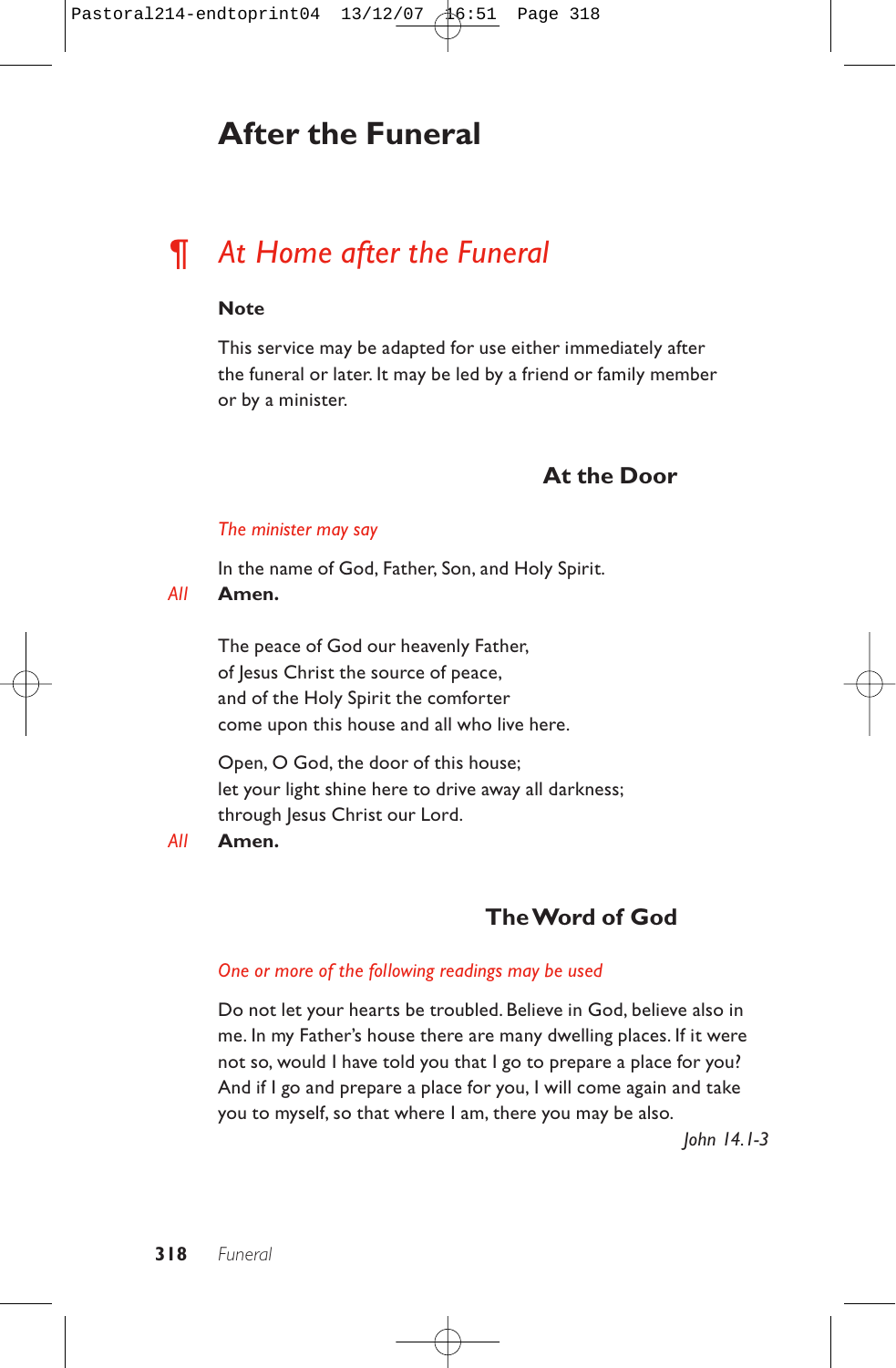Come to me, all you that are weary and are carrying heavy burdens, and I will give you rest. Take my yoke upon you, and learn from me; for I am gentle and humble in heart, and you will find rest for your souls. For my yoke is easy, and my burden is light. *Matthew 11.28-30*

We are citizens of heaven, and from heaven we expect our deliverer to come, the Lord Jesus Christ. He will transform our humble bodies, and give them a form like that of his own glorious body, by that power which enables him to make all things subject to himself. This, my dear friends, whom I love and long for, my joy and my crown, this is what it means to stand firm in the Lord.

*Philippians 3.20 – 4.1*

In you, O Lord, do I seek refuge; let me never be put to shame.

In your righteousness, deliver me and set me free; incline your ear to me and save me.

Be for me a stronghold to which I may ever resort; send out to save me, for you are my rock and my fortress.

Deliver me, my God, from the hand of the wicked, from the grasp of the evildoer and the oppressor.

For you are my hope, O Lord God, my confidence, even from my youth.

Upon you have I leaned from my birth,

when you drew me from my mother's womb; my praise shall be always of you.

O God, you have taught me since I was young, and to this day I tell of your wonderful works.

Forsake me not, O God,

when I am old and grey-headed,

till I make known your deeds to the next generation and your power to all that are to come. *Psalm 71.1-6,17,18*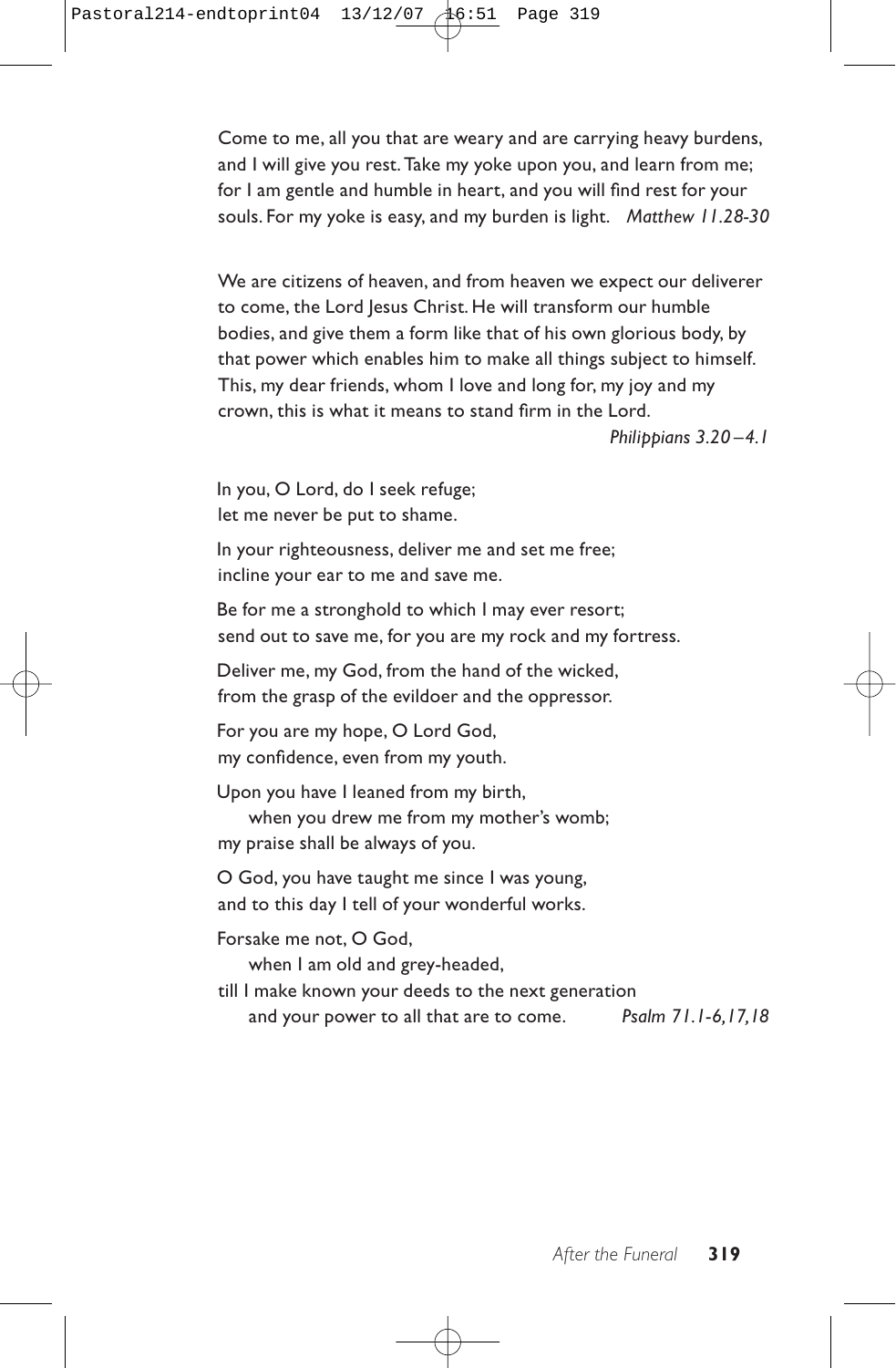| Those who sow in tears<br>shall reap with songs of joy.                                                                  |                |
|--------------------------------------------------------------------------------------------------------------------------|----------------|
| Those who go out weeping, bearing the seed,<br>will come back with shouts of joy,<br>bearing their sheaves with them.    | Psalm 126.5,6  |
| Where can I go then from your spirit?<br>Or where can I flee from your presence?                                         |                |
| If I climb up to heaven, you are there;<br>if I make the grave my bed, you are there also.                               |                |
| If I take the wings of the morning<br>and dwell in the uttermost parts of the sea,                                       |                |
| Even there your hand shall lead me,<br>your right hand hold me fast.                                                     |                |
| If I say, 'Surely the darkness will cover me<br>and the light around me turn to night,'                                  |                |
| Even darkness is no darkness with you;<br>the night is as clear as the day;<br>darkness and light to you are both alike. | Psalm 139.7-11 |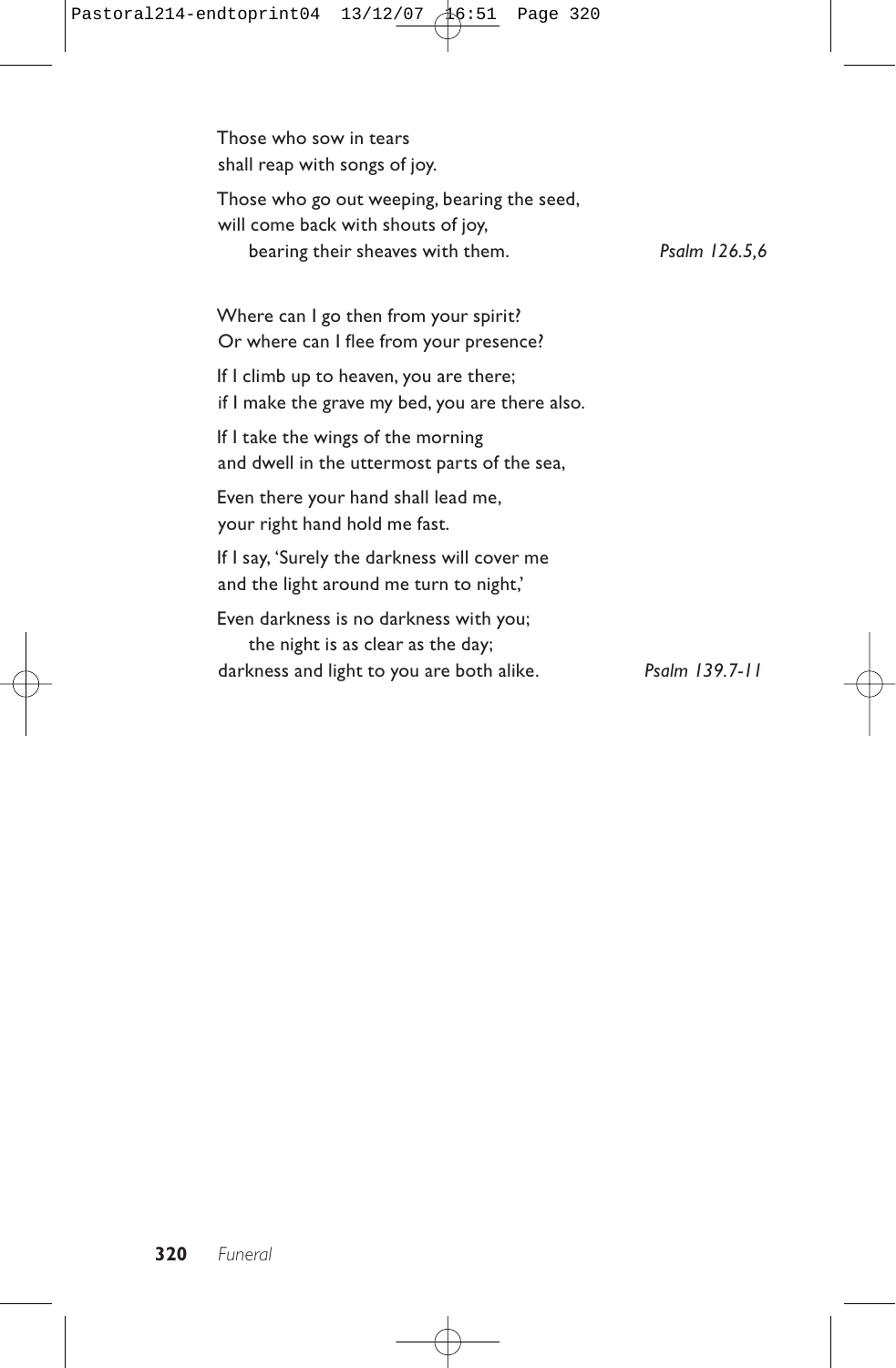# **Prayers**

*A suitable prayer or prayers from pages 345–382 may be used, or informal prayer for the family may be more appropriate. This prayer may be especially appropriate if there is food after the Funeral*

Almighty God, the Father of our Lord Jesus Christ, whose disciples recognized him as he broke bread at their table after the resurrection:

we thank you for your strength upholding us

in what we have done today,

and now we ask for your presence to be recognized in this home; bring your peace and joy to each place which stirs the memory; give your strength and presence in those daily tasks

which used to be shared,

and in all the changes of life give us grace

to do your will day by day,

and to look for the glorious coming of Christ,

when you will gather us together to your table in heaven to be with you for ever and ever.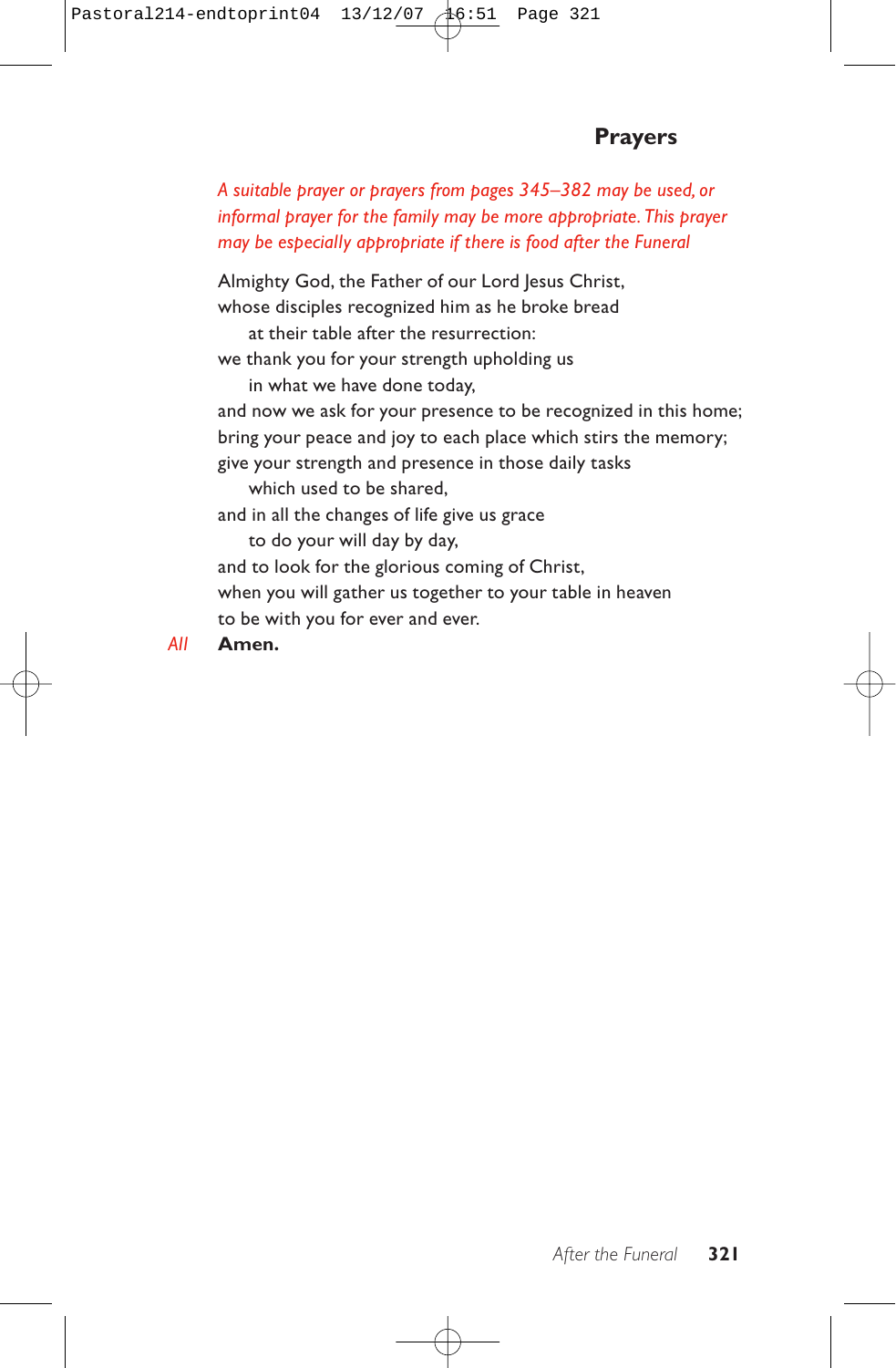# **Conclusion**

#### *The minister may say some or all of Psalm 121*

I lift up my eyes to the hills; from where is my help to come?

My help comes from the Lord, the maker of heaven and earth.

He will not suffer your foot to stumble; he who watches over you will not sleep.

Behold, he who keeps watch over Israel shall neither slumber nor sleep.

The Lord himself watches over you; the Lord is your shade at your right hand,

So that the sun shall not strike you by day, neither the moon by night.

The Lord shall keep you from all evil; it is he who shall keep your soul.

The Lord shall keep watch over your going out and your coming in,

from this time forth for evermore.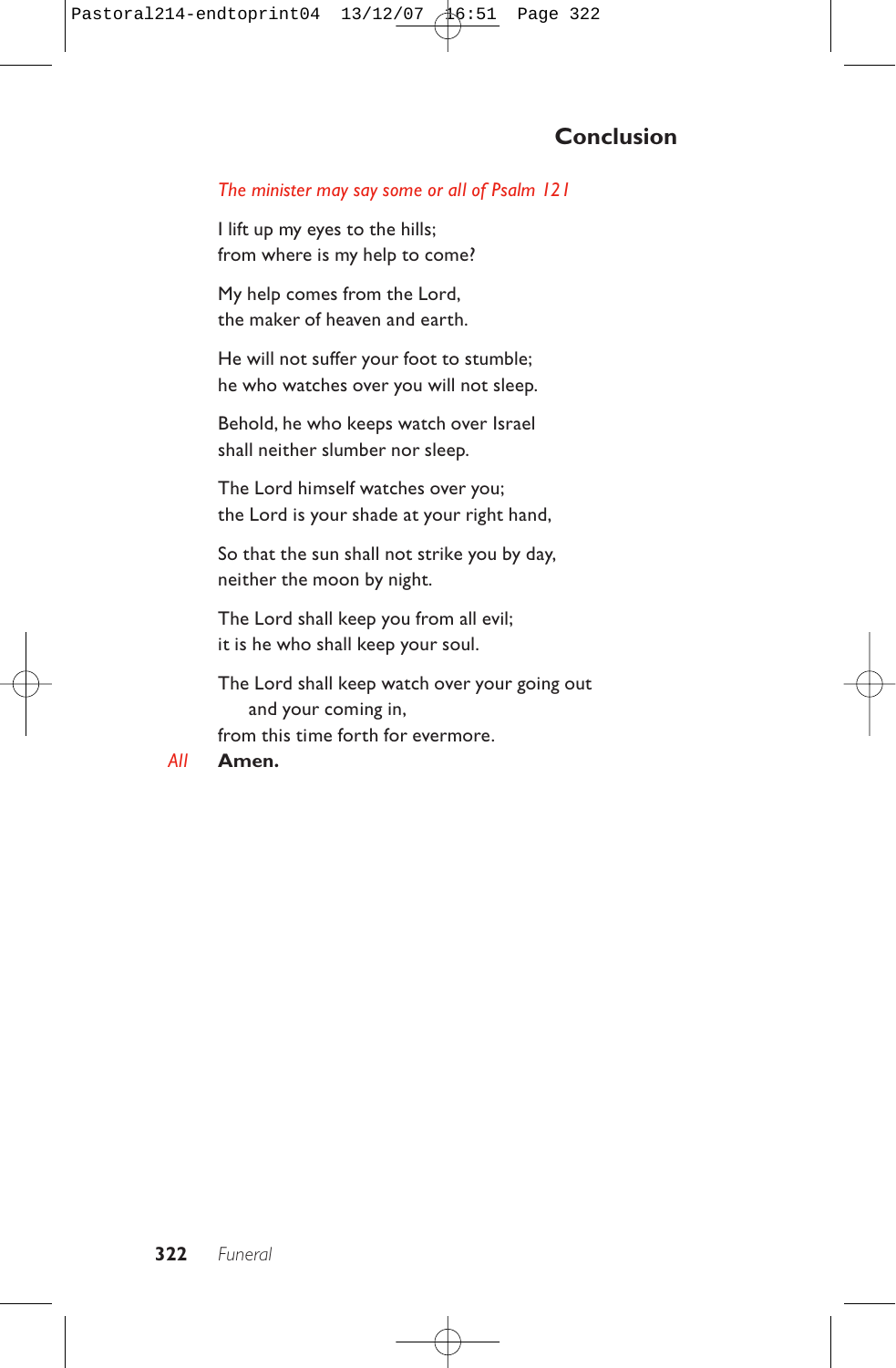# **The Burial of Ashes**

## **Note**

If the service begins in church or chapel, it may be appropriate to invite the mourners to the place of burial at the end of the readings, and to use the psalms at the place of burial.

# **Preparation**

## *The minister greets the people in these or other suitable words*

Grace, mercy and peace from God our Father and the Lord Jesus Christ be with you all. Though we are dust and ashes, God has prepared for those who love him a heavenly dwelling place. At *his/her* funeral we commended *N* into the hands of almighty God. As we prepare to commit the remains of *N* to the earth, we entrust ourselves and all who love God to his loving care.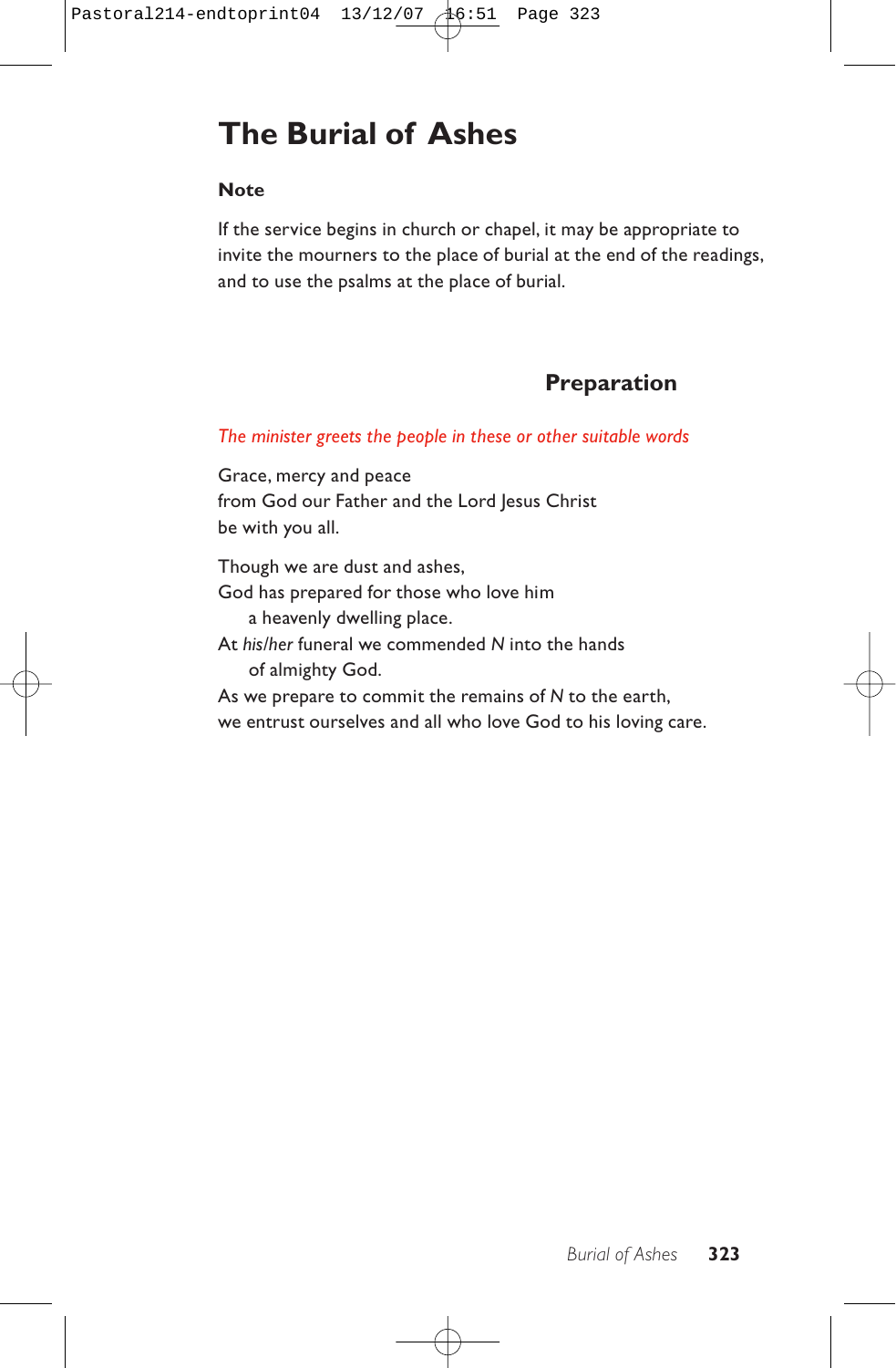## *Appropriate sentences of Scripture may be used.*

The eternal God is our refuge, and underneath are the everlasting arms. *cf Deuteronomy 33. 27 AV*

Blessed be the God and Father of our Lord Jesus Christ! By his great mercy he has given us a new birth into a living hope

through the resurrection of Jesus Christ from the dead, and into an inheritance that is imperishable, undefiled, and unfading, kept in heaven for you. *1 Peter 1.3,4*

Lord, you have been our refuge from one generation to another.

Before the mountains were brought forth, or the earth and the world were formed, from everlasting to everlasting you are God.

You turn us back to dust and say: 'Turn back, O children of earth.'

For a thousand years in your sight are but as yesterday, which passes like a watch in the night. *Psalm 90.1-4*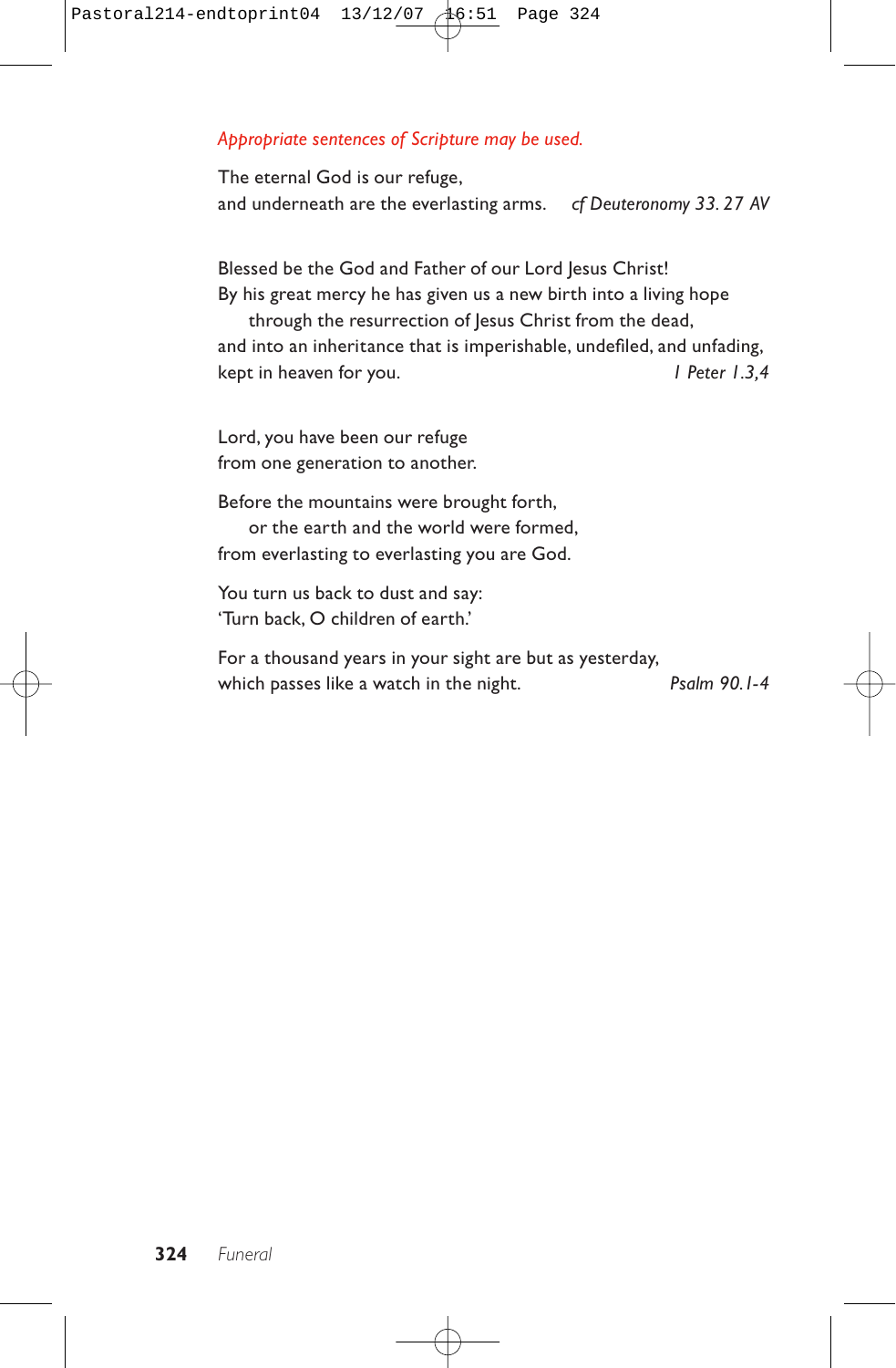# **Readings**

*One or more readings follows. The psalms may be used at the place of burial (see Note on page 323).*

'O that my words were written down! O that they were inscribed in a book! O that with an iron pen and with lead they were engraved on a rock for ever! For I know that my Redeemer lives, and that at the last he will stand upon the earth; and after my skin has been thus destroyed, then in my flesh I shall see God, whom I shall see on my side, and my eyes shall behold, and not another. My heart faints within me!' *Job 19.23-27*

- 4 The Lord himself is my portion and my cup; ♦ in your hands alone is my fortune.
- 5 My share has fallen in a fair land; ♦ indeed, I have a goodly heritage.
- 6 I will bless the Lord who has given me counsel,  $\bullet$ and in the night watches he instructs my heart.
- 7 I have set the Lord always before me;  $\bullet$ he is at my right hand; I shall not fall.
- 8 Wherefore my heart is glad and my spirit rejoices;  $\bullet$ my flesh also shall rest secure.
- 9 For you will not abandon my soul to Death,  $\bullet$ nor suffer your faithful one to see the Pit.
- 10 You will show me the path of life; in your presence is the fullness of joy ♦ and in your right hand are pleasures for evermore. *Psalm 16.4-10*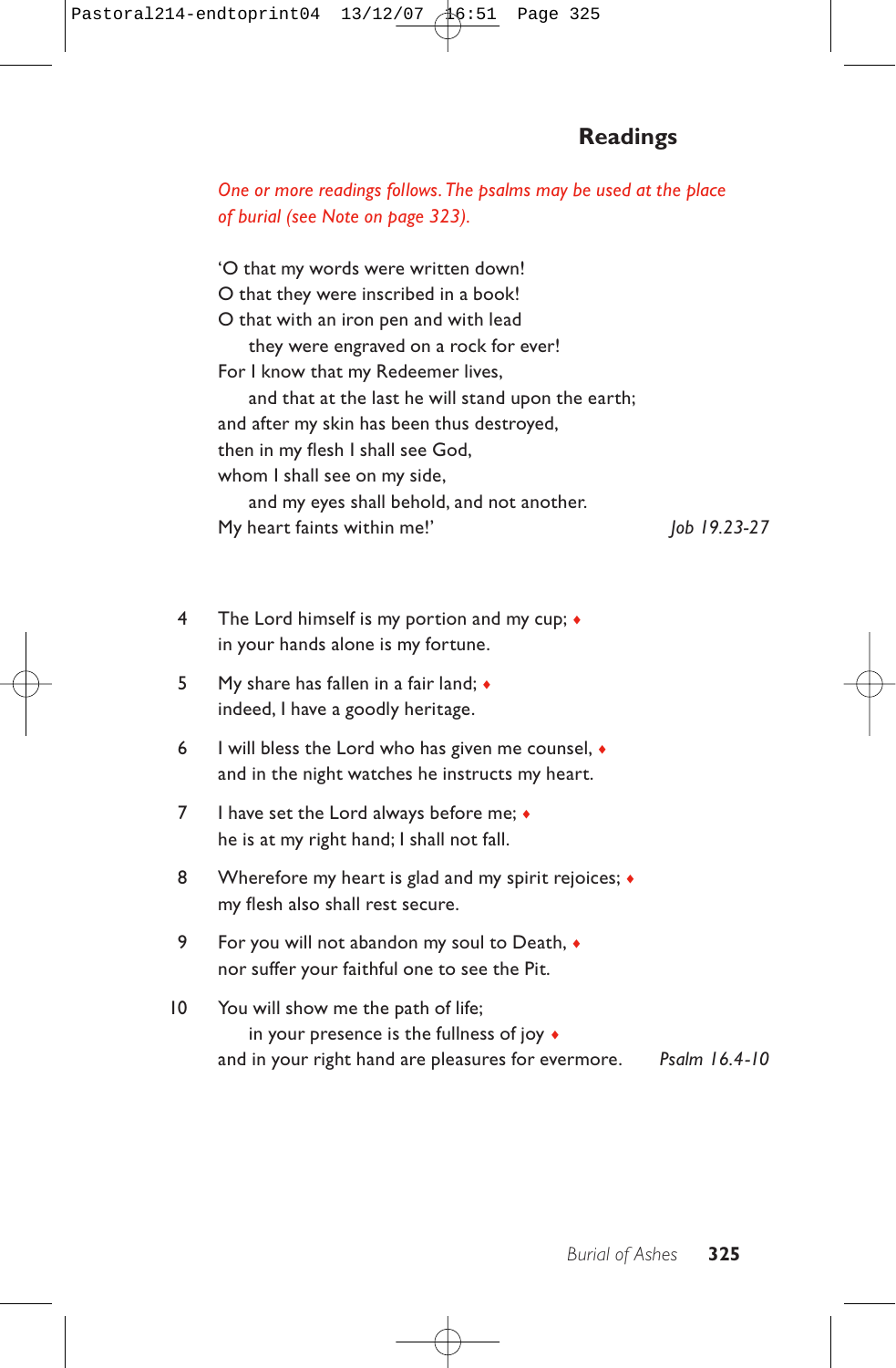- 1 O Lord, you have searched me out and known me; ♦ you know my sitting down and my rising up; you discern my thoughts from afar.
- 2 You mark out my journeys and my resting place ♦ and are acquainted with all my ways.
- 3 For there is not a word on my tongue, ♦ but you, O Lord, know it altogether.
- 4 You encompass me behind and before ♦ and lay your hand upon me.
- 5 Such knowledge is too wonderful for me, ♦ so high that I cannot attain it.
- 6 Where can I go then from your spirit? ♦ Or where can I flee from your presence?
- 7 If I climb up to heaven, you are there; ♦ if I make the grave my bed, you are there also.
- 8 If I take the wings of the morning  $\bullet$ and dwell in the uttermost parts of the sea,
- 9 Even there your hand shall lead me,  $\bullet$ your right hand hold me fast.
- 10 If I say, 'Surely the darkness will cover me  $\bullet$ and the light around me turn to night,'
- 11 Even darkness is no darkness with you; the night is as clear as the day; ♦ darkness and light to you are both alike.
- 13 I thank you, for I am fearfully and wonderfully made;  $\bullet$ marvellous are your works, my soul knows well. *Psalm 139.1-11,13*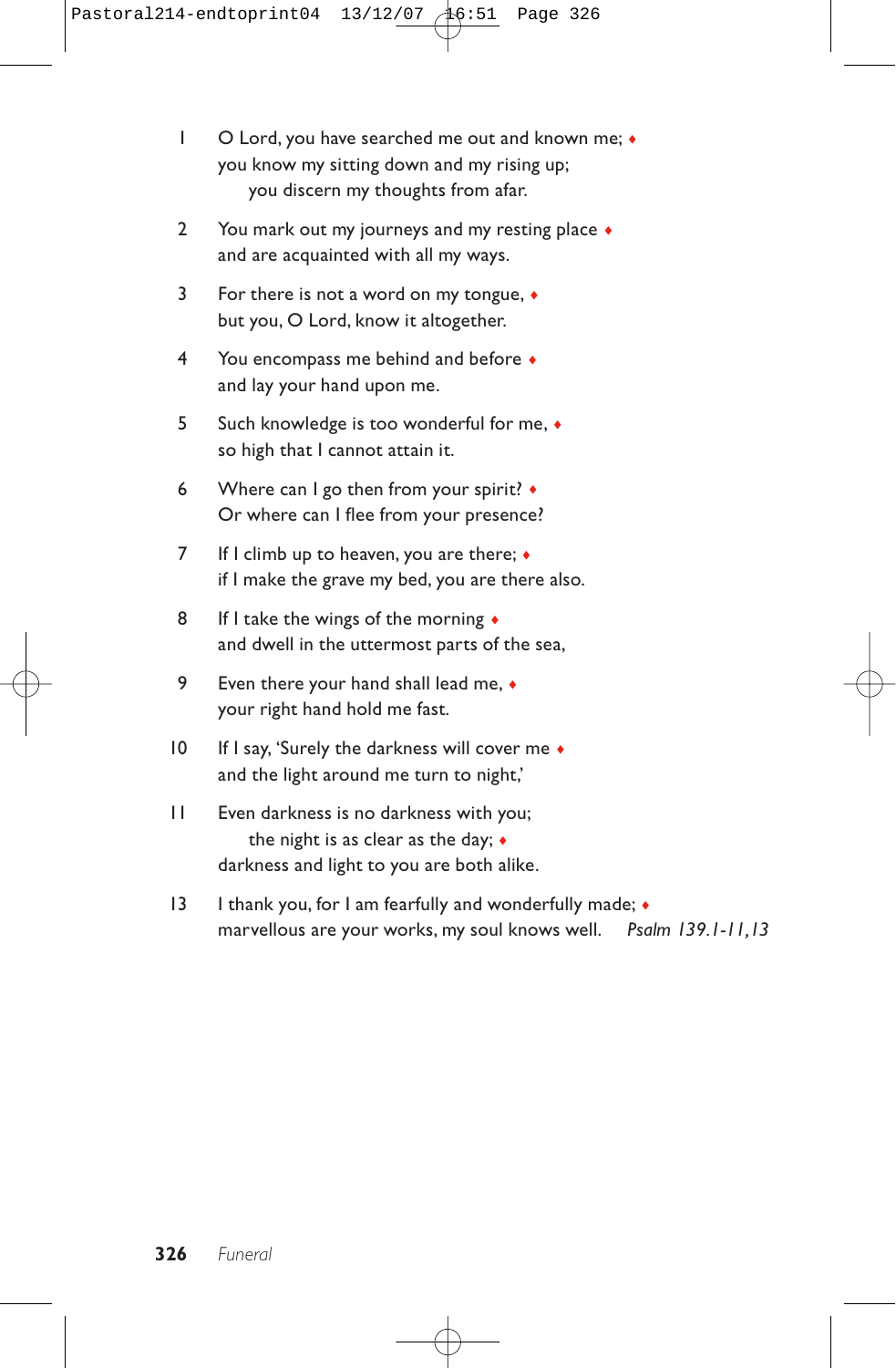Someone will ask, 'How are the dead raised? With what kind of body do they come?' Fool! What you sow does not come to life unless it dies. And as for what you sow, you do not sow the body that is to be, but a bare seed, perhaps of wheat or of some other grain. But God gives it a body as he has chosen, and to each kind of seed its own body.

So it is with the resurrection of the dead. What is sown is perishable, what is raised is imperishable. It is sown in dishonour, it is raised in glory. It is sown in weakness, it is raised in power. It is sown a physical body, it is raised a spiritual body.

*1 Corinthians 15.35-38, 42-44a*

After these things, Joseph of Arimathea, who was a disciple of Jesus, though a secret one because of his fear of the Jews, asked Pilate to let him take away the body of Jesus. Pilate gave him permission; so he came and removed his body. Nicodemus, who had at first come to Jesus by night, also came, bringing a mixture of myrrh and aloes, weighing about a hundred pounds. They took the body of Jesus and wrapped it with the spices in linen cloths, according to the burial custom of the Jews. Now there was a garden in the place where he was crucified, and in the garden there was a new tomb in which no one had ever been laid. And so, because it was the Jewish day of Preparation, and the tomb was nearby, they laid Jesus there. *John 19.38-end*

I saw no temple in the city, for its temple is the Lord God the Almighty and the Lamb. And the city has no need of sun or moon to shine on it, for the glory of God is its light, and its lamp is the Lamb. The nations will walk by its light, and the kings of the earth will bring their glory into it. Its gates will never be shut by day – and there will be no night there. People will bring into it the glory and the honour of the nations. But nothing unclean will enter it, nor anyone who practises abomination or falsehood, but only those who are written in the Lamb's book of life.

But the throne of God and of the Lamb will be in it, and his servants will worship him; they will see his face, and his name will be on their foreheads. And there will be no more night; they need no light of lamp or sun, for the Lord God will be their light, and they will reign for ever and ever. *Revelation 21.22-end, 22.3b-5*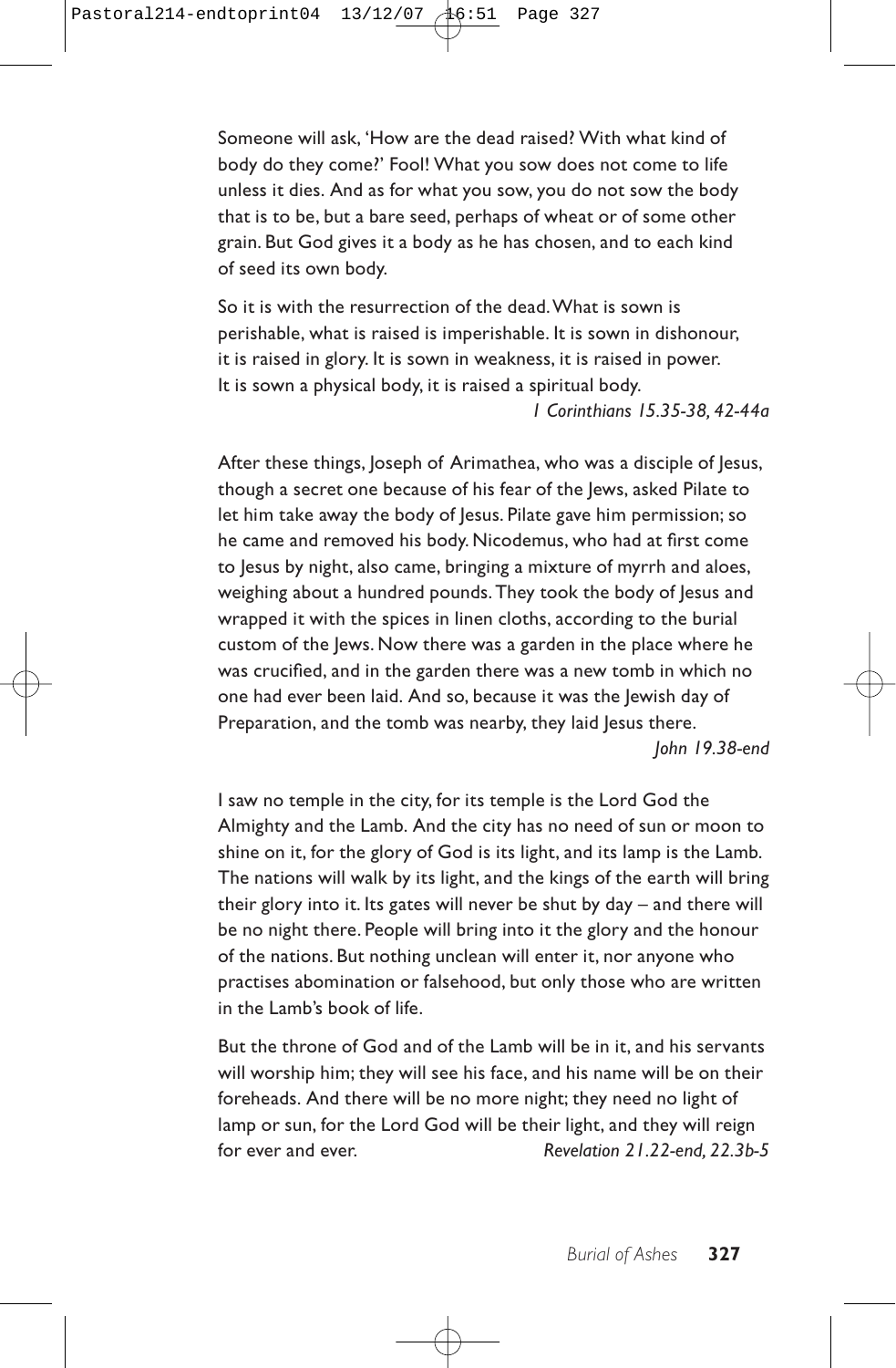#### *The minister says*

#### *either*

We have entrusted our *brother/sister N* to God's mercy, and we now commit *his/her* mortal remains to the ground: earth to earth, ashes to ashes, dust to dust: in sure and certain hope of the resurrection to eternal life through our Lord Jesus Christ, who will transform our frail bodies that they may be conformed to his glorious body, who died, was buried, and rose again for us. To him be glory for ever.

#### *All* **Amen.**

#### *(or)*

God our Father, in loving care your hand has created us, and as the potter fashions the clay you have formed us in your image. Through the Holy Spirit you have breathed into us the gift of life. In the sharing of love you have enriched our knowledge of you and of one another. We claim your love today, as we return these ashes to the ground in sure and certain hope of the resurrection to eternal life.

#### *The congregation may join with the minister in saying*

# *All* **Thanks be to God who gives us the victory through Jesus Christ our Lord. Amen.**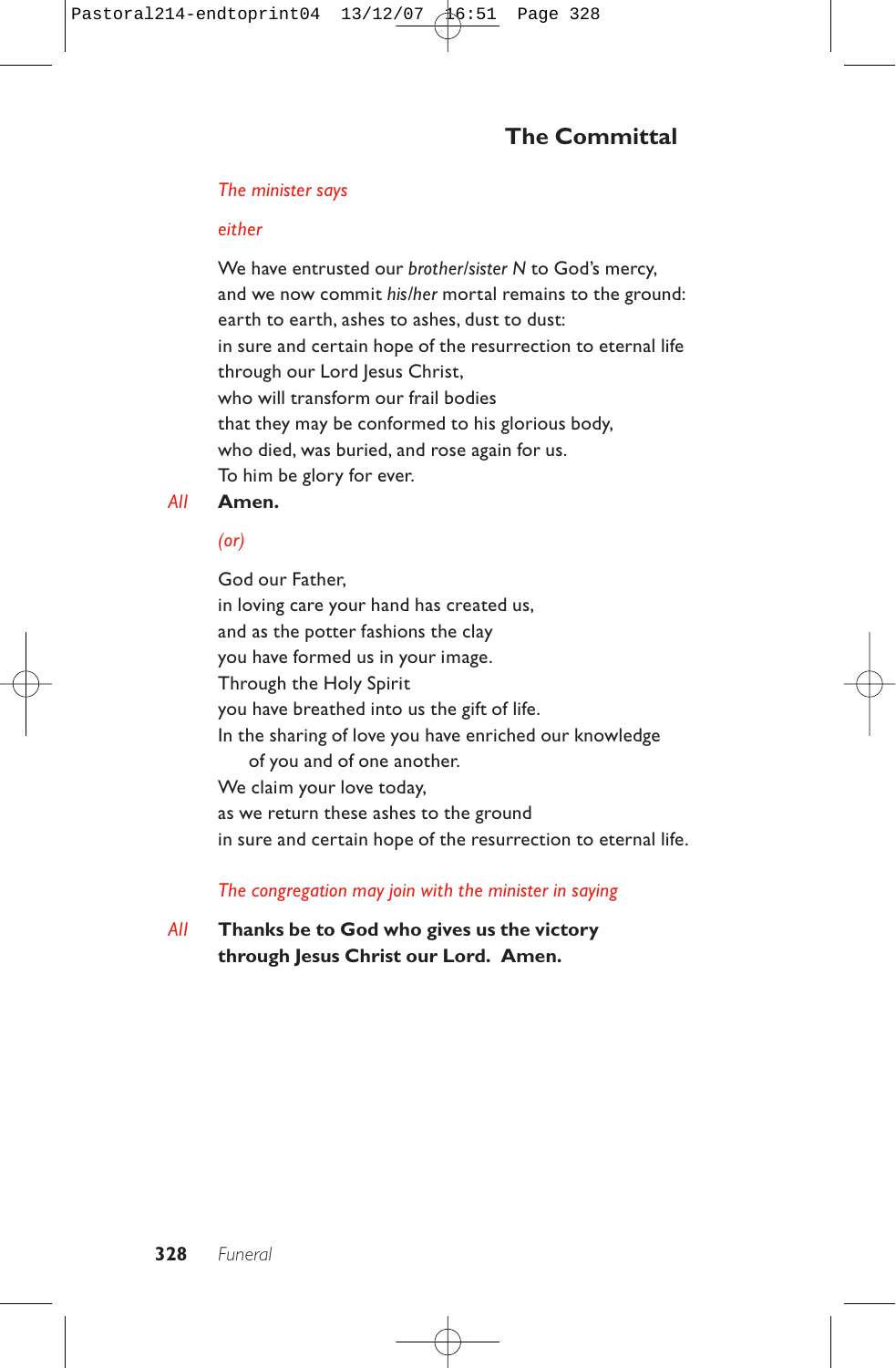# *The Lord's Prayer*

As our Saviour taught us, so we pray

*All* **Our Father in heaven, hallowed be your name, your kingdom come, your will be done, on earth as in heaven. Give us today our daily bread. Forgive us our sins as we forgive those who sin against us. Lead us not into temptation but deliver us from evil. For the kingdom, the power, and the glory are yours now and for ever. Amen.**

#### *(or)*

Let us pray with confidence as our Saviour has taught us

*All* **Our Father, who art in heaven, hallowed be thy name; thy kingdom come; thy will be done; on earth as it is in heaven. Give us this day our daily bread. And forgive us our trespasses, as we forgive those who trespass against us. And lead us not into temptation; but deliver us from evil. For thine is the kingdom, the power and the glory, for ever and ever. Amen.**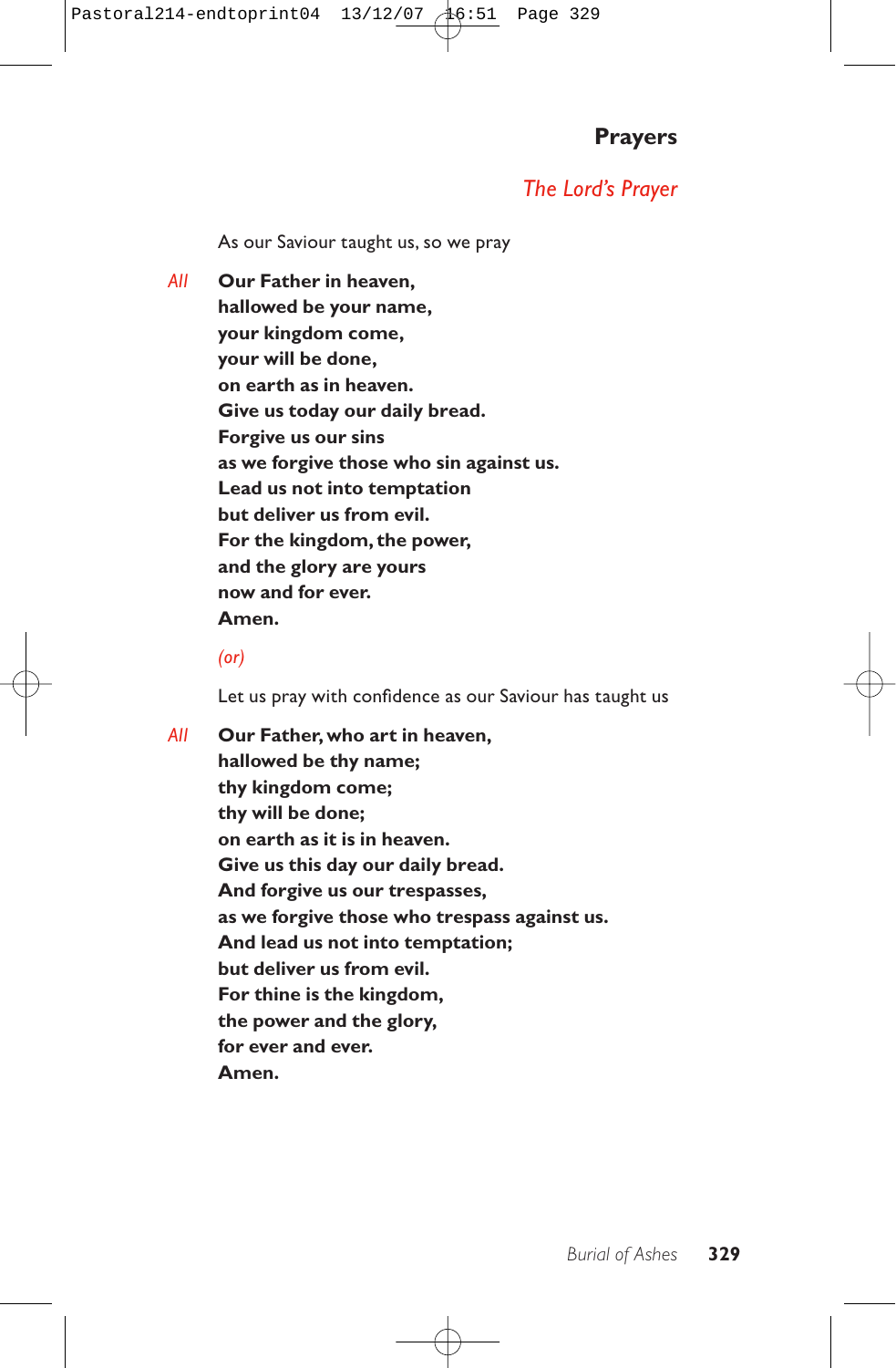Heavenly Father, we thank you for all those whom we love but see no longer. As we remember *N* in this place, hold before us our beginning and our ending, the dust from which we come and the death to which we move, with a firm hope in your eternal love and purposes for us, in Jesus Christ our Lord.

## *All* **Amen.**

#### *Other prayers may be used, ending with*

God of hope,

grant that we, with all who have believed in you, may be united in the full knowledge of your love and the unclouded vision of your glory; through Jesus Christ our Lord.

*All* **Amen.**

# **The Dismissal**

May the infinite and glorious Trinity, the Father, the Son, and the Holy Spirit, direct our life in good works, and after our journey through this world grant us eternal rest with all the saints.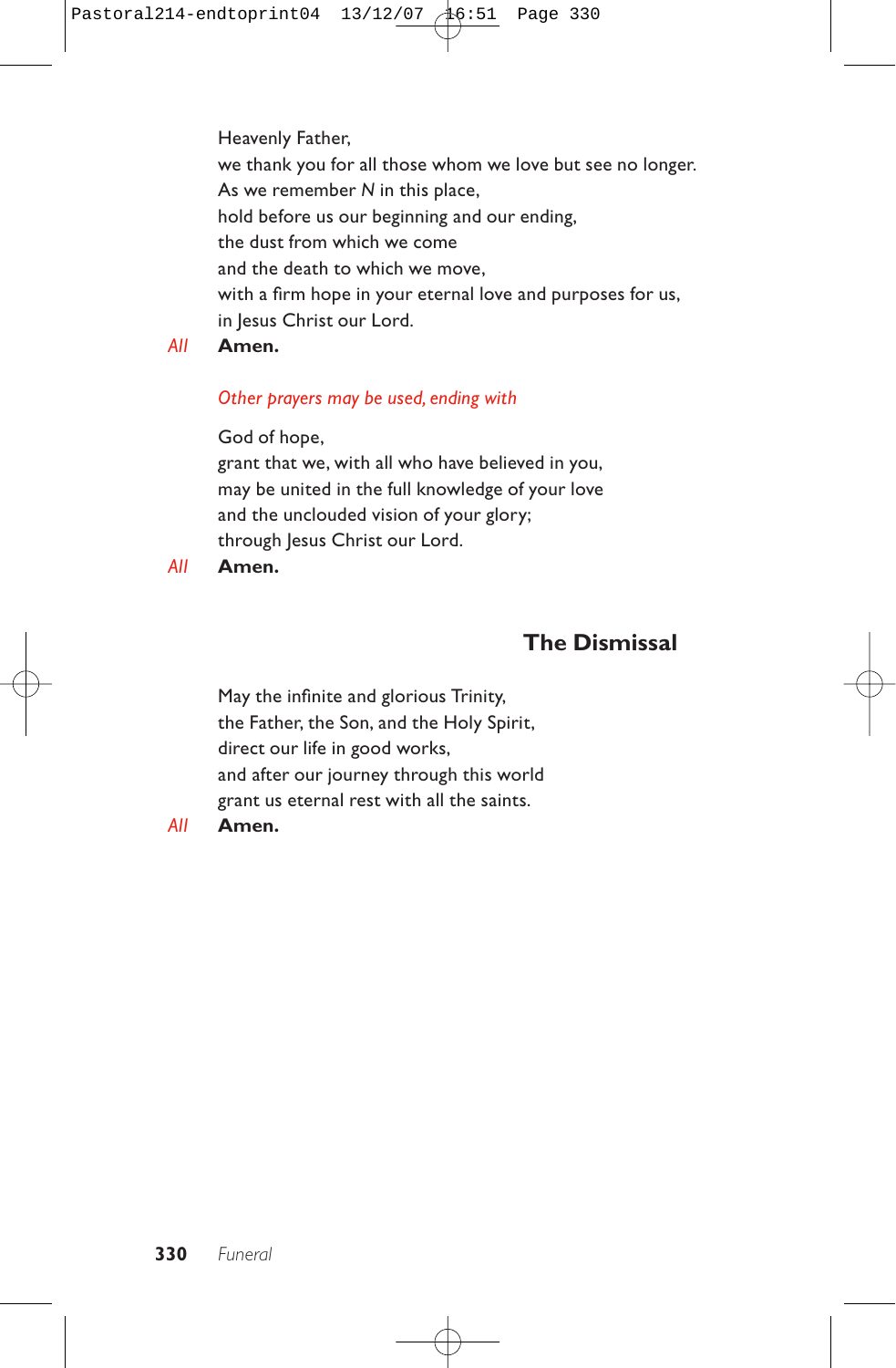# **An Outline Order for a Memorial Service**

*For Notes, see page 334.*

# **The Gathering**

- 1 The minister welcomes the people and introduces the service.
- 2 Sentences of Scripture may be used.
- 3 Authorized Prayers of Penitence may be used.
- 4 The Collect may be said here or in the Prayers.

# **Readings and Sermon**

- 5 One or more readings from the Bible is used. Psalms or hymns may follow the readings.
- 6 Other songs and readings may be used and a tribute or tributes made.
- 7 A sermon is preached, testimony may be given and an authorized Creed or Affirmation of Faith may be used.

## **Prayers**

- 8 The prayers usually follow this sequence:
	- **Thanksgiving for the life of the departed**
	- **T** Prayer for those who mourn
	- ¶ Prayers of Penitence (if not already used)
	- **T** Prayer for readiness to live in the light of eternity

# **Commendation and Dismissal**

- 9 The dead person is commended to God with authorized words.
- 10 The service may end with a blessing.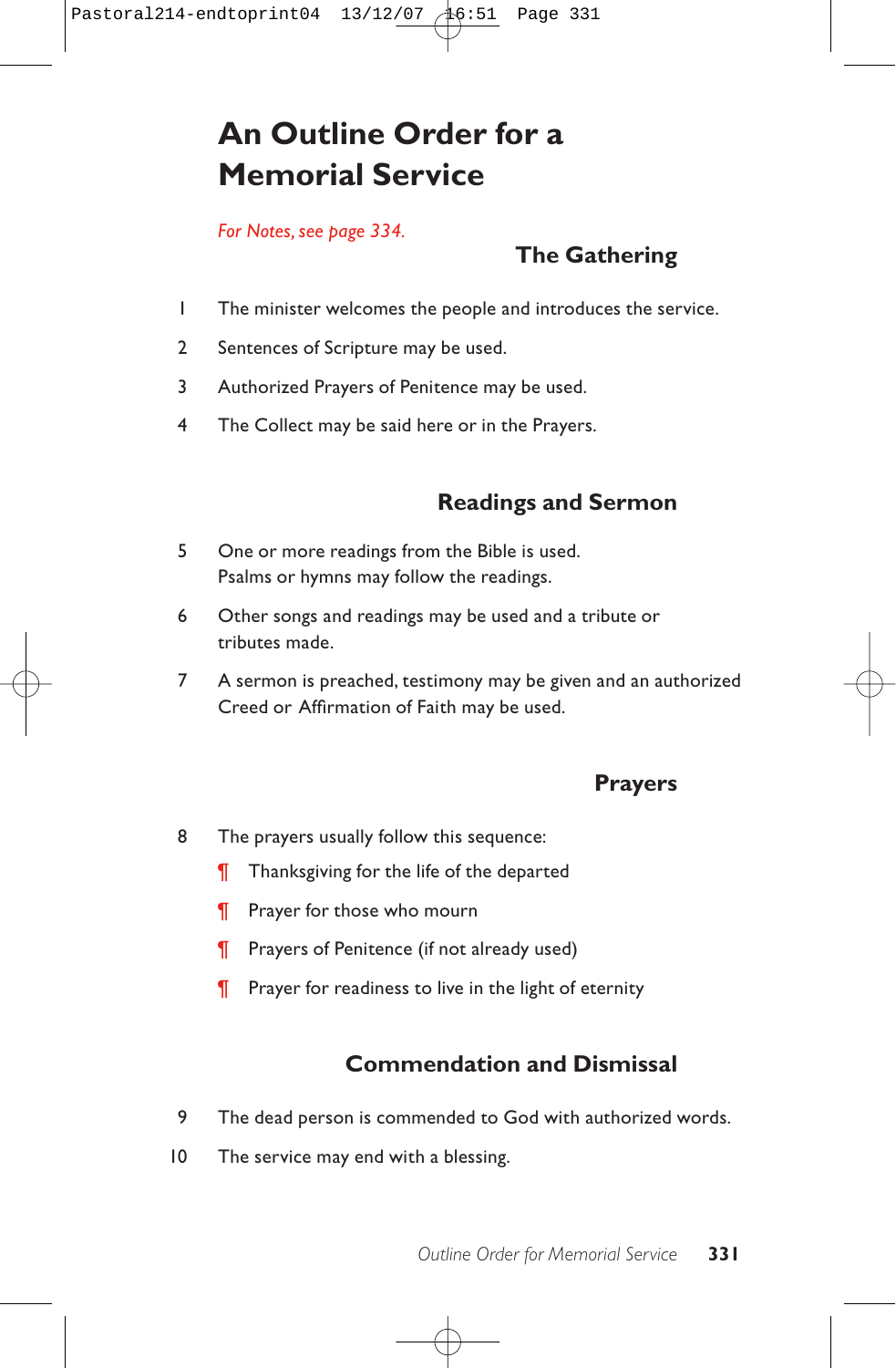# **An Outline Order for a Memorial Service within a Celebration of Holy Communion**

*For Notes, see page 334.*

# **The Gathering**

- 1 The minister welcomes the people and introduces the service.
- 2 Sentences of Scripture may be used.
- 3 Authorized Prayers of Penitence are used here or in the Prayers.
- 4 The Collect is said here or in the Prayers.

# **The Liturgy of the Word**

- 5 One or more readings from the Bible, including a Gospel reading, is used. Psalms or hymns may follow the readings.
- 6 Other songs and readings may be used and a tribute or tributes made.
- 7 A sermon is preached, testimony may be given and an authorized Creed or Affirmation of Faith may be used.

# **Prayers**

- 8 The prayers usually follow this sequence:
	- **Thanksgiving for the life of the departed**
	- **T** Prayer for those who mourn
	- ¶ Prayers of Penitence (if not already used)
	- ¶ Prayer for readiness to live in the light of eternity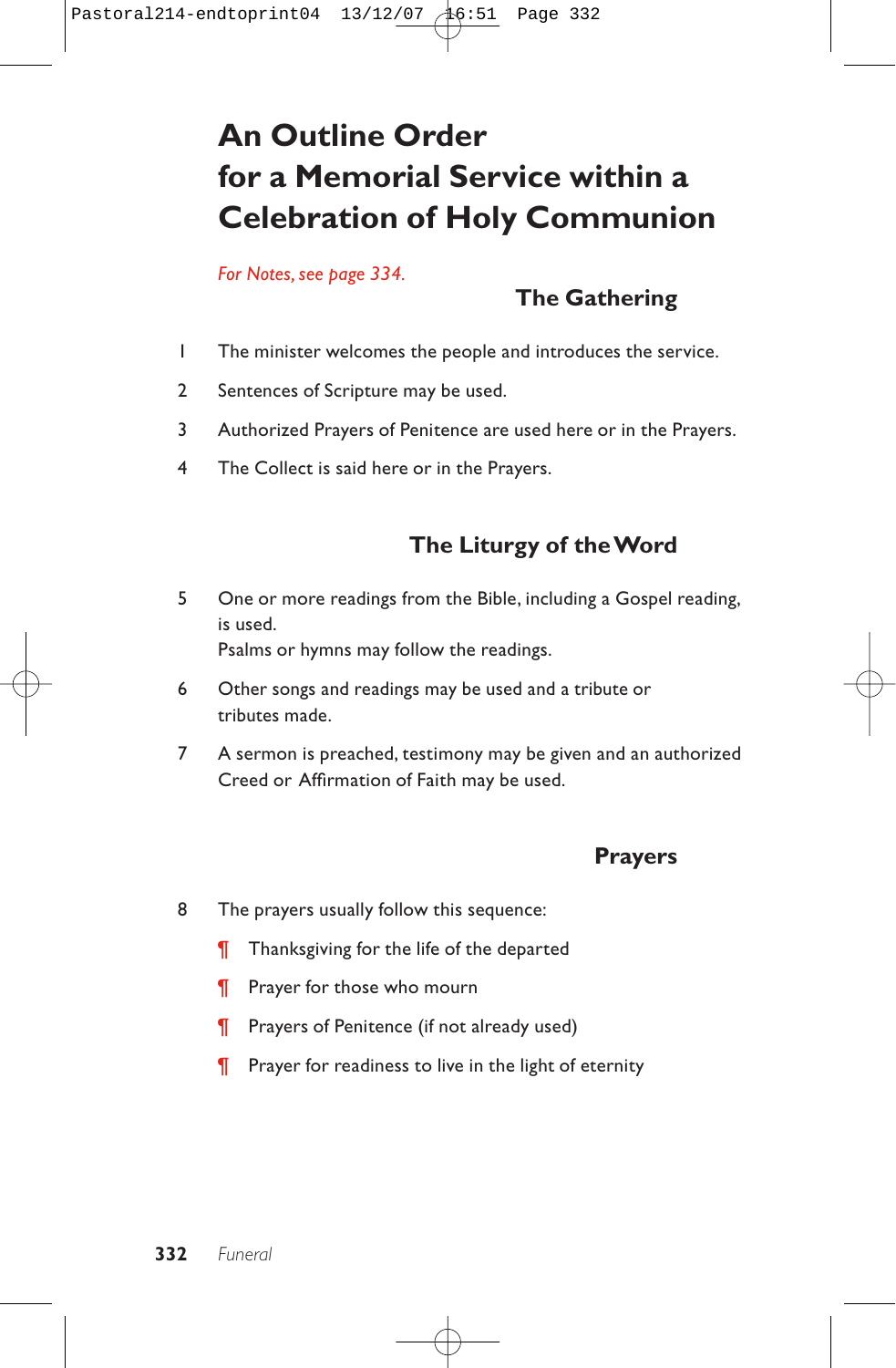# **The Liturgy of the Sacrament**

- 9 The Peace
- 10 Preparation of the Table Taking of the Bread and Wine
- 11 The Eucharistic Prayer (any authorized Eucharistic Prayer may be used)
- 12 The Lord's Prayer (used here rather than in the Prayers)
- 13 Breaking of the Bread
- 14 Giving of Communion
- 15 Prayer after Communion

# **Commendation and Dismissal**

- 16 The dead person is commended to God with authorized words.
- 17 The service may end with a blessing.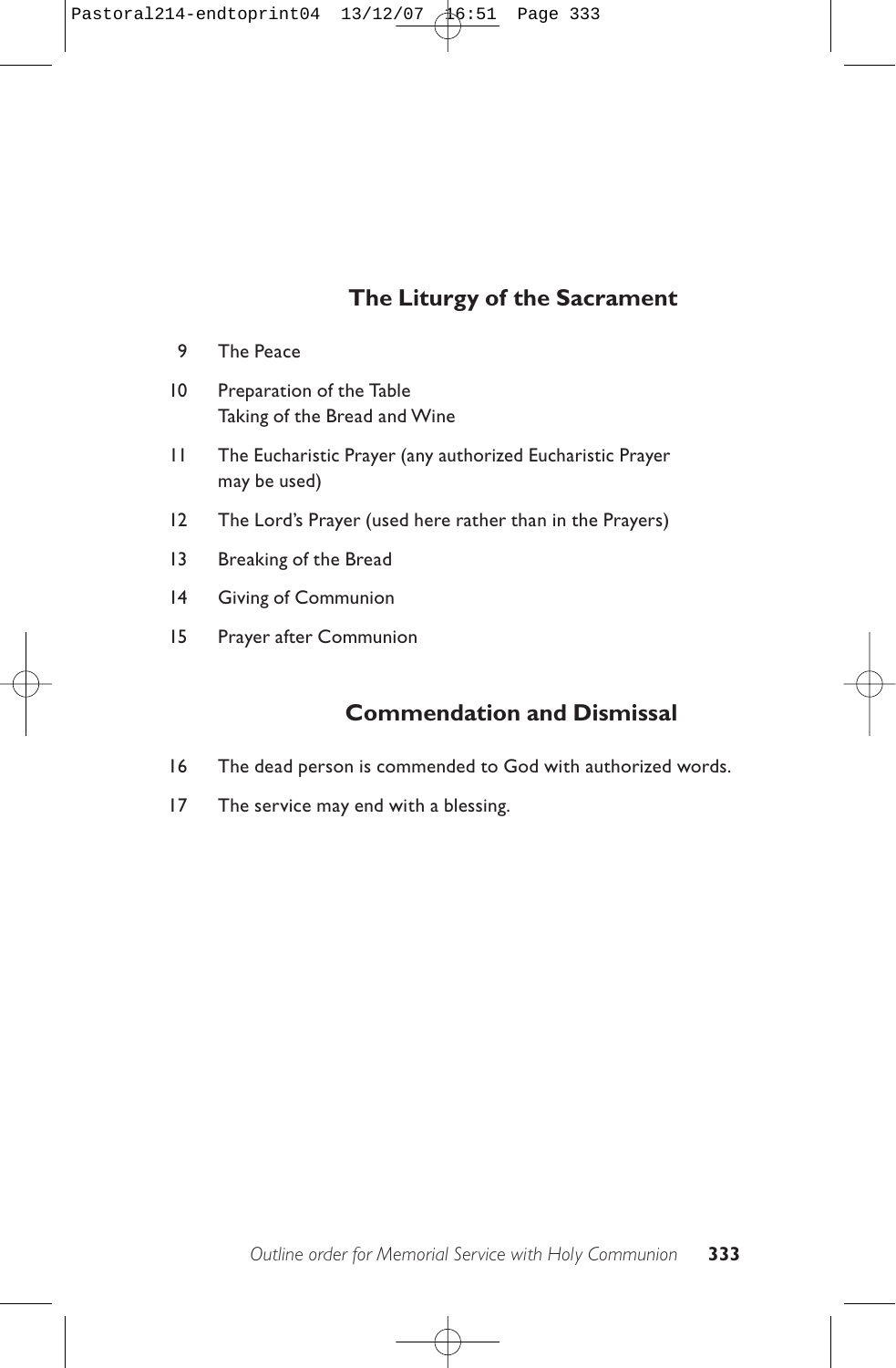# **Notes**

- 1 These Outline Orders are designed for use in church several weeks after the Funeral service has taken place. One way of amplifying the first Order is provided on pages 335–344.
- 2 If the memorial service takes place on the same day as, or very soon after, the Funeral, the Funeral service should be used, without the Committal.
- 3 For annual memorial services a provision such as that on pages 62–82 in *The Promise of His Glory* should be used.
- 4 Care should be taken to ensure that there is a clear president throughout, who introduces and concludes the service, and that the number of other speakers, musical items and non-biblical readings does not unbalance the service from its focus on the word of God, prayer and thanksgiving.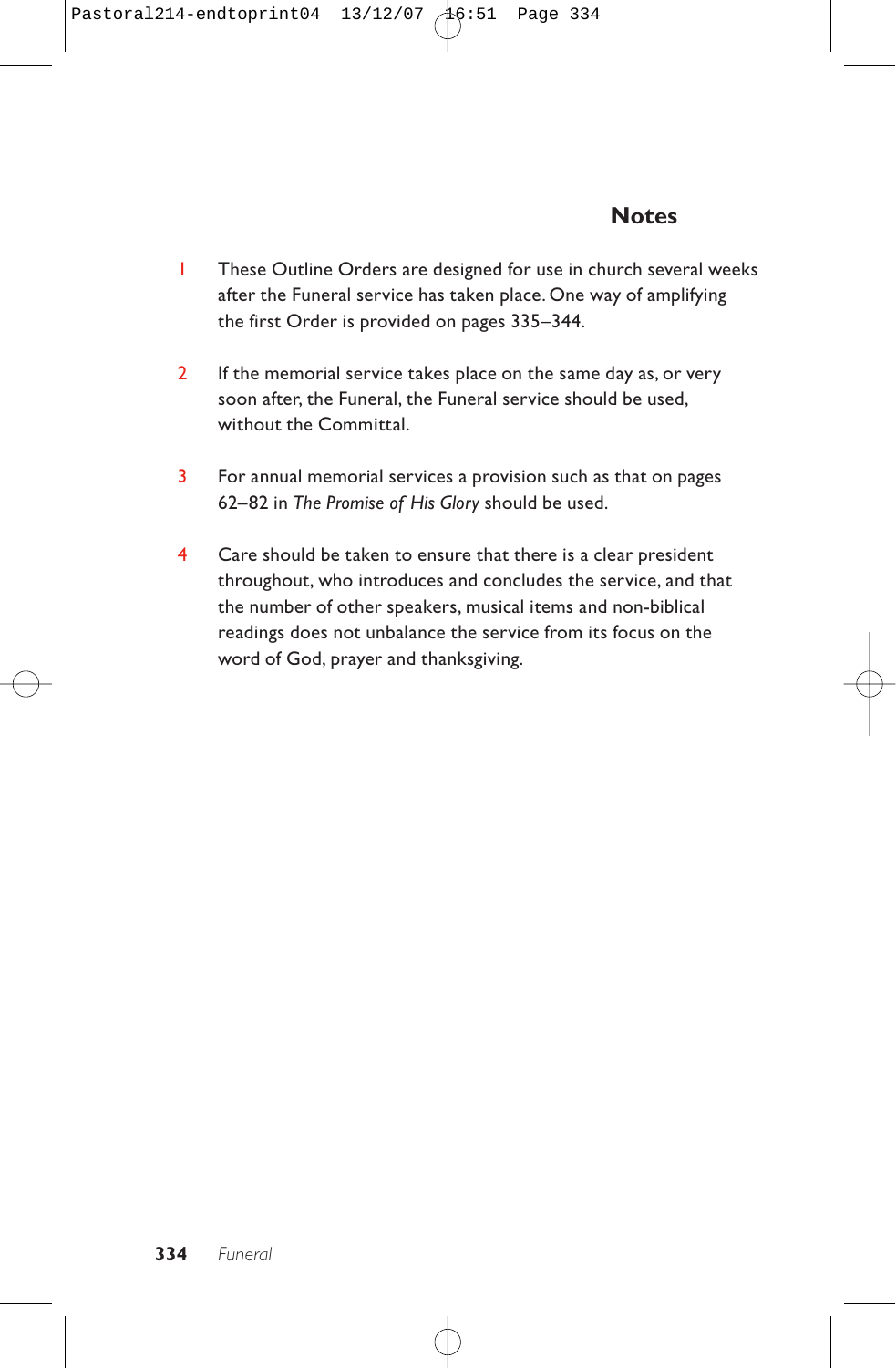# **Memorial Service: A Sample Service**

# **The Gathering**

*The minister welcomes the people and introduces the service.*

*Sentences of Scripture may be sung or said, and a hymn may be sung.*

#### *The minister says*

We meet in the name of Jesus Christ, who died and was raised to the glory of God the Father. Grace and mercy be with you.

#### **[***All* **And also with you.]**

#### *The minister introduces the service in these or other suitable words*

We look not to the things that are seen but to the things that are unseen; for the things that are seen are transient but the things that are unseen are eternal. Today we come together to remember before God our *brother/sister N*, to give thanks for *his/her* life and to comfort one another in our grief.

# *Opening Prayer*

#### *One of these prayers is said*

Father in heaven, we thank you because you made us in your own image and gave us gifts in body, mind and spirit. We thank you now for *N* and what *he/she* meant to each of us. As we honour *his/her* memory, make us more aware that you are the one from whom comes every perfect gift, including the gift of eternal life through Jesus Christ.

#### *All* **Amen.**

*(or)*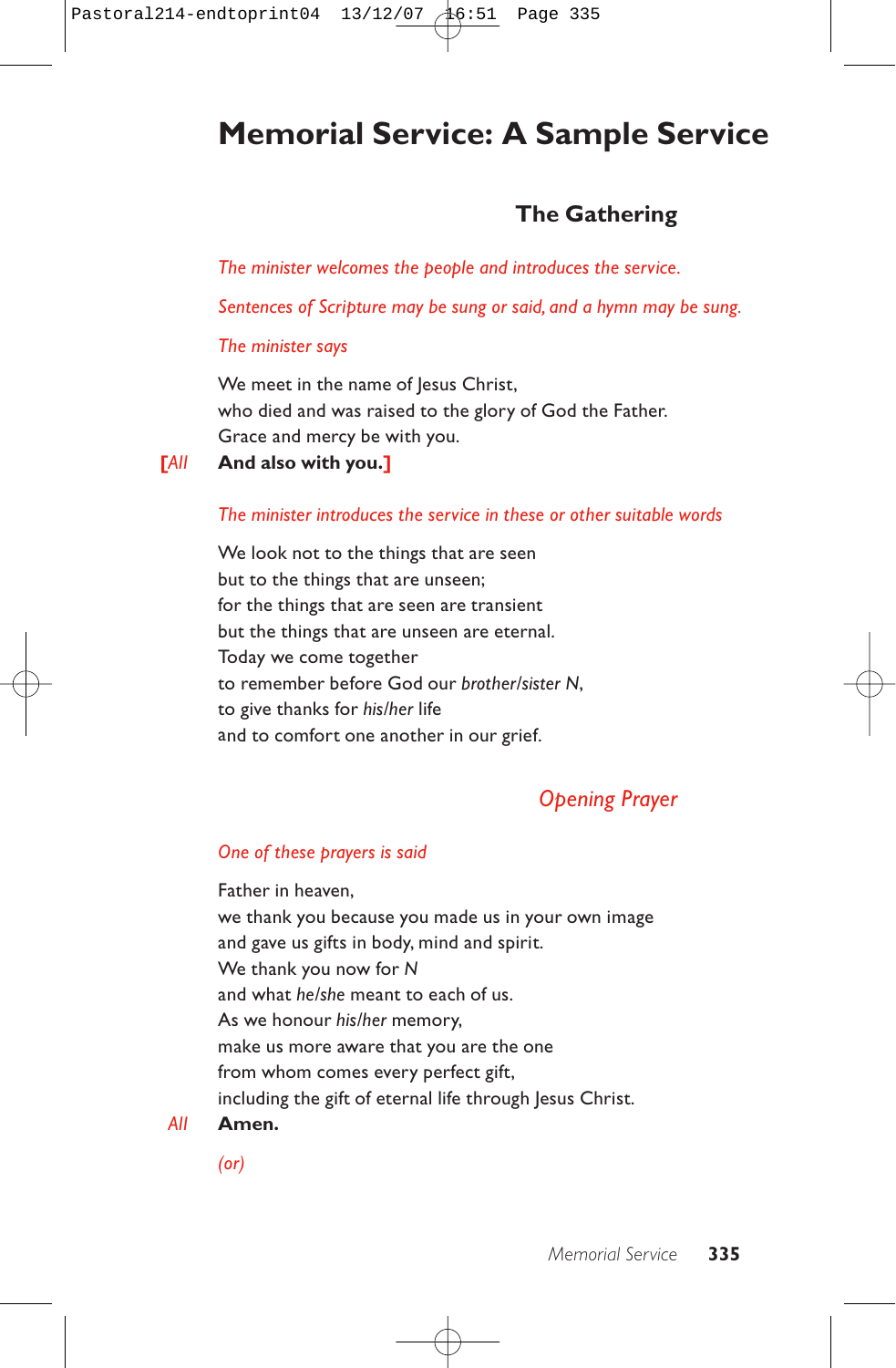Father in heaven, we praise your name for all who have finished this life loving and trusting you, for the example of their lives, the life and grace you gave them and the peace in which they rest. We praise you today for your servant *N* and for all that you did through *him/her*. Meet us in our sadness and fill our hearts with praise and thanksgiving, for the sake of our risen Lord, Jesus Christ.

*All* **Amen.**

# **Readings and Sermon**

### *This canticle may be used*

## *All* **The ransomed of the Lord shall return, and sorrow and sighing shall flee away.**

The wilderness and the dry land shall rejoice: the desert shall burst into song.

They shall see the glory of the Lord: the majesty of our God.

## *All* **The ransomed of the Lord shall return, and sorrow and sighing shall flee away.**

Strengthen the weary hands: make firm the feeble knees.

Say to the anxious: Be strong, fear not, your God is coming with judgement: coming with judgement to save you.

*All* **The ransomed of the Lord shall return, and sorrow and sighing shall flee away.** *Isaiah 35.1,2b,3,4,10a*

## *A reading from the Old or New Testament may be used. At the end the reader may say*

This is the word of the Lord.

*All* **Thanks be to God.**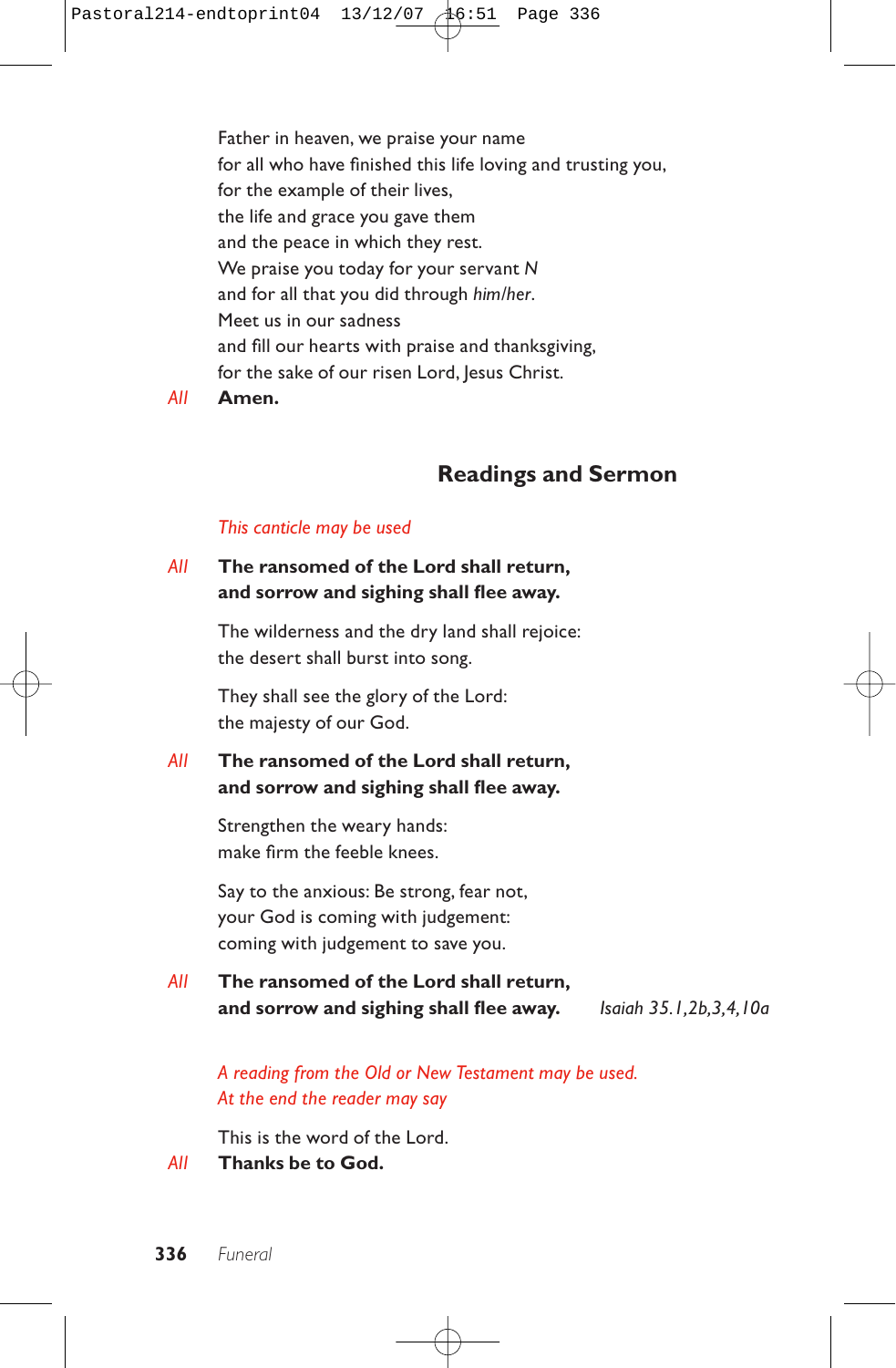*A reading from the New Testament (which may be a Gospel reading) is used. When the Gospel is announced the reader says*

Hear the Gospel of our Lord Jesus Christ according to *N*. *All* **Glory to you, O Lord.**

#### *At the end*

This is the Gospel of the Lord.

## *All* **Praise to you, O Christ.**

*Memories may be shared, a tribute or tributes may be made. Psalms, hymns and other songs and readings may be used.*

*A sermon is preached.*

*One of these prayers may be used to provide a link with the Affirmation of Faith or the Thanksgiving*

Father in heaven, we give you thanks for your servant *N.* We praise you as we recollect *his/her* life and cherish *his/her* memory. We bless you that in bearing your image *he/she* has brought light to our lives; for we have seen in *his/her* friendship reflections of your compassion, in *his/her* integrity demonstrations of your goodness, in *his/her* faithfulness glimpses of your eternal love. Grant to each of us, beloved and bereft, the grace to follow *his/her* good example so that we with *him/her* may come to your everlasting kingdom; through Jesus Christ our Lord, who died and rose again and opened the gate of glory, to whom be praise for all eternity.

## *All* **Amen.**

*(or)*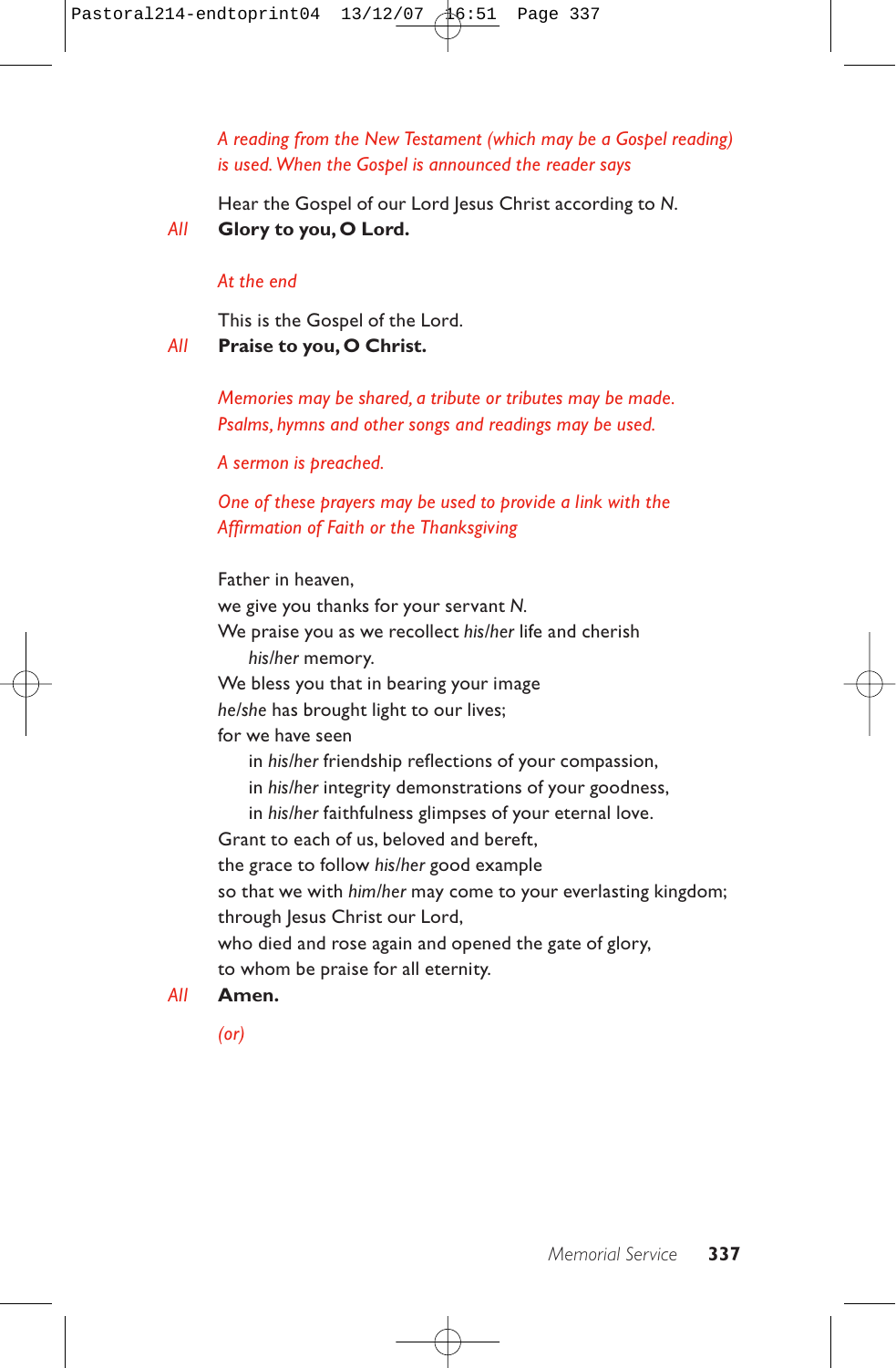Almighty Saviour, those who have died in faith have eternal joy in your presence. For us who remain, be with us in our sadness and turn our eyes to you. By your death once for all upon the cross, raise us to new life, give us victory over death and confidence to look forward to your coming.

*All* **Amen.**

# *Affirmation of Faith*

## *This Affirmation of Faith may be used*

Let us declare our faith in the resurrection of our Lord Jesus Christ:

*All* **Christ died for our sins in accordance with the Scriptures; he was buried; he was raised to life on the third day in accordance with the Scriptures; afterwards he appeared to his followers, and to all the apostles: this we have received, and this we believe. Amen.** *cf 1 Corinthians 15.3-7*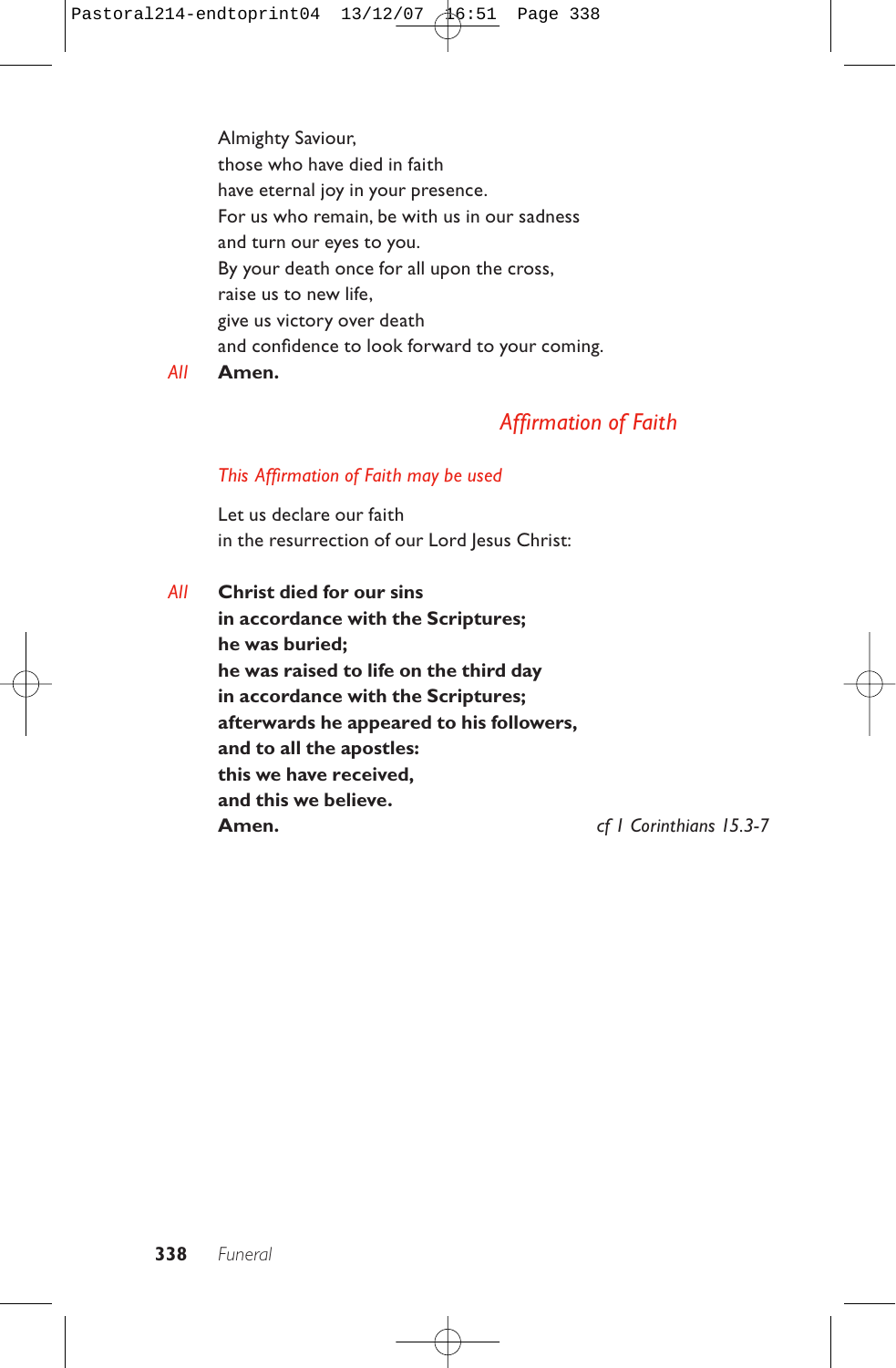# **Prayers**

# *Prayers of Penitence*

## *The minister may introduce the confession with these or other suitable words*

God has shone in our hearts to give the light of the knowledge of his glory in the face of Christ. But we have this treasure in earthen vessels to show that the transcendent power belongs to God and not to us. As we acknowledge our human frailty, we call to mind our sins of word, deed and omission, and confess them before God our Father.

#### *Silence is kept.*

*All* **Father eternal, giver of light and grace, we have sinned against you and against our neighbour, in what we have thought, in what we have said and done, through ignorance, through weakness, through our own deliberate fault. We have wounded your love, and marred your image in us. We are sorry and ashamed, and repent of all our sins. For the sake of your Son Jesus Christ, who died for us, forgive us all that is past; and lead us out from darkness to walk as children of light. Amen.**

*The minister says an authorized absolution.*

## *Prayers of Intercession*

*Suitable prayers are said (see pages 351–372).*

#### *This introduction and response may be used*

In peace let us pray to the Lord, using the response:

Hear us, risen Lord,

*All* **our resurrection and our life.**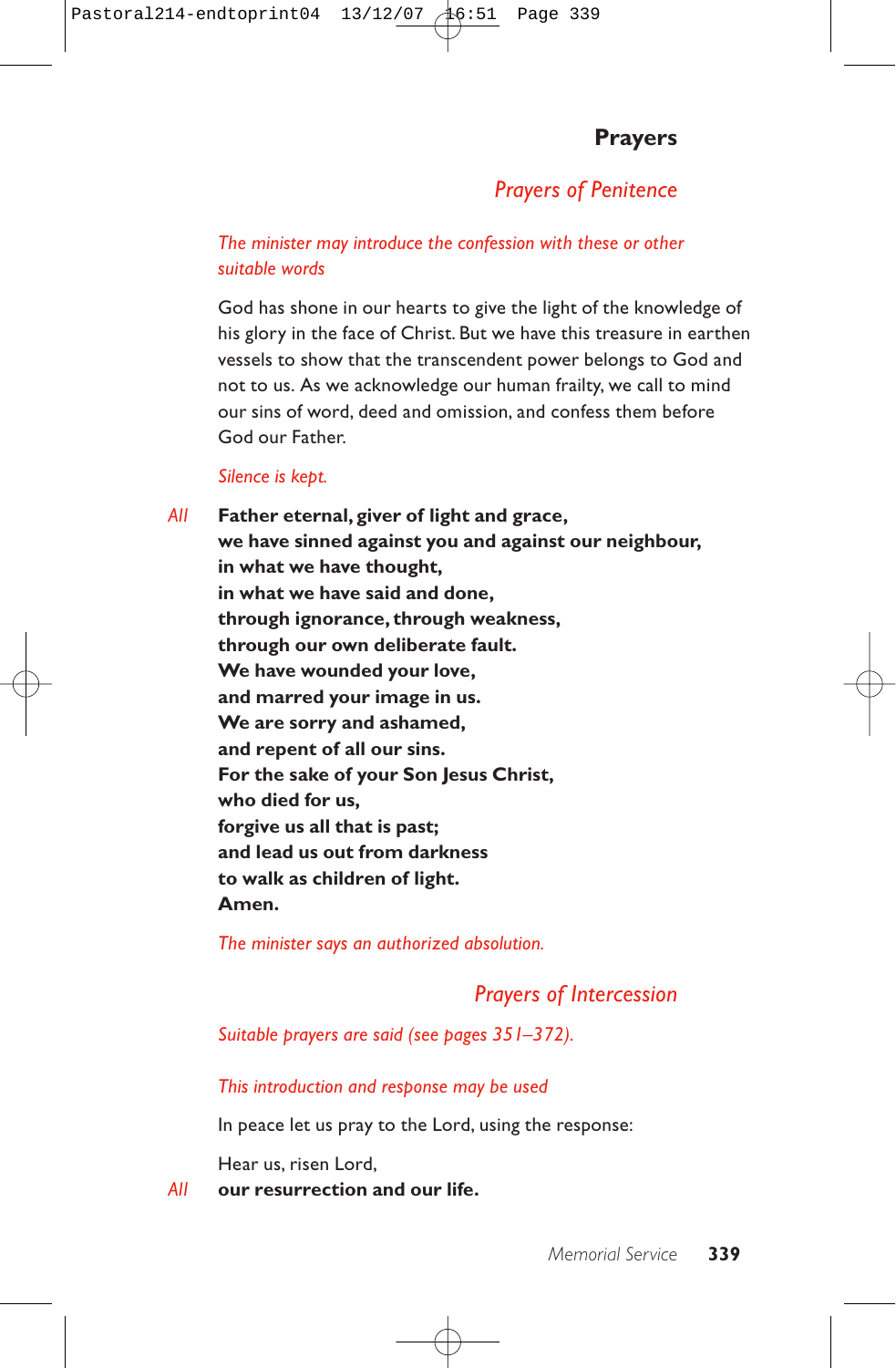# *Prayers of Thanksgiving*

# *Hymns may be sung and testimony given. Either the whole of, or these verses from, the Te Deum may be used*

You, Christ, are the King of glory, the eternal Son of the Father. When you took our flesh to set us free you humbly chose the Virgin's womb. You overcame the sting of death and opened the kingdom of heaven to all believers. You are seated at God's right hand in glory. We believe that you will come and be our judge. Come then, Lord, and help your people, bought with the price of your own blood, and bring us with your saints to glory everlasting.

#### *One or more of these thanksgivings may be used*

You are worthy, our Lord and God, to receive glory and honour and power.

## *All* **For you have created all things, and by your will they have their being.**

You are worthy, O Lamb, for you were slain, and by your blood you ransomed for God saints from every tribe and language and nation.

*All* **You have made them to be a kingdom and priests serving our God, and they will reign with you on earth.**

> **To the One who sits on the throne and to the Lamb be blessing and honour, glory and might,**

**for ever and ever.**

#### **Amen.**

*(or)*

We give you thanks and praise, almighty Father, that you sent your Son to die, and raised him from the dead for the salvation of all.

Lord, hear us.

#### *All* **Lord, graciously hear us.**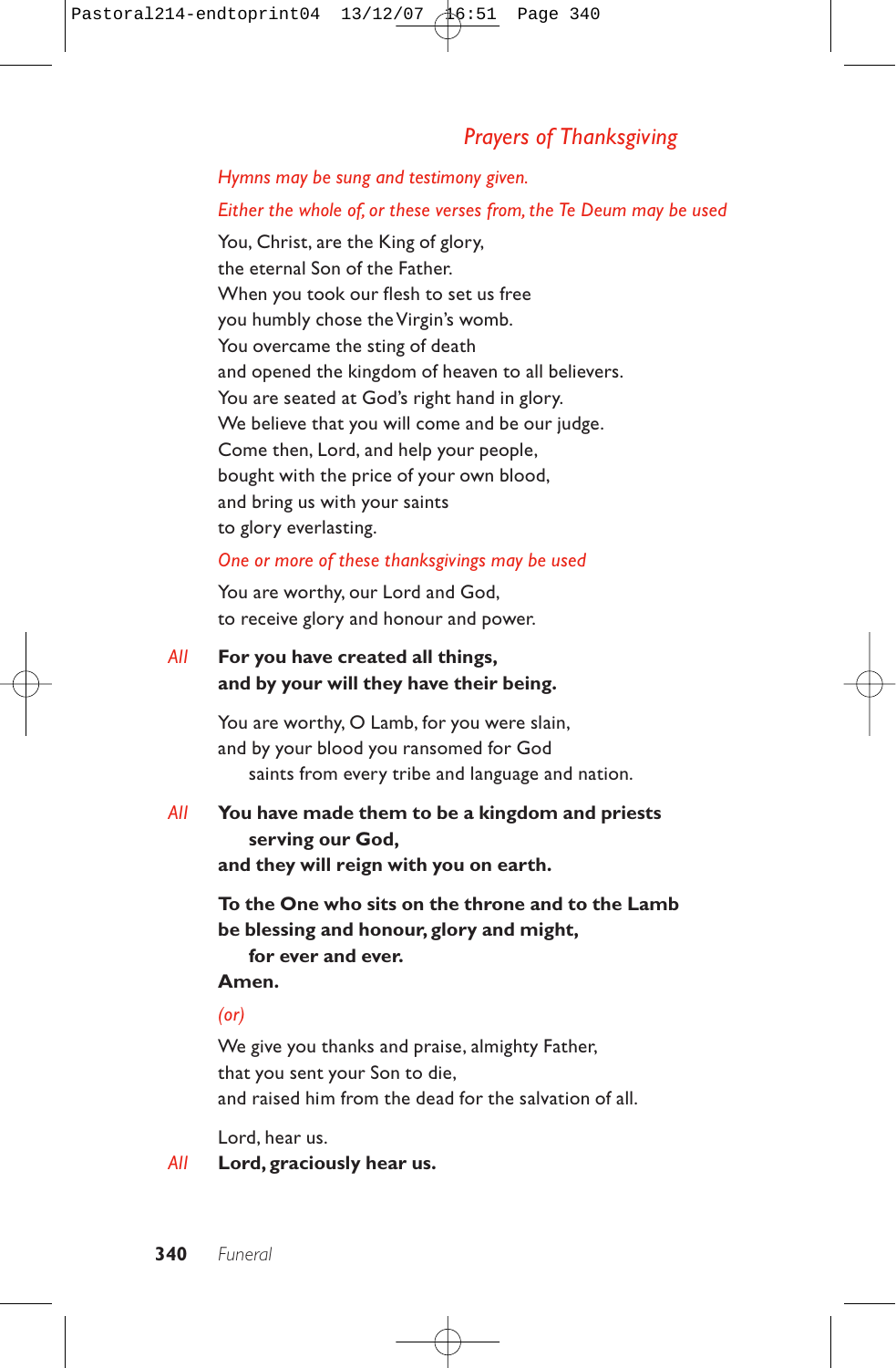We thank you for *N* who in baptism was given the pledge of eternal life,

and now through faith rejoices with the saints in glory.

Lord, hear us.

## *All* **Lord, graciously hear us.**

We thank you for our *brother/sister* who shared the bread of life, a foretaste of the eternal banquet of heaven.

Lord, hear us.

## *All* **Lord, graciously hear us.**

We thank you for our deceased relatives and friends, who have helped us in the faith and now find rest from their labours.

Lord, hear us.

## *All* **Lord, graciously hear us.**

We thank you that the family and friends of our *brother/sister N* may be consoled in their grief by the Lord, who wept at the death of his friend Lazarus.

Lord, hear us.

## *All* **Lord, graciously hear us.**

We pray for all of us assembled here to worship in faith, that we may be gathered together again in God's kingdom.

Lord, hear us.

## *All* **Lord, graciously hear us.**

## *(or)*

Lord God, creator of all, you have made us creatures of this earth, but have also promised us a share in life eternal. According to your promises, may all who have died in the peace of Christ share with your saints in the joy of heaven, where there is neither sorrow nor pain but life everlasting.

## *All* **Alleluia. Amen.**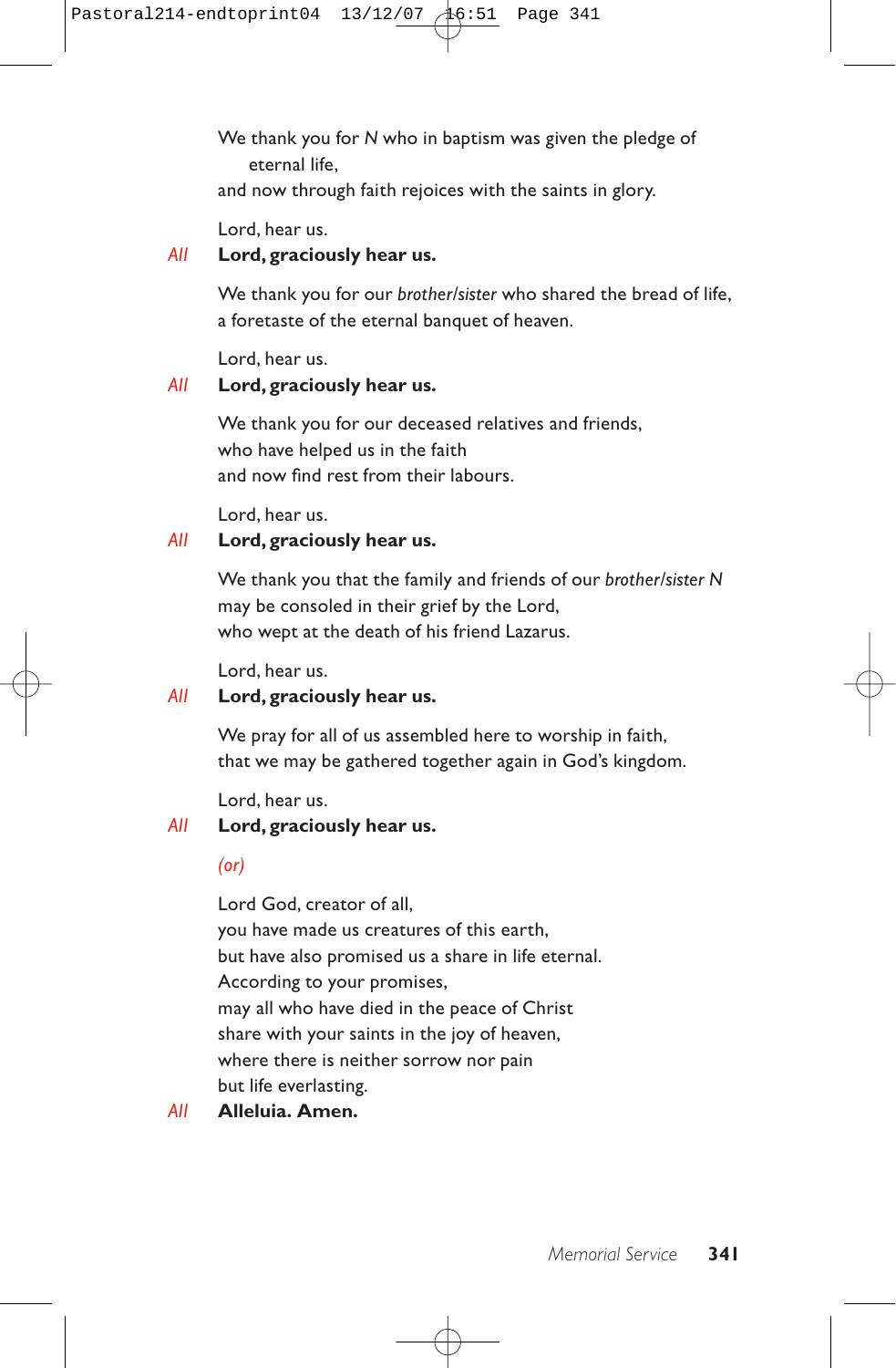# **The Commendation**

Almighty God, in your great love you crafted us by your hand and breathed life into us by your Spirit. Although we became a rebellious people, you did not abandon us to our sin. In your tender mercy you sent your Son to restore in us your image. In obedience to your will he gave up his life for us, bearing in his body our sins on the cross. By your mighty power you raised him from the grave and exalted him to the throne of glory. Rejoicing in his victory and trusting in your promise to make alive all who turn to Christ, we commend *N* to your mercy and we join with all your faithful people and the whole company of heaven in the one unending song of praise: glory and wisdom and honour be to our God for ever and ever.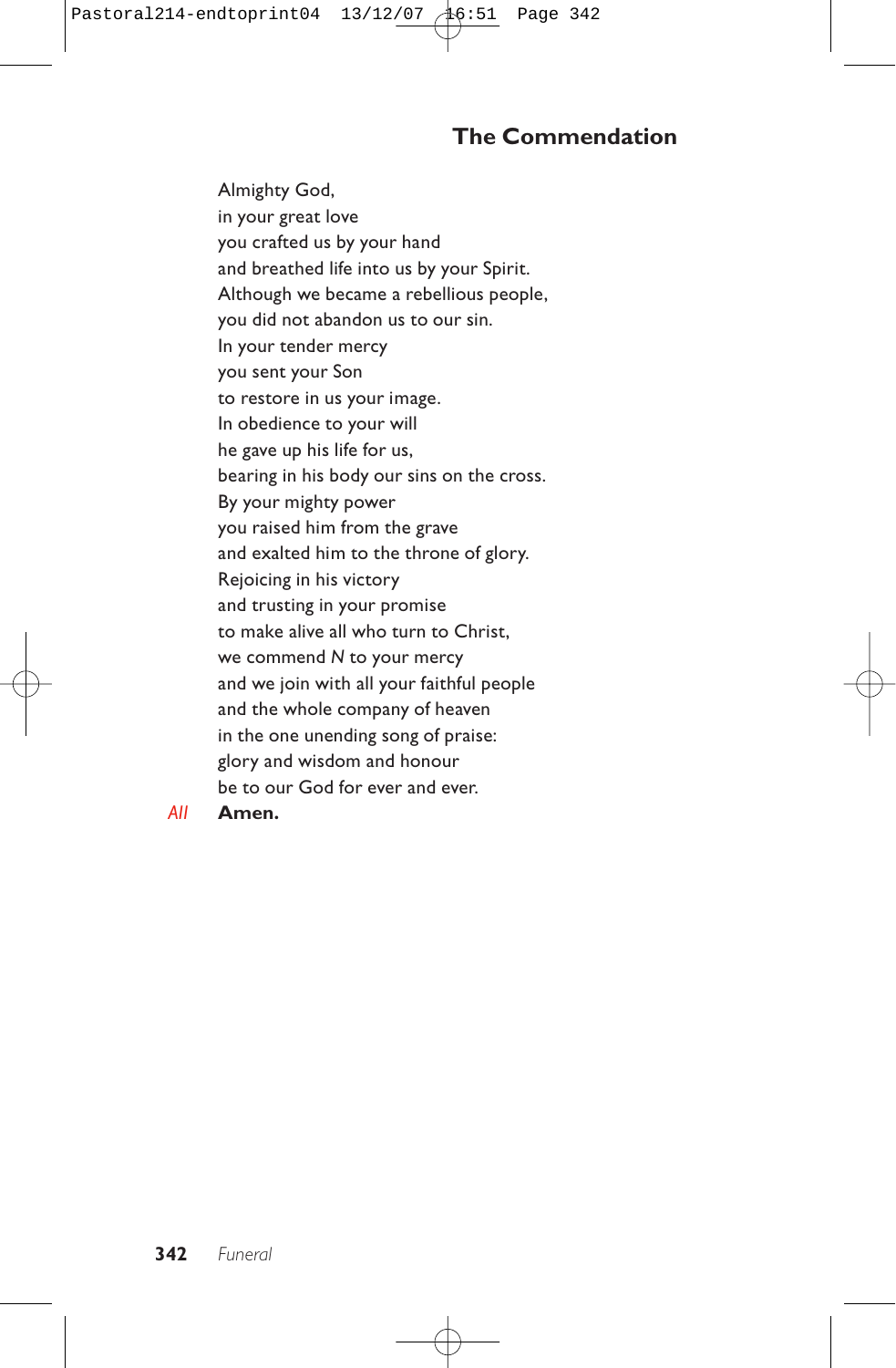# *The Lord's Prayer*

As our Saviour taught us, so we pray

*All* **Our Father in heaven, hallowed be your name, your kingdom come, your will be done, on earth as in heaven. Give us today our daily bread. Forgive us our sins as we forgive those who sin against us. Lead us not into temptation but deliver us from evil. For the kingdom, the power, and the glory are yours now and for ever. Amen.**

#### *(or)*

Let us pray with confidence as our Saviour has taught us

*All* **Our Father, who art in heaven, hallowed be thy name; thy kingdom come; thy will be done; on earth as it is in heaven. Give us this day our daily bread. And forgive us our trespasses, as we forgive those who trespass against us. And lead us not into temptation; but deliver us from evil. For thine is the kingdom, the power and the glory, for ever and ever. Amen.**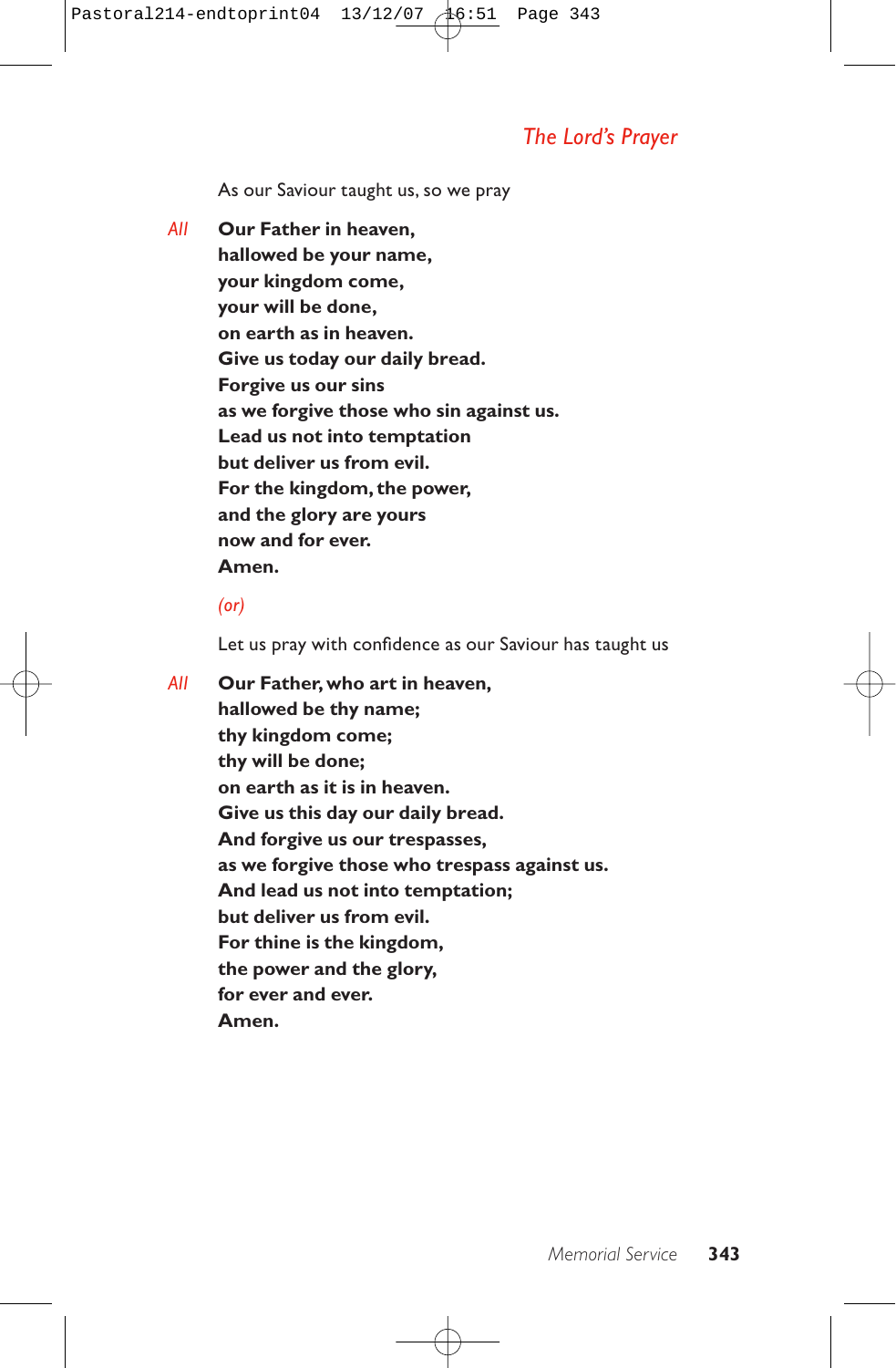# **The Dismissal**

# *The Peace*

Jesus said: Peace I leave with you. My peace I give to you. Not as the world gives give I unto you. Do not let your hearts be troubled, neither let them be afraid.

The peace of the risen Christ be always with you *All* **and also with you.**

## *Conclusion*

Neither death nor life can separate us from the love of God in Jesus Christ our Lord.

Grant to us, Lord God, to trust you not for ourselves alone, but also for those whom we love and who are hidden from us by the shadow of death; that, as we believe your power to have raised our Lord Jesus Christ from the dead, so may we trust your love to give eternal life to all who believe in him; through Jesus Christ our Lord, who is alive and reigns with you and the Holy Spirit, one God, now and for ever.

#### *All* **Amen.**

The God of peace, who brought again from the dead our Lord Jesus, that great shepherd of the sheep, make *you* perfect in every good work to do his will; and the blessing of God almighty, the Father, the Son, and the Holy Spirit, be among *you* and remain with *you* always.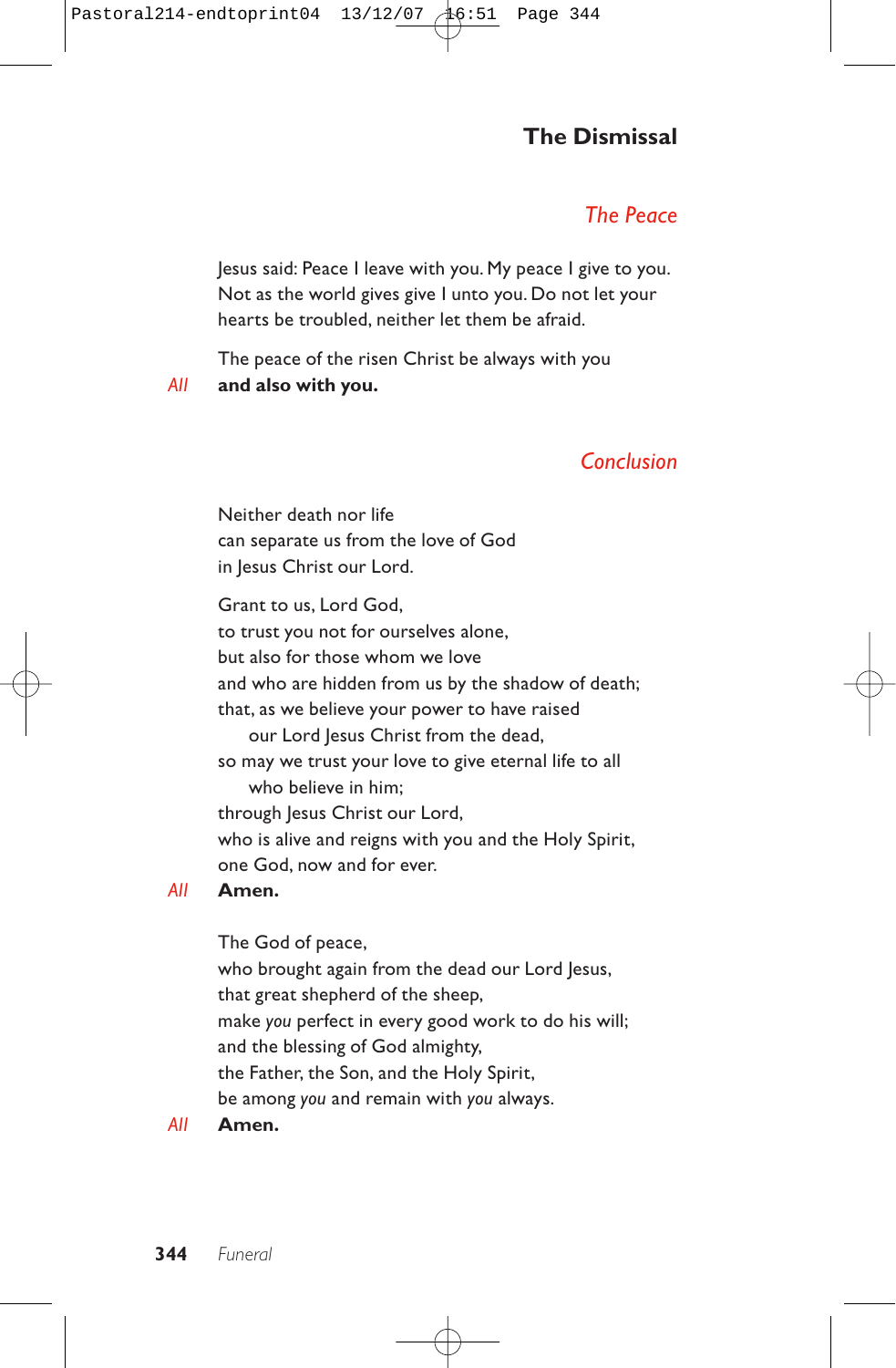# **Resources**

# **Prayers for Use with the Dying and at Funeral and Memorial Services**

These prayers follow the order of dying and mourning. They reflect the sequence found in the services, from the time of death until after the Funeral:

- ¶ Prayers with Dying People **346**
- ¶ Gathering Prayers **347**
- ¶ Prayers of Penitence (Kyries and Absolutions) **348**
- ¶ Collects for Funeral and Memorial Services **350**
- ¶ Thanksgiving for the Life of the Departed **351**
- ¶ Prayers for Those who Mourn **354**
- ¶ Prayers for Readiness to Live in the Light of Eternity **362**
- ¶ Litanies and Responsive Prayers **366**
- ¶ Prayers of Entrusting and Commending **373**
- ¶ Blessings and other Endings **377**
- ¶ Prayers for Use after Psalms **380**

Other suitable prayers may be found in the sections Before the Funeral and After the Funeral (pages 236–254 and 318–322). Prayers suitable for a child may be found on pages 301–315.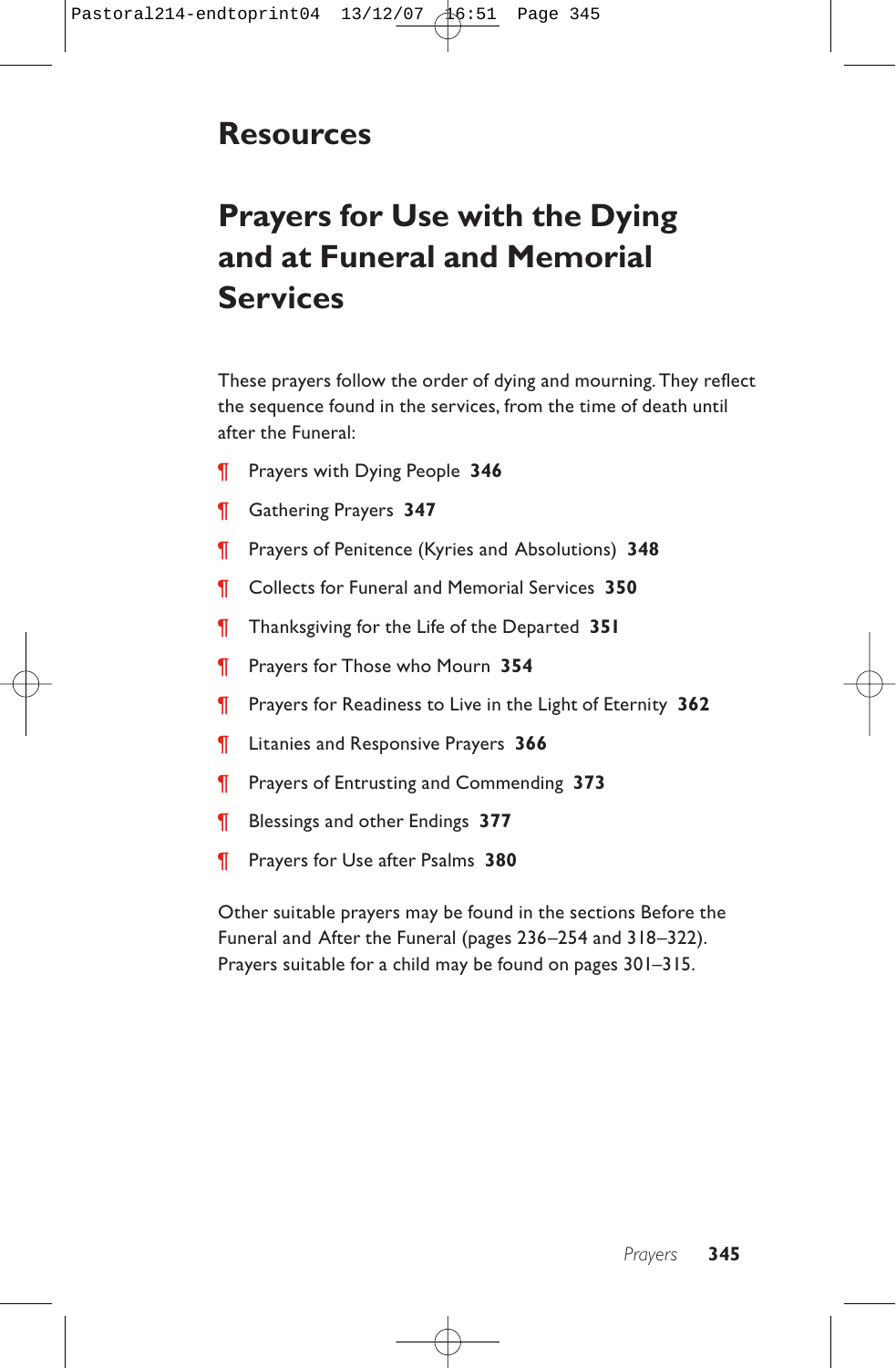# **Prayers with Dying People**

- 1 Soul of Christ, sanctify me. Body of Christ, save me. Blood of Christ, refresh me. Water from the side of Christ, wash me. Passion of Christ, strengthen me. O good Jesus, hear me. Within your wounds hide me. Let me never be separated from you. From the power of darkness defend me. In the hour of my death, call me and bid me come to you, that with your saints I may praise you for ever and ever. Amen.
- 2 Christ be with me, Christ within me, Christ behind me, Christ before me, Christ beside me, Christ to win me, Christ to comfort and restore me, Christ beneath me, Christ above me, Christ in quiet, Christ in danger, Christ in hearts of all that love me, Christ in mouth of friend and stranger.
- 3 Lord Jesus Christ, we thank you for all the benefits you have won for us, for all the pains and insults you have borne for us. Most merciful redeemer, friend and brother, may we know you more clearly, love you more dearly, and follow you more nearly, day by day. Amen.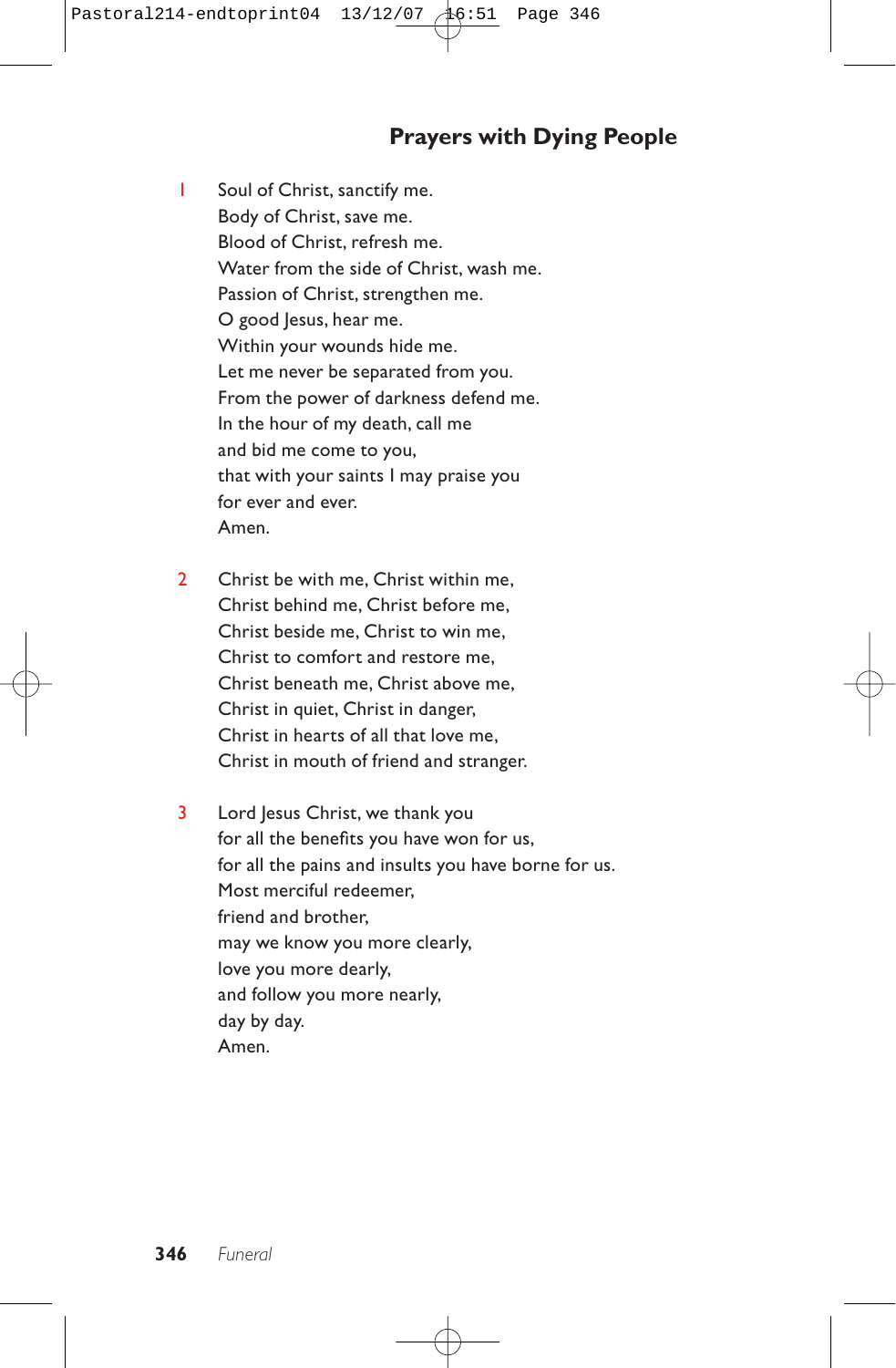4 Lord,

in weakness or in strength we bear your image. We pray for those we love who now live in a land of shadows, where the light of memory is dimmed, where the familiar lies unknown, where the beloved become as strangers. Hold them in your everlasting arms, and grant to those who care a strength to serve,

- 
- a patience to persevere,
- a love to last

and a peace that passes human understanding. Hold us in your everlasting arms, today and for all eternity; through Jesus Christ our Lord. Amen.

# **Gathering Prayers**

- 5 God our refuge and strength, close at hand in our distress; meet us in our sorrow and lift our eyes to the peace and light of your constant care. Help us so to hear your word of grace that our fear will be dispelled by your love, our loneliness eased by your presence and our hope renewed by your promises in Jesus Christ our Lord.
- *All* **Amen.**
	- 6 Gracious Father, in darkness and light, in trouble and in joy, help us to trust your love, to serve your purpose and to praise your name; through Jesus Christ our Lord.
- *All* **Amen.**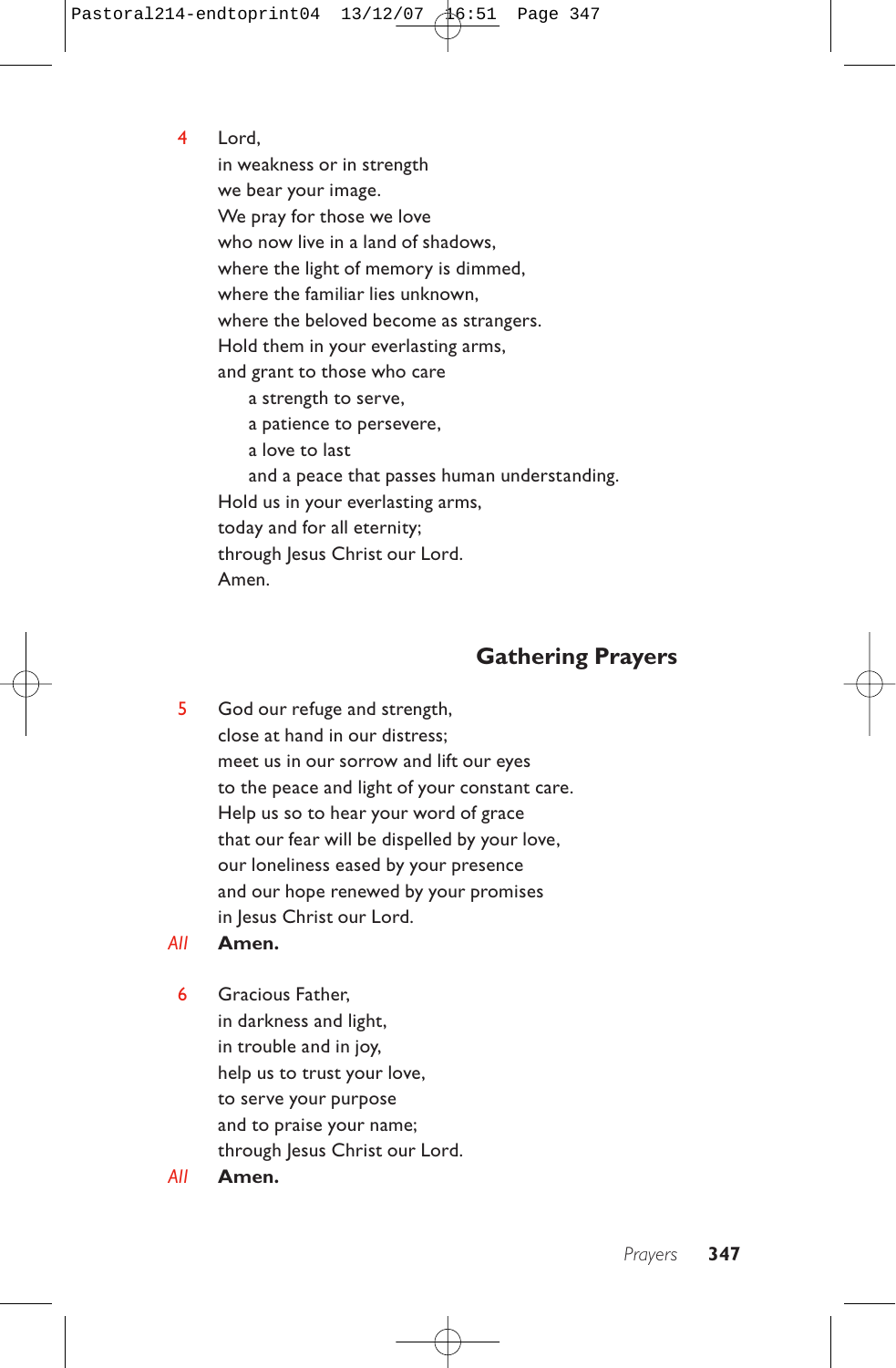7 Heavenly Father,

you have not made us for darkness and death, but for life with you for ever. Without you we have nothing to hope for; with you we have nothing to fear. Speak to us now your words of eternal life. Lift us from anxiety and guilt to the light and peace of your presence, and set the glory of your love before us; through Jesus Christ our Lord.

*All* **Amen.**

# **Prayers of Penitence**

# *Kyries*

| -8 | Remember, Lord, your compassion and love, |
|----|-------------------------------------------|
|    | for they are everlasting.                 |
|    | Lord, have mercy.                         |

## **[***All* **Lord, have mercy.]**

Remember not the sins of my youth or my transgressions, but think on me in your goodness, O Lord,

according to your steadfast love.

Christ, have mercy.

## **[***All* **Christ, have mercy.]**

O keep my soul and deliver me; let me not be put to shame, for I have put my trust in you. Lord, have mercy.

#### **[***All* **Lord, have mercy.]**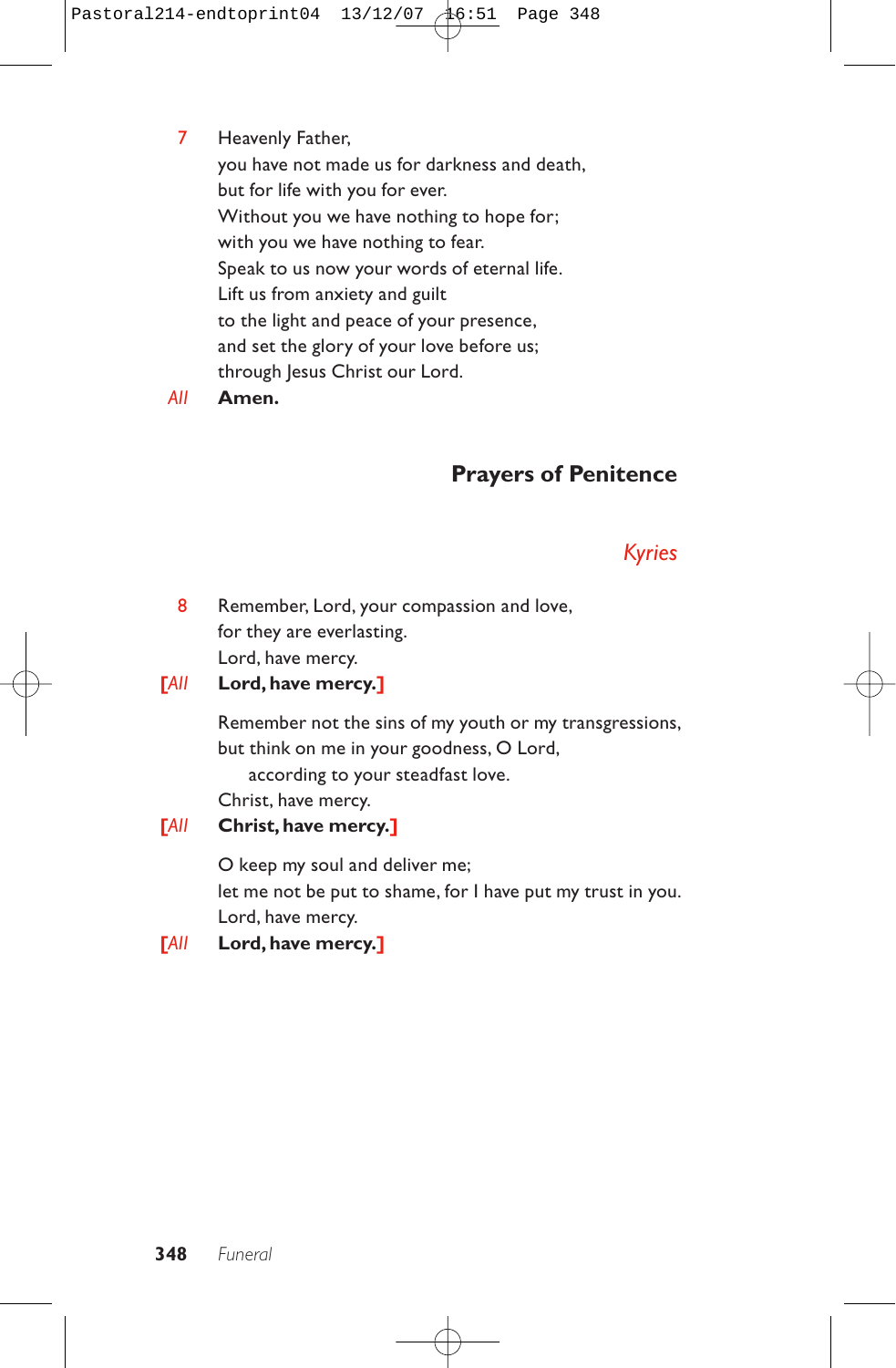9 Lord Jesus, you have shown us the way to the Father: Lord, have mercy.

# **[***All* **Lord, have mercy.]**

Lord Jesus, your word is a light to our path: Christ, have mercy.

# **[***All* **Christ, have mercy.]**

Lord Jesus, you are the good shepherd, leading us into everlasting life: Lord, have mercy.

# **[***All* **Lord, have mercy.]**

10 Praise the Lord, O my soul, and forget not all his benefits: Lord, have mercy.

# **[***All* **Lord, have mercy.]**

Who forgives all your sin and heals all your infirmities: Christ, have mercy.

# **[***All* **Christ, have mercy.]**

Who saves your life from destruction and crowns you with mercy and loving-kindness: Lord, have mercy.

# **[***All* **Lord, have mercy.]**

11 Out of the depths I cry to you: Lord, hear my voice. Lord, have mercy.

# **[***All* **Lord, have mercy.]**

If you should mark what is done amiss: who may abide it? Christ, have mercy.

# **[***All* **Christ, have mercy.]**

Trust in the Lord, for with him there is mercy: for with him is ample redemption. Lord, have mercy.

## **[***All* **Lord, have mercy.]**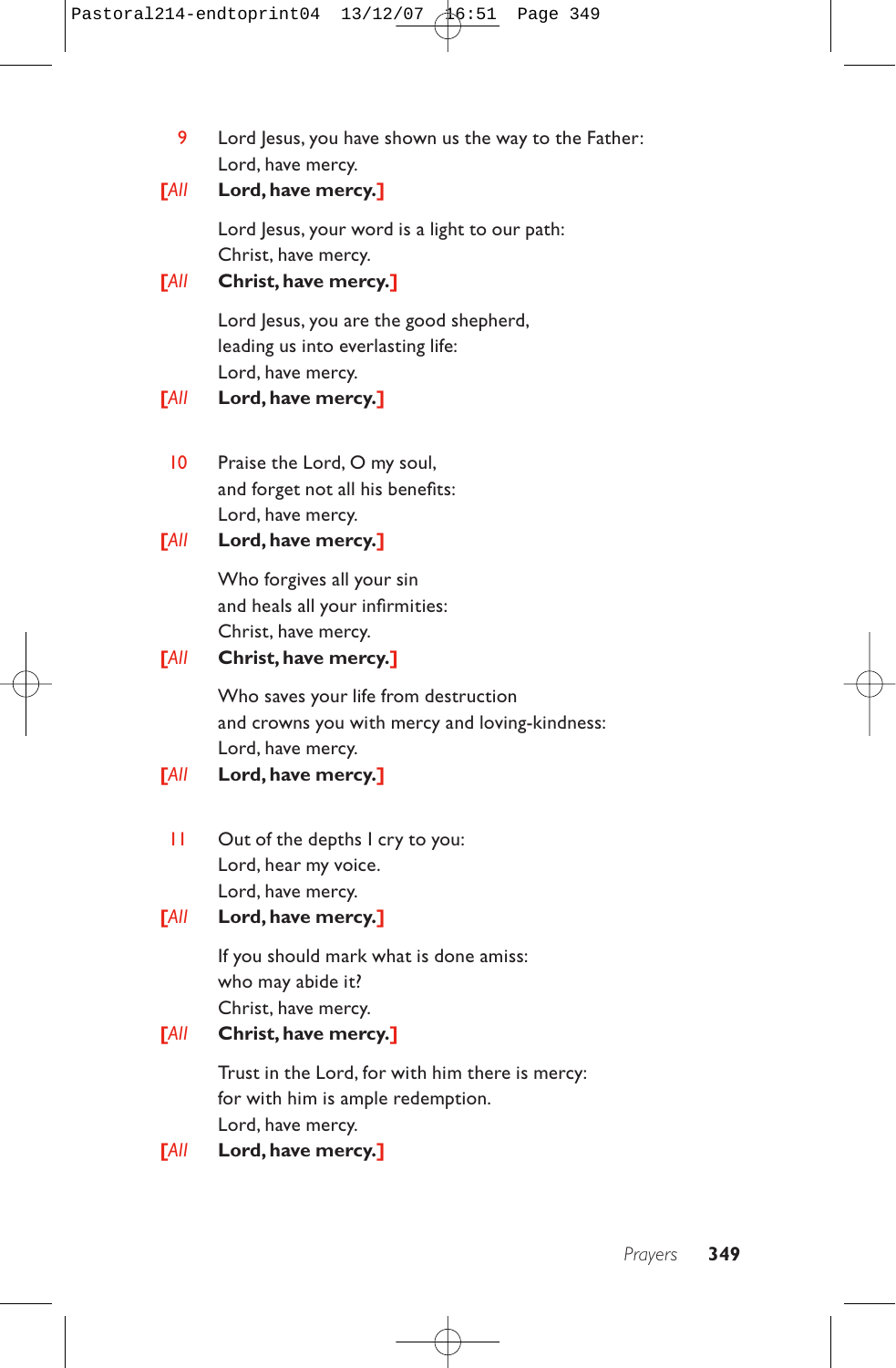# *Absolutions*

12 May the God of love bring us back to himself, forgive us our sins and assure us of his eternal love in Jesus Christ our Lord.

*All* **Amen.**

*The following absolution is particularly appropriate when the Funeral service is set within Holy Communion*

- 13 May God our Father forgive us our sins and bring us to the fellowship of his table with his saints for ever.
- *All* **Amen.**

# **Collects for Funeral and Memorial Services**

14 Merciful Father, hear our prayers and comfort us; renew our trust in your Son, whom you raised from the dead; strengthen our faith that [*N and*] all who have died in the love of Christ will share in his resurrection; who lives and reigns with you, now and for ever.

#### *All* **Amen.**

15 Eternal God, our maker and redeemer, grant us [*with N*] and all the faithful departed the sure benefits of your Son's saving passion and glorious resurrection: that, in the last day, when you gather up all things in Christ, we may with them enjoy the fullness of your promises; through Jesus Christ your Son our Lord, who is alive and reigns with you, in the unity of the Holy Spirit, one God, now and for ever.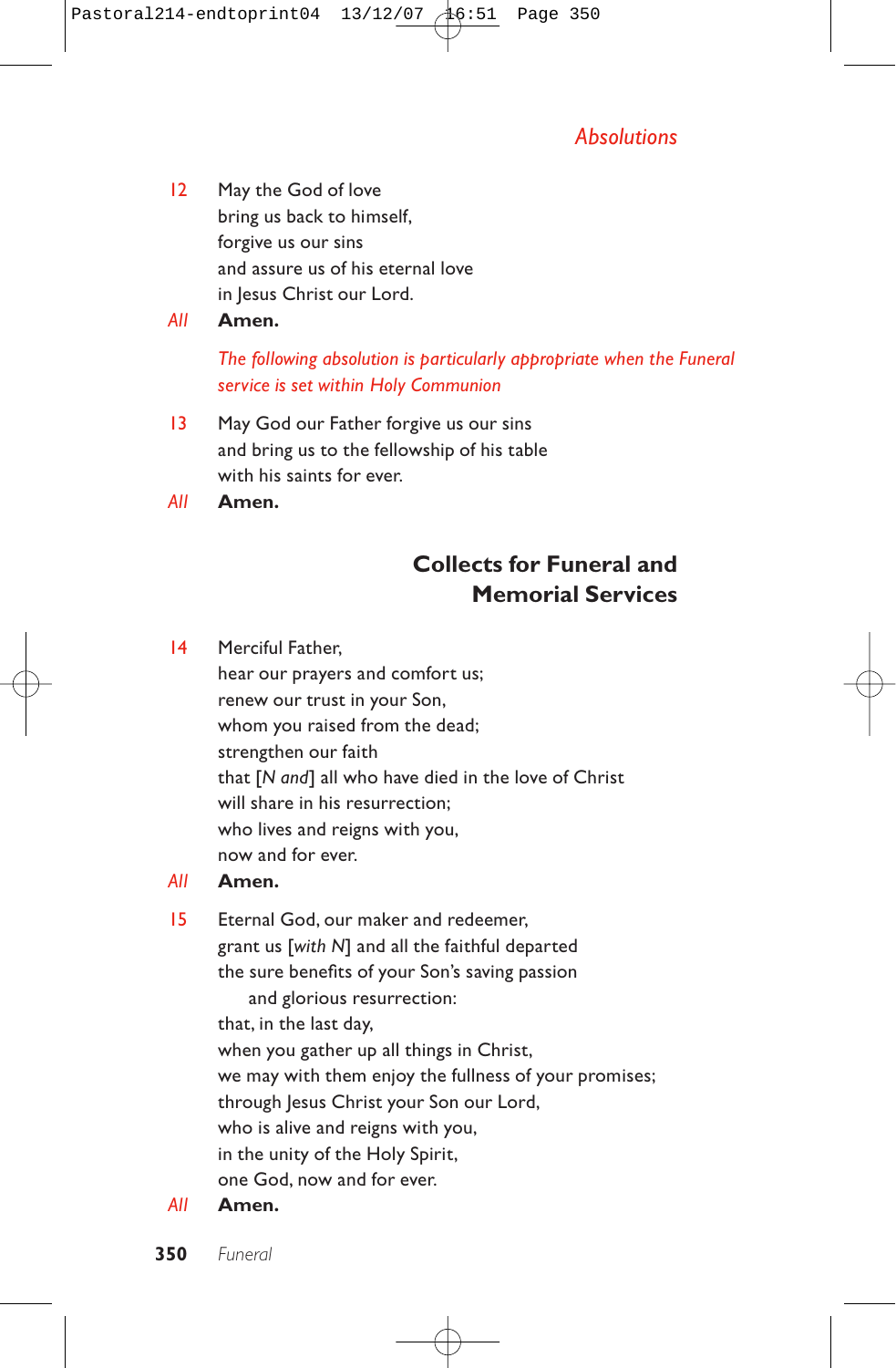# **Thanksgiving for the Life of the Departed**

16 Blessed be the God and Father of our Lord Jesus Christ, who has blessed us all with the gift of this earthly life and has given to our *brother/sister N his/her* span of years and gifts of character. God our Father, we thank you now for all *his/her* life, for every memory of love and joy, for every good deed done by *him/her* and every sorrow shared with us. We thank you for *his/her* life and for *his/her* death, we thank you for the rest in Christ *he/she* now enjoys, we thank you for giving *him/her* to us, we thank you for the glory we shall share together. Hear our prayers through Jesus Christ our Lord.

#### *All* **Amen.**

17 Merciful Father and Lord of all life, we praise you that we are made in your image and reflect your truth and light. We thank you for the life of your child *N*, for the love *he/she* received from you and showed among us. Above all, we rejoice at your gracious promise to all your servants, living and departed, that we shall rise again at the coming of Christ. And we ask that in due time we may share with our *brother/sister* that clearer vision, when we shall see your face in the same Christ our Lord.

#### *All* **Amen.**

18 Lord of all, we praise you for all who have entered into their rest and reached the promised land where you are seen face to face. Give us grace to follow in their footsteps as they followed in the way of your Son. Thank you for the memory of those you have called to yourself: by each memory, turn our hearts from things seen to things unseen, and lead us till we come to the eternal rest you have prepared for your people, through Jesus Christ our Lord. *All* **Amen.**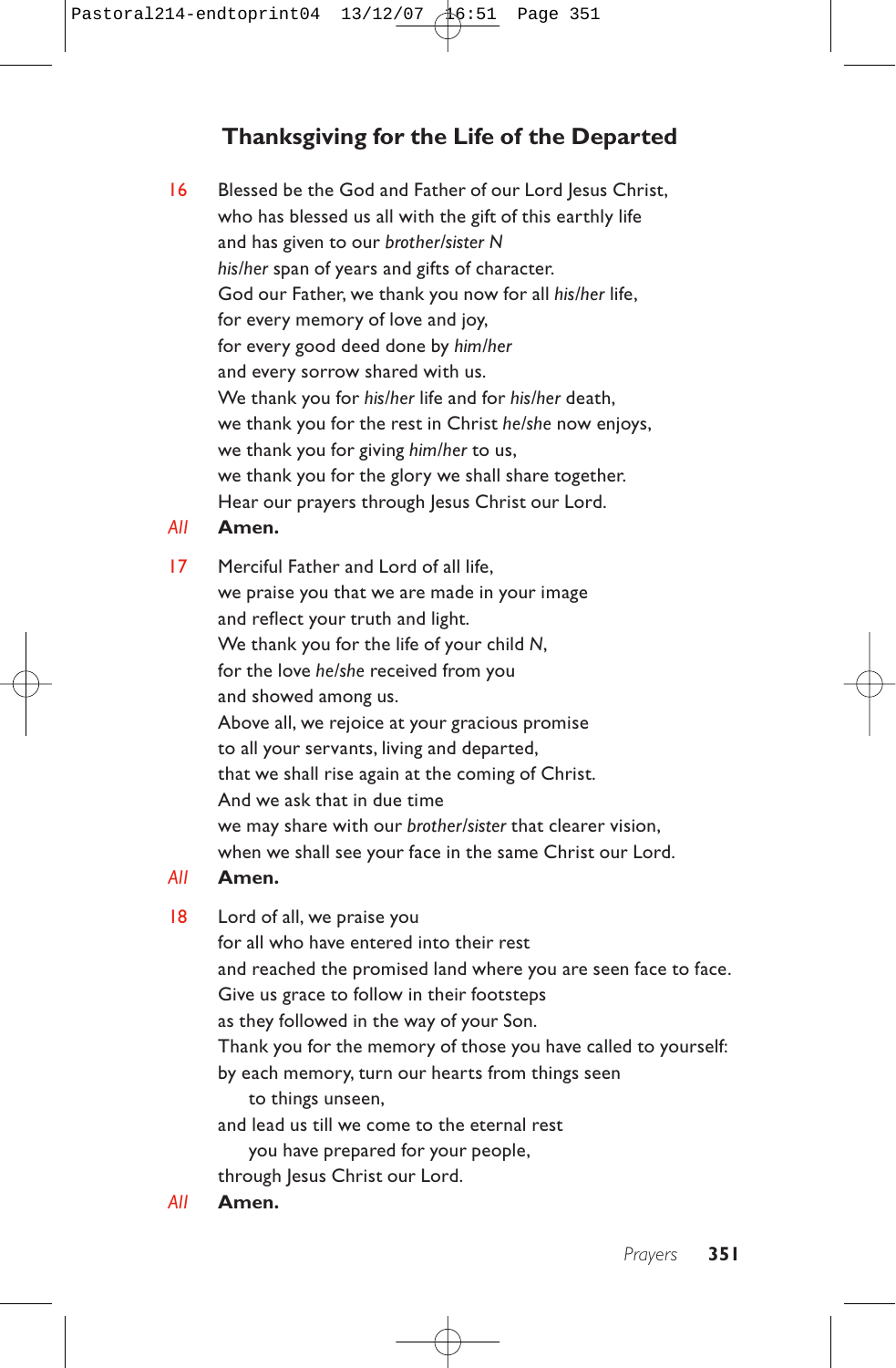19 Father in heaven, we praise your name for all who have finished this life loving and trusting you, for the example of their lives, the life and grace you gave them, and the peace in which they rest. We praise you today for your servant *N* and for all that you did through *him/her.* Meet us in our sadness and fill our hearts with praise and thanksgiving, for the sake of our risen Lord, Jesus Christ.

- *All* **Amen.**
- 20 Father in heaven.

we thank you because you made us in your own image and gave us gifts in mind, body and spirit. We thank you now for *N* and what *he/she* meant to each of us. As we honour *his/her* memory, make us more aware that you are the one from whom comes every perfect gift, including the gift of eternal life through Jesus Christ.

- *All* **Amen.**
- 21 God our Father,

we thank you that you have made each of us in your own image, and given us gifts and talents with which to serve you. We thank you for *N*, the years we shared with *him/her*, the good we saw in *him/her*, the love we received from *him/her*. Now give us strength and courage to leave *him/her* in your care, confident in your promise of eternal life through Jesus Christ our Lord.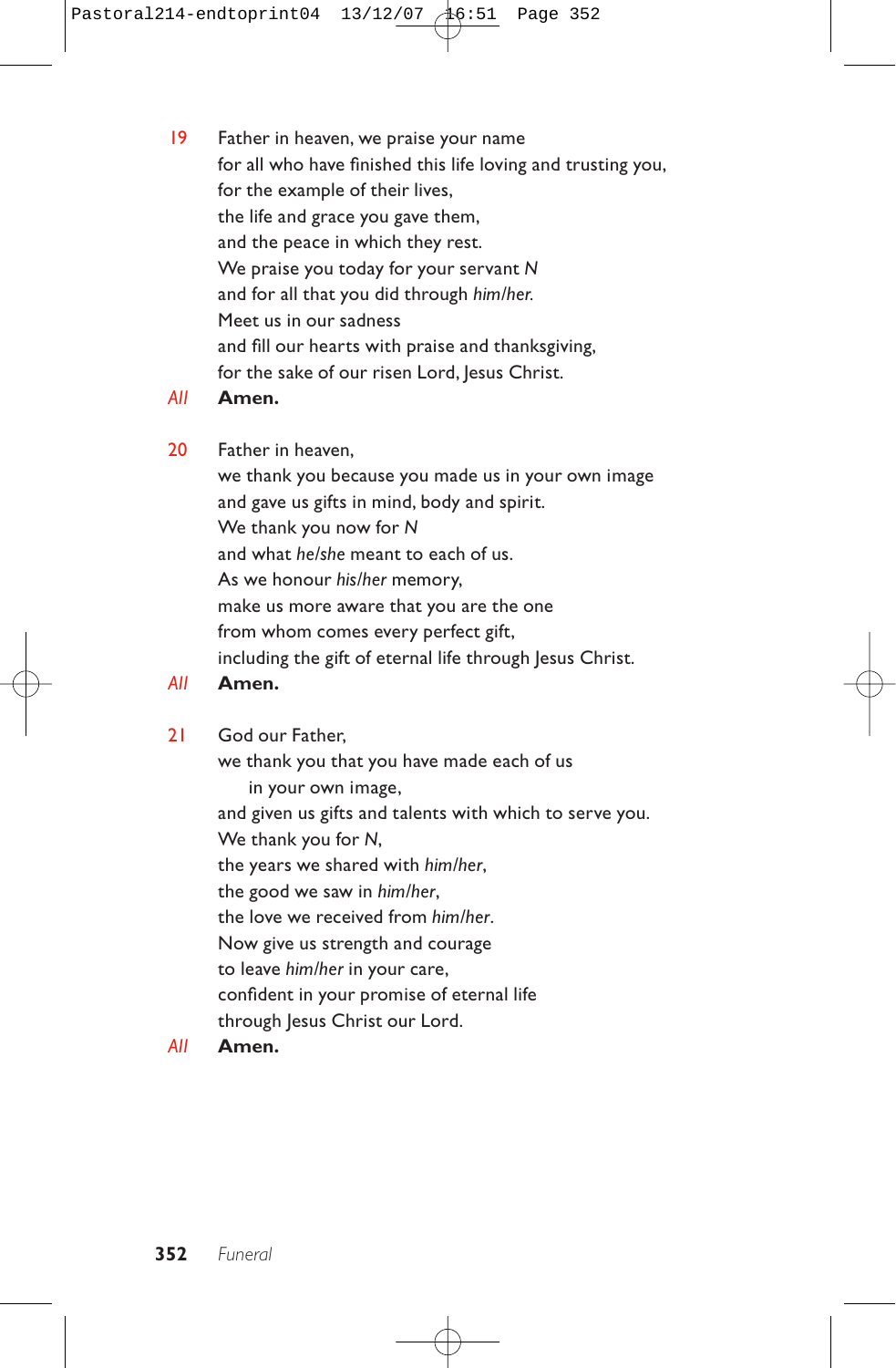22 Eternal God and Father. we praise you that you have made people to share life together and to reflect your glory in the world. We thank you now for *N*, for all that we saw of your goodness and love in *his/her* life and for all that *he/she* means to each one of us. As we too journey towards death may we do so in the company of lesus, who came to share our life that we might share the life of eternity. To him be glory with you and the Holy Spirit for ever and ever.

## *All* **Amen.**

23 Lord God, creator of all, you have made us creatures of this earth but have also promised us a share in life eternal: receive our thanks and praise that, through the passion and death of Christ, your child *N*, our *brother/sister*, whom we commend into your hands today, shares with your saints in the joy of heaven, where there is neither sorrow nor pain but life everlasting. Alleluia.

#### *All* **Amen.**

#### 24 Almighty God,

you love everything you have made and judge us with infinite mercy and justice. We rejoice in your promises of pardon, joy and peace to all those who love you. In your mercy turn the darkness of death into the dawn of new life, and the sorrow of parting into the joy of heaven; through our Saviour Jesus Christ, who died, rose again, and lives for evermore.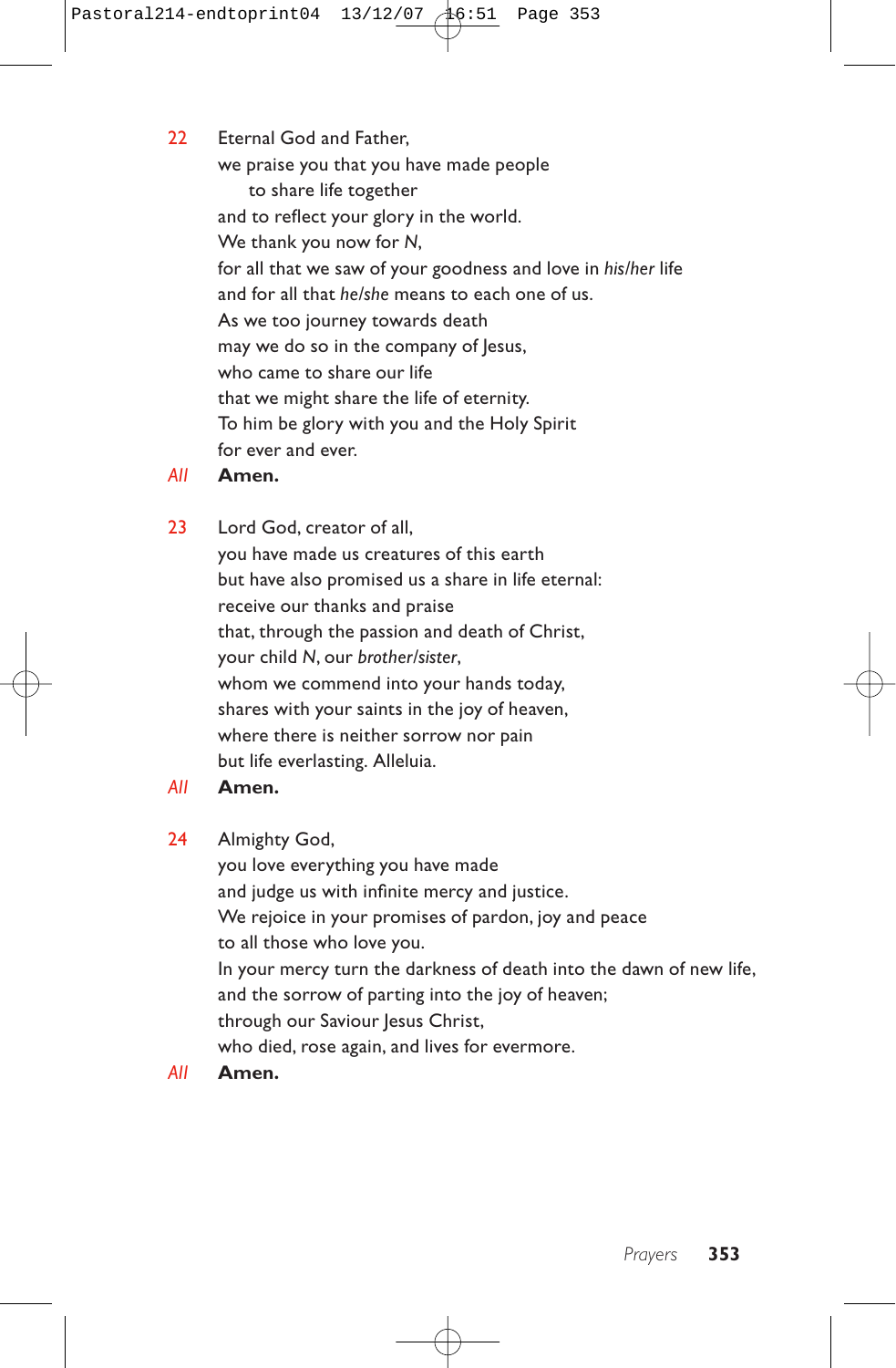## 25 Almighty God,

we come before you, the supreme judge, and to lesus, the mediator of the new covenant, and to the spirits of the righteous made perfect; we give you thanks for giving us an unshakeable kingdom and we worship you in reverence and awe, through Jesus Christ our Lord.

*All* **Amen.**

# **Prayers for Those who Mourn**

26 God of mercy,

as we mourn the death of *N*

and thank you for *his/her* life,

we also remember times when it was hard for us to understand,

to forgive, and to be forgiven.

Heal our memories of hurt and failure,

and bring us to forgiveness and life

in Jesus Christ our Lord.

## *All* **Amen.**

27 Lord Jesus Christ,

you comforted your disciples when you were going to die: now set our troubled hearts at rest and banish our fears. You are the way to the Father: help us to follow you. You are the truth: bring us to know you. You are the life: give us that life, to live with you now and for ever.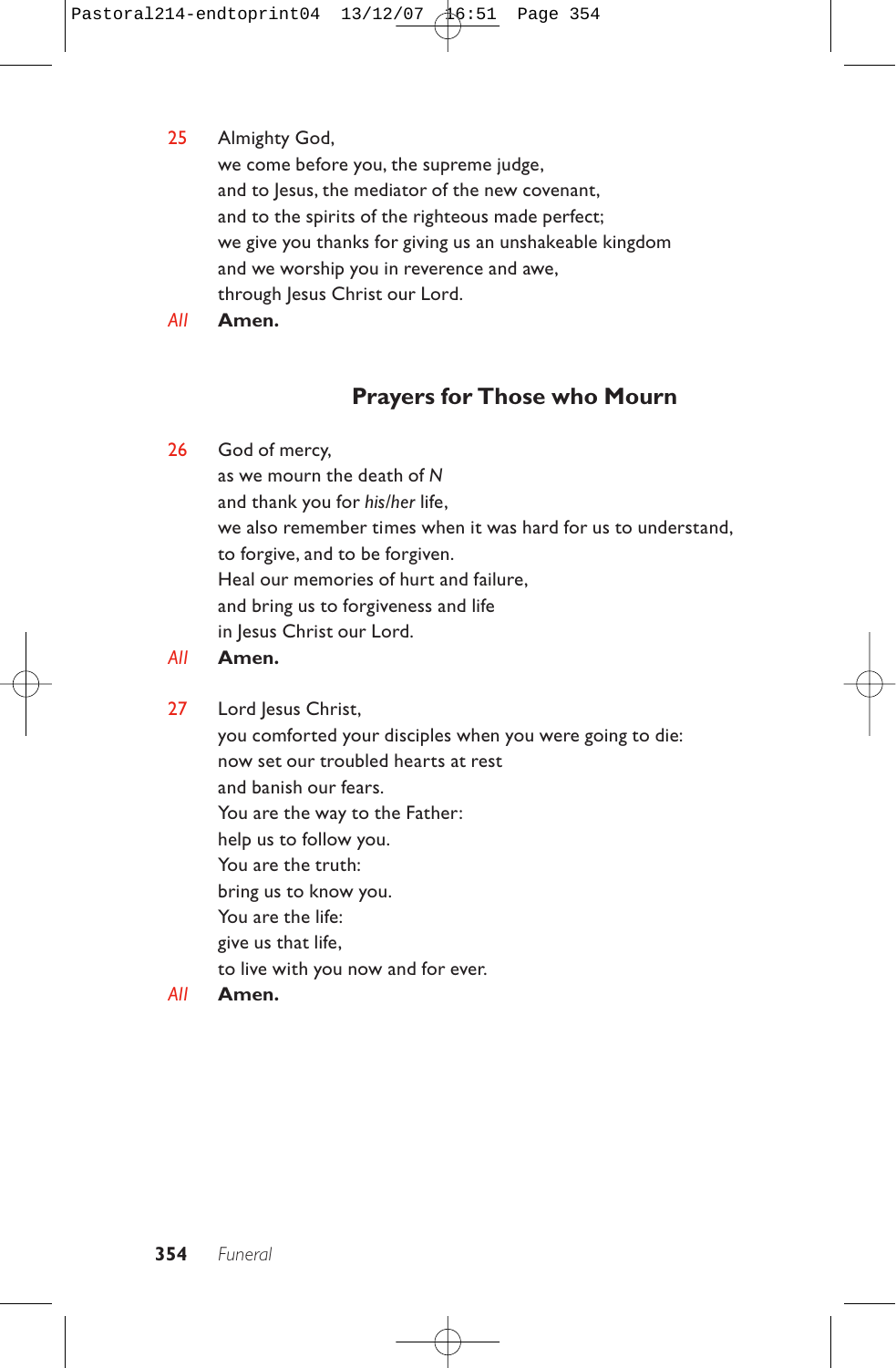28 O God, who brought us to birth, and in whose arms we die, in our grief and shock contain and comfort us; embrace us with your love, give us hope in our confusion and grace to let go into new life; through lesus Christ.

*All* **Amen.**

#### 29 Father,

you know our hearts and share our sorrows. We are hurt by our parting from *N* whom we loved: when we are angry at the loss we have sustained, when we long for words of comfort, yet find them hard to hear, turn our grief to truer living, our affliction to firmer hope in Jesus Christ our Lord.

### *All* **Amen.**

### 30 Gracious God,

surround us and all who mourn this day with your continuing compassion. Do not let grief overwhelm your children, or turn them against you. When grief seems never-ending, take them one step at a time along your road of death and resurrection in Jesus Christ our Lord.

- 31 Father, the death of *N* brings an emptiness into our lives. We are separated from *him/her* and feel broken and disturbed. Give us confidence that *he/she* is safe and *his/her* life complete with you, and bring us together at the last to the wholeness and fullness of your presence in heaven, where your saints and angels enjoy you for ever and ever.
- *All* **Amen.**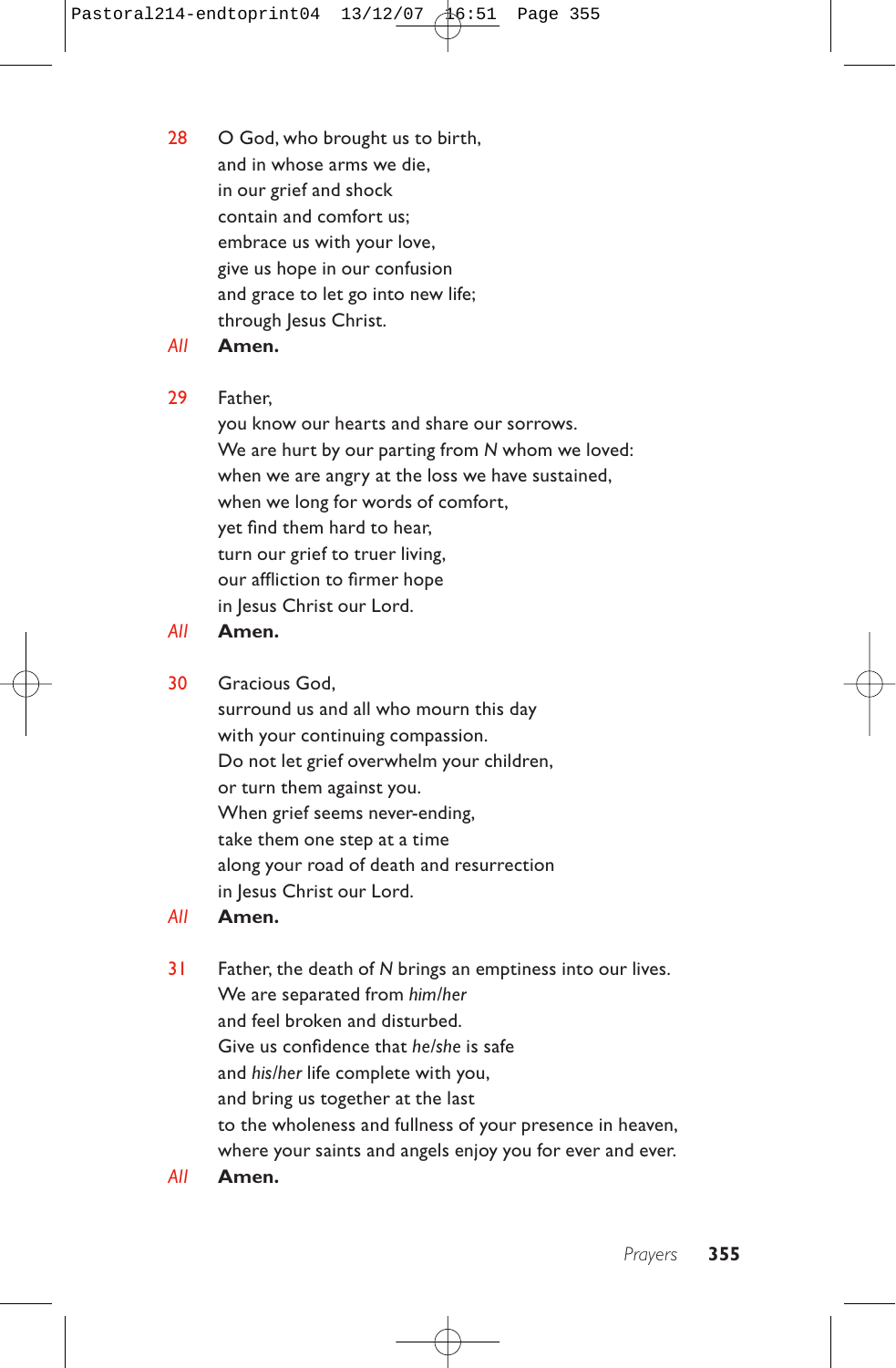32 Lord, we pray for those who mourn, *for parents and children, friends and neighbours.* Be gentle with them in their grief. Show them the depths of your love, a glimpse of the kingdom of heaven. Spare them the torment of guilt and despair. Be with them as they weep beside the empty tomb of our risen Saviour, Jesus Christ our Lord.

*All* **Amen.**

33 Most merciful God,

whose wisdom is beyond our understanding, surround the family of *N* with your love, that they may not be overwhelmed by their loss, but have confidence in your goodness and strength to meet the days to come. We ask this through Christ our Lord.

*All* **Amen.**

34 Father of all mercies and God of all consolation, you pursue us with untiring love and dispel the shadow of death with the bright dawn of life.

[Give courage to this family in their loss and sorrow. Be their refuge and strength, O Lord, reassure them of your continuing love and lift them from the depths of grief into the peace and light of your presence.] Your Son, our Lord Jesus Christ, by dying has destroyed our death, and by rising, restored our life. Your Holy Spirit, our comforter, speaks for us in groans too deep for words. Come alongside your people, remind them of your eternal presence and give them your comfort and strength.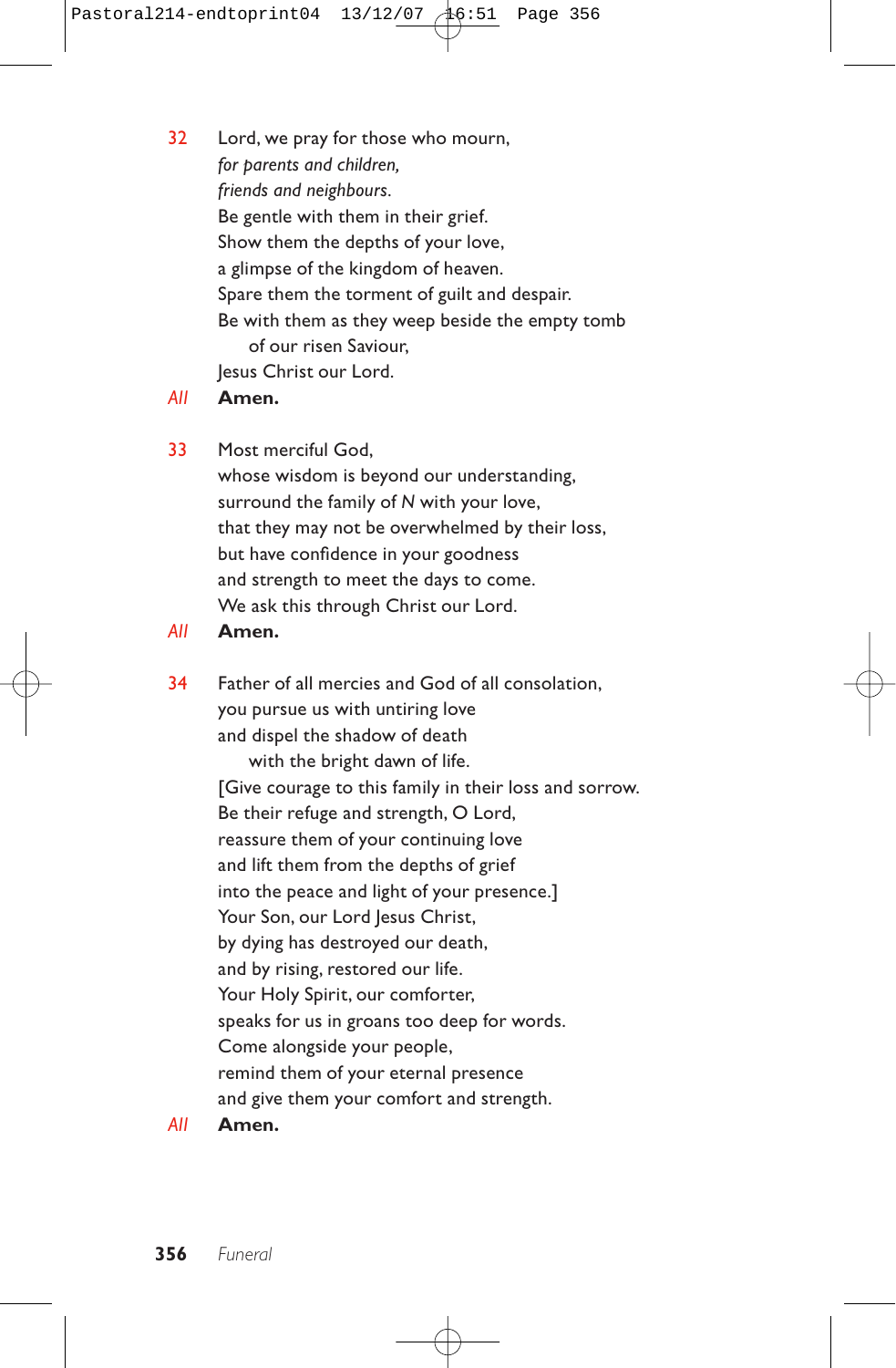### 35 Lord God,

you are attentive to the voice of our pleading. Let us find in your Son comfort in our sadness, certainty in our doubt and courage to live. Make our faith strong through Christ our Lord.

## *All* **Amen.**

36 Risen Lord Jesus, draw near to us as we walk this lonely road. Pierce our weary sorrow and gladden our heavy hearts as you go with us, and bring us in the end to your heavenly table.

*All* **Amen.**

37 O God, you do not willingly grieve or afflict your children. Look with pity on the suffering of this family in their loss. Sustain them in their anguish; and into the darkness of their grief bring the light of your love; through Jesus we pray.

## *All* **Amen.**

## 38 Almighty God,

Father of all mercies and giver of all comfort: deal graciously, we pray, with those who mourn, that, casting all their care on you, they may know the consolation of your love; through Jesus Christ our Lord.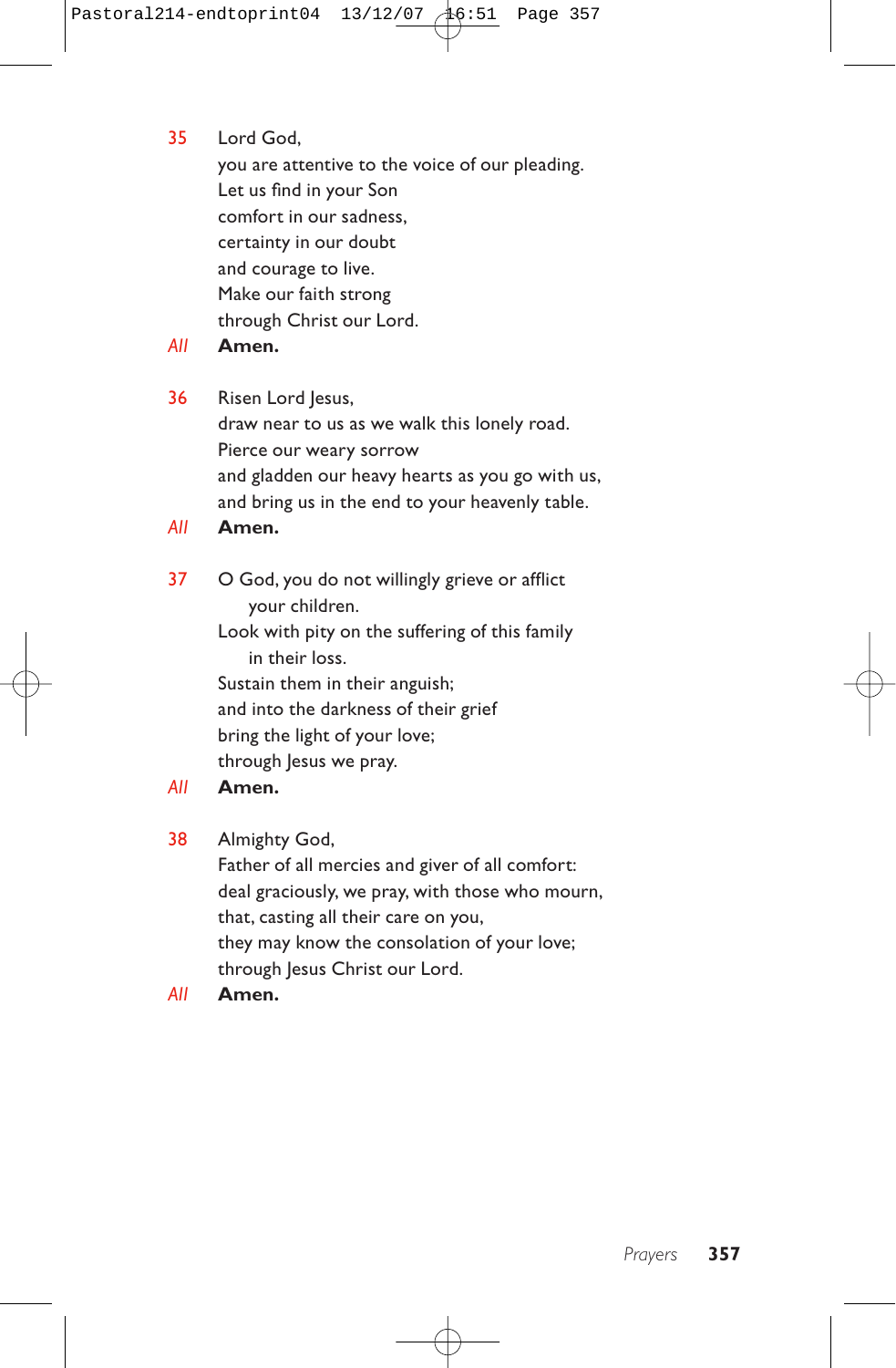39 Out of the darkness of our grief, we cry to you, O Lord. You gave *him/her* to us, and you have taken *him/her* away. Turn to us, Lord, and have pity on us, and give us the comfort that you alone can give, through Jesus Christ our Lord.

*All* **Amen.**

#### **After a short life**

40 Lord our God, you give and you take away. You blessed us through the gift of *N*, who is now taken from us and whose loss we mourn. Help us, through our tears and pain, to glimpse your hand at work to bring blessing out of grief. To you be glory for ever.

#### *All* **Amen.**

41 God of all mystery, whose ways are beyond understanding, lead us, who grieve at this untimely death, to a new and deeper faith in your love, which brought your only Son Jesus through death into resurrection life. We make our prayer in Jesus' name.

#### *All* **Amen.**

#### 42 **After a sudden death**

God of hope,

we come to you in shock and grief and confusion of heart. Help us to find peace in the knowledge

of your loving mercy to all your children, and give us light to guide us out of our darkness into the assurance of your love, in Jesus Christ our Lord.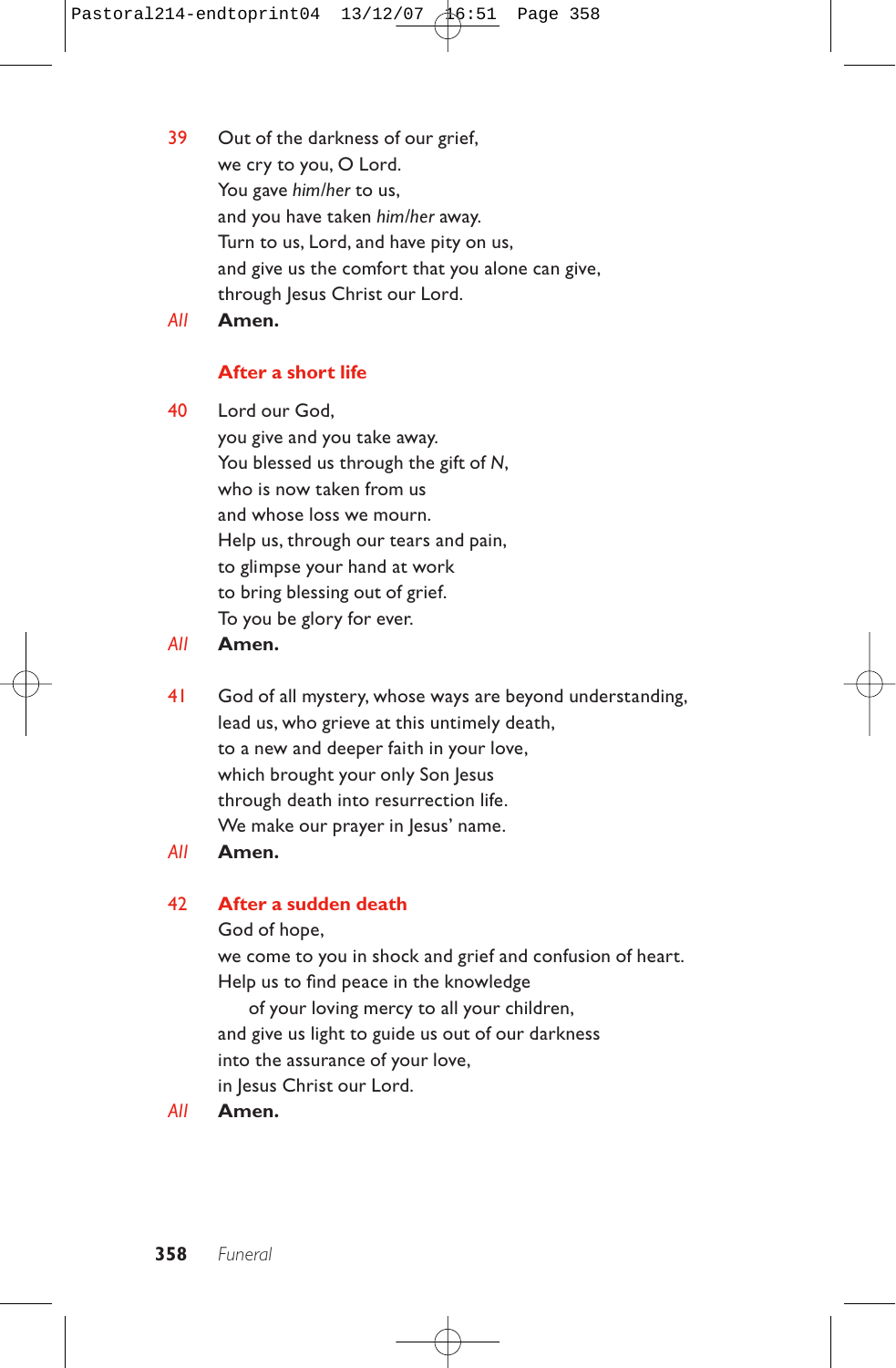## **After a violent death**

43 Merciful God, hear the cries of our grief, for you know the anguish of our hearts. It is beyond our understanding and more than we can bear. Accept our prayer that as *N* has been released from this world's cruelty so may *he/she* be received into your safe hands and secure love. We pray that justice may be done and that we may treasure the memory of *his/her* life more than the manner of *his/her* death. For Christ's sake.

#### *All* **Amen.**

44 God of love,

we thank you that *N* is in your gentle and loving hands, far from the cruelty, violence and pain of our world. When the trouble was near, we could not understand how you seemed to remain far away. And yet it is to you we turn; for in life and death it is you alone whom we can trust, and yours alone is the love that holds us fast. We find it hard to forgive the deed that has brought us so much grief. But we know that, if life is soured by bitterness, an unforgiving spirit brings no peace. Lord, save us and help us. Strengthen in us the faith and hope that *N* is freed from the past with all its hurt, and rests for ever in the calm security of your love, in Jesus Christ our Lord.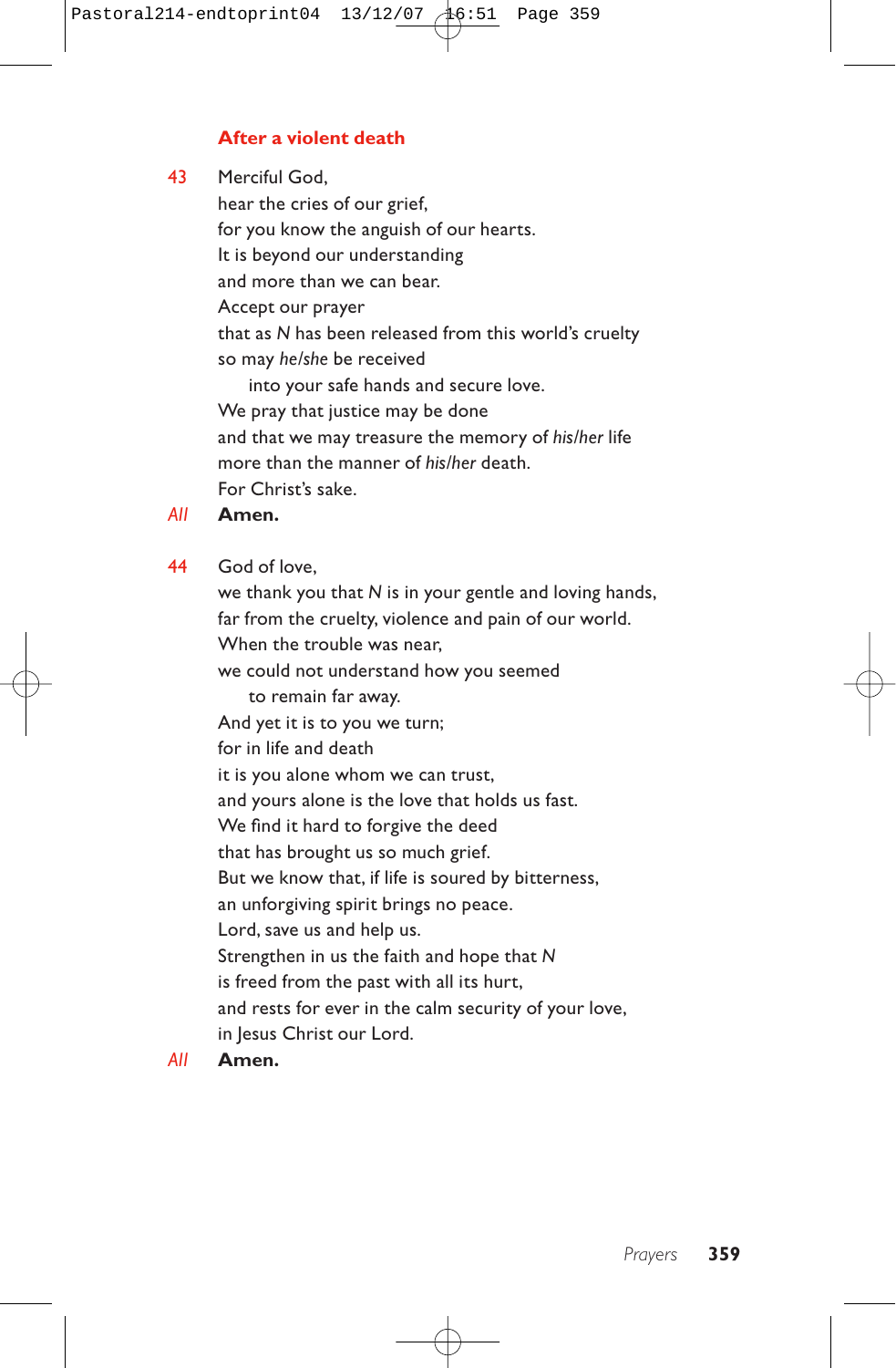## **After a suicide**

45 Eternal God and Father, look in mercy on those who remember *N* before you. Let not the manner of *his/her* death cloud the good memories of *his/her* life. For *N* the trials of this world are over and death is past. Accept from us all that we feel even when words fail; deliver us from despair and give us strength to meet the days to come in the faith of Jesus Christ our Lord.

#### *All* **Amen.**

46 God our strength and our redeemer: you do not leave us in this life nor abandon us in death. Hear our prayer for those in despair, when days are full of darkness and the future empty of hope. Renew in them your sustaining strength for we believe that there is nothing in all creation that can separate us from your love in Christ Jesus our Lord.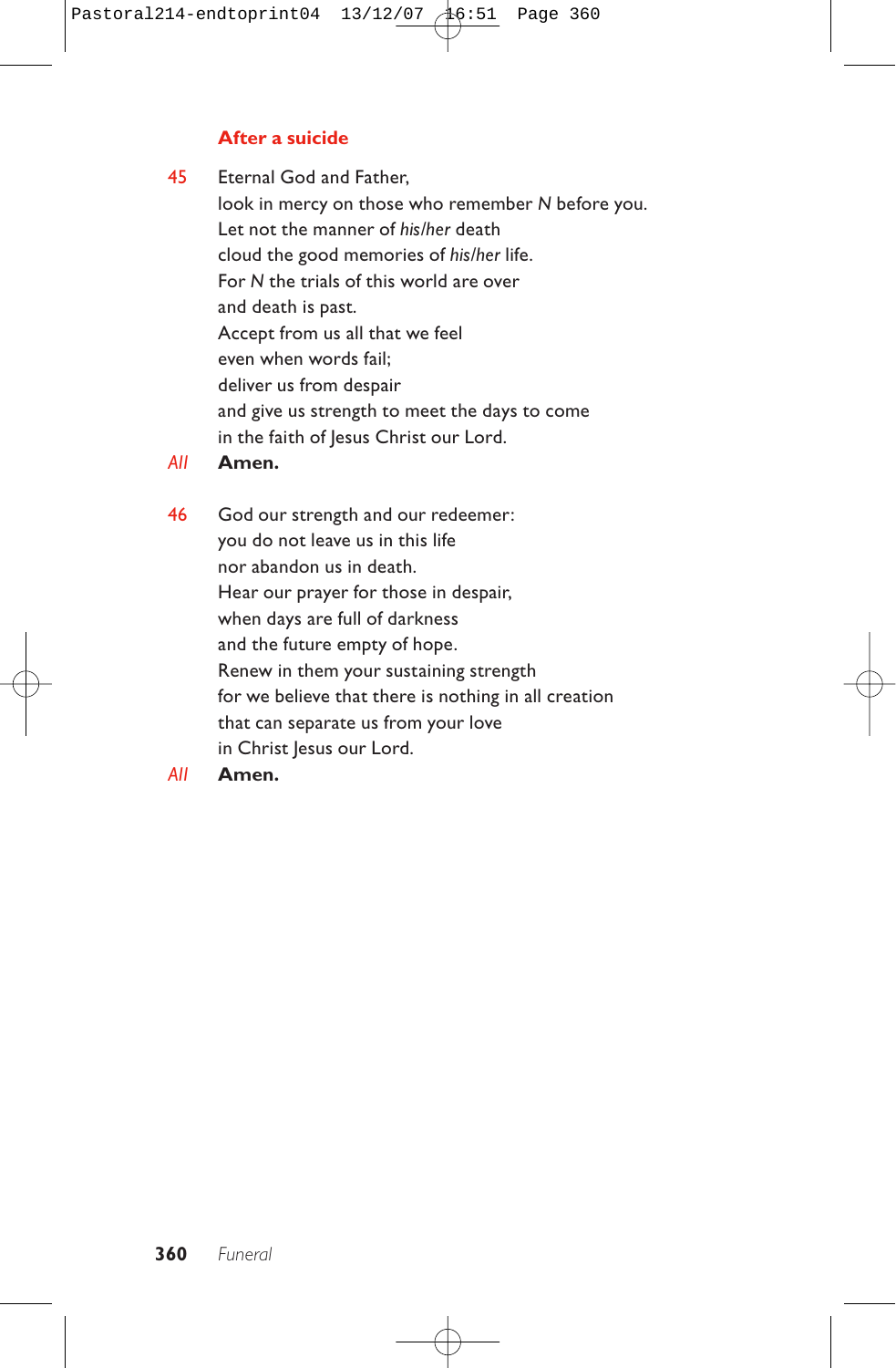## 47 **After a long illness**

Eternal God, our life is a fleeting shadow that does not endure. Our years pass quickly, our days are few and full of trouble. We thank you that *N* no longer has to suffer pain or fear, grappling with death, fighting for life; and that for *him/her* limitations are ended, weakness is overcome, and death itself is conquered. As *he/she* passes from our earthly sight, we thank you for the years of *his/her* presence among us. And while we feel the pain of the parting, we rejoice in the faith that *he/she* has gone to be with you, for in your presence is the fullness of joy, at your right hand are pleasures for evermore. Bless those who had the care of *him/her*, especially doctors, nurses and technicians. Guide and prosper all who are engaged in medical research: may they never lose heart in their search to discover the way of health and healing. Grant that by their vision and courage we may advance in our understanding of the world

and be better able to help those in need.

*All* **Amen.**

#### 48 **In sorrow, guilt and regret**

Forgiving God, in the face of death we discover how many things are still undone, how much might have been done otherwise. Redeem our failure. Bind up the wounds of past mistakes. Transform our guilt to active love and by your forgiveness make us whole. We pray in Jesus' name.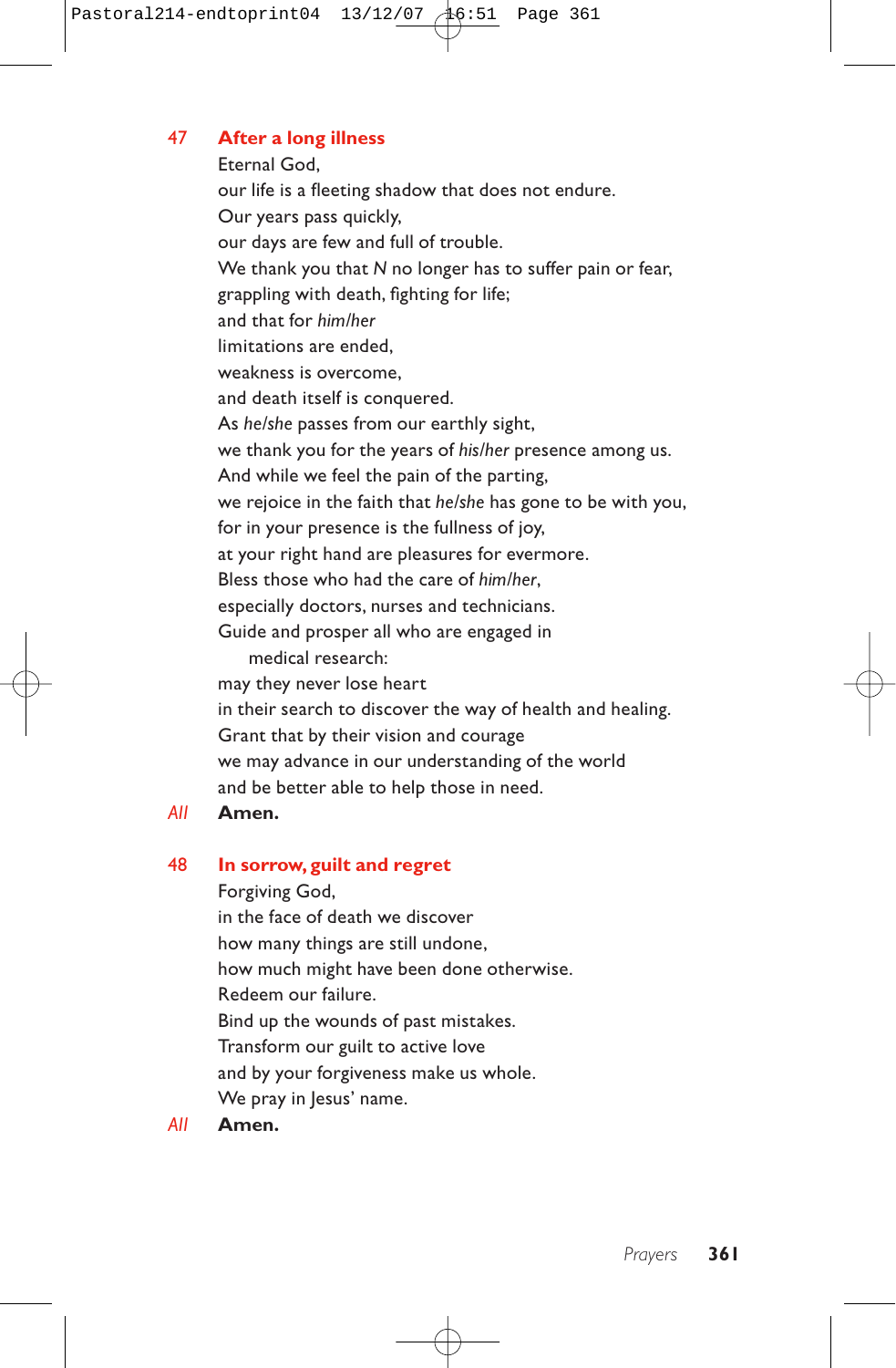# **Prayers for Readiness to Live in the Light of Eternity**

49 Support us, O Lord, all the day long of this troublous life, until the shadows lengthen and the evening comes, the busy world is hushed, the fever of life is over and our work is done. Then, Lord, in your mercy grant us a safe lodging, a holy rest, and peace at the last; through Christ our Lord.

## *All* **Amen.**

50 Grant us, Lord,

the wisdom and the grace to use aright the time that is left to us on earth. Lead us to repent of our sins, the evil we have done and the good we have not done; and strengthen us to follow the steps of your Son, in the way that leads to the fullness of eternal life; through Jesus Christ our Lord.

- *All* **Amen.**
- 51 God, our Father,

we thank you that you sent your Son Jesus Christ to die for us and rise again. His cross declares your love to be without limit; his resurrection, that death our last enemy is doomed. By his victory we are assured of the promise that you will never leave us or forsake us; that neither death nor life, nor things present nor things to come, can separate us from your love in Christ Jesus our Lord.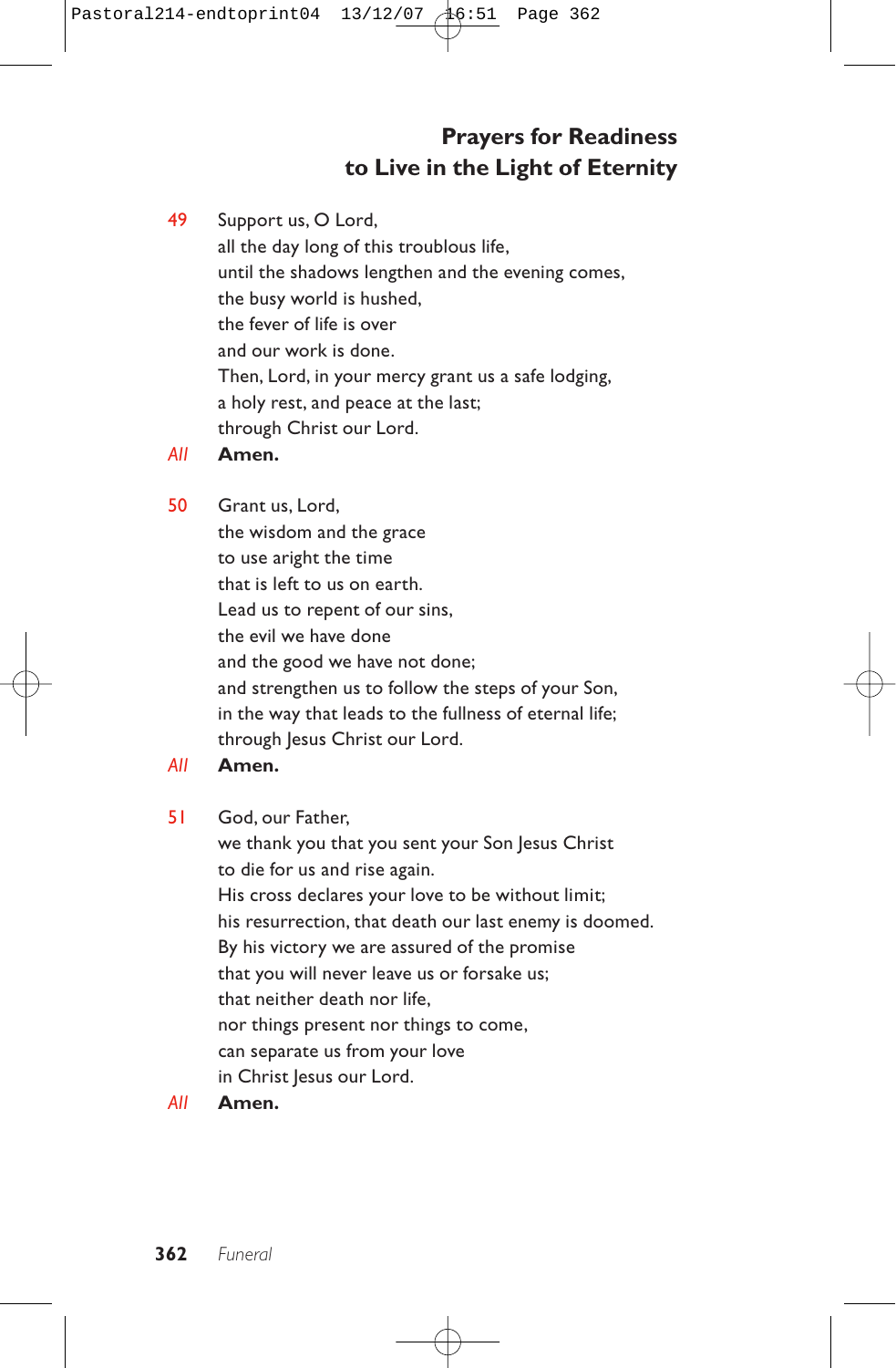- 52 Almighty God, we pray that, encouraged by the example of your saints, we may run with patience the race that is set before us, looking to lesus, the pioneer and perfecter of our faith; so that at the last we may join those whom we love in your presence where there is fullness of joy; through Jesus Christ our Lord.
- *All* **Amen.**
- 53 Almighty God,

you have surrounded us by a great cloud of witnesses. As you strengthened them, inspire us to throw off all that weighs us down and the sin that clings so closely. As you sustained them, keep us running in the race that lies ahead, fixing our eyes on Jesus, the pioneer and perfecter of our faith. Hear us as we offer with them, in the power of the eternal Spirit, the unending song of praise, through Jesus Christ our Lord.

- *All* **Amen.**
- 54 Father, your Son has become the source of eternal salvation for all who follow him. When we are tempted to turn from your way: form in us the obedience of Christ, our brother. When our consciences are stained by sin: cleanse us with the sacrifice of Christ, our priest. When we fear our death and the death of those we love: strengthen us in the knowledge that Christ has gone before us and entered your holy presence, crowned with glory and honour, where he is alive and reigns with you and the Holy Spirit, one God, now and for ever.
- *All* **Amen.**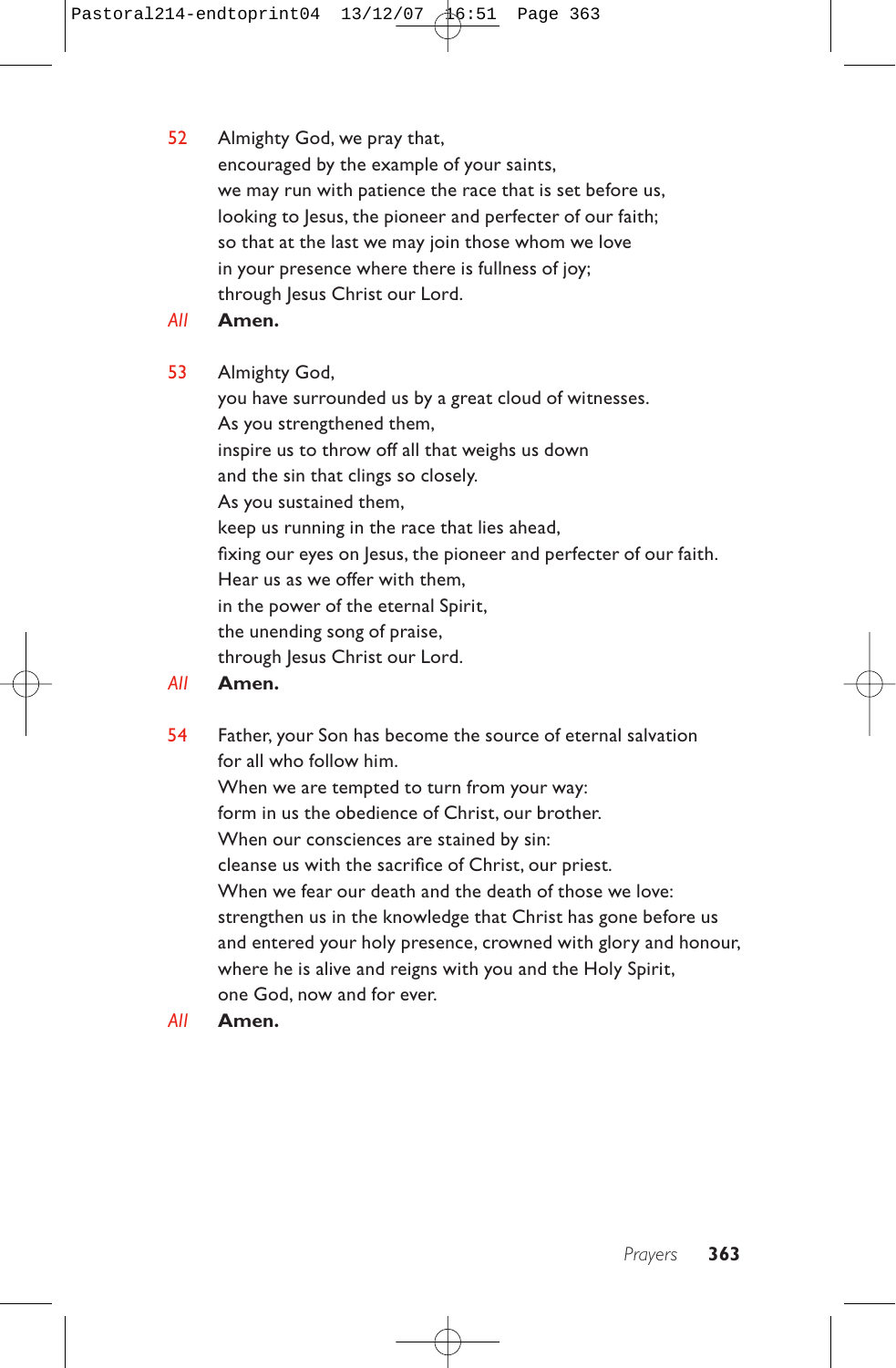#### 55 Eternal God,

whose Son Jesus Christ said, 'Do not let your hearts be troubled or afraid', take away our fear of death; bring us to the place he has gone to prepare for us; and give us his peace for ever.

#### *All* **Amen.**

56 Living God,

you have lit the day with the sun's light and the midnight with shining stars. Lighten our hearts with the bright beams of the Sun of Righteousness risen with healing in his wings, Jesus Christ our Lord. And so preserve us in the doing of your will, that at the last we may shine as the stars for ever; through the same Jesus Christ our Lord.

#### *All* **Amen.**

## 57 Intimate God,

you are able to accept in us what we cannot even acknowledge; you have named in us what we cannot bear to speak of; you hold in your memory what we have tried to forget; you will hold out to us a glory we cannot imagine. Reconcile us through your cross to all that we have rejected in ourselves, that we may find no part of your creation to be alien or strange to us, and that we ourselves may be made whole, through Jesus Christ, our lover and our friend.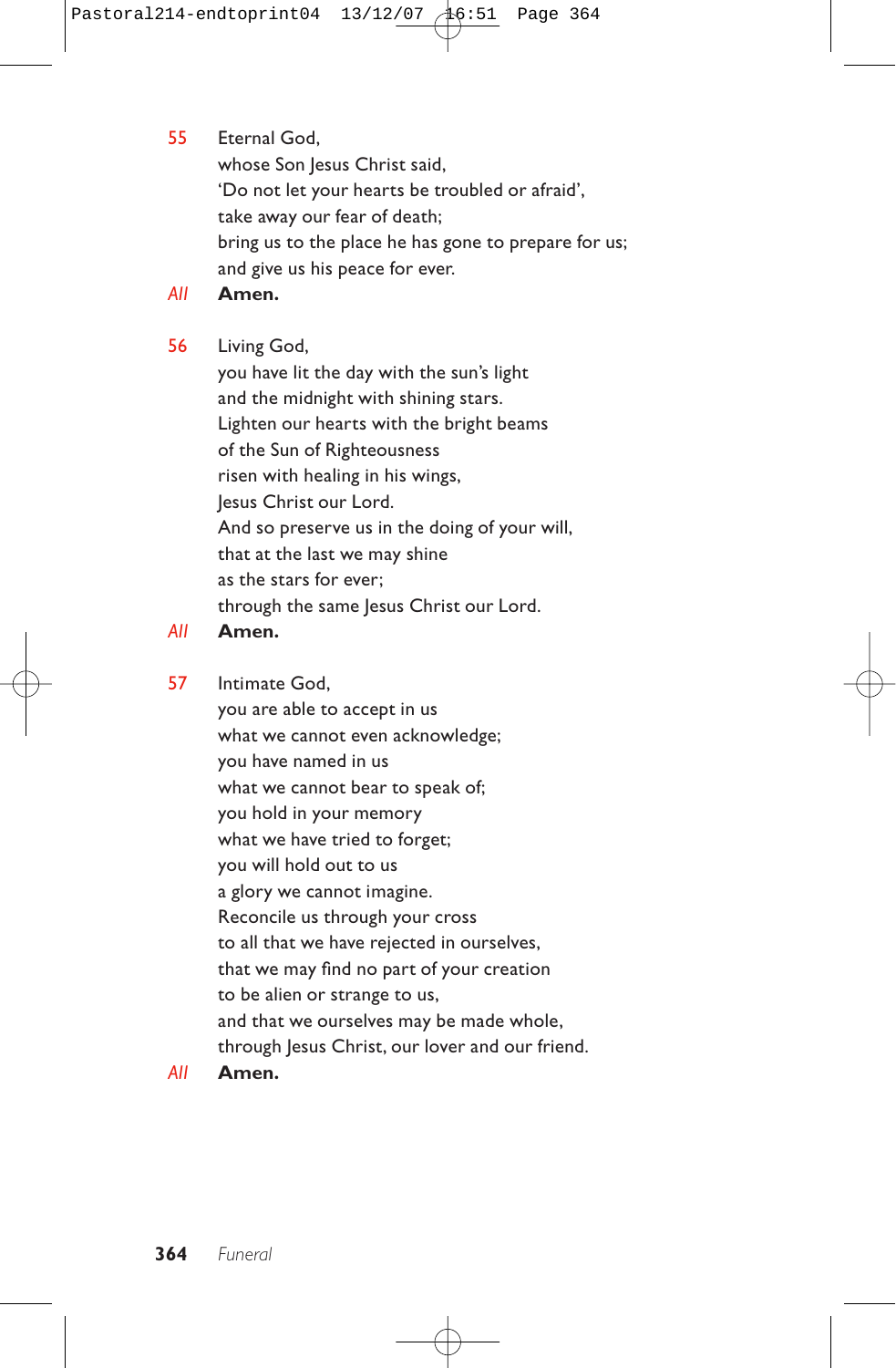#### 58 Eternal God

you give light to those who sit in darkness and in the shadow of death; let your light shine on those who mourn that they may rejoice in your holy comfort and live in the light of the resurrection of Jesus Christ our Lord.

#### *All* **Amen.**

#### 59 Father of all,

by whose mercy and grace your saints remain in everlasting light and peace: we remember with thanksgiving those whom we love but see no longer; and we pray that in them your perfect will may be fulfilled; through Jesus Christ our Lord.

*All* **Amen.**

60 Eternal Lord God, you hold all souls in life: shed forth, we pray, upon your whole Church in paradise and on earth the bright beams of your light and heavenly comfort; and grant that we, following the good example of those who have loved and served you here and are now at rest, may at the last enter with them into the fullness of your eternal joy; through Jesus Christ our Lord.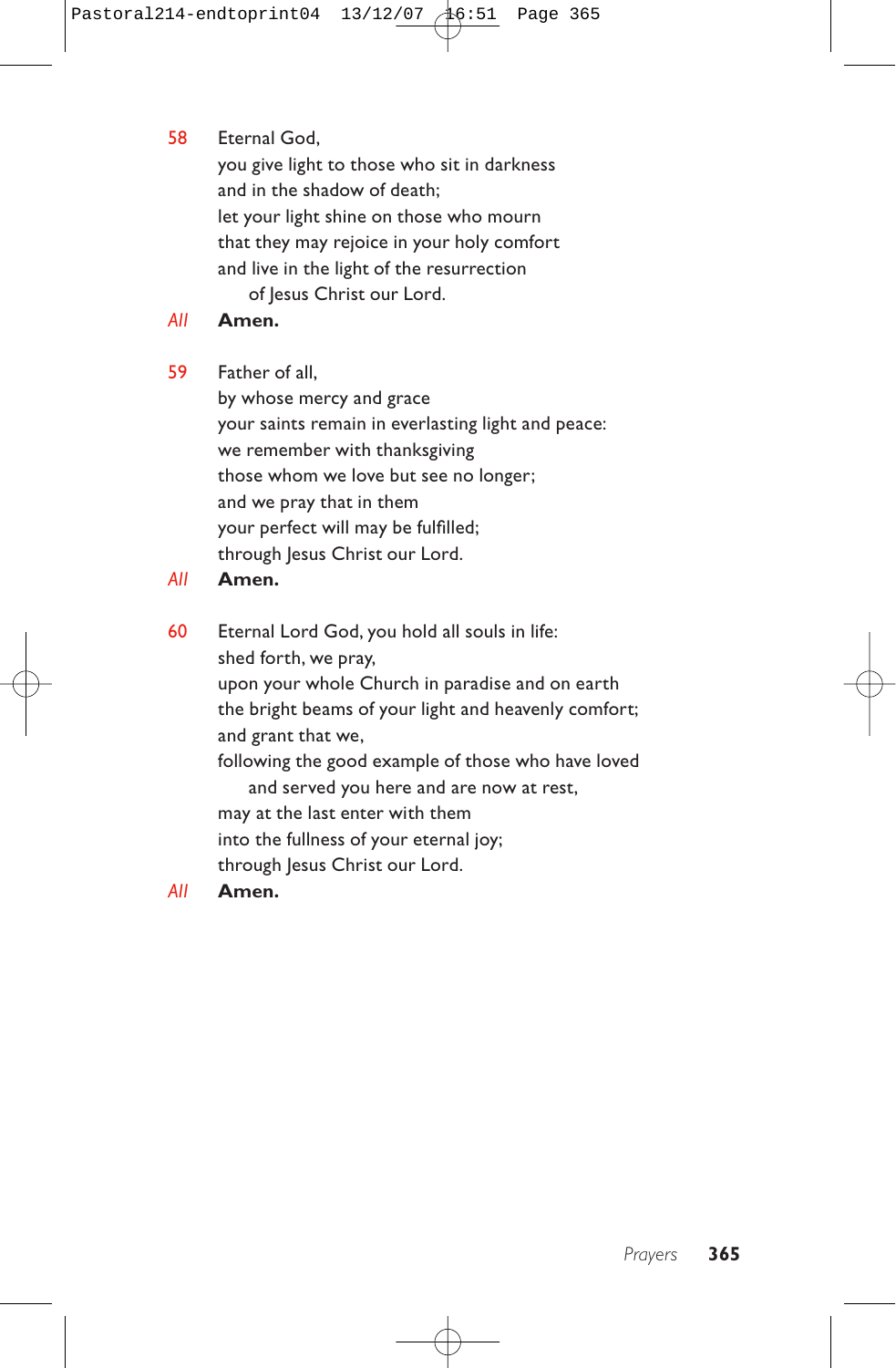# **Litanies and Responsive Prayers**

61 In peace let us pray to the Lord.

Jesus, bread from heaven, you satisfy the hungry with good things: grant us a share with all the faithful departed in the banquet of your kingdom.

Hear us, risen Lord,

#### *All* **our resurrection and our life.**

Jesus, the light of the world, you gave the man born blind the gift of sight and opened the eyes of his faith: bring those in darkness to your eternal light and glory.

Hear us, risen Lord,

#### *All* **our resurrection and our life.**

Jesus, Son of the living God, you summoned your friend Lazarus from death to life: raise us at the last to full and eternal life with you.

Hear us, risen Lord,

#### *All* **our resurrection and our life.**

Jesus, crucified Saviour,

in your dying you entrusted each to the other, Mary your mother and John your beloved disciple: sustain and comfort all who mourn.

Hear us, risen Lord,

## *All* **our resurrection and our life.**

Jesus, our way and truth and life, you drew your disciple Thomas from doubt to faith: reveal the resurrection faith to the doubting and the lost.

Hear us, risen Lord,

#### *All* **our resurrection and our life.**

May God in his infinite love and mercy bring the whole Church, living and departed in the Lord Jesus, to a joyful resurrection and the fulfilment of his eternal kingdom.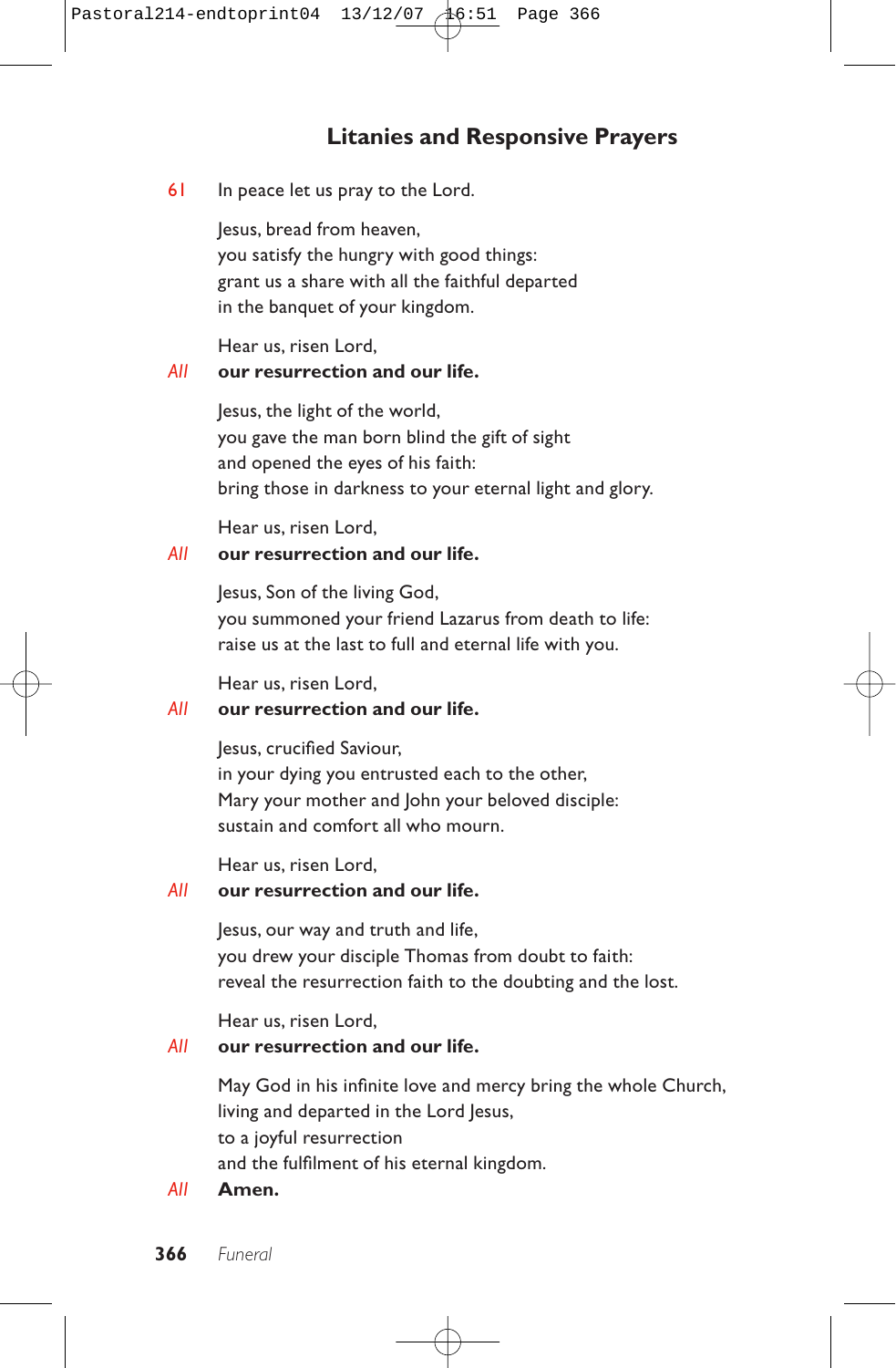62 Let us turn to Christ lesus with confidence and faith in the power of his cross and resurrection.

Risen Lord, pattern of our life for ever: Lord, have mercy.

## *All* **Lord, have mercy.**

Promise and image of what we shall be: Lord, have mercy.

## *All* **Lord, have mercy.**

Son of God who came to destroy sin and death: Lord, have mercy.

## *All* **Lord, have mercy.**

Word of God who delivered us from the fear of death: Lord, have mercy.

## *All* **Lord, have mercy.**

Crucified Lord, forsaken in death, raised in glory: Lord, have mercy.

## *All* **Lord, have mercy.**

Lord Jesus, gentle shepherd who brings rest to our souls, give peace to *N* for ever:

Lord, have mercy.

## *All* **Lord, have mercy.**

Lord Jesus, you bless those who mourn and are in pain. Bless *N*'s family and friends who gather around *him/her* today: Lord, have mercy.

## *All* **Lord, have mercy.**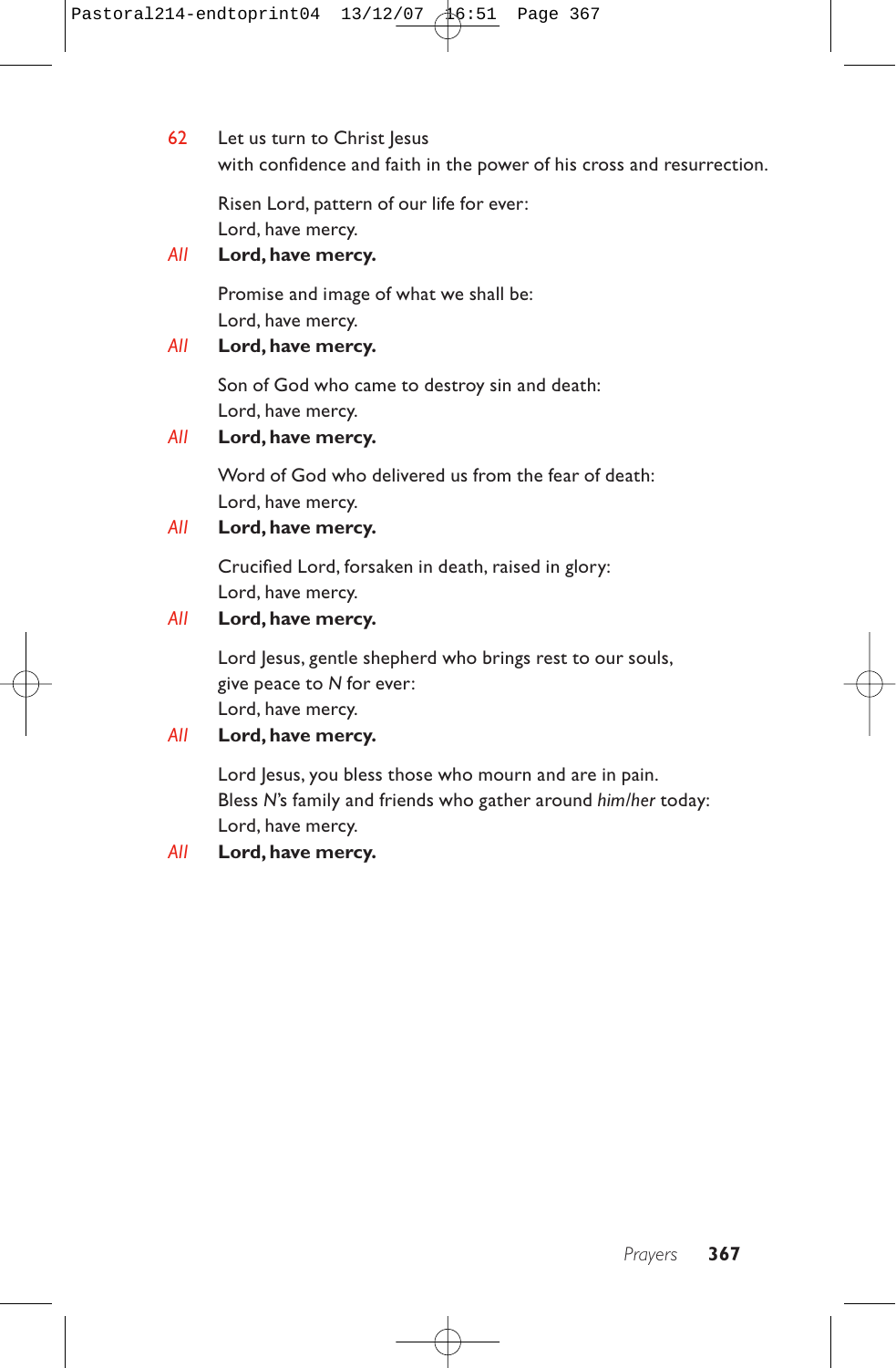63 The Lord lesus is the lover of his people and our only sure hope. Let us ask him to deepen our faith and sustain us in this dark hour.

You became a little child for our sake, sharing our human life.

To you we pray.

## *All* **Bless us and keep us, O Lord.**

You grew in wisdom, age and grace and learned obedience through suffering.

To you we pray.

## *All* **Bless us and keep us, O Lord.**

You welcomed children, promising them your kingdom.

To you we pray.

## *All* **Bless us and keep us, O Lord.**

You comforted those who mourned the loss of children and friends.

To you we pray.

## *All* **Bless us and keep us, O Lord.**

You took upon yourself the suffering and death of us all.

To you we pray.

## *All* **Bless us and keep us, O Lord.**

You promised to raise up those who believe in you, just as you were raised up in glory by the Father.

To you we pray.

## *All* **Bless us and keep us, O Lord.**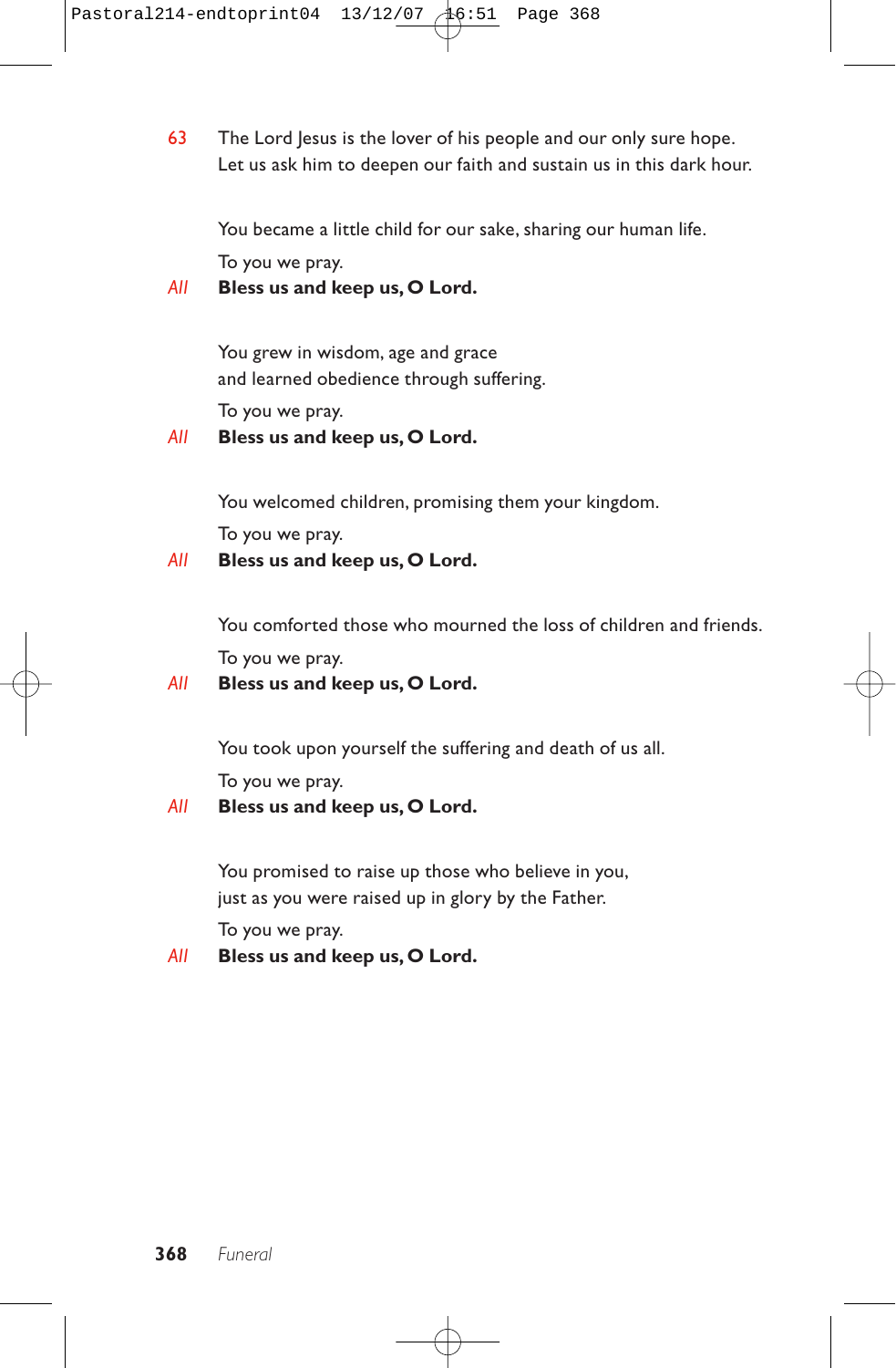64 Dear friends, our Lord comes to raise the dead and comforts us with the solace of his love. Let us praise the Lord Jesus Christ.

> Word of God, creator of the earth to which *N* now returns: in baptism you called *him/her* to eternal life to praise your Father for ever: Lord, have mercy.

## *All* **Lord, have mercy.**

Son of God, you raise up the just and clothe them with the glory of your kingdom: Lord, have mercy.

## *All* **Lord, have mercy.**

Crucified Lord, you protect the soul of *N* by the power of your cross, and on the day of your coming you will show mercy to all the faithful departed: Lord, have mercy.

## *All* **Lord, have mercy.**

Judge of the living and the dead, at your voice the tombs will open and all the just who sleep in your peace will rise and sing the glory of God: Lord, have mercy.

## *All* **Lord, have mercy.**

All praise to you, Jesus our Saviour, death is in your hands and all the living depend on you alone: Lord, have mercy.

## *All* **Lord, have mercy.**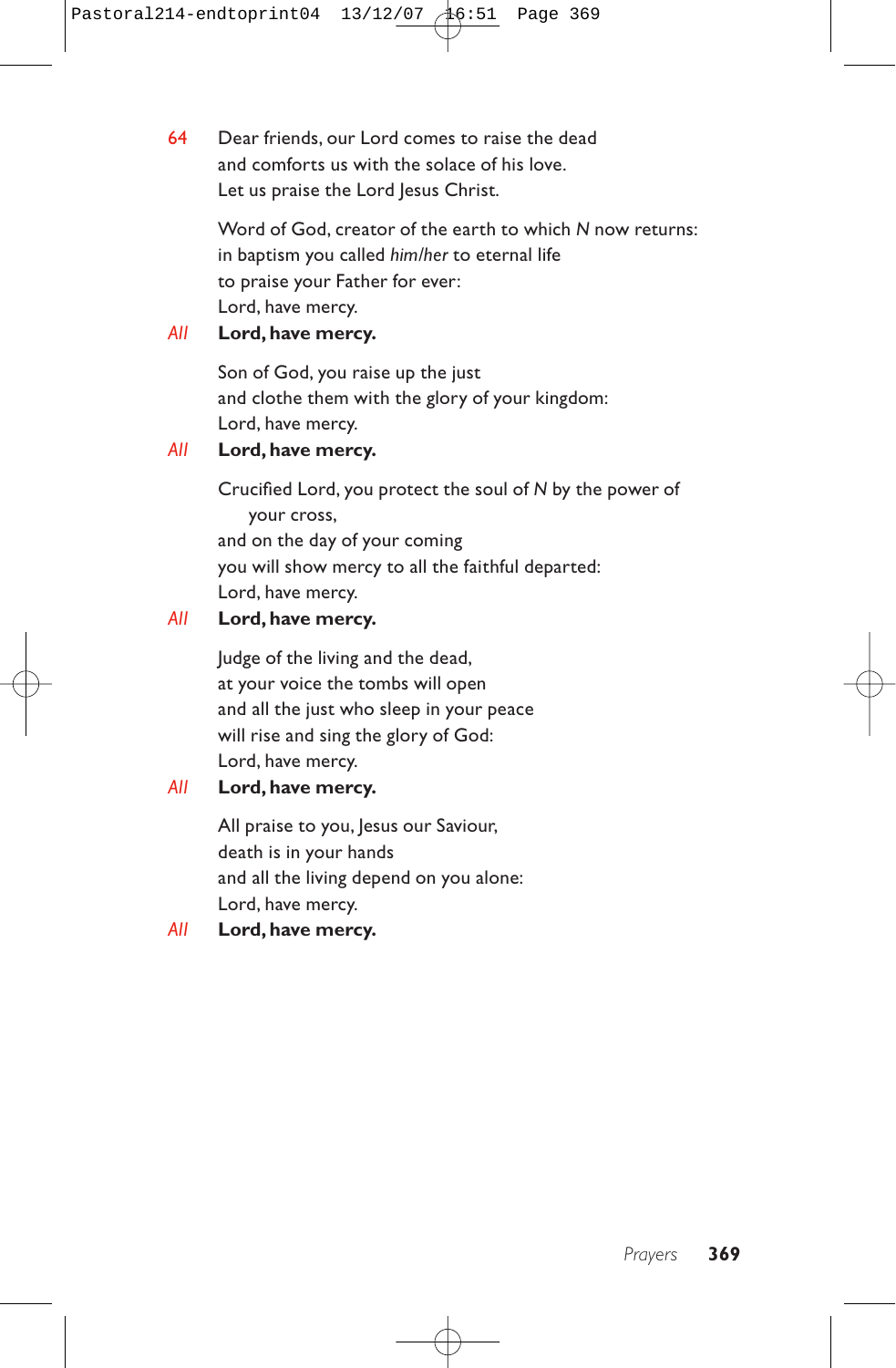65 We pray with confidence to God, the almighty Father, who raised Christ his Son from the dead for the salvation of all

For *N* who in baptism was given the pledge of eternal life, that through faith *he/she* may now rejoice with the saints in glory. Lord, in your mercy

#### *All* **hear our prayer.**

For our *brother/sister* who shared the bread of life, that in Christ *he/she* may be raised up on the last day. Lord, in your mercy

## *All* **hear our prayer.**

For those who have fallen asleep in the hope of rising again, that they may see God face to face.

Lord, in your mercy

## *All* **hear our prayer.**

For the family and friends of our *brother/sister N*, that they may be consoled in their grief by the Lord, who wept at the death of his friend Lazarus.

Lord, in your mercy

## *All* **hear our prayer.**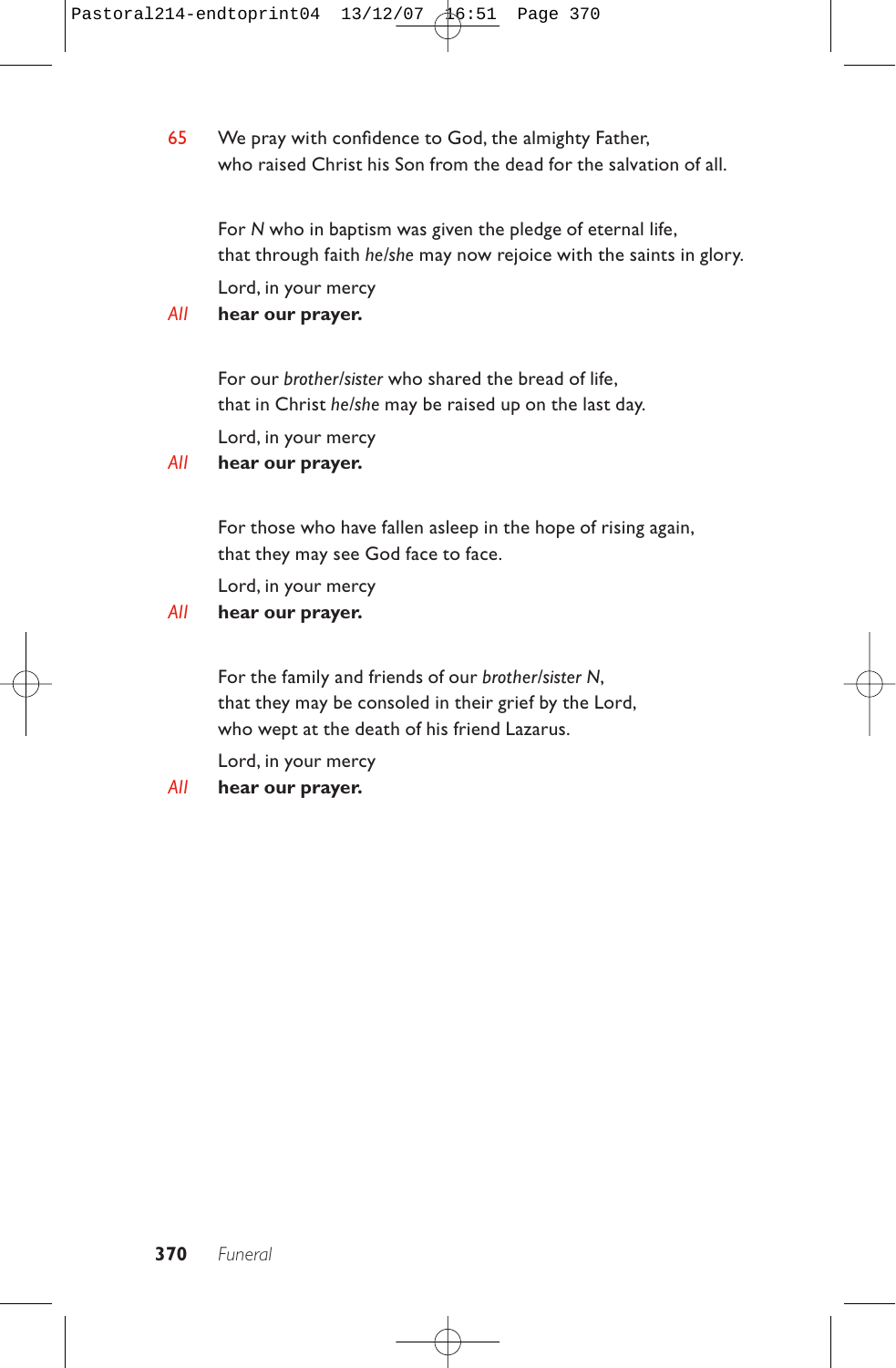66 We give you thanks and praise, almighty Father, that you sent your Son to die, and raised him from the dead for the salvation of all.

Lord, hear us.

## *All* **Lord, graciously hear us.**

We thank you for *N* who in baptism was given the pledge of eternal life, and now through faith rejoices with the saints in glory.

Lord, hear us.

## *All* **Lord, graciously hear us.**

We thank you for our *brother/sister* who shared the bread of life, a foretaste of the eternal banquet of heaven.

Lord, hear us.

## *All* **Lord, graciously hear us.**

We thank you for our deceased relatives and friends, who have helped us in the faith and now find rest from their labours.

Lord, hear us.

## *All* **Lord, graciously hear us.**

We thank you that the family and friends of our *brother/sister N* may be consoled in their grief by the Lord, who wept at the death of his friend Lazarus.

Lord, hear us.

## *All* **Lord, graciously hear us.**

We pray for all of us assembled here to worship in faith, that we may be gathered together again in God's kingdom.

Lord, hear us.

## *All* **Lord, graciously hear us.**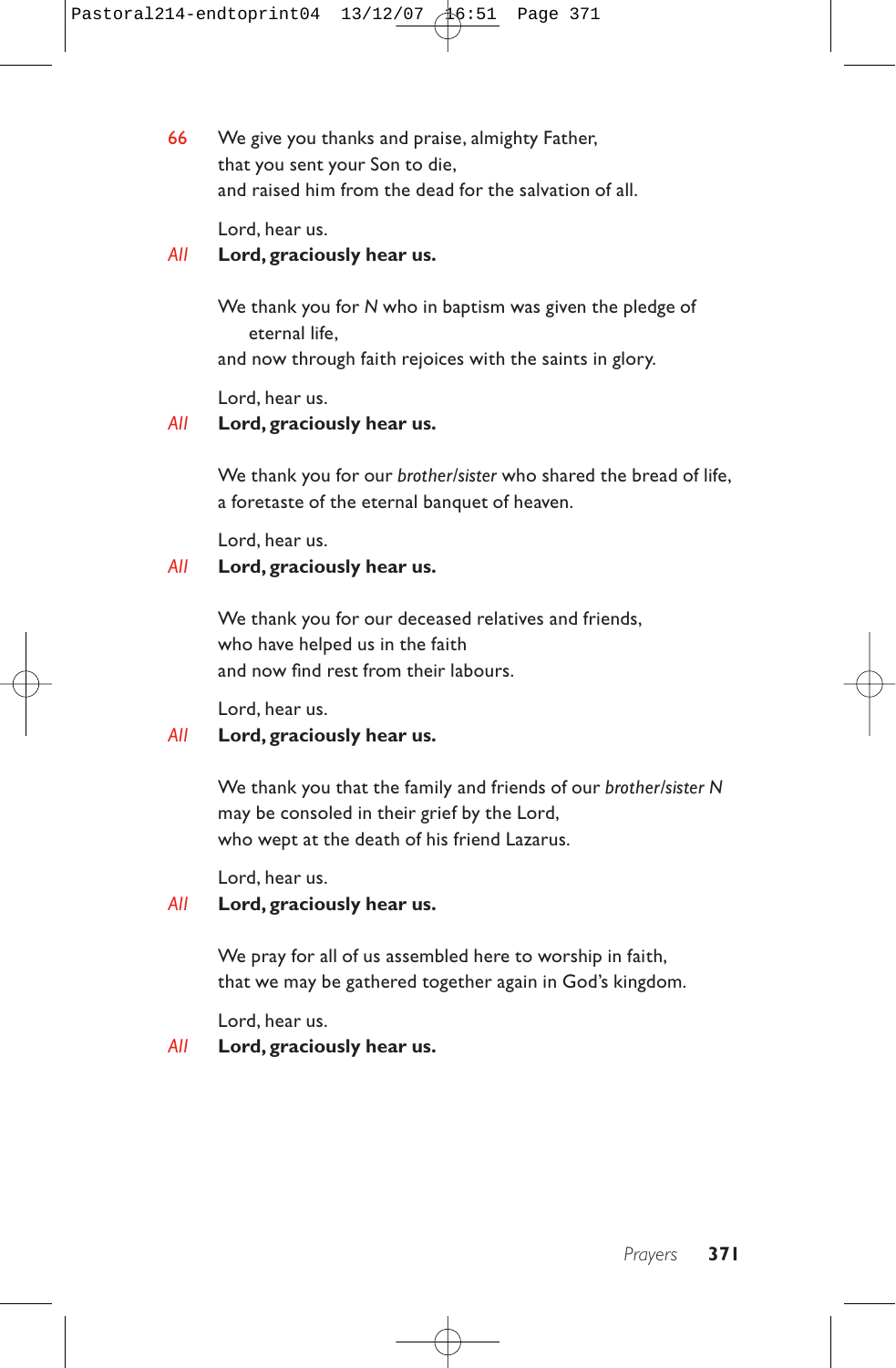67 Let us pray with confidence to God our Father, who raised Christ his Son from the dead for the salvation of all

Grant, Lord, that your servant may know the fullness of life which you have promised to those who love you.

Lord, in your mercy

## *All* **hear our prayer.**

Be close to those who mourn: increase their faith in your undying love. Lord, in your mercy

## *All* **hear our prayer.**

May we be strengthened in our faith, live the rest of our lives in following your Son, and be ready when you shall call us to eternal life.

Lord, in your mercy

## *All* **hear our prayer.**

Show your mercy to the dying; strengthen them with hope, and fill them with the peace and joy of your presence.

Lord, in your mercy

## *All* **hear our prayer.**

Lord, we commend all those who have died to your unfailing love, that in them your will may be fulfilled; and we pray that we may share with them in your eternal kingdom; through Jesus Christ our Lord.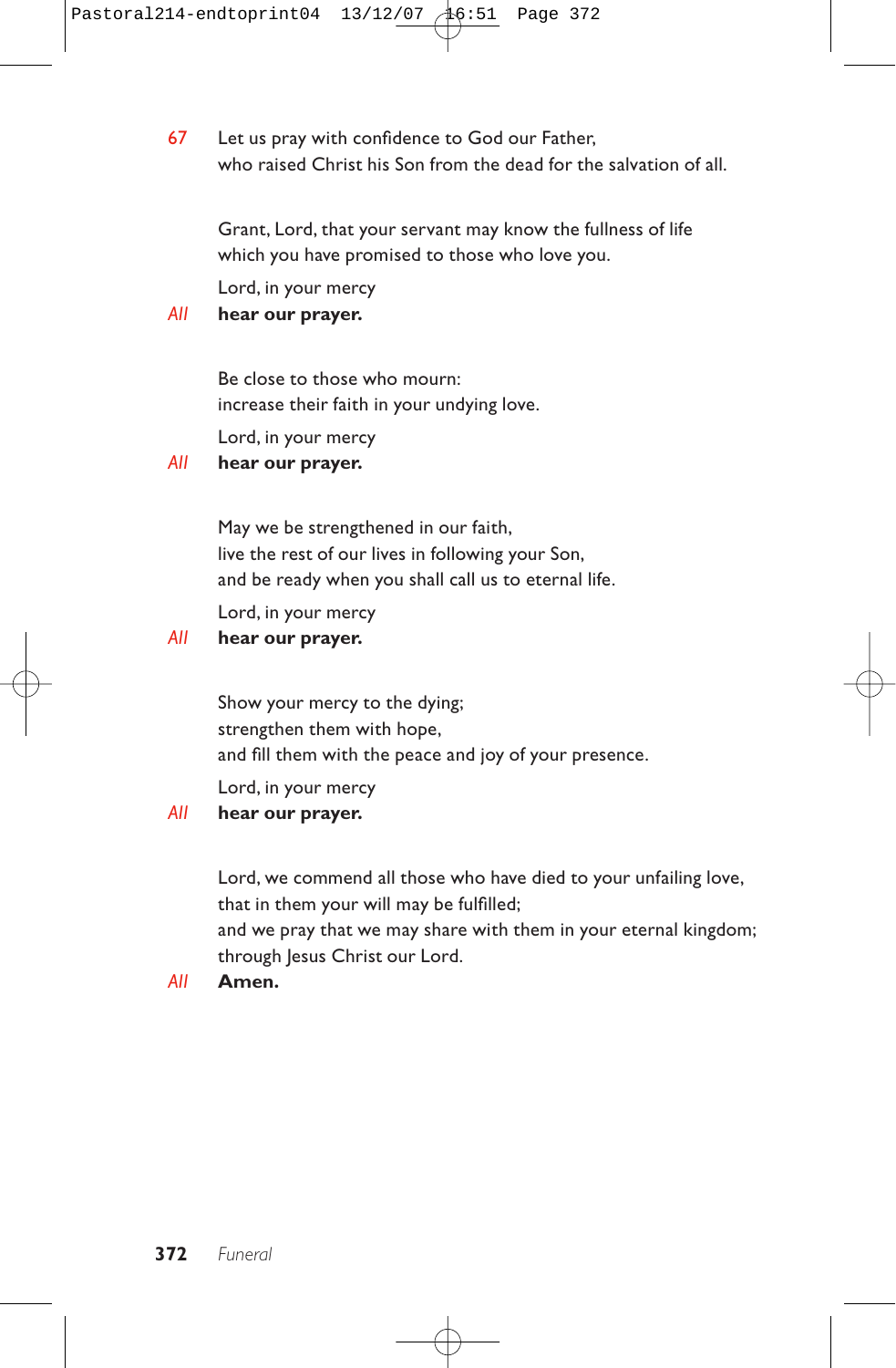# **Prayers of Entrusting and Commending**

68 Lord lesus, our redeemer, you willingly gave yourself up to death, so that all might be saved and pass from death to life. By dying you unlocked the gates of life for all those who believe in you. So we commend *N* into your arms of mercy, believing that, with sins forgiven, *he/she* will share a place of happiness, light and peace in the kingdom of your glory for ever.

*All* **Amen.**

69 *N* has fallen asleep in the peace of Christ. We entrust *him/her*, with faith and hope in everlasting life, to the love and mercy of our Father and surround *him/her* with our love and prayer. [In baptism, *he/she* was made by adoption a child of God. At the eucharist *he/she* was sustained and fed. God now welcomes *him/her* to his table in heaven to share in eternal life with all the saints.]

*All* **Amen.**

#### 70 Heavenly Father,

your Son Jesus Christ is the firstborn from the dead. We believe that he will raise up the bodies of his faithful people to be like his in glory. We commend *N* to your mercy and pray that as you gather *him/her* to yourself, you will give to us your blessing of peace; through Jesus Christ our Lord, who died and rose again to save us, and is now alive and reigns with you and the Holy Spirit in glory for ever.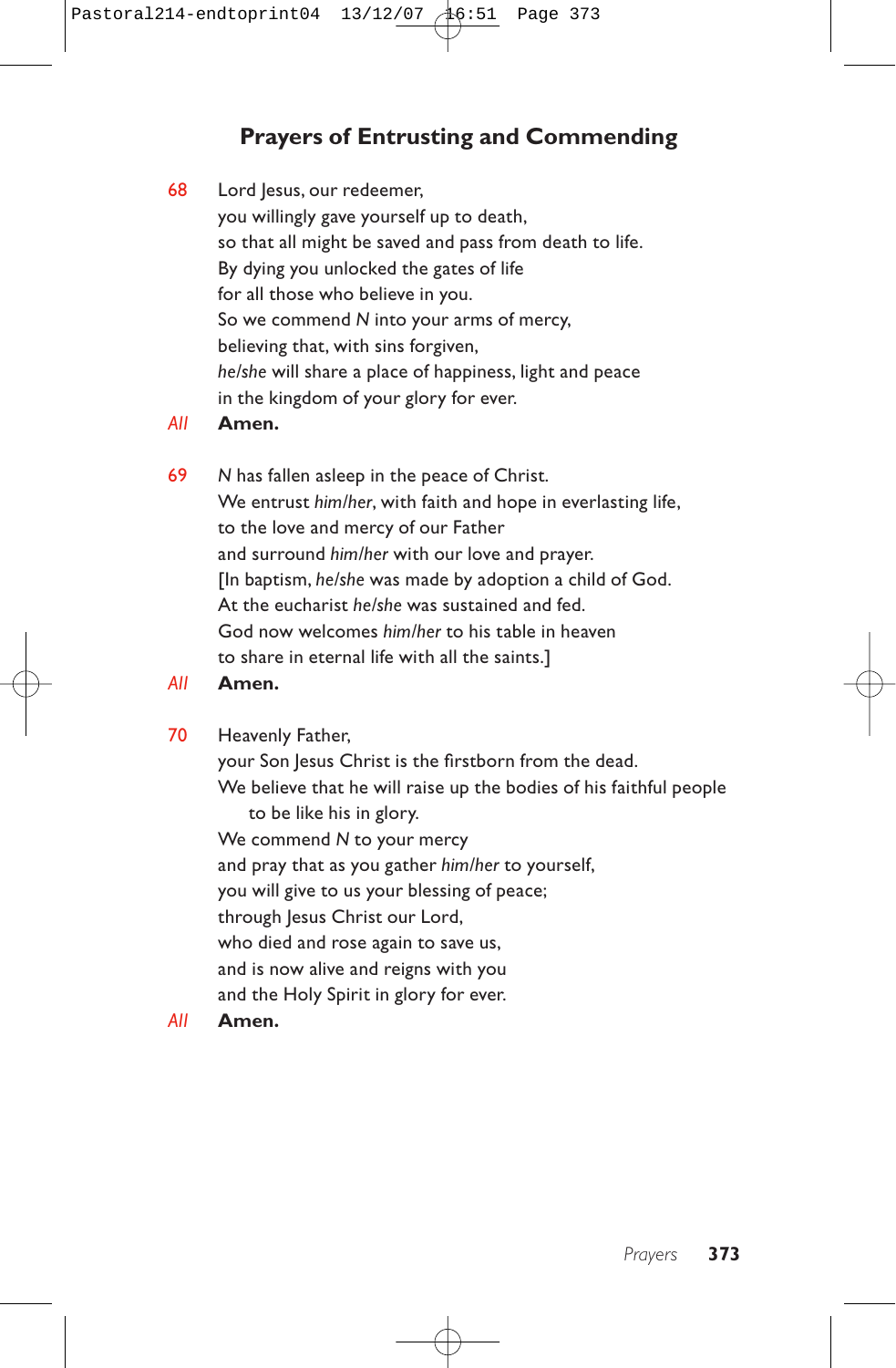71 Heavenly Father,

you have assured us that everyone who looks to your Son and believes in him shall have eternal life. Trusting in your faithfulness, we commend *N* to your mercy as we await that great day when you raise us with *him/her* to life in triumph and we shall stand before you, with all your whole creation made new in him, in the glory of your heavenly kingdom.

#### *All* **Amen.**

72 God our creator and redeemer, by your power Christ conquered death and returned to you in glory, bearing in his body the marks of his passion. Confident of your victory and claiming his promises, we entrust *N* into your keeping in the name of Jesus our Lord, who, though he died, is now alive and reigns with you and the Holy Spirit, one God, now and for ever.

*All* **Amen.**

#### 73 Almighty God,

as you bring us face to face with our mortality, we thank you for making each one of us in your own image and giving us gifts in body, mind and spirit. We thank you now as we honour the memory of *N*, whom you gave to us and have taken away. We entrust *him/her* to your mercy, and pray that you will show us the path of life, and the fullness of joy in your presence through all eternity.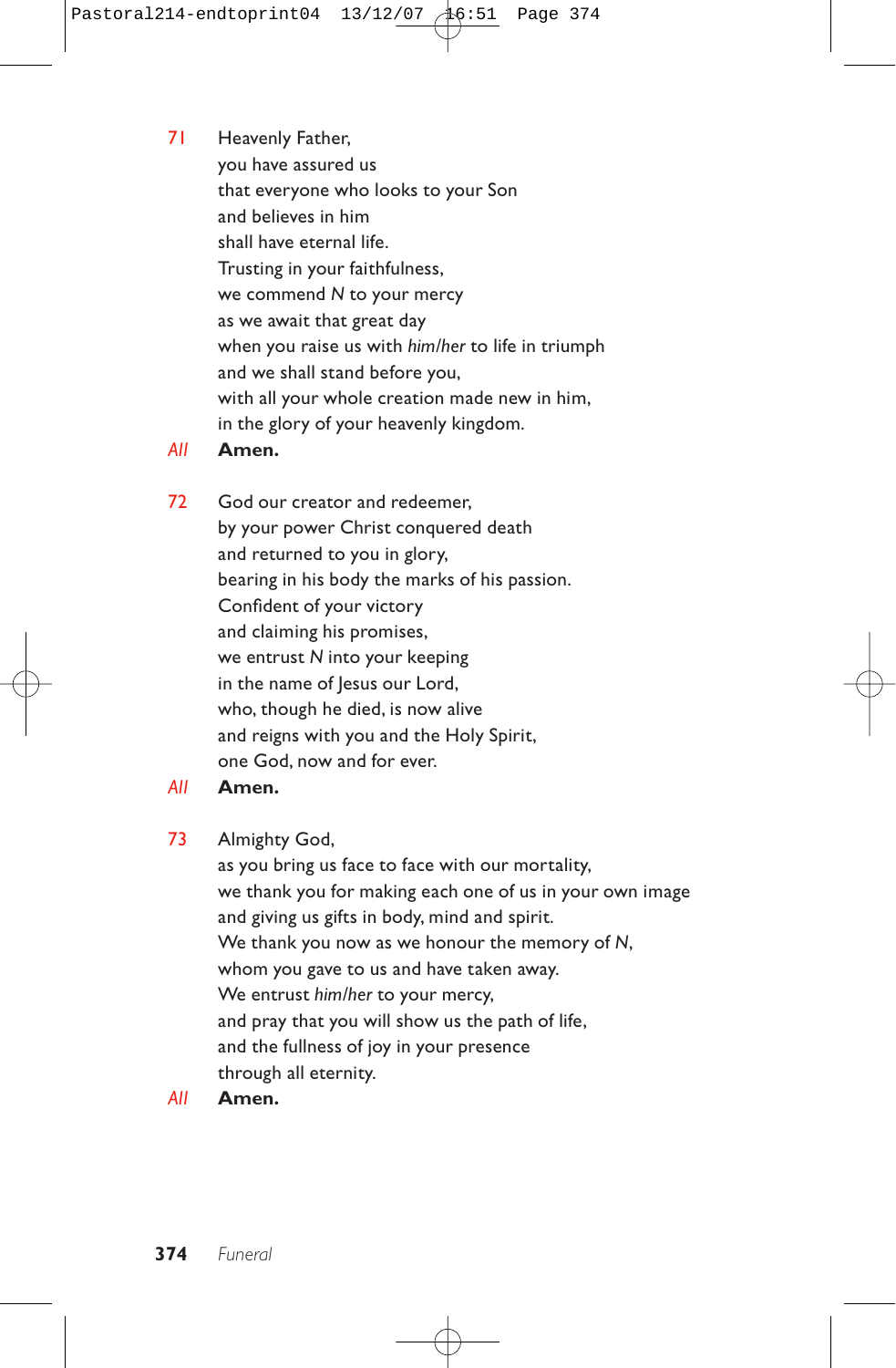74 Almighty God,

in your great love you crafted us by your hand and breathed life into us by your Spirit. Although we became a rebellious people, you did not abandon us to our sin. In your tender mercy you sent your Son to restore in us your image. In obedience to your will he gave up his life for us, bearing in his body our sins on the cross. By your mighty power you raised him from the grave and exalted him to the throne of glory. Rejoicing in his victory and trusting in your promise to make alive all who turn to Christ, we commend *N* to your mercy and we join with all your faithful people and the whole company of heaven in the one unending song of praise: glory and wisdom and honour be to our God for ever and ever.

*All* **Amen.**

#### **At the time of death**

75 Into your hands, Lord, our faithful creator and most loving redeemer, we commend your child *N*, for *he/she* is yours in death as in life. In your great mercy fulfil in *him/her* the purpose of your love; gather *him/her* to yourself in gentleness and peace, that, rejoicing in the light and refreshment of your presence, *he/she* may enjoy that rest which you have prepared for your faithful servants; through Jesus Christ our Lord.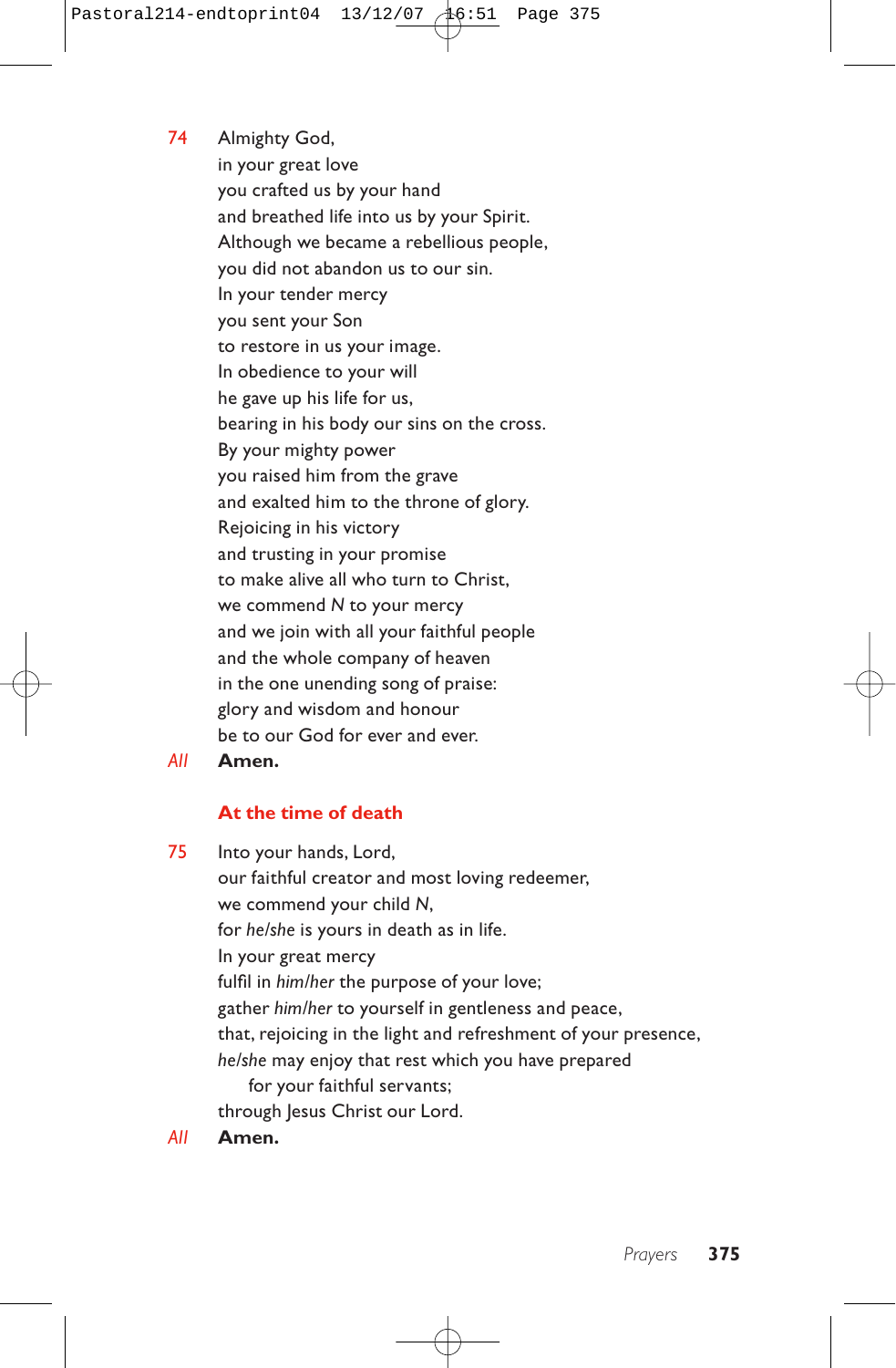76 Into your hands, O merciful Saviour, we commend your servant *N*. Acknowledge, we pray, a sheep of your own fold, a lamb of your own flock, a sinner of your own redeeming. Enfold *him/her* in the arms of your mercy, in the blessed rest of everlasting peace and in the glorious company of the saints in light.

- *All* **Amen.**
- 77 *N*, go forth from this world: in the love of God the Father who created you, in the mercy of Jesus Christ who redeemed you, in the power of the Holy Spirit who strengthens you. May the heavenly host sustain you and the company of heaven enfold you. In communion with all the faithful, may you dwell this day in peace.
- *All* **Amen.**

78 *N*, go forth upon your journey from this world, in the name of God the Father almighty who created you; in the name of Jesus Christ who suffered death for you; in the name of the Holy Spirit who strengthens you; in communion with the blessed saints, and aided by angels and archangels, and all the armies of the heavenly host. May your portion this day be in peace, and your dwelling the heavenly Jerusalem.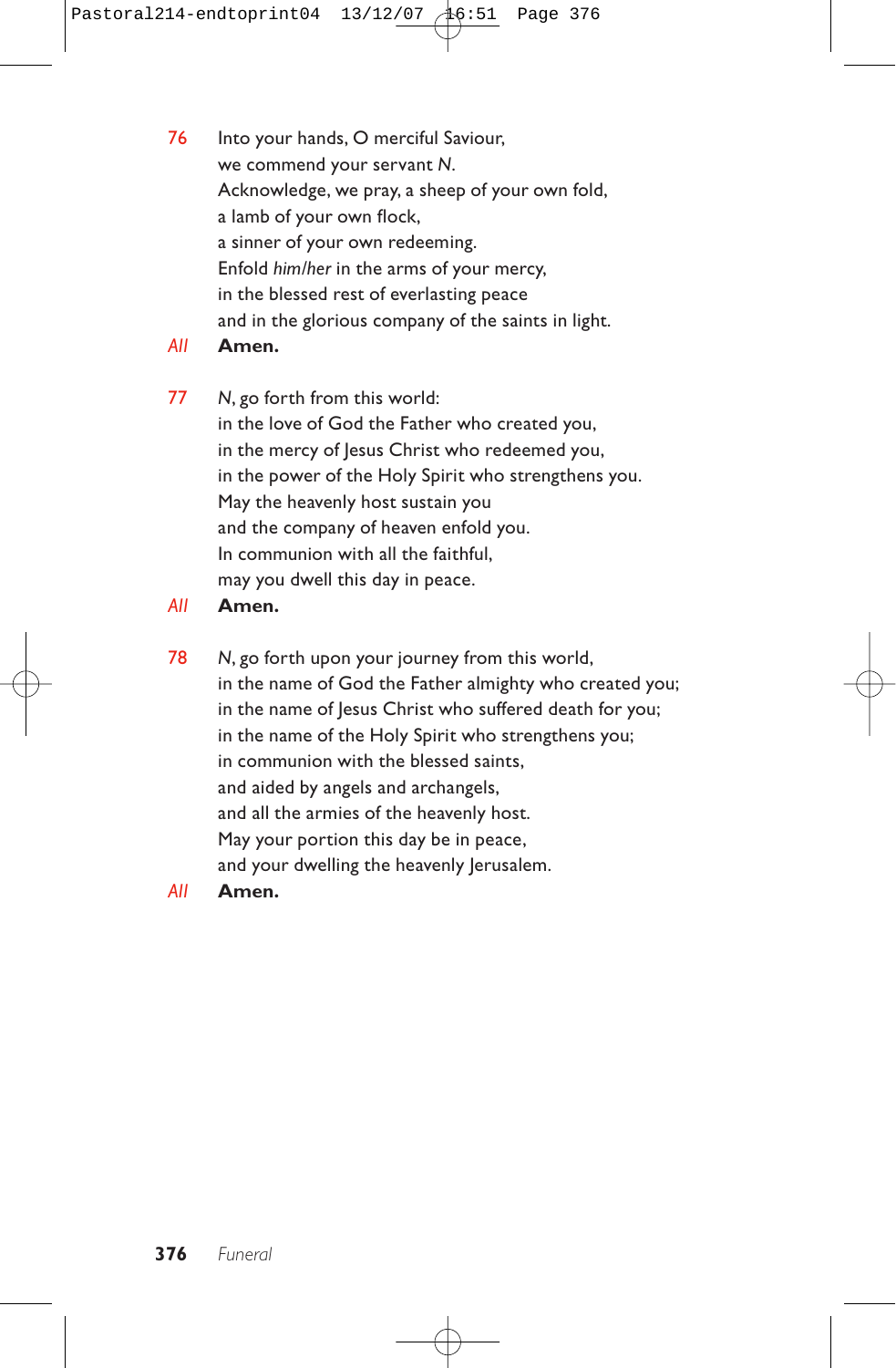## 79

*All* **Give rest, O Christ, to your servant with the saints: where sorrow and pain are no more, neither sighing, but life everlasting.** You only are immortal, the creator and maker of all: and we are mortal, formed from the dust of the earth, and unto earth shall we return. For so you ordained when you created me, saying: 'Dust you are and to dust you shall return.' All of us go down to the dust, yet weeping at the grave, we make our song: Alleluia, alleluia, alleluia.

*All* **Give rest, O Christ, to your servant with the saints: where sorrow and pain are no more, neither sighing, but life everlasting.**

# **Blessings and other Endings**

- 80 And now to him who is able to keep us from falling, and lift us from the dark valley of despair to the bright mountain of hope, from the midnight of desperation to the daybreak of joy; to him be power and authority, for ever and ever.
- *All* **Amen.**
- 81 God be in my head, and in my understanding; God be in my eyes, and in my looking; God be in my mouth, and in my speaking; God be in my heart, and in my thinking; God be at my end, and at my departing.
- *All* **Amen.**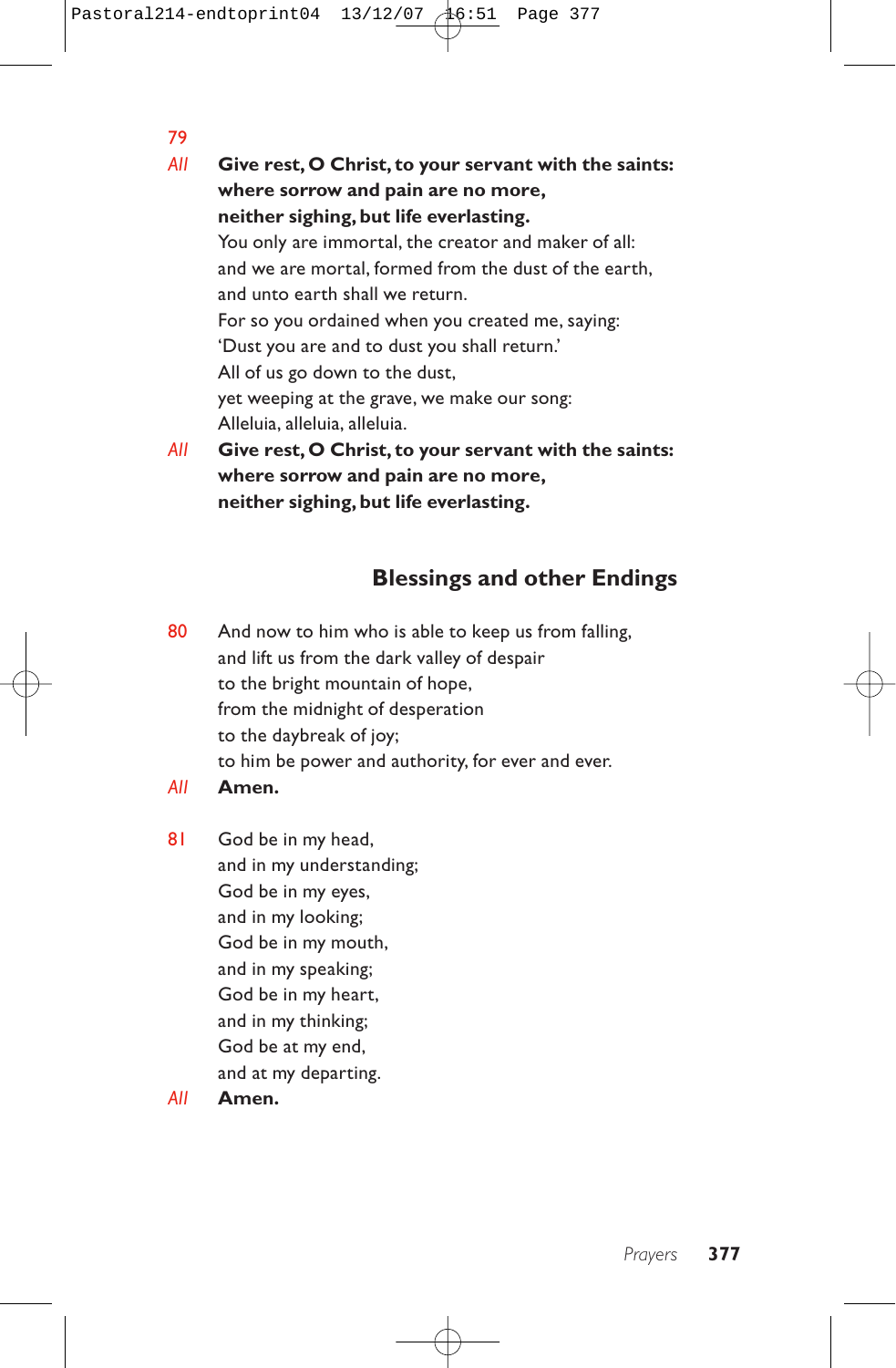82 May Christ the good shepherd enfold *you* with love, fill *you* with peace, and lead *you* in hope, to the end of *your* days; and the blessing of God almighty, the Father, the Son, and the Holy Spirit, be among *you* and remain with *you* always.

*All* **Amen.**

83 The Lord is here, his Spirit is with us. We need not fear, his Spirit is with us. We are surrounded by love, his Spirit is with us. We are immersed in peace, his Spirit is with us. We rejoice in hope, his Spirit is with us. We travel in faith, his Spirit is with us.

- 84 May the eternal God bless and keep us, guard our bodies, save our souls and bring us safe to the heavenly country, our eternal home, where Father, Son, and Holy Spirit reign, one God for ever and ever.
- *All* **Amen.**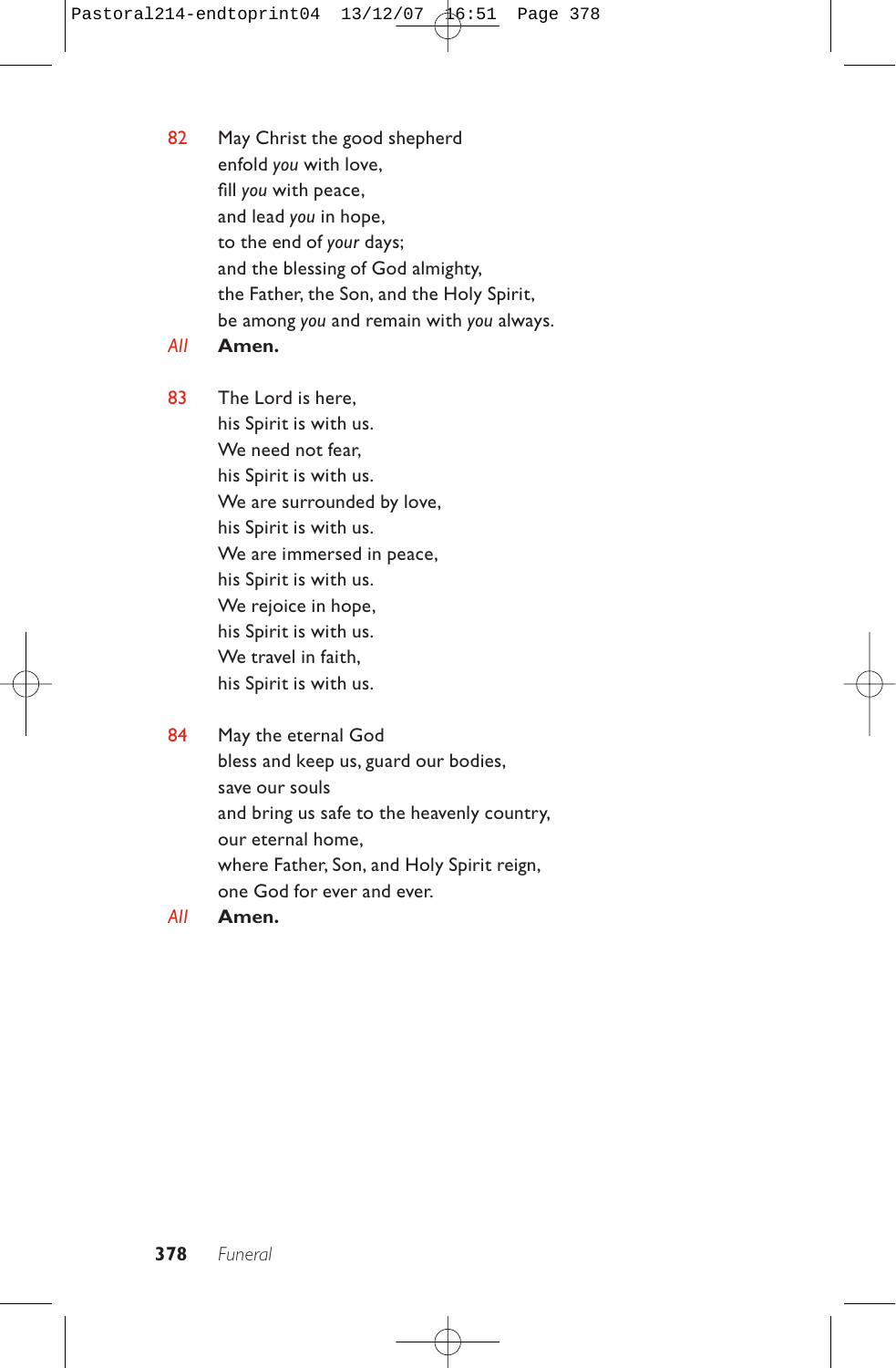## **For a Memorial Service**

- 85 The love of the Lord lesus draw *you* to himself, the power of the Lord Jesus strengthen *you* in his service, the joy of the Lord lesus fill *your* hearts; and the blessing of God almighty, the Father, the Son, and the Holy Spirit, be among *you* and remain with *you* always.
- *All* **Amen.**
- 86 May the infinite and glorious Trinity, the Father, the Son, and the Holy Spirit, direct our life in good works, and after our journey through this world, grant us eternal rest with the saints.
- *All* **Amen.**
- 87 The Lord God almighty, Father, Son, and Holy Spirit, the holy and undivided Trinity, guard us, save us, and bring us to that heavenly city, where he lives and reigns for ever and ever.
- *All* **Amen.**
- 88 The Lord God almighty is our Father:
- *All* **he loves us and tenderly cares for us.**

The Lord Jesus Christ is our Saviour:

*All* **he has redeemed us and will defend us to the end.**

The Lord, the Holy Spirit is among us:

*All* **he will lead us in God's holy way.**

To God almighty, Father, Son, and Holy Spirit,

*All* **be praise and glory today and for ever. Amen.**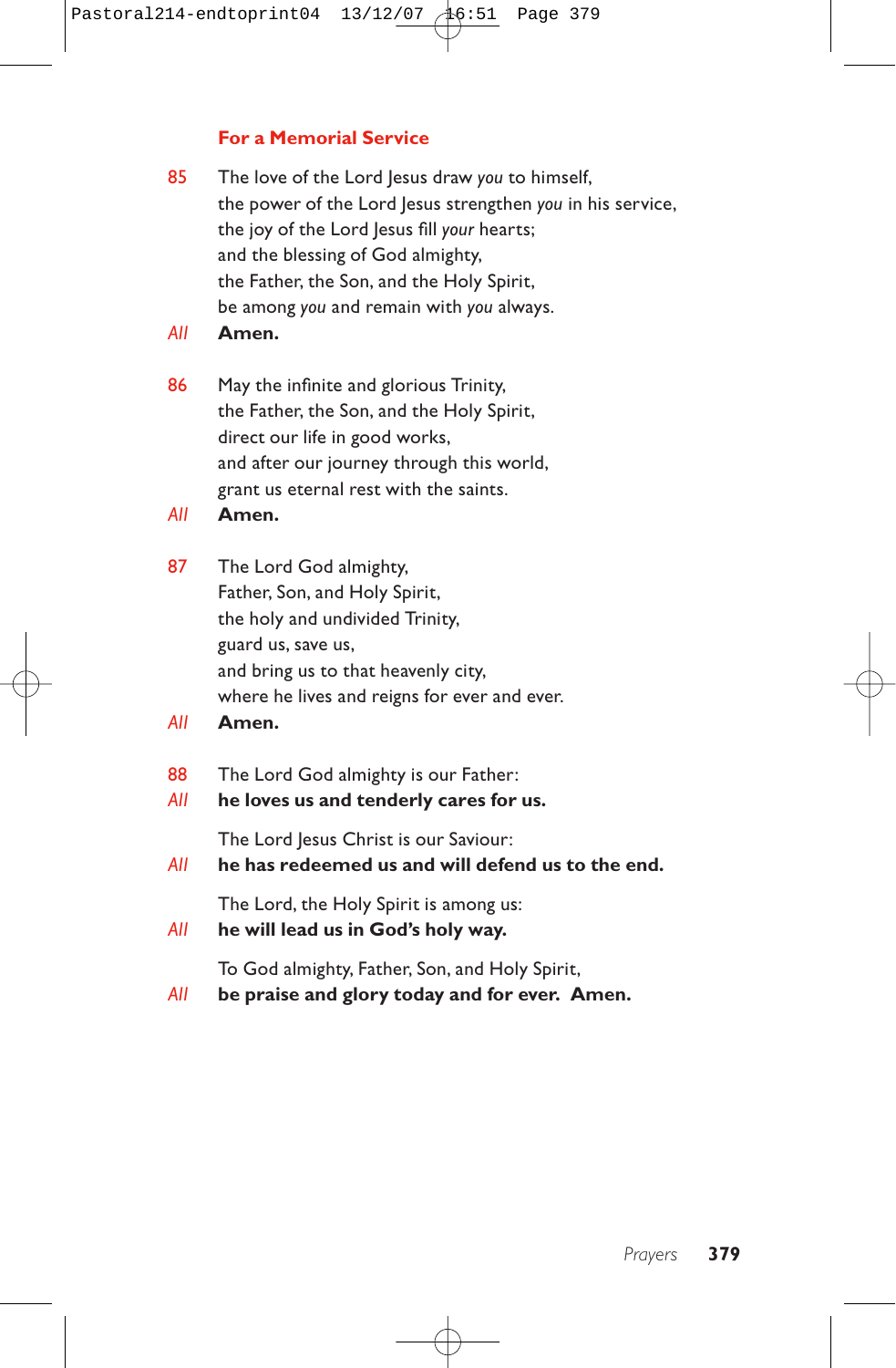# **Prayers for Use after Psalms**

#### *For use after Psalm 6*

Our eyes, Lord, are wasted with grief; you know we are weary with groaning. As we remember our death in the dark emptiness of the night, have mercy on us and heal us; forgive us and take away our fear through the dying and rising of Jesus your Son.

*All* **Amen.**

#### *For use after Psalm 32*

Lord, our hiding place in times of trouble, you bring our guilt to mind. Your hand seems heavy; our tongues dry up and we openly confess our guilt. Embrace us with your mercy. Teach us to trust you, and bring us at the last to rejoice in your presence for ever and ever.

#### *All* **Amen.**

#### *For use after Psalm 38*

Lord, have mercy on those who go about in mourning all the day long, who feel numb and crushed and are filled with the pain of grief, whose strength has given up and whose friends and neighbours are distant. You know all our sighing and longings: be near to us and teach us to fix our hope on you alone; through Jesus Christ our Lord.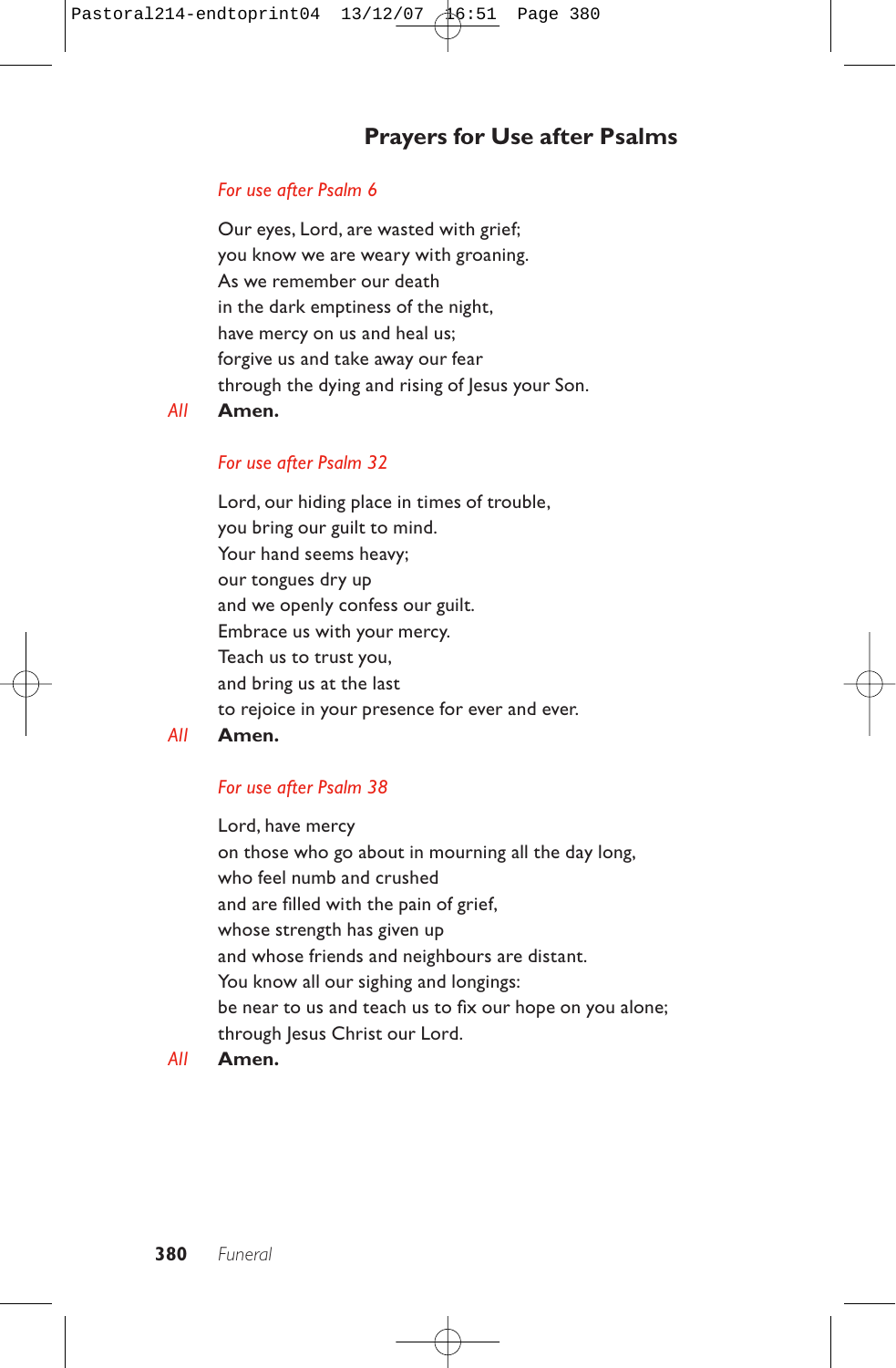## *For use after Psalm 39*

Lord Jesus Christ, Son of the living God, grant that we may ever seek you and feed on you all our days, for you are in all and with all and through all, now and for ever.

#### *All* **Amen.**

#### *For use after Psalm 90*

Teach us, Lord, to number our days; to see the span of our life in the light of eternity. Reveal your splendour to us. Give us the wisdom and grace to know your love and to rejoice in your forgiveness and life; through Jesus Christ our Lord.

*All* **Amen.**

#### *For use after Psalm 116*

Lord of life, we walk through eternity in your presence. Lord of death, we call to you in grief and sorrow: you hear us and rescue us. Watch over us as we mourn the death of your servant, precious in your sight, and keep us faithful to our vows to you.

#### *All* **Amen.**

#### *For use after Psalm 120*

God of mercy, we are in trouble and we call to you. Deliver us from lies and deceit and the pain of the enemy's attack. And give us peace, the peace Christ won upon the cross.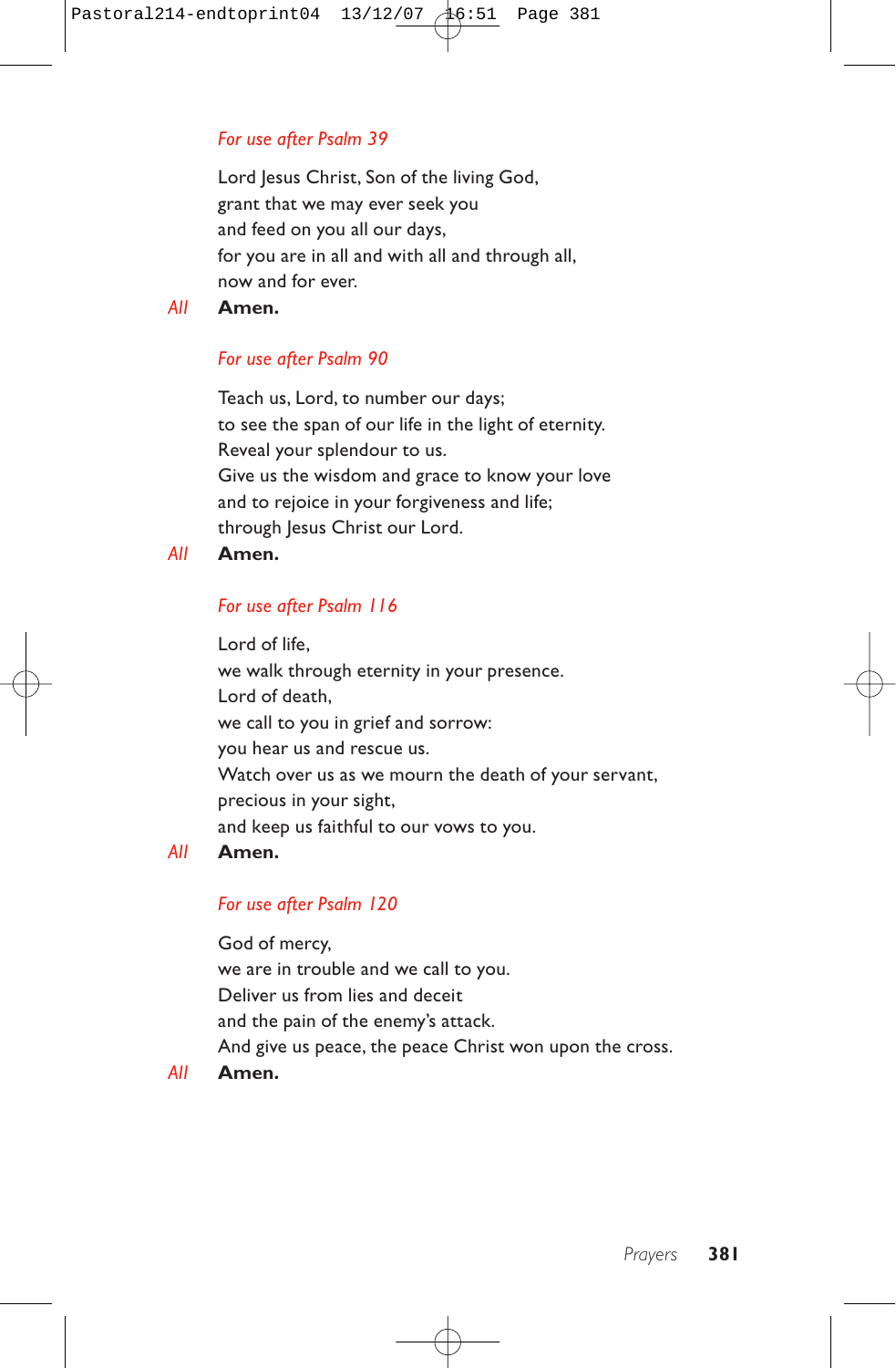#### *For use after Psalm 121*

Faithful Lord, lift us up when we are down. Watch over us and keep us safe. Be with us in our going out and in our coming in, now and for ever.

#### *All* **Amen.**

#### *For use after Psalm 130*

Lord of mercy and redemption, rescue us, we pray, from the depths of sin and death; forgive us what we do wrong, and give us grace to stand in your presence, to serve you in Jesus Christ our Lord.

*All* **Amen.**

#### *For use after Psalm 138*

Lord, do not abandon us in our desolation. Keep us safe in the midst of trouble, and complete your purpose for us through your steadfast love and faithfulness, in Jesus Christ our Saviour.

#### *All* **Amen.**

## *For use after Psalm 139*

Lord,

you created and fashioned us, you know us and search us out, you abide with us through light and dark: help us to know your presence in this life and, in the life to come, still to be with you; where you are alive and reign, God, for ever and ever.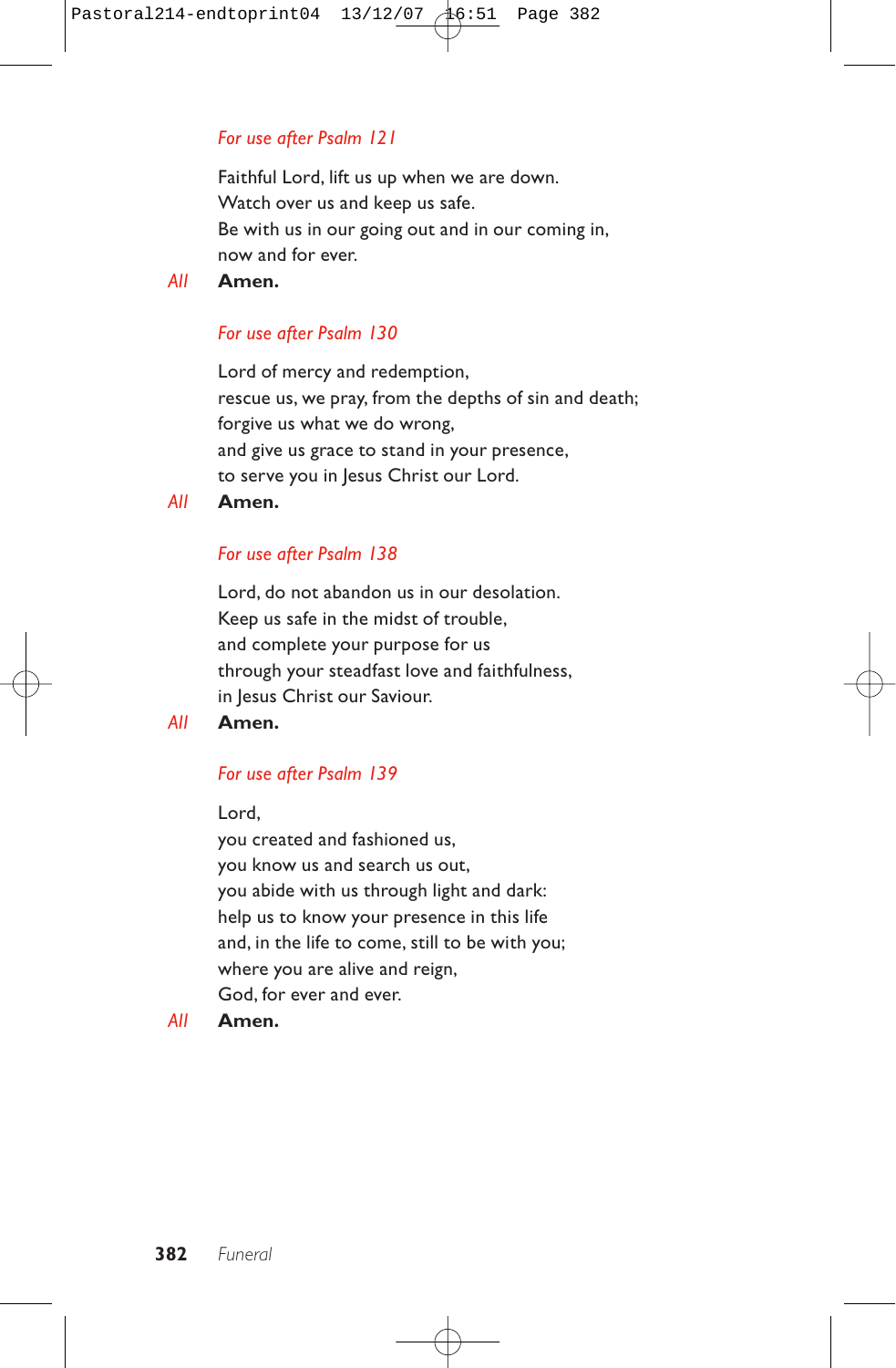# **Bible Readings and Psalms for Use at Funeral and Memorial Services**

*Any suitable translation may be used.*

# *¶ New Testament Readings*

# *John 6.35-40*

Jesus said to them, 'I am the bread of life.Whoever comes to me will never be hungry, and whoever believes in me will never be thirsty. But I said to you that you have seen me and yet do not believe. Everything that the Father gives me will come to me, and anyone who comes to me I will never drive away; for I have come down from heaven, not to do my own will, but the will of him who sent me. And this is the will of him who sent me, that I should lose nothing of all that he has given me, but raise it up on the last day. This is indeed the will of my Father, that all who see the Son and believe in him may have eternal life; and I will raise them up on the last day.'

# *John 11.17-27*

When Jesus arrived, he found that Lazarus had already been in the tomb for four days. Now Bethany was near Jerusalem, some two miles away, and many of the Jews had come to Martha and Mary to console them about their brother.When Martha heard that Jesus was coming, she went and met him, while Mary stayed at home. Martha said to Jesus, 'Lord, if you had been here, my brother would not have died. But even now I know that God will give you whatever you ask of him.' Jesus said to her, 'Your brother will rise again.' Martha said to him, 'I know that he will rise again in the resurrection on the last day.' Jesus said to her, 'I am the resurrection and the life. Those who believe in me, even though they die, will live, and everyone who lives and believes in me will never die. Do you believe this?' She said to him, 'Yes, Lord, I believe that you are the Messiah, the Son of God, the one coming into the world.'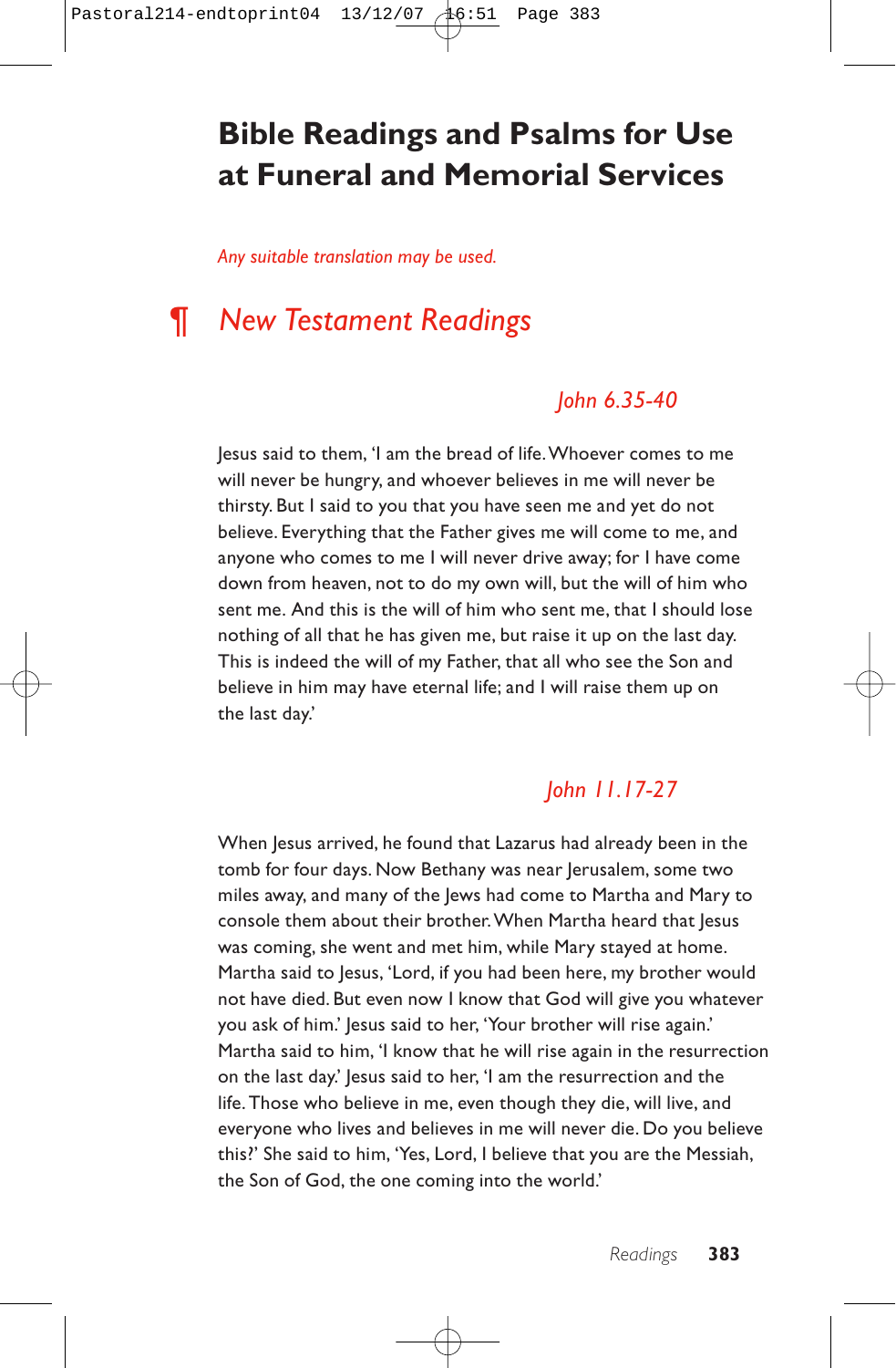## *John 14.1-6*

Jesus said to his disciples: 'Do not let your hearts be troubled. Believe in God, believe also in me. In my Father's house there are many dwelling places. If it were not so, would I have told you that I go to prepare a place for you? And if I go and prepare a place for you, I will come again and will take you to myself, so that where I am, there you may be also. And you know the way to the place where I am going.' Thomas said to him, 'Lord, we do not know where you are going. How can we know the way?' Jesus said to him, 'I am the way, and the truth, and the life. No one comes to the Father except through me.'

## *Romans 8.31-end*

What then are we to say about these things? If God is for us, who is against us? He who did not withhold his own Son, but gave him up for all of us, will he not with him also give us everything else? Who will bring any charge against God's elect? It is God who justifies. Who is to condemn? It is Christ Jesus, who died, yes, who was raised, who is at the right hand of God, who indeed intercedes for us.Who will separate us from the love of Christ? Will hardship, or distress, or persecution, or famine, or nakedness, or peril, or sword? As it is written,

'For your sake we are being killed all day long; we are accounted as sheep to be slaughtered.'

No, in all these things we are more than conquerors through him who loved us. For I am convinced that neither death, nor life, nor angels, nor rulers, nor things present, nor things to come, nor powers, nor height, nor depth, nor anything else in all creation, will be able to separate us from the love of God in Christ Jesus our Lord.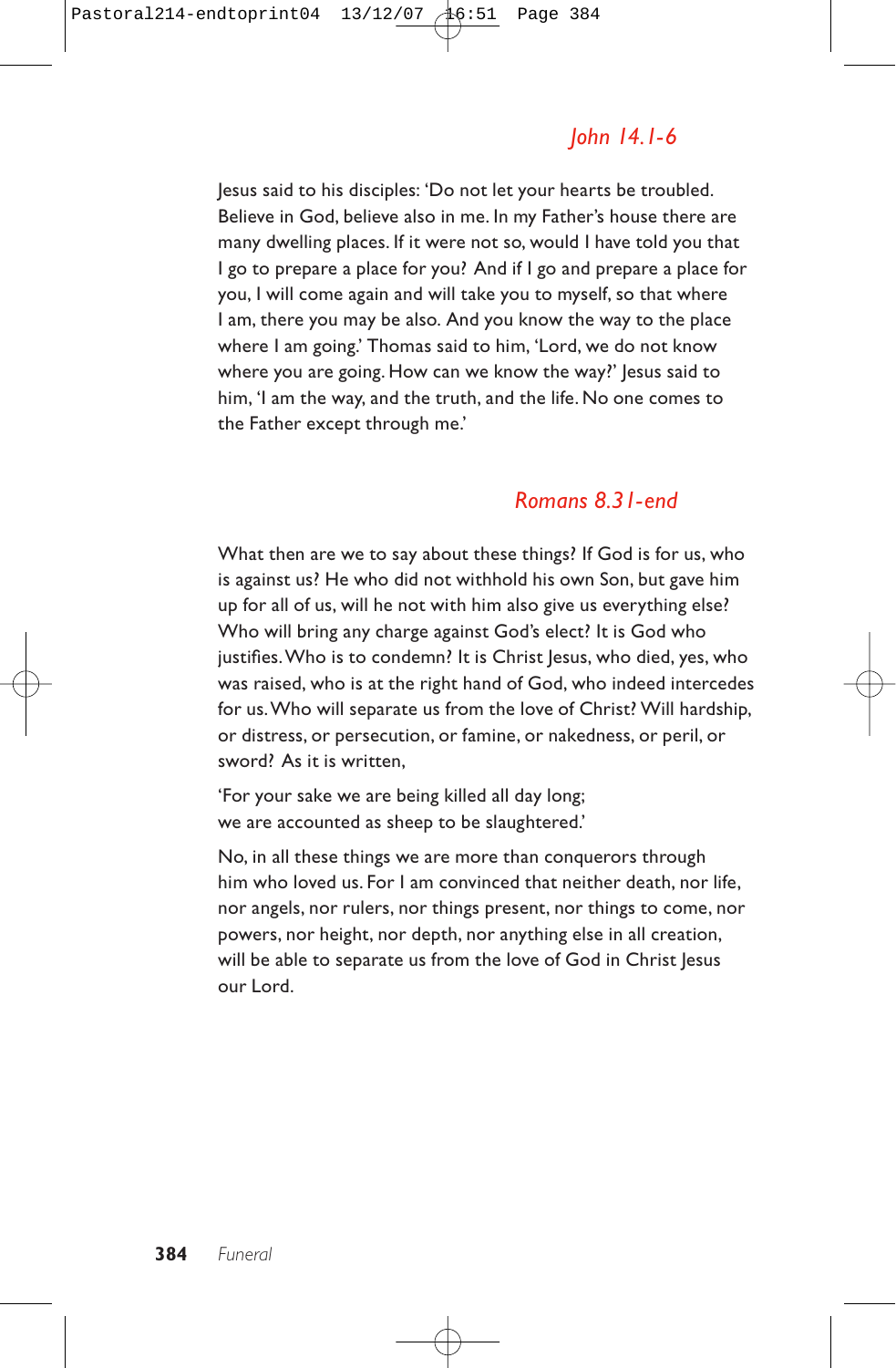# *1 Corinthians 15.1-26,35-38,42-44a,53-end*

I should remind you, brothers and sisters, of the good news that I proclaimed to you, which you in turn received, in which also you stand, through which also you are being saved, if you hold firmly to the message that I proclaimed to you – unless you have come to believe in vain.

For I handed on to you as of first importance what I in turn had received: that Christ died for our sins in accordance with the scriptures, and that he was buried, and that he was raised on the third day in accordance with the scriptures, and that he appeared to Cephas, then to the twelve. Then he appeared to more than five hundred brothers and sisters at one time, most of whom are still alive, though some have died. Then he appeared to James, then to all the apostles. Last of all, as to one untimely born, he appeared also to me. For I am the least of the apostles, unfit to be called an apostle, because I persecuted the church of God. But by the grace of God I am what I am, and his grace towards me has not been in vain. On the contrary, I worked harder than any of them – though it was not I, but the grace of God that is with me.Whether then it was I or they, so we proclaim and so you have come to believe.

Now if Christ is proclaimed as raised from the dead, how can some of you say there is no resurrection of the dead? If there is no resurrection of the dead, then Christ has not been raised; and if Christ has not been raised, then our proclamation has been in vain and your faith has been in vain.We are even found to be misrepresenting God, because we testified of God that he raised Christ – whom he did not raise if it is true that the dead are not raised. For if the dead are not raised, then Christ has not been raised. If Christ has not been raised, your faith is futile and you are still in your sins. Then those also who have died in Christ have perished. If for this life only we have hoped in Christ, we are of all people most to be pitied.

But in fact Christ has been raised from the dead, the first fruits of those who have died. For since death came through a human being, the resurrection of the dead has also come through a human being; for as all die in Adam, so all will be made alive in Christ. But each in his own order: Christ the first fruits, then at his coming those who belong to Christ. Then comes the end, when he hands over the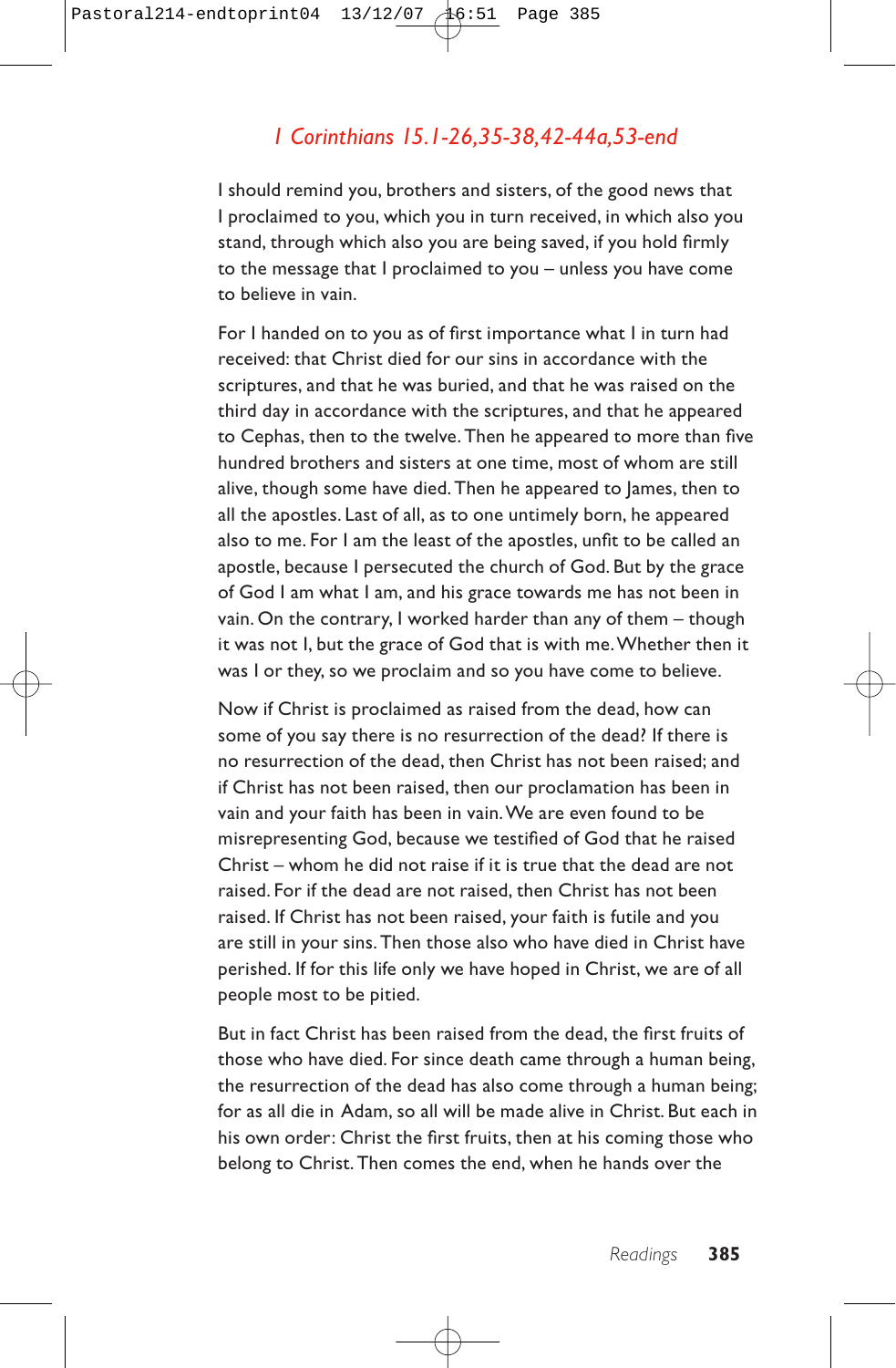kingdom to God the Father, after he has destroyed every ruler and every authority and power. For he must reign until he has put all his enemies under his feet. The last enemy to be destroyed is death.

But someone will ask, 'How are the dead raised? With what kind of body do they come?' Fool! What you sow does not come to life unless it dies. And as for what you sow, you do not sow the body that is to be, but a bare seed, perhaps of wheat or of some other grain. But God gives it a body as he has chosen, and to each kind of seed its own body.

So it is with the resurrection of the dead. What is sown is perishable, what is raised is imperishable. It is sown in dishonour, it is raised in glory. It is sown in weakness, it is raised in power. It is sown a physical body, it is raised a spiritual body.

For this perishable body must put on imperishability, and this mortal body must put on immortality.When this perishable body puts on imperishability, and this mortal body puts on immortality, then the saying that is written will be fulfilled:

'Death has been swallowed up in victory.' ' Where, O death, is your victory? Where, O death, is your sting?'

The sting of death is sin, and the power of sin is the law. But thanks be to God, who gives us the victory through our Lord Jesus Christ.

Therefore, my beloved, be steadfast, immovable, always excelling in the work of the Lord, because you know that in the Lord your labour is not in vain.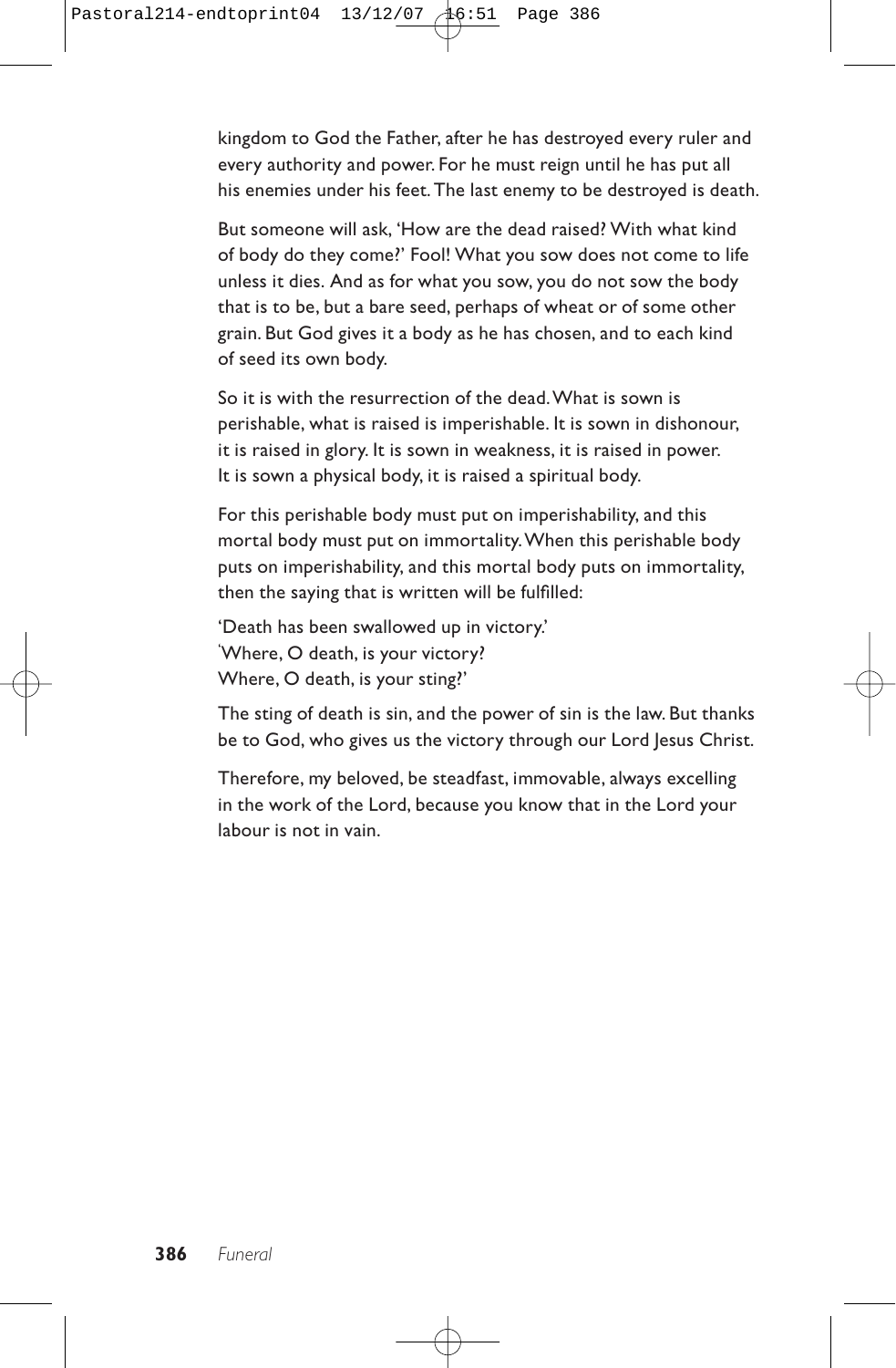## *1 Corinthians 15.20-end*

But in fact Christ has been raised from the dead, the first fruits of those who have died. For since death came through a human being, the resurrection of the dead has also come through a human being; for as all die in Adam, so all will be made alive in Christ. But each in his own order: Christ the first fruits, then at his coming those who belong to Christ. Then comes the end, when he hands over the kingdom to God the Father, after he has destroyed every ruler and every authority and power. For he must reign until he has put all his enemies under his feet. The last enemy to be destroyed is death. For 'God has put all things in subjection under his feet.' But when it says, 'All things are put in subjection,' it is plain that this does not include the one who put all things in subjection under him.When all things are subjected to him, then the Son himself will also be subjected to the one who put all things in subjection under him, so that God may be all in all.

Otherwise, what will those people do who receive baptism on behalf of the dead? If the dead are not raised at all, why are people baptized on their behalf?

And why are we putting ourselves in danger every hour? I die every day! That is as certain, brothers and sisters, as my boasting of you – a boast that I make in Christ Jesus our Lord. If with merely human hopes I fought with wild animals at Ephesus, what would I have gained by it? If the dead are not raised,

'Let us eat and drink, for tomorrow we die.'

Do not be deceived:

'Bad company ruins good morals.'

Come to a sober and right mind, and sin no more; for some people have no knowledge of God. I say this to your shame.

But someone will ask, 'How are the dead raised? With what kind of body do they come?' Fool! What you sow does not come to life unless it dies. And as for what you sow, you do not sow the body that is to be, but a bare seed, perhaps of wheat or of some other grain. But God gives it a body as he has chosen, and to each kind of seed its own body. Not all flesh is alike, but there is one flesh for human beings, another for animals, another for birds, and another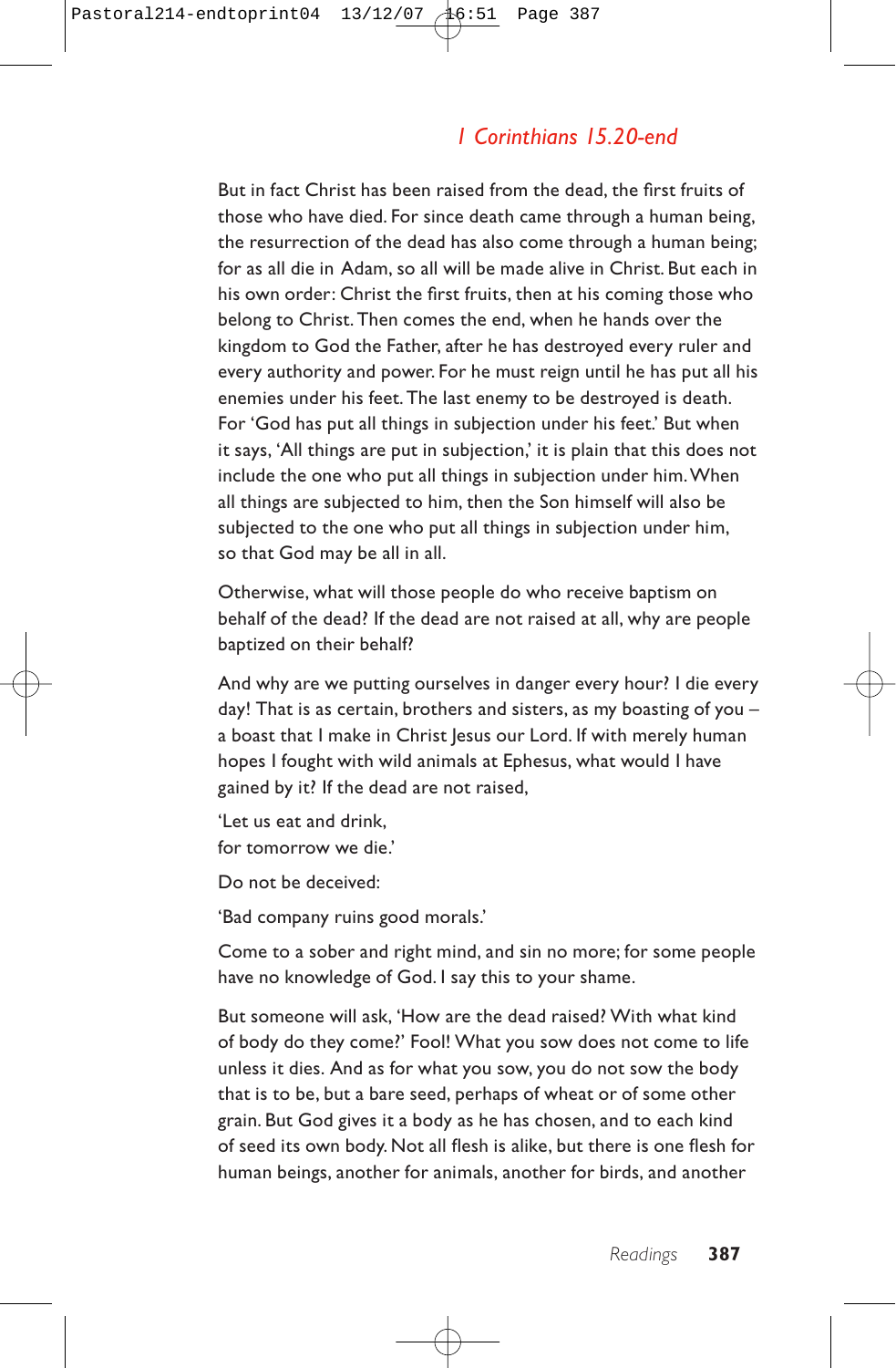for fish. There are both heavenly bodies and earthly bodies, but the glory of the heavenly is one thing, and that of the earthly is another. There is one glory of the sun, and another glory of the moon, and another glory of the stars; indeed, star differs from star in glory.

So it is with the resurrection of the dead.What is sown is perishable, what is raised is imperishable. It is sown in dishonour, it is raised in glory. It is sown in weakness, it is raised in power. It is sown a physical body, it is raised a spiritual body. If there is a physical body, there is also a spiritual body. Thus it is written, 'The first man, Adam, became a living being'; the last Adam became a life-giving spirit. But it is not the spiritual that is first, but the physical, and then the spiritual. The first man was from the earth, a man of dust; the second man is from heaven. As was the man of dust, so are those who are of the dust; and as is the man of heaven, so are those who are of heaven. Just as we have borne the image of the man of dust, we will also bear the image of the man of heaven.

What I am saying, brothers and sisters, is this: flesh and blood cannot inherit the kingdom of God, nor does the perishable inherit the imperishable. Listen, I will tell you a mystery! We will not all die, but we will all be changed, in a moment, in the twinkling of an eye, at the last trumpet. For the trumpet will sound, and the dead will be raised imperishable, and we will be changed. For this perishable body must put on imperishability, and this mortal body must put on immortality.When this perishable body puts on imperishability, and this mortal body puts on immortality, then the saying that is written will be fulfilled:

'Death has been swallowed up in victory.' ' Where, O death, is your victory? Where, O death, is your sting?'

The sting of death is sin, and the power of sin is the law. But thanks be to God, who gives us the victory through our Lord Jesus Christ.

Therefore, my beloved, be steadfast, immovable, always excelling in the work of the Lord, because you know that in the Lord your labour is not in vain.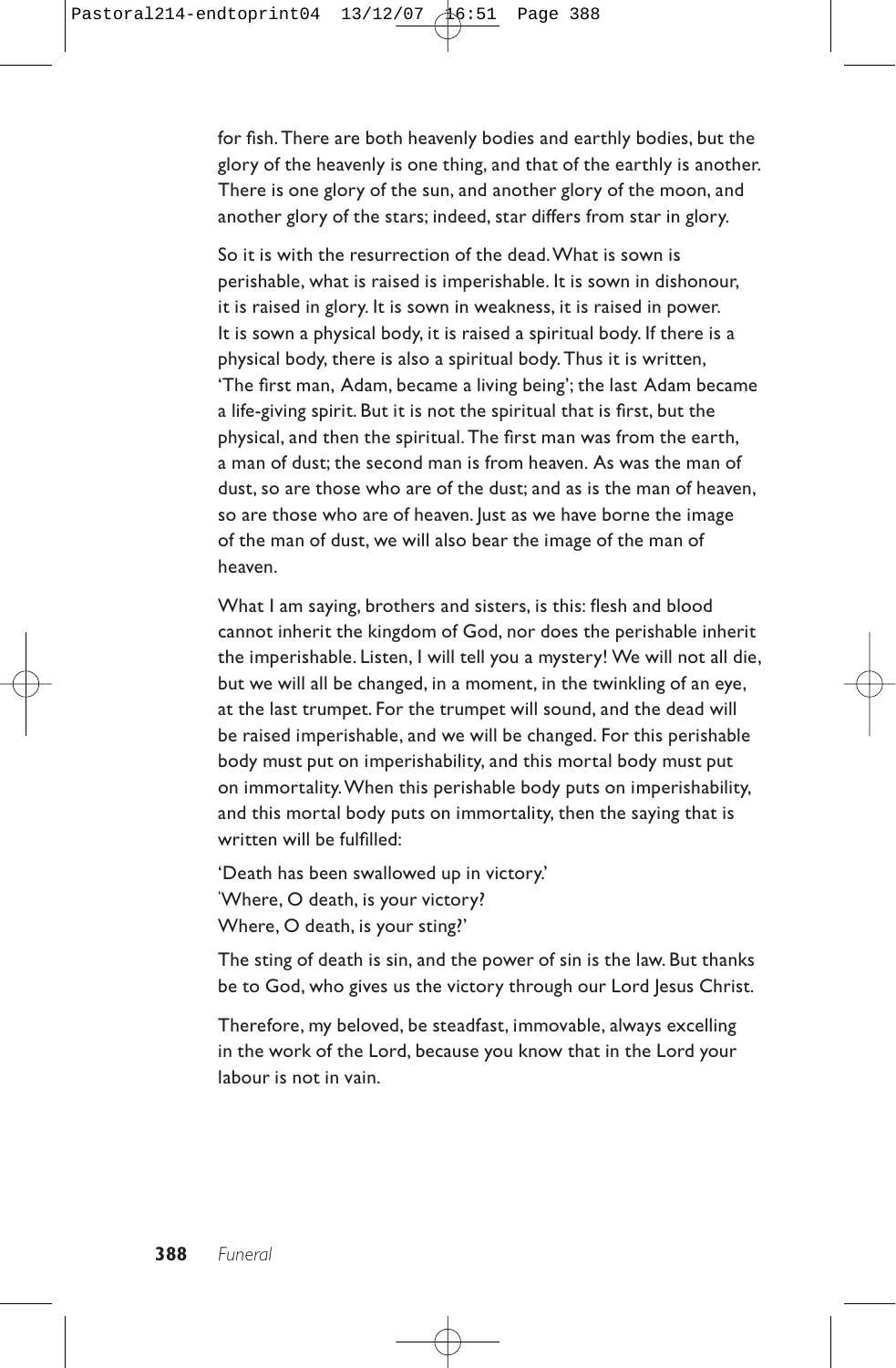## *1 Thessalonians 4.13-end*

We do not want you to be uninformed, brothers and sisters, about those who have died, so that you may not grieve as others do who have no hope. For since we believe that lesus died and rose again, even so, through Jesus, God will bring with him those who have died. For this we declare to you by the word of the Lord, that we who are alive, who are left until the coming of the Lord, will by no means precede those who have died. For the Lord himself, with a cry of command, with the archangel's call and with the sound of God's trumpet, will descend from heaven, and the dead in Christ will rise first. Then we who are alive, who are left, will be caught up in the clouds together with them to meet the Lord in the air; and so we will be with the Lord for ever. Therefore encourage one another with these words.

## *Revelation 21.1-7*

I, John, saw a new heaven and a new earth; for the first heaven and the first earth had passed away, and the sea was no more. And I saw the holy city, the new Jerusalem, coming down out of heaven from God, prepared as a bride adorned for her husband. And I heard a loud voice from the throne saying,

'See, the home of God is among mortals. He will dwell with them; they will be his peoples, and God himself will be with them; he will wipe every tear from their eyes. Death will be no more; mourning and crying and pain will be no more, for the first things have passed away.'

And the one who was seated on the throne said, 'See, I am making all things new.' Also he said, 'Write this, for these words are trustworthy and true.' Then he said to me, 'It is done! I am the Alpha and the Omega, the beginning and the end. To the thirsty I will give water as a gift from the spring of the water of life. Those who conquer will inherit these things, and I will be their God and they will be my children.'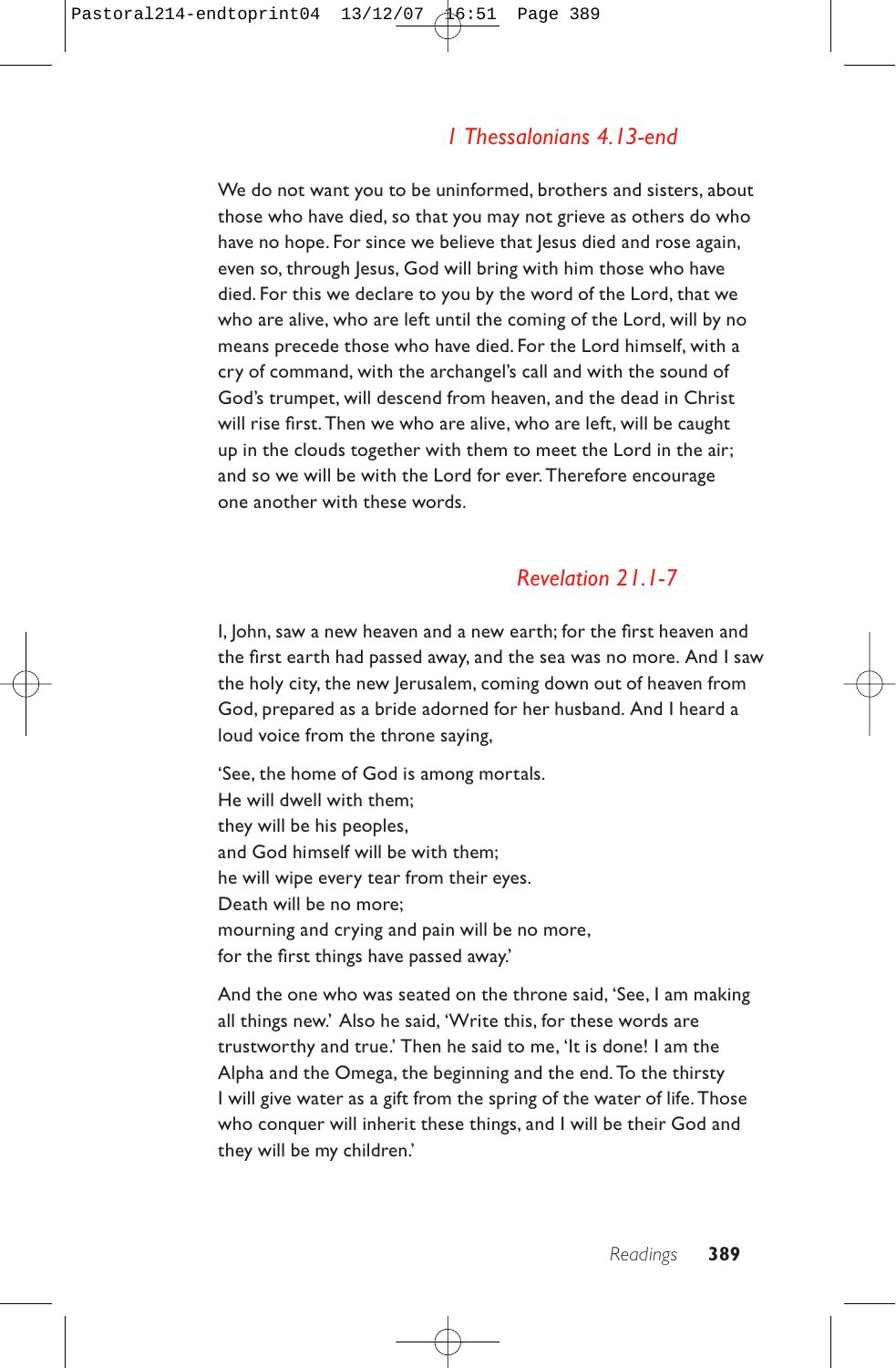# **Old Testament and Apocrypha**

Genesis 42.29-end *The sorrow you would cause me would kill me* 2 Samuel 1.17,23-end *David's lament for Saul and Jonathan* 2 Samuel 12.16-23 *David's son dies* Job 19.23-27 *I know that my Redeemer lives* Isaiah 53.1-10 *The suffering servant* Isaiah 61.1-3 *To comfort all who mourn* Lamentations 3.22-26,31-33 *The love of the Lord never ceases* Daniel 12.1-3[5-9] *Everyone whose name shall be found written in the book* Wisdom 2.22 – 3.5,9 *The souls of the righteous are in the hand of God* Wisdom 3.1-5,9 *The souls of the righteous are in the hand of God* Wisdom 4.8-11,13-15 *Age is not length of time*

Ecclesiasticus 38.16-23 *Do not forget, there is no coming back*

## **Psalms**

#### *See pages 392–405.*

| Psalm 6  | Psalm 38.9-end  | Psalm 121 |
|----------|-----------------|-----------|
| Psalm 23 | Psalm 42        | Psalm 130 |
| Psalm 25 | Psalm 90        | Psalm 139 |
| Psalm 27 | Psalm 116       |           |
| Psalm 32 | Psalm 118.4-end |           |
|          |                 |           |

## **New Testament**

#### *The passages printed on pages 383–389 are included in this list.*

Matthew 25.31-end *The final judgement* Mark 10.13-16 *Let the little children come to me* Mark 15.33-39;16.1-6 *He has risen, he is not here* Luke 12.35-40 *The coming of the Son of Man* Luke 24.1-9[10-11] *The Resurrection* John 5.[19-20]21-29 *Whoever hears my word and believes him who sent me, has eternal life*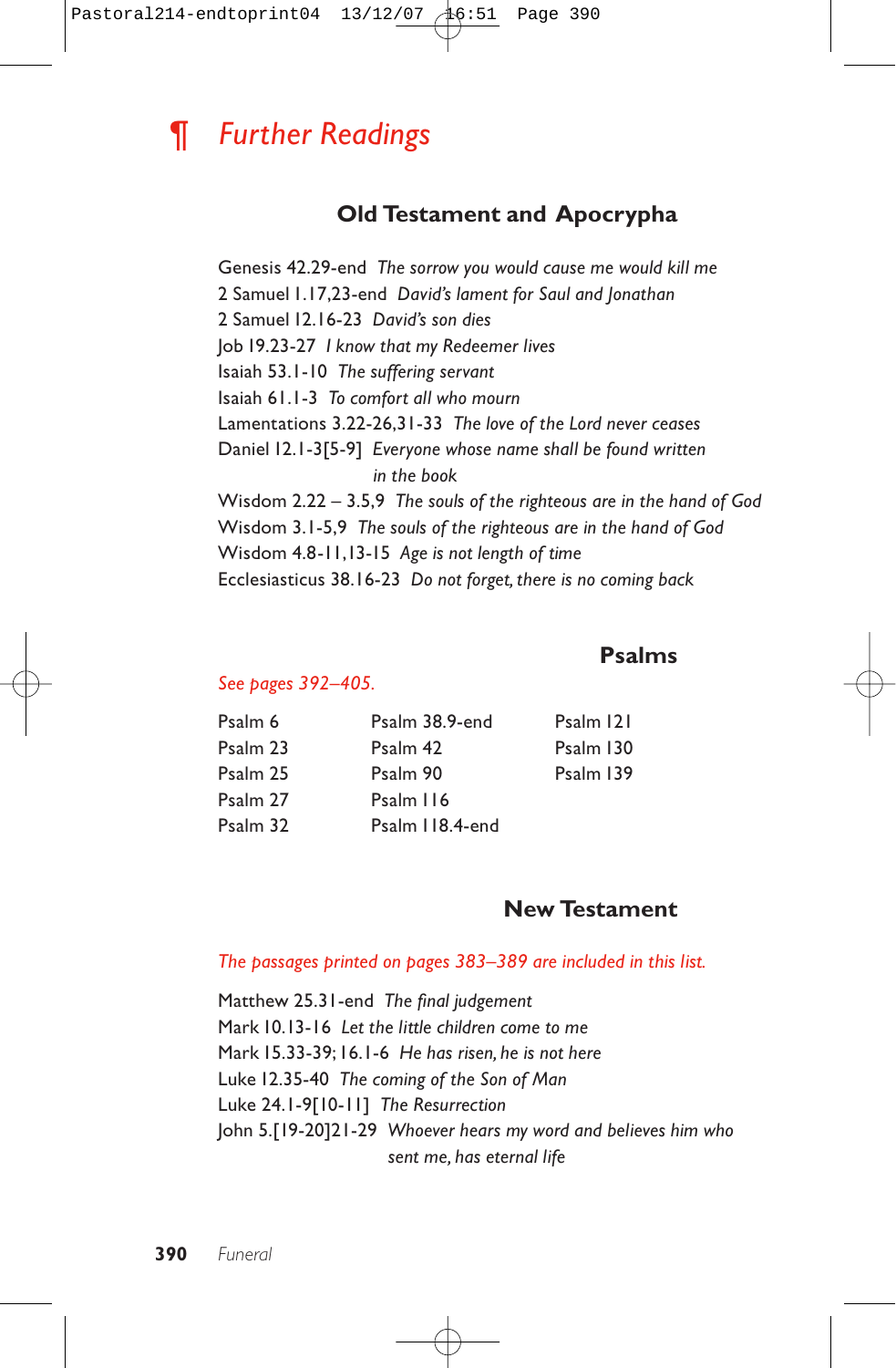John 6.35-40[53-58] *All that the Father gives me will come to me* John 11.17-27 *I am the resurrection and the life* John 14.1-6 *In my Father's house are many rooms* John 19.38-end *The burial of Christ* John 20.1-11 *The Resurrection of Christ* Romans 6.3-8[9-11] *All of us who have been baptized into Christ Jesus were baptized into his death* Romans 8.18-25[26-30] *The future glory* Romans 8.31-end *Nothing can separate us from the love of Christ* Romans 14.7-12 *Christ the Lord of the living and the dead* 1 Corinthians 15.1-26,35-38,42-44a,53-end *The resurrection of the dead* 1 Corinthians 15.20-end *The resurrection of the dead* 2 Corinthians 4.7-15 *We carry in our mortal bodies the death of Jesus* 2 Corinthians 4.16 – 5.10 *The heavenly body* Ephesians 3.14-19[20-21] *The power to understand Christ's love* Philippians 3.10-end *God's purposes for us* 1 Thessalonians 4.13-18 *So we shall always be with the Lord* 2 Timothy 2.8-13 *If we have died with him, we shall also live with him* 1 Peter 1.3-9 *We have been born anew to a living hope* 1 John 3.1-3 *We shall be like him* Revelation 7.9-end *The crowd worshipping in heaven* Revelation 21.1-7 *Behold I make all things new* Revelation 21.22-end; 22.3b-5 *The Lord God will be their light*

## *Other readings may be more suitable for a particular occasion, for instance, at the Funeral of a child:*

Psalm 84.1-4 Song of Solomon 2.10-13 Isaiah 49.15-16 Jeremiah 1.4-8 Jeremiah 31.15-17 Matthew 18.1-5,10 John 10.27,28 1 Corinthians 13.1-end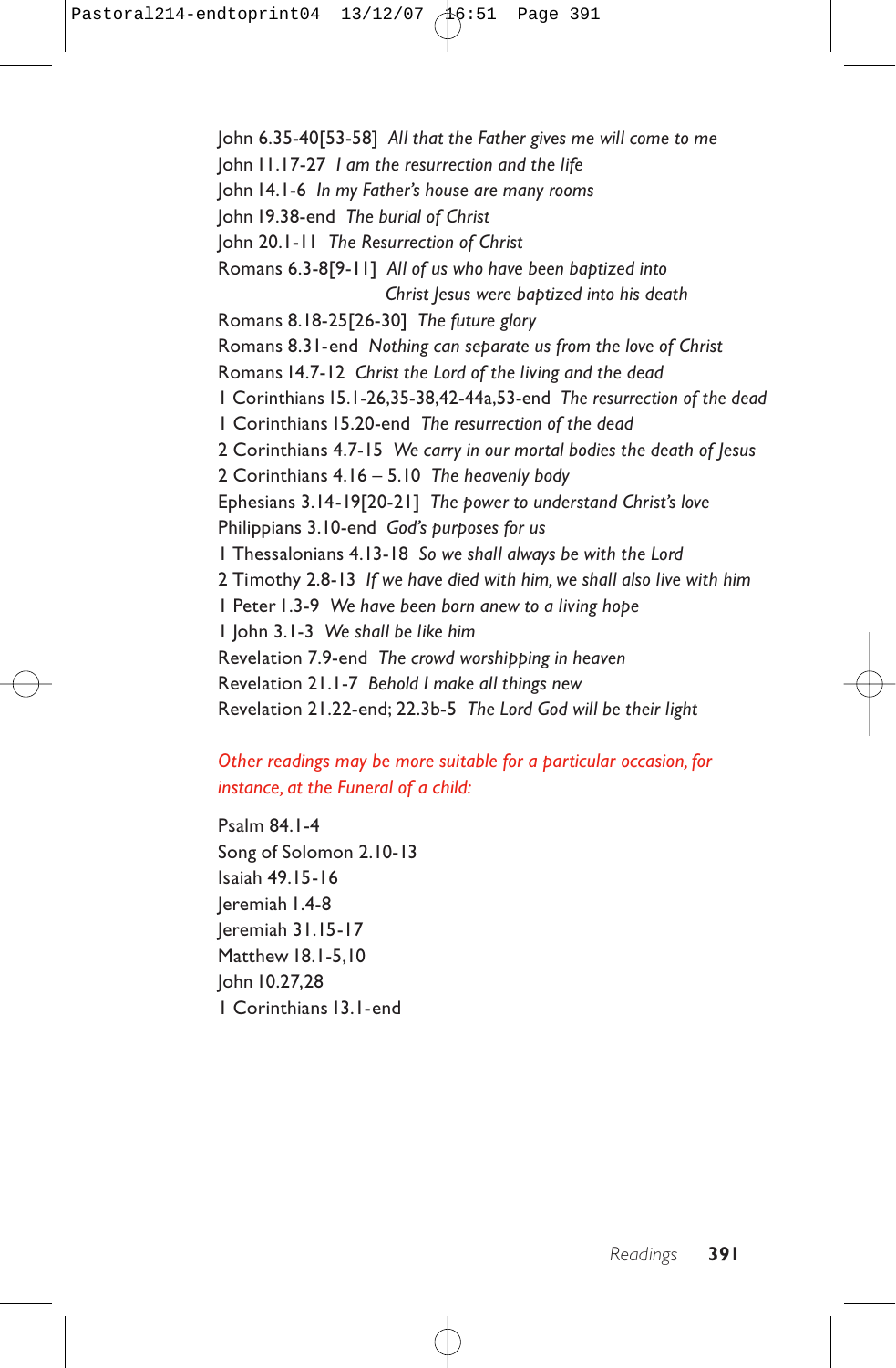# **Psalms for Use at Funeral and Memorial Services**

## *Psalm 6*

- 1 O Lord, rebuke me not in your wrath;  $\bullet$ neither chasten me in your fierce anger.
- 2 Have mercy on me, Lord, for I am weak;  $\bullet$ Lord, heal me, for my bones are racked.
- 3 My soul also shakes with terror;  $\bullet$ how long, O Lord, how long?
- 4 Turn again, O Lord, and deliver my soul; ♦ save me for your loving mercy's sake.
- 5 For in death no one remembers you; ♦ and who can give you thanks in the grave?
- 6 I am weary with my groaning;  $\triangleleft$ every night I drench my pillow and flood my bed with my tears.
- 7 My eyes are wasted with grief  $\triangleleft$ and worn away because of all my enemies.
- 8 Depart from me, all you that do evil,  $\bullet$ for the Lord has heard the voice of my weeping.
- 9 The Lord has heard my supplication;  $\triangleleft$ the Lord will receive my prayer.
- 10 All my enemies shall be put to shame and confusion; ♦ they shall suddenly turn back in their shame.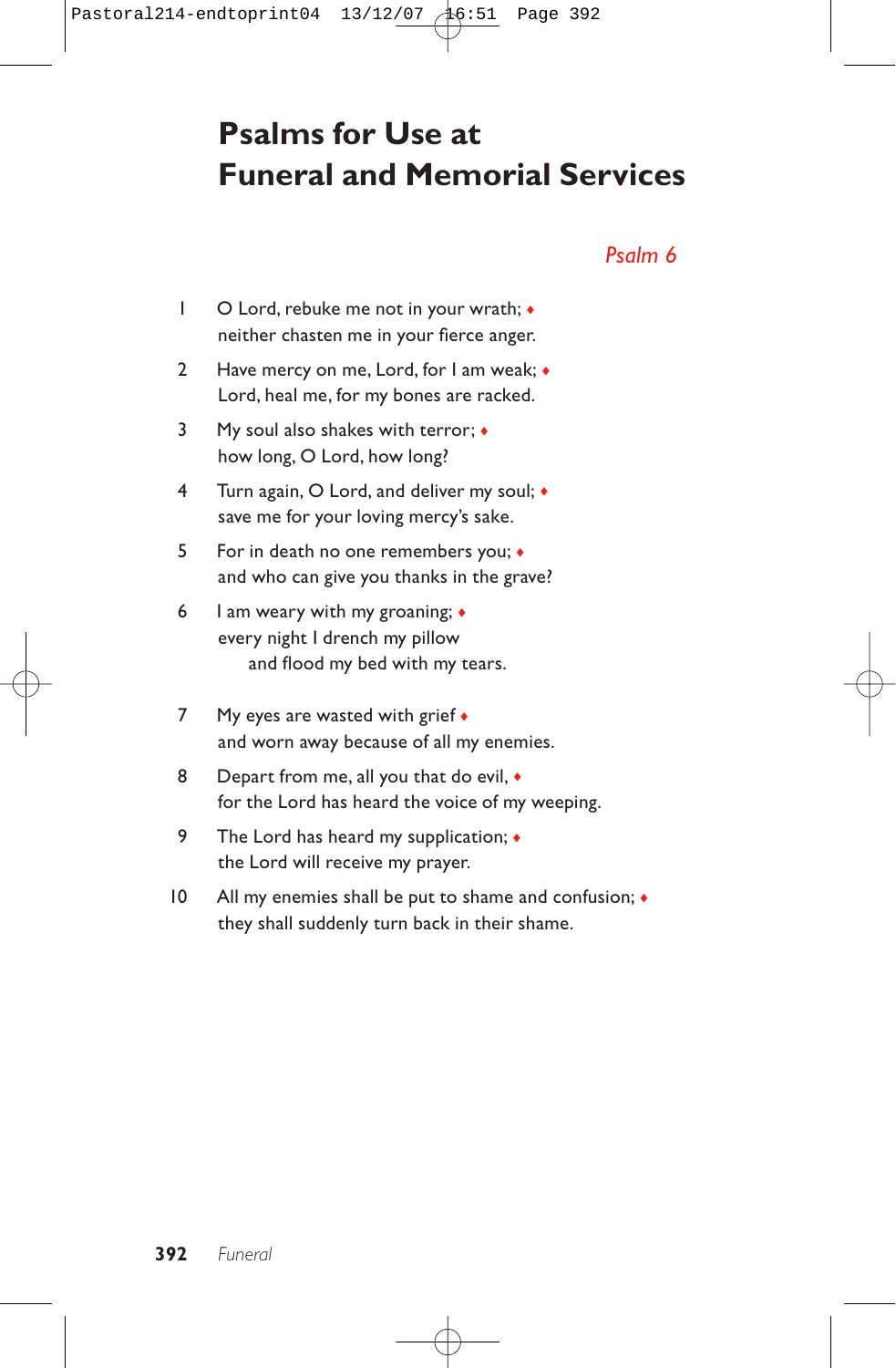# *Psalm 23*

- 1 The Lord is my shepherd; ♦ therefore can I lack nothing.
- 2 He makes me lie down in green pastures ◆ and leads me beside still waters.
- 3 He shall refresh my soul  $\bullet$ and guide me in the paths of righteousness for his name's sake.

4 Though I walk through the valley of the shadow of death, I will fear no evil; ♦ for you are with me; your rod and your staff, they comfort me.

- 5 You spread a table before me in the presence of those who trouble me; ♦ you have anointed my head with oil and my cup shall be full.
- 6 Surely goodness and loving mercy shall follow me all the days of my life, ♦ and I will dwell in the house of the Lord for ever.

# *Psalm 25*

1 To you, O Lord, I lift up my soul; O my God, in you I trust; ♦ let me not be put to shame; let not my enemies triumph over me.

- 2 Let none who look to you be put to shame, ♦ but let the treacherous be shamed and frustrated.
- 3 Make me to know your ways, O Lord,  $\bullet$ and teach me your paths.
- 4 Lead me in your truth and teach me, ♦ for you are the God of my salvation; for you have I hoped all the day long.
- 5 Remember, Lord, your compassion and love, ♦ for they are from everlasting.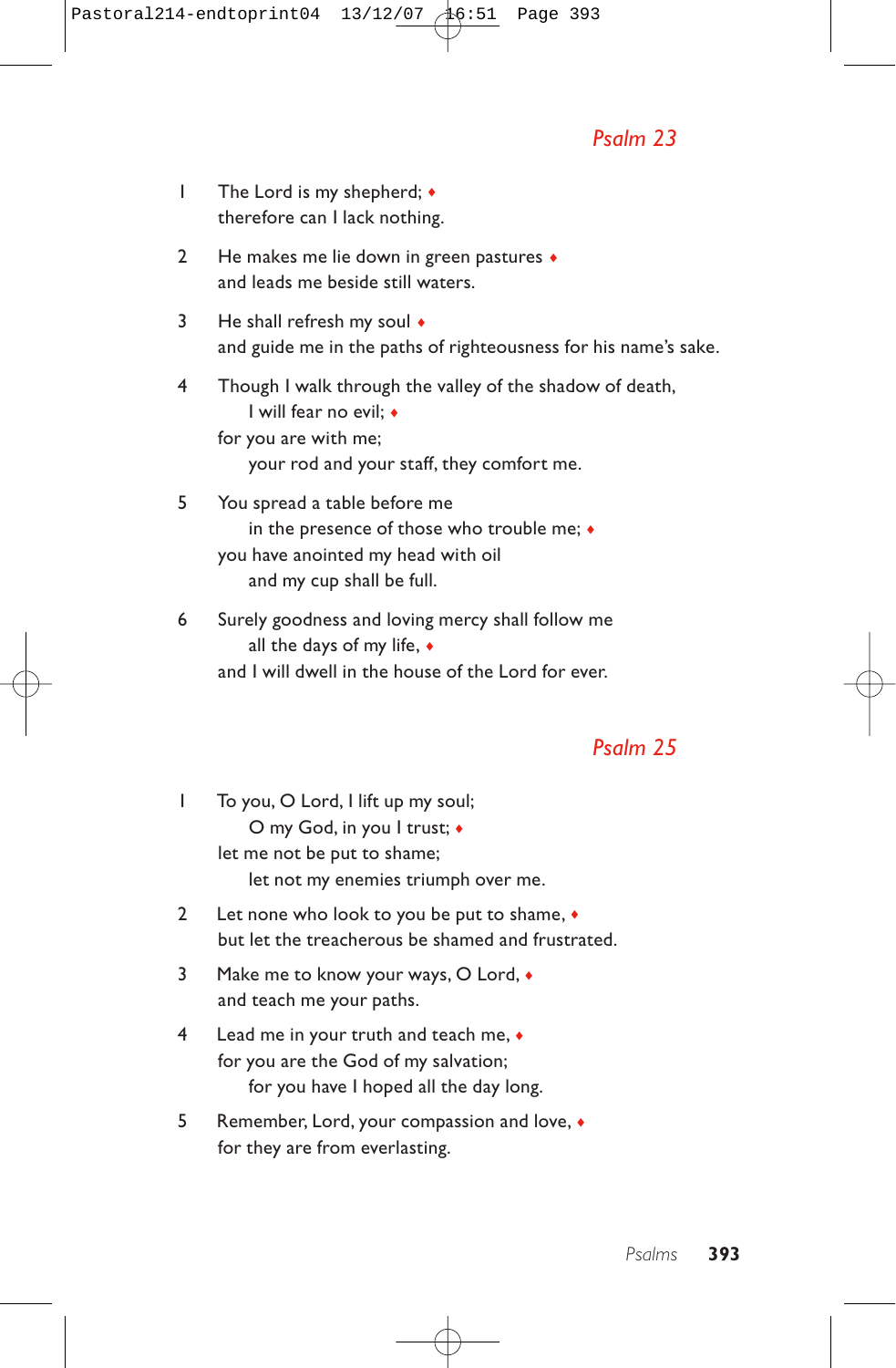- 6 Remember not the sins of my youth or my transgressions, ♦ but think on me in your goodness, O Lord, according to your steadfast love.
- 7 Gracious and upright is the Lord;  $\bullet$ therefore shall he teach sinners in the way.
- 8 He will guide the humble in doing right  $\bullet$ and teach his way to the lowly.
- 9 All the paths of the Lord are mercy and truth  $\bullet$ to those who keep his covenant and his testimonies.
- 10 For your name's sake, O Lord,  $\bullet$ be merciful to my sin, for it is great.
- 11 Who are those who fear the Lord? ♦ Them will he teach in the way that they should choose.
- 12 Their soul shall dwell at ease  $\bullet$ and their offspring shall inherit the land.
- 13 The hidden purpose of the Lord is for those who fear him  $\bullet$ and he will show them his covenant.
- 14 My eyes are ever looking to the Lord, ♦ for he shall pluck my feet out of the net.
- 15 Turn to me and be gracious to me,  $\bullet$ for I am alone and brought very low.
- 16 The sorrows of my heart have increased;  $\bullet$ O bring me out of my distress.
- 17 Look upon my adversity and misery  $\bullet$ and forgive me all my sin.
- 18 Look upon my enemies, for they are many  $\bullet$ and they bear a violent hatred against me.
- 19 O keep my soul and deliver me;  $\triangleleft$ let me not be put to shame, for I have put my trust in you.
- 20 Let integrity and uprightness preserve me,  $\bullet$ for my hope has been in you.
- 21 Deliver Israel, O God,  $\bullet$ out of all his troubles.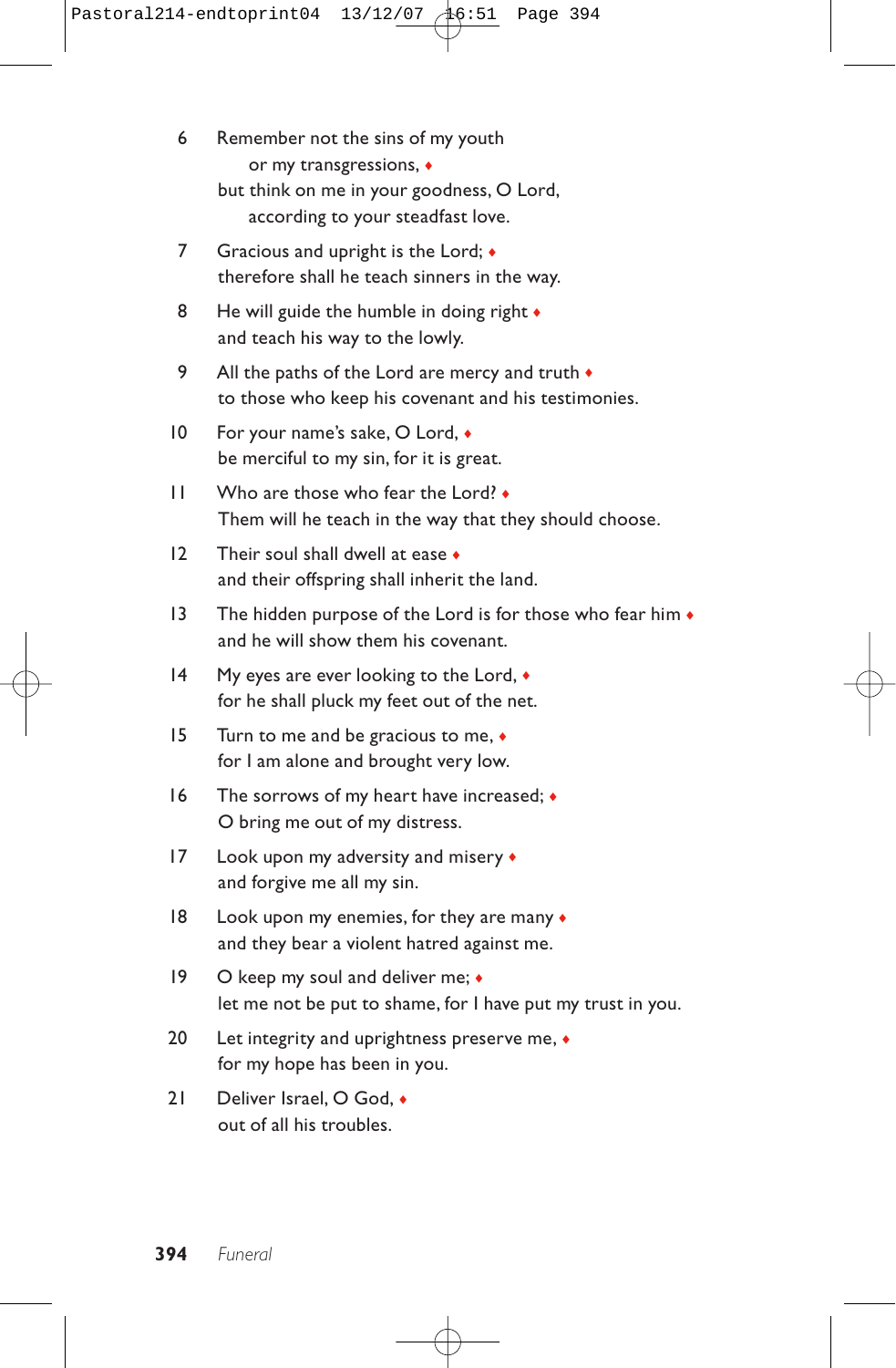1 The Lord is my light and my salvation; whom then shall I fear?  $\bullet$ The Lord is the strength of my life;

of whom then shall I be afraid?

- 2 When the wicked, even my enemies and my foes, came upon me to eat up my flesh, ♦ they stumbled and fell.
- 3 Though a host encamp against me, my heart shall not be afraid, ♦ and though there rise up war against me, yet will I put my trust in him.
- 4 One thing have I asked of the Lord and that alone I seek: ♦ that I may dwell in the house of the Lord all the days of my life,
- 5 To behold the fair beauty of the Lord ♦ and to seek his will in his temple.
- 6 For in the day of trouble he shall hide me in his shelter; ♦ in the secret place of his dwelling shall he hide me and set me high upon a rock.
- 7 And now shall he lift up my head  $\bullet$ above my enemies round about me;
- 8 Therefore will I offer in his dwelling an oblation with great gladness; ♦ I will sing and make music to the Lord.
- 9 Hear my voice, O Lord, when I call;  $\bullet$ have mercy upon me and answer me.
- 10 My heart tells of your word, 'Seek my face.'  $\bullet$ Your face, Lord, will I seek.
- 11 Hide not your face from me,  $\bullet$ nor cast your servant away in displeasure.
- 12 You have been my helper; ♦ leave me not, neither forsake me, O God of my salvation.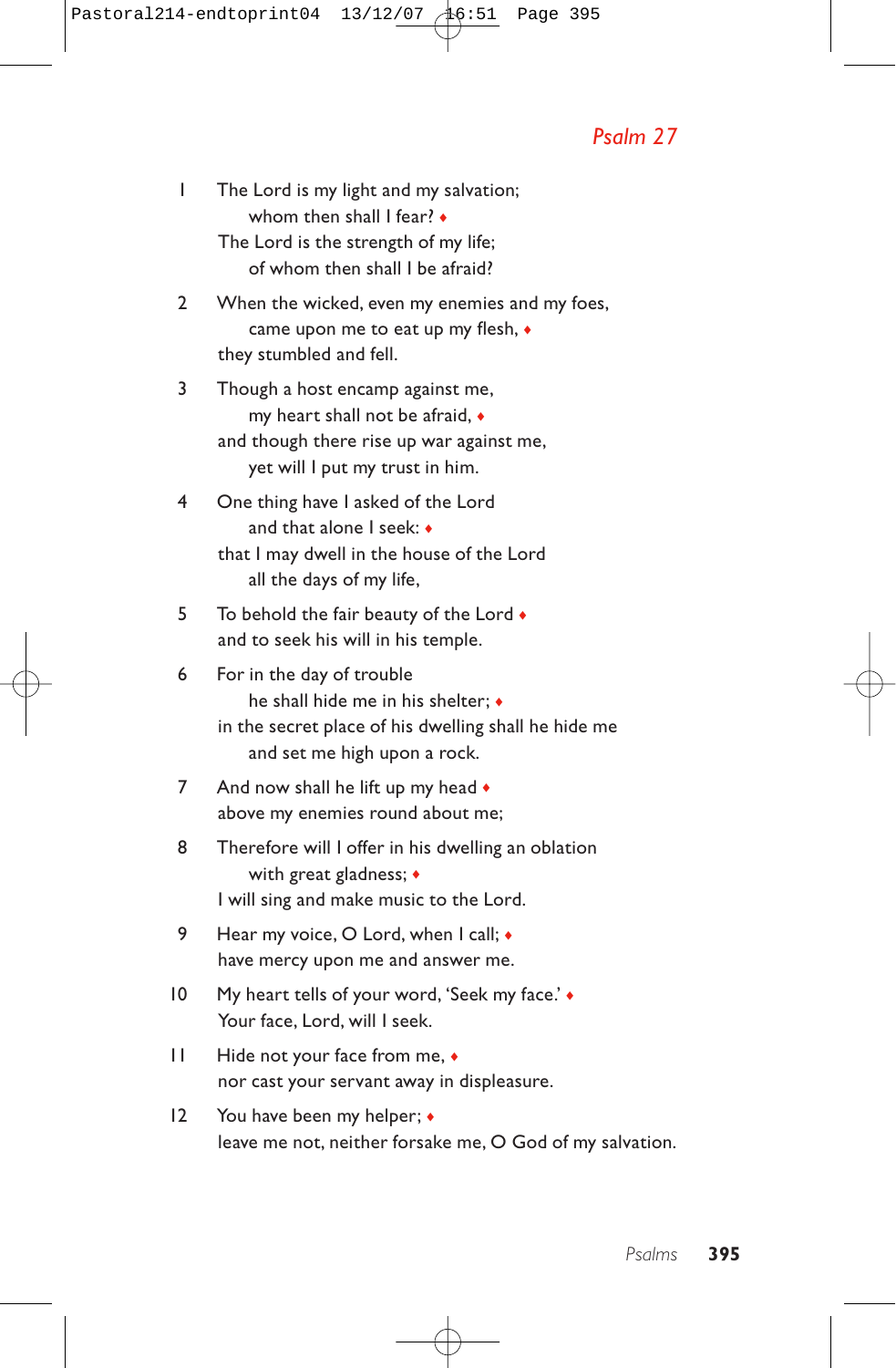- 13 Though my father and my mother forsake me, ♦ the Lord will take me up.
- 14 Teach me your way, O Lord;  $\bullet$ lead me on a level path, because of those who lie in wait for me.
- 15 Deliver me not into the will of my adversaries, ♦ for false witnesses have risen up against me, and those who breathe out violence.
- 16 I believe that I shall see the goodness of the Lord  $\bullet$ in the land of the living.
- 17 Wait for the Lord; be strong and he shall comfort your heart;  $\bullet$ wait patiently for the Lord.

- 1 Happy the one whose transgression is forgiven, ♦ and whose sin is covered.
- 2 Happy the one to whom the Lord imputes no guilt, ♦ and in whose spirit there is no guile.
- 3 For I held my tongue; ♦ my bones wasted away through my groaning all the day long.
- 4 Your hand was heavy upon me day and night; ♦ my moisture was dried up like the drought in summer.
- 5 Then I acknowledged my sin to you ♦ and my iniquity I did not hide.
- 6 I said, 'I will confess my transgressions to the Lord,' ♦ and you forgave the guilt of my sin.
- 7 Therefore let all the faithful make their prayers to you in time of trouble; ♦ in the great water flood, it shall not reach them.
- 8 You are a place for me to hide in;

you preserve me from trouble; ♦

you surround me with songs of deliverance.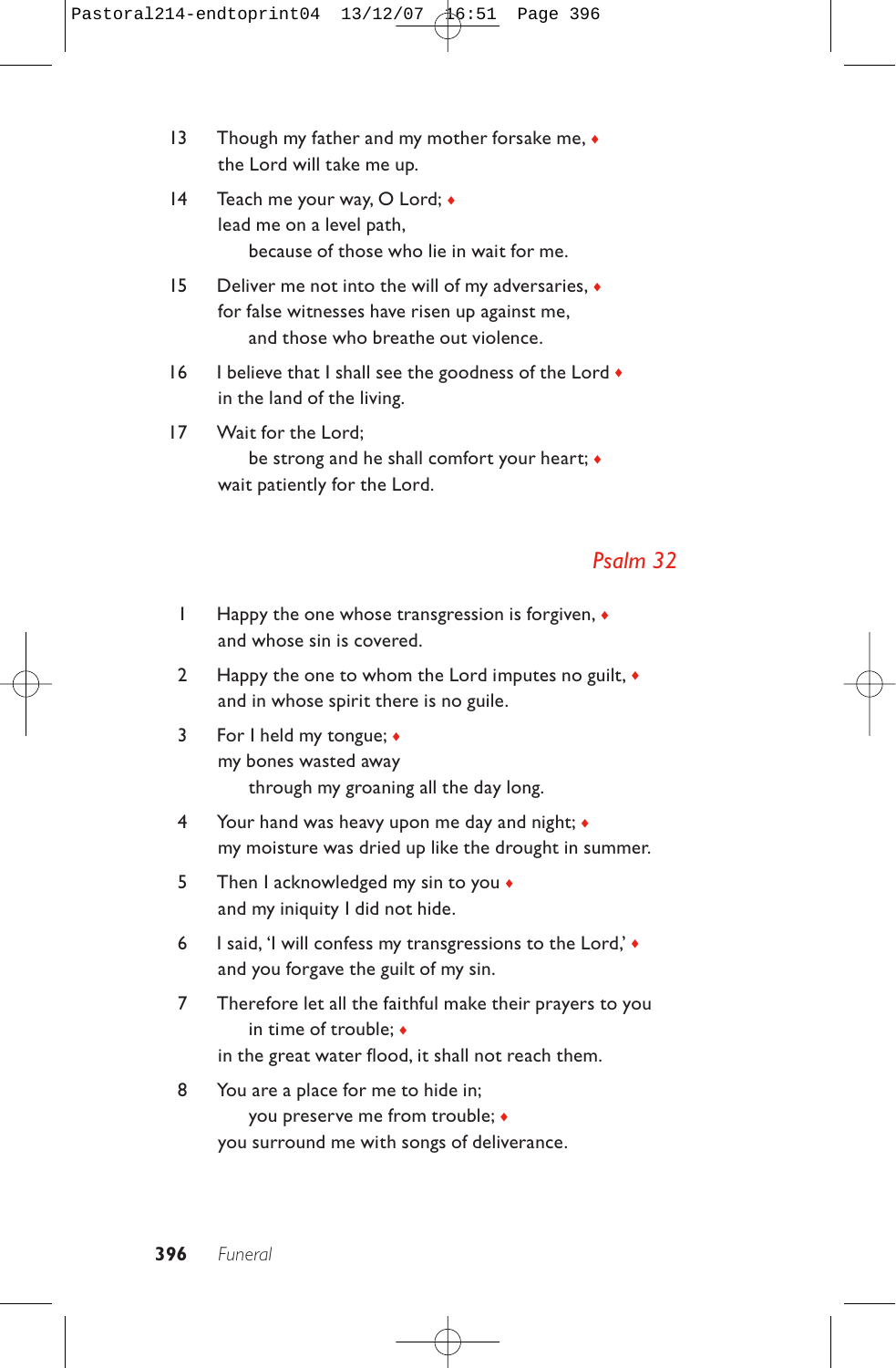- 9 'I will instruct you and teach you in the way that you should go; ♦ I will guide you with my eye.
- 10 'Be not like horse and mule which have no understanding;  $\triangleleft$ whose mouths must be held with bit and bridle, or else they will not stay near you.'
- 11 Great tribulations remain for the wicked, ♦ but mercy embraces those who trust in the Lord.
- 12 Be glad, you righteous, and rejoice in the Lord;  $\bullet$ shout for joy, all who are true of heart.

- 9 O Lord, you know all my desires  $\triangleleft$ and my sighing is not hidden from you.
- 10 My heart is pounding, my strength has failed me; ♦ the light of my eyes is gone from me.
- 11 My friends and companions stand apart from my affliction; ♦ my neighbours stand afar off.
- 12 Those who seek after my life lay snares for me;  $\bullet$ and those who would harm me whisper evil and mutter slander all the day long.
- 13 But I am like one who is deaf and hears not. ◆ like one that is dumb, who does not open his mouth.
- 14 I have become like one who does not hear ♦ and from whose mouth comes no retort.
- 15 For in you, Lord, have I put my trust; ♦ you will answer me, O Lord my God.
- 16 For I said, 'Let them not triumph over me,  $\bullet$ those who exult over me when my foot slips.'
- 17 Truly, I am on the verge of falling  $\bullet$ and my pain is ever with me.
- 18 I will confess my iniquity  $\bullet$ and be sorry for my sin.
- 19 Those that are my enemies without any cause are mighty,  $\bullet$ and those who hate me wrongfully are many in number.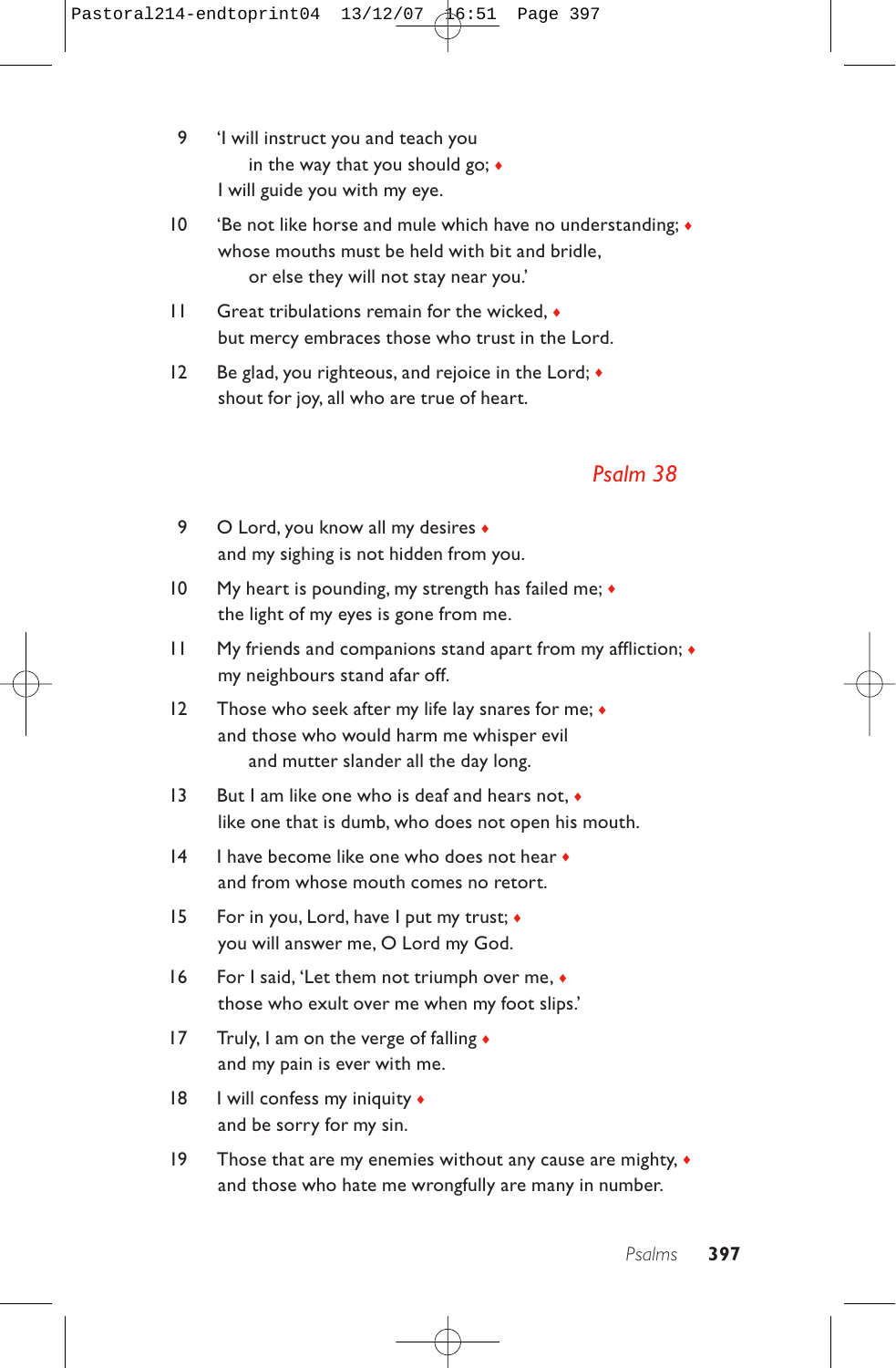- 20 Those who repay evil for good are against me.  $\bullet$ because the good is what I seek.
- 21 Forsake me not, O Lord: ◆ be not far from me, O my God.
- 22 Make haste to help me, ◆ O Lord of my salvation.

- 1 As the deer longs for the water brooks, ♦ so longs my soul for you, O God.
- 2 My soul is athirst for God, even for the living God;  $\bullet$ when shall I come before the presence of God?
- 3 My tears have been my bread day and night, ♦ while all day long they say to me, 'Where is now your God?'
- 4 Now when I think on these things, I pour out my soul: ♦ how I went with the multitude and led the procession to the house of God,
- 5 With the voice of praise and thanksgiving, ♦ among those who kept holy day.
- 6 *Why are you so full of heaviness, O my soul,* ♦ *and why are you so disquieted within me?*
- 7 *O put your trust in God;* ♦ *for I will yet give him thanks, who is the help of my countenance, and my God.*
- 8 My soul is heavy within me;  $\bullet$ therefore I will remember you from the land of Jordan, and from Hermon and the hill of Mizar.
- 9 Deep calls to deep in the thunder of your waterfalls;  $\bullet$ all your breakers and waves have gone over me.
- 10 The Lord will grant his loving-kindness in the daytime;  $\bullet$ through the night his song will be with me, a prayer to the God of my life.
- 11 I say to God my rock, 'Why have you forgotten me, ♦ and why go I so heavily, while the enemy oppresses me?'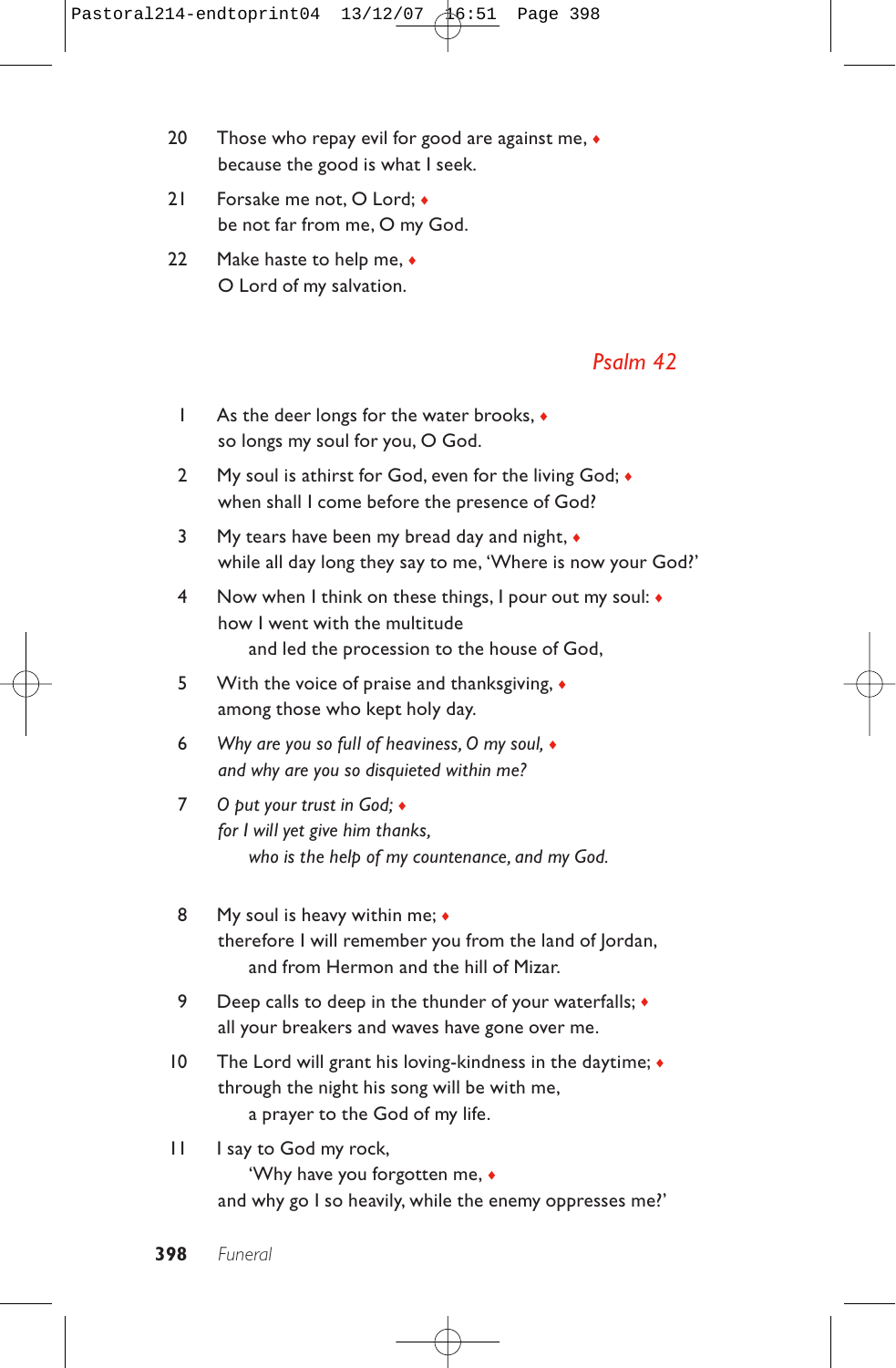- 12 As they crush my bones, my enemies mock me; ♦ while all day long they say to me, 'Where is now your God?'
- 13 *Why are you so full of heaviness, O my soul,* ♦ *and why are you so disquieted within me?*
- 14 *O put your trust in God;* ♦ *for I will yet give him thanks, who is the help of my countenance, and my God.*

- 1 Lord, you have been our refuge ♦ from one generation to another.
- 2 Before the mountains were brought forth, or the earth and the world were formed, ♦ from everlasting to everlasting you are God.
- 3 You turn us back to dust and say: ♦ 'Turn back, O children of earth.'
- 4 For a thousand years in your sight are but as yesterday, ♦ which passes like a watch in the night.
- 5 You sweep them away like a dream; ♦ they fade away suddenly like the grass.
- 6 In the morning it is green and flourishes;  $\bullet$ in the evening it is dried up and withered.
- 7 For we consume away in your displeasure; ♦ we are afraid at your wrathful indignation.
- 8 You have set our misdeeds before you  $\bullet$ and our secret sins in the light of your countenance.
- 9 When you are angry, all our days are gone;  $\bullet$ our years come to an end like a sigh.
- 10 The days of our life are three score years and ten, or if our strength endures, even four score; ♦ yet the sum of them is but labour and sorrow, for they soon pass away and we are gone.
- 11 Who regards the power of your wrath  $\bullet$ and your indignation like those who fear you?
- 12 So teach us to number our days  $\bullet$ that we may apply our hearts to wisdom.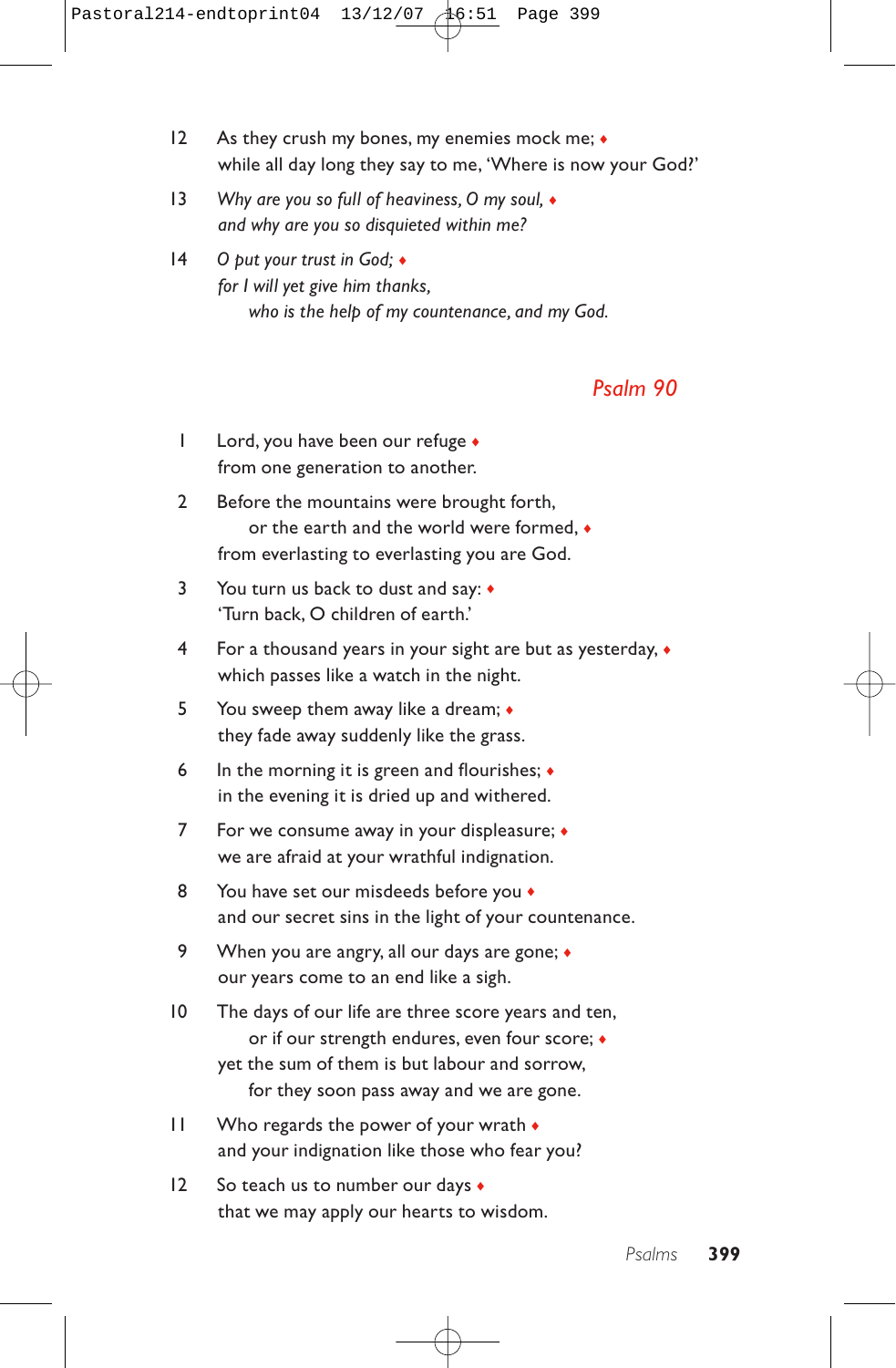- 13 Turn again, O Lord; how long will you delay?  $\bullet$ Have compassion on your servants.
- 14 Satisfy us with your loving-kindness in the morning, ♦ that we may rejoice and be glad all our days.
- 15 Give us gladness for the days you have afflicted us, ♦ and for the years in which we have seen adversity.
- 16 Show your servants your works, ♦ and let your glory be over their children.
- 17 May the gracious favour of the Lord our God be upon us;  $\triangleleft$ prosper our handiwork; O prosper the work of our hands.

- I I love the Lord, for he has heard the voice of my supplication; ♦ because he inclined his ear to me on the day I called to him.
- 2 The snares of death encompassed me; the pains of hell took hold of me; ♦ by grief and sorrow was I held.
- 3 Then I called upon the name of the Lord: ♦ 'O Lord, I beg you, deliver my soul.'
- 4 Gracious is the Lord and righteous; ♦ our God is full of compassion.
- 5 The Lord watches over the simple; ♦ I was brought very low and he saved me.
- 6 Turn again to your rest, O my soul, ♦ for the Lord has been gracious to you.
- 7 For you have delivered my soul from death, ♦ my eyes from tears and my feet from falling.
- 8 I will walk before the Lord  $\bullet$ in the land of the living.
- 9 I believed that I should perish for I was sorely troubled; ♦ and I said in my alarm, 'Everyone is a liar.'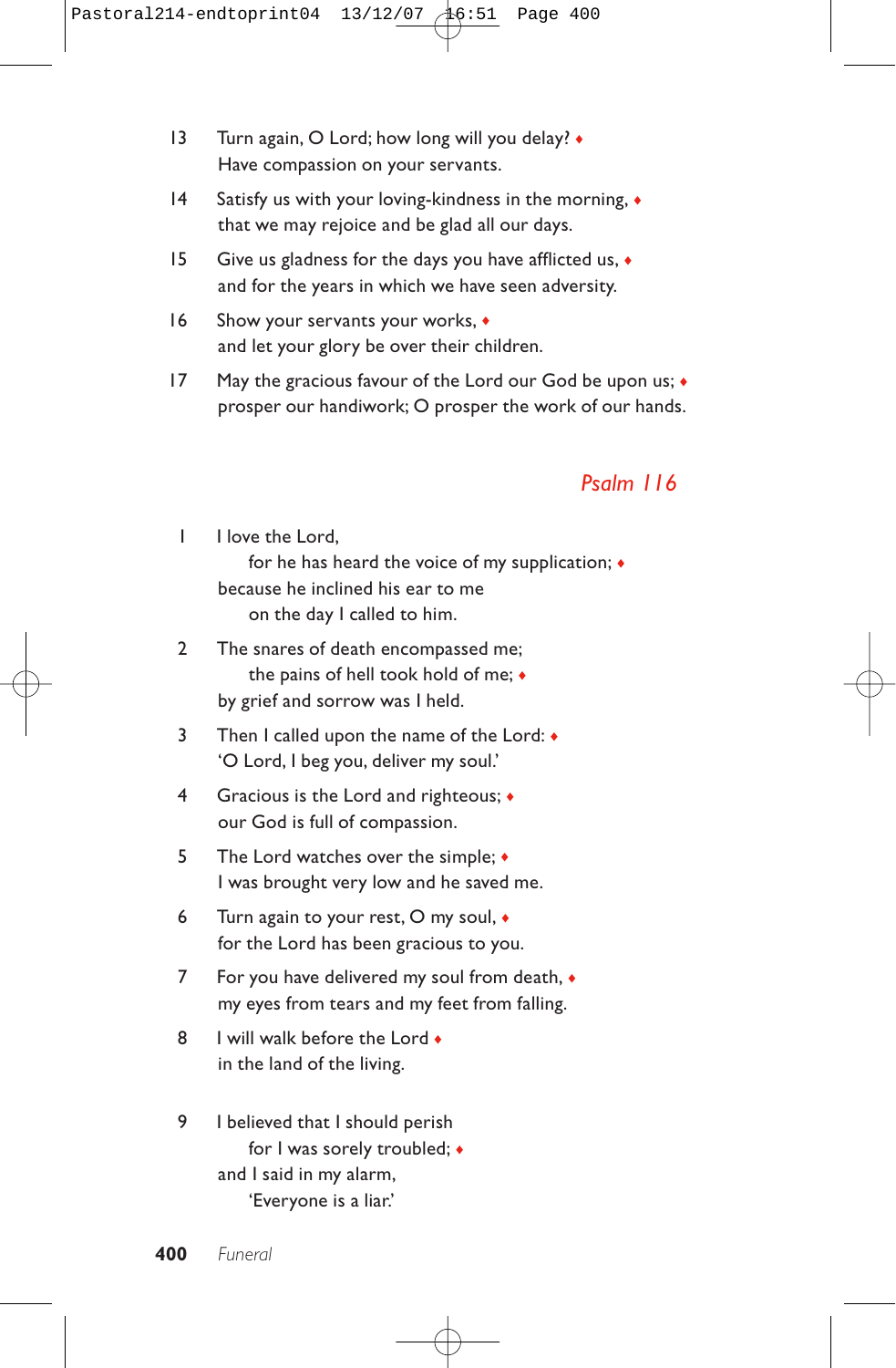- 10 How shall I repay the Lord  $\bullet$ for all the benefits he has given to me?
- $11$  I will lift up the cup of salvation  $\bullet$ and call upon the name of the Lord.
- 12 I will fulfil my vows to the Lord  $\bullet$ in the presence of all his people.
- 13 Precious in the sight of the Lord  $\bullet$ is the death of his faithful servants.
- 14 O Lord, I am your servant, ♦ your servant, the child of your handmaid; you have freed me from my bonds.
- 15 I will offer to you a sacrifice of thanksgiving ♦ and call upon the name of the Lord.
- 16 I will fulfil my vows to the Lord  $\bullet$ in the presence of all his people,
- 17 In the courts of the house of the Lord, ♦ in the midst of you, O Jerusalem. Alleluia.

- 4 Let those who fear the Lord proclaim, ♦ 'His mercy endures for ever.'
- 5 In my constraint I called to the Lord; ♦ the Lord answered and set me free.
- 6 The Lord is at my side; I will not fear; ♦ what can flesh do to me?
- 7 With the Lord at my side as my saviour,  $\bullet$ I shall see the downfall of my enemies.
- 8 It is better to take refuge in the Lord  $\bullet$ than to put any confidence in flesh.
- 9 It is better to take refuge in the Lord  $\bullet$ than to put any confidence in princes.
- 10 All the nations encompassed me, ♦ but by the name of the Lord I drove them back.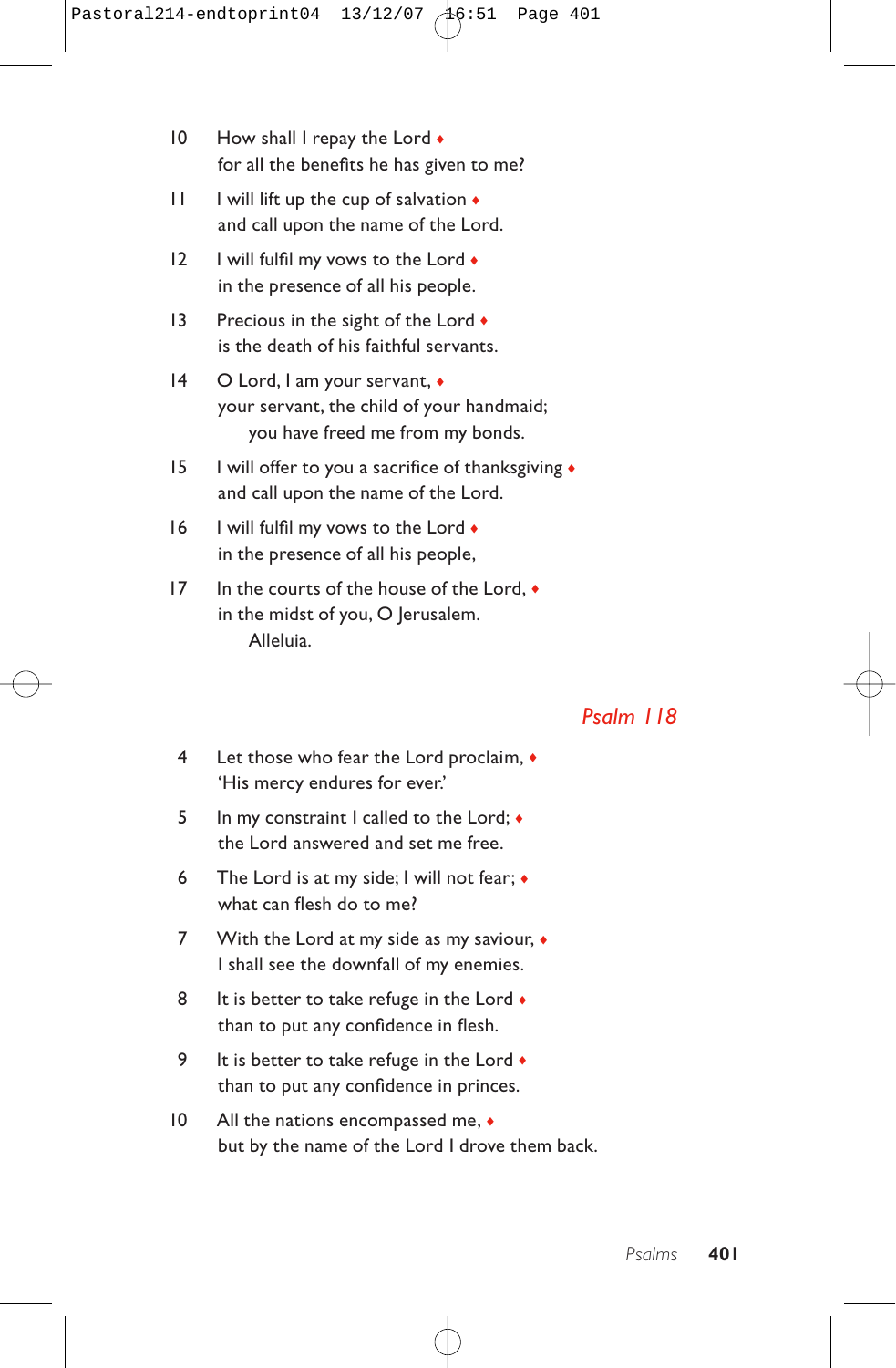- 11 They hemmed me in, they hemmed me in on every side, ♦ but by the name of the Lord I drove them back.
- 12 They swarmed about me like bees; they blazed like fire among thorns, ♦ but by the name of the Lord I drove them back.
- 13 Surely, I was thrust to the brink, ♦ but the Lord came to my help.
- 14 The Lord is my strength and my song, ♦ and he has become my salvation.
- 15 Joyful shouts of salvation  $\triangleleft$ sound from the tents of the righteous:
- 16 'The right hand of the Lord does mighty deeds; the right hand of the Lord raises up; ♦ the right hand of the Lord does mighty deeds.'
- 17 I shall not die, but live ♦ and declare the works of the Lord.
- 18 The Lord has punished me sorely,  $\bullet$ but he has not given me over to death.
- 19 Open to me the gates of righteousness,  $\bullet$ that I may enter and give thanks to the Lord.
- 20 This is the gate of the Lord;  $\bullet$ the righteous shall enter through it.
- 21 I will give thanks to you, for you have answered me  $\bullet$ and have become my salvation.
- 22 The stone which the builders rejected  $\bullet$ has become the chief cornerstone.
- 23 This is the Lord's doing, ♦ and it is marvellous in our eyes.
- 24 This is the day that the Lord has made;  $\bullet$ we will rejoice and be glad in it.
- 25 Come, O Lord, and save us we pray. ♦ Come, Lord, send us now prosperity.
- 26 Blessed is he who comes in the name of the Lord:  $\bullet$ we bless you from the house of the Lord.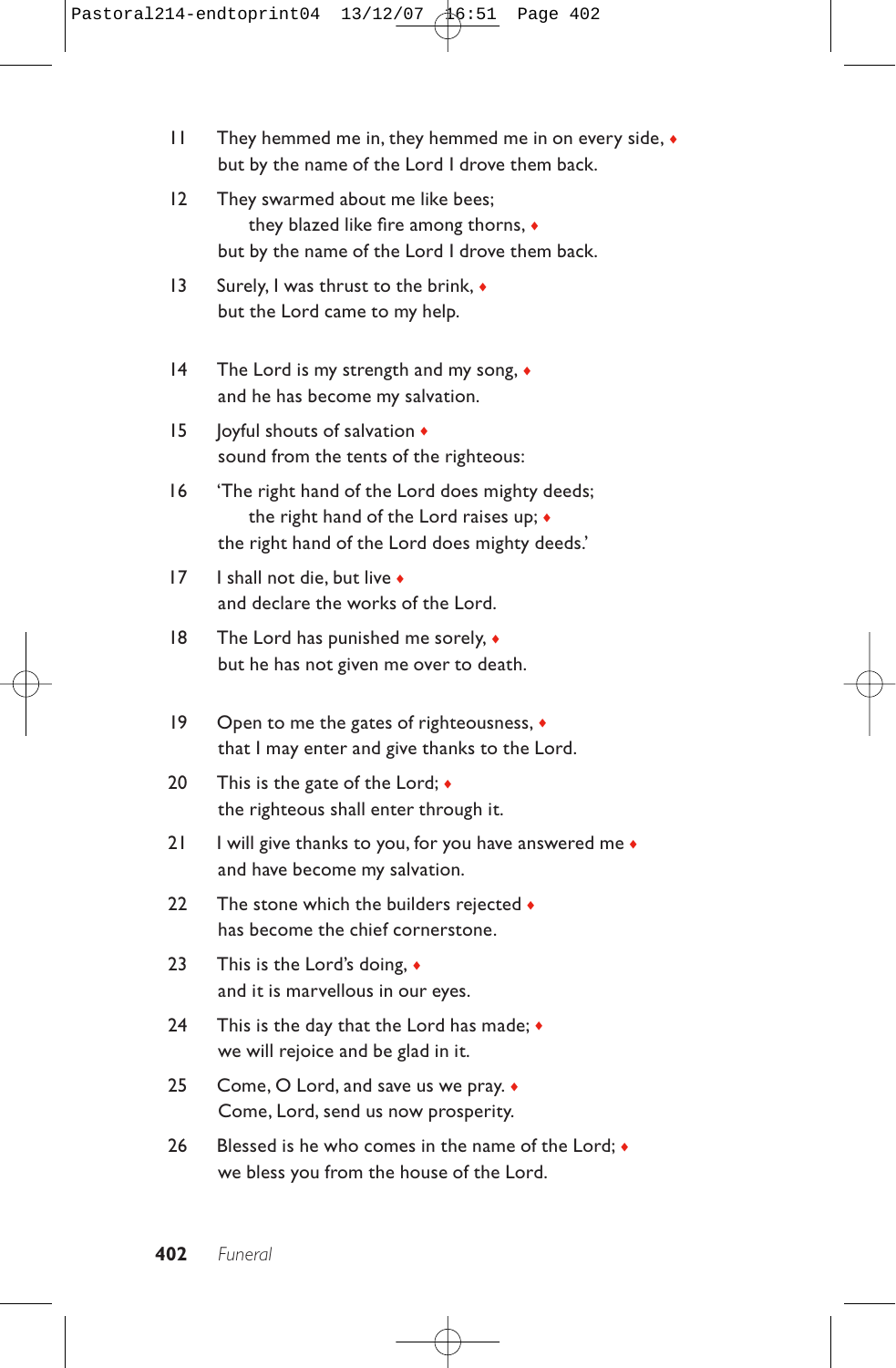- 27 The Lord is God; he has given us light; ◆ link the pilgrims with cords right to the horns of the altar.
- 28 You are my God and I will thank you: ◆ you are my God and I will exalt you.
- 29 O give thanks to the Lord, for he is good;  $\bullet$ his mercy endures for ever.

- 1 I lift up my eyes to the hills; ♦ from where is my help to come?
- 2 My help comes from the Lord,  $\bullet$ the maker of heaven and earth.
- 3 He will not suffer your foot to stumble; ♦ he who watches over you will not sleep.
- 4 Behold, he who keeps watch over Israel  $\bullet$ shall neither slumber nor sleep.
- 5 The Lord himself watches over you; ♦ the Lord is your shade at your right hand,
- 6 So that the sun shall not strike you by day,  $\bullet$ neither the moon by night.
- 7 The Lord shall keep you from all evil;  $\bullet$ it is he who shall keep your soul.
- 8 The Lord shall keep watch over your going out and your coming in, ♦ from this time forth for evermore.

- 1 Out of the depths have I cried to you, O Lord; Lord, hear my voice;  $\bullet$ let your ears consider well the voice of my supplication.
- 2 If you, Lord, were to mark what is done amiss,  $\bullet$ O Lord, who could stand?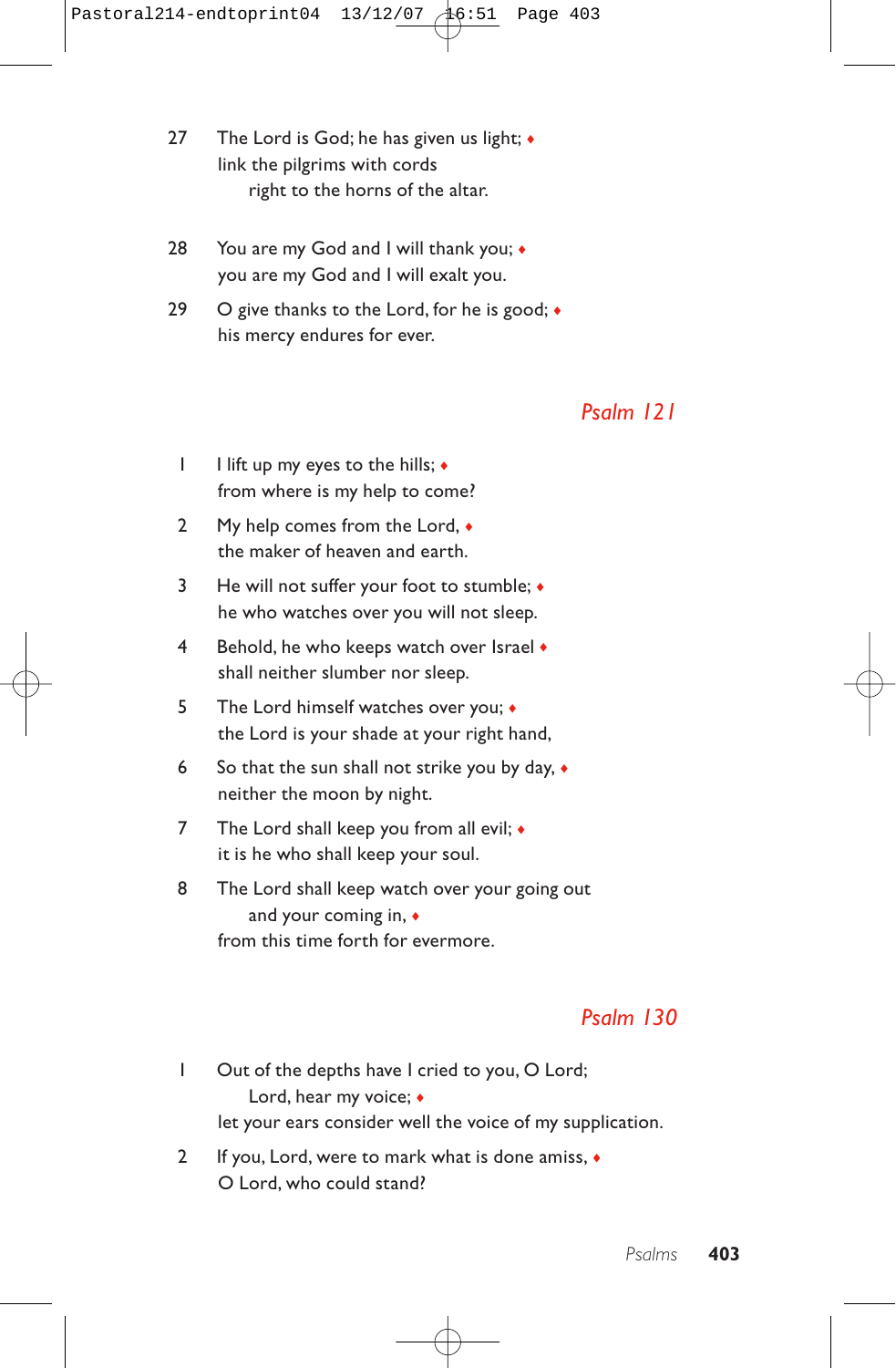- 3 But there is forgiveness with you, ♦ so that you shall be feared.
- 4 I wait for the Lord; my soul waits for him; ♦ in his word is my hope.
- 5 My soul waits for the Lord, more than the night watch for the morning, ♦ more than the night watch for the morning.
- 6 O Israel, wait for the Lord, ♦ for with the Lord there is mercy;
- 7 With him is plenteous redemption  $\bullet$ and he shall redeem Israel from all their sins.

- 1 O Lord, you have searched me out and known me;  $\bullet$ you know my sitting down and my rising up; you discern my thoughts from afar.
- 2 You mark out my journeys and my resting place  $\bullet$ and are acquainted with all my ways.
- 3 For there is not a word on my tongue, ♦ but you, O Lord, know it altogether.
- 4 You encompass me behind and before ♦ and lay your hand upon me.
- 5 Such knowledge is too wonderful for me, ♦ so high that I cannot attain it.
- 6 Where can I go then from your spirit? ♦ Or where can I flee from your presence?
- 7 If I climb up to heaven, you are there; ♦ if I make the grave my bed, you are there also.
- 8 If I take the wings of the morning  $\bullet$ and dwell in the uttermost parts of the sea,
- 9 Even there your hand shall lead me, ♦ your right hand hold me fast.
- 10 If I say, 'Surely the darkness will cover me  $\bullet$ and the light around me turn to night,'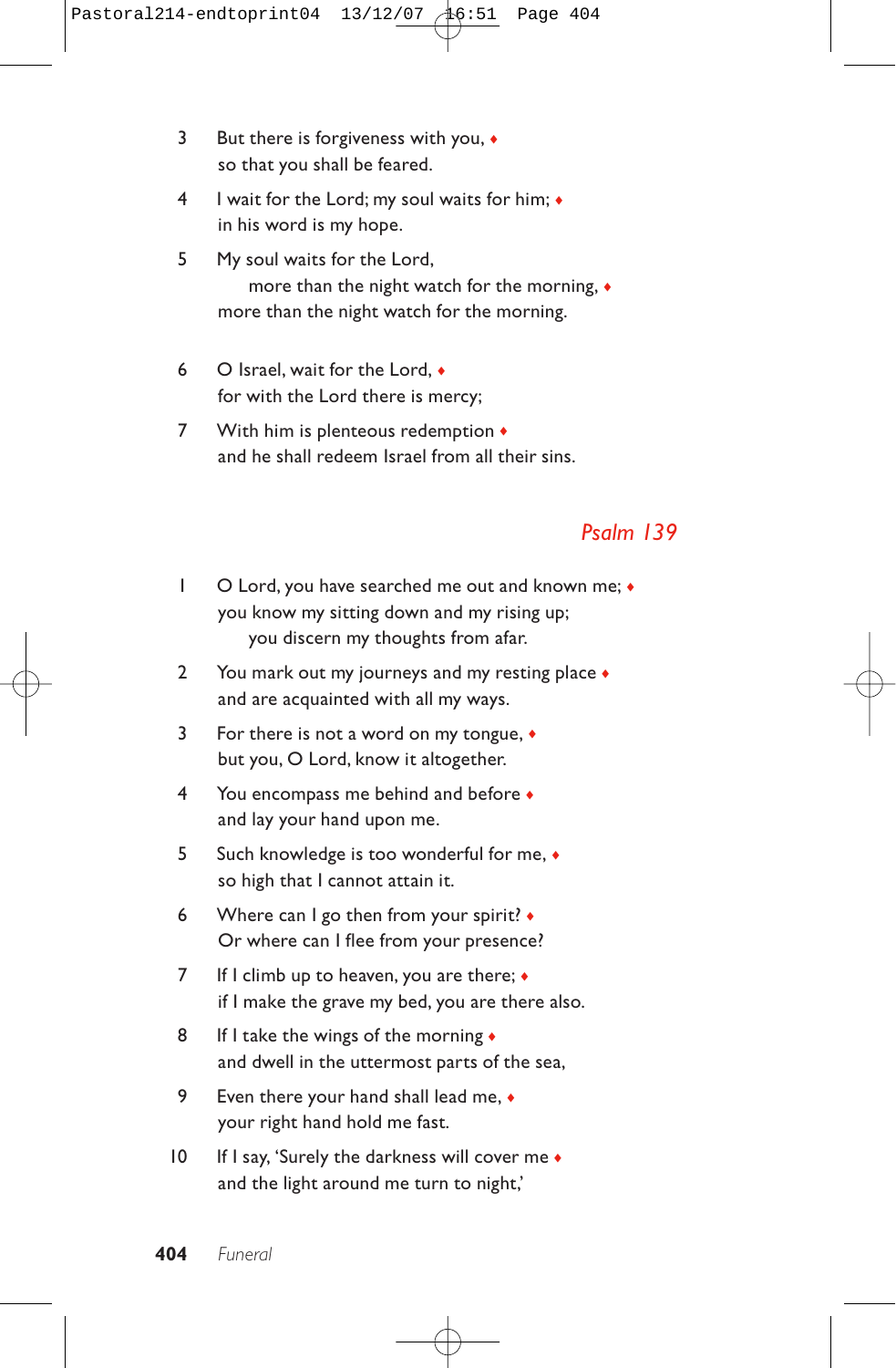- 11 Even darkness is no darkness with you; the night is as clear as the day; ♦ darkness and light to you are both alike.
- 12 For you yourself created my inmost parts; ♦ you knit me together in my mother's womb.
- 13 I thank you, for I am fearfully and wonderfully made; ♦ marvellous are your works, my soul knows well.
- 14 My frame was not hidden from you,  $\bullet$ when I was made in secret and woven in the depths of the earth.
- 15 Your eyes beheld my form, as yet unfinished; ♦ already in your book were all my members written,
- 16 As day by day they were fashioned  $\bullet$ when as yet there was none of them.
- 17 How deep are your counsels to me, O God!  $\bullet$ How great is the sum of them!
- 18 If I count them, they are more in number than the sand, ♦ and at the end, I am still in your presence.
- 19 O that you would slay the wicked, O God,  $\bullet$ that the bloodthirsty might depart from me!
- 20 They speak against you with wicked intent;  $\bullet$ your enemies take up your name for evil.
- 21 Do I not oppose those, O Lord, who oppose you?  $\bullet$ Do I not abhor those who rise up against you?
- 22 I hate them with a perfect hatred;  $\triangleleft$ they have become my own enemies also.
- 23 Search me out, O God, and know my heart;  $\bullet$ try me and examine my thoughts.
- 24 See if there is any way of wickedness in me  $\bullet$ and lead me in the way everlasting.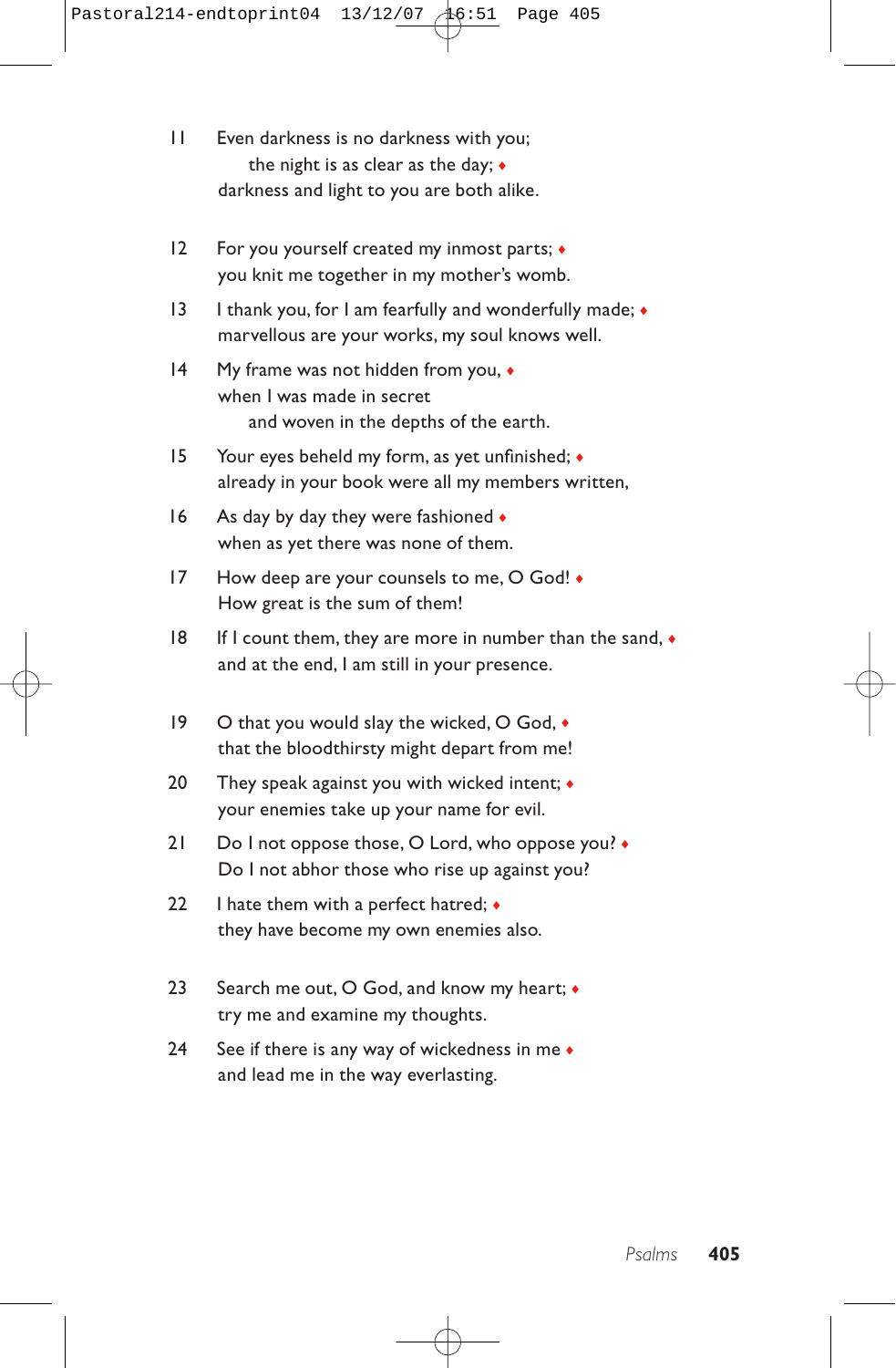# **Canticles for Use at Funeral and Memorial Services**

# **A Song of the Redeemer**

#### *Refrain:*

## *All* **Proclaim the time of the Lord's favour, and comfort all who grieve.**

- 1 The Spirit of the Lord is upon me, ♦ because he has anointed me.
- 2 He has sent me to bind up the brokenhearted,  $\bullet$ to announce release from darkness for the prisoners,
- 3 To proclaim the time of the Lord's favour, ♦ and to comfort all who grieve,
- 4 To give them oil of gladness instead of mourners' tears, ♦ a garment of splendour for the heavy heart.
- 5 They will be called trees of righteousness, ♦ planted by the Lord for his praise.
- 6 For God shall make his righteousness and praise ♦ blossom before all the nations.
- 7 Buildings long in ruins will be rebuilt  $\bullet$ and the desolate cities restored.
- 8 And you shall be called the Redeemed of the Lord,  $\bullet$ a city no longer forsaken. *Isaiah 61.1-3,11b,4; 62.12*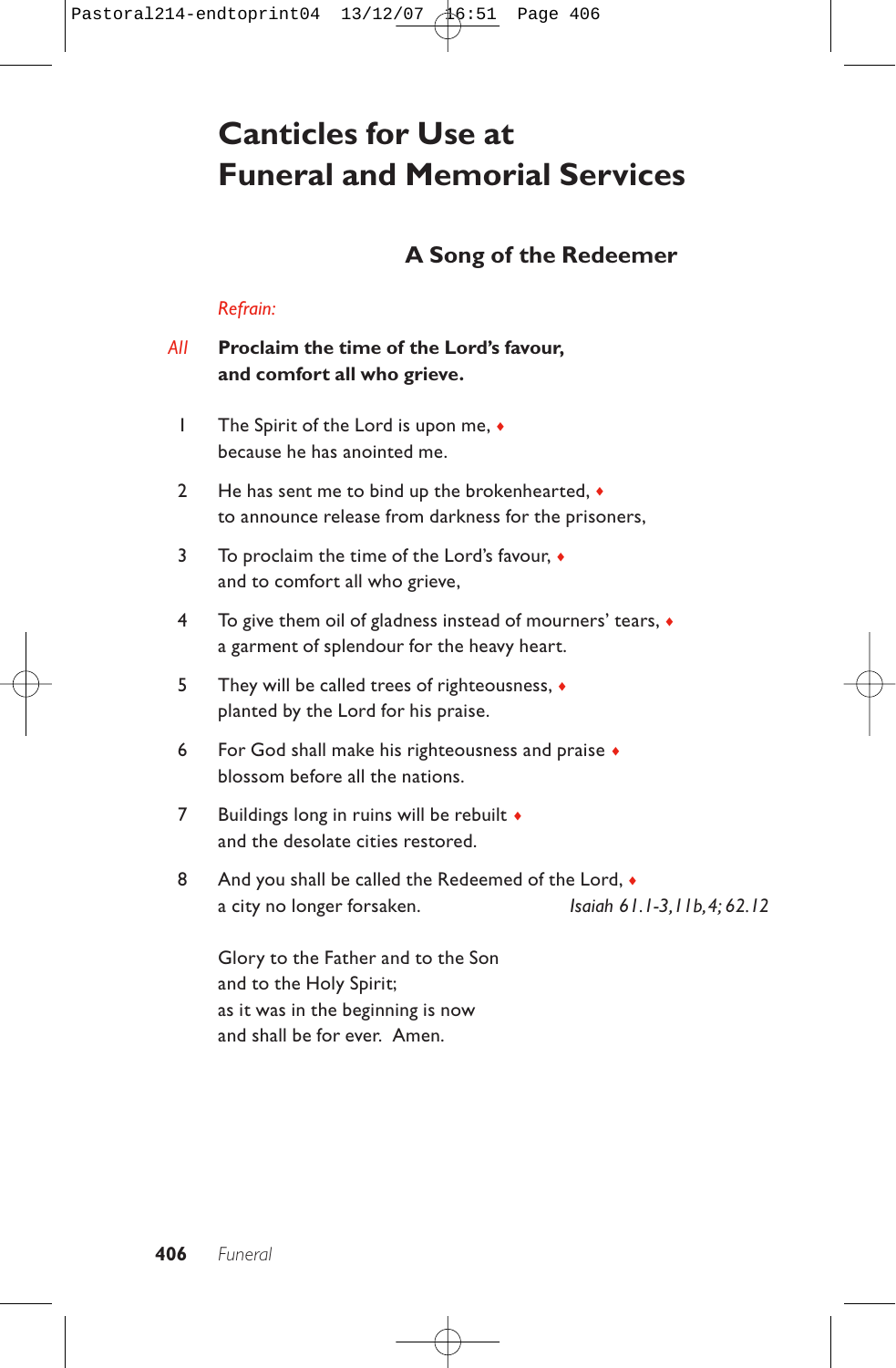## *All* **Full of compassion and mercy and love is God, the Most High, the Almighty.**

- 1 O Lord almighty and God of our forebears, ♦ you who made heaven and earth in all their glory:
- 2 All things tremble with awe at your presence, ♦ before your great and mighty power.
- 3 Immeasurable and unsearchable is your promise of mercy, ♦ for you are God, Most High.
- 4 You are full of compassion and very merciful, ♦ and you relent at human suffering.
- 5 O God, according to your great goodness, ♦ you have promised repentance and forgiveness to those who have sinned against you.
- 6 The sins I have committed against you  $\triangleleft$ are more in number than the sands of the sea.
- 7 I am not worthy to look up and see the heavens, ♦ because of my many sins and iniquities.
- 8 And now my heart bows before you,  $\bullet$ imploring your kindness upon me.
- 9 I have sinned, O God, I have sinned, ◆ and I acknowledge my transgressions.
- 10 Unworthy as I am, I know that you will save me,  $\bullet$ according to your great mercy.
- 11 For all the host of heaven sings your praise, ♦ and your glory is for ever and ever.

*Manasseh 1a,2,4,6,7,9a,c,11,12,14b,15b*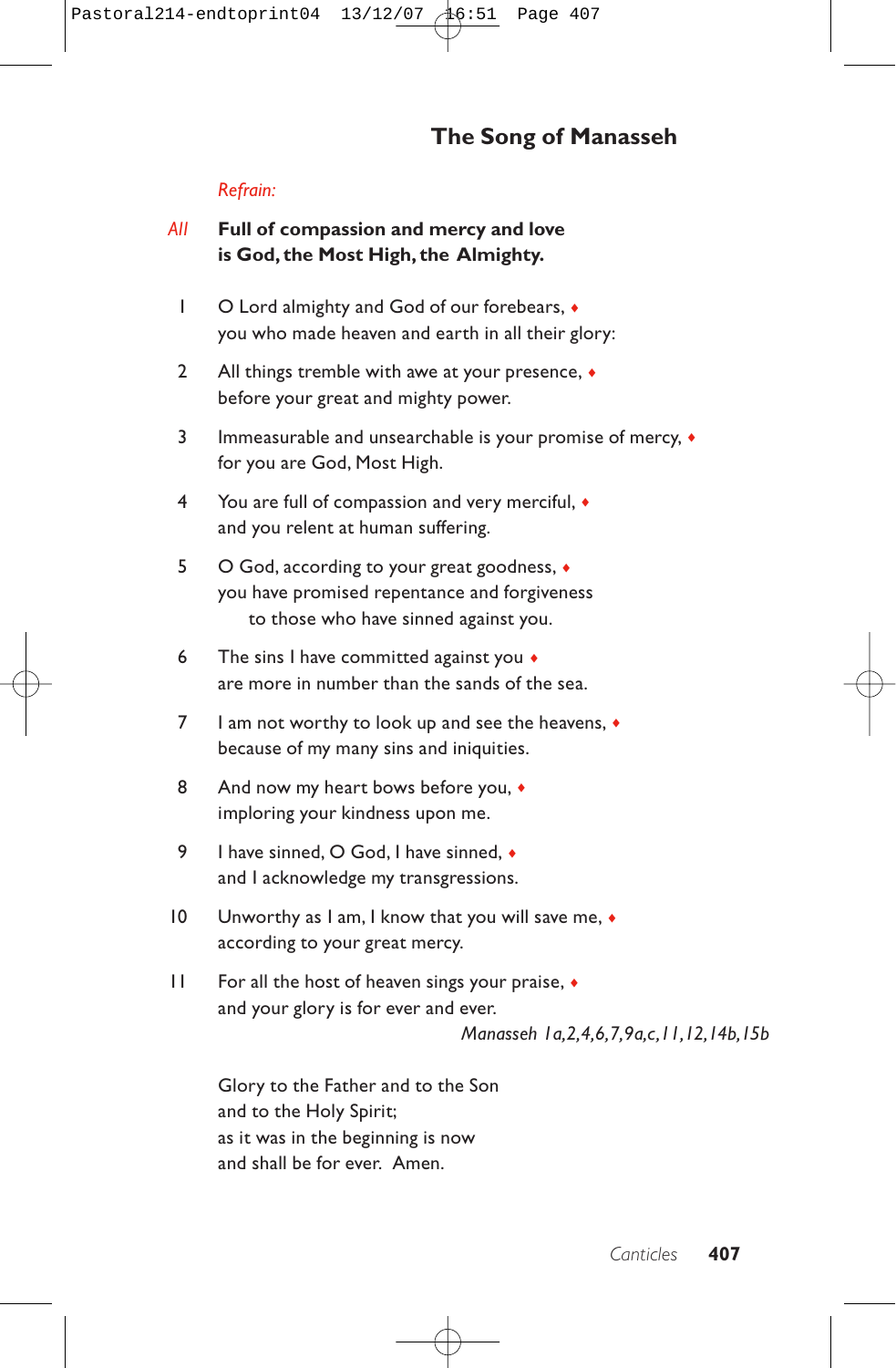## *All* **God has found the righteous worthy and their hope is of immortality.**

- 1 The souls of the righteous are in the hand of God ♦ and no torment will ever touch them.
- 2 In the eyes of the foolish, they seem to have died;  $\bullet$ but they are at peace.
- 3 For though, in the sight of others, they were punished, ♦ their hope is of immortality.
- 4 Having been disciplined a little, they will receive great good, ♦ because God tested them and found them worthy.
- 5 Like gold in the furnace, God tried them ♦ and, like a sacrificial burnt offering, accepted them.
- 6 In the time of their visitation, they will shine forth  $\bullet$ and will run like sparks through the stubble.
- 7 They will govern nations and rule over peoples  $\bullet$ and God will reign over them for ever. *Wisdom 3.1,2a,3b-8*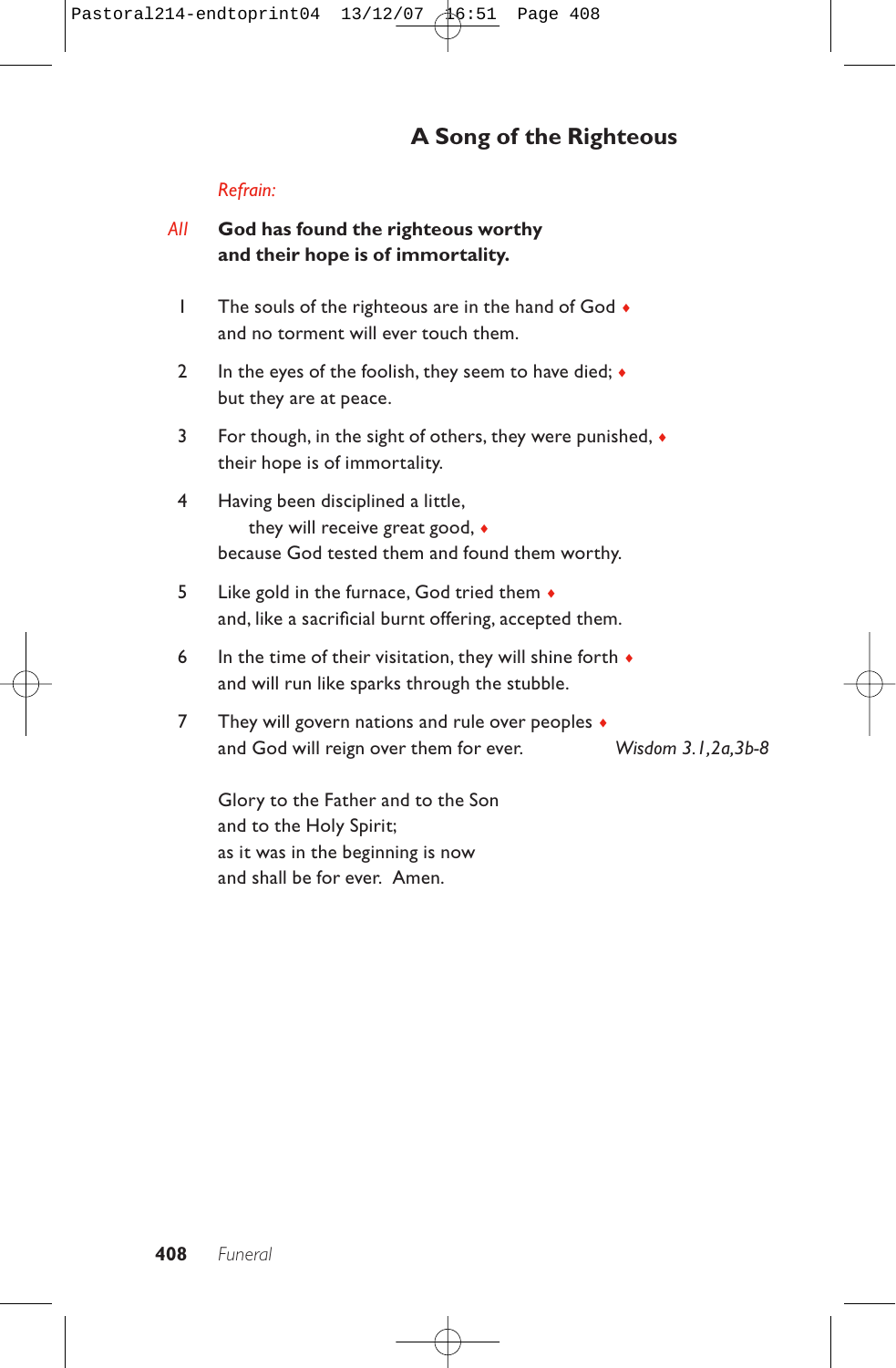# **Nunc Dimittis (The Song of Simeon)**

#### *Refrain:*

# *All* **Awake may we watch with Christ: asleep may we rest in peace.** 1 Now, Lord, you let your servant go in peace: ♦ your word has been fulfilled. 2 My own eyes have seen the salvation  $\bullet$ which you have prepared in the sight of every people; 3 A light to reveal you to the nations ♦ and the glory of your people Israel. *Luke 2.29-32* Glory to the Father and to the Son and to the Holy Spirit; as it was in the beginning is now and shall be for ever. Amen. 1 Lord, now lettest thou thy servant depart in peace **:** according to thy word. 2 For mine eyes have seen **:** thy salvation; 3 Which thou hast prepared **:** before the face of all people; 4 To be a light to lighten the Gentiles **:** and to be the glory of thy people Israel. *Luke 2.29-32* Glory be to the Father, and to the Son **:** and to the Holy Ghost; as it was in the beginning, is now, and ever shall be **:** world without end. Amen.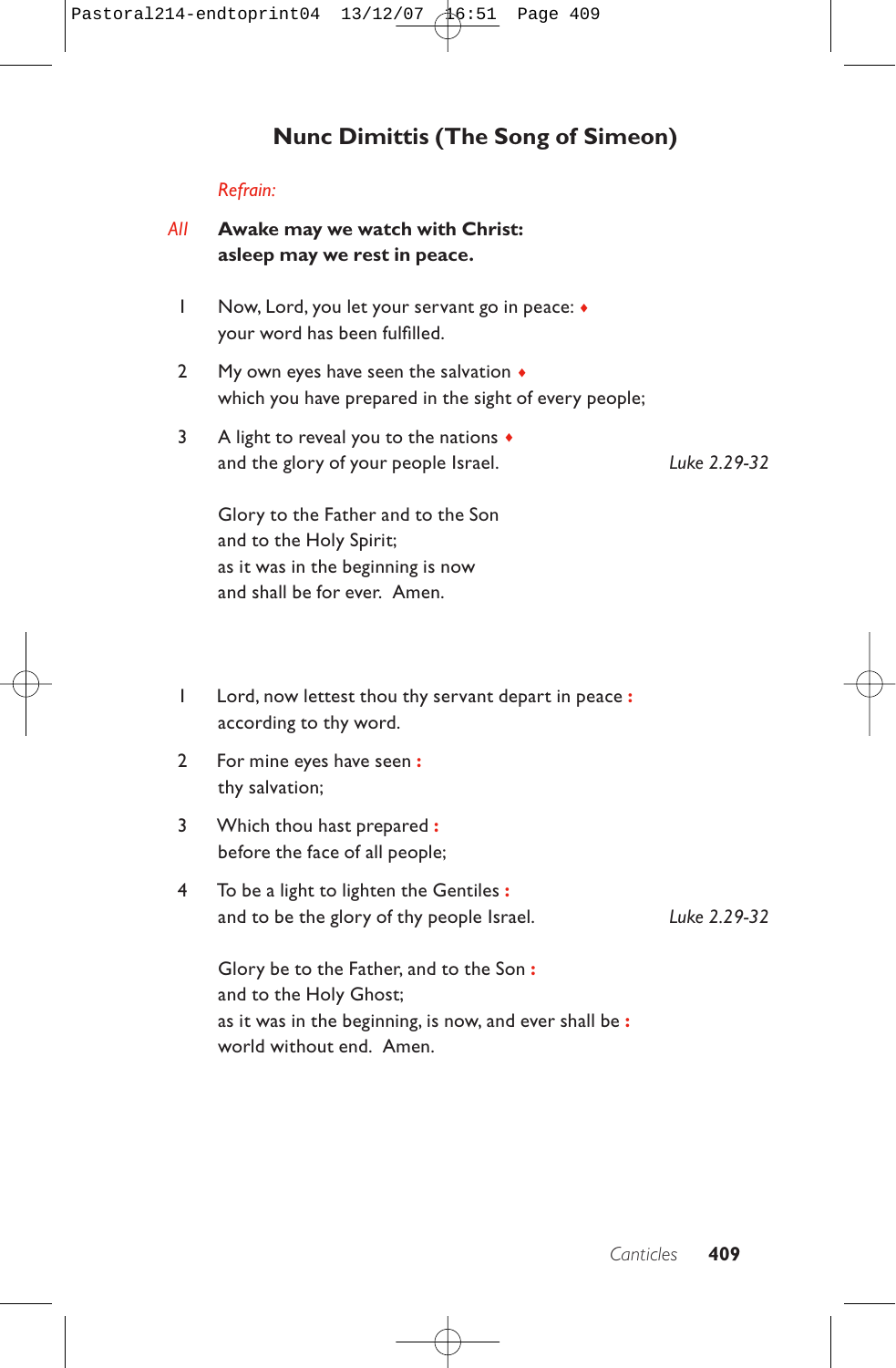### *All* **We are justified by faith, we have peace with God through our Lord Jesus Christ.**

- 1 God reckons as righteous those who believe, ♦ who believe in him who raised lesus from the dead;
- 2 For Christ was handed over to death for our sins, ♦ and raised to life for our justification.
- 3 Since we are justified by faith,  $\bullet$ we have peace with God through our Lord Jesus Christ.
- 4 Through Christ we have gained access to the grace in which we stand, ♦ and rejoice in our hope of the glory of God.
- 5 We even exult in our sufferings, ♦ for suffering produces endurance,
- 6 And endurance brings hope, ♦ and our hope is not in vain,
- 7 Because God's love has been poured into our hearts, ♦ through the Holy Spirit, given to us.
- 8 God proves his love for us:  $\bullet$ while we were yet sinners Christ died for us.
- 9 Since we have been justified by his death,  $\bullet$ how much more shall we be saved from God's wrath.
- 10 Therefore, we exult in God through our Lord Jesus Christ,  $\bullet$ in whom we have now received our reconciliation.

*Romans 4.24,25; 5.1-5,8,9,11*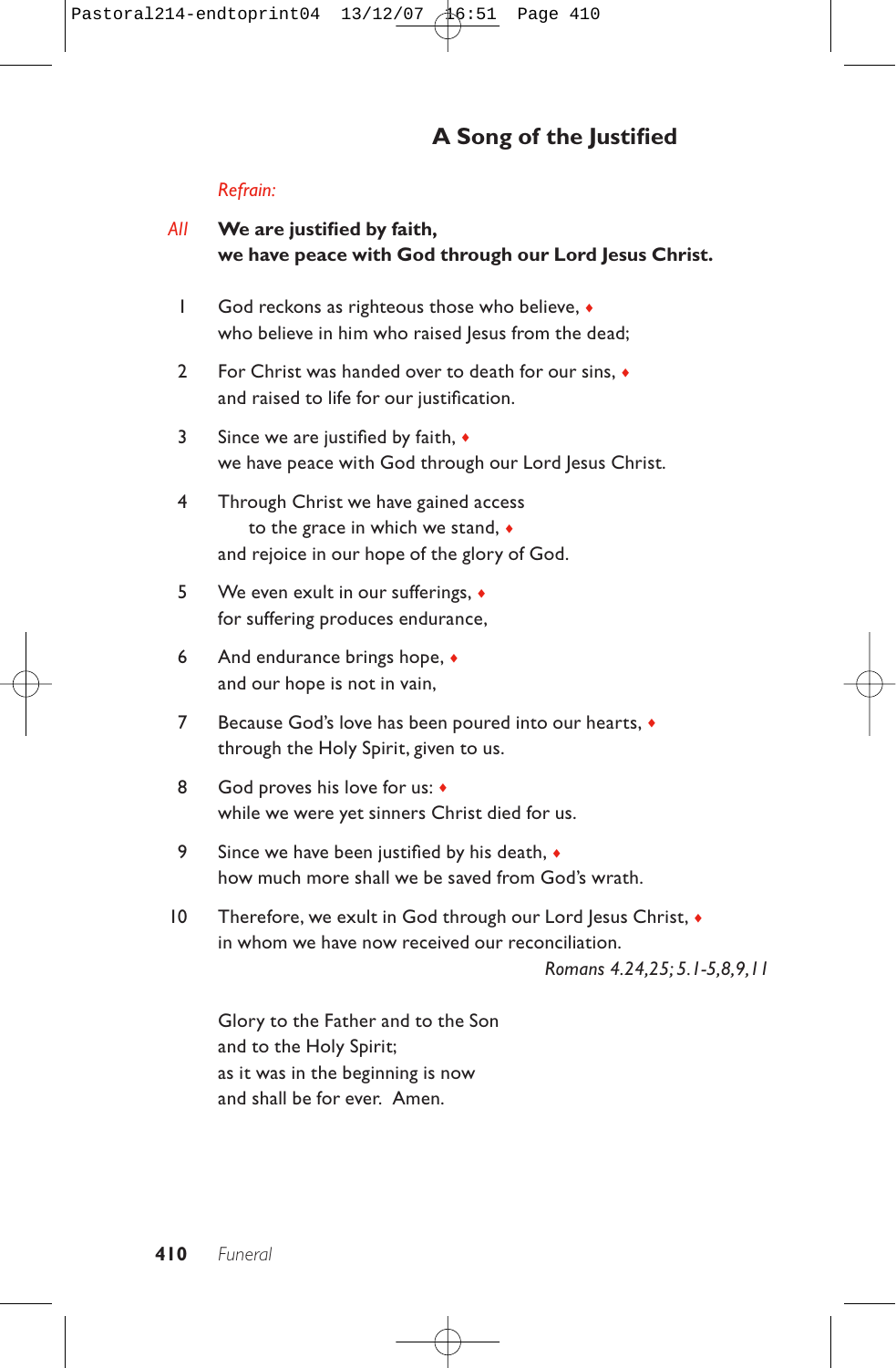- *All* **The Spirit of the Father,** who raises Christ lesus from the dead. **gives life to the people of God.**
	- 1 The law of the Spirit of life in Christ Jesus ♦ has set us free from the law of sin and death.
	- 2 All who are led by the Spirit of God are children of God:  $\bullet$ for we have received the Spirit that enables us to cry, 'Abba, Father'.
	- 3 The Spirit himself bears witness that we are children of God ♦ and if God's children, then heirs of God;
	- 4 If heirs of God, then fellow-heirs with Christ; ♦ since we suffer with him now, that we may be glorified with him.
	- 5 These sufferings that we now endure ♦ are not worth comparing to the glory that shall be revealed.
	- 6 For the creation waits with eager longing  $\bullet$ for the revealing of the children of God. *Romans 8.2,14,15b-19*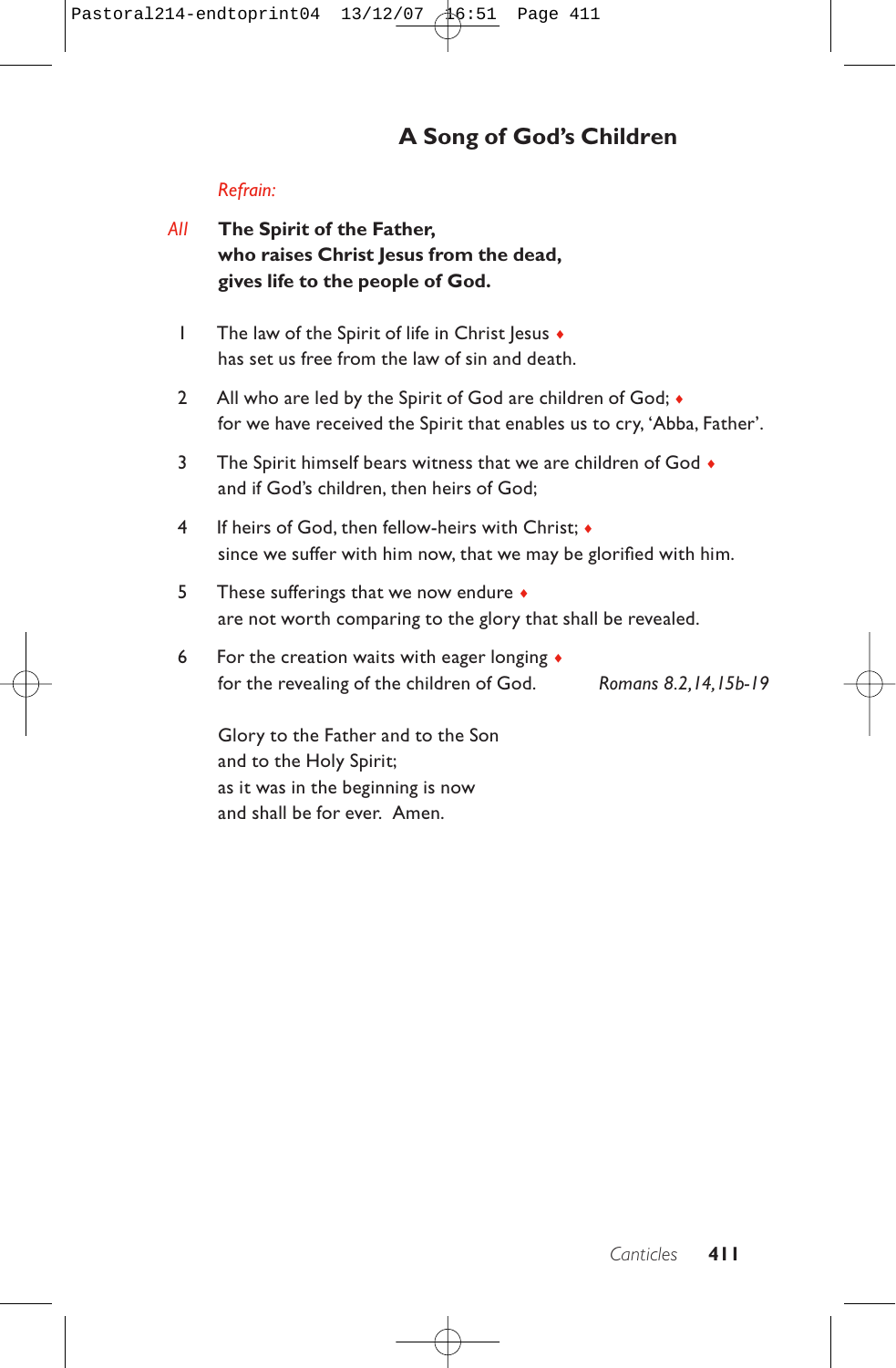## *All* **God raised Christ from the dead, the Lamb without spot or stain.**

- 1 Blessed be the God and Father ♦ of our Lord Jesus Christ!
- 2 By his great mercy we have been born anew to a living hope  $\bullet$ through the resurrection of lesus Christ from the dead,
- 3 Into an inheritance that is imperishable, undefiled and unfading, ♦ kept in heaven for you,
- 4 Who are being protected by the power of God through faith for a salvation ♦ ready to be revealed in the last time.
- 5 You were ransomed from the futile ways of your ancestors ♦ not with perishable things like silver or gold
- 6 But with the precious blood of Christ  $\bullet$ like that of a lamb without spot or stain.
- 7 Through him we have confidence in God, who raised him from the dead and gave him glory, ♦ so that your faith and hope are set on God. *1 Peter 1.3-5,18,19,21*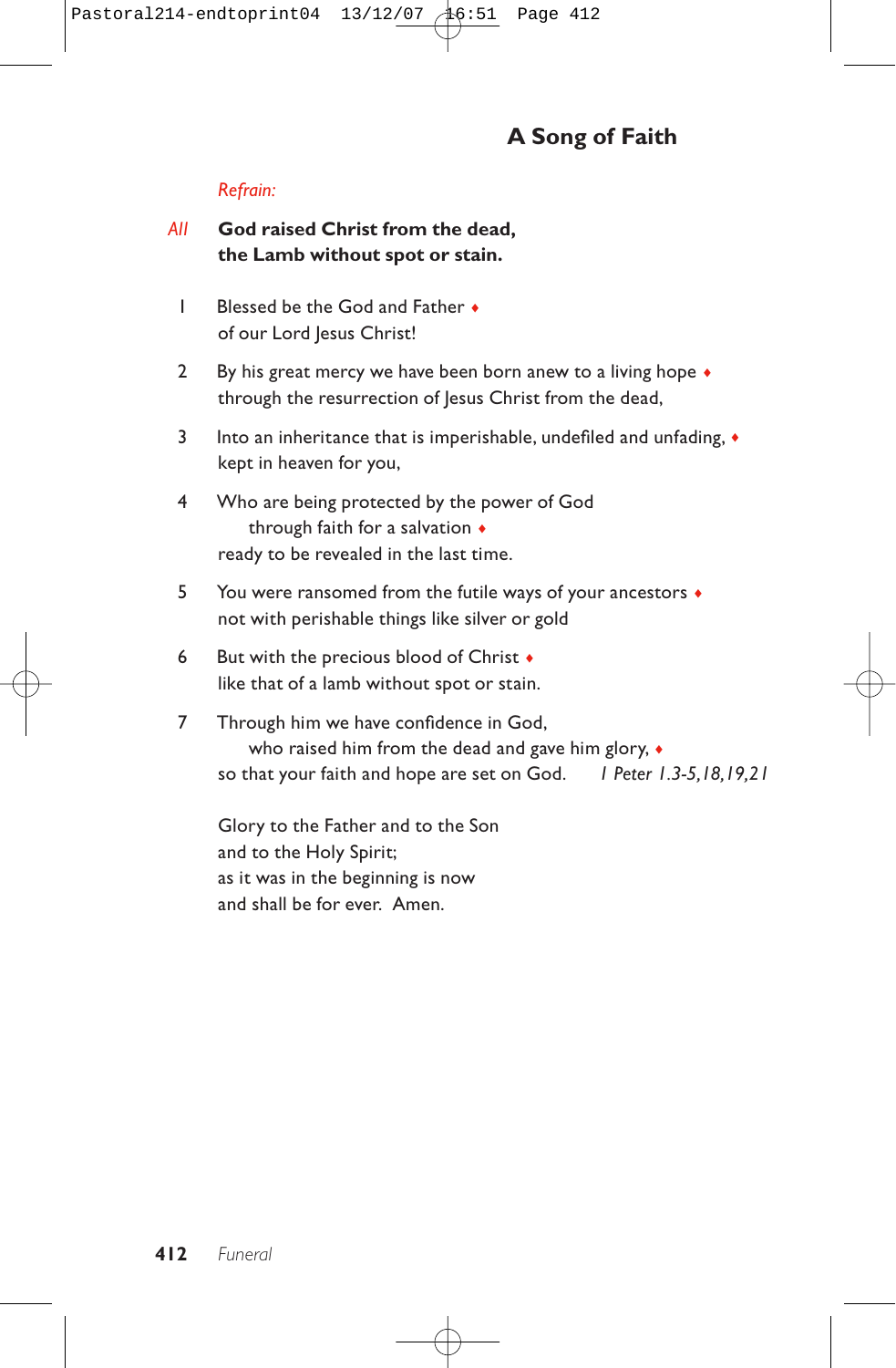## *All* **Salvation belongs to our God, who will guide us to springs of living water.**

- 1 Behold, a great multitude ♦ which no one could number,
- 2 From every nation, from all tribes and peoples and tongues, ♦ standing before the throne and the Lamb.
- 3 They were clothed in white robes and had palms in their hands, ♦ and they cried with a loud voice, saying,
- 4 'Salvation belongs to our God who sits on the throne, ♦ and to the Lamb.'
- 5 These are they who have come out of the great tribulation, ♦ they have washed their robes and made them white in the blood of the Lamb;
- 6 Therefore they stand before the throne of God,  $\bullet$ whom they serve day and night within the temple.
- 7 And the One who sits upon the throne  $\bullet$ will shelter them with his presence.
- 8 They shall never again feel hunger or thirst,  $\bullet$ the sun shall not strike them, nor any scorching heat.
- 9 For the Lamb at the heart of the throne ♦ will be their Shepherd,
- 10 He will guide them to springs of living water,  $\bullet$ and God will wipe away every tear from their eyes.

*Revelation 7.9,10,14b-17*

To the One who sits on the throne and to the Lamb ♦ be blessing and honour and glory and might, for ever and ever. Amen.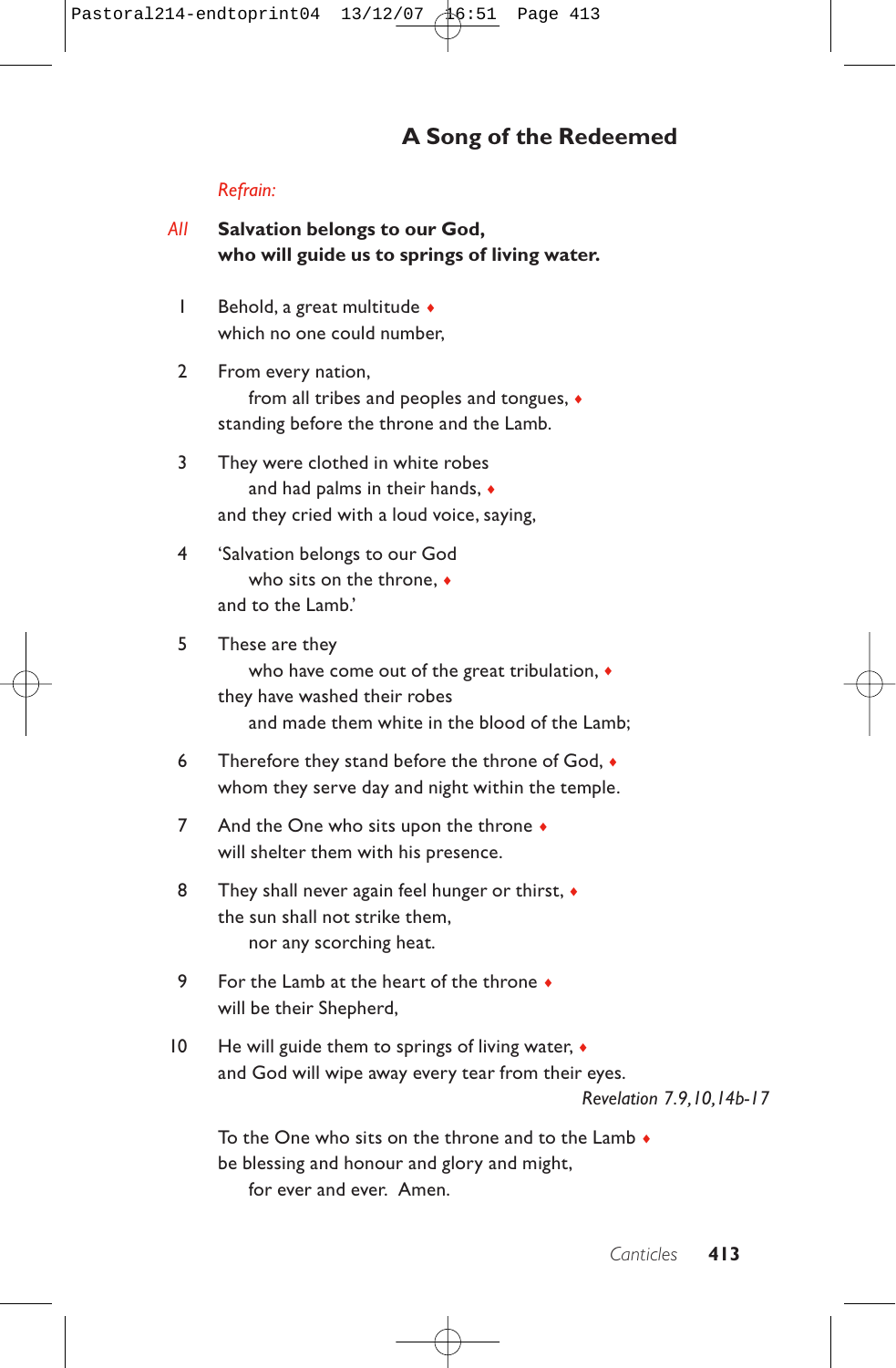## *All* **Let us rejoice and exult and give glory and homage to our God.**

- 1 Salvation and glory and power belong to our God, ♦ whose judgements are true and just.
- 2 Praise our God, all you his servants, ♦ all who fear him, both small and great.
- 3 The Lord our God, the Almighty, reigns: ♦ let us rejoice and exult and give him the glory.
- 4 For the marriage of the Lamb has come ♦ and his bride has made herself ready.
- 5 Blessed are those who are invited ♦ to the wedding banquet of the Lamb.

*Revelation 19.1b,2b,5b,6b,7,9b*

To the One who sits on the throne and to the Lamb ♦ be blessing and honour and glory and might,

for ever and ever. Amen.